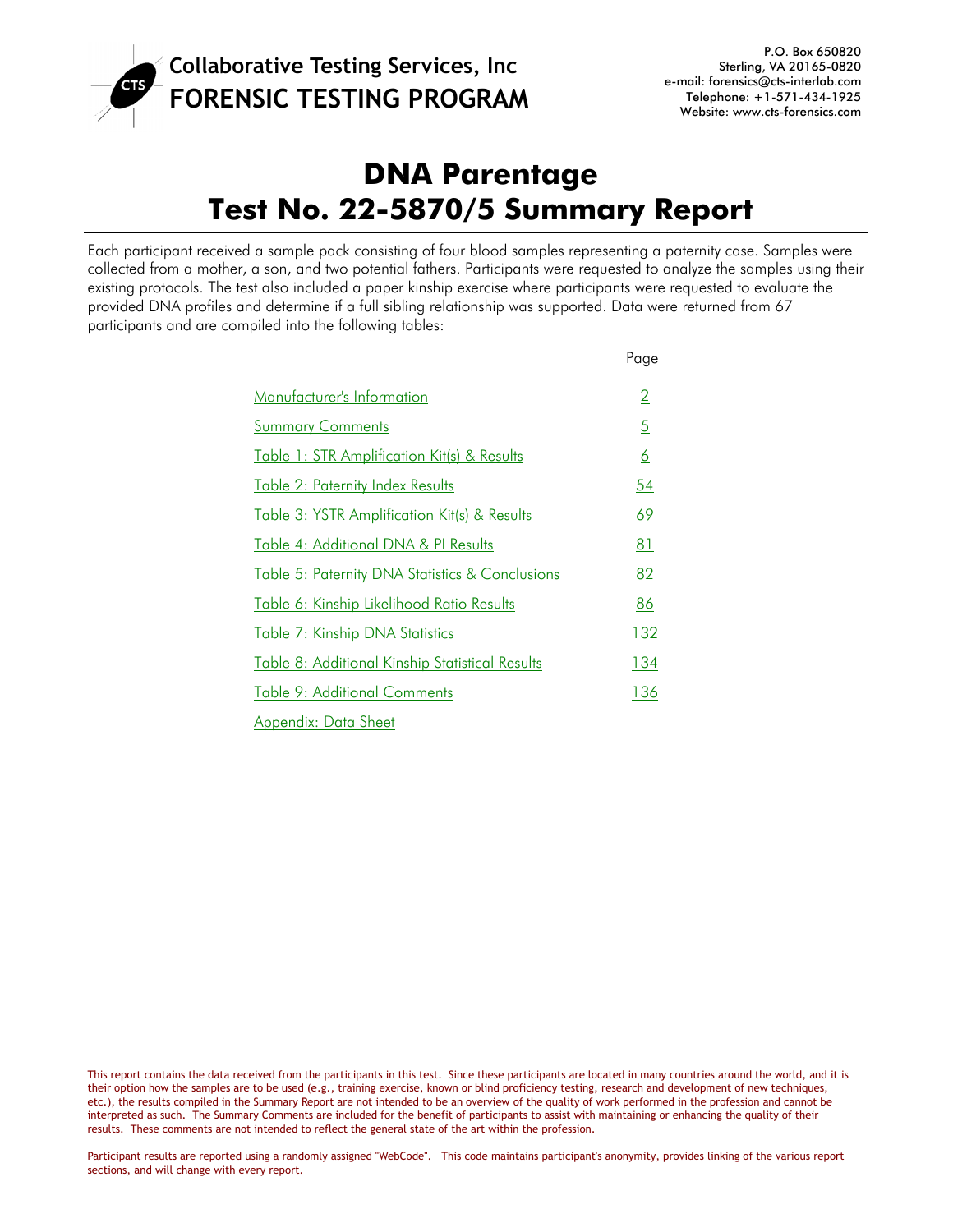#### <span id="page-1-0"></span>DNA Parentage Test 22-5870/5

### **Manufacturer's Information**

Each sample set was a collection of known blood samples, provided on either FTA Microcards or swabs, from four individuals (Items 1-4); a mother, a son, and two potential fathers. Participants were requested to analyze these items using their existing protocols. Also included with this test was a kinship exercise that consisted of autosomal DNA profiles of two individuals for comparison. Participants were requested to determine if a full sibling relationship claim was supported following the review of these profiles.

SAMPLE PREPARATION: All stains were prepared from human whole blood which was drawn into EDTA tubes. Item 1 was blood from a female (mother) donor, Item 2 was blood from a male (son) donor, Item 3 was blood from a male donor who was not the biological father of the Item 2 male, and Item 4 was blood from a male donor who was the biological father of the Item 2 male. Each FTA card was spotted with 75uL of blood, while each swab (two swabs per item) was spotted with 100uL of blood. The different items were prepared at separate times and were packaged once they were thoroughly dried. Completed sample sets were stored at -20°C until shipment on February 15th, 2022.

SAMPLE SET ASSEMBLY: For each sample set, all four Items (1-4) in their separate envelopes were placed in a pre-labeled sample pack envelope and sealed. The sample pack envelopes were then packaged in pre-labeled Heat Seal envelopes and sealed. This process was repeated until all of the sample sets were prepared.

KINSHIP EXERCISE: This exercise included allelic results representing a full sibling relationship.

VERIFICATION: Laboratories that conducted predistribution analysis of the samples reported consistent results and associations.

### Key to Test Substrates

5870 - FTA Microcards 5875 - Swabs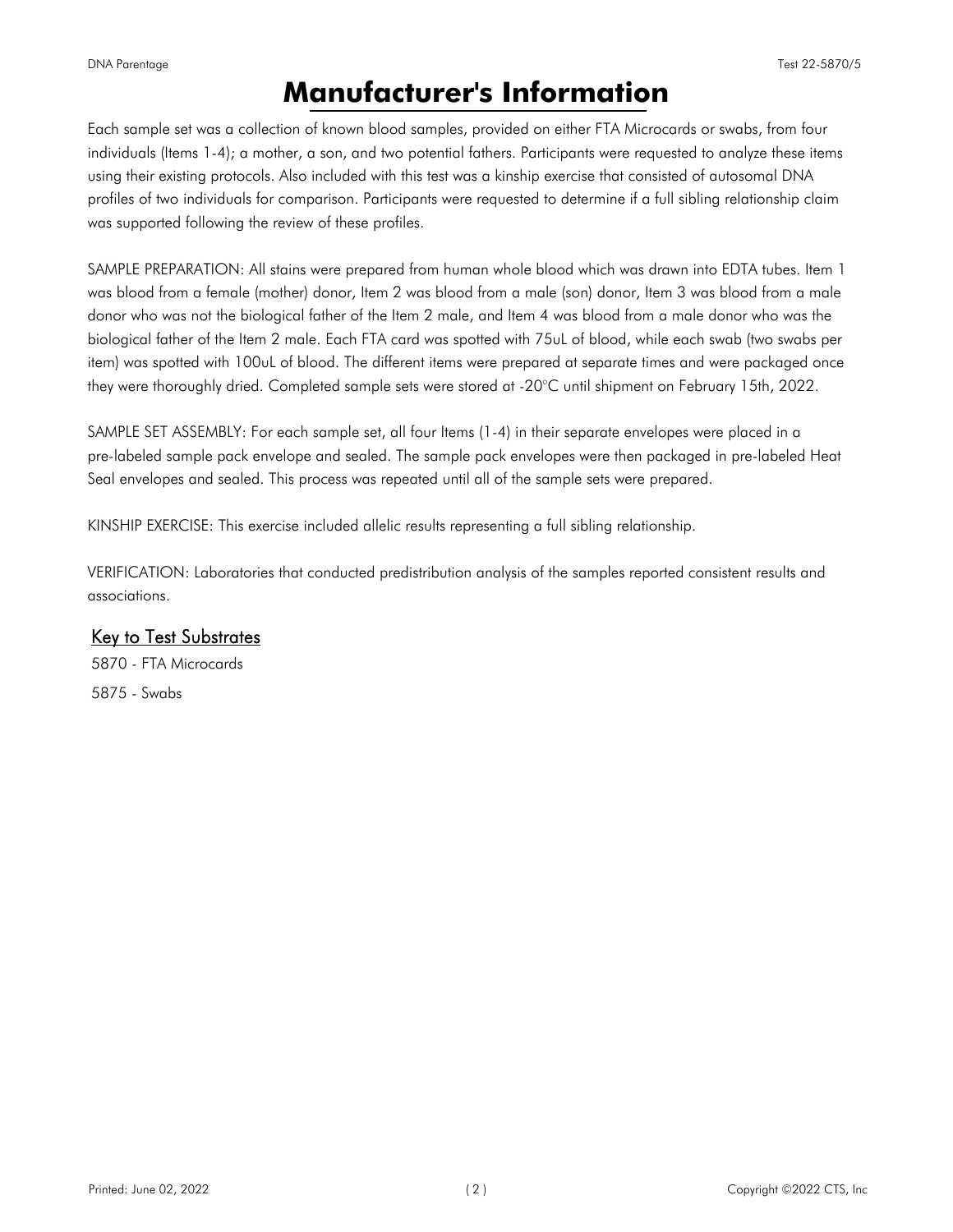|                |            |                | <b>Amelogenin and STR Results</b> |               |                                                                                                 |               |
|----------------|------------|----------------|-----------------------------------|---------------|-------------------------------------------------------------------------------------------------|---------------|
|                |            |                |                                   |               | Results compiled from predistribution laboratories and a consensus of at least 10 participants. |               |
| <b>Item</b>    | D151656    | D2S1338        | D2S441                            | D3S1358       | <b>D5S818</b>                                                                                   | D6S1043       |
|                | D75820     | D8S1179        | D10S1248                          | D12S391       | D13S317                                                                                         | D16S539       |
|                | D18S51     | D19S433        | D21511                            | D22S1045      | <b>Amelogenin</b>                                                                               | <b>CSF1PO</b> |
|                | <b>FGA</b> | <b>Penta D</b> | <b>Penta E</b>                    | <b>SE33</b>   | <b>TH01</b>                                                                                     | <b>TPOX</b>   |
|                | <b>vWA</b> | <b>DYS391</b>  | <b>DYS570</b>                     | <b>DYS576</b> | <b>Y</b> Indel                                                                                  |               |
|                | 14,18.3    | 19,20          | 11,14                             | 16,17         | 12,12                                                                                           | $\ast$        |
|                | 8,12       | 12,15          | 14,15                             | 21,22         | 8,12                                                                                            | 11,12         |
|                | 12,14      | 13,14          | 29,30                             | 15,17         | X,X                                                                                             | 11,12         |
|                | 24,24      | 9,13           | 11,14                             | 22.2,30.2     | 6,9                                                                                             | 8,8           |
|                | 15,17      | <b>NM</b>      | <b>NM</b>                         | <b>NM</b>     | <b>NM</b>                                                                                       |               |
| $\overline{2}$ | 14,18.3    | 19,20          | 14,15                             | 16,17         | 12,13                                                                                           | $\ast$        |
|                | 10,12      | 10,15          | 13,14                             | 19,22         | 8,12                                                                                            | 11,14         |
|                | 14,16      | 13,14          | 30,30                             | 16,17         | X,Y                                                                                             | 11,12         |
|                | 24,24      | 9,9            | 14,16                             | 28.2,30.2     | 9,9.3                                                                                           | 8,11          |
|                | 15,17      | 11             | 17                                | 17            | 2                                                                                               |               |
| 3              | 16.3,17.3  | 23,24          | 11,15                             | 15,17         | 12,12                                                                                           | $\ast$        |
|                | 8,9        | 13,13          | 13,16                             | 20,20         | 11,11                                                                                           | 11,12         |
|                | 10,19      | 12,15          | 30,31                             | 15,16         | X,Y                                                                                             | 10,13         |
|                | 20,21      | 9,12           | 7,12                              | 19.2,29.2     | 7,9.3                                                                                           | 8,10          |
|                | 17,18      | 11             | 18                                | 17            | $\overline{2}$                                                                                  |               |
| 4              | 14,15.3    | 17,20          | 14,15                             | 16,17         | 13,13                                                                                           | $\ast$        |
|                | 10,10      | 10,14          | 13,14                             | 19,23         | 12,14                                                                                           | 13,14         |
|                | 16,18      | 14,17          | 30,30                             | 16,16         | X,Y                                                                                             | 10,11         |
|                | 22,24      | 9,11           | 7,16                              | 17,28.2       | 9.3,9.3                                                                                         | 8,11          |
|                | 15,17      | 11             | 17                                | 17            | $\overline{2}$                                                                                  |               |
|                |            |                |                                   |               |                                                                                                 |               |

### *YSTR Results*

|      | Results compiled from predistribution laboratories and a consensus of at least 10 participants. |                   |               |                 |                  |               |               |               |                         |  |
|------|-------------------------------------------------------------------------------------------------|-------------------|---------------|-----------------|------------------|---------------|---------------|---------------|-------------------------|--|
| ltem | <b>DYF387S1</b>                                                                                 | DYS <sub>19</sub> | <b>DYS385</b> | <b>DYS389-1</b> | <b>DYS389-II</b> | <b>DYS390</b> | <b>DYS391</b> | <b>DYS392</b> | <b>DYS393</b>           |  |
|      | <b>DYS437</b>                                                                                   | <b>DYS438</b>     | <b>DYS439</b> | <b>DYS448</b>   | <b>DYS449</b>    | <b>DYS456</b> | <b>DYS458</b> | <b>DYS460</b> | <b>DYS481</b>           |  |
|      | <b>DYS518</b>                                                                                   | <b>DYS533</b>     | <b>DYS549</b> | <b>DYS570</b>   | <b>DYS576</b>    | <b>DYS627</b> | <b>DYS635</b> |               | <b>DYS643 Y GATA H4</b> |  |
| 2    | 35,38                                                                                           | 14                | 11.14         | 13              | 29               | $\ast$        |               | 13            | 13                      |  |
|      | 14                                                                                              | 12                | 11            | 19              | 29               | 17            | 17            |               | 22                      |  |
|      | $\ast$                                                                                          | 12                | 13            | 17              | 17               | 21            | 23            | 10            | 11                      |  |
| 3    | 36,37                                                                                           | 15                | 13,16         | 12              | 29               | 24            | 11            | 11            | 14                      |  |
|      | 15                                                                                              | 10                | 11            | 19              | 28               | 14            | 17            | 10            | 23                      |  |
|      | 38                                                                                              | 10                | 11            | 18              | 17               | 20            | 24            | 13            | 11                      |  |
| 4    | 35,38                                                                                           | 14                | 11,14         | 13              | 29               | $\ast$        | 11            | 13            | 13                      |  |
|      | 14                                                                                              | 12                | 11            | 19              | 29               | 17            | 17            |               | 22                      |  |
|      | $\ast$                                                                                          | 12                | $\ast$        | 17              | 17               | 21            | 23            | $\ast$        |                         |  |

NM - Non-Male profile, YSTR results not expected.

\* Results were not received from a minimum of 10 participants for the loci indicated.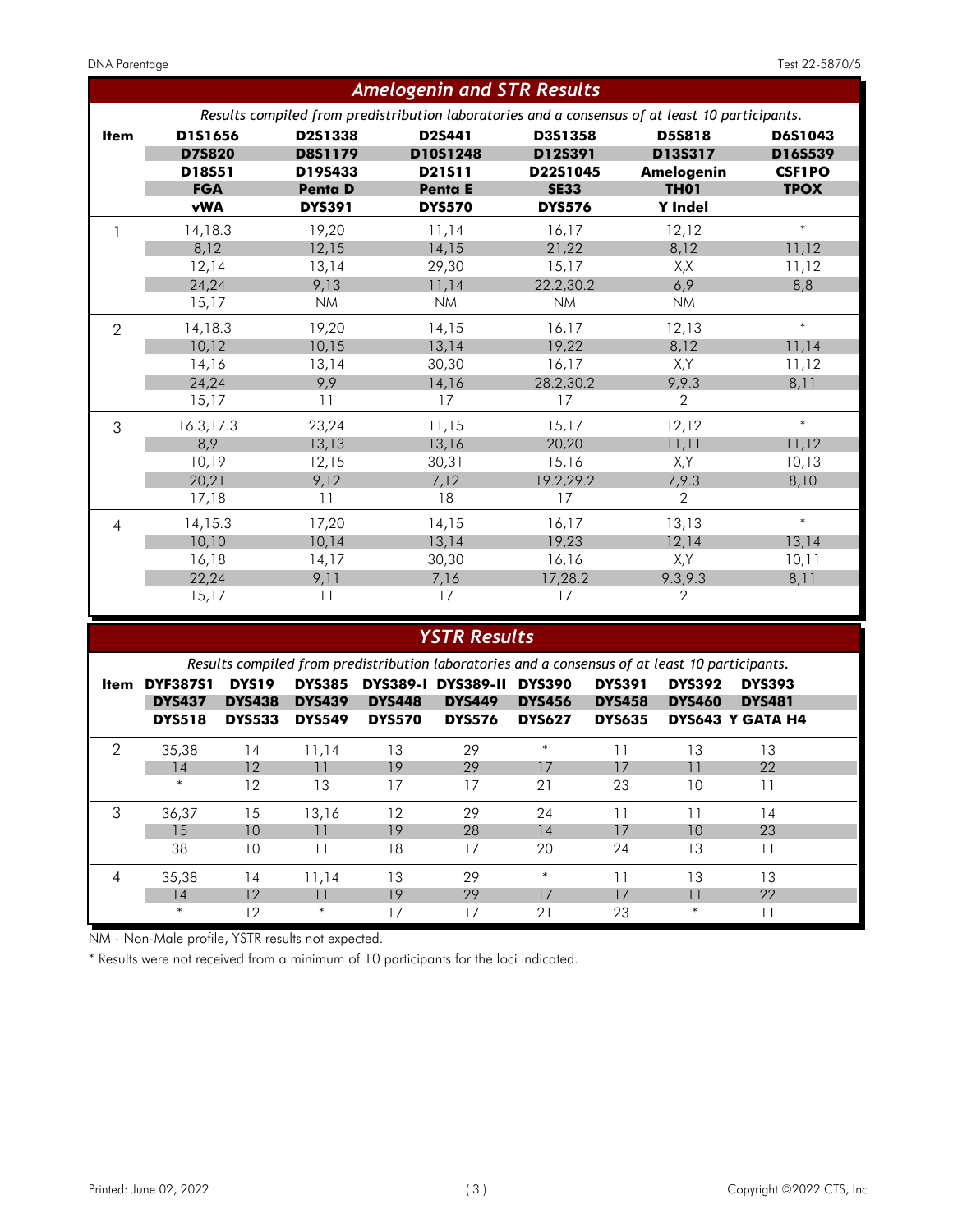| Paternity Indices<br>Mode Paternity Index results compiled from predistribution laboratories and a consensus of at least 10 participants.<br>Item - Database<br>D5S818<br>D151656<br>D2S1338<br>D2S441<br>D3S1358<br>D6S1043<br><b>D75820</b><br>D8S1179<br>D10S1248<br>D12S391<br>D13S317<br>D16S539<br>D18S51<br>D19S433<br>D21S11<br>D22S1045<br><b>Amelogenin</b><br><b>CSF1PO</b><br><b>FGA</b><br>Penta D<br>Penta E<br><b>TH01</b><br><b>SE33</b><br><b>TPOX</b><br><b>vWA</b><br>4PI - NIST STRBASE<br>3.88<br>1.805<br>8.389<br>2.23<br>7.007<br>$\ast$<br>4.878<br>3.903<br>1.626<br>4.009<br>1.28<br>19.011<br>$\ast$<br>3.405<br>0.811<br>3.539<br>2.615<br>0.747<br>3.723<br>2.256<br>9.77<br>2.9<br>1.983<br>6.561<br>2.569<br>4PI - Grand Mean ±3STD Range**<br>$\ast$<br>2.439-4.725<br>1.442-2.098<br>4.374-12.904<br>2.069-2.364<br>5.111-8.554<br>3.125-4.396<br>1.381-1.835<br>2.762-5.393<br>3.844-5.852<br>1.148-1.370<br>10.848-24.208<br>$\ast$<br>2.024-5.507<br>2.676-4.810<br>0.758-0.864<br>2.028-3.505<br>0.690-0.837<br>3.060-4.211<br>2.011-2.495<br>6.046-13.338<br>4.720-8.387<br>2.482-3.521<br>1.899-2.061<br>2.368-2.784<br>3.06<br>1.669<br>9.615<br>2.256<br>6.622<br>$\ast$<br>$\ast$<br>3.453<br>1.485<br>4.6992<br>1.216<br>15.528<br>$\ast$<br>4.807<br>4.297<br>3.156<br>0.798<br>0.795<br>$\ast$<br>2.2563<br>9.765<br>7.215<br>3.284<br>1.96<br>2.623<br>3PI - Grand Mean ±3STD Range**<br>$0 - 0.004$<br>$0 - 0.001$<br>1.076-1.149<br>$0 - 0.002$<br>6.067-10.912<br>$\ast$<br>$0 - 0.003$<br>$0 - 0.006$<br>1.395-1.792<br>$0 - 0.003$<br>$0 - 0.004$<br>0-0.006<br>$\ast$<br>$0 - 0.005$<br>$0 - 0.001$<br>1.305-2.477<br>1.033-1.723<br>$0 - 0.005$<br>$0 - 0.007$<br>$\mathbf 0$<br>1.572-3.125<br>$0 - 0.001$<br>$0 - 0.011$<br>1.243-1.790<br>1.192-1.376 |  |  |  |
|----------------------------------------------------------------------------------------------------------------------------------------------------------------------------------------------------------------------------------------------------------------------------------------------------------------------------------------------------------------------------------------------------------------------------------------------------------------------------------------------------------------------------------------------------------------------------------------------------------------------------------------------------------------------------------------------------------------------------------------------------------------------------------------------------------------------------------------------------------------------------------------------------------------------------------------------------------------------------------------------------------------------------------------------------------------------------------------------------------------------------------------------------------------------------------------------------------------------------------------------------------------------------------------------------------------------------------------------------------------------------------------------------------------------------------------------------------------------------------------------------------------------------------------------------------------------------------------------------------------------------------------------------------------------------------------------------------------------------------------------------------------------------------------------------------------|--|--|--|
|                                                                                                                                                                                                                                                                                                                                                                                                                                                                                                                                                                                                                                                                                                                                                                                                                                                                                                                                                                                                                                                                                                                                                                                                                                                                                                                                                                                                                                                                                                                                                                                                                                                                                                                                                                                                                |  |  |  |
|                                                                                                                                                                                                                                                                                                                                                                                                                                                                                                                                                                                                                                                                                                                                                                                                                                                                                                                                                                                                                                                                                                                                                                                                                                                                                                                                                                                                                                                                                                                                                                                                                                                                                                                                                                                                                |  |  |  |
|                                                                                                                                                                                                                                                                                                                                                                                                                                                                                                                                                                                                                                                                                                                                                                                                                                                                                                                                                                                                                                                                                                                                                                                                                                                                                                                                                                                                                                                                                                                                                                                                                                                                                                                                                                                                                |  |  |  |
|                                                                                                                                                                                                                                                                                                                                                                                                                                                                                                                                                                                                                                                                                                                                                                                                                                                                                                                                                                                                                                                                                                                                                                                                                                                                                                                                                                                                                                                                                                                                                                                                                                                                                                                                                                                                                |  |  |  |
|                                                                                                                                                                                                                                                                                                                                                                                                                                                                                                                                                                                                                                                                                                                                                                                                                                                                                                                                                                                                                                                                                                                                                                                                                                                                                                                                                                                                                                                                                                                                                                                                                                                                                                                                                                                                                |  |  |  |
|                                                                                                                                                                                                                                                                                                                                                                                                                                                                                                                                                                                                                                                                                                                                                                                                                                                                                                                                                                                                                                                                                                                                                                                                                                                                                                                                                                                                                                                                                                                                                                                                                                                                                                                                                                                                                |  |  |  |
|                                                                                                                                                                                                                                                                                                                                                                                                                                                                                                                                                                                                                                                                                                                                                                                                                                                                                                                                                                                                                                                                                                                                                                                                                                                                                                                                                                                                                                                                                                                                                                                                                                                                                                                                                                                                                |  |  |  |
|                                                                                                                                                                                                                                                                                                                                                                                                                                                                                                                                                                                                                                                                                                                                                                                                                                                                                                                                                                                                                                                                                                                                                                                                                                                                                                                                                                                                                                                                                                                                                                                                                                                                                                                                                                                                                |  |  |  |
|                                                                                                                                                                                                                                                                                                                                                                                                                                                                                                                                                                                                                                                                                                                                                                                                                                                                                                                                                                                                                                                                                                                                                                                                                                                                                                                                                                                                                                                                                                                                                                                                                                                                                                                                                                                                                |  |  |  |
|                                                                                                                                                                                                                                                                                                                                                                                                                                                                                                                                                                                                                                                                                                                                                                                                                                                                                                                                                                                                                                                                                                                                                                                                                                                                                                                                                                                                                                                                                                                                                                                                                                                                                                                                                                                                                |  |  |  |
|                                                                                                                                                                                                                                                                                                                                                                                                                                                                                                                                                                                                                                                                                                                                                                                                                                                                                                                                                                                                                                                                                                                                                                                                                                                                                                                                                                                                                                                                                                                                                                                                                                                                                                                                                                                                                |  |  |  |
|                                                                                                                                                                                                                                                                                                                                                                                                                                                                                                                                                                                                                                                                                                                                                                                                                                                                                                                                                                                                                                                                                                                                                                                                                                                                                                                                                                                                                                                                                                                                                                                                                                                                                                                                                                                                                |  |  |  |
|                                                                                                                                                                                                                                                                                                                                                                                                                                                                                                                                                                                                                                                                                                                                                                                                                                                                                                                                                                                                                                                                                                                                                                                                                                                                                                                                                                                                                                                                                                                                                                                                                                                                                                                                                                                                                |  |  |  |
|                                                                                                                                                                                                                                                                                                                                                                                                                                                                                                                                                                                                                                                                                                                                                                                                                                                                                                                                                                                                                                                                                                                                                                                                                                                                                                                                                                                                                                                                                                                                                                                                                                                                                                                                                                                                                |  |  |  |
|                                                                                                                                                                                                                                                                                                                                                                                                                                                                                                                                                                                                                                                                                                                                                                                                                                                                                                                                                                                                                                                                                                                                                                                                                                                                                                                                                                                                                                                                                                                                                                                                                                                                                                                                                                                                                |  |  |  |
|                                                                                                                                                                                                                                                                                                                                                                                                                                                                                                                                                                                                                                                                                                                                                                                                                                                                                                                                                                                                                                                                                                                                                                                                                                                                                                                                                                                                                                                                                                                                                                                                                                                                                                                                                                                                                |  |  |  |
|                                                                                                                                                                                                                                                                                                                                                                                                                                                                                                                                                                                                                                                                                                                                                                                                                                                                                                                                                                                                                                                                                                                                                                                                                                                                                                                                                                                                                                                                                                                                                                                                                                                                                                                                                                                                                |  |  |  |
|                                                                                                                                                                                                                                                                                                                                                                                                                                                                                                                                                                                                                                                                                                                                                                                                                                                                                                                                                                                                                                                                                                                                                                                                                                                                                                                                                                                                                                                                                                                                                                                                                                                                                                                                                                                                                |  |  |  |
| 4PI - FBI Popstats                                                                                                                                                                                                                                                                                                                                                                                                                                                                                                                                                                                                                                                                                                                                                                                                                                                                                                                                                                                                                                                                                                                                                                                                                                                                                                                                                                                                                                                                                                                                                                                                                                                                                                                                                                                             |  |  |  |
|                                                                                                                                                                                                                                                                                                                                                                                                                                                                                                                                                                                                                                                                                                                                                                                                                                                                                                                                                                                                                                                                                                                                                                                                                                                                                                                                                                                                                                                                                                                                                                                                                                                                                                                                                                                                                |  |  |  |
|                                                                                                                                                                                                                                                                                                                                                                                                                                                                                                                                                                                                                                                                                                                                                                                                                                                                                                                                                                                                                                                                                                                                                                                                                                                                                                                                                                                                                                                                                                                                                                                                                                                                                                                                                                                                                |  |  |  |
|                                                                                                                                                                                                                                                                                                                                                                                                                                                                                                                                                                                                                                                                                                                                                                                                                                                                                                                                                                                                                                                                                                                                                                                                                                                                                                                                                                                                                                                                                                                                                                                                                                                                                                                                                                                                                |  |  |  |
|                                                                                                                                                                                                                                                                                                                                                                                                                                                                                                                                                                                                                                                                                                                                                                                                                                                                                                                                                                                                                                                                                                                                                                                                                                                                                                                                                                                                                                                                                                                                                                                                                                                                                                                                                                                                                |  |  |  |
|                                                                                                                                                                                                                                                                                                                                                                                                                                                                                                                                                                                                                                                                                                                                                                                                                                                                                                                                                                                                                                                                                                                                                                                                                                                                                                                                                                                                                                                                                                                                                                                                                                                                                                                                                                                                                |  |  |  |
|                                                                                                                                                                                                                                                                                                                                                                                                                                                                                                                                                                                                                                                                                                                                                                                                                                                                                                                                                                                                                                                                                                                                                                                                                                                                                                                                                                                                                                                                                                                                                                                                                                                                                                                                                                                                                |  |  |  |
|                                                                                                                                                                                                                                                                                                                                                                                                                                                                                                                                                                                                                                                                                                                                                                                                                                                                                                                                                                                                                                                                                                                                                                                                                                                                                                                                                                                                                                                                                                                                                                                                                                                                                                                                                                                                                |  |  |  |
|                                                                                                                                                                                                                                                                                                                                                                                                                                                                                                                                                                                                                                                                                                                                                                                                                                                                                                                                                                                                                                                                                                                                                                                                                                                                                                                                                                                                                                                                                                                                                                                                                                                                                                                                                                                                                |  |  |  |
|                                                                                                                                                                                                                                                                                                                                                                                                                                                                                                                                                                                                                                                                                                                                                                                                                                                                                                                                                                                                                                                                                                                                                                                                                                                                                                                                                                                                                                                                                                                                                                                                                                                                                                                                                                                                                |  |  |  |
|                                                                                                                                                                                                                                                                                                                                                                                                                                                                                                                                                                                                                                                                                                                                                                                                                                                                                                                                                                                                                                                                                                                                                                                                                                                                                                                                                                                                                                                                                                                                                                                                                                                                                                                                                                                                                |  |  |  |
|                                                                                                                                                                                                                                                                                                                                                                                                                                                                                                                                                                                                                                                                                                                                                                                                                                                                                                                                                                                                                                                                                                                                                                                                                                                                                                                                                                                                                                                                                                                                                                                                                                                                                                                                                                                                                |  |  |  |

\* Results were not received from a minimum of 10 participants for the loci and database indicated.

\*\*These ranges are provided to allow participants that utilized databases other than the one(s) listed above to review their results. Following AABB guidelines, ranges were determined by taking the grand mean of all data submitted for the associated locus and calculating 3 standard deviations above and below that value.

### *Paternity Indices*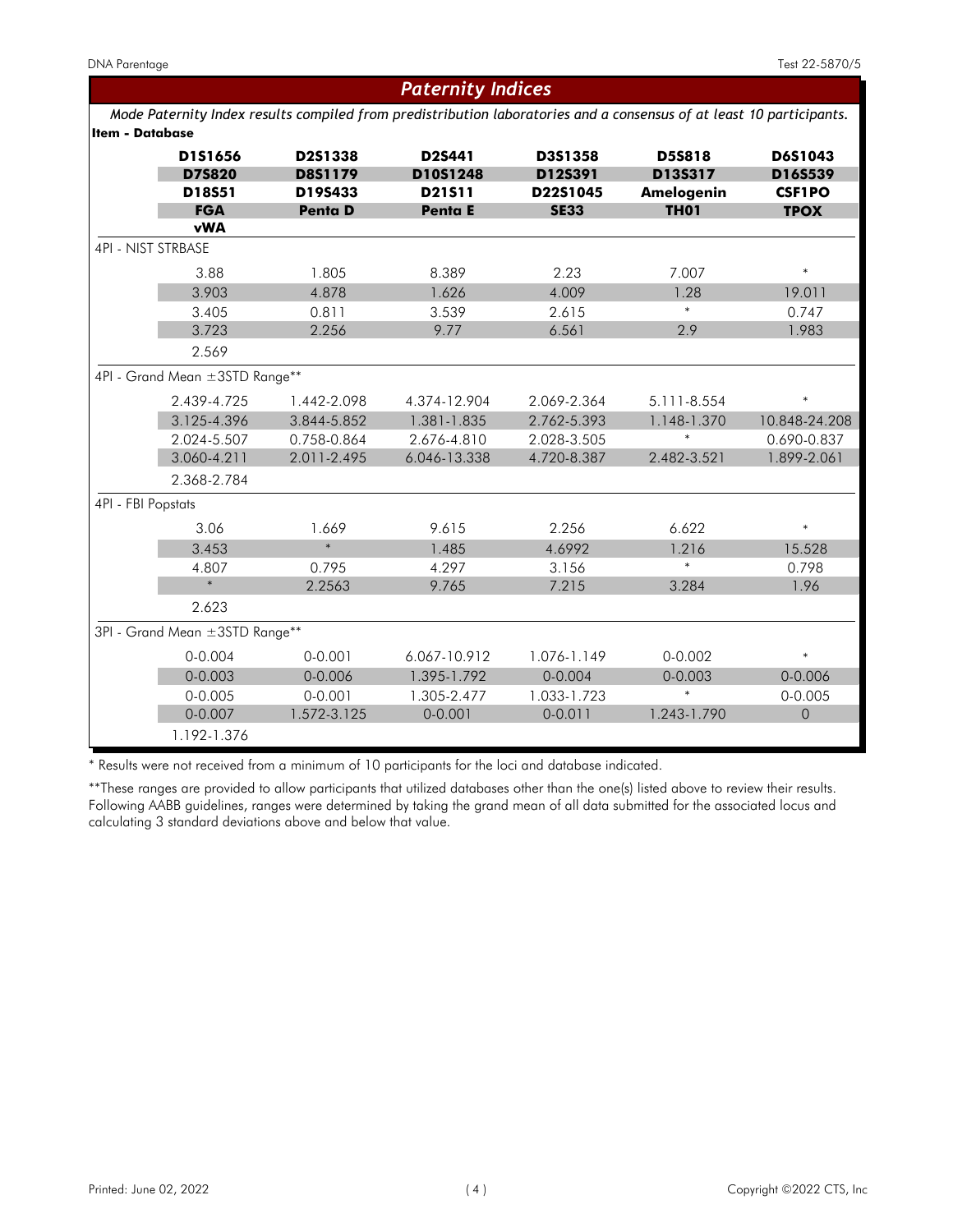# **Summary Comments**

<span id="page-4-0"></span>The 22-5870/5 DNA Parentage test was designed to allow participants to assess their proficiency in the analysis and interpretation of four known blood samples. Item 1 was blood collected from a female donor (mother), Item 2 was blood collected from a male donor (son of the Item 1 female), Item 3 was blood collected from a male donor who is not the biological father of the Item 2 male, and Item 4 was blood collected from a male donor who is the biological father of the Item 2 male. Participants were requested to analyze the samples and provide allelic and statistical results as well as relationship conclusions. The test also included a paper kinship exercise where participants were requested to evaluate the provided DNA profiles and report the kinship index and relationship conclusions (Refer to the Manufacturer's Information for preparation details).

### DNA Analysis:

All 67 participants who returned data reported STR results for all four items. For Item 1, all participants reported consistent data. For Item 2, all participants reported consistent data except for one who reported "14,16" at SE33 whereas consensus was "28.2,30.2". For Items 3 and 4, all participants reported consistent data.

For YSTR results, 34 of 36 participants reported consistent data for Items 2-4. The remaining two participants reported inconsistent alleles for a majority of loci.

### Paternity DNA Statistics:

All 67 participants reported that the source of Item 4 could not be excluded as the biological father of Item 2. Of the participants that reported probability of paternity values, all reported 99.99% or higher. The most frequently reported population database was NIST STRBASE.

#### Kinship DNA Statistics:

There were 34 participants who responded for the paper kinship exercise. For the loci likelihood ratio (LR) data, four participants consistently reported lower values than the consensus, however these four participants reported using KinCALc software. Of the 34 participants, 26 (76%) reported a combined Kinship Index (KI) between 1,700,000,000 and 2,300,000,000. The remaining eight participants reported values below this range. All 34 participants reported that the claim of a full sibling relationship was supported.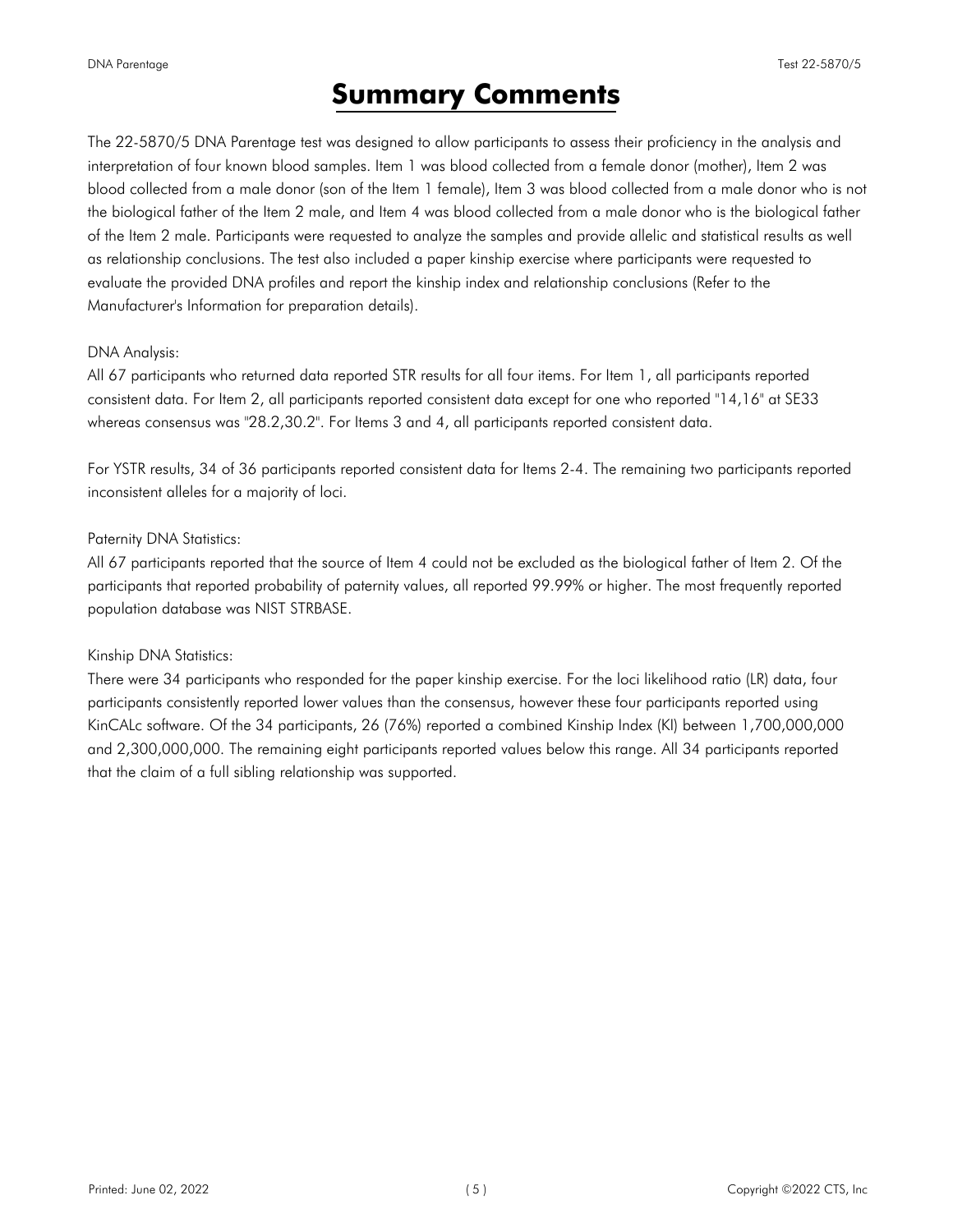# **STR Amplification Kit(s) & Results**

<span id="page-5-0"></span>

|                     |                         |                                                         | TABLE 1              |                                   |                                  |                          |
|---------------------|-------------------------|---------------------------------------------------------|----------------------|-----------------------------------|----------------------------------|--------------------------|
| <b>WebCode-Test</b> |                         | <b>Amplification Kits (Probabilistic Genotyping)</b>    |                      |                                   |                                  |                          |
|                     | D151656                 | D2S1338                                                 | D2S441               | D3S1358                           | <b>D5S818</b>                    | D6S1043                  |
| <b>Item</b>         | <b>D75820</b><br>D18S51 | <b>D8S1179</b><br>D19S433                               | D10S1248<br>D21511   | D12S391<br>D22S1045               | D13S317                          | D16S539<br><b>CSF1PO</b> |
|                     | <b>FGA</b>              | <b>Penta D</b>                                          | Penta E              | <b>SE33</b>                       | <b>Amelogenin</b><br><b>TH01</b> | <b>TPOX</b>              |
|                     | <b>vWA</b>              | <b>DYS391</b>                                           | <b>DYS570</b>        | <b>DYS576</b>                     | <b>Y</b> Indel                   |                          |
|                     |                         |                                                         | Item 1 - STR Results |                                   |                                  |                          |
| 2PPKL7-5875         |                         | PowerPlex® Fusion 6C                                    |                      |                                   |                                  |                          |
|                     | 14,18.3                 | 19,20                                                   | 11,14                | 16,17                             | 12                               |                          |
|                     | 8,12                    | 12,15                                                   | 14,15                | 21,22                             | 8,12                             | 11,12                    |
| 1                   | 12,14                   | 13,14                                                   | 29,30                | 15,17                             | X                                | 11,12                    |
|                     | 24                      | 9,13                                                    | 11,14                | 22.2,30.2                         | 6,9                              | 8                        |
|                     | 15,17                   | NR                                                      | NR                   | $\ensuremath{\mathsf{NR}}\xspace$ |                                  |                          |
| 38NZJB-5875         |                         | PowerPlex® Fusion6C, GlobalFiler <sup>™</sup> (bs-SEAL) |                      |                                   |                                  |                          |
|                     | 14,18.3                 | 19,20                                                   | 11,14                | 16,17                             | 12,12                            |                          |
|                     | 8,12                    | 12,15                                                   | 14,15                | 21,22                             | 8,12                             | 11,12                    |
| $\mathbf{1}$        | 12,14                   | 13,14                                                   | 29,30                | 15,17                             | X,X                              | 11,12                    |
|                     | 24,24                   | 9,13                                                    | 11,14                | 22.2,30.2                         | 6,9                              | 8,8                      |
|                     | 15,17                   |                                                         |                      |                                   |                                  |                          |
| 3QF9G7-5875         | GlobalFiler™            |                                                         |                      |                                   |                                  |                          |
|                     | 14,18.3                 | 19,20                                                   | 11,14                | 16,17                             | 12                               |                          |
|                     | 8,12                    | 12,15                                                   | 14,15                | 21,22                             | 8,12                             | 11,12                    |
| 1                   | 12,14                   | 13,14                                                   | 29,30                | 15,17                             | X                                | 11,12                    |
|                     | 24                      |                                                         |                      | 22.2,30.2                         | 6,9                              | 8                        |
|                     | 15,17                   |                                                         |                      |                                   |                                  |                          |
| 3UEJC7-5870         |                         | Investigator® 26plex QS                                 |                      |                                   |                                  |                          |
|                     | 14,18.3                 | 19,20                                                   | 11,14                | 16,17                             | 12,12                            | 11,18                    |
|                     | 8,12                    | 12,15                                                   | 14,15                | 21,22                             | 8,12                             | 11,12                    |
| 1                   | 12,14                   | 13,14                                                   | 29,30                | 15,17                             | X,X                              | 11,12                    |
|                     | 24,24                   | 9,13                                                    | 11,14                | $\blacksquare$                    | 6,9                              | 8,8                      |
|                     | 15,17                   | $\overline{\phantom{a}}$                                |                      |                                   |                                  |                          |
| 3ZPFEV-5870         | PowerPlex® 21           |                                                         |                      |                                   |                                  |                          |
|                     | 14,18.3                 | 19,20                                                   |                      | 16,17                             | 12,12                            | 11,18                    |
|                     | 8,12                    | 12,15                                                   |                      | 21,22                             | 8,12                             | 11,12                    |
| $\mathbf{1}$        | 12,14                   | 13,14                                                   | 29,30                |                                   | X,X                              | 11,12                    |
|                     | 24,24                   | 9,13                                                    | 11,14                |                                   | 6,9                              | 8,8                      |
|                     | 15,17                   |                                                         |                      |                                   |                                  |                          |
| 4LJ2B3-5870         | PowerPlex® Fusion       |                                                         |                      |                                   |                                  |                          |
|                     | 14,18.3                 | 19,20                                                   | 11,14                | 16,17                             | 12                               |                          |
|                     | 8,12                    | 12,15                                                   | 14,15                | 21,22                             | 8,12                             | 11,12                    |
| 1                   | 12,14                   | 13,14                                                   | 29,30                | 15,17                             | Χ                                | 11,12                    |
|                     | 24                      | 9,13                                                    | 11,14                |                                   | 6,9                              | 8                        |
|                     | 15,17                   | NR                                                      |                      |                                   |                                  |                          |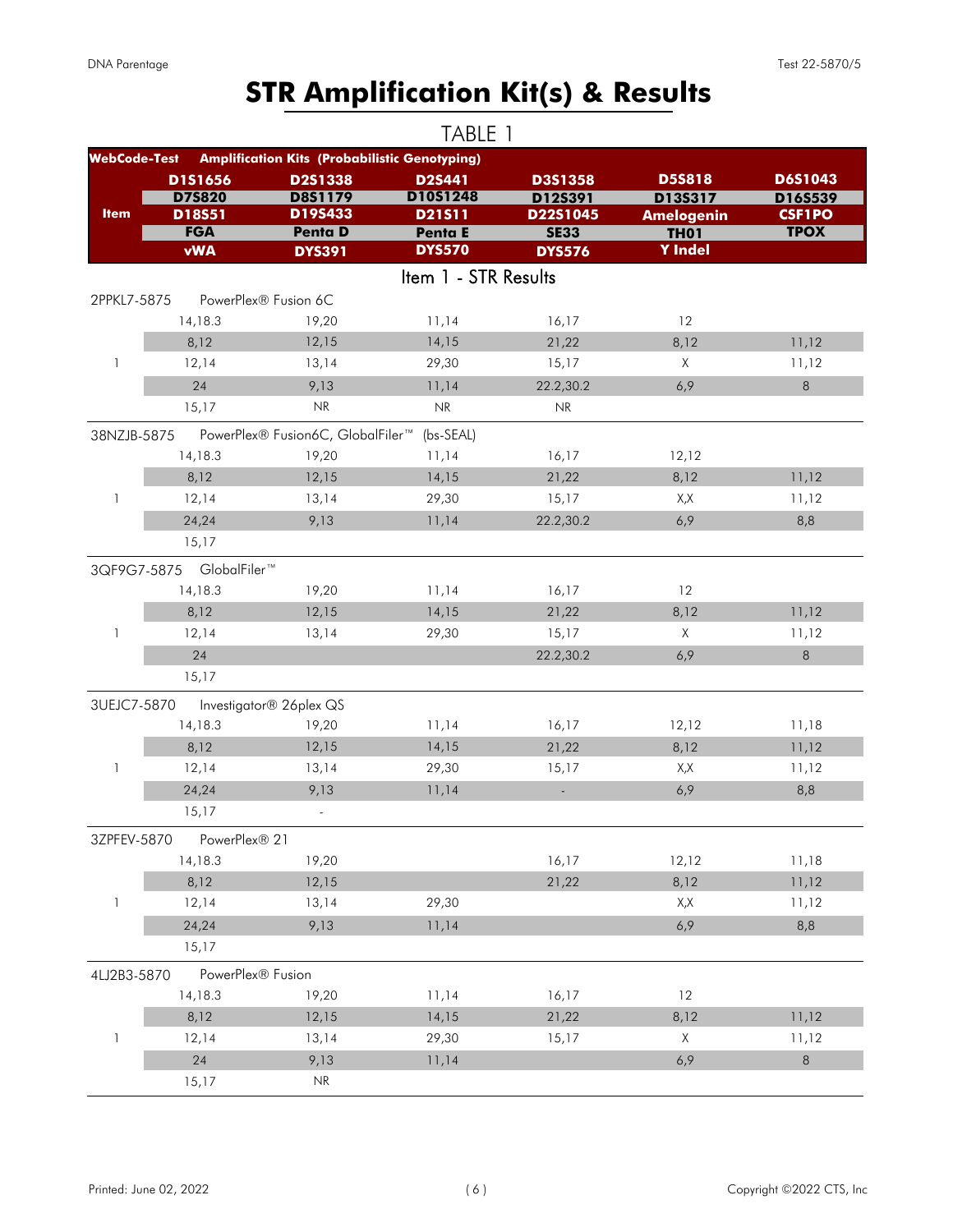|                     |                                  |                                                      | TABLE 1                  |                         |                                  |                              |
|---------------------|----------------------------------|------------------------------------------------------|--------------------------|-------------------------|----------------------------------|------------------------------|
| <b>WebCode-Test</b> |                                  | <b>Amplification Kits (Probabilistic Genotyping)</b> |                          |                         |                                  |                              |
|                     | D1S1656                          | D2S1338                                              | D2S441                   | D3S1358                 | <b>D5S818</b>                    | D6S1043                      |
|                     | <b>D75820</b>                    | <b>D8S1179</b>                                       | D10S1248                 | D12S391                 | D13S317                          | D16S539                      |
| <b>Item</b>         | D18S51<br><b>FGA</b>             | D19S433<br><b>Penta D</b>                            | D21511<br><b>Penta E</b> | D22S1045<br><b>SE33</b> | <b>Amelogenin</b><br><b>TH01</b> | <b>CSF1PO</b><br><b>TPOX</b> |
|                     | <b>vWA</b>                       | <b>DYS391</b>                                        | <b>DYS570</b>            | <b>DYS576</b>           | <b>Y</b> Indel                   |                              |
|                     |                                  |                                                      | Item 1 - STR Results     |                         |                                  |                              |
| 4PHFYT-5870         | GlobalFiler™                     |                                                      |                          |                         |                                  |                              |
|                     | 14,18.3                          | 19,20                                                | 11,14                    | 16,17                   | 12,12                            |                              |
|                     | 8,12                             | 12,15                                                | 14,15                    | 21,22                   | 8,12                             | 11,12                        |
| $\mathbf{1}$        | 12,14                            | 13,14                                                | 29,30                    | 15,17                   | X,X                              | 11,12                        |
|                     | 24,24                            |                                                      |                          | 22.2,30.2               | 6,9                              | 8,8                          |
|                     | 15,17                            | $\overline{\phantom{a}}$                             |                          |                         | $\Box$                           |                              |
|                     | 67M4NX-5875 PowerPlex® Fusion 5C |                                                      |                          |                         |                                  |                              |
|                     | 14,18.3                          | 19,20                                                | 11,14                    | 16,17                   | 12                               |                              |
|                     | 8,12                             | 12,15                                                | 14,15                    | 21,22                   | 8,12                             | 11,12                        |
| 1                   | 12,14                            | 13,14                                                | 29,30                    | 15,17                   | $\times$                         | 11,12                        |
|                     | 24                               | 9,13                                                 | 11,14                    |                         | 6,9                              | 8                            |
|                     | 15,17                            |                                                      |                          |                         |                                  |                              |
| 6XBMGX-5875         | GlobalFiler™                     |                                                      |                          |                         |                                  |                              |
|                     | 14,18.3                          | 19,20                                                | 11,14                    | 16,17                   | 12,12                            |                              |
|                     | 8,12                             | 12,15                                                | 14,15                    | 21,22                   | 8,12                             | 11,12                        |
| $\mathbf{1}$        | 12,14                            | 13,14                                                | 29,30                    | 15,17                   | X,X                              | 11,12                        |
|                     | 24,24                            |                                                      |                          | 22.2,30.2               | 6,9                              | 8,8                          |
|                     | 15,17                            | no result                                            |                          |                         | no result                        |                              |
| 7KYYGZ-5870         |                                  | GlobalFiler <sup>™</sup> Express                     |                          |                         |                                  |                              |
|                     | 14,18.3                          | 19,20                                                | 11,14                    | 16,17                   | 12,12                            |                              |
|                     | 8,12                             | 12,15                                                | 14,15                    | 21,22                   | 8,12                             | 11,12                        |
| 1                   | 12,14                            | 13,14                                                | 29,30                    | 15,17                   | X,X                              | 11,12                        |
|                     | 24,24                            |                                                      |                          | 22.2,30.2               | 6,9                              | 8,8                          |
|                     | 15,17                            |                                                      |                          |                         |                                  |                              |
| 89L29P-5870         | PowerPlex® 21                    |                                                      |                          |                         |                                  |                              |
|                     | 14,18.3                          | 19,20                                                |                          | 16,17                   | 12,12                            | 11,18                        |
|                     | 8,12                             | 12,15                                                |                          | 21,22                   | 8,12                             | 11,12                        |
| $\mathbf{1}$        | 12,14                            | 13,14                                                | 29,30                    |                         | X,X                              | 11,12                        |
|                     | 24,24                            | 9,13                                                 | 11,14                    |                         | 6,9                              | 8,8                          |
|                     | 15,17                            |                                                      |                          |                         |                                  |                              |
| 8HCKTP-5870         | PowerPlex® Fusion                |                                                      |                          |                         |                                  |                              |
|                     | 14,18.3                          | 19,20                                                | 11,14                    | 16,17                   | 12                               |                              |
|                     | 8,12                             | 12,15                                                | 14,15                    | 21,22                   | 8,12                             | 11,12                        |
| 1                   | 12,14                            | 13,14                                                | 29,30                    | 15,17                   | X                                | 11,12                        |
|                     | 24                               | 9,13                                                 | 11,14                    |                         | 6,9                              | $\,8\,$                      |
|                     | 15,17                            |                                                      |                          |                         |                                  |                              |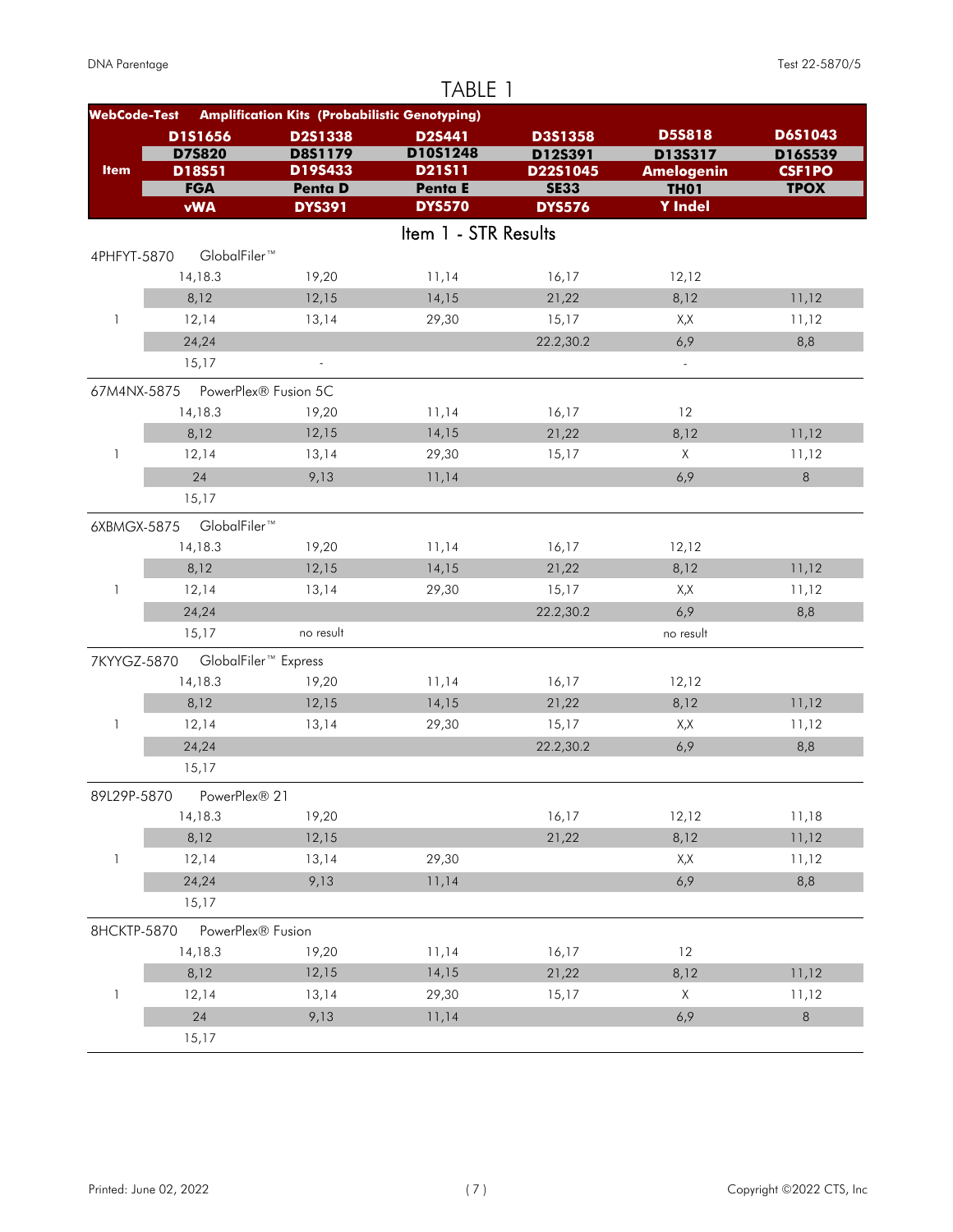|                     |                                  |                                                      | TABLE 1              |                         |                                  |                              |
|---------------------|----------------------------------|------------------------------------------------------|----------------------|-------------------------|----------------------------------|------------------------------|
| <b>WebCode-Test</b> |                                  | <b>Amplification Kits (Probabilistic Genotyping)</b> |                      |                         |                                  |                              |
|                     | D1S1656                          | D2S1338                                              | D2S441               | D3S1358                 | <b>D5S818</b>                    | D6S1043                      |
|                     | <b>D75820</b>                    | <b>D8S1179</b><br>D19S433                            | D10S1248             | D12S391                 | D13S317                          | D16S539                      |
| <b>Item</b>         | D18S51<br><b>FGA</b>             | <b>Penta D</b>                                       | D21511<br>Penta E    | D22S1045<br><b>SE33</b> | <b>Amelogenin</b><br><b>TH01</b> | <b>CSF1PO</b><br><b>TPOX</b> |
|                     | <b>vWA</b>                       | <b>DYS391</b>                                        | <b>DYS570</b>        | <b>DYS576</b>           | <b>Y</b> Indel                   |                              |
|                     |                                  |                                                      | Item 1 - STR Results |                         |                                  |                              |
| 8HPE9P-5870         |                                  | GlobalFiler <sup>™</sup> Express                     |                      |                         |                                  |                              |
|                     | 14,18.3                          | 19,20                                                | 11,14                | 16,17                   | 12                               |                              |
|                     | 8,12                             | 12,15                                                | 14,15                | 21,22                   | 8,12                             | 11,12                        |
| $\mathbf{1}$        | 12,14                            | 13,14                                                | 29,30                | 15,17                   | $\times$                         | 11,12                        |
|                     | 24                               |                                                      |                      | 22.2,30.2               | 6,9                              | $\,8\,$                      |
|                     | 15,17                            |                                                      |                      |                         |                                  |                              |
| 8MJBVV-5870         |                                  | PowerPlex® Fusion 5C                                 |                      |                         |                                  |                              |
|                     | 14,18.3                          | 19,20                                                | 11,14                | 16,17                   | 12,12                            |                              |
|                     | 8,12                             | 12,15                                                | 14,15                | 21,22                   | 8,12                             | 11,12                        |
| 1                   | 12,14                            | 13,14                                                | 29,30                | 15,17                   | X,X                              | 11,12                        |
|                     | 24,24                            | 9,13                                                 | 11,14                |                         | 6,9                              | 8,8                          |
|                     | 15,17                            |                                                      |                      |                         |                                  |                              |
|                     | 8W6EYN-5870 GlobalFiler™         |                                                      |                      |                         |                                  |                              |
|                     | 14,18.3                          | 19,20                                                | 11,14                | 16,17                   | 12,12                            |                              |
|                     | 8,12                             | 12,15                                                | 14,15                | 21,22                   | 8,12                             | 11,12                        |
| $\mathbf{1}$        | 12,14                            | 13,14                                                | 29,30                | 15,17                   | X, X                             | 11,12                        |
|                     | 24,24                            |                                                      |                      | 22.2,30.2               | 6,9                              | 8,8                          |
|                     | 15,17                            |                                                      |                      |                         |                                  |                              |
|                     | 8W82HN-5870 PowerPlex® Fusion    |                                                      |                      |                         |                                  |                              |
|                     | 14,18.3                          | 19,20                                                | 11,14                | 16,17                   | 12                               |                              |
|                     | 8,12                             | 12,15                                                | 14,15                | 21,22                   | 8,12                             | 11,12                        |
| 1                   | 12,14                            | 13,14                                                | 29,30                | 15,17                   | X                                | 11,12                        |
|                     | 24                               | 9,13                                                 | 11,14                |                         | 6,9                              | 8                            |
|                     | 15,17                            |                                                      |                      |                         |                                  |                              |
|                     | 8WRKMV-5870 GlobalFiler™ Express |                                                      |                      |                         |                                  |                              |
|                     | 14,18.3                          | 19,20                                                | 11,14                | 16,17                   | 12                               |                              |
|                     | 8,12                             | 12,15                                                | 14,15                | 21,22                   | 8,12                             | 11,12                        |
| $\mathbf{1}$        | 12,14                            | 13,14                                                | 29,30                | 15,17                   | X,X                              | 11,12                        |
|                     | 24                               |                                                      |                      | 22.2,30.2               | 6,9                              | $\,8\,$                      |
|                     | 15,17                            | <b>NM</b>                                            |                      |                         | <b>NM</b>                        |                              |
| 8Z7HTW-5875         | GlobalFiler™                     |                                                      |                      |                         |                                  |                              |
|                     | 14,18.3                          | 19,20                                                | 11,14                | 16,17                   | 12,12                            |                              |
|                     | 8,12                             | 12,15                                                | 14,15                | 21,22                   | 8,12                             | 11,12                        |
| 1                   | 12,14                            | 13,14                                                | 29,30                | 15,17                   | X,X                              | 11,12                        |
|                     | 24,24                            |                                                      |                      | 22.2,30.2               | 6,9                              | 8,8                          |
|                     | 15,17                            | No Results                                           |                      |                         | No Results                       |                              |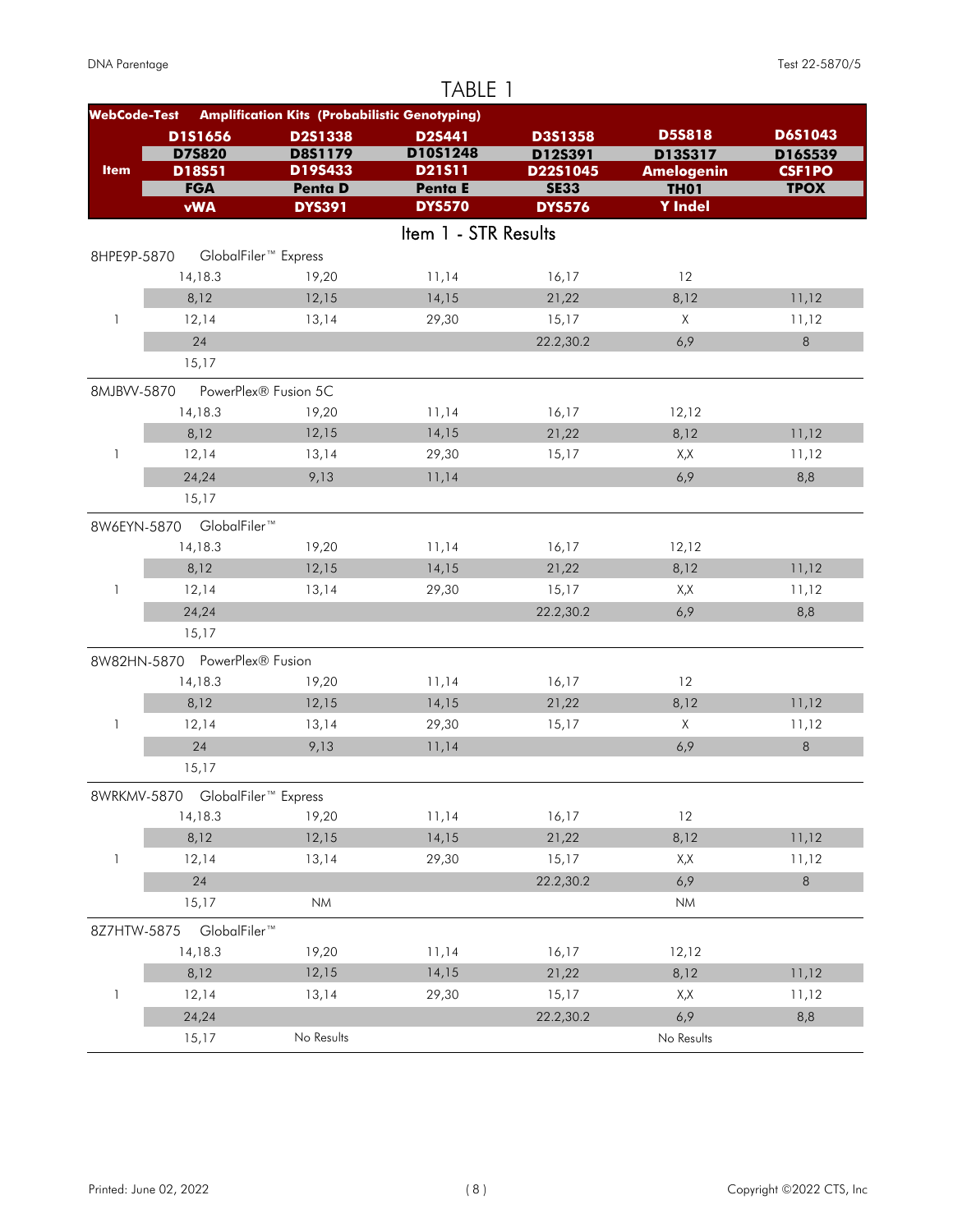|                     |                               |                                                      | TABLE 1                  |                         |                                  |                              |
|---------------------|-------------------------------|------------------------------------------------------|--------------------------|-------------------------|----------------------------------|------------------------------|
| <b>WebCode-Test</b> |                               | <b>Amplification Kits (Probabilistic Genotyping)</b> |                          |                         |                                  |                              |
|                     | D1S1656                       | D2S1338                                              | <b>D2S441</b>            | <b>D3S1358</b>          | <b>D5S818</b>                    | D6S1043                      |
| <b>Item</b>         | <b>D75820</b>                 | <b>D8S1179</b><br>D19S433                            | D10S1248<br>D21511       | D12S391                 | D13S317                          | D16S539                      |
|                     | D18S51<br><b>FGA</b>          | <b>Penta D</b>                                       | Penta E                  | D22S1045<br><b>SE33</b> | <b>Amelogenin</b><br><b>TH01</b> | <b>CSF1PO</b><br><b>TPOX</b> |
|                     | <b>vWA</b>                    | <b>DYS391</b>                                        | <b>DYS570</b>            | <b>DYS576</b>           | <b>Y</b> Indel                   |                              |
|                     |                               |                                                      | Item 1 - STR Results     |                         |                                  |                              |
|                     | 9C2VNM-5875 GlobalFiler™      |                                                      |                          |                         |                                  |                              |
|                     | 14,18.3                       | 19,20                                                | 11,14                    | 16,17                   | 12,12                            |                              |
|                     | 8,12                          | 12,15                                                | 14,15                    | 21,22                   | 8,12                             | 11,12                        |
| 1                   | 12,14                         | 13,14                                                | 29,30                    | 15,17                   | X,X                              | 11,12                        |
|                     | 24,24                         |                                                      |                          | 22.2,30.2               | 6,9                              | 8,8                          |
|                     | 15,17                         |                                                      |                          |                         |                                  |                              |
|                     | 9CGAVW-5875 PowerPlex® PP21   |                                                      |                          |                         |                                  |                              |
|                     | 14,18.3                       | 19,20                                                |                          | 16,17                   | 12                               | 11,18                        |
|                     | 8,12                          | 12,15                                                |                          | 21,22                   | 8,12                             | 11,12                        |
| 1                   | 12,14                         | 13,14                                                | 29,30                    |                         | $\times$                         | 11,12                        |
|                     | 24                            | 9,13                                                 | 11,14                    |                         | 6,9                              | 8                            |
|                     | 15,17                         |                                                      |                          |                         |                                  |                              |
|                     | A2ZQCZ-5875 PowerPlex® Fusion |                                                      |                          |                         |                                  |                              |
|                     | 14,18.3                       | 19,20                                                | 11,14                    | 16,17                   | 12,12                            |                              |
|                     | 8,12                          | 12,15                                                | 14,15                    | 21,22                   | 8,12                             | 11,12                        |
| 1                   | 12,14                         | 13,14                                                | 29,30                    | 15,17                   | X,X                              | 11,12                        |
|                     | 24,24                         | 9,13                                                 | 11,14                    |                         | 6,9                              | 8,8                          |
|                     | 15,17                         | F, F                                                 |                          |                         |                                  |                              |
| A797LN-5870         | PowerPlex® Fusion             |                                                      |                          |                         |                                  |                              |
|                     | 14,18.3                       | 19,20                                                | 11,14                    | 16,17                   | 12                               |                              |
|                     | 8,12                          | 12,15                                                | 14,15                    | 21,22                   | 8,12                             | 11,12                        |
| 1                   | 12,14                         | 13,14                                                | 29,30                    | 15,17                   | Χ                                | 11,12                        |
|                     | 24                            | 9,13                                                 | 11,14                    |                         | 6,9                              | $\,8\,$                      |
|                     | 15,17                         |                                                      |                          |                         |                                  |                              |
| AJHPGX-5870         |                               | PowerPlex® Fusion 6C System (DNA-View v29.52)        |                          |                         |                                  |                              |
|                     | 14,18.3                       | 19,20                                                | 11,14                    | 16,17                   | 12,12                            |                              |
|                     | 8,12                          | 12,15                                                | 14,15                    | 21,22                   | 8,12                             | 11,12                        |
| 1                   | 12,14                         | 13,14                                                | 29,30                    | 15,17                   | X,X                              | 11,12                        |
|                     | 24,24                         | 9,13                                                 | 11,14                    | 22.2,30.2               | 6,9                              | 8,8                          |
|                     | 15,17                         |                                                      |                          |                         |                                  |                              |
| AL24KX-5870         |                               | GlobalFiler <sup>™</sup> Express                     |                          |                         |                                  |                              |
|                     | 14,18.3                       | 19,20                                                | 11,14                    | 16,17                   | 12                               |                              |
|                     | 8,12                          | 12,15                                                | 14,15                    | 21,22                   | 8,12                             | 11,12                        |
| 1                   | 12,14                         | 13,14                                                | 29,30                    | 15,17                   | X,X                              | 11,12                        |
|                     | 24                            | $\Box$                                               | $\overline{\phantom{a}}$ | 22.2,30.2               | 6,9                              | $\,8\,$                      |
|                     | 15,17                         | $\mathsf{N}\mathsf{M}$                               |                          |                         | <b>NM</b>                        |                              |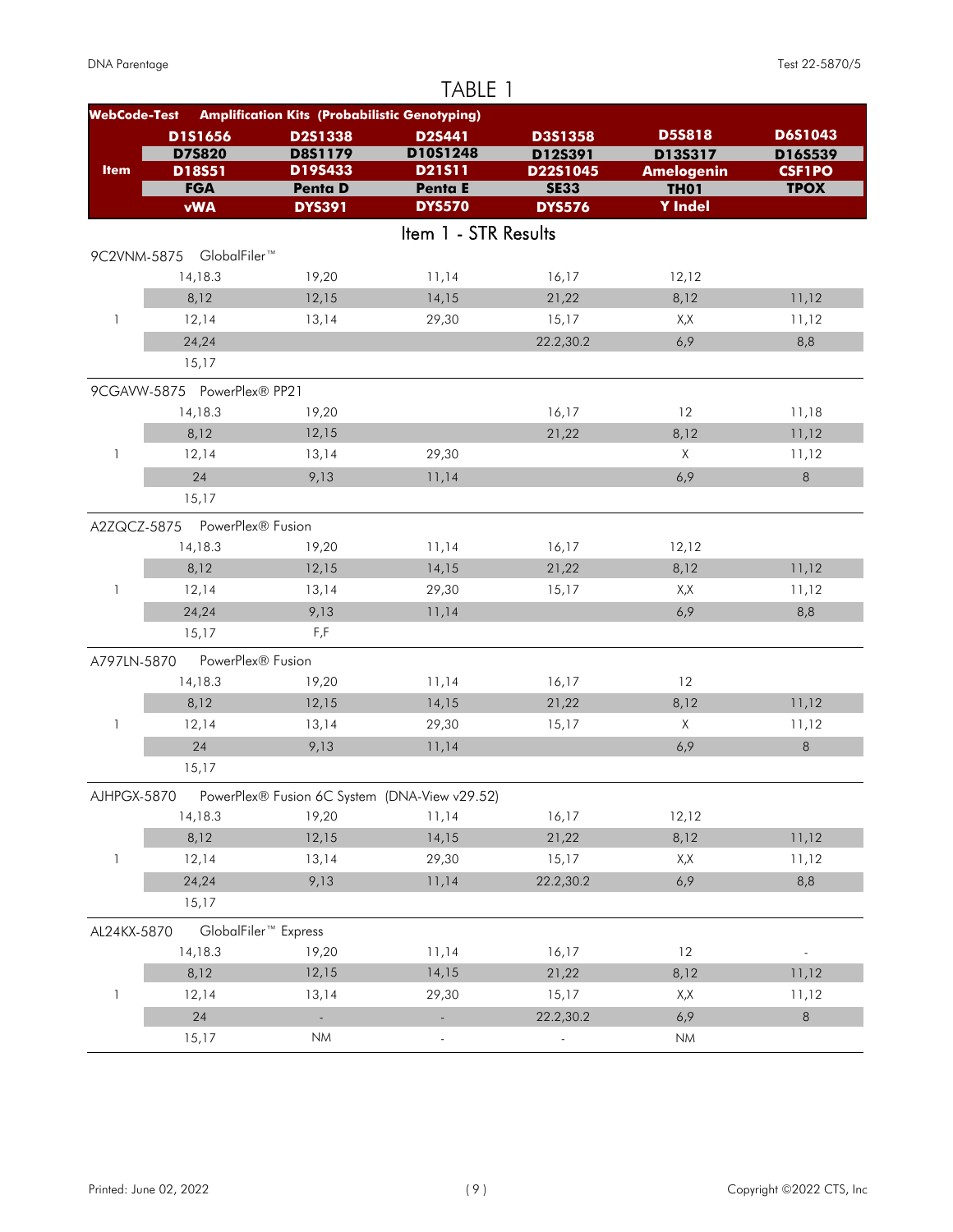| <b>Amplification Kits (Probabilistic Genotyping)</b><br><b>WebCode-Test</b><br><b>D5S818</b><br>D1S1656<br>D3S1358<br>D2S1338<br>D2S441<br>D10S1248<br><b>D75820</b><br><b>D8S1179</b><br>D13S317<br>D12S391<br>D19S433<br><b>Item</b><br>D18S51<br>D21511<br>D22S1045<br><b>Amelogenin</b><br><b>CSF1PO</b><br><b>FGA</b><br><b>SE33</b><br><b>TPOX</b><br><b>Penta D</b><br><b>Penta E</b><br><b>TH01</b><br><b>DYS570</b><br><b>Y</b> Indel<br><b>vWA</b><br><b>DYS391</b><br><b>DYS576</b><br>Item 1 - STR Results<br>GlobalFiler <sup>™</sup> Express<br>BBZX7Q-5870<br>14,18.3<br>19,20<br>11,14<br>16,17<br>12<br>8,12<br>12,15<br>14,15<br>21,22<br>8,12<br>11,12<br>$\mathbf{1}$<br>12,14<br>13,14<br>29,30<br>15,17<br>X,X<br>11,12<br>24<br>6,9<br>$\,8\,$<br>22.2,30.2<br>$\sim$<br>$\mathbb{Z}^{\mathbb{Z}}$<br><b>NM</b><br>15,17<br><b>NM</b><br>$\overline{\phantom{a}}$<br>$\overline{a}$<br>GlobalFiler™<br>BP2A2P-5875<br>14,18.3<br>12<br>19,20<br>11,14<br>16,17<br>12,15<br>14,15<br>8,12<br>21,22<br>8,12<br>11,12<br>12,14<br>29,30<br>$\times$<br>1<br>13,14<br>15,17<br>11,12<br>24<br>8<br>22.2,30.2<br>6,9<br><b>ND</b><br>15,17<br>ND<br>PowerPlex® Fusion 6C<br><b>CAH7VK-5870</b><br>14,18.3<br>19,20<br>11,14<br>16,17<br>12,12<br>12,15<br>21,22<br>8,12<br>8,12<br>14,15<br>11,12<br>$\mathbf{1}$<br>12,14<br>13,14<br>29,30<br>15,17<br>X, X<br>11,12<br>24,24<br>9,13<br>11,14<br>6,9<br>22.2,30.2<br>8,8<br>15,17<br>GlobalFiler™<br>CPVEVN-5875<br>14,18.3<br>19,20<br>11,14<br>16,17<br>12,12<br>8,12<br>12,15<br>14,15<br>21,22<br>8,12<br>11,12<br>13,14<br>29,30<br>15,17<br>12,14<br>X,X<br>11,12<br>1<br>24,24<br>22.2,30.2<br>6,9<br>8,8<br>15,17<br>CWW7U-5875 PowerPlex® 5C<br>16,17<br>14,18.3<br>19,20<br>11,14<br>12<br>$\overline{\phantom{a}}$<br>8,12<br>12,15<br>14,15<br>21,22<br>8,12<br>11,12<br>$\mathbf{1}$<br>29,30<br>X<br>12,14<br>13,14<br>15,17<br>11,12<br>24<br>$\,8\,$<br>9,13<br>11,14<br>6,9<br>Щ,<br>15,17<br>$\mathbb{L}^2$<br>$\mathbb{L}^2$<br>$\overline{\phantom{a}}$ .<br>$\overline{\phantom{a}}$<br>GlobalFiler™<br>D934LR-5875<br>14,18.3<br>19,20<br>11,14<br>16,17<br>12,12<br>8,12<br>12,15<br>14,15<br>21,22<br>8,12<br>11,12<br>29,30<br>1<br>12,14<br>13,14<br>15,17<br>X,X<br>11,12<br>24,24<br>22.2,30.2<br>6,9<br>8,8 |       |            | TABLE 1 |            |         |
|---------------------------------------------------------------------------------------------------------------------------------------------------------------------------------------------------------------------------------------------------------------------------------------------------------------------------------------------------------------------------------------------------------------------------------------------------------------------------------------------------------------------------------------------------------------------------------------------------------------------------------------------------------------------------------------------------------------------------------------------------------------------------------------------------------------------------------------------------------------------------------------------------------------------------------------------------------------------------------------------------------------------------------------------------------------------------------------------------------------------------------------------------------------------------------------------------------------------------------------------------------------------------------------------------------------------------------------------------------------------------------------------------------------------------------------------------------------------------------------------------------------------------------------------------------------------------------------------------------------------------------------------------------------------------------------------------------------------------------------------------------------------------------------------------------------------------------------------------------------------------------------------------------------------------------------------------------------------------------------------------------------------------------------------------------------------------------------------------------------------------------------------------------------------------------------------------------------------------------------------------------------------------------------------------------------|-------|------------|---------|------------|---------|
|                                                                                                                                                                                                                                                                                                                                                                                                                                                                                                                                                                                                                                                                                                                                                                                                                                                                                                                                                                                                                                                                                                                                                                                                                                                                                                                                                                                                                                                                                                                                                                                                                                                                                                                                                                                                                                                                                                                                                                                                                                                                                                                                                                                                                                                                                                               |       |            |         |            |         |
|                                                                                                                                                                                                                                                                                                                                                                                                                                                                                                                                                                                                                                                                                                                                                                                                                                                                                                                                                                                                                                                                                                                                                                                                                                                                                                                                                                                                                                                                                                                                                                                                                                                                                                                                                                                                                                                                                                                                                                                                                                                                                                                                                                                                                                                                                                               |       |            |         |            | D6S1043 |
|                                                                                                                                                                                                                                                                                                                                                                                                                                                                                                                                                                                                                                                                                                                                                                                                                                                                                                                                                                                                                                                                                                                                                                                                                                                                                                                                                                                                                                                                                                                                                                                                                                                                                                                                                                                                                                                                                                                                                                                                                                                                                                                                                                                                                                                                                                               |       |            |         |            | D16S539 |
|                                                                                                                                                                                                                                                                                                                                                                                                                                                                                                                                                                                                                                                                                                                                                                                                                                                                                                                                                                                                                                                                                                                                                                                                                                                                                                                                                                                                                                                                                                                                                                                                                                                                                                                                                                                                                                                                                                                                                                                                                                                                                                                                                                                                                                                                                                               |       |            |         |            |         |
|                                                                                                                                                                                                                                                                                                                                                                                                                                                                                                                                                                                                                                                                                                                                                                                                                                                                                                                                                                                                                                                                                                                                                                                                                                                                                                                                                                                                                                                                                                                                                                                                                                                                                                                                                                                                                                                                                                                                                                                                                                                                                                                                                                                                                                                                                                               |       |            |         |            |         |
|                                                                                                                                                                                                                                                                                                                                                                                                                                                                                                                                                                                                                                                                                                                                                                                                                                                                                                                                                                                                                                                                                                                                                                                                                                                                                                                                                                                                                                                                                                                                                                                                                                                                                                                                                                                                                                                                                                                                                                                                                                                                                                                                                                                                                                                                                                               |       |            |         |            |         |
|                                                                                                                                                                                                                                                                                                                                                                                                                                                                                                                                                                                                                                                                                                                                                                                                                                                                                                                                                                                                                                                                                                                                                                                                                                                                                                                                                                                                                                                                                                                                                                                                                                                                                                                                                                                                                                                                                                                                                                                                                                                                                                                                                                                                                                                                                                               |       |            |         |            |         |
|                                                                                                                                                                                                                                                                                                                                                                                                                                                                                                                                                                                                                                                                                                                                                                                                                                                                                                                                                                                                                                                                                                                                                                                                                                                                                                                                                                                                                                                                                                                                                                                                                                                                                                                                                                                                                                                                                                                                                                                                                                                                                                                                                                                                                                                                                                               |       |            |         |            |         |
|                                                                                                                                                                                                                                                                                                                                                                                                                                                                                                                                                                                                                                                                                                                                                                                                                                                                                                                                                                                                                                                                                                                                                                                                                                                                                                                                                                                                                                                                                                                                                                                                                                                                                                                                                                                                                                                                                                                                                                                                                                                                                                                                                                                                                                                                                                               |       |            |         |            |         |
|                                                                                                                                                                                                                                                                                                                                                                                                                                                                                                                                                                                                                                                                                                                                                                                                                                                                                                                                                                                                                                                                                                                                                                                                                                                                                                                                                                                                                                                                                                                                                                                                                                                                                                                                                                                                                                                                                                                                                                                                                                                                                                                                                                                                                                                                                                               |       |            |         |            |         |
|                                                                                                                                                                                                                                                                                                                                                                                                                                                                                                                                                                                                                                                                                                                                                                                                                                                                                                                                                                                                                                                                                                                                                                                                                                                                                                                                                                                                                                                                                                                                                                                                                                                                                                                                                                                                                                                                                                                                                                                                                                                                                                                                                                                                                                                                                                               |       |            |         |            |         |
|                                                                                                                                                                                                                                                                                                                                                                                                                                                                                                                                                                                                                                                                                                                                                                                                                                                                                                                                                                                                                                                                                                                                                                                                                                                                                                                                                                                                                                                                                                                                                                                                                                                                                                                                                                                                                                                                                                                                                                                                                                                                                                                                                                                                                                                                                                               |       |            |         |            |         |
|                                                                                                                                                                                                                                                                                                                                                                                                                                                                                                                                                                                                                                                                                                                                                                                                                                                                                                                                                                                                                                                                                                                                                                                                                                                                                                                                                                                                                                                                                                                                                                                                                                                                                                                                                                                                                                                                                                                                                                                                                                                                                                                                                                                                                                                                                                               |       |            |         |            |         |
|                                                                                                                                                                                                                                                                                                                                                                                                                                                                                                                                                                                                                                                                                                                                                                                                                                                                                                                                                                                                                                                                                                                                                                                                                                                                                                                                                                                                                                                                                                                                                                                                                                                                                                                                                                                                                                                                                                                                                                                                                                                                                                                                                                                                                                                                                                               |       |            |         |            |         |
|                                                                                                                                                                                                                                                                                                                                                                                                                                                                                                                                                                                                                                                                                                                                                                                                                                                                                                                                                                                                                                                                                                                                                                                                                                                                                                                                                                                                                                                                                                                                                                                                                                                                                                                                                                                                                                                                                                                                                                                                                                                                                                                                                                                                                                                                                                               |       |            |         |            |         |
|                                                                                                                                                                                                                                                                                                                                                                                                                                                                                                                                                                                                                                                                                                                                                                                                                                                                                                                                                                                                                                                                                                                                                                                                                                                                                                                                                                                                                                                                                                                                                                                                                                                                                                                                                                                                                                                                                                                                                                                                                                                                                                                                                                                                                                                                                                               |       |            |         |            |         |
|                                                                                                                                                                                                                                                                                                                                                                                                                                                                                                                                                                                                                                                                                                                                                                                                                                                                                                                                                                                                                                                                                                                                                                                                                                                                                                                                                                                                                                                                                                                                                                                                                                                                                                                                                                                                                                                                                                                                                                                                                                                                                                                                                                                                                                                                                                               |       |            |         |            |         |
|                                                                                                                                                                                                                                                                                                                                                                                                                                                                                                                                                                                                                                                                                                                                                                                                                                                                                                                                                                                                                                                                                                                                                                                                                                                                                                                                                                                                                                                                                                                                                                                                                                                                                                                                                                                                                                                                                                                                                                                                                                                                                                                                                                                                                                                                                                               |       |            |         |            |         |
|                                                                                                                                                                                                                                                                                                                                                                                                                                                                                                                                                                                                                                                                                                                                                                                                                                                                                                                                                                                                                                                                                                                                                                                                                                                                                                                                                                                                                                                                                                                                                                                                                                                                                                                                                                                                                                                                                                                                                                                                                                                                                                                                                                                                                                                                                                               |       |            |         |            |         |
|                                                                                                                                                                                                                                                                                                                                                                                                                                                                                                                                                                                                                                                                                                                                                                                                                                                                                                                                                                                                                                                                                                                                                                                                                                                                                                                                                                                                                                                                                                                                                                                                                                                                                                                                                                                                                                                                                                                                                                                                                                                                                                                                                                                                                                                                                                               |       |            |         |            |         |
|                                                                                                                                                                                                                                                                                                                                                                                                                                                                                                                                                                                                                                                                                                                                                                                                                                                                                                                                                                                                                                                                                                                                                                                                                                                                                                                                                                                                                                                                                                                                                                                                                                                                                                                                                                                                                                                                                                                                                                                                                                                                                                                                                                                                                                                                                                               |       |            |         |            |         |
|                                                                                                                                                                                                                                                                                                                                                                                                                                                                                                                                                                                                                                                                                                                                                                                                                                                                                                                                                                                                                                                                                                                                                                                                                                                                                                                                                                                                                                                                                                                                                                                                                                                                                                                                                                                                                                                                                                                                                                                                                                                                                                                                                                                                                                                                                                               |       |            |         |            |         |
|                                                                                                                                                                                                                                                                                                                                                                                                                                                                                                                                                                                                                                                                                                                                                                                                                                                                                                                                                                                                                                                                                                                                                                                                                                                                                                                                                                                                                                                                                                                                                                                                                                                                                                                                                                                                                                                                                                                                                                                                                                                                                                                                                                                                                                                                                                               |       |            |         |            |         |
|                                                                                                                                                                                                                                                                                                                                                                                                                                                                                                                                                                                                                                                                                                                                                                                                                                                                                                                                                                                                                                                                                                                                                                                                                                                                                                                                                                                                                                                                                                                                                                                                                                                                                                                                                                                                                                                                                                                                                                                                                                                                                                                                                                                                                                                                                                               |       |            |         |            |         |
|                                                                                                                                                                                                                                                                                                                                                                                                                                                                                                                                                                                                                                                                                                                                                                                                                                                                                                                                                                                                                                                                                                                                                                                                                                                                                                                                                                                                                                                                                                                                                                                                                                                                                                                                                                                                                                                                                                                                                                                                                                                                                                                                                                                                                                                                                                               |       |            |         |            |         |
|                                                                                                                                                                                                                                                                                                                                                                                                                                                                                                                                                                                                                                                                                                                                                                                                                                                                                                                                                                                                                                                                                                                                                                                                                                                                                                                                                                                                                                                                                                                                                                                                                                                                                                                                                                                                                                                                                                                                                                                                                                                                                                                                                                                                                                                                                                               |       |            |         |            |         |
|                                                                                                                                                                                                                                                                                                                                                                                                                                                                                                                                                                                                                                                                                                                                                                                                                                                                                                                                                                                                                                                                                                                                                                                                                                                                                                                                                                                                                                                                                                                                                                                                                                                                                                                                                                                                                                                                                                                                                                                                                                                                                                                                                                                                                                                                                                               |       |            |         |            |         |
|                                                                                                                                                                                                                                                                                                                                                                                                                                                                                                                                                                                                                                                                                                                                                                                                                                                                                                                                                                                                                                                                                                                                                                                                                                                                                                                                                                                                                                                                                                                                                                                                                                                                                                                                                                                                                                                                                                                                                                                                                                                                                                                                                                                                                                                                                                               |       |            |         |            |         |
|                                                                                                                                                                                                                                                                                                                                                                                                                                                                                                                                                                                                                                                                                                                                                                                                                                                                                                                                                                                                                                                                                                                                                                                                                                                                                                                                                                                                                                                                                                                                                                                                                                                                                                                                                                                                                                                                                                                                                                                                                                                                                                                                                                                                                                                                                                               |       |            |         |            |         |
|                                                                                                                                                                                                                                                                                                                                                                                                                                                                                                                                                                                                                                                                                                                                                                                                                                                                                                                                                                                                                                                                                                                                                                                                                                                                                                                                                                                                                                                                                                                                                                                                                                                                                                                                                                                                                                                                                                                                                                                                                                                                                                                                                                                                                                                                                                               |       |            |         |            |         |
|                                                                                                                                                                                                                                                                                                                                                                                                                                                                                                                                                                                                                                                                                                                                                                                                                                                                                                                                                                                                                                                                                                                                                                                                                                                                                                                                                                                                                                                                                                                                                                                                                                                                                                                                                                                                                                                                                                                                                                                                                                                                                                                                                                                                                                                                                                               |       |            |         |            |         |
|                                                                                                                                                                                                                                                                                                                                                                                                                                                                                                                                                                                                                                                                                                                                                                                                                                                                                                                                                                                                                                                                                                                                                                                                                                                                                                                                                                                                                                                                                                                                                                                                                                                                                                                                                                                                                                                                                                                                                                                                                                                                                                                                                                                                                                                                                                               |       |            |         |            |         |
|                                                                                                                                                                                                                                                                                                                                                                                                                                                                                                                                                                                                                                                                                                                                                                                                                                                                                                                                                                                                                                                                                                                                                                                                                                                                                                                                                                                                                                                                                                                                                                                                                                                                                                                                                                                                                                                                                                                                                                                                                                                                                                                                                                                                                                                                                                               |       |            |         |            |         |
|                                                                                                                                                                                                                                                                                                                                                                                                                                                                                                                                                                                                                                                                                                                                                                                                                                                                                                                                                                                                                                                                                                                                                                                                                                                                                                                                                                                                                                                                                                                                                                                                                                                                                                                                                                                                                                                                                                                                                                                                                                                                                                                                                                                                                                                                                                               |       |            |         |            |         |
|                                                                                                                                                                                                                                                                                                                                                                                                                                                                                                                                                                                                                                                                                                                                                                                                                                                                                                                                                                                                                                                                                                                                                                                                                                                                                                                                                                                                                                                                                                                                                                                                                                                                                                                                                                                                                                                                                                                                                                                                                                                                                                                                                                                                                                                                                                               |       |            |         |            |         |
|                                                                                                                                                                                                                                                                                                                                                                                                                                                                                                                                                                                                                                                                                                                                                                                                                                                                                                                                                                                                                                                                                                                                                                                                                                                                                                                                                                                                                                                                                                                                                                                                                                                                                                                                                                                                                                                                                                                                                                                                                                                                                                                                                                                                                                                                                                               |       |            |         |            |         |
|                                                                                                                                                                                                                                                                                                                                                                                                                                                                                                                                                                                                                                                                                                                                                                                                                                                                                                                                                                                                                                                                                                                                                                                                                                                                                                                                                                                                                                                                                                                                                                                                                                                                                                                                                                                                                                                                                                                                                                                                                                                                                                                                                                                                                                                                                                               |       |            |         |            |         |
|                                                                                                                                                                                                                                                                                                                                                                                                                                                                                                                                                                                                                                                                                                                                                                                                                                                                                                                                                                                                                                                                                                                                                                                                                                                                                                                                                                                                                                                                                                                                                                                                                                                                                                                                                                                                                                                                                                                                                                                                                                                                                                                                                                                                                                                                                                               |       |            |         |            |         |
|                                                                                                                                                                                                                                                                                                                                                                                                                                                                                                                                                                                                                                                                                                                                                                                                                                                                                                                                                                                                                                                                                                                                                                                                                                                                                                                                                                                                                                                                                                                                                                                                                                                                                                                                                                                                                                                                                                                                                                                                                                                                                                                                                                                                                                                                                                               |       |            |         |            |         |
|                                                                                                                                                                                                                                                                                                                                                                                                                                                                                                                                                                                                                                                                                                                                                                                                                                                                                                                                                                                                                                                                                                                                                                                                                                                                                                                                                                                                                                                                                                                                                                                                                                                                                                                                                                                                                                                                                                                                                                                                                                                                                                                                                                                                                                                                                                               |       |            |         |            |         |
|                                                                                                                                                                                                                                                                                                                                                                                                                                                                                                                                                                                                                                                                                                                                                                                                                                                                                                                                                                                                                                                                                                                                                                                                                                                                                                                                                                                                                                                                                                                                                                                                                                                                                                                                                                                                                                                                                                                                                                                                                                                                                                                                                                                                                                                                                                               |       |            |         |            |         |
|                                                                                                                                                                                                                                                                                                                                                                                                                                                                                                                                                                                                                                                                                                                                                                                                                                                                                                                                                                                                                                                                                                                                                                                                                                                                                                                                                                                                                                                                                                                                                                                                                                                                                                                                                                                                                                                                                                                                                                                                                                                                                                                                                                                                                                                                                                               |       |            |         |            |         |
|                                                                                                                                                                                                                                                                                                                                                                                                                                                                                                                                                                                                                                                                                                                                                                                                                                                                                                                                                                                                                                                                                                                                                                                                                                                                                                                                                                                                                                                                                                                                                                                                                                                                                                                                                                                                                                                                                                                                                                                                                                                                                                                                                                                                                                                                                                               | 15,17 | no results |         | no results |         |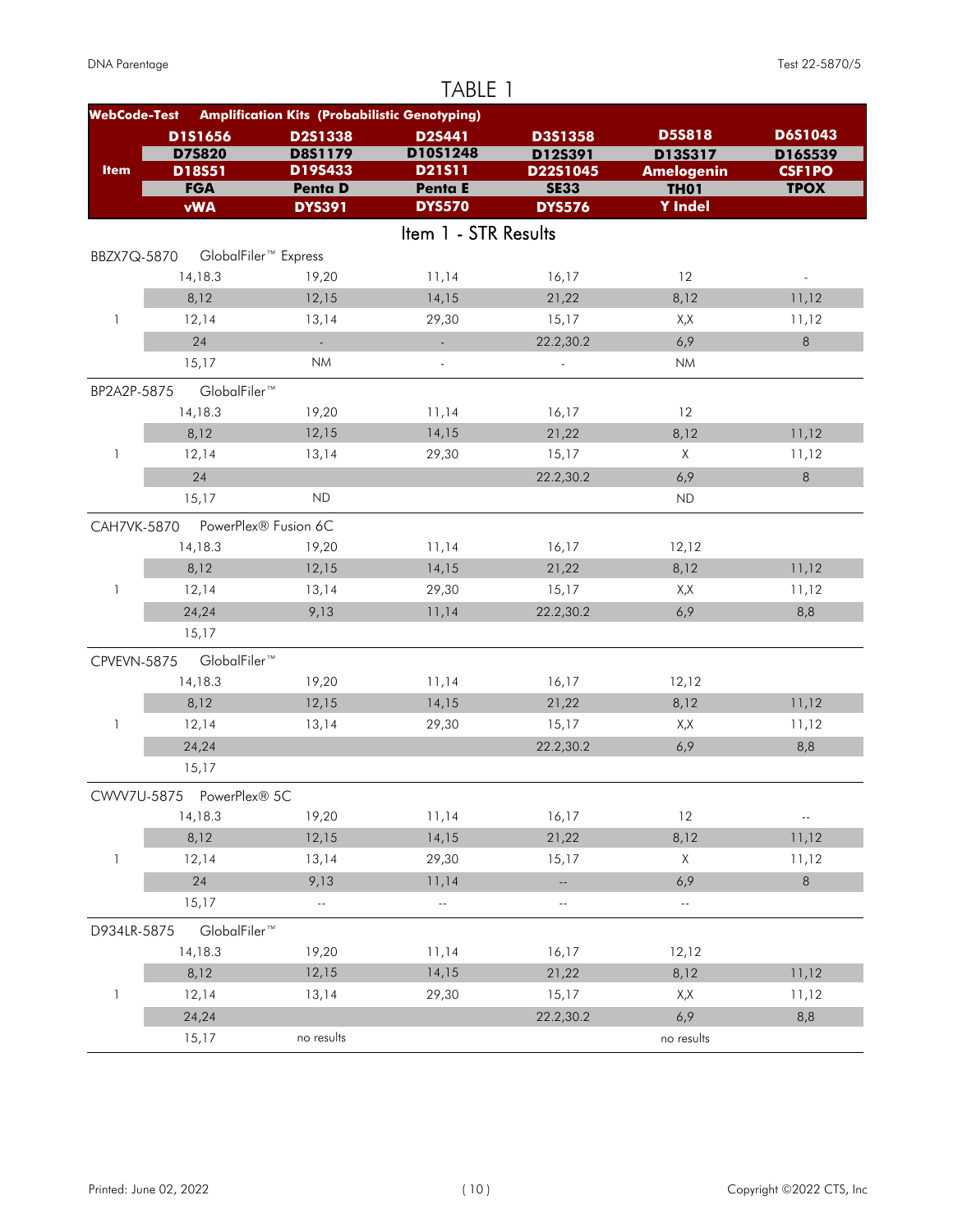|                     |                                          |                                                      | TABLE 1              |                         |                                  |                              |
|---------------------|------------------------------------------|------------------------------------------------------|----------------------|-------------------------|----------------------------------|------------------------------|
| <b>WebCode-Test</b> |                                          | <b>Amplification Kits (Probabilistic Genotyping)</b> |                      |                         |                                  |                              |
|                     | D1S1656                                  | D2S1338                                              | D2S441               | D3S1358                 | <b>D5S818</b>                    | D6S1043                      |
|                     | <b>D75820</b>                            | <b>D8S1179</b>                                       | D10S1248             | D12S391                 | D13S317                          | D16S539                      |
| <b>Item</b>         | D18S51<br><b>FGA</b>                     | D19S433<br><b>Penta D</b>                            | D21511<br>Penta E    | D22S1045<br><b>SE33</b> | <b>Amelogenin</b><br><b>TH01</b> | <b>CSF1PO</b><br><b>TPOX</b> |
|                     | <b>vWA</b>                               | <b>DYS391</b>                                        | <b>DYS570</b>        | <b>DYS576</b>           | <b>Y</b> Indel                   |                              |
|                     |                                          |                                                      | Item 1 - STR Results |                         |                                  |                              |
| E2WR3Y-5875         |                                          | Investigator® ESSplex SE QS (GeneMapper Software 5)  |                      |                         |                                  |                              |
|                     | 14,18.3                                  | 19,20                                                | 11,14                | 16,17                   |                                  |                              |
|                     |                                          | 12,15                                                | 14,15                | 21,22                   |                                  | 11,12                        |
| $\mathbf{1}$        | 12,14                                    | 13,14                                                | 29,30                | 15,17                   | X, X                             |                              |
|                     | 24,24                                    |                                                      |                      | 22.2,30.2               | 6,9                              |                              |
|                     | 15,17                                    |                                                      |                      |                         |                                  |                              |
|                     |                                          |                                                      |                      |                         |                                  |                              |
|                     | EGU2NK-5870 PowerPlex® Fusion<br>14,18.3 | 19,20                                                | 11,14                | 16,17                   | 12                               |                              |
|                     | 8,12                                     | 12,15                                                | 14,15                | 21,22                   | 8,12                             | 11,12                        |
| 1                   | 12,14                                    | 13,14                                                | 29,30                | 15,17                   | $\times$                         | 11,12                        |
|                     | 24                                       | 9,13                                                 | 11,14                |                         | 6,9                              | 8                            |
|                     | 15,17                                    |                                                      |                      |                         |                                  |                              |
|                     |                                          |                                                      |                      |                         |                                  |                              |
| F7RZNK-5870         |                                          | GlobalFiler <sup>™</sup> Express                     |                      |                         |                                  |                              |
|                     | 14,18.3                                  | 19,20                                                | 11,14                | 16,17                   | 12                               |                              |
|                     | 8,12                                     | 12,15                                                | 14,15                | 21,22                   | 8,12                             | 11,12                        |
| $\mathbf{1}$        | 12,14                                    | 13,14                                                | 29,30                | 15,17                   | X,X                              | 11,12                        |
|                     | 24                                       | <b>NM</b>                                            |                      | 22.2,30.2               | 6,9                              | $\,8\,$                      |
|                     | 15,17                                    |                                                      |                      |                         | <b>NM</b>                        |                              |
| FAREAP-5870         |                                          | GlobalFiler <sup>™</sup> Express                     |                      |                         |                                  |                              |
|                     | 14,18.3                                  | 19,20                                                | 11,14                | 16,17                   | 12,12                            |                              |
|                     | 8,12                                     | 12,15                                                | 14,15                | 21,22                   | 8,12                             | 11,12                        |
| 1                   | 12,14                                    | 13,14                                                | 29,30                | 15,17                   | X,X                              | 11,12                        |
|                     | 24,24                                    |                                                      |                      | 22.2,30.2               | 6,9                              | 8,8                          |
|                     | 15,17                                    |                                                      |                      |                         |                                  |                              |
| G2RCKJ-5875         | GlobalFiler™                             |                                                      |                      |                         |                                  |                              |
|                     | 14,18.3                                  | 19,20                                                | 11,14                | 16,17                   | 12,12                            |                              |
|                     | 8,12                                     | 12,15                                                | 14,15                | 21,22                   | 8,12                             | 11,12                        |
| $\mathbf{1}$        | 12,14                                    | 13,14                                                | 29,30                | 15,17                   | X,X                              | 11,12                        |
|                     | 24,24                                    |                                                      |                      | 22.2,30.2               | 6,9                              | 8,8                          |
|                     | 15,17                                    |                                                      |                      |                         |                                  |                              |
| GPHE2P-5870         | PowerPlex® Fusion                        |                                                      |                      |                         |                                  |                              |
|                     | 14,18.3                                  | 19,20                                                | 11,14                | 16,17                   | 12                               |                              |
|                     | 8,12                                     | 12,15                                                | 14,15                | 21,22                   | 8,12                             | 11,12                        |
| 1                   | 12,14                                    | 13,14                                                | 29,30                | 15,17                   | Χ                                | 11,12                        |
|                     | 24                                       | 9,13                                                 | 11,14                |                         | 6,9                              | 8                            |
|                     | 15,17                                    | $\ensuremath{\mathsf{NR}}\xspace$                    |                      |                         |                                  |                              |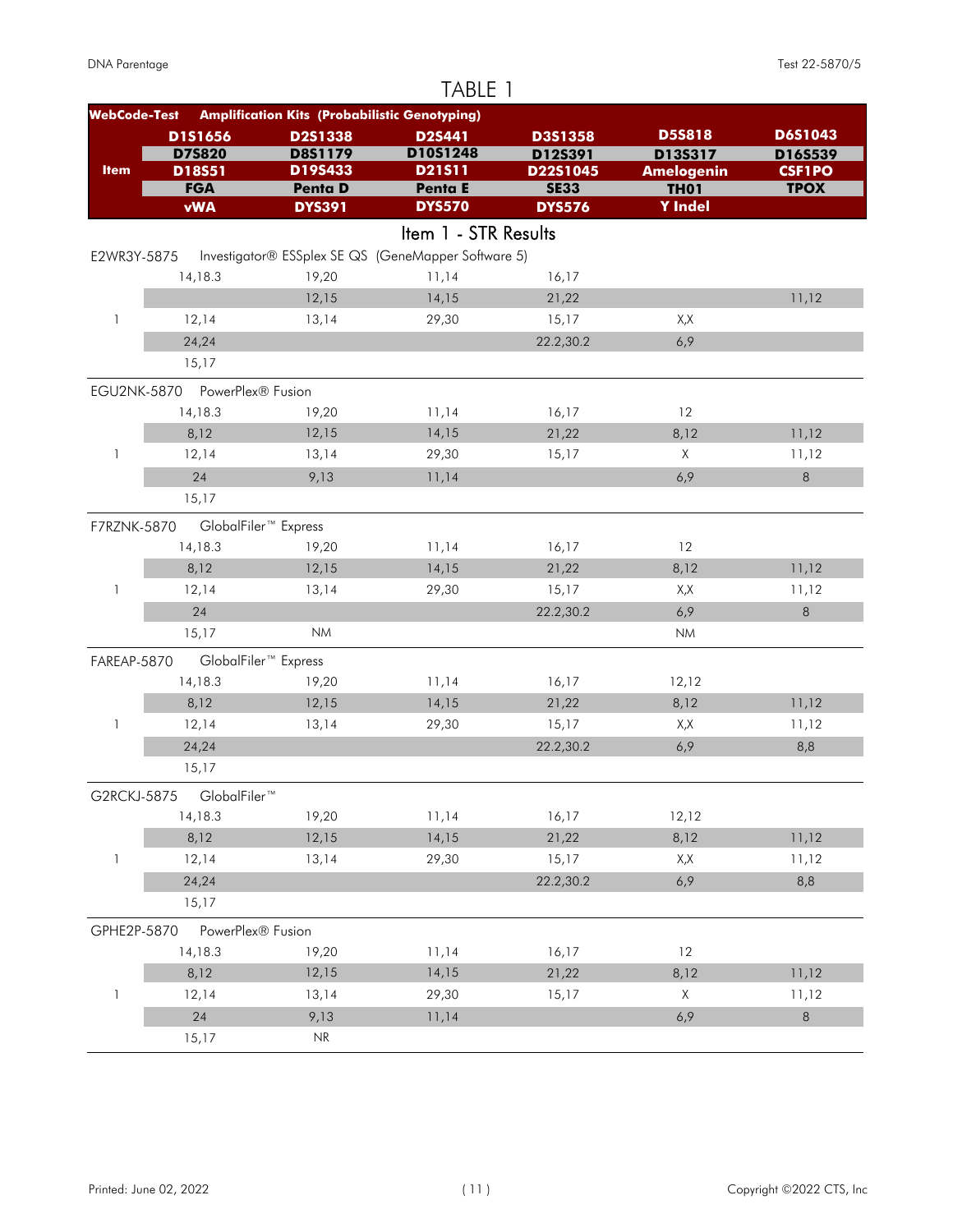|                     |                           |                                                      | TABLE 1              |                     |                              |                          |
|---------------------|---------------------------|------------------------------------------------------|----------------------|---------------------|------------------------------|--------------------------|
| <b>WebCode-Test</b> |                           | <b>Amplification Kits (Probabilistic Genotyping)</b> |                      |                     |                              |                          |
|                     | D1S1656                   | D2S1338                                              | <b>D2S441</b>        | D3S1358             | <b>D5S818</b>                | D6S1043                  |
| <b>Item</b>         | <b>D75820</b><br>D18S51   | D8S1179<br>D19S433                                   | D10S1248<br>D21511   | D12S391<br>D22S1045 | D13S317<br><b>Amelogenin</b> | D16S539<br><b>CSF1PO</b> |
|                     | <b>FGA</b>                | <b>Penta D</b>                                       | <b>Penta E</b>       | <b>SE33</b>         | <b>TH01</b>                  | <b>TPOX</b>              |
|                     | <b>vWA</b>                | <b>DYS391</b>                                        | <b>DYS570</b>        | <b>DYS576</b>       | <b>Y</b> Indel               |                          |
|                     |                           |                                                      | Item 1 - STR Results |                     |                              |                          |
| HA2ZXH-5875         | GlobalFiler™              |                                                      |                      |                     |                              |                          |
|                     | 14,18.3                   | 19,20                                                | 11,14                | 16,17               | 12                           |                          |
|                     | 8,12                      | 12,15                                                | 14,15                | 21,22               | 8,12                         | 11,12                    |
| $\mathbf{1}$        | 12,14                     | 13,14                                                | 29,30                | 15,17               | $\times$                     | 11,12                    |
|                     | 24                        |                                                      |                      | 22.2,30.2           | 6,9                          | $\,8\,$                  |
|                     | 15,17                     | <b>ND</b>                                            |                      |                     | <b>ND</b>                    |                          |
|                     | HKGWYE-5870 PowerPlex® 21 |                                                      |                      |                     |                              |                          |
|                     | 14,18.3                   | 19,20                                                |                      | 16,17               | 12,12                        | 11,18                    |
|                     | 8,12                      | 12,15                                                |                      | 21,22               | 8,12                         | 11,12                    |
| 1                   | 12,14                     | 13,14                                                | 29,30                |                     | X,X                          | 11,12                    |
|                     | 24,24                     | 9,13                                                 | 11,14                |                     | 6,9                          | 8,8                      |
|                     | 15,17                     |                                                      |                      |                     |                              |                          |
| HQ78DJ-5870         | PowerPlex® Fusion         |                                                      |                      |                     |                              |                          |
|                     | 14,18.3                   | 19,20                                                | 11,14                | 16,17               | 12                           |                          |
|                     | 8,12                      | 12,15                                                | 14,15                | 21,22               | 8,12                         | 11,12                    |
| 1                   | 12,14                     | 13,14                                                | 29,30                | 15,17               | $\times$                     | 11,12                    |
|                     | 24                        | 9,13                                                 | 11,14                |                     | 6,9                          | $\,8\,$                  |
|                     | 15,17                     | Inconclusive                                         |                      |                     |                              |                          |
| HXKBZC-5870         | PowerPlex® Fusion         |                                                      |                      |                     |                              |                          |
|                     | 14,18.3                   | 19,20                                                | 11,14                | 16,17               | 12                           |                          |
|                     | 8,12                      | 12,15                                                | 14,15                | 21,22               | 8,12                         | 11,12                    |
| 1                   | 12,14                     | 13,14                                                | 29,30                | 15,17               | $\times$                     | 11,12                    |
|                     | 24                        | 9,13                                                 | 11,14                |                     | 6,9                          | 8                        |
|                     | 15,17                     |                                                      |                      |                     |                              |                          |
| JJ4FJF-5870         |                           | PowerPlex® Fusion 5C                                 |                      |                     |                              |                          |
|                     | 14,18.3                   | 19,20                                                | 11,14                | 16,17               | 12                           |                          |
|                     | 8,12                      | 12,15                                                | 14,15                | 21,22               | 8,12                         | 11,12                    |
| $\mathbf{1}$        | 12,14                     | 13,14                                                | 29,30                | 15,17               | X                            | 11,12                    |
|                     | 24                        | 9,13                                                 | 11,14                |                     | 6,9                          | $\,8\,$                  |
|                     | 15,17                     |                                                      |                      |                     |                              |                          |
| JPA9EB-5870         | PowerPlex® Fusion         |                                                      |                      |                     |                              |                          |
|                     | 14,18.3                   | 19,20                                                | 11,14                | 16,17               | 12                           |                          |
|                     | 8,12                      | 12,15                                                | 14,15                | 21,22               | 8,12                         | 11,12                    |
| $\mathbf{1}$        | 12,14                     | 13,14                                                | 29,30                | 15,17               | X                            | 11,12                    |
|                     | 24                        | 9,13                                                 | 11,14                |                     | 6,9                          | $\,8\,$                  |
|                     | 15,17                     |                                                      |                      |                     |                              |                          |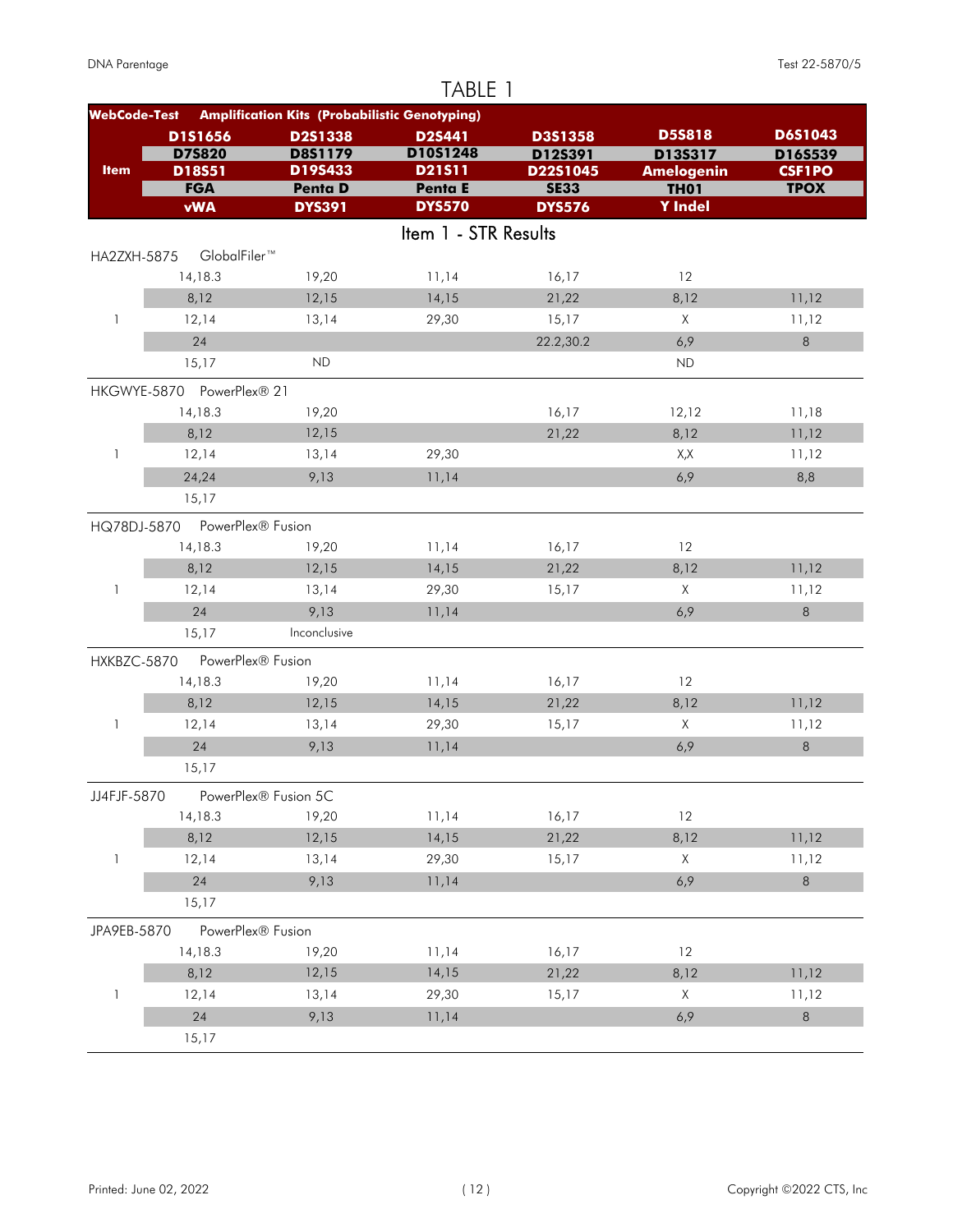|                     |                                 |                                                      | TABLE 1              |                                   |                              |                          |
|---------------------|---------------------------------|------------------------------------------------------|----------------------|-----------------------------------|------------------------------|--------------------------|
| <b>WebCode-Test</b> |                                 | <b>Amplification Kits (Probabilistic Genotyping)</b> |                      |                                   |                              |                          |
|                     | D1S1656                         | D2S1338                                              | D2S441               | D3S1358                           | <b>D5S818</b>                | <b>D6S1043</b>           |
| <b>Item</b>         | <b>D75820</b><br>D18S51         | D8S1179<br>D19S433                                   | D10S1248<br>D21511   | D12S391<br>D22S1045               | D13S317<br><b>Amelogenin</b> | D16S539<br><b>CSF1PO</b> |
|                     | <b>FGA</b>                      | <b>Penta D</b>                                       | Penta E              | <b>SE33</b>                       | <b>TH01</b>                  | <b>TPOX</b>              |
|                     | <b>vWA</b>                      | <b>DYS391</b>                                        | <b>DYS570</b>        | <b>DYS576</b>                     | <b>Y</b> Indel               |                          |
|                     |                                 |                                                      | Item 1 - STR Results |                                   |                              |                          |
| KC2T6L-5875         |                                 | PowerPlex® Fusion6C (Familias3)                      |                      |                                   |                              |                          |
|                     | 14,18.3                         | 19,20                                                | 11,14                | 16,17                             | 12,12                        |                          |
|                     | 8,12                            | 12,15                                                | 14,15                | 21,22                             | 8,12                         | 11,12                    |
| 1                   | 12,14                           | 13,14                                                | 29,30                | 15,17                             | X,X                          | 11,12                    |
|                     | 24,24                           | 9,13                                                 | 11,14                | 22.2,30.2                         | 6,9                          | 8,8                      |
|                     | 15,17                           |                                                      |                      |                                   |                              |                          |
| KT4P4B-5875         | PowerPlex® F6C                  |                                                      |                      |                                   |                              |                          |
|                     | 14,18.3                         | 19,20                                                | 11,14                | 16,17                             | 12                           |                          |
|                     | 8,12                            | 12,15                                                | 14,15                | 21,22                             | 8,12                         | 11,12                    |
| 1                   | 12,14                           | 13,14                                                | 29,30                | 15,17                             | $\times$                     | 11,12                    |
|                     | 24                              | 9,13                                                 | 11,14                | 22.2,30.2                         | 6,9                          | 8                        |
|                     | 15,17                           |                                                      |                      |                                   |                              |                          |
| MBX6EL-5870         | Identifiler <sup>®</sup> Direct |                                                      |                      |                                   |                              |                          |
|                     |                                 | 19,20                                                |                      | 16,17                             | 12                           |                          |
|                     | 8,12                            | 12,15                                                |                      |                                   | 8,12                         | 11,12                    |
| 1                   | 12,14                           | 13,14                                                | 29,30                |                                   | X,X                          | 11,12                    |
|                     | 24                              |                                                      |                      |                                   | 6,9                          | $\,8\,$                  |
|                     | 15,17                           |                                                      |                      |                                   |                              |                          |
|                     | MWEJWD-5875 GlobalFiler™        |                                                      |                      |                                   |                              |                          |
|                     | 14,18.3                         | 19,20                                                | 11,14                | 16,17                             | 12,12                        |                          |
|                     | 8,12                            | 12,15                                                | 14,15                | 21,22                             | 8,12                         | 11,12                    |
| 1                   | 12,14                           | 13,14                                                | 29,30                | 15,17                             | X,X                          | 11,12                    |
|                     | 24,24                           |                                                      |                      | 22.2,30.2                         | 6,9                          | 8,8                      |
|                     | 15,17                           |                                                      |                      |                                   |                              |                          |
| N6MFEP-5870         |                                 | GlobalFiler™, ForenSeq DNA Signature Prep            |                      |                                   |                              |                          |
|                     | 14,18.3                         | 19,20                                                | 11,14                | 16,17                             | 12,12                        | 11,18                    |
|                     | 8,12                            | 12,15                                                | 14,15                | 21,22                             | 8,12                         | 11,12                    |
| 1                   | 12,14                           | 13,14                                                | 29,30                | 15,17                             | X,X                          | 11,12                    |
|                     | 24,24                           | 9,13                                                 | 11,14                | 22.2,30.2                         | 6,9                          | 8,8                      |
|                     | 15,17                           | FEM                                                  | NR                   | $\ensuremath{\mathsf{NR}}\xspace$ | FEM                          |                          |
|                     | NLWZCG-5875 GlobalFiler™        |                                                      |                      |                                   |                              |                          |
|                     | 14,18.3                         | 19,20                                                | 11,14                | 16,17                             | 12,12                        |                          |
|                     | 8,12                            | 12,15                                                | 14,15                | 21,22                             | 8,12                         | 11,12                    |
| $\mathbf{1}$        | 12,14                           | 13,14                                                | 29,30                | 15,17                             | X,X                          | 11,12                    |
|                     | 24,24                           |                                                      |                      | 22.2,30.2                         | 6,9                          | 8,8                      |
|                     | 15,17                           | no results                                           |                      |                                   | no results                   |                          |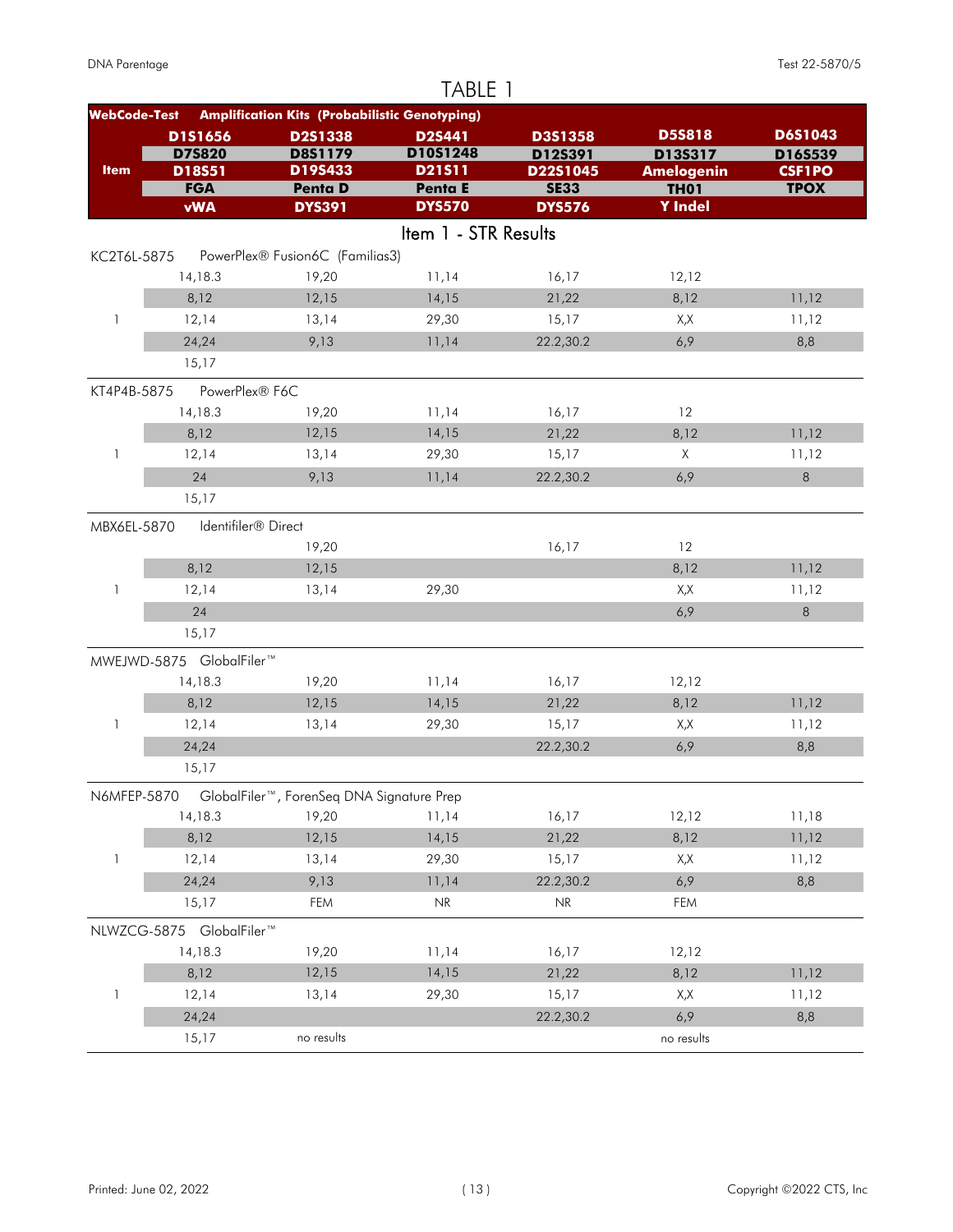|                     |                               |                                                      | TABLE 1              |                         |                                  |                              |
|---------------------|-------------------------------|------------------------------------------------------|----------------------|-------------------------|----------------------------------|------------------------------|
| <b>WebCode-Test</b> |                               | <b>Amplification Kits (Probabilistic Genotyping)</b> |                      |                         |                                  |                              |
|                     | D1S1656                       | D2S1338                                              | <b>D2S441</b>        | <b>D3S1358</b>          | <b>D5S818</b>                    | D6S1043                      |
| <b>Item</b>         | <b>D75820</b>                 | <b>D8S1179</b><br>D19S433                            | D10S1248<br>D21511   | D12S391                 | D13S317                          | D16S539                      |
|                     | D18S51<br><b>FGA</b>          | <b>Penta D</b>                                       | Penta E              | D22S1045<br><b>SE33</b> | <b>Amelogenin</b><br><b>TH01</b> | <b>CSF1PO</b><br><b>TPOX</b> |
|                     | <b>vWA</b>                    | <b>DYS391</b>                                        | <b>DYS570</b>        | <b>DYS576</b>           | <b>Y</b> Indel                   |                              |
|                     |                               |                                                      | Item 1 - STR Results |                         |                                  |                              |
| P9KE48-5870         | GlobalFiler™                  |                                                      |                      |                         |                                  |                              |
|                     | 14,18.3                       | 19,20                                                | 11,14                | 16,17                   | 12,12                            |                              |
|                     | 8,12                          | 12,15                                                | 14,15                | 21,22                   | 8,12                             | 11,12                        |
| $\mathbf{1}$        | 12,14                         | 13,14                                                | 29,30                | 15,17                   | X,X                              | 11,12                        |
|                     | 24,24                         |                                                      |                      | 22.2,30.2               | 6,9                              | 8,8                          |
|                     | 15,17                         | $\overline{\phantom{a}}$                             |                      |                         | $\mathbb{Z}^2$                   |                              |
| PAFW79-5870         | PowerPlex® Fusion             |                                                      |                      |                         |                                  |                              |
|                     | 14,18.3                       | 19,20                                                | 11,14                | 16,17                   | 12                               |                              |
|                     | 8,12                          | 12,15                                                | 14,15                | 21,22                   | 8,12                             | 11,12                        |
| 1                   | 12,14                         | 13,14                                                | 29,30                | 15,17                   | $\times$                         | 11,12                        |
|                     | 24                            | 9,13                                                 | 11,14                |                         | 6,9                              | $\,8\,$                      |
|                     | 15,17                         |                                                      |                      |                         |                                  |                              |
|                     | PKWGQ6-5870 PowerPlex® Fusion |                                                      |                      |                         |                                  |                              |
|                     | 14,18.3                       | 19,20                                                | 11,14                | 16,17                   | 12                               |                              |
|                     | 8,12                          | 12,15                                                | 14,15                | 21,22                   | 8,12                             | 11,12                        |
| 1                   | 12,14                         | 13,14                                                | 29,30                | 15,17                   | X                                | 11,12                        |
|                     | 24                            | 9,13                                                 | 11,14                |                         | 6,9                              | 8                            |
|                     | 15,17                         |                                                      |                      |                         |                                  |                              |
|                     | Q22BW6-5870 PowerPlex® Fusion |                                                      |                      |                         |                                  |                              |
|                     | 14,18.3                       | 19,20                                                | 11,14                | 16,17                   | 12                               |                              |
|                     | 8,12                          | 12,15                                                | 14,15                | 21,22                   | 8,12                             | 11,12                        |
| 1                   | 12,14                         | 13,14                                                | 29,30                | 15,17                   | Χ                                | 11,12                        |
|                     | 24                            | 9,13                                                 | 11,14                |                         | 6,9                              | $\,8\,$                      |
|                     | 15,17                         |                                                      |                      |                         |                                  |                              |
| Q3CARE-5870         | PowerPlex® Fusion             |                                                      |                      |                         |                                  |                              |
|                     | 14,18.3                       | 19,20                                                | 11,14                | 16,17                   | 12                               |                              |
|                     | 8,12                          | 12,15                                                | 14,15                | 21,22                   | 8,12                             | 11,12                        |
| 1                   | 12,14                         | 13,14                                                | 29,30                | 15,17                   | Χ                                | 11,12                        |
|                     | 24                            | 9,13                                                 | 11,14                |                         | 6,9                              | 8                            |
|                     | 15,17                         | NR                                                   |                      |                         |                                  |                              |
| QB3VXC-5870         | GlobalFiler™                  |                                                      |                      |                         |                                  |                              |
|                     | 14,18.3                       | 19,20                                                | 11,14                | 16,17                   | 12,12                            |                              |
|                     | 8,12                          | 12,15                                                | 14,15                | 21,22                   | 8,12                             | 11,12                        |
| 1                   | 12,14                         | 13,14                                                | 29,30                | 15,17                   | X,X                              | 11,12                        |
|                     | 24,24                         |                                                      |                      | 22.2,30.2               | 6,9                              | 8,8                          |
|                     | 15,17                         | Not detected                                         |                      |                         | Not detected                     |                              |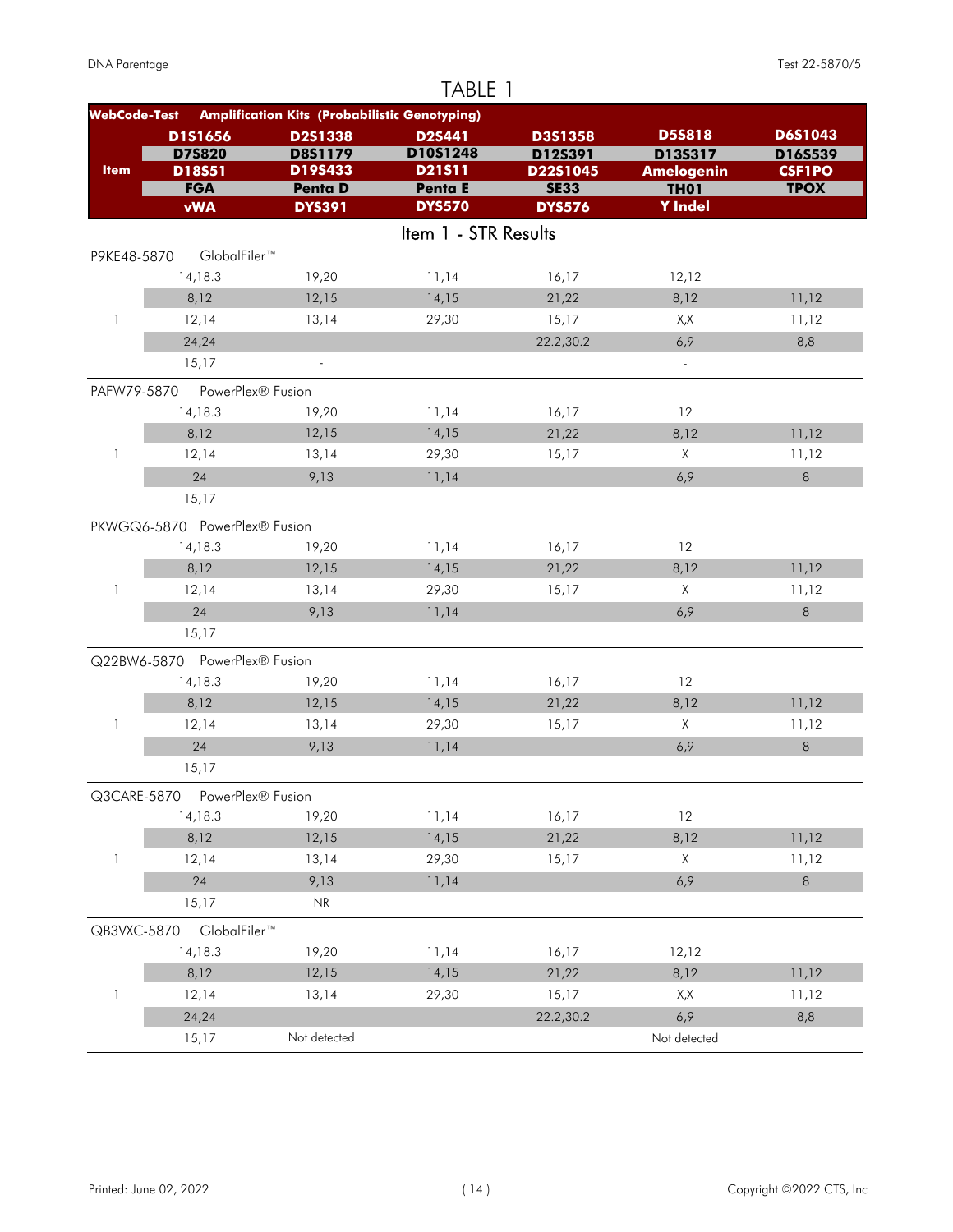|                     |                           |                                                      | TABLE 1              |                     |                              |                          |
|---------------------|---------------------------|------------------------------------------------------|----------------------|---------------------|------------------------------|--------------------------|
| <b>WebCode-Test</b> |                           | <b>Amplification Kits (Probabilistic Genotyping)</b> |                      |                     |                              |                          |
|                     | D1S1656                   | D2S1338                                              | <b>D2S441</b>        | D3S1358             | <b>D5S818</b>                | D6S1043                  |
| <b>Item</b>         | <b>D75820</b><br>D18S51   | D8S1179<br>D19S433                                   | D10S1248<br>D21511   | D12S391<br>D22S1045 | D13S317<br><b>Amelogenin</b> | D16S539<br><b>CSF1PO</b> |
|                     | <b>FGA</b>                | <b>Penta D</b>                                       | Penta E              | <b>SE33</b>         | <b>TH01</b>                  | <b>TPOX</b>              |
|                     | <b>vWA</b>                | <b>DYS391</b>                                        | <b>DYS570</b>        | <b>DYS576</b>       | <b>Y</b> Indel               |                          |
|                     |                           |                                                      | Item 1 - STR Results |                     |                              |                          |
|                     | QGPN67-5870 GlobalFiler™  |                                                      |                      |                     |                              |                          |
|                     | 14,18.3                   | 19,20                                                | 11,14                | 16,17               | 12                           |                          |
|                     | 8,12                      | 12,15                                                | 14,15                | 21,22               | 8,12                         | 11,12                    |
| 1                   | 12,14                     | 13,14                                                | 29,30                | 15,17               | $\times$                     | 11,12                    |
|                     | 24                        |                                                      |                      | 22.2,30.2           | 6,9                          | $\,8\,$                  |
|                     | 15,17                     |                                                      |                      |                     |                              |                          |
|                     | QQZPQ7-5870 PowerPlex® 21 |                                                      |                      |                     |                              |                          |
|                     | 14,18.3                   | 19,20                                                |                      | 16,17               | 12,12                        | 11,18                    |
|                     | 8,12                      | 12,15                                                |                      | 21,22               | 8,12                         | 11,12                    |
| 1                   | 12,14                     | 13,14                                                | 29,30                |                     | X,X                          | 11,12                    |
|                     | 24,24                     | 9,13                                                 | 11,14                |                     | 6,9                          | 8,8                      |
|                     | 15,17                     |                                                      |                      |                     |                              |                          |
| RH3FY8-5870         |                           | PowerPlex® Fusion 5C                                 |                      |                     |                              |                          |
|                     | 14,18.3                   | 19,20                                                | 11,14                | 16,17               | 12                           |                          |
|                     | 8,12                      | 12,15                                                | 14,15                | 21,22               | 8,12                         | 11,12                    |
| 1                   | 12,14                     | 13,14                                                | 29,30                | 15,17               | X                            | 11,12                    |
|                     | 24                        | 9,13                                                 | 11,14                |                     | 6,9                          | $\,8\,$                  |
|                     | 15,17                     |                                                      |                      |                     |                              |                          |
| V24UKH-5870         | GlobalFiler <sup>™</sup>  |                                                      |                      |                     |                              |                          |
|                     | 14,18.3                   | 19,20                                                | 11,14                | 16,17               | 12,12                        |                          |
|                     | 8,12                      | 12,15                                                | 14,15                | 21,22               | 8,12                         | 11,12                    |
| 1                   | 12,14                     | 13,14                                                | 29,30                | 15,17               | X,X                          | 11,12                    |
|                     | 24,24                     |                                                      |                      | 22.2,30.2           | 6,9                          | 8,8                      |
|                     | 15,17                     | FEM                                                  |                      |                     | FEM                          |                          |
| VAETFE-5870         |                           | PowerPlex® Fusion 6C                                 |                      |                     |                              |                          |
|                     | 14,18.3                   | 19,20                                                | 11,14                | 16,17               | 12,12                        |                          |
|                     | 8,12                      | 12,15                                                | 14,15                | 21,22               | 8,12                         | 11,12                    |
| 1                   | 12,14                     | 13,14                                                | 29,30                | 15,17               | X,X                          | 11,12                    |
|                     | 24,24                     | 9,13                                                 | 11,14                | 22.2,30.2           | 6,9                          | 8,8                      |
|                     | 15,17                     |                                                      |                      |                     |                              |                          |
| <b>VWARH4-5870</b>  |                           | PowerPlex® Fusion 6C                                 |                      |                     |                              |                          |
|                     | 14,18.3                   | 19,20                                                | 11,14                | 16,17               | 12                           |                          |
|                     | 8,12                      | 12,15                                                | 14,15                | 21,22               | 8,12                         | 11,12                    |
| $\mathbf{1}$        | 12,14                     | 13,14                                                | 29,30                | 15,17               | X                            | 11,12                    |
|                     | 24                        | 9,13                                                 | 11,14                | 22.2,30.2           | 6,9                          | $\,8\,$                  |
|                     | 15,17                     |                                                      |                      |                     |                              |                          |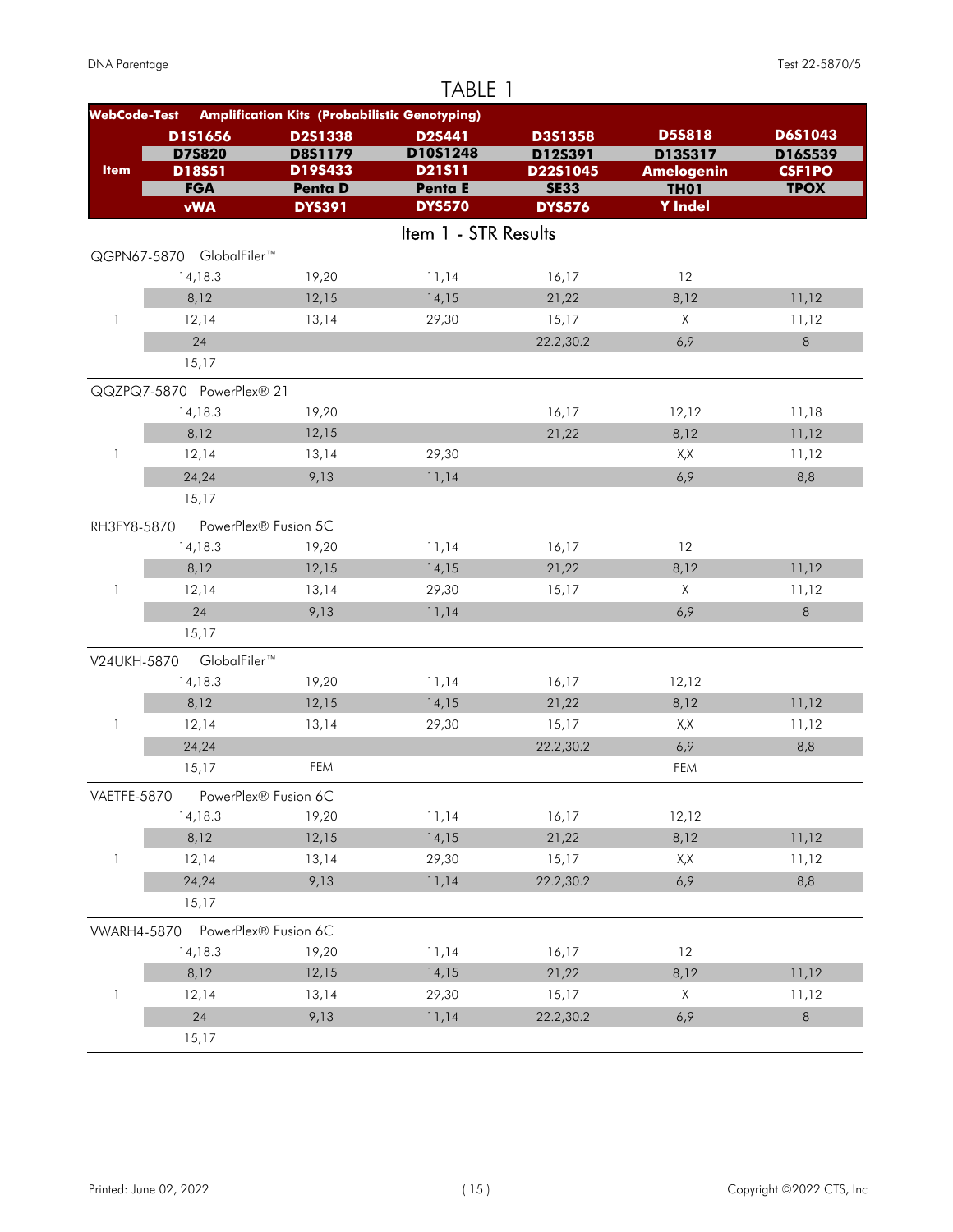|                     |                                  |                                                      | TABLE 1              |                     |                                  |                          |
|---------------------|----------------------------------|------------------------------------------------------|----------------------|---------------------|----------------------------------|--------------------------|
| <b>WebCode-Test</b> |                                  | <b>Amplification Kits (Probabilistic Genotyping)</b> |                      |                     |                                  |                          |
|                     | D1S1656                          | D2S1338                                              | <b>D2S441</b>        | D3S1358             | <b>D5S818</b>                    | D6S1043                  |
| <b>Item</b>         | <b>D75820</b><br>D18S51          | <b>D8S1179</b><br>D19S433                            | D10S1248<br>D21511   | D12S391<br>D22S1045 | D13S317                          | D16S539<br><b>CSF1PO</b> |
|                     | <b>FGA</b>                       | <b>Penta D</b>                                       | Penta E              | <b>SE33</b>         | <b>Amelogenin</b><br><b>TH01</b> | <b>TPOX</b>              |
|                     | <b>vWA</b>                       | <b>DYS391</b>                                        | <b>DYS570</b>        | <b>DYS576</b>       | <b>Y</b> Indel                   |                          |
|                     |                                  |                                                      | Item 1 - STR Results |                     |                                  |                          |
| WB7A82-5870         | GlobalFiler™                     |                                                      |                      |                     |                                  |                          |
|                     | 14,18.3                          | 19,20                                                | 11,14                | 16,17               | 12,12                            |                          |
|                     | 8,12                             | 12,15                                                | 14,15                | 21,22               | 8,12                             | 11,12                    |
| $\mathbf{1}$        | 12,14                            | 13,14                                                | 29,30                | 15,17               | X,X                              | 11,12                    |
|                     | 24,24                            |                                                      |                      | 22.2,30.2           | 6,9                              | 8,8                      |
|                     | 15,17                            | $\overline{\phantom{a}}$                             |                      |                     | $\mathbb{Z}^2$                   |                          |
|                     | WCGDEX-5870 PowerPlex® 21        |                                                      |                      |                     |                                  |                          |
|                     | 14,18.3                          | 19,20                                                |                      | 16,17               | 12,12                            | 11,18                    |
|                     | 8,12                             | 12,15                                                |                      | 21,22               | 8,12                             | 11,12                    |
| $\mathbf{1}$        | 12,14                            | 13,14                                                | 29,30                |                     | X,X                              | 11,12                    |
|                     | 24,24                            | 9,13                                                 | 11,14                |                     | 6,9                              | 8,8                      |
|                     | 15,17                            |                                                      |                      |                     |                                  |                          |
|                     | WG9FM4-5870 GlobalFiler™ Express |                                                      |                      |                     |                                  |                          |
|                     | 14,18.3                          | 19,20                                                | 11,14                | 16,17               | 12                               |                          |
|                     | 8,12                             | 12,15                                                | 14,15                | 21,22               | 8,12                             | 11,12                    |
| $\mathbf{1}$        | 12,14                            | 13,14                                                | 29,30                | 15,17               | X,X                              | 11,12                    |
|                     | 24                               |                                                      |                      | 22.2,30.2           | 6,9                              | 8                        |
|                     | 15,17                            | <b>NM</b>                                            |                      |                     | <b>NM</b>                        |                          |
| X77HCA-5875         | GlobalFiler™                     |                                                      |                      |                     |                                  |                          |
|                     | 14,18.3                          | 19,20                                                | 11,14                | 16,17               | 12                               |                          |
|                     | 8,12                             | 12,15                                                | 14,15                | 21,22               | 8,12                             | 11,12                    |
| 1                   | 12,14                            | 13,14                                                | 29,30                | 15,17               | X                                | 11,12                    |
|                     | 24                               |                                                      |                      | 22.2,30.2           | 6,9                              | 8                        |
|                     | 15,17                            | No Results                                           |                      |                     | No Results                       |                          |
| XUTHH2-5875         | GlobalFiler™                     |                                                      |                      |                     |                                  |                          |
|                     | 14,18.3                          | 19,20                                                | 11,14                | 16,17               | 12,12                            |                          |
|                     | 8,12                             | 12,15                                                | 14,15                | 21,22               | 8,12                             | 11,12                    |
| $\mathbf{1}$        | 12,14                            | 13,14                                                | 29,30                | 15,17               | X,X                              | 11,12                    |
|                     | 24,24                            |                                                      |                      | 22.2,30.2           | 6,9                              | 8,8                      |
|                     | 15,17                            |                                                      |                      |                     |                                  |                          |
| ZLXWP9-5875         | PowerPlex® 5C                    |                                                      |                      |                     |                                  |                          |
|                     | 14,18.3                          | 19,20                                                | 11,14                | 16,17               | 12,12                            |                          |
|                     | 8,12                             | 12,15                                                | 14,15                | 21,22               | 8,12                             | 11,12                    |
| $\mathbf{1}$        | 12,14                            | 13,14                                                | 29,30                | 15,17               | X,X                              | 11,12                    |
|                     | 24,24                            | 9,13                                                 | 11,14                |                     | 6,9                              | 8,8                      |
|                     | 15,17                            |                                                      |                      |                     |                                  |                          |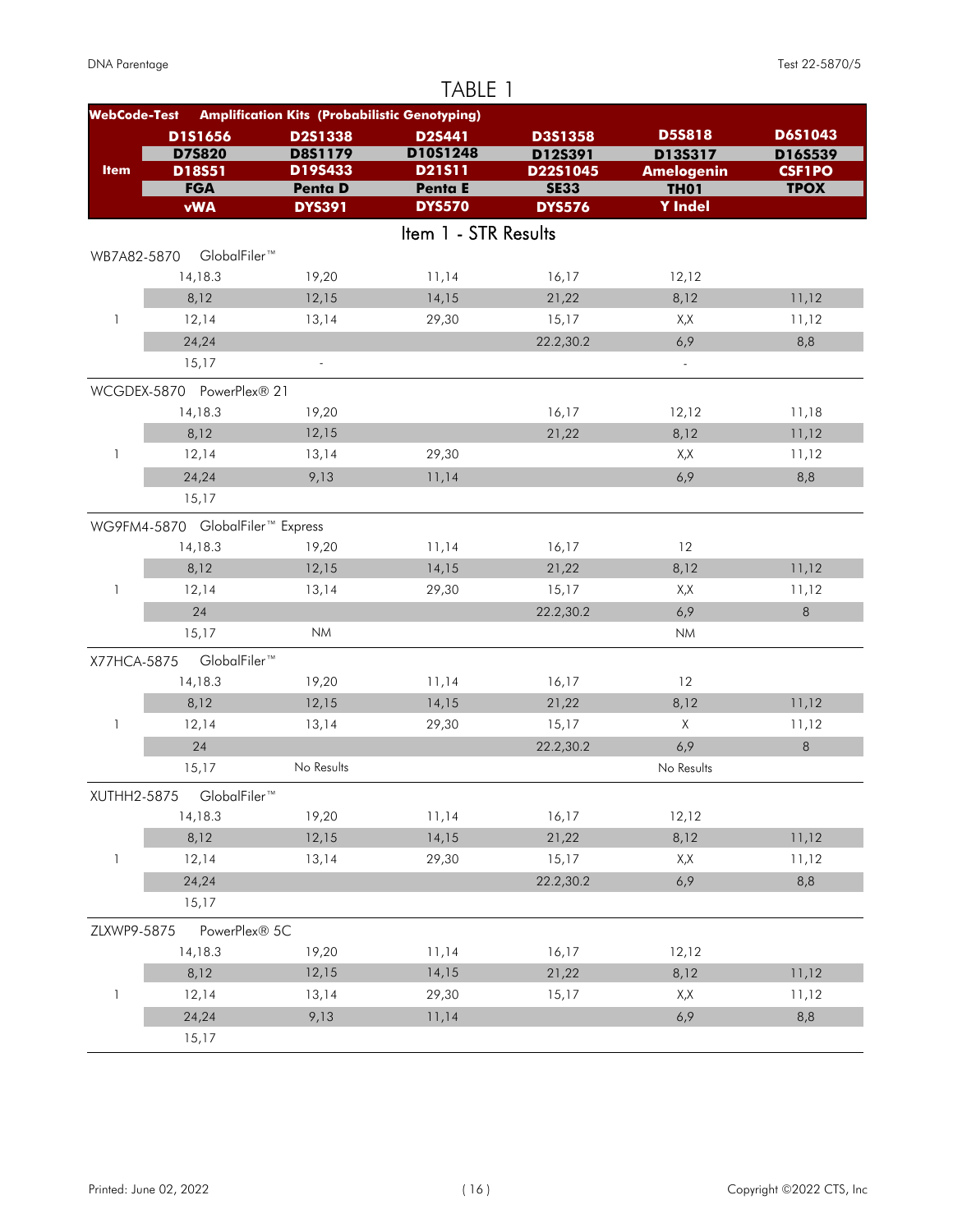|                     |                     |                                                      | TABLE 1              |                |                   |                |
|---------------------|---------------------|------------------------------------------------------|----------------------|----------------|-------------------|----------------|
| <b>WebCode-Test</b> |                     | <b>Amplification Kits (Probabilistic Genotyping)</b> |                      |                |                   |                |
|                     | <b>D1S1656</b>      | <b>D2S1338</b>                                       | D <sub>2</sub> S441  | <b>D3S1358</b> | <b>D5S818</b>     | <b>D6S1043</b> |
|                     | <b>D7S820</b>       | <b>D8S1179</b>                                       | D10S1248             | D12S391        | D13S317           | D16S539        |
| <b>Item</b>         | D18S51              | D19S433                                              | <b>D21S11</b>        | D22S1045       | <b>Amelogenin</b> | <b>CSF1PO</b>  |
|                     | <b>FGA</b>          | <b>Penta D</b>                                       | <b>Penta E</b>       | <b>SE33</b>    | <b>TH01</b>       | <b>TPOX</b>    |
|                     | <b>vWA</b>          | <b>DYS391</b>                                        | <b>DYS570</b>        | <b>DYS576</b>  | <b>Y</b> Indel    |                |
|                     |                     |                                                      | Item 1 - STR Results |                |                   |                |
| ZYZM88-5870         | Identifiler® Direct |                                                      |                      |                |                   |                |
|                     |                     | 19,20                                                |                      | 16,17          | 12                |                |
|                     | 8,12                | 12,15                                                |                      |                | 8,12              | 11,12          |
|                     | 12,14               | 13,14                                                | 29,30                |                | X,X               | 11,12          |
|                     | 24                  |                                                      |                      |                | 6,9               | 8              |
|                     | 15,17               |                                                      |                      |                |                   |                |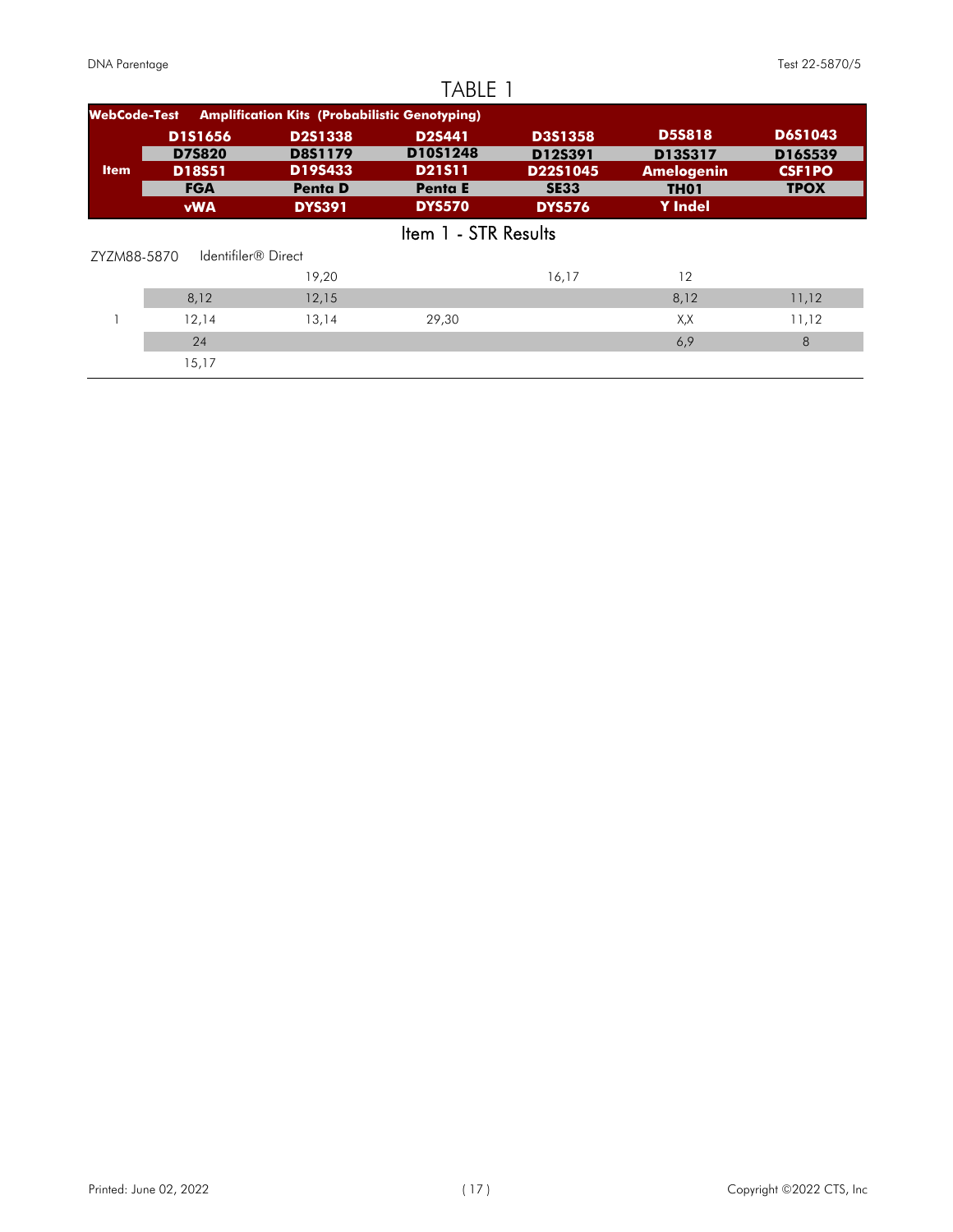| TABLE 1<br><b>Amplification Kits (Probabilistic Genotyping)</b><br><b>WebCode-Test</b> |                          |                                   |                      |                         |                                                               |                              |  |  |
|----------------------------------------------------------------------------------------|--------------------------|-----------------------------------|----------------------|-------------------------|---------------------------------------------------------------|------------------------------|--|--|
|                                                                                        |                          |                                   |                      |                         |                                                               |                              |  |  |
|                                                                                        | <b>D75820</b>            | <b>D8S1179</b>                    | D10S1248             | D12S391                 | D13S317<br><b>Amelogenin</b><br><b>TH01</b><br><b>Y</b> Indel | D16S539                      |  |  |
| <b>Item</b>                                                                            | D18S51<br><b>FGA</b>     | D19S433<br><b>Penta D</b>         | D21511<br>Penta E    | D22S1045<br><b>SE33</b> |                                                               | <b>CSF1PO</b><br><b>TPOX</b> |  |  |
|                                                                                        | <b>vWA</b>               | <b>DYS391</b>                     | <b>DYS570</b>        | <b>DYS576</b>           |                                                               |                              |  |  |
|                                                                                        |                          |                                   | Item 2 - STR Results |                         |                                                               |                              |  |  |
|                                                                                        |                          |                                   |                      |                         |                                                               |                              |  |  |
| 2PPKL7-5875                                                                            |                          | PowerPlex® Fusion 6C              |                      |                         |                                                               |                              |  |  |
|                                                                                        | 14,18.3                  | 19,20                             | 14,15                | 16,17                   | 12,13                                                         |                              |  |  |
|                                                                                        | 10,12                    | 10,15                             | 13,14                | 19,22                   | 8,12                                                          | 11,14                        |  |  |
| $\overline{2}$                                                                         | 14,16                    | 13,14                             | 30                   | 16,17                   | X,Y                                                           | 11,12                        |  |  |
|                                                                                        | 24                       | $\circ$                           | 14,16                | 28.2,30.2               | 9,9.3                                                         | 8,11                         |  |  |
|                                                                                        | 15,17                    | 11                                | 17                   | 17                      |                                                               |                              |  |  |
| 38NZJB-5875                                                                            |                          | PowerPlex® Fusion6C, GlobalFiler™ | (bsSEAL)             |                         |                                                               |                              |  |  |
|                                                                                        | 14,18.3                  | 19,20                             | 14,15                | 16,17                   | 12,13                                                         |                              |  |  |
|                                                                                        | 10,12                    | 10,15                             | 13,14                | 19,22                   | 8,12                                                          | 11,14                        |  |  |
| $\overline{2}$                                                                         | 14,16                    | 13,14                             | 30,30                | 16,17                   | X,Y                                                           | 11,12                        |  |  |
|                                                                                        | 24,24                    | 9,9                               | 14,16                | 28.2,30.2               | 9,9.3                                                         | 8,11                         |  |  |
|                                                                                        | 15,17                    | 11                                | 17                   | 17                      | $\overline{2}$                                                |                              |  |  |
|                                                                                        | 3QF9G7-5875 GlobalFiler™ |                                   |                      |                         |                                                               |                              |  |  |
|                                                                                        | 14,18.3                  | 19,20                             | 14,15                | 16,17                   | 12,13                                                         |                              |  |  |
|                                                                                        | 10,12                    | 10,15                             | 13,14                | 19,22                   | 8,12                                                          | 11,14                        |  |  |
| $\overline{2}$                                                                         | 14,16                    | 13,14                             | 30                   | 16,17                   | X,Y                                                           | 11,12                        |  |  |
|                                                                                        | 24                       |                                   |                      | 28.2,30.2               | 9,9.3                                                         | 8,11                         |  |  |
|                                                                                        | 15,17                    | 11                                |                      |                         | $\overline{2}$                                                |                              |  |  |
| 3UEJC7-5870                                                                            |                          | Investigator® 26plex QS           |                      |                         |                                                               |                              |  |  |
|                                                                                        | 14,18.3                  | 19,20                             | 14,15                | 16,17                   | 12,13                                                         | 11,18                        |  |  |
|                                                                                        | 10,12                    | 10,15                             | 13,14                | 19,22                   | 8,12                                                          | 11,14                        |  |  |
| $\overline{2}$                                                                         | 14,16                    | 13,14                             | 30,30                | 16,17                   | X,Y                                                           | 11,12                        |  |  |
|                                                                                        | 24,24                    | 9,9                               | 14,16                | 14,16                   | 9,9.3                                                         | 8,11                         |  |  |
|                                                                                        | 15,17                    | 11                                |                      |                         |                                                               |                              |  |  |
|                                                                                        |                          |                                   |                      |                         |                                                               |                              |  |  |
| 3ZPFEV-5870                                                                            | PowerPlex® 21            |                                   |                      |                         |                                                               |                              |  |  |
|                                                                                        | 14,18.3                  | 19,20                             |                      | 16,17                   | 12,13                                                         | 11,18                        |  |  |
|                                                                                        | 10,12                    | 10,15                             |                      | 19,22                   | 8,12                                                          | 11,14                        |  |  |
| $\overline{2}$                                                                         | 14,16                    | 13,14                             | 30,30                |                         | X,Y                                                           | 11,12                        |  |  |
|                                                                                        | 24,24                    | 9,9                               | 14,16                |                         | 9,9.3                                                         | 8,11                         |  |  |
|                                                                                        | 15,17                    |                                   |                      |                         |                                                               |                              |  |  |
| 4LJ2B3-5870                                                                            | PowerPlex® Fusion        |                                   |                      |                         |                                                               |                              |  |  |
|                                                                                        | 14,18.3                  | 19,20                             | 14,15                | 16,17                   | 12,13                                                         |                              |  |  |
|                                                                                        | 10,12                    | 10,15                             | 13,14                | 19,22                   | 8,12                                                          | 11,14                        |  |  |
| $\sqrt{2}$                                                                             | 14,16                    | 13,14                             | 30                   | 16,17                   | X,Y                                                           | 11,12                        |  |  |
|                                                                                        | 24                       | 9                                 | 14,16                |                         | 9,9.3                                                         | 8,11                         |  |  |
|                                                                                        | 15,17                    | $11$                              |                      |                         |                                                               |                              |  |  |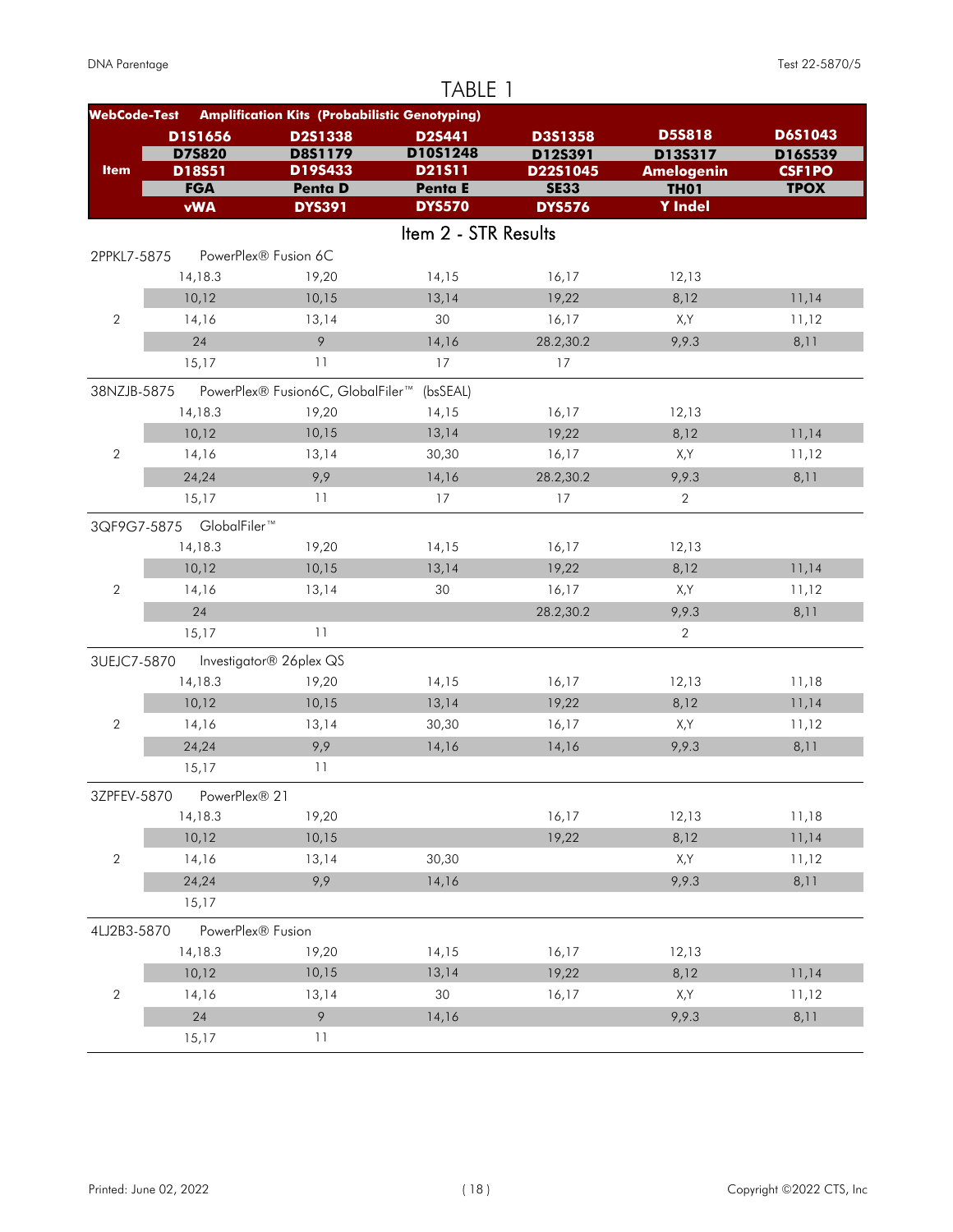|                     |                                  |                                                      | TABLE 1              |                     |                              |                          |
|---------------------|----------------------------------|------------------------------------------------------|----------------------|---------------------|------------------------------|--------------------------|
| <b>WebCode-Test</b> |                                  | <b>Amplification Kits (Probabilistic Genotyping)</b> |                      |                     |                              |                          |
|                     | D1S1656                          | D2S1338                                              | D2S441               | D3S1358             | <b>D5S818</b>                | D6S1043                  |
| <b>Item</b>         | <b>D75820</b><br>D18S51          | D8S1179<br>D19S433                                   | D10S1248<br>D21511   | D12S391<br>D22S1045 | D135317<br><b>Amelogenin</b> | D16S539<br><b>CSF1PO</b> |
|                     | <b>FGA</b>                       | <b>Penta D</b>                                       | Penta E              | <b>SE33</b>         | <b>TH01</b>                  | <b>TPOX</b>              |
|                     | <b>vWA</b>                       | <b>DYS391</b>                                        | <b>DYS570</b>        | <b>DYS576</b>       | <b>Y</b> Indel               |                          |
|                     |                                  |                                                      | Item 2 - STR Results |                     |                              |                          |
| 4PHFYT-5870         | GlobalFiler™                     |                                                      |                      |                     |                              |                          |
|                     | 14,18.3                          | 19,20                                                | 14,15                | 16,17               | 12,13                        |                          |
|                     | 10,12                            | 10,15                                                | 13,14                | 19,22               | 8,12                         | 11,14                    |
| $\overline{2}$      | 14,16                            | 13,14                                                | 30,30                | 16,17               | X,Y                          | 11,12                    |
|                     | 24,24                            |                                                      |                      | 28.2,30.2           | 9,9.3                        | 8,11                     |
|                     | 15,17                            | 11                                                   |                      |                     | $\overline{2}$               |                          |
|                     | 67M4NX-5875 PowerPlex® Fusion 5C |                                                      |                      |                     |                              |                          |
|                     | 14,18.3                          | 19,20                                                | 14,15                | 16,17               | 12,13                        |                          |
|                     | 10,12                            | 10,15                                                | 13,14                | 19,22               | 8,12                         | 11,14                    |
| $\overline{2}$      | 14,16                            | 13,14                                                | 30                   | 16,17               | X,Y                          | 11,12                    |
|                     | 24                               | 9                                                    | 14,16                |                     | 9,9.3                        | 8,11                     |
|                     | 15,17                            | 11                                                   |                      |                     |                              |                          |
| 6XBMGX-5875         | GlobalFiler™                     |                                                      |                      |                     |                              |                          |
|                     | 14,18.3                          | 19,20                                                | 14,15                | 16,17               | 12,13                        |                          |
|                     | 10,12                            | 10,15                                                | 13,14                | 19,22               | 8,12                         | 11,14                    |
| $\overline{2}$      | 14,16                            | 13,14                                                | 30,30                | 16,17               | X,Y                          | 11,12                    |
|                     | 24,24                            |                                                      |                      | 28.2,30.2           | 9,9.3                        | 8,11                     |
|                     | 15,17                            | 11                                                   |                      |                     | 2                            |                          |
| 7KYYGZ-5870         |                                  | GlobalFiler <sup>™</sup> Express                     |                      |                     |                              |                          |
|                     | 14,18.3                          | 19,20                                                | 14,15                | 16,17               | 12,13                        |                          |
|                     | 10,12                            | 10,15                                                | 13,14                | 19,22               | 8,12                         | 11,14                    |
| 2                   | 14,16                            | 13,14                                                | 30,30                | 16,17               | X,Y                          | 11,12                    |
|                     | 24,24                            |                                                      |                      | 28.2,30.2           | 9,9.3                        | 8,11                     |
|                     | 15,17                            | $\overline{11}$                                      |                      |                     | $\sqrt{2}$                   |                          |
| 89L29P-5870         | PowerPlex® 21                    |                                                      |                      |                     |                              |                          |
|                     | 14,18.3                          | 19,20                                                |                      | 16,17               | 12,13                        | 11,18                    |
|                     | 10,12                            | 10,15                                                |                      | 19,22               | 8,12                         | 11,14                    |
| $\sqrt{2}$          | 14,16                            | 13,14                                                | 30,30                |                     | X,Y                          | 11,12                    |
|                     | 24,24                            | 9,9                                                  | 14,16                |                     | 9,9.3                        | 8,11                     |
|                     | 15,17                            |                                                      |                      |                     |                              |                          |
| 8HCKTP-5870         | PowerPlex® Fusion                |                                                      |                      |                     |                              |                          |
|                     | 14,18.3                          | 19,20                                                | 14,15                | 16,17               | 12,13                        |                          |
|                     | 10,12                            | 10,15                                                | 13,14                | 19,22               | 8,12                         | 11,14                    |
| $\sqrt{2}$          | 14,16                            | 13,14                                                | 30                   | 16,17               | X,Y                          | 11,12                    |
|                     | 24                               | 9                                                    | 14,16                |                     | 9,9.3                        | 8,11                     |
|                     | 15,17                            | 11                                                   |                      |                     |                              |                          |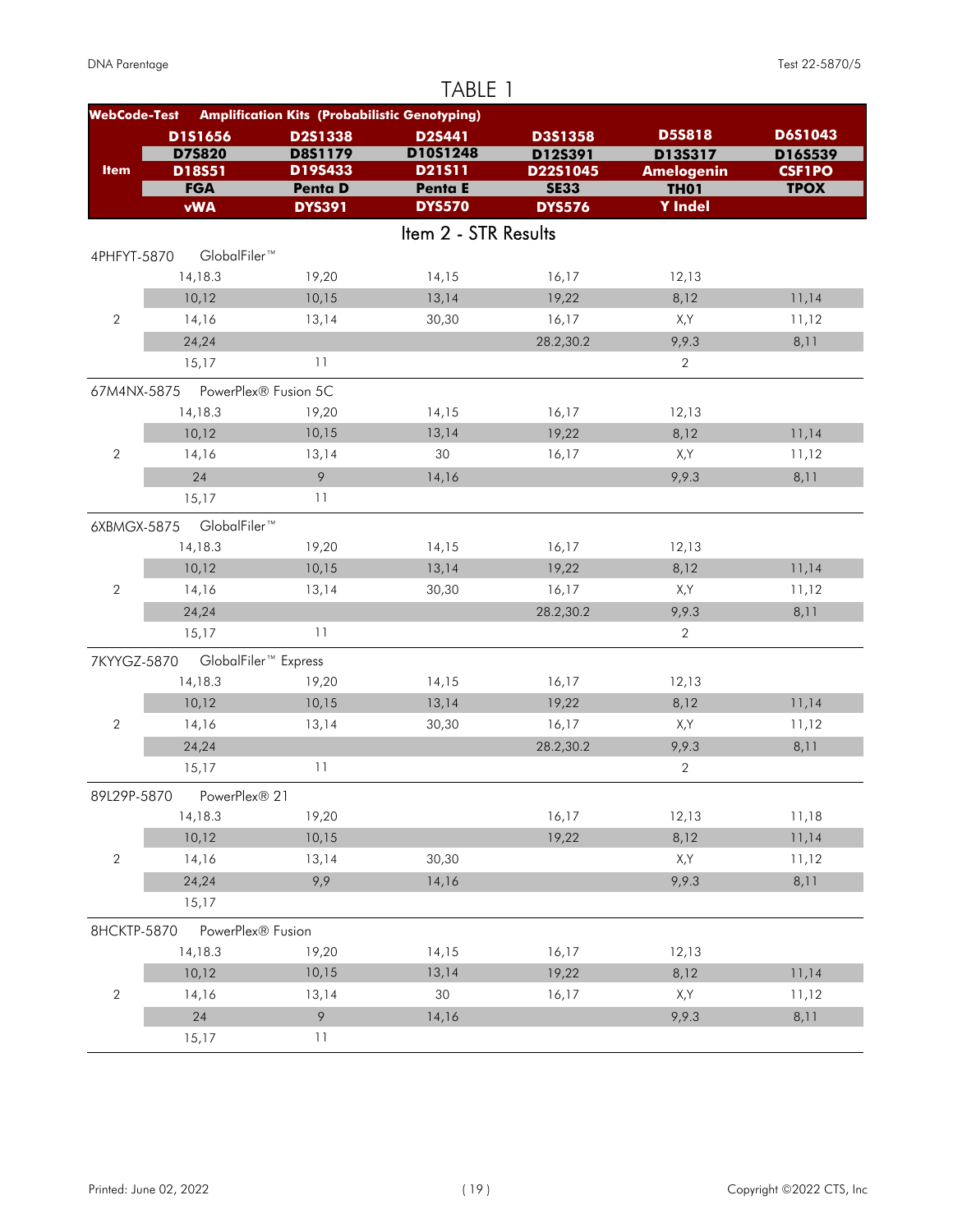|                     | TABLE 1                          |                                                      |                                 |                         |                               |                              |  |  |  |
|---------------------|----------------------------------|------------------------------------------------------|---------------------------------|-------------------------|-------------------------------|------------------------------|--|--|--|
| <b>WebCode-Test</b> |                                  | <b>Amplification Kits (Probabilistic Genotyping)</b> |                                 |                         |                               |                              |  |  |  |
|                     | D1S1656                          | D2S1338                                              | D2S441                          | D3S1358                 | <b>D5S818</b>                 | D6S1043                      |  |  |  |
|                     | <b>D75820</b>                    | <b>D8S1179</b>                                       | D10S1248                        | D12S391                 | D135317                       | D16S539                      |  |  |  |
| <b>Item</b>         | D18S51<br><b>FGA</b>             | D19S433<br><b>Penta D</b>                            | D21511                          | D22S1045<br><b>SE33</b> | <b>Amelogenin</b>             | <b>CSF1PO</b><br><b>TPOX</b> |  |  |  |
|                     | <b>vWA</b>                       | <b>DYS391</b>                                        | <b>Penta E</b><br><b>DYS570</b> | <b>DYS576</b>           | <b>TH01</b><br><b>Y</b> Indel |                              |  |  |  |
|                     |                                  |                                                      | Item 2 - STR Results            |                         |                               |                              |  |  |  |
|                     |                                  |                                                      |                                 |                         |                               |                              |  |  |  |
| 8HPE9P-5870         | 14,18.3                          | GlobalFiler <sup>™</sup> Express<br>19,20            | 14,15                           | 16,17                   | 12,13                         |                              |  |  |  |
|                     | 10,12                            | 10,15                                                | 13,14                           | 19,22                   | 8,12                          | 11,14                        |  |  |  |
| $\overline{2}$      | 14,16                            | 13,14                                                | 30                              | 16,17                   | X,Y                           | 11,12                        |  |  |  |
|                     |                                  |                                                      |                                 |                         |                               |                              |  |  |  |
|                     | 24                               | 11                                                   |                                 | 28.2,30.2               | 9,9.3                         | 8,11                         |  |  |  |
|                     | 15,17                            |                                                      |                                 |                         | $\mathbf{2}$                  |                              |  |  |  |
| 8MJBVV-5870         |                                  | PowerPlex® Fusion 5C                                 |                                 |                         |                               |                              |  |  |  |
|                     | 14,18.3                          | 19,20                                                | 14,15                           | 16,17                   | 12,13                         |                              |  |  |  |
|                     | 10,12                            | 10,15                                                | 13,14                           | 19,22                   | 8,12                          | 11,14                        |  |  |  |
| $\overline{2}$      | 14,16                            | 13,14                                                | 30,30                           | 16,17                   | X,Y                           | 11,12                        |  |  |  |
|                     | 24,24                            | 9,9                                                  | 14,16                           |                         | 9,9.3                         | 8,11                         |  |  |  |
|                     | 15,17                            | 11                                                   |                                 |                         |                               |                              |  |  |  |
|                     | 8W6EYN-5870 GlobalFiler™         |                                                      |                                 |                         |                               |                              |  |  |  |
|                     | 14,18.3                          | 19,20                                                | 14,15                           | 16,17                   | 12,13                         |                              |  |  |  |
|                     | 10,12                            | 10,15                                                | 13,14                           | 19,22                   | 8,12                          | 11,14                        |  |  |  |
| $\overline{2}$      | 14,16                            | 13,14                                                | 30,30                           | 16,17                   | X,Y                           | 11,12                        |  |  |  |
|                     | 24,24                            |                                                      |                                 | 28.2,30.2               | 9,9.3                         | 8,11                         |  |  |  |
|                     | 15,17                            | 11                                                   |                                 |                         | $\overline{2}$                |                              |  |  |  |
|                     | 8W82HN-5870 PowerPlex® Fusion    |                                                      |                                 |                         |                               |                              |  |  |  |
|                     | 14,18.3                          | 19,20                                                | 14,15                           | 16,17                   | 12,13                         |                              |  |  |  |
|                     | 10,12                            | 10,15                                                | 13,14                           | 19,22                   | 8,12                          | 11,14                        |  |  |  |
| $\overline{2}$      | 14,16                            | 13,14                                                | 30                              | 16,17                   | X,Y                           | 11,12                        |  |  |  |
|                     | 24                               | 9                                                    | 14,16                           |                         | 9,9.3                         | 8,11                         |  |  |  |
|                     | 15,17                            | 11                                                   |                                 |                         |                               |                              |  |  |  |
|                     | 8WRKMV-5870 GlobalFiler™ Express |                                                      |                                 |                         |                               |                              |  |  |  |
|                     | 14,18.3                          | 19,20                                                | 14,15                           | 16,17                   | 12,13                         |                              |  |  |  |
|                     | 10,12                            | 10,15                                                | 13,14                           | 19,22                   | 8,12                          | 11,14                        |  |  |  |
| $\sqrt{2}$          | 14,16                            | 13,14                                                | 30                              | 16,17                   | X,Y                           | 11,12                        |  |  |  |
|                     | 24                               |                                                      |                                 | 28.2,30.2               | 9,9.3                         | 8,11                         |  |  |  |
|                     | 15,17                            | 11                                                   |                                 |                         | $\overline{2}$                |                              |  |  |  |
|                     |                                  |                                                      |                                 |                         |                               |                              |  |  |  |
| 8Z7HTW-5875         | GlobalFiler™                     |                                                      |                                 |                         |                               |                              |  |  |  |
|                     | 14,18.3                          | 19,20                                                | 14,15                           | 16,17                   | 12,13                         |                              |  |  |  |
|                     | 10,12                            | 10,15                                                | 13,14                           | 19,22                   | 8,12                          | 11,14                        |  |  |  |
| $\sqrt{2}$          | 14,16                            | 13,14                                                | 30,30                           | 16,17                   | X,Y                           | 11,12                        |  |  |  |
|                     | 24,24                            |                                                      |                                 | 28.2,30.2               | 9,9.3                         | 8,11                         |  |  |  |
|                     | 15,17                            | 11                                                   |                                 |                         | $\overline{2}$                |                              |  |  |  |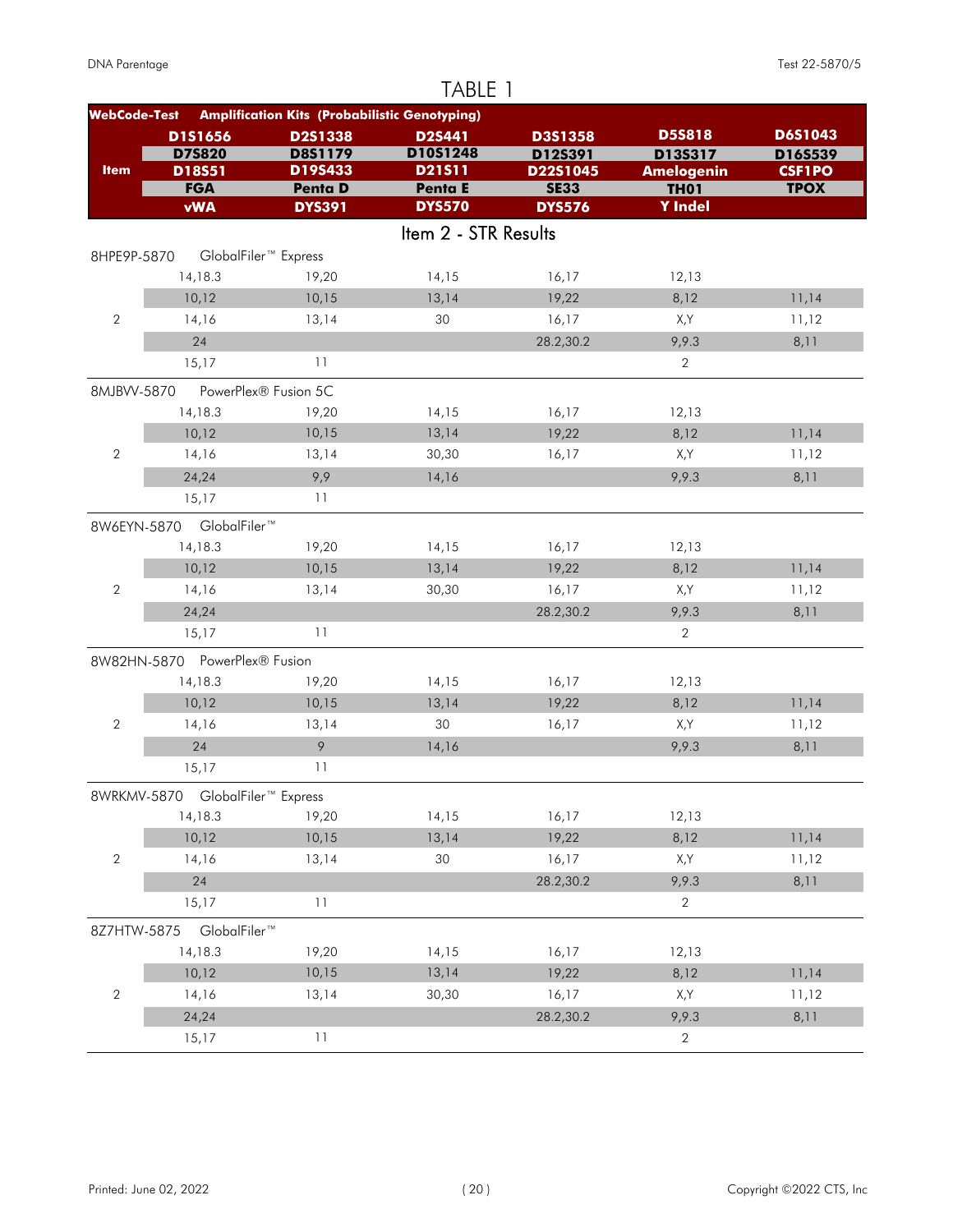|                     |                               |                                                      | TABLE 1              |                     |                              |                          |
|---------------------|-------------------------------|------------------------------------------------------|----------------------|---------------------|------------------------------|--------------------------|
| <b>WebCode-Test</b> |                               | <b>Amplification Kits (Probabilistic Genotyping)</b> |                      |                     |                              |                          |
|                     | D1S1656                       | D2S1338                                              | <b>D2S441</b>        | D3S1358             | <b>D5S818</b>                | <b>D6S1043</b>           |
| <b>Item</b>         | <b>D75820</b><br>D18S51       | D8S1179<br>D19S433                                   | D10S1248<br>D21511   | D12S391<br>D22S1045 | D13S317<br><b>Amelogenin</b> | D16S539<br><b>CSF1PO</b> |
|                     | <b>FGA</b>                    | <b>Penta D</b>                                       | Penta E              | <b>SE33</b>         | TH <sub>01</sub>             | <b>TPOX</b>              |
|                     | <b>vWA</b>                    | <b>DYS391</b>                                        | <b>DYS570</b>        | <b>DYS576</b>       | <b>Y</b> Indel               |                          |
|                     |                               |                                                      | Item 2 - STR Results |                     |                              |                          |
|                     | 9C2VNM-5875 GlobalFiler™      |                                                      |                      |                     |                              |                          |
|                     | 14,18.3                       | 19,20                                                | 14,15                | 16,17               | 12,13                        |                          |
|                     | 10,12                         | 10,15                                                | 13,14                | 19,22               | 8,12                         | 11,14                    |
| $\overline{2}$      | 14,16                         | 13,14                                                | 30,30                | 16,17               | X,Y                          | 11,12                    |
|                     | 24,24                         |                                                      |                      | 28.2,30.2           | 9,9.3                        | 8,11                     |
|                     | 15,17                         | 11                                                   |                      |                     | $\overline{2}$               |                          |
|                     | 9CGAVW-5875 PowerPlex® PP21   |                                                      |                      |                     |                              |                          |
|                     | 14,18.3                       | 19,20                                                |                      | 16,17               | 12,13                        | 11,18                    |
|                     | 10,12                         | 10,15                                                |                      | 19,22               | 8,12                         | 11,14                    |
| $\overline{2}$      | 14,16                         | 13,14                                                | 30                   |                     | X,Y                          | 11,12                    |
|                     | 24                            | 9                                                    | 14,16                |                     | 9,9.3                        | 8,11                     |
|                     | 15,17                         |                                                      |                      |                     |                              |                          |
|                     | A2ZQCZ-5875 PowerPlex® Fusion |                                                      |                      |                     |                              |                          |
|                     | 14,18.3                       | 19,20                                                | 14,15                | 16,17               | 12,13                        |                          |
|                     | 10,12                         | 10,15                                                | 13,14                | 19,22               | 8,12                         | 11,14                    |
| 2                   | 14,16                         | 13,14                                                | 30,30                | 16,17               | X,Y                          | 11,12                    |
|                     | 24,24                         | 9,9                                                  | 14,16                |                     | 9,9.3                        | 8,11                     |
|                     | 15,17                         | 11.F                                                 |                      |                     |                              |                          |
| A797LN-5870         | PowerPlex® Fusion             |                                                      |                      |                     |                              |                          |
|                     | 14,18.3                       | 19,20                                                | 14,15                | 16,17               | 12,13                        |                          |
|                     | 10,12                         | 10,15                                                | 13,14                | 19,22               | 8,12                         | 11,14                    |
| 2                   | 14,16                         | 13,14                                                | 30                   | 16,17               | X,Y                          | 11,12                    |
|                     | 24                            | 9                                                    | 14,16                |                     | 9,9.3                        | 8,11                     |
|                     | 15,17                         | 11                                                   |                      |                     |                              |                          |
| AJHPGX-5870         |                               | PowerPlex® Fusion 6C System (DNA-View v29.52)        |                      |                     |                              |                          |
|                     | 14,18.3                       | 19,20                                                | 14,15                | 16,17               | 12,13                        |                          |
|                     | 10,12                         | 10,15                                                | 13,14                | 19,22               | 8,12                         | 11,14                    |
| $\sqrt{2}$          | 14,16                         | 13,14                                                | 30,30                | 16,17               | X,Y                          | 11,12                    |
|                     | 24,24                         | 9,9                                                  | 14,16                | 28.2,30.2           | 9,9.3                        | 8,11                     |
|                     | 15,17                         | 11                                                   | 17                   | 17                  |                              |                          |
| AL24KX-5870         |                               | GlobalFiler <sup>™</sup> Express                     |                      |                     |                              |                          |
|                     | 14,18.3                       | 19,20                                                | 14,15                | 16,17               | 12,13                        |                          |
|                     | 10,12                         | 10,15                                                | 13,14                | 19,22               | 8,12                         | 11,14                    |
| $\sqrt{2}$          | 14,16                         | 13,14                                                | 30                   | 16,17               | X,Y                          | 11,12                    |
|                     | 24                            | ÷,                                                   |                      | 28.2,30.2           | 9,9.3                        | 8,11                     |
|                     | 15,17                         | 11                                                   | ÷                    |                     | $\overline{2}$               |                          |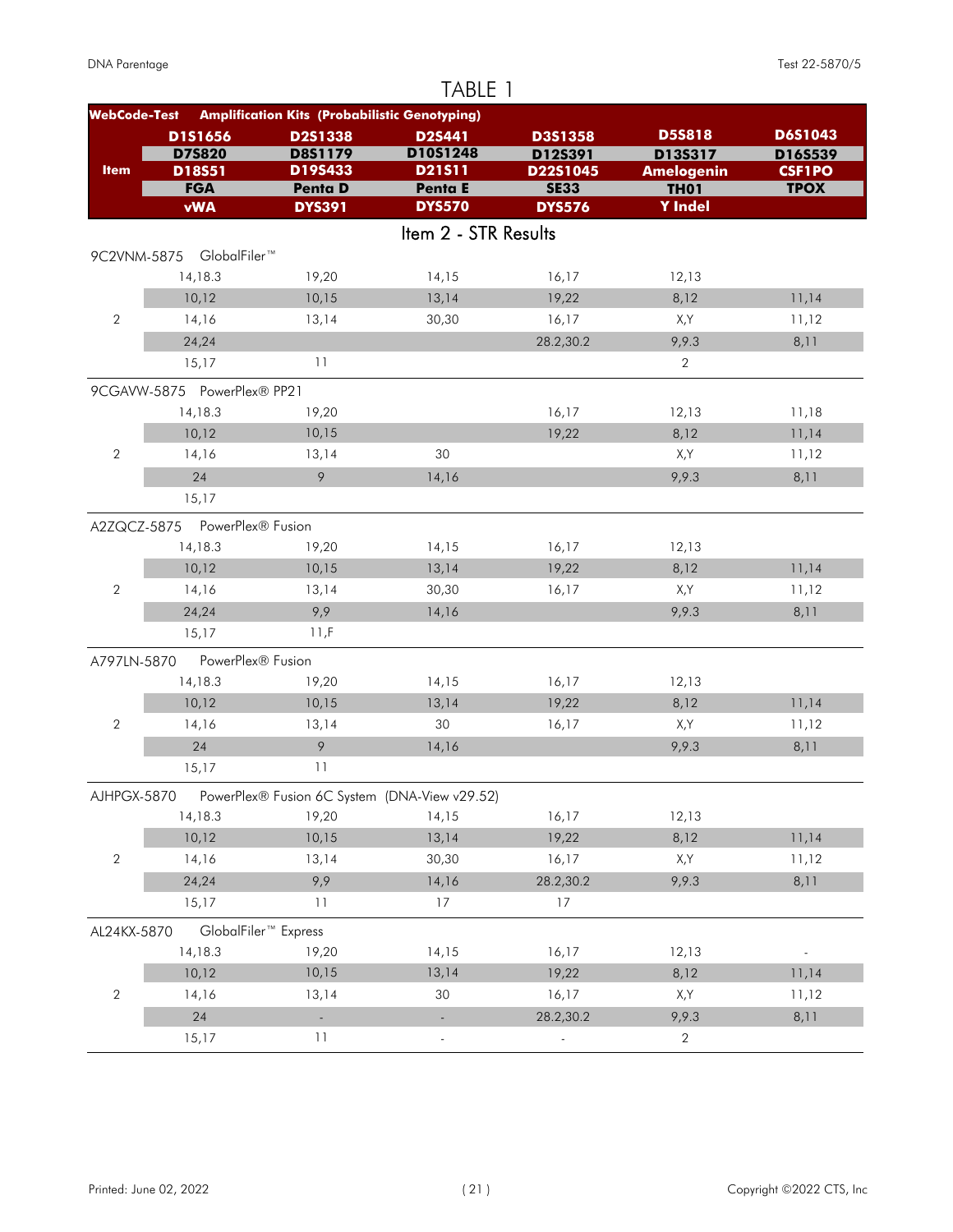| TABLE 1             |                          |                                                      |                      |                            |                                  |                              |  |  |
|---------------------|--------------------------|------------------------------------------------------|----------------------|----------------------------|----------------------------------|------------------------------|--|--|
| <b>WebCode-Test</b> |                          | <b>Amplification Kits (Probabilistic Genotyping)</b> |                      |                            |                                  |                              |  |  |
|                     | D1S1656                  | D2S1338                                              | D2S441               | D3S1358                    | <b>D5S818</b>                    | D6S1043                      |  |  |
|                     | <b>D75820</b>            | <b>D8S1179</b>                                       | D10S1248             | D12S391                    | D13S317                          | D16S539                      |  |  |
| <b>Item</b>         | D18S51<br><b>FGA</b>     | D19S433<br><b>Penta D</b>                            | D21511<br>Penta E    | D22S1045<br><b>SE33</b>    | <b>Amelogenin</b><br><b>TH01</b> | <b>CSF1PO</b><br><b>TPOX</b> |  |  |
|                     | <b>vWA</b>               | <b>DYS391</b>                                        | <b>DYS570</b>        | <b>DYS576</b>              | <b>Y</b> Indel                   |                              |  |  |
|                     |                          |                                                      | Item 2 - STR Results |                            |                                  |                              |  |  |
| BBZX7Q-5870         |                          | GlobalFiler <sup>™</sup> Express                     |                      |                            |                                  |                              |  |  |
|                     | 14,18.3                  | 19,20                                                | 14,15                | 16,17                      | 12,13                            |                              |  |  |
|                     | 10,12                    | 10,15                                                | 13,14                | 19,22                      | 8,12                             | 11,14                        |  |  |
| $\overline{2}$      | 14,16                    | 13,14                                                | 30                   | 16,17                      | X,Y                              | 11,12                        |  |  |
|                     | 24                       |                                                      |                      | 28.2,30.2                  | 9,9.3                            | 8,11                         |  |  |
|                     | 15,17                    | 11                                                   |                      |                            | $\overline{2}$                   |                              |  |  |
| BP2A2P-5875         | GlobalFiler™             |                                                      |                      |                            |                                  |                              |  |  |
|                     | 14,18.3                  | 19,20                                                | 14,15                | 16,17                      | 12,13                            |                              |  |  |
|                     | 10,12                    | 10,15                                                | 13,14                | 19,22                      | 8,12                             | 11,14                        |  |  |
| $\overline{2}$      | 14,16                    | 13,14                                                | 30                   | 16,17                      | X,Y                              | 11,12                        |  |  |
|                     | 24                       |                                                      |                      | 28.2,30.2                  | 9,9.3                            | 8,11                         |  |  |
|                     | 15,17                    | 11                                                   |                      |                            | $\overline{2}$                   |                              |  |  |
| <b>CAH7VK-5870</b>  |                          | PowerPlex® Fusion 6C                                 |                      |                            |                                  |                              |  |  |
|                     | 14,18.3                  | 19,20                                                | 14,15                | 16,17                      | 12,13                            |                              |  |  |
|                     | 10,12                    | 10,15                                                | 13,14                | 19,22                      | 8,12                             | 11,14                        |  |  |
| $\overline{2}$      | 14,16                    | 13,14                                                | 30,30                | 16,17                      | X,Y                              | 11,12                        |  |  |
|                     | 24,24                    | 9,9                                                  | 14,16                | 28.2,30.2                  | 9,9.3                            | 8,11                         |  |  |
|                     | 15,17                    | 11                                                   | 17                   | 17                         |                                  |                              |  |  |
| CPVEVN-5875         | GlobalFiler™             |                                                      |                      |                            |                                  |                              |  |  |
|                     | 14,18.3                  | 19,20                                                | 14,15                | 16,17                      | 12,13                            |                              |  |  |
|                     | 10,12                    | 10,15                                                | 13,14                | 19,22                      | 8,12                             | 11,14                        |  |  |
| $\overline{2}$      | 14,16                    | 13,14                                                | 30,30                | 16,17                      | X,Y                              | 11,12                        |  |  |
|                     | 24,24                    |                                                      |                      | 28.2,30.2                  | 9,9.3                            | 8,11                         |  |  |
|                     | 15,17                    | 11                                                   |                      |                            | $\overline{2}$                   |                              |  |  |
|                     | CWW7U-5875 PowerPlex® 5C |                                                      |                      |                            |                                  |                              |  |  |
|                     | 14,18.3                  | 19,20                                                | 14,15                | 16,17                      | 12,13                            | н,                           |  |  |
|                     | 10,12                    | 10,15                                                | 13,14                | 19,22                      | 8,12                             | 11,14                        |  |  |
| $\sqrt{2}$          | 14,16                    | 13,14                                                | 30                   | 16,17                      | X,Y                              | 11,12                        |  |  |
|                     | 24                       | 9                                                    | 14,16                | $\overline{\phantom{a}}$   | 9,9.3                            | 8,11                         |  |  |
|                     | 15,17                    | 11                                                   | $\mathbb{L}^2$       | $\overline{\phantom{a}}$ . | $\overline{\phantom{a}}$         |                              |  |  |
| D934LR-5875         | GlobalFiler™             |                                                      |                      |                            |                                  |                              |  |  |
|                     | 14,18.3                  | 19,20                                                | 14,15                | 16,17                      | 12,13                            |                              |  |  |
|                     | 10,12                    | 10,15                                                | 13,14                | 19,22                      | 8,12                             | 11,14                        |  |  |
| $\sqrt{2}$          | 14,16                    | 13,14                                                | 30,30                | 16,17                      | X,Y                              | 11,12                        |  |  |
|                     | 24,24                    |                                                      |                      | 28.2,30.2                  | 9,9.3                            | 8,11                         |  |  |
|                     | 15,17                    | 11                                                   |                      |                            | 2                                |                              |  |  |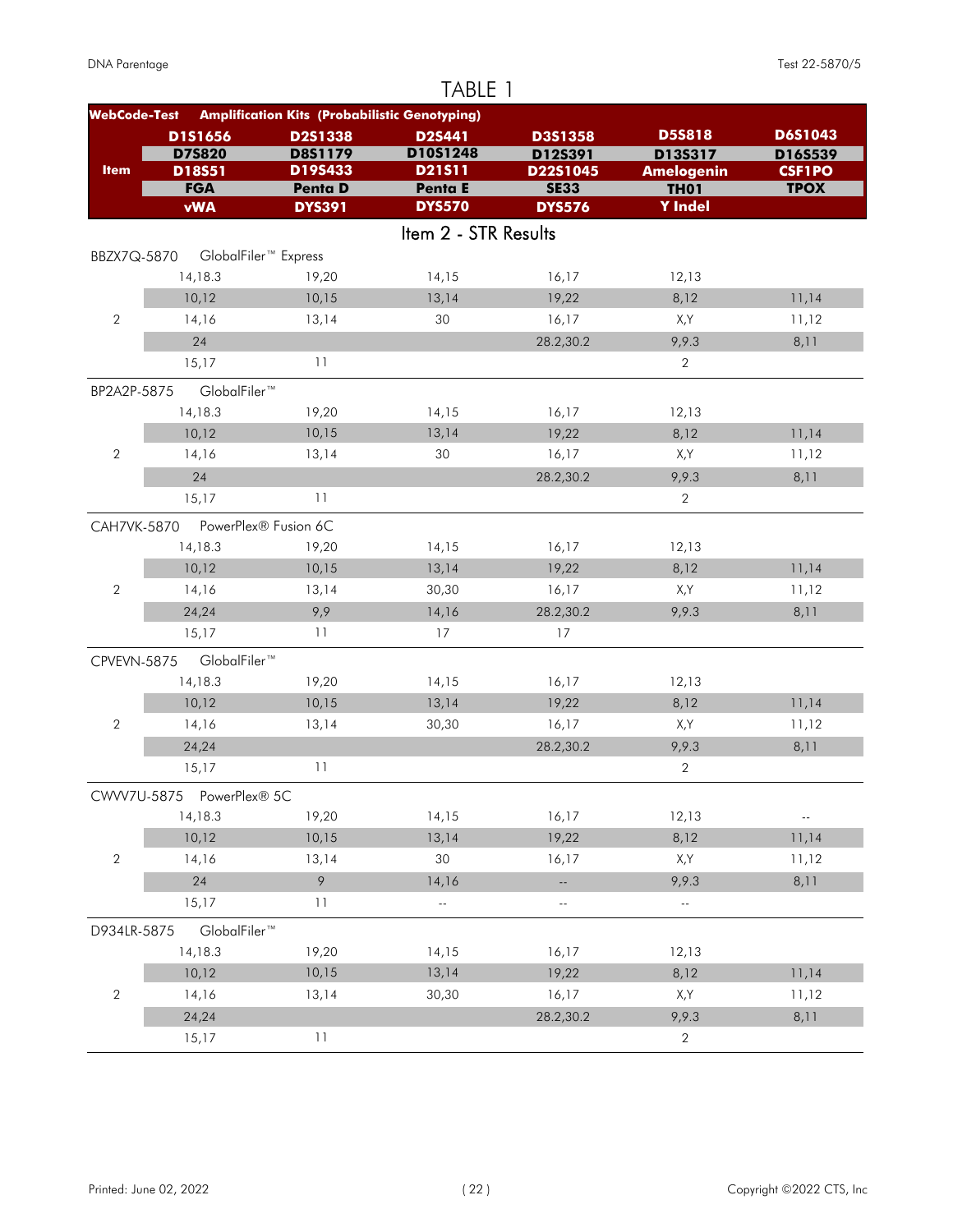|                     |                               |                                                      | TABLE 1              |                         |                                  |                              |
|---------------------|-------------------------------|------------------------------------------------------|----------------------|-------------------------|----------------------------------|------------------------------|
| <b>WebCode-Test</b> |                               | <b>Amplification Kits (Probabilistic Genotyping)</b> |                      |                         |                                  |                              |
|                     | D1S1656                       | D2S1338                                              | D2S441               | D3S1358                 | <b>D5S818</b>                    | D6S1043                      |
|                     | <b>D75820</b>                 | <b>D8S1179</b>                                       | D10S1248             | D12S391                 | D13S317                          | D16S539                      |
| <b>Item</b>         | D18S51<br><b>FGA</b>          | D19S433<br><b>Penta D</b>                            | D21511<br>Penta E    | D22S1045<br><b>SE33</b> | <b>Amelogenin</b><br><b>TH01</b> | <b>CSF1PO</b><br><b>TPOX</b> |
|                     | <b>vWA</b>                    | <b>DYS391</b>                                        | <b>DYS570</b>        | <b>DYS576</b>           | <b>Y</b> Indel                   |                              |
|                     |                               |                                                      | Item 2 - STR Results |                         |                                  |                              |
|                     |                               | Investigator® ESSplex SE QS (GeneMapper Software 5)  |                      |                         |                                  |                              |
| E2WR3Y-5875         | 14,18.3                       | 19,20                                                | 14,15                | 16,17                   |                                  |                              |
|                     |                               | 10,15                                                | 13,14                | 19,22                   |                                  | 11,14                        |
| $\overline{2}$      | 14,16                         | 13,14                                                | 30,30                | 16,17                   | X,Y                              |                              |
|                     | 24,24                         |                                                      |                      | 28.2,30.2               | 9,9.3                            |                              |
|                     | 15,17                         |                                                      |                      |                         |                                  |                              |
|                     |                               |                                                      |                      |                         |                                  |                              |
|                     | EGU2NK-5870 PowerPlex® Fusion |                                                      |                      |                         |                                  |                              |
|                     | 14,18.3                       | 19,20                                                | 14,15                | 16,17                   | 12,13                            |                              |
|                     | 10,12                         | 10,15                                                | 13,14                | 19,22                   | 8,12                             | 11,14                        |
| $\overline{2}$      | 14,16                         | 13,14                                                | 30                   | 16,17                   | X,Y                              | 11,12                        |
|                     | 24                            | 9                                                    | 14,16                |                         | 9,9.3                            | 8,11                         |
|                     | 15,17                         | 11                                                   |                      |                         |                                  |                              |
| F7RZNK-5870         |                               | GlobalFiler <sup>™</sup> Express                     |                      |                         |                                  |                              |
|                     | 14,18.3                       | 19,20                                                | 14,15                | 16,17                   | 12,13                            |                              |
|                     | 10,12                         | 10,15                                                | 13,14                | 19,22                   | 8,12                             | 11,14                        |
| $\sqrt{2}$          | 14,16                         | 13,14                                                | 30                   | 16,17                   | X,Y                              | 11,12                        |
|                     | 24                            |                                                      |                      | 28.2,30.2               | 9,9.3                            | 8,11                         |
|                     | 15,17                         | 11                                                   |                      |                         | $\overline{2}$                   |                              |
| FAREAP-5870         |                               | GlobalFiler <sup>™</sup> Express                     |                      |                         |                                  |                              |
|                     | 14,18.3                       | 19,20                                                | 14,15                | 16,17                   | 12,13                            |                              |
|                     | 10,12                         | 10,15                                                | 13,14                | 19,22                   | 8,12                             | 11,14                        |
| $\overline{2}$      | 14,16                         | 13,14                                                | 30,30                | 16,17                   | X,Y                              | 11,12                        |
|                     | 24,24                         |                                                      |                      | 28.2,30.2               | 9,9.3                            | 8,11                         |
|                     | 15,17                         | 11                                                   |                      |                         | $\overline{2}$                   |                              |
| G2RCKJ-5875         | GlobalFiler™                  |                                                      |                      |                         |                                  |                              |
|                     | 14,18.3                       | 19,20                                                | 14, 15               | 16,17                   | 12,13                            |                              |
|                     | 10,12                         | 10,15                                                | 13,14                | 19,22                   | 8,12                             | 11,14                        |
| $\sqrt{2}$          | 14,16                         | 13,14                                                | 30,30                | 16,17                   | X,Y                              | 11,12                        |
|                     | 24,24                         |                                                      |                      | 28.2,30.2               | 9,9.3                            | 8,11                         |
|                     | 15,17                         | 11                                                   |                      |                         | $\mathbf{2}$                     |                              |
| GPHE2P-5870         | PowerPlex® Fusion             |                                                      |                      |                         |                                  |                              |
|                     | 14,18.3                       | 19,20                                                | 14,15                | 16,17                   | 12,13                            |                              |
|                     | 10,12                         | 10,15                                                | 13,14                | 19,22                   | 8,12                             | 11,14                        |
| $\sqrt{2}$          | 14,16                         | 13,14                                                | 30                   | 16,17                   | X,Y                              | 11,12                        |
|                     | 24                            | $\circ$                                              | 14,16                |                         | 9,9.3                            | 8,11                         |
|                     |                               |                                                      |                      |                         |                                  |                              |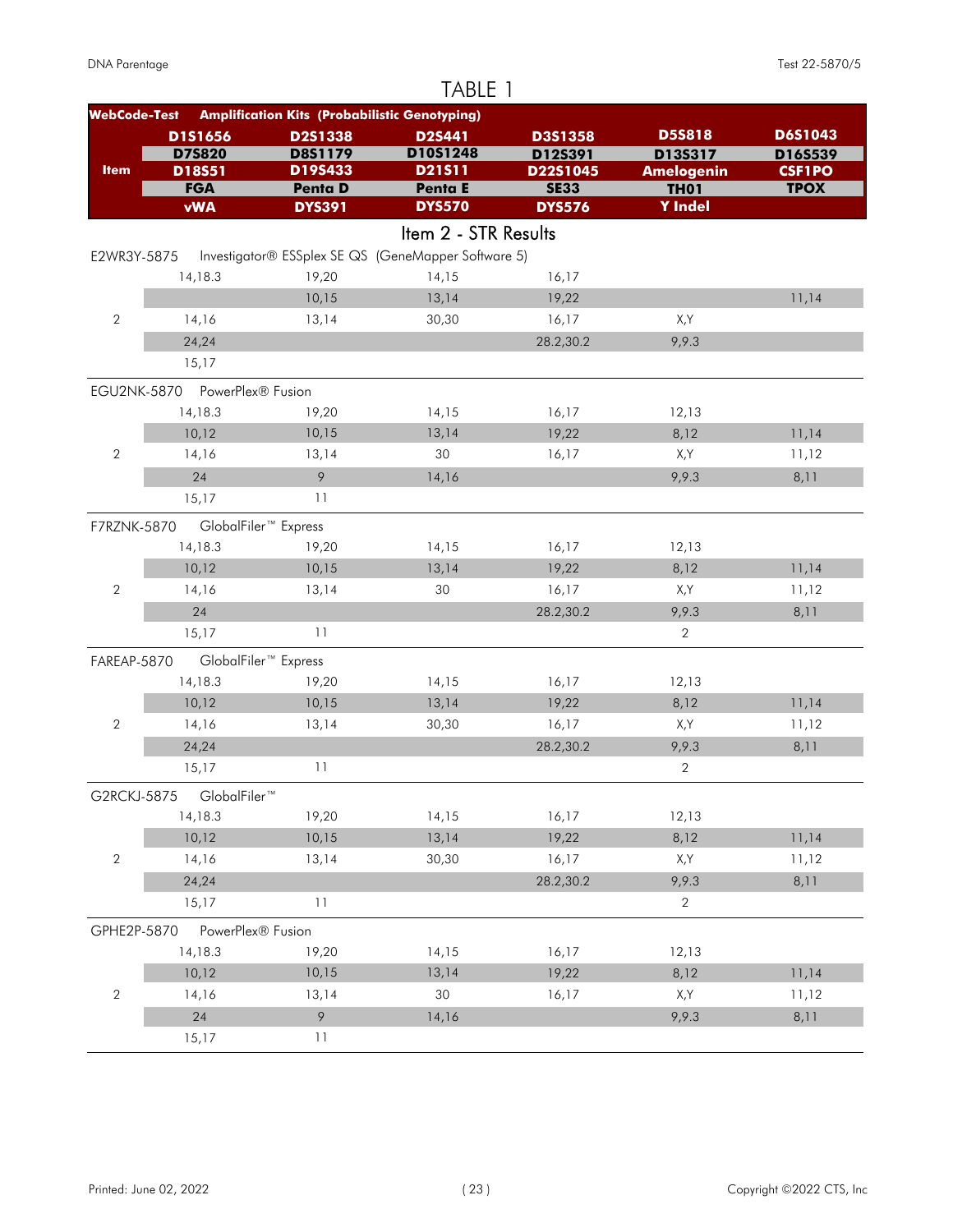|                     |                           |                                                      | TABLE 1              |                    |                          |                    |
|---------------------|---------------------------|------------------------------------------------------|----------------------|--------------------|--------------------------|--------------------|
| <b>WebCode-Test</b> |                           | <b>Amplification Kits (Probabilistic Genotyping)</b> |                      |                    |                          |                    |
|                     | D1S1656<br><b>D75820</b>  | D2S1338<br><b>D8S1179</b>                            | D2S441<br>D10S1248   | D3S1358<br>D12S391 | <b>D5S818</b><br>D13S317 | D6S1043<br>D16S539 |
| <b>Item</b>         | D18S51                    | D19S433                                              | D21511               | D22S1045           | <b>Amelogenin</b>        | <b>CSF1PO</b>      |
|                     | <b>FGA</b>                | <b>Penta D</b>                                       | Penta E              | <b>SE33</b>        | <b>TH01</b>              | <b>TPOX</b>        |
|                     | <b>vWA</b>                | <b>DYS391</b>                                        | <b>DYS570</b>        | <b>DYS576</b>      | <b>Y</b> Indel           |                    |
|                     |                           |                                                      | Item 2 - STR Results |                    |                          |                    |
| <b>HA2ZXH-5875</b>  | GlobalFiler™              |                                                      |                      |                    |                          |                    |
|                     | 14,18.3                   | 19,20                                                | 14,15                | 16,17              | 12,13                    |                    |
|                     | 10,12                     | 10,15                                                | 13,14                | 19,22              | 8,12                     | 11,14              |
| $\overline{2}$      | 14,16                     | 13,14                                                | 30                   | 16,17              | X,Y                      | 11,12              |
|                     | 24                        |                                                      |                      | 28.2,30.2          | 9,9.3                    | 8,11               |
|                     | 15,17                     | 11                                                   |                      |                    | $\overline{2}$           |                    |
|                     | HKGWYE-5870 PowerPlex® 21 |                                                      |                      |                    |                          |                    |
|                     | 14,18.3                   | 19,20                                                |                      | 16,17              | 12,13                    | 11,18              |
|                     | 10,12                     | 10,15                                                |                      | 19,22              | 8,12                     | 11,14              |
| $\overline{2}$      | 14,16                     | 13,14                                                | 30,30                |                    | X,Y                      | 11,12              |
|                     | 24,24                     | 9,9                                                  | 14,16                |                    | 9,9.3                    | 8,11               |
|                     | 15,17                     |                                                      |                      |                    |                          |                    |
| HQ78DJ-5870         | PowerPlex® Fusion         |                                                      |                      |                    |                          |                    |
|                     | 14,18.3                   | 19,20                                                | 14,15                | 16,17              | 12,13                    |                    |
|                     | 10,12                     | 10,15                                                | 13,14                | 19,22              | 8,12                     | 11,14              |
| $\overline{2}$      | 14,16                     | 13,14                                                | 30                   | 16,17              | X,Y                      | 11,12              |
|                     | 24                        | 9                                                    | 14,16                |                    | 9,9.3                    | 8,11               |
|                     | 15,17                     | Inconclusive                                         |                      |                    |                          |                    |
| HXKBZC-5870         | PowerPlex® Fusion         |                                                      |                      |                    |                          |                    |
|                     | 14,18.3                   | 19,20                                                | 14,15                | 16,17              | 12,13                    |                    |
|                     | 10,12                     | 10,15                                                | 13,14                | 19,22              | 8,12                     | 11,14              |
| $\overline{2}$      | 14,16                     | 13,14                                                | 30                   | 16,17              | X,Y                      | 11,12              |
|                     | 24                        | 9                                                    | 14,16                |                    | 9,9.3                    | 8,11               |
|                     | 15,17                     | 11                                                   |                      |                    |                          |                    |
| JJ4FJF-5870         |                           | PowerPlex® Fusion 5C                                 |                      |                    |                          |                    |
|                     | 14,18.3                   | 19,20                                                | 14,15                | 16,17              | 12,13                    |                    |
|                     | 10,12                     | 10,15                                                | 13,14                | 19,22              | 8,12                     | 11,14              |
| $\sqrt{2}$          | 14,16                     | 13,14                                                | 30                   | 16,17              | X,Y                      | 11,12              |
|                     | 24                        | 9                                                    | 14,16                |                    | 9,9.3                    | 8,11               |
|                     | 15,17                     | 11                                                   |                      |                    |                          |                    |
| JPA9EB-5870         | PowerPlex® Fusion         |                                                      |                      |                    |                          |                    |
|                     | 14,18.3                   | 19,20                                                | 14,15                | 16,17              | 12,13                    |                    |
|                     | 10,12                     | 10,15                                                | 13,14                | 19,22              | 8,12                     | 11,14              |
| $\sqrt{2}$          | 14,16                     | 13,14                                                | 30                   | 16,17              | X,Y                      | 11,12              |
|                     | 24                        | 9                                                    | 14,16                |                    | 9,9.3                    | 8,11               |
|                     | 15,17                     | 11                                                   |                      |                    |                          |                    |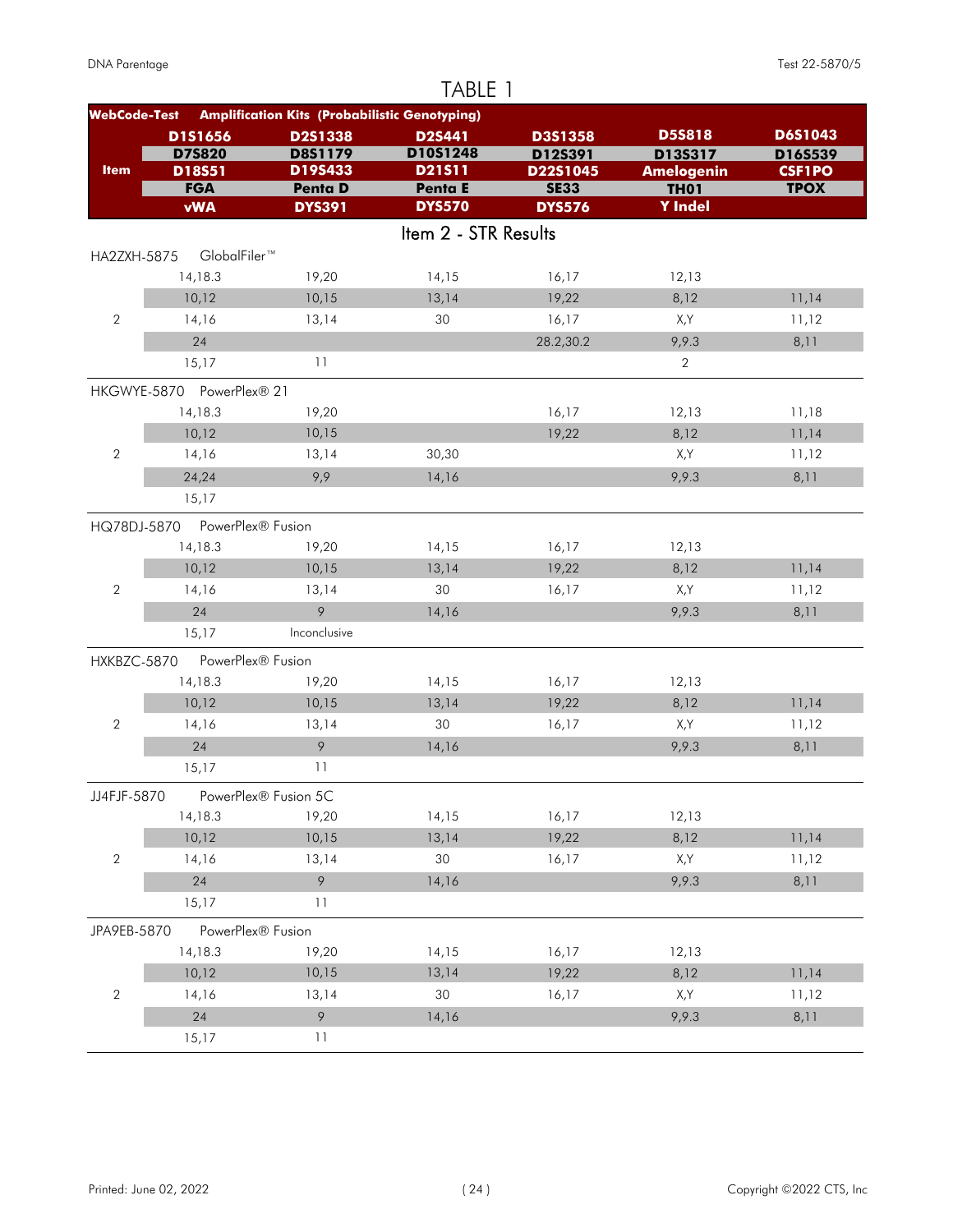|                     |                                 |                                                      | TABLE 1              |                         |                                  |                              |
|---------------------|---------------------------------|------------------------------------------------------|----------------------|-------------------------|----------------------------------|------------------------------|
| <b>WebCode-Test</b> |                                 | <b>Amplification Kits (Probabilistic Genotyping)</b> |                      |                         |                                  |                              |
|                     | D1S1656                         | D2S1338                                              | D2S441               | D3S1358                 | <b>D5S818</b>                    | D6S1043                      |
|                     | <b>D75820</b>                   | <b>D8S1179</b>                                       | D10S1248             | D12S391                 | D13S317                          | D16S539                      |
| <b>Item</b>         | D18S51<br><b>FGA</b>            | D19S433<br><b>Penta D</b>                            | D21511<br>Penta E    | D22S1045<br><b>SE33</b> | <b>Amelogenin</b><br><b>TH01</b> | <b>CSF1PO</b><br><b>TPOX</b> |
|                     | <b>vWA</b>                      | <b>DYS391</b>                                        | <b>DYS570</b>        | <b>DYS576</b>           | <b>Y</b> Indel                   |                              |
|                     |                                 |                                                      | Item 2 - STR Results |                         |                                  |                              |
| KC2T6L-5875         |                                 | PowerPlex® Fusion6C (Familias3)                      |                      |                         |                                  |                              |
|                     | 14,18.3                         | 19,20                                                | 14,15                | 16,17                   | 12,13                            |                              |
|                     | 10,12                           | 10,15                                                | 13,14                | 19,22                   | 8,12                             | 11,14                        |
| $\overline{2}$      | 14,16                           | 13,14                                                | 30,30                | 16,17                   | X,Y                              | 11,12                        |
|                     | 24,24                           | 9,9                                                  | 14,16                | 28.2,30.2               | 9,9.3                            | 8,11                         |
|                     | 15,17                           | 11                                                   | 17                   | 17                      |                                  |                              |
| KT4P4B-5875         | PowerPlex® F6C                  |                                                      |                      |                         |                                  |                              |
|                     | 14,18.3                         | 19,20                                                | 14,15                | 16,17                   | 12,13                            |                              |
|                     | 10,12                           | 10,15                                                | 13,14                | 19,22                   | 8,12                             | 11,14                        |
| $\overline{2}$      | 14,16                           | 13,14                                                | 30                   | 16,17                   | X,Y                              | 11,12                        |
|                     | 24                              | 9                                                    | 14,16                | 28.2,30.2               | 9,9.3                            | 8,11                         |
|                     | 15,17                           | 11                                                   | 17                   | 17                      |                                  |                              |
|                     |                                 |                                                      |                      |                         |                                  |                              |
| MBX6EL-5870         | Identifiler <sup>®</sup> Direct |                                                      |                      |                         |                                  |                              |
|                     | 10,12                           | 19,20<br>10,15                                       |                      | 16,17                   | 12,13<br>8,12                    | 11,14                        |
| $\sqrt{2}$          | 14,16                           | 13,14                                                | 30                   |                         | X,Y                              | 11,12                        |
|                     | 24                              |                                                      |                      |                         | 9,9.3                            | 8,11                         |
|                     | 15,17                           |                                                      |                      |                         |                                  |                              |
|                     |                                 |                                                      |                      |                         |                                  |                              |
|                     | MWEJWD-5875 GlobalFiler™        |                                                      |                      |                         |                                  |                              |
|                     | 14,18.3                         | 19,20                                                | 14,15                | 16,17                   | 12,13                            |                              |
|                     | 10,12                           | 10,15                                                | 13,14                | 19,22                   | 8,12                             | 11,14                        |
| $\overline{2}$      | 14,16                           | 13,14                                                | 30,30                | 16,17                   | X,Y                              | 11,12                        |
|                     | 24,24                           |                                                      |                      | 28.2,30.2               | 9,9.3                            | 8,11                         |
|                     | 15,17                           | 11                                                   |                      |                         | $\overline{2}$                   |                              |
| N6MFEP-5870         |                                 | GlobalFiler™, ForenSeq DNA Signature Prep            |                      |                         |                                  |                              |
|                     | 14,18.3                         | 19,20                                                | 14,15                | 16,17                   | 12,13                            | 11,18                        |
|                     | 10,12                           | 10,15                                                | 13,14                | 19,22                   | 8,12                             | 11,14                        |
| $\sqrt{2}$          | 14,16                           | 13,14                                                | 30,30                | 16,17                   | X,Y                              | 11,12                        |
|                     | 24,24                           | 9,9                                                  | 14,16                | 28.2,30.2               | 9,9.3                            | 8,11                         |
|                     | 15,17                           | 11                                                   | 17                   | 17                      | $\overline{2}$                   |                              |
|                     | NLWZCG-5875 GlobalFiler™        |                                                      |                      |                         |                                  |                              |
|                     | 14,18.3                         | 19,20                                                | 14,15                | 16,17                   | 12,13                            |                              |
|                     | 10,12                           | 10,15                                                | 13,14                | 19,22                   | 8,12                             | 11,14                        |
| $\sqrt{2}$          | 14,16                           | 13,14                                                | 30,30                | 16,17                   | X,Y                              | 11,12                        |
|                     | 24,24                           |                                                      |                      | 28.2,30.2               | 9,9.3                            | 8,11                         |
|                     | 15,17                           | 11                                                   |                      |                         | $\overline{2}$                   |                              |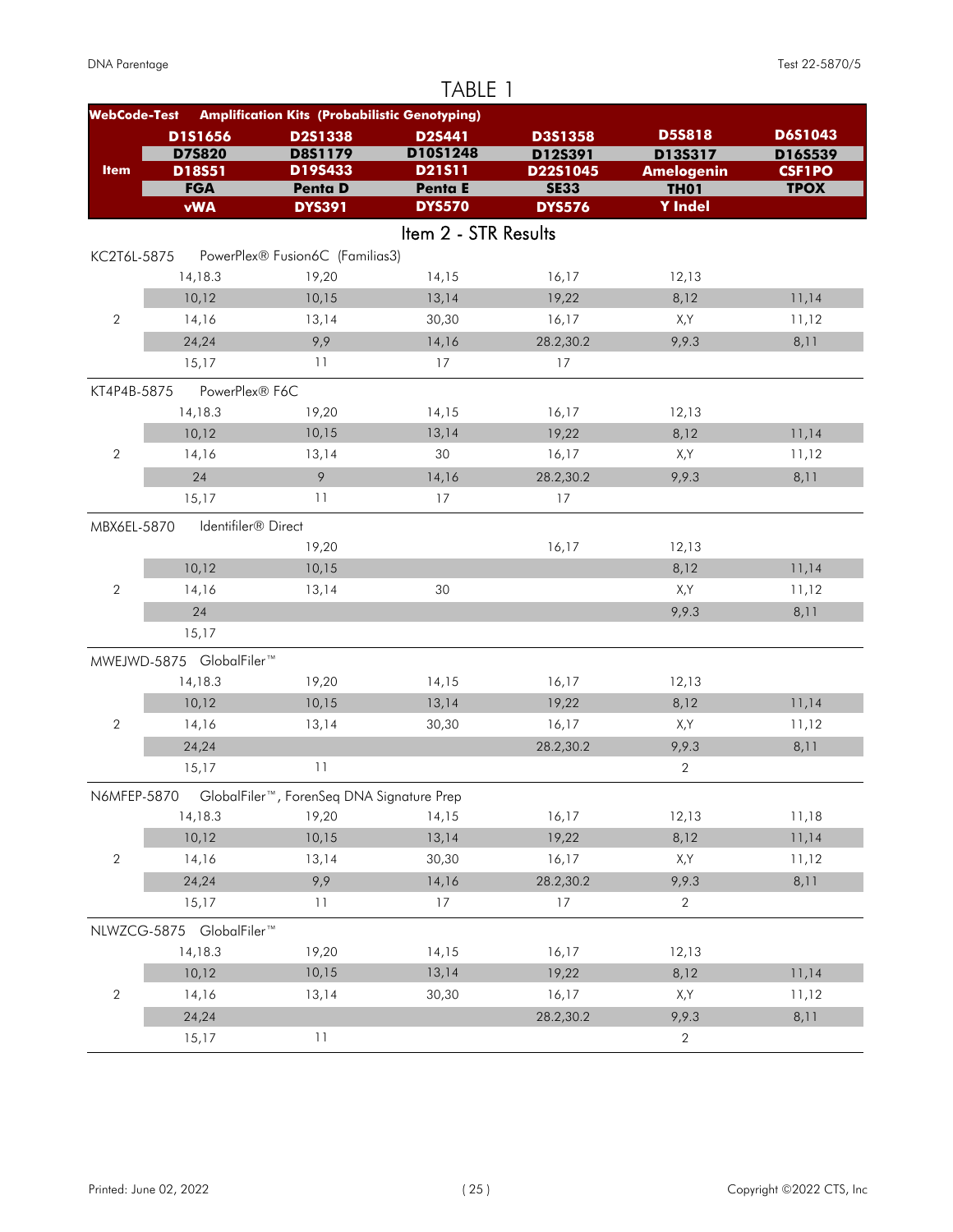|                     |                               |                                                      | TABLE 1              |                         |                                  |                              |
|---------------------|-------------------------------|------------------------------------------------------|----------------------|-------------------------|----------------------------------|------------------------------|
| <b>WebCode-Test</b> |                               | <b>Amplification Kits (Probabilistic Genotyping)</b> |                      |                         |                                  |                              |
|                     | D1S1656                       | D2S1338                                              | D2S441               | D3S1358                 | <b>D5S818</b>                    | D6S1043                      |
|                     | <b>D75820</b>                 | <b>D8S1179</b>                                       | D10S1248             | D12S391                 | D13S317                          | D16S539                      |
| <b>Item</b>         | D18S51<br><b>FGA</b>          | D19S433<br><b>Penta D</b>                            | D21511<br>Penta E    | D22S1045<br><b>SE33</b> | <b>Amelogenin</b><br><b>TH01</b> | <b>CSF1PO</b><br><b>TPOX</b> |
|                     | <b>vWA</b>                    | <b>DYS391</b>                                        | <b>DYS570</b>        | <b>DYS576</b>           | <b>Y</b> Indel                   |                              |
|                     |                               |                                                      | Item 2 - STR Results |                         |                                  |                              |
| P9KE48-5870         | GlobalFiler <sup>™</sup>      |                                                      |                      |                         |                                  |                              |
|                     | 14,18.3                       | 19,20                                                | 14,15                | 16,17                   | 12,13                            |                              |
|                     | 10,12                         | 10,15                                                | 13,14                | 19,22                   | 8,12                             | 11,14                        |
| $\mathbf{2}$        | 14,16                         | 13,14                                                | 30,30                | 16,17                   | X,Y                              | 11,12                        |
|                     | 24,24                         |                                                      |                      | 28.2,30.2               | 9,9.3                            | 8,11                         |
|                     | 15,17                         | 11                                                   |                      |                         | $\overline{2}$                   |                              |
| PAFW79-5870         | PowerPlex® Fusion             |                                                      |                      |                         |                                  |                              |
|                     | 14,18.3                       | 19,20                                                | 14,15                | 16,17                   | 12,13                            |                              |
|                     | 10,12                         | 10,15                                                | 13,14                | 19,22                   | 8,12                             | 11,14                        |
| $\mathbf{2}$        | 14,16                         | 13,14                                                | 30                   | 16,17                   | X,Y                              | 11,12                        |
|                     | 24                            | 9                                                    | 14,16                |                         | 9,9.3                            | 8,11                         |
|                     | 15,17                         | 11                                                   |                      |                         |                                  |                              |
|                     | PKWGQ6-5870 PowerPlex® Fusion |                                                      |                      |                         |                                  |                              |
|                     | 14,18.3                       | 19,20                                                | 14,15                | 16,17                   | 12,13                            |                              |
|                     | 10,12                         | 10,15                                                | 13,14                | 19,22                   | 8,12                             | 11,14                        |
| $\mathbf{2}$        | 14,16                         | 13,14                                                | 30                   | 16,17                   | X,Y                              | 11,12                        |
|                     | 24                            | 9                                                    | 14,16                |                         | 9,9.3                            | 8,11                         |
|                     | 15,17                         | 11                                                   |                      |                         |                                  |                              |
|                     | Q22BW6-5870 PowerPlex® Fusion |                                                      |                      |                         |                                  |                              |
|                     | 14,18.3                       | 19,20                                                | 14,15                | 16,17                   | 12,13                            |                              |
|                     | 10,12                         | 10,15                                                | 13,14                | 19,22                   | 8,12                             | 11,14                        |
| $\mathbf 2$         | 14,16                         | 13,14                                                | 30                   | 16,17                   | X,Y                              | 11,12                        |
|                     | 24                            | $\circ$                                              | 14,16                |                         | 9,9.3                            | 8,11                         |
|                     | 15,17                         | 11                                                   |                      |                         |                                  |                              |
| Q3CARE-5870         | PowerPlex® Fusion             |                                                      |                      |                         |                                  |                              |
|                     | 14,18.3                       | 19,20                                                | 14,15                | 16,17                   | 12,13                            |                              |
|                     | 10,12                         | 10,15                                                | 13,14                | 19,22                   | 8,12                             | 11,14                        |
| $\mathbf{2}$        | 14,16                         | 13,14                                                | 30                   | 16,17                   | X,Y                              | 11,12                        |
|                     | 24                            | $\circ$                                              | 14,16                |                         | 9,9.3                            | 8,11                         |
|                     | 15,17                         | 11                                                   |                      |                         |                                  |                              |
| QB3VXC-5870         | GlobalFiler™                  |                                                      |                      |                         |                                  |                              |
|                     | 14,18.3                       | 19,20                                                | 14,15                | 16,17                   | 12,13                            |                              |
|                     | 10,12                         | 10,15                                                | 13,14                | 19,22                   | 8,12                             | 11,14                        |
| $\mathbf{2}$        | 14,16                         | 13,14                                                | 30,30                | 16,17                   | X,Y                              | 11,12                        |
|                     | 24,24                         |                                                      |                      | 28.2,30.2               | 9,9.3                            | 8,11                         |
|                     | 15,17                         | 11                                                   |                      |                         | $\overline{2}$                   |                              |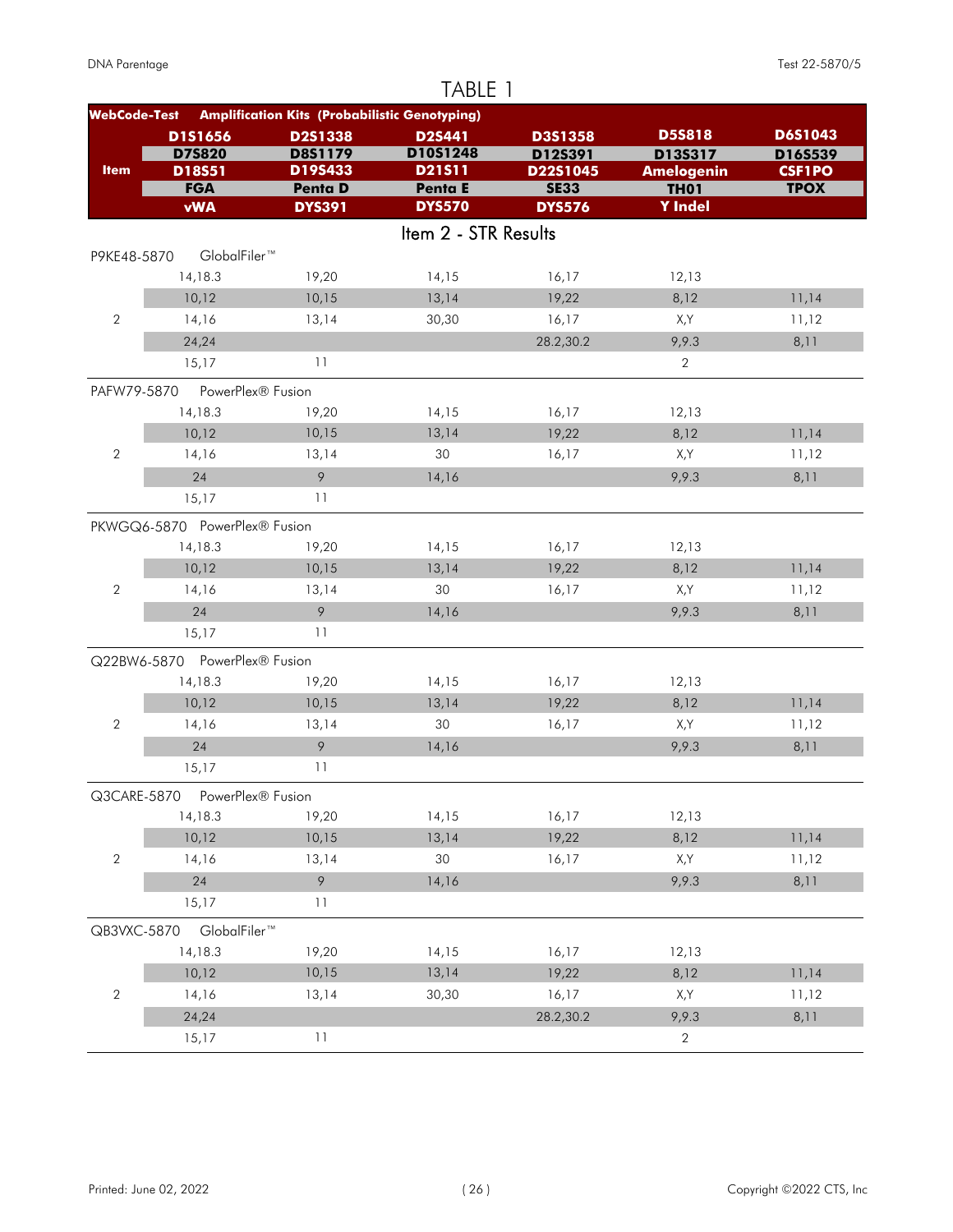|                     |                                  |                                                      | TABLE 1              |                         |                                  |                              |
|---------------------|----------------------------------|------------------------------------------------------|----------------------|-------------------------|----------------------------------|------------------------------|
| <b>WebCode-Test</b> |                                  | <b>Amplification Kits (Probabilistic Genotyping)</b> |                      |                         |                                  |                              |
|                     | D1S1656                          | D2S1338                                              | <b>D2S441</b>        | D3S1358                 | <b>D5S818</b>                    | D6S1043                      |
|                     | D75820                           | <b>D8S1179</b>                                       | D10S1248             | D12S391                 | D13S317                          | D16S539                      |
| <b>Item</b>         | D18S51<br><b>FGA</b>             | D19S433<br><b>Penta D</b>                            | D21511<br>Penta E    | D22S1045<br><b>SE33</b> | <b>Amelogenin</b><br><b>TH01</b> | <b>CSF1PO</b><br><b>TPOX</b> |
|                     | <b>vWA</b>                       | <b>DYS391</b>                                        | <b>DYS570</b>        | <b>DYS576</b>           | <b>Y</b> Indel                   |                              |
|                     |                                  |                                                      | Item 2 - STR Results |                         |                                  |                              |
|                     | QGPN67-5870 GlobalFiler™ Express |                                                      |                      |                         |                                  |                              |
|                     | 14,18.3                          | 19,20                                                | 14,15                | 16,17                   | 12,13                            |                              |
|                     | 10,12                            | 10,15                                                | 13,14                | 19,22                   | 8,12                             | 11,14                        |
| $\overline{2}$      | 14,16                            | 13,14                                                | 30                   | 16,17                   | X,Y                              | 11,12                        |
|                     | 24                               |                                                      |                      | 28.2,30.2               | 9,9.3                            | 8,11                         |
|                     | 15,17                            | 11                                                   |                      |                         | 2                                |                              |
|                     | QQZPQ7-5870 PowerPlex® 21        |                                                      |                      |                         |                                  |                              |
|                     | 14,18.3                          | 19,20                                                |                      | 16,17                   | 12,13                            | 11,18                        |
|                     | 10,12                            | 10,15                                                |                      | 19,22                   | 8,12                             | 11,14                        |
| 2                   | 14,16                            | 13,14                                                | 30,30                |                         | X,Y                              | 11,12                        |
|                     | 24,24                            | 9,9                                                  | 14,16                |                         | 9,9.3                            | 8,11                         |
|                     | 15,17                            |                                                      |                      |                         |                                  |                              |
|                     |                                  |                                                      |                      |                         |                                  |                              |
| RH3FY8-5870         |                                  | PowerPlex® Fusion 5C                                 |                      |                         |                                  |                              |
|                     | 14,18.3                          | 19,20                                                | 14,15                | 16,17                   | 12,13                            |                              |
| $\mathbf{2}$        | 10,12<br>14,16                   | 10,15<br>13,14                                       | 13,14<br>30          | 19,22<br>16,17          | 8,12<br>X,Y                      | 11,14<br>11,12               |
|                     | 24                               | 9                                                    | 14,16                |                         | 9,9.3                            | 8,11                         |
|                     | 15,17                            | 11                                                   |                      |                         |                                  |                              |
|                     |                                  |                                                      |                      |                         |                                  |                              |
| V24UKH-5870         | GlobalFiler™                     |                                                      |                      |                         |                                  |                              |
|                     | 14,18.3                          | 19,20                                                | 14,15                | 16,17                   | 12,13                            |                              |
|                     | 10,12                            | 10,15                                                | 13,14                | 19,22                   | 8,12                             | 11,14                        |
| $\overline{2}$      | 14,16                            | 13,14                                                | 30,30                | 16,17                   | X,Y                              | 11,12                        |
|                     | 24,24                            |                                                      |                      | 28.2,30.2               | 9,9.3                            | 8,11                         |
|                     | 15,17                            | 11                                                   |                      |                         | $\sqrt{2}$                       |                              |
| VAETFE-5870         |                                  | PowerPlex® Fusion 6C                                 |                      |                         |                                  |                              |
|                     | 14,18.3                          | 19,20                                                | 14,15                | 16,17                   | 12,13                            |                              |
|                     | 10,12                            | 10,15                                                | 13,14                | 19,22                   | 8,12                             | 11,14                        |
| $\sqrt{2}$          | 14,16                            | 13,14                                                | 30,30                | 16,17                   | X,Y                              | 11,12                        |
|                     | 24,24                            | 9,9                                                  | 14,16                | 28.2,30.2               | 9,9.3                            | 8,11                         |
|                     | 15,17                            | 11                                                   | 17                   | 17                      |                                  |                              |
| <b>VWARH4-5870</b>  |                                  | PowerPlex® Fusion 6C                                 |                      |                         |                                  |                              |
|                     | 14,18.3                          | 19,20                                                | 14,15                | 16,17                   | 12,13                            |                              |
|                     | 10,12                            | 10,15                                                | 13,14                | 19,22                   | 8,12                             | 11,14                        |
| $\sqrt{2}$          | 14,16                            | 13,14                                                | 30                   | 16,17                   | X,Y                              | 11,12                        |
|                     | 24                               | 9                                                    | 14,16                | 28.2,30.2               | 9,9.3                            | 8,11                         |
|                     | 15,17                            | 11                                                   | 17                   | 17                      |                                  |                              |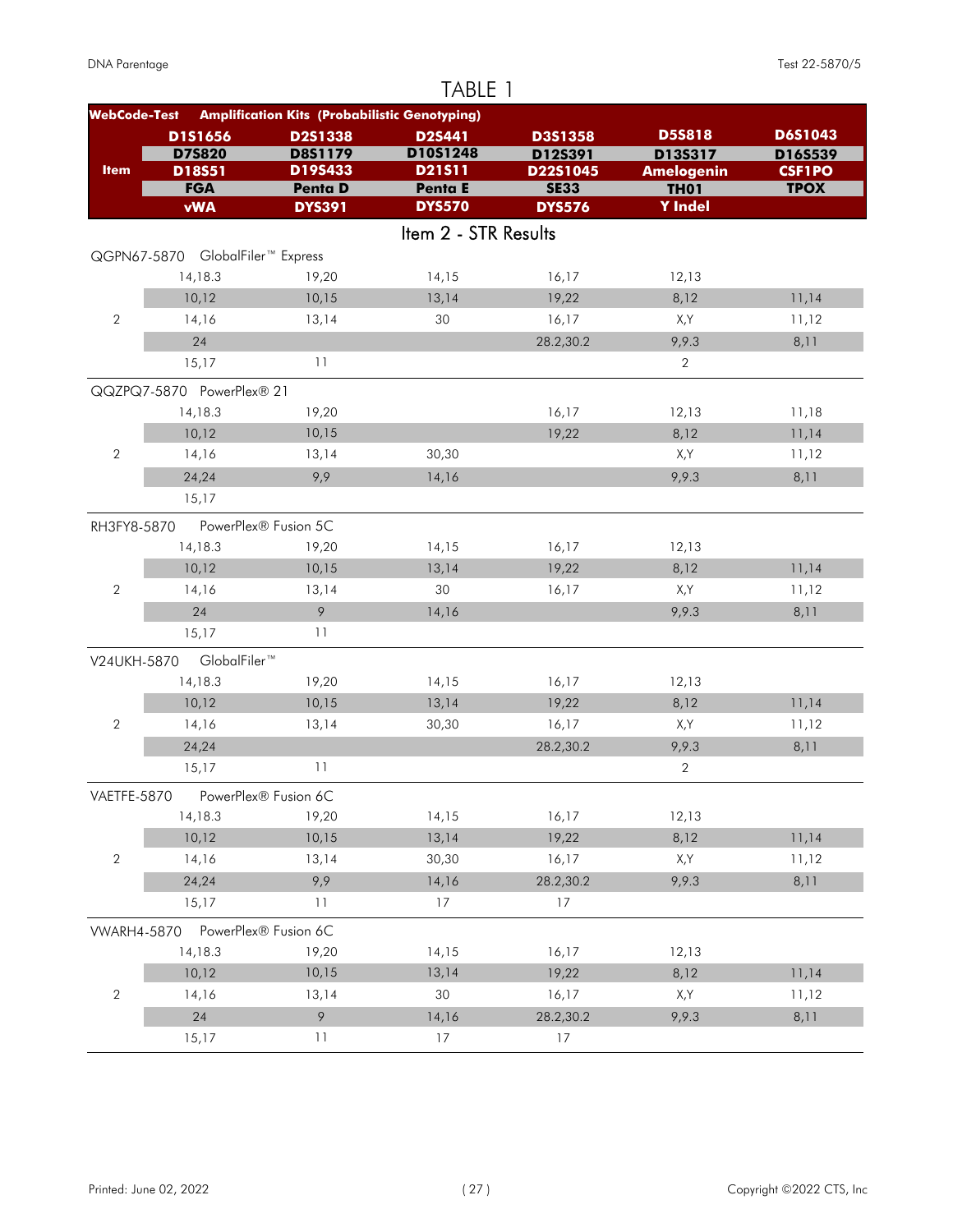|                     |                                  |                                                      | TABLE 1              |                    |                          |                    |
|---------------------|----------------------------------|------------------------------------------------------|----------------------|--------------------|--------------------------|--------------------|
| <b>WebCode-Test</b> |                                  | <b>Amplification Kits (Probabilistic Genotyping)</b> |                      |                    |                          |                    |
|                     | D1S1656<br><b>D75820</b>         | D2S1338<br><b>D8S1179</b>                            | D2S441<br>D10S1248   | D3S1358<br>D12S391 | <b>D5S818</b><br>D135317 | D6S1043<br>D16S539 |
| <b>Item</b>         | D18S51                           | D19S433                                              | D21511               | D22S1045           | <b>Amelogenin</b>        | <b>CSF1PO</b>      |
|                     | <b>FGA</b>                       | Penta D                                              | Penta E              | <b>SE33</b>        | <b>TH01</b>              | <b>TPOX</b>        |
|                     | <b>vWA</b>                       | <b>DYS391</b>                                        | <b>DYS570</b>        | <b>DYS576</b>      | <b>Y</b> Indel           |                    |
|                     |                                  |                                                      | Item 2 - STR Results |                    |                          |                    |
| WB7A82-5870         | GlobalFiler™                     |                                                      |                      |                    |                          |                    |
|                     | 14,18.3                          | 19,20                                                | 14,15                | 16,17              | 12,13                    |                    |
|                     | 10,12                            | 10,15                                                | 13,14                | 19,22              | 8,12                     | 11,14              |
| $\overline{2}$      | 14,16                            | 13,14                                                | 30,30                | 16,17              | X,Y                      | 11,12              |
|                     | 24,24                            |                                                      |                      | 28.2,30.2          | 9,9.3                    | 8,11               |
|                     | 15,17                            | 11                                                   |                      |                    | $\overline{2}$           |                    |
|                     | WCGDEX-5870 PowerPlex® 21        |                                                      |                      |                    |                          |                    |
|                     | 14,18.3                          | 19,20                                                |                      | 16,17              | 12,13                    | 11,18              |
|                     | 10,12                            | 10,15                                                |                      | 19,22              | 8,12                     | 11,14              |
| $\overline{2}$      | 14,16                            | 13,14                                                | 30,30                |                    | X,Y                      | 11,12              |
|                     | 24,24                            | 9,9                                                  | 14,16                |                    | 9,9.3                    | 8,11               |
|                     | 15,17                            |                                                      |                      |                    |                          |                    |
|                     | WG9FM4-5870 GlobalFiler™ Express |                                                      |                      |                    |                          |                    |
|                     | 14,18.3                          | 19,20                                                | 14,15                | 16,17              | 12,13                    |                    |
|                     | 10,12                            | 10,15                                                | 13,14                | 19,22              | 8,12                     | 11,14              |
| $\overline{2}$      | 14,16                            | 13,14                                                | 30                   | 16,17              | X,Y                      | 11,12              |
|                     | 24                               |                                                      |                      | 28.2,30.2          | 9,9.3                    | 8,11               |
|                     | 15,17                            | 11                                                   |                      |                    | $\overline{2}$           |                    |
| X77HCA-5875         | GlobalFiler™                     |                                                      |                      |                    |                          |                    |
|                     | 14,18.3                          | 19,20                                                | 14,15                | 16,17              | 12,13                    |                    |
|                     | 10,12                            | 10,15                                                | 13,14                | 19,22              | 8,12                     | 11,14              |
| 2                   | 14,16                            | 13,14                                                | 30                   | 16,17              | X,Y                      | 11,12              |
|                     | 24                               |                                                      |                      | 28.2,30.2          | 9,9.3                    | 8,11               |
|                     | 15,17                            | 11                                                   |                      |                    | $\overline{2}$           |                    |
| XUTHH2-5875         | GlobalFiler™                     |                                                      |                      |                    |                          |                    |
|                     | 14,18.3                          | 19,20                                                | 14,15                | 16,17              | 12,13                    |                    |
|                     | 10,12                            | 10,15                                                | 13,14                | 19,22              | 8,12                     | 11,14              |
| $\sqrt{2}$          | 14,16                            | 13,14                                                | 30,30                | 16,17              | X,Y                      | 11,12              |
|                     | 24,24                            |                                                      |                      | 28.2,30.2          | 9,9.3                    | 8,11               |
|                     | 15,17                            | 11                                                   |                      |                    | $\overline{2}$           |                    |
| ZLXWP9-5875         | PowerPlex® 5C                    |                                                      |                      |                    |                          |                    |
|                     | 14,18.3                          | 19,20                                                | 14,15                | 16,17              | 12,13                    |                    |
|                     | 10,12                            | 10,15                                                | 13,14                | 19,22              | 8,12                     | 11,14              |
| $\sqrt{2}$          | 14,16                            | 13,14                                                | 30,30                | 16,17              | X,Y                      | 11,12              |
|                     | 24,24                            | 9,9                                                  | 14,16                |                    | 9,9.3                    | 8,11               |
|                     | 15,17                            | 11                                                   |                      |                    |                          |                    |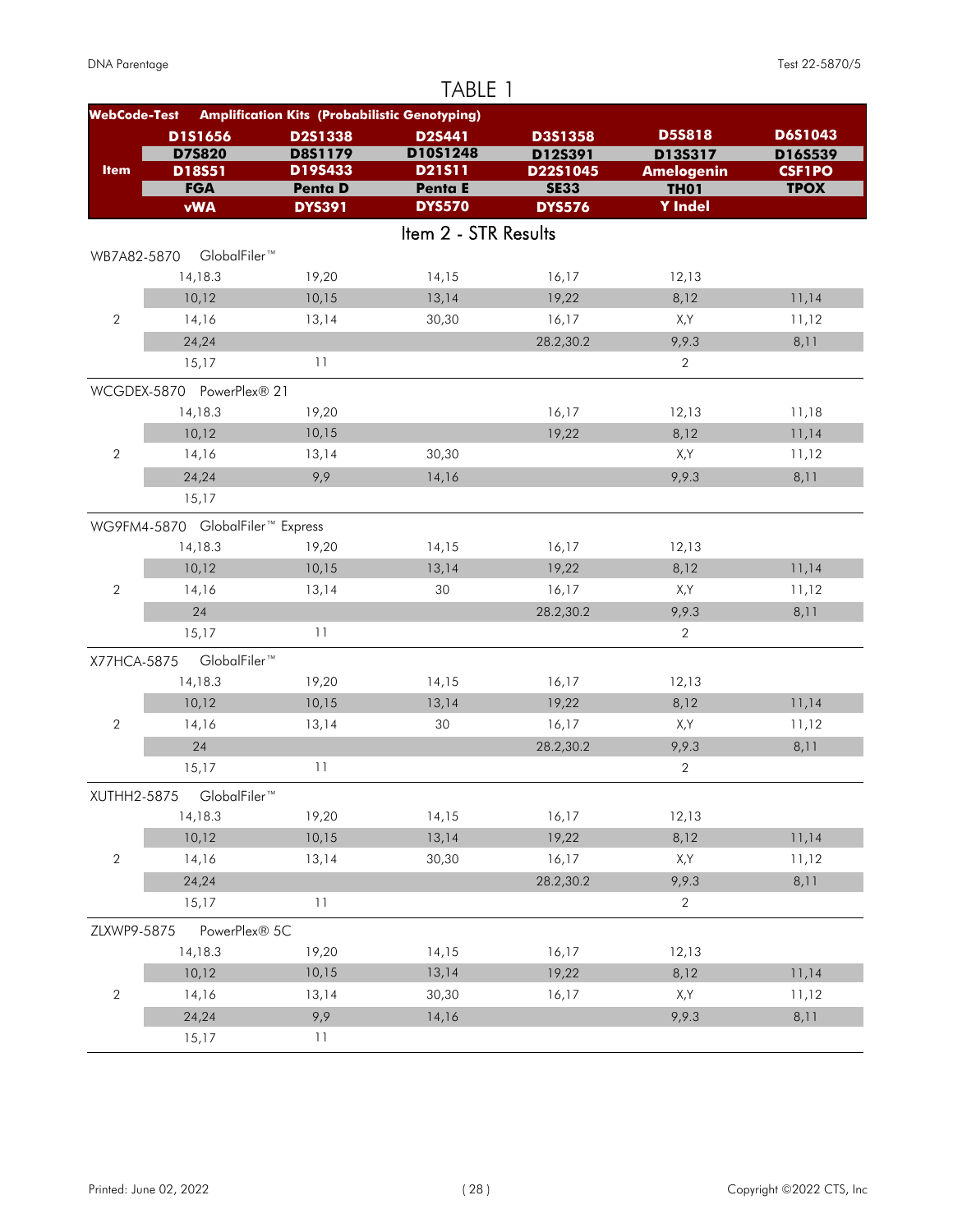|                     |                         |                                                      | TABLE 1                   |                     |                                       |                          |
|---------------------|-------------------------|------------------------------------------------------|---------------------------|---------------------|---------------------------------------|--------------------------|
| <b>WebCode-Test</b> |                         | <b>Amplification Kits (Probabilistic Genotyping)</b> |                           |                     |                                       |                          |
|                     | <b>D1S1656</b>          | <b>D2S1338</b>                                       | <b>D2S441</b>             | <b>D3S1358</b>      | <b>D5S818</b>                         | <b>D6S1043</b>           |
| <b>Item</b>         | <b>D7S820</b><br>D18S51 | <b>D8S1179</b><br>D19S433                            | D10S1248<br><b>D21511</b> | D12S391<br>D22S1045 | D13S317                               | D16S539<br><b>CSF1PO</b> |
|                     | <b>FGA</b>              | <b>Penta D</b>                                       | <b>Penta E</b>            | <b>SE33</b>         | <b>Amelogenin</b><br>TH <sub>01</sub> | <b>TPOX</b>              |
|                     | <b>vWA</b>              | <b>DYS391</b>                                        | <b>DYS570</b>             | <b>DYS576</b>       | <b>Y</b> Indel                        |                          |
|                     |                         |                                                      | Item 2 - STR Results      |                     |                                       |                          |
| ZYZM88-5870         | Identifiler® Direct     |                                                      |                           |                     |                                       |                          |
|                     |                         | 19,20                                                |                           | 16,17               | 12,13                                 |                          |
|                     | 10,12                   | 10,15                                                |                           |                     | 8,12                                  | 11,14                    |
| $\mathcal{P}$       | 14,16                   | 13,14                                                | 30                        |                     | X,Y                                   | 11,12                    |
|                     | 24                      |                                                      |                           |                     | 9,9.3                                 | 8,11                     |
|                     | 15,17                   |                                                      |                           |                     |                                       |                          |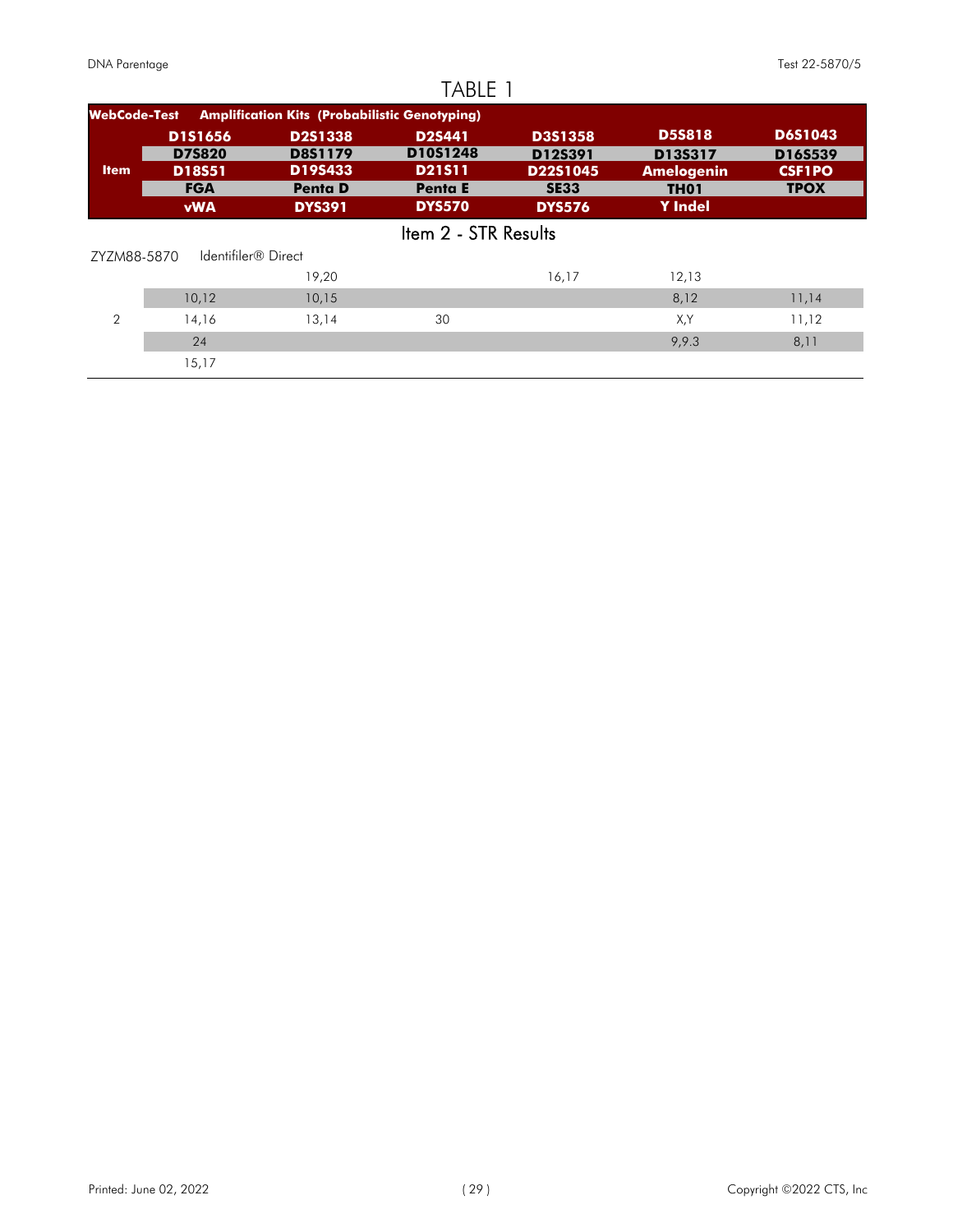|                     |                          |                                                      | TABLE 1              |                     |                              |                          |
|---------------------|--------------------------|------------------------------------------------------|----------------------|---------------------|------------------------------|--------------------------|
| <b>WebCode-Test</b> |                          | <b>Amplification Kits (Probabilistic Genotyping)</b> |                      |                     |                              |                          |
|                     | D1S1656                  | D2S1338                                              | D2S441               | D3S1358             | <b>D5S818</b>                | D6S1043                  |
| <b>Item</b>         | <b>D75820</b><br>D18S51  | <b>D8S1179</b><br>D19S433                            | D10S1248<br>D21511   | D12S391<br>D22S1045 | D135317<br><b>Amelogenin</b> | D16S539<br><b>CSF1PO</b> |
|                     | <b>FGA</b>               | <b>Penta D</b>                                       | Penta E              | <b>SE33</b>         | <b>TH01</b>                  | <b>TPOX</b>              |
|                     | <b>vWA</b>               | <b>DYS391</b>                                        | <b>DYS570</b>        | <b>DYS576</b>       | <b>Y</b> Indel               |                          |
|                     |                          |                                                      | Item 3 - STR Results |                     |                              |                          |
| 2PPKL7-5875         |                          | PowerPlex® Fusion 6C                                 |                      |                     |                              |                          |
|                     | 16.3,17.3                | 23,24                                                | 11,15                | 15,17               | 12                           |                          |
|                     | 8,9                      | 13                                                   | 13,16                | 20                  | 11                           | 11,12                    |
| 3                   | 10,19                    | 12,15                                                | 30,31                | 15,16               | X,Y                          | 10,13                    |
|                     | 20,21                    | 9,12                                                 | 7,12                 | 19.2,29.2           | 7,9.3                        | 8,10                     |
|                     | 17,18                    | 11                                                   | 18                   | 17                  |                              |                          |
| 38NZJB-5875         |                          | PowerPlex® Fusion6C, GlobalFiler™                    | (bsSEAL)             |                     |                              |                          |
|                     | 16.3,17.3                | 23,24                                                | 11,15                | 15,17               | 12,12                        |                          |
|                     | 8,9                      | 13,13                                                | 13,16                | 20,20               | 11,11                        | 11,12                    |
| 3                   | 10,19                    | 12,15                                                | 30,31                | 15,16               | X,Y                          | 10,13                    |
|                     | 20,21                    | 9,12                                                 | 7,12                 | 19.2,29.2           | 7,9.3                        | 8,10                     |
|                     | 17,18                    | 11                                                   | 18                   | 17                  | $\overline{2}$               |                          |
|                     | 3QF9G7-5875 GlobalFiler™ |                                                      |                      |                     |                              |                          |
|                     | 16.3,17.3                | 23,24                                                | 11,15                | 15,17               | 12                           |                          |
|                     | 8,9                      | 13                                                   | 13,16                | 20                  | 11                           | 11,12                    |
| 3                   | 10,19                    | 12,15                                                | 30,31                | 15,16               | X,Y                          | 10,13                    |
|                     | 20,21                    |                                                      |                      | 19.2,29.2           | 7,9.3                        | 8,10                     |
|                     | 17,18                    | 11                                                   |                      |                     | $\overline{2}$               |                          |
| 3UEJC7-5870         |                          | Investigator® 26plex QS                              |                      |                     |                              |                          |
|                     | 16.3,17.3                | 23,24                                                | 11,15                | 15,17               | 12,12                        | 11,11                    |
|                     | 8,9                      | 13,13                                                | 13,16                | 20,20               | 11,11                        | 11,12                    |
| 3                   | 10,19                    | 12,15                                                | 30,31                | 15,16               | X,Y                          | 10,13                    |
|                     | 20,21                    | 9,12                                                 | 7,12                 | $\Box$              | 7,9.3                        | 8,10                     |
|                     | 17,18                    | 11                                                   |                      |                     |                              |                          |
| 3ZPFEV-5870         | PowerPlex® 21            |                                                      |                      |                     |                              |                          |
|                     | 16.3,17.3                | 23,24                                                |                      | 15,17               | 12,12                        | 11,11                    |
|                     | 8,9                      | 13,13                                                |                      | 20,20               | 11,11                        | 11,12                    |
| 3                   | 10,19                    | 12,15                                                | 30,31                |                     | X,Y                          | 10,13                    |
|                     | 20,21                    | 9,12                                                 | 7,12                 |                     | 7,9.3                        | 8,10                     |
|                     | 17,18                    |                                                      |                      |                     |                              |                          |
| 4LJ2B3-5870         | PowerPlex® Fusion        |                                                      |                      |                     |                              |                          |
|                     | 16.3,17.3                | 23,24                                                | 11,15                | 15,17               | 12                           |                          |
|                     | 8,9                      | 13                                                   | 13,16                | 20                  | $\overline{1}\,\overline{1}$ | 11,12                    |
| 3                   | 10,19                    | 12,15                                                | 30,31                | 15,16               | X,Y                          | 10,13                    |
|                     | 20,21                    | 9,12                                                 | 7,12                 |                     | 7,9.3                        | 8,10                     |
|                     | 17,18                    | 11                                                   |                      |                     |                              |                          |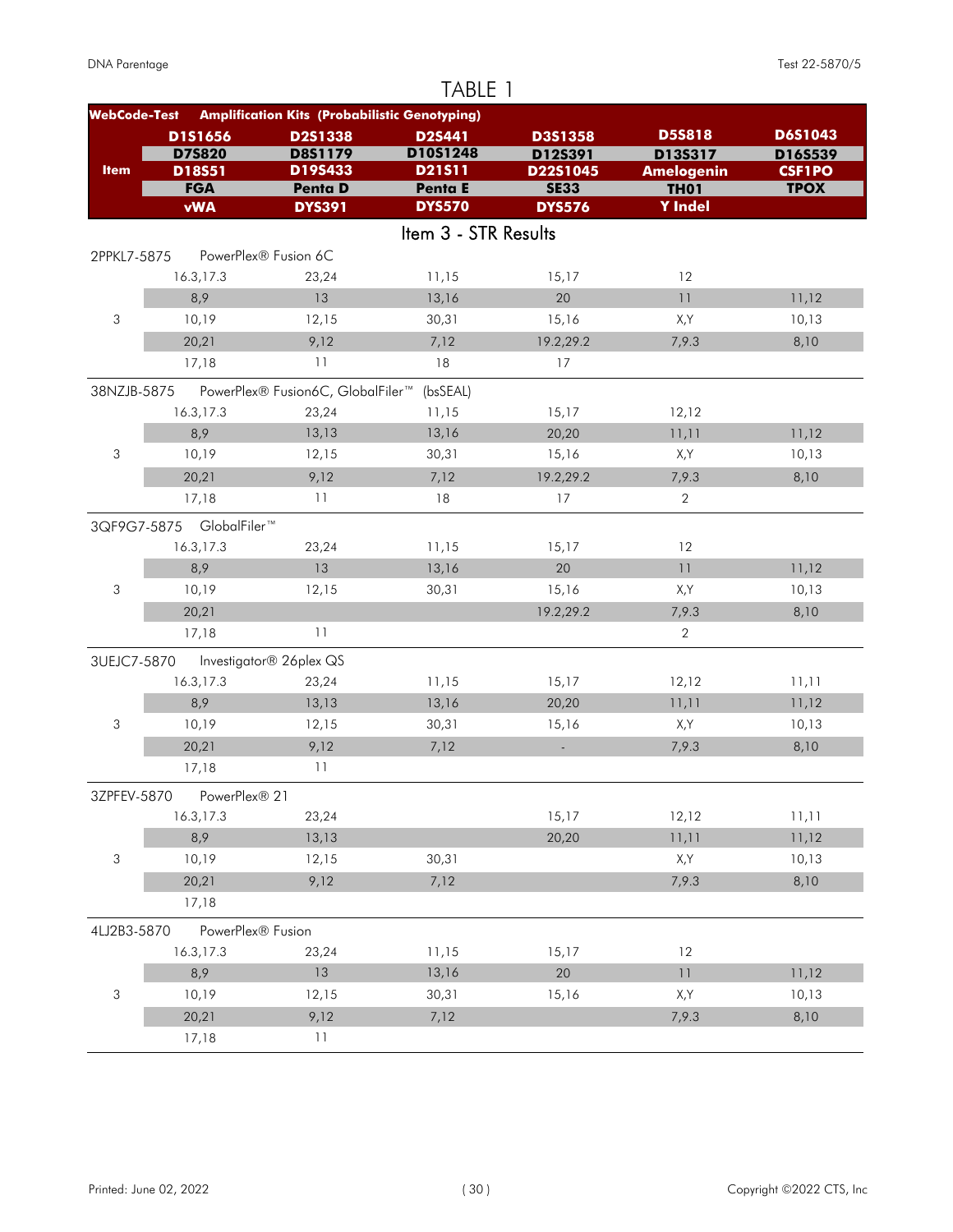|                           |                                  |                                                      | TABLE 1                  |                         |                                  |                              |
|---------------------------|----------------------------------|------------------------------------------------------|--------------------------|-------------------------|----------------------------------|------------------------------|
| <b>WebCode-Test</b>       |                                  | <b>Amplification Kits (Probabilistic Genotyping)</b> |                          |                         |                                  |                              |
|                           | D1S1656                          | D2S1338                                              | D2S441                   | D3S1358                 | <b>D5S818</b>                    | D6S1043                      |
|                           | <b>D75820</b>                    | <b>D8S1179</b>                                       | D10S1248                 | D12S391                 | D13S317                          | D16S539                      |
| <b>Item</b>               | D18S51<br><b>FGA</b>             | D19S433<br><b>Penta D</b>                            | D21511<br><b>Penta E</b> | D22S1045<br><b>SE33</b> | <b>Amelogenin</b><br><b>TH01</b> | <b>CSF1PO</b><br><b>TPOX</b> |
|                           | <b>vWA</b>                       | <b>DYS391</b>                                        | <b>DYS570</b>            | <b>DYS576</b>           | <b>Y</b> Indel                   |                              |
|                           |                                  |                                                      | Item 3 - STR Results     |                         |                                  |                              |
| 4PHFYT-5870               | GlobalFiler™                     |                                                      |                          |                         |                                  |                              |
|                           | 16.3,17.3                        | 23,24                                                | 11,15                    | 15,17                   | 12,12                            |                              |
|                           | 8,9                              | 13,13                                                | 13,16                    | 20,20                   | 11,11                            | 11,12                        |
| 3                         | 10,19                            | 12,15                                                | 30,31                    | 15,16                   | X,Y                              | 10,13                        |
|                           | 20,21                            |                                                      |                          | 19.2,29.2               | 7,9.3                            | 8,10                         |
|                           | 17,18                            | 11                                                   |                          |                         | $\overline{2}$                   |                              |
|                           |                                  |                                                      |                          |                         |                                  |                              |
|                           | 67M4NX-5875 PowerPlex® Fusion 5C |                                                      |                          |                         | 12                               |                              |
|                           | 16.3,17.3<br>8,9                 | 23,24<br>13                                          | 11,15<br>13,16           | 15,17<br>20             | 11                               |                              |
|                           |                                  |                                                      |                          |                         |                                  | 11,12                        |
| 3                         | 10,19                            | 12,15                                                | 30,31                    | 15,16                   | X,Y                              | 10,13                        |
|                           | 20,21                            | 9,12<br>11                                           | 7,12                     |                         | 7,9.3                            | 8,10                         |
|                           | 17,18                            |                                                      |                          |                         |                                  |                              |
| 6XBMGX-5875               | GlobalFiler™                     |                                                      |                          |                         |                                  |                              |
|                           | 16.3,17.3                        | 23,24                                                | 11,15                    | 15,17                   | 12,12                            |                              |
|                           | 8,9                              | 13,13                                                | 13,16                    | 20,20                   | 11,11                            | 11,12                        |
| 3                         | 10,19                            | 12,15                                                | 30,31                    | 15,16                   | X,Y                              | 10,13                        |
|                           | 20,21                            |                                                      |                          | 19.2,29.2               | 7,9.3                            | 8,10                         |
|                           | 17,18                            | 11                                                   |                          |                         | $\overline{2}$                   |                              |
| 7KYYGZ-5870               |                                  | GlobalFiler <sup>™</sup> Express                     |                          |                         |                                  |                              |
|                           | 16.3,17.3                        | 23,24                                                | 11,15                    | 15,17                   | 12,12                            |                              |
|                           | 8,9                              | 13,13                                                | 13,16                    | 20,20                   | 11,11                            | 11,12                        |
| 3                         | 10,19                            | 12,15                                                | 30,31                    | 15,16                   | X,Y                              | 10,13                        |
|                           | 20,21                            |                                                      |                          | 19.2,29.2               | 7,9.3                            | 8,10                         |
|                           | 17,18                            | 11                                                   |                          |                         | $\overline{2}$                   |                              |
| 89L29P-5870               |                                  | PowerPlex® 21 (Kinship (Caucasian))                  |                          |                         |                                  |                              |
|                           | 16.3,17.3                        | 23,24                                                |                          | 15,17                   | 12,12                            | 11,11                        |
|                           | 8,9                              | 13,13                                                |                          | 20,20                   | 11,11                            | 11,12                        |
| $\sqrt{3}$                | 10,19                            | 12,15                                                | 30,31                    |                         | X,Y                              | 10,13                        |
|                           | 20,21                            | 9,12                                                 | 7,12                     |                         | 7,9.3                            | 8,10                         |
|                           | 17,18                            |                                                      |                          |                         |                                  |                              |
| 8HCKTP-5870               | PowerPlex® Fusion                |                                                      |                          |                         |                                  |                              |
|                           | 16.3,17.3                        | 23,24                                                | 11,15                    | 15,17                   | 12                               |                              |
|                           | 8,9                              | 13                                                   | 13,16                    | 20                      | $\overline{1}\,\overline{1}$     | 11,12                        |
| $\ensuremath{\mathsf{3}}$ | 10,19                            | 12,15                                                | 30,31                    | 15,16                   | X,Y                              | 10,13                        |
|                           | 20,21                            | 9,12                                                 | 7,12                     |                         | 7,9.3                            | 8,10                         |
|                           | 17,18                            | 11                                                   |                          |                         |                                  |                              |
|                           |                                  |                                                      |                          |                         |                                  |                              |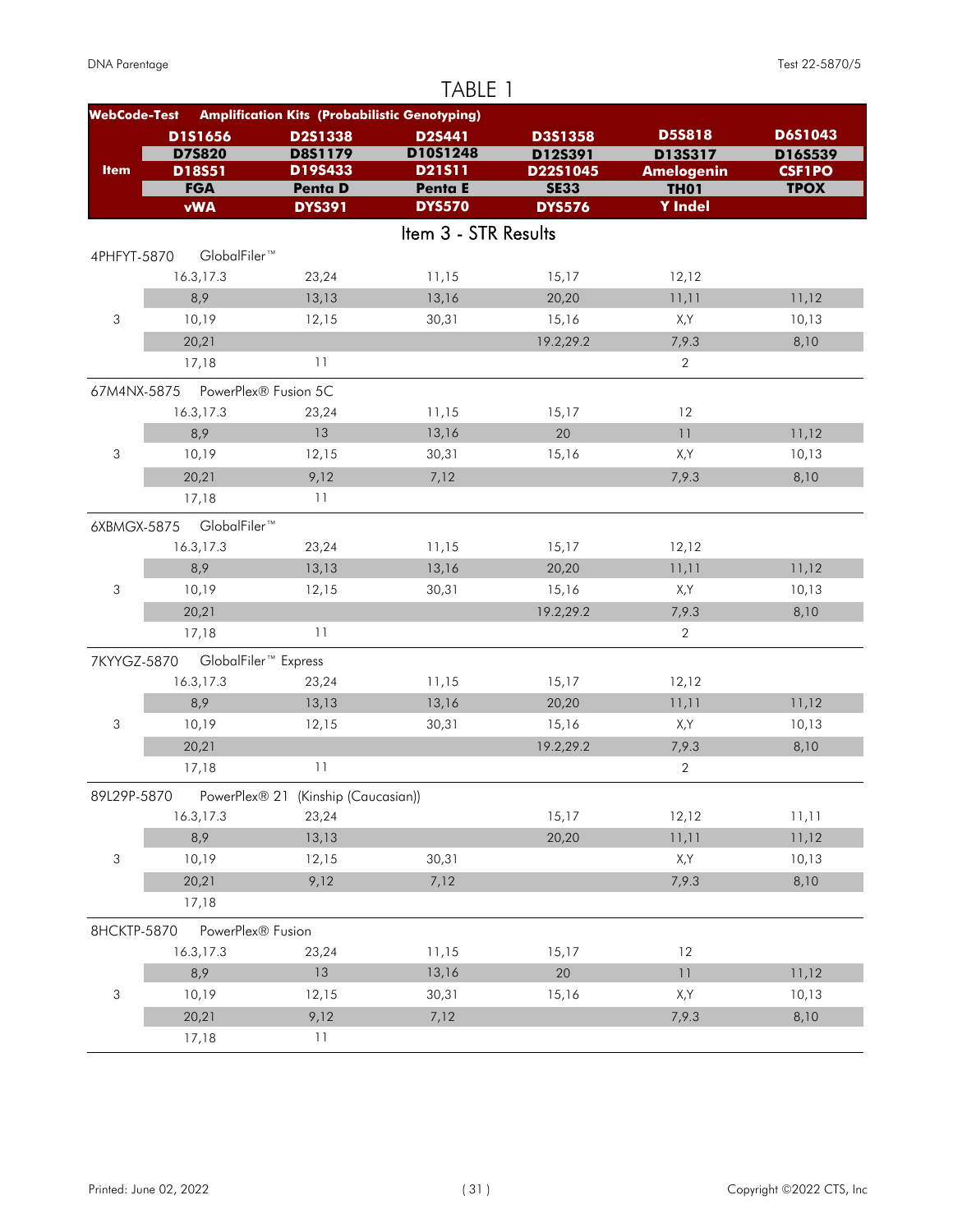|                           |                                  |                                                      | TABLE 1              |                     |                              |                          |
|---------------------------|----------------------------------|------------------------------------------------------|----------------------|---------------------|------------------------------|--------------------------|
| <b>WebCode-Test</b>       |                                  | <b>Amplification Kits (Probabilistic Genotyping)</b> |                      |                     |                              |                          |
|                           | D1S1656                          | D2S1338                                              | D2S441               | D3S1358             | <b>D5S818</b>                | D6S1043                  |
| <b>Item</b>               | <b>D75820</b><br>D18S51          | D8S1179<br>D19S433                                   | D10S1248<br>D21511   | D12S391<br>D22S1045 | D13S317<br><b>Amelogenin</b> | D16S539<br><b>CSF1PO</b> |
|                           | <b>FGA</b>                       | <b>Penta D</b>                                       | Penta E              | <b>SE33</b>         | <b>TH01</b>                  | <b>TPOX</b>              |
|                           | <b>vWA</b>                       | <b>DYS391</b>                                        | <b>DYS570</b>        | <b>DYS576</b>       | <b>Y</b> Indel               |                          |
|                           |                                  |                                                      | Item 3 - STR Results |                     |                              |                          |
| 8HPE9P-5870               |                                  | GlobalFiler <sup>™</sup> Express                     |                      |                     |                              |                          |
|                           | 16.3,17.3                        | 23,24                                                | 11,15                | 15,17               | 12                           |                          |
|                           | 8,9                              | 13                                                   | 13,16                | 20                  | 11                           | 11,12                    |
| 3                         | 10,19                            | 12,15                                                | 30,31                | 15,16               | X,Y                          | 10,13                    |
|                           | 20,21                            |                                                      |                      | 19.2,29.2           | 7,9.3                        | 8,10                     |
|                           | 17,18                            | 11                                                   |                      |                     | $\overline{2}$               |                          |
| 8MJBVV-5870               |                                  | PowerPlex® Fusion 5C                                 |                      |                     |                              |                          |
|                           | 16.3,17.3                        | 23,24                                                | 11,15                | 15,17               | 12,12                        |                          |
|                           | 8,9                              | 13,13                                                | 13,16                | 20,20               | 11,11                        | 11,12                    |
| 3                         | 10,19                            | 12,15                                                | 30,31                | 15,16               | X,Y                          | 10,13                    |
|                           | 20,21                            | 9,12                                                 | 7,12                 |                     | 7,9.3                        | 8,10                     |
|                           | 17,18                            | 11                                                   |                      |                     |                              |                          |
|                           | 8W6EYN-5870 GlobalFiler™         |                                                      |                      |                     |                              |                          |
|                           | 16.3,17.3                        | 23,24                                                | 11,15                | 15,17               | 12,12                        |                          |
|                           | 8,9                              | 13,13                                                | 13,16                | 20,20               | 11,11                        | 11,12                    |
| 3                         | 10,19                            | 12,15                                                | 30,31                | 15,16               | X,Y                          | 10,13                    |
|                           | 20,21                            |                                                      |                      | 19.2,29.2           | 7,9.3                        | 8,10                     |
|                           | 17,18                            | 11                                                   |                      |                     | $\overline{2}$               |                          |
|                           | 8W82HN-5870 PowerPlex® Fusion    |                                                      |                      |                     |                              |                          |
|                           | 16.3,17.3                        | 23,24                                                | 11,15                | 15,17               | 12                           |                          |
|                           | 8,9                              | 13                                                   | 13,16                | 20                  | 11                           | 11,12                    |
| 3                         | 10,19                            | 12,15                                                | 30,31                | 15,16               | X,Y                          | 10,13                    |
|                           | 20,21                            | 9,12                                                 | 7,12                 |                     | 7,9.3                        | 8,10                     |
|                           | 17,18                            | 11                                                   |                      |                     |                              |                          |
|                           | 8WRKMV-5870 GlobalFiler™ Express |                                                      |                      |                     |                              |                          |
|                           | 16.3,17.3                        | 23,24                                                | 11,15                | 15,17               | 12                           |                          |
|                           | 8,9                              | 13                                                   | 13,16                | 20                  | 11                           | 11,12                    |
| $\ensuremath{\mathsf{3}}$ | 10,19                            | 12,15                                                | 30,31                | 15,16               | X,Y                          | 10,13                    |
|                           | 20,21                            |                                                      |                      | 19.2,29.2           | 7,9.3                        | 8,10                     |
|                           | 17,18                            | 11                                                   |                      |                     | $\overline{2}$               |                          |
| 8Z7HTW-5875               | GlobalFiler™                     |                                                      |                      |                     |                              |                          |
|                           | 16.3,17.3                        | 23,24                                                | 11,15                | 15,17               | 12,12                        |                          |
|                           | 8,9                              | 13,13                                                | 13,16                | 20,20               | 11,11                        | 11,12                    |
| 3                         | 10,19                            | 12,15                                                | 30,31                | 15,16               | X,Y                          | 10,13                    |
|                           | 20,21                            |                                                      |                      | 19.2,29.2           | 7,9.3                        | 8,10                     |
|                           | 17,18                            | 11                                                   |                      |                     | 2                            |                          |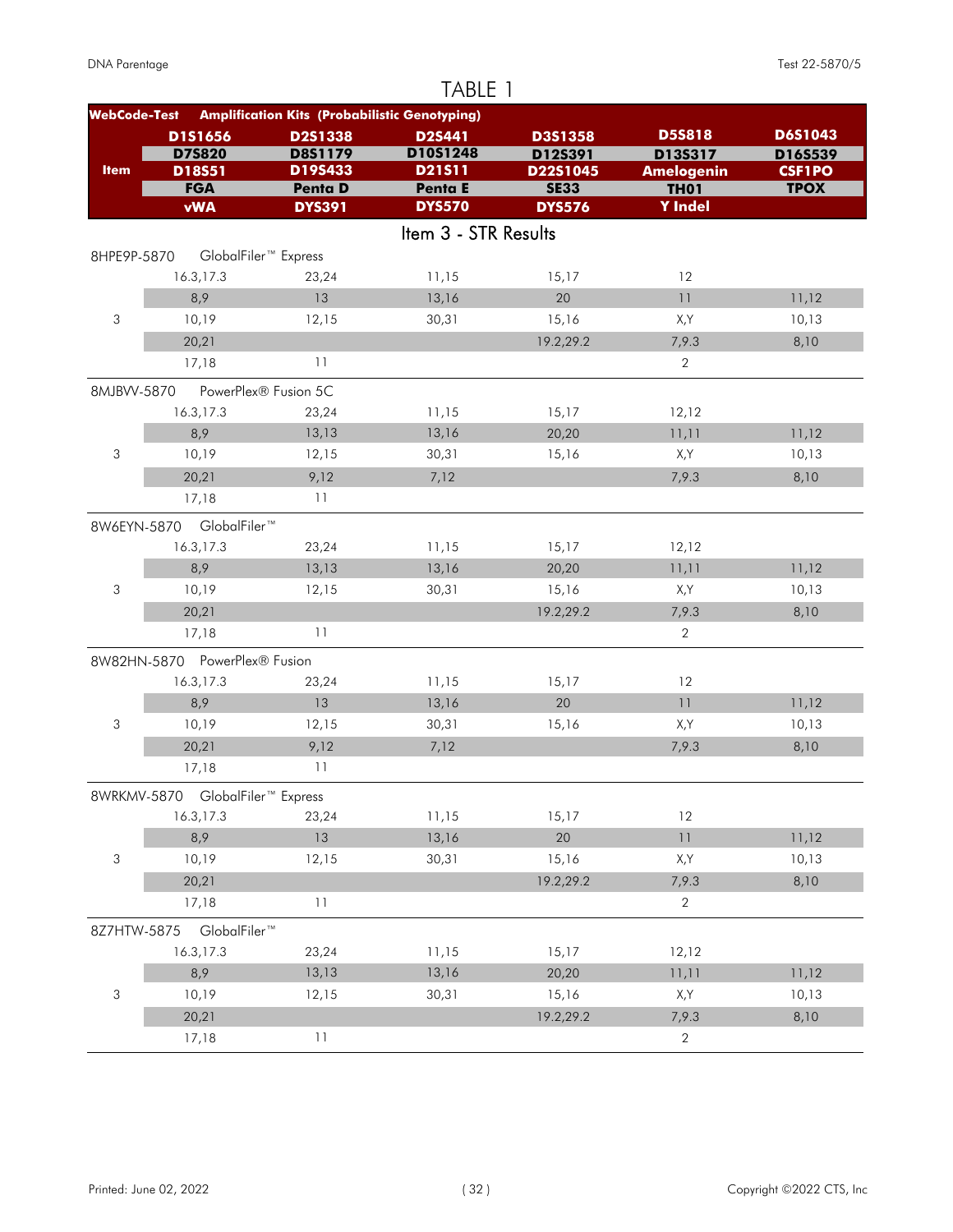|                     |                               |                                                      | TABLE 1                   |                           |                              |                    |
|---------------------|-------------------------------|------------------------------------------------------|---------------------------|---------------------------|------------------------------|--------------------|
| <b>WebCode-Test</b> |                               | <b>Amplification Kits (Probabilistic Genotyping)</b> |                           |                           |                              |                    |
|                     | D1S1656<br><b>D75820</b>      | D2S1338<br><b>D8S1179</b>                            | <b>D2S441</b><br>D10S1248 | <b>D3S1358</b><br>D12S391 | <b>D5S818</b><br>D13S317     | D6S1043<br>D16S539 |
| <b>Item</b>         | D18S51                        | D19S433                                              | D21511                    | D22S1045                  | <b>Amelogenin</b>            | <b>CSF1PO</b>      |
|                     | <b>FGA</b>                    | <b>Penta D</b>                                       | <b>Penta E</b>            | <b>SE33</b>               | <b>TH01</b>                  | <b>TPOX</b>        |
|                     | <b>vWA</b>                    | <b>DYS391</b>                                        | <b>DYS570</b>             | <b>DYS576</b>             | <b>Y</b> Indel               |                    |
|                     |                               |                                                      | Item 3 - STR Results      |                           |                              |                    |
|                     | 9C2VNM-5875 GlobalFiler™      |                                                      |                           |                           |                              |                    |
|                     | 16.3,17.3                     | 23,24                                                | 11,15                     | 15,17                     | 12,12                        |                    |
|                     | 8,9                           | 13,13                                                | 13,16                     | 20,20                     | 11,11                        | 11,12              |
| 3                   | 10,19                         | 12,15                                                | 30,31                     | 15,16                     | X,Y                          | 10,13              |
|                     | 20,21                         |                                                      |                           | 19.2,29.2                 | 7,9.3                        | 8,10               |
|                     | 17,18                         | 11                                                   |                           |                           | $\overline{2}$               |                    |
|                     | 9CGAVW-5875 PowerPlex® PP21   |                                                      |                           |                           |                              |                    |
|                     | 16.3,17.3                     | 23,24                                                |                           | 15,17                     | 12                           | 11                 |
|                     | 8,9                           | 13                                                   |                           | 20                        | 11                           | 11,12              |
| 3                   | 10,19                         | 12,15                                                | 30,31                     |                           | X,Y                          | 10,13              |
|                     | 20,21                         | 9,12                                                 | 7,12                      |                           | 7,9.3                        | 8,10               |
|                     | 17,18                         |                                                      |                           |                           |                              |                    |
|                     | A2ZQCZ-5875 PowerPlex® Fusion |                                                      |                           |                           |                              |                    |
|                     | 16.3,17.3                     | 23,24                                                | 11,15                     | 15,17                     | 12,12                        |                    |
|                     | 8,9                           | 13,13                                                | 13,16                     | 20,20                     | 11,11                        | 11,12              |
| 3                   | 10,19                         | 12,15                                                | 30,31                     | 15,16                     | X,Y                          | 10,13              |
|                     | 20,21                         | 9,12                                                 | 7,12                      |                           | 7,9.3                        | 8,10               |
|                     | 17,F                          | 11,F                                                 |                           |                           |                              |                    |
|                     | PowerPlex® Fusion             |                                                      |                           |                           |                              |                    |
| A797LN-5870         | 16.3,17.3                     | 23,24                                                | 11,15                     | 15,17                     | 12                           |                    |
|                     | 8,9                           | 13                                                   | 13,16                     | 20                        | 11                           | 11,12              |
| 3                   | 10,19                         | 12,15                                                | 30,31                     | 15,16                     | X,Y                          | 10,13              |
|                     | 20,21                         | 9,12                                                 | 7,12                      |                           | 7,9.3                        | 8,10               |
|                     | 17,18                         | 11                                                   |                           |                           |                              |                    |
|                     |                               |                                                      |                           |                           |                              |                    |
| AJHPGX-5870         |                               | PowerPlex® Fusion 6C System (DNA-View v29.52)        |                           |                           |                              |                    |
|                     | 16.3,17.3                     | 23,24                                                | 11,15                     | 15,17                     | 12,12                        |                    |
|                     | 8,9                           | 13,13                                                | 13,16                     | 20,20                     | 11,11                        | 11,12              |
| 3                   | 10,19                         | 12,15                                                | 30,31                     | 15,16                     | X,Y                          | 10,13              |
|                     | 20,21                         | 9,12                                                 | 7,12                      | 19.2,29.2                 | 7,9.3                        | 8,10               |
|                     | 17,18                         | 11                                                   | 18                        | 17                        |                              |                    |
| AL24KX-5870         |                               | GlobalFiler <sup>™</sup> Express                     |                           |                           |                              |                    |
|                     | 16.3,17.3                     | 23,24                                                | 11,15                     | 15,17                     | 12                           |                    |
|                     | 8,9                           | 13                                                   | 13,16                     | 20                        | $\overline{1}\,\overline{1}$ | 11,12              |
| 3                   | 10,19                         | 12,15                                                | 30,31                     | 15,16                     | X,Y                          | 10,13              |
|                     | 20,21                         | $\omega$                                             | L,                        | 19.2,29.2                 | 7,9.3                        | 8,10               |
|                     | 17,18                         | 11                                                   | $\overline{\phantom{a}}$  |                           | $\sqrt{2}$                   |                    |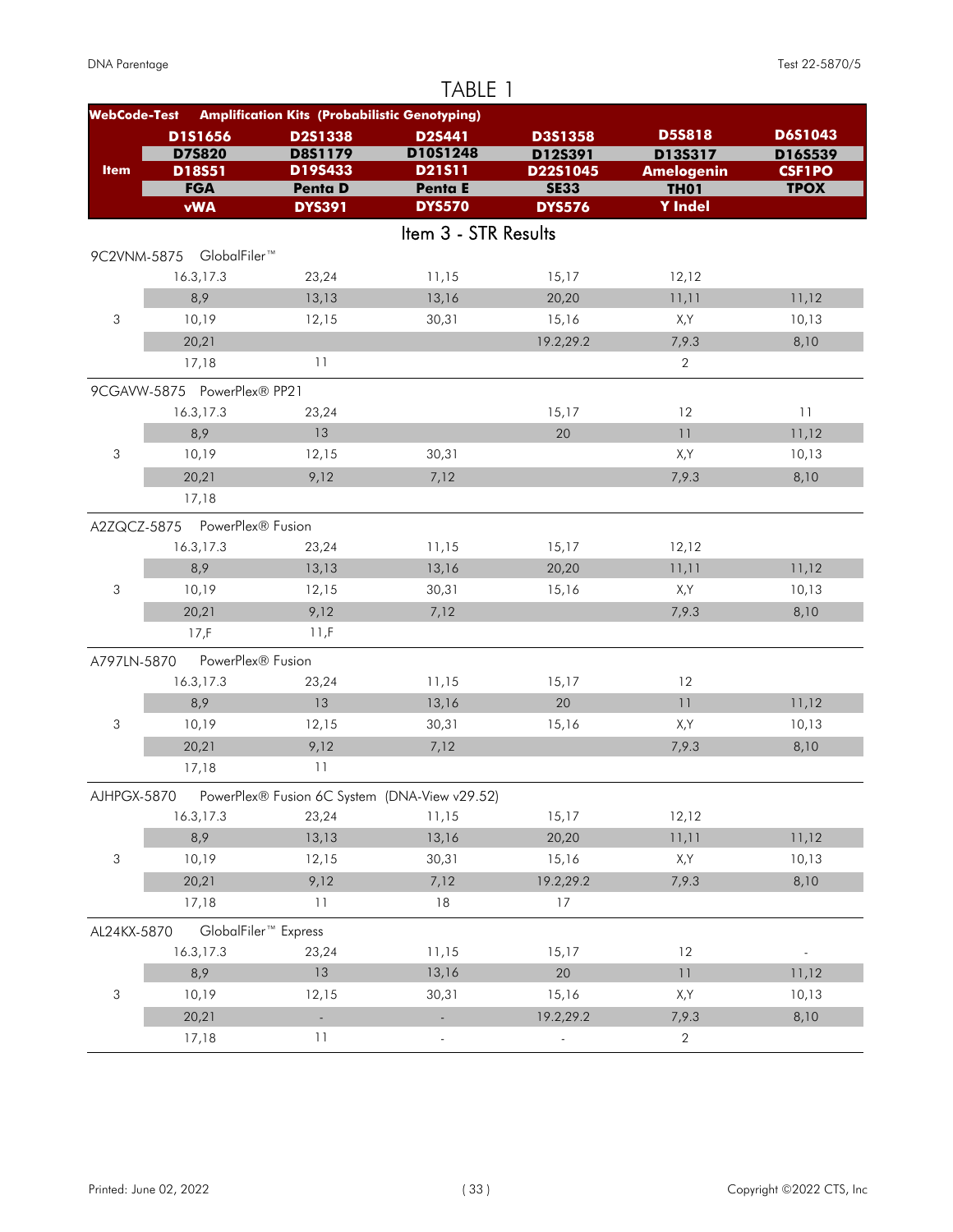|                     |                          |                                                      | TABLE 1                         |                              |                               |                          |
|---------------------|--------------------------|------------------------------------------------------|---------------------------------|------------------------------|-------------------------------|--------------------------|
| <b>WebCode-Test</b> |                          | <b>Amplification Kits (Probabilistic Genotyping)</b> |                                 |                              |                               |                          |
|                     | D1S1656                  | D2S1338                                              | D2S441                          | D3S1358                      | <b>D5S818</b>                 | D6S1043                  |
|                     | <b>D75820</b>            | <b>D8S1179</b>                                       | D10S1248                        | D12S391                      | D13S317                       | D16S539                  |
| <b>Item</b>         | D18S51                   | D19S433                                              | D21511                          | D22S1045                     | <b>Amelogenin</b>             | <b>CSF1PO</b>            |
|                     | <b>FGA</b><br><b>vWA</b> | <b>Penta D</b><br><b>DYS391</b>                      | <b>Penta E</b><br><b>DYS570</b> | <b>SE33</b><br><b>DYS576</b> | <b>TH01</b><br><b>Y</b> Indel | <b>TPOX</b>              |
|                     |                          |                                                      |                                 |                              |                               |                          |
|                     |                          |                                                      | Item 3 - STR Results            |                              |                               |                          |
| BBZX7Q-5870         |                          | GlobalFiler <sup>™</sup> Express                     |                                 |                              |                               |                          |
|                     | 16.3,17.3                | 23,24                                                | 11,15                           | 15,17                        | 12                            |                          |
|                     | 8,9                      | 13                                                   | 13,16                           | 20                           | 11                            | 11,12                    |
| 3                   | 10,19                    | 12,15                                                | 30,31                           | 15,16                        | X,Y                           | 10,13                    |
|                     | 20,21                    |                                                      |                                 | 19.2,29.2                    | 7,9.3                         | 8,10                     |
|                     | 17,18                    | 11                                                   |                                 |                              | $\overline{2}$                |                          |
| BP2A2P-5875         | GlobalFiler™             |                                                      |                                 |                              |                               |                          |
|                     | 16.3,17.3                | 23,24                                                | 11,15                           | 15,17                        | 12                            |                          |
|                     | 8,9                      | 13                                                   | 13,16                           | 20                           | 11                            | 11,12                    |
| 3                   | 10,19                    | 12,15                                                | 30,31                           | 15,16                        | X,Y                           | 10,13                    |
|                     | 20,21                    |                                                      |                                 | 19.2,29.2                    | 7,9.3                         | 8,10                     |
|                     | 17,18                    | 11                                                   |                                 |                              | 2                             |                          |
| <b>CAH7VK-5870</b>  |                          | PowerPlex® Fusion 6C                                 |                                 |                              |                               |                          |
|                     | 16.3,17.3                | 23,24                                                | 11,15                           | 15,17                        | 12,12                         |                          |
|                     | 8,9                      | 13,13                                                | 13,16                           | 20,20                        | 11,11                         | 11,12                    |
| 3                   | 10,19                    | 12,15                                                | 30,31                           | 15,16                        | X,Y                           | 10,13                    |
|                     | 20,21                    | 9,12                                                 | 7,12                            | 19.2,29.2                    | 7,9.3                         | 8,10                     |
|                     | 17,18                    | 11                                                   | 18                              | 17                           |                               |                          |
|                     |                          |                                                      |                                 |                              |                               |                          |
| CPVEVN-5875         | GlobalFiler™             |                                                      |                                 |                              |                               |                          |
|                     | 16.3,17.3<br>8,9         | 23,24                                                | 11,15                           | 15,17                        | 12,12                         |                          |
| 3                   | 10,19                    | 13,13<br>12,15                                       | 13,16<br>30,31                  | 20,20<br>15,16               | 11,11<br>X,Y                  | 11,12<br>10,13           |
|                     |                          |                                                      |                                 |                              |                               |                          |
|                     | 20,21                    | 11                                                   |                                 | 19.2,29.2                    | 7,9.3<br>$\overline{2}$       | 8,10                     |
|                     | 17,18                    |                                                      |                                 |                              |                               |                          |
|                     | CWW7U-5875 PowerPlex® 5C |                                                      |                                 |                              |                               |                          |
|                     | 16.3,17.3                | 23,24                                                | 11,15                           | 15,17                        | 12                            | $\overline{\phantom{a}}$ |
|                     | 8,9                      | 13                                                   | 13,16                           | 20                           | $\overline{1}\,\overline{1}$  | 11,12                    |
| 3                   | 10,19                    | 12,15                                                | 30,31                           | 15,16                        | X,Y                           | 10,13                    |
|                     | 20,21                    | 9,12                                                 | 7,12                            | Щ,                           | 7,9.3                         | 8,10                     |
|                     | 17,18                    | 11                                                   | $\mathbb{Z}^2$                  | $\overline{\phantom{a}}$     | $\overline{\phantom{a}}$      |                          |
| D934LR-5875         | GlobalFiler™             |                                                      |                                 |                              |                               |                          |
|                     | 16.3,17.3                | 23,24                                                | 11,15                           | 15,17                        | 12,12                         |                          |
|                     | 8,9                      | 13,13                                                | 13,16                           | 20,20                        | 11,11                         | 11,12                    |
| 3                   | 10,19                    | 12,15                                                | 30,31                           | 15,16                        | X,Y                           | 10,13                    |
|                     | 20,21                    |                                                      |                                 | 19.2,29.2                    | 7,9.3                         | 8,10                     |
|                     | 17,18                    | 11                                                   |                                 |                              | 2                             |                          |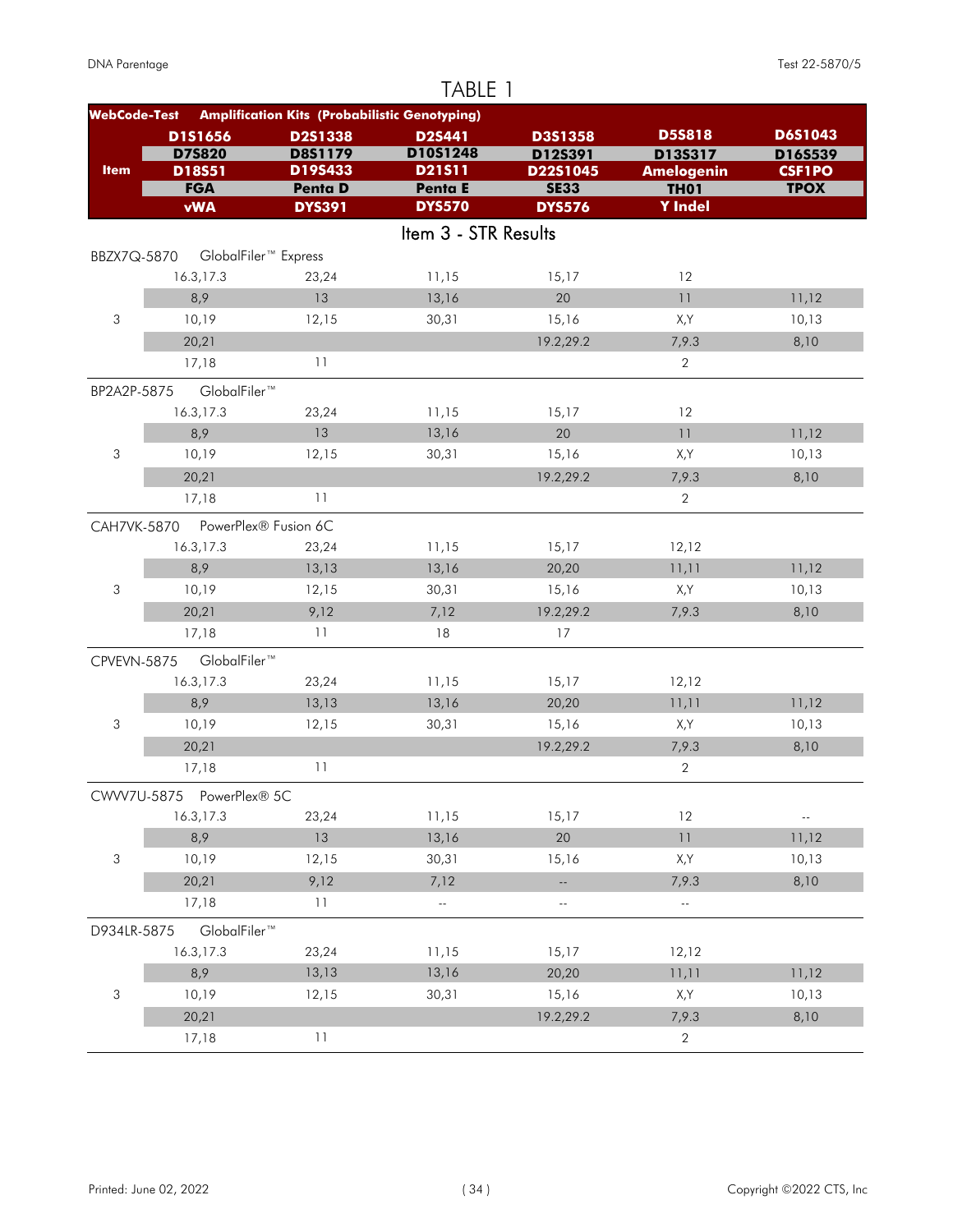|                     |                               |                                                      | TABLE 1              |                         |                                  |                              |
|---------------------|-------------------------------|------------------------------------------------------|----------------------|-------------------------|----------------------------------|------------------------------|
| <b>WebCode-Test</b> |                               | <b>Amplification Kits (Probabilistic Genotyping)</b> |                      |                         |                                  |                              |
|                     | D1S1656                       | D2S1338                                              | D2S441               | D3S1358                 | <b>D5S818</b>                    | D6S1043                      |
|                     | <b>D75820</b>                 | <b>D8S1179</b>                                       | D10S1248             | D12S391                 | D13S317                          | D16S539                      |
| <b>Item</b>         | D18S51<br><b>FGA</b>          | D19S433<br><b>Penta D</b>                            | D21511<br>Penta E    | D22S1045<br><b>SE33</b> | <b>Amelogenin</b><br><b>TH01</b> | <b>CSF1PO</b><br><b>TPOX</b> |
|                     | <b>vWA</b>                    | <b>DYS391</b>                                        | <b>DYS570</b>        | <b>DYS576</b>           | <b>Y</b> Indel                   |                              |
|                     |                               |                                                      | Item 3 - STR Results |                         |                                  |                              |
| E2WR3Y-5875         |                               | Investigator® ESSplex SE QS (GeneMapper Software 5)  |                      |                         |                                  |                              |
|                     | 16.3,17.3                     | 23,24                                                | 11,15                | 15,17                   |                                  |                              |
|                     |                               | 13,13                                                | 13,16                | 20,20                   |                                  | 11,12                        |
| 3                   | 10,19                         | 12,15                                                | 30,31                | 15,16                   | X,Y                              |                              |
|                     | 20,21                         |                                                      |                      | 19.2,29.2               | 7,9.3                            |                              |
|                     | 17,18                         |                                                      |                      |                         |                                  |                              |
|                     | EGU2NK-5870 PowerPlex® Fusion |                                                      |                      |                         |                                  |                              |
|                     | 16.3,17.3                     | 23,24                                                | 11,15                | 15,17                   | 12                               |                              |
|                     | 8,9                           | 13                                                   | 13,16                | 20                      | 11                               | 11,12                        |
| 3                   | 10,19                         | 12,15                                                | 30,31                | 15,16                   | X,Y                              | 10,13                        |
|                     | 20,21                         | 9,12                                                 | 7,12                 |                         | 7,9.3                            | 8,10                         |
|                     | 17,18                         | 11                                                   |                      |                         |                                  |                              |
|                     |                               |                                                      |                      |                         |                                  |                              |
| F7RZNK-5870         |                               | GlobalFiler <sup>™</sup> Express                     |                      |                         |                                  |                              |
|                     | 16.3,17.3                     | 23,24                                                | 11,15                | 15,17                   | 12                               |                              |
| 3                   | 8,9                           | 13                                                   | 13,16                | 20                      | 11                               | 11,12                        |
|                     | 10,19                         | 12,15                                                | 30,31                | 15,16                   | X,Y                              | 10,13                        |
|                     | 20,21                         |                                                      |                      | 19.2,29.2               | 7,9.3                            | 8,10                         |
|                     | 17,18                         | 11                                                   |                      |                         | $\overline{2}$                   |                              |
| FAREAP-5870         |                               | GlobalFiler <sup>™</sup> Express                     |                      |                         |                                  |                              |
|                     | 16.3,17.3                     | 23,24                                                | 11,15                | 15,17                   | 12,12                            |                              |
|                     | 8,9                           | 13,13                                                | 13,16                | 20,20                   | 11,11                            | 11,12                        |
| 3                   | 10,19                         | 12,15                                                | 30,31                | 15,16                   | X,Y                              | 10,13                        |
|                     | 20,21                         |                                                      |                      | 19.2,29.2               | 7,9.3                            | 8,10                         |
|                     | 17,18                         | 11                                                   |                      |                         | $\overline{2}$                   |                              |
| G2RCKJ-5875         | GlobalFiler™                  |                                                      |                      |                         |                                  |                              |
|                     | 16.3,17.3                     | 23,24                                                | 11,15                | 15,17                   | 12,12                            |                              |
|                     | 8,9                           | 13,13                                                | 13,16                | 20,20                   | 11,11                            | 11,12                        |
| $\sqrt{3}$          | 10,19                         | 12,15                                                | 30,31                | 15,16                   | X,Y                              | 10,13                        |
|                     | 20,21                         |                                                      |                      | 19.2,29.2               | 7,9.3                            | 8,10                         |
|                     | 17,18                         | 11                                                   |                      |                         | $\overline{2}$                   |                              |
| GPHE2P-5870         | PowerPlex® Fusion             |                                                      |                      |                         |                                  |                              |
|                     | 16.3,17.3                     | 23,24                                                | 11,15                | 15,17                   | 12                               |                              |
|                     | 8,9                           | 13                                                   | 13,16                | 20                      | $\overline{1}\,\overline{1}$     | 11,12                        |
| 3                   | 10,19                         | 12,15                                                | 30,31                | 15,16                   | X,Y                              | 10,13                        |
|                     | 20,21                         | 9,12                                                 | 7,12                 |                         | 7,9.3                            | 8,10                         |
|                     | 17,18                         | 11                                                   |                      |                         |                                  |                              |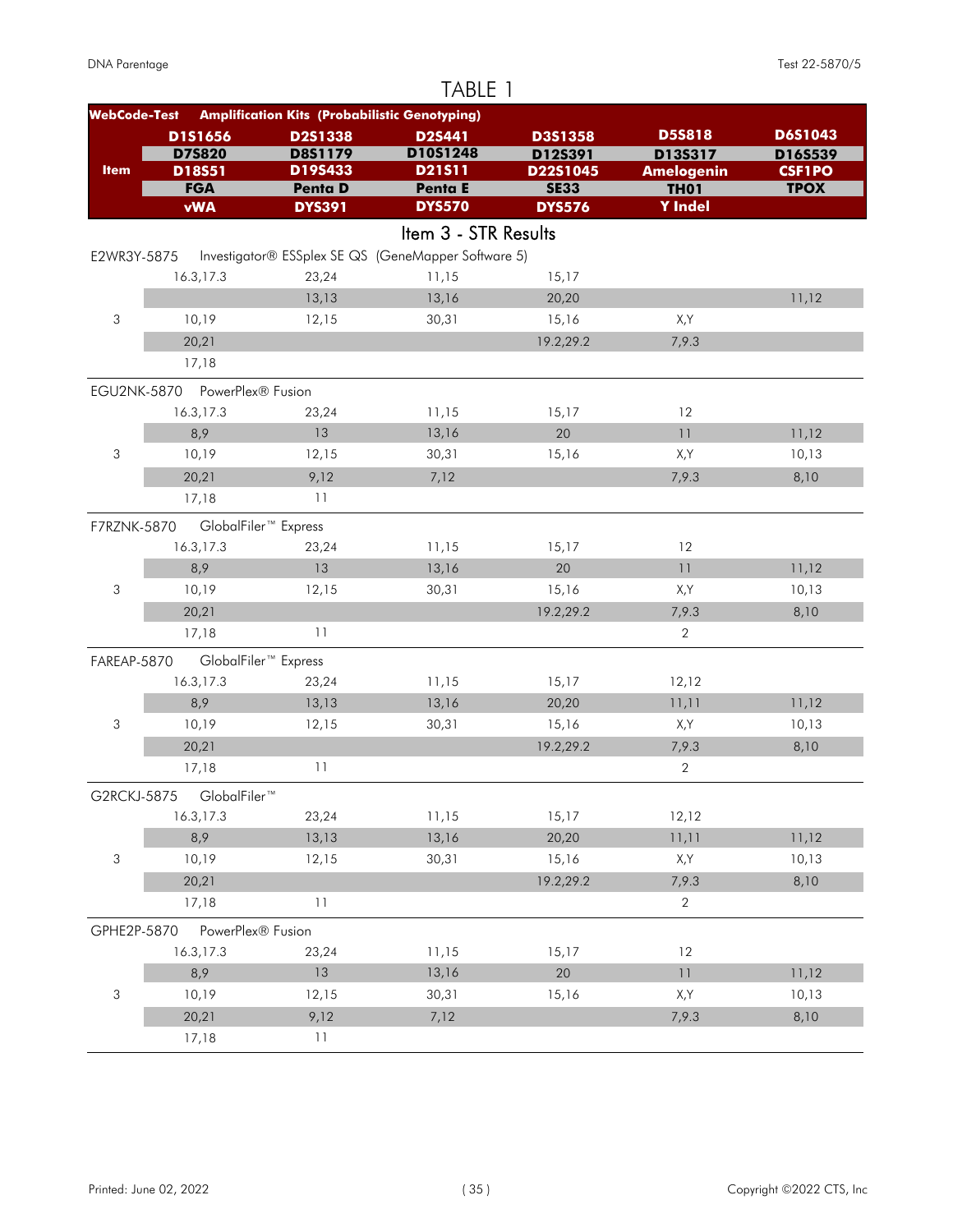|                           |                           |                                                      | TABLE 1              |                     |                                  |                          |
|---------------------------|---------------------------|------------------------------------------------------|----------------------|---------------------|----------------------------------|--------------------------|
| <b>WebCode-Test</b>       |                           | <b>Amplification Kits (Probabilistic Genotyping)</b> |                      |                     |                                  |                          |
|                           | D1S1656                   | D2S1338                                              | <b>D2S441</b>        | D3S1358             | <b>D5S818</b>                    | <b>D6S1043</b>           |
| <b>Item</b>               | <b>D75820</b><br>D18S51   | D8S1179<br>D19S433                                   | D10S1248<br>D21511   | D12S391<br>D22S1045 | D13S317                          | D16S539<br><b>CSF1PO</b> |
|                           | <b>FGA</b>                | <b>Penta D</b>                                       | Penta E              | <b>SE33</b>         | <b>Amelogenin</b><br><b>TH01</b> | <b>TPOX</b>              |
|                           | <b>vWA</b>                | <b>DYS391</b>                                        | <b>DYS570</b>        | <b>DYS576</b>       | <b>Y</b> Indel                   |                          |
|                           |                           |                                                      | Item 3 - STR Results |                     |                                  |                          |
| HA2ZXH-5875               | GlobalFiler™              |                                                      |                      |                     |                                  |                          |
|                           | 16.3,17.3                 | 23,24                                                | 11,15                | 15,17               | 12                               |                          |
|                           | 8,9                       | 13                                                   | 13,16                | 20                  | 11                               | 11,12                    |
| 3                         | 10,19                     | 12,15                                                | 30,31                | 15,16               | X,Y                              | 10,13                    |
|                           | 20,21                     |                                                      |                      | 19.2,29.2           | 7,9.3                            | 8,10                     |
|                           | 17,18                     | 11                                                   |                      |                     | $\overline{2}$                   |                          |
|                           | HKGWYE-5870 PowerPlex® 21 |                                                      |                      |                     |                                  |                          |
|                           | 16.3,17.3                 | 23,24                                                |                      | 15,17               | 12,12                            | 11,11                    |
|                           | 8,9                       | 13,13                                                |                      | 20,20               | 11,11                            | 11,12                    |
| 3                         | 10,19                     | 12,15                                                | 30,31                |                     | X,Y                              | 10,13                    |
|                           | 20,21                     | 9,12                                                 | 7,12                 |                     | 7,9.3                            | 8,10                     |
|                           | 17,18                     |                                                      |                      |                     |                                  |                          |
| HQ78DJ-5870               | PowerPlex® Fusion         |                                                      |                      |                     |                                  |                          |
|                           | 16.3,17.3                 | 23,24                                                | 11,15                | 15,17               | 12                               |                          |
|                           | 8,9                       | 13                                                   | 13,16                | 20                  | 11                               | 11,12                    |
| 3                         | 10,19                     | 12,15                                                | 30,31                | 15,16               | X,Y                              | 10,13                    |
|                           | 20,21                     | 9,12                                                 | 7,12                 |                     | 7,9.3                            | 8,10                     |
|                           | 17,18                     | Inconclusive                                         |                      |                     |                                  |                          |
| HXKBZC-5870               | PowerPlex® Fusion         |                                                      |                      |                     |                                  |                          |
|                           | 16.3,17.3                 | 23,24                                                | 11,15                | 15,17               | 12                               |                          |
|                           | 8,9                       | 13                                                   | 13,16                | 20                  | 11                               | 11,12                    |
| 3                         | 10,19                     | 12,15                                                | 30,31                | 15,16               | X,Y                              | 10,13                    |
|                           | 20,21                     | 9,12                                                 | 7,12                 |                     | 7,9.3                            | 8,10                     |
|                           | 17,18                     | 11                                                   |                      |                     |                                  |                          |
| JJ4FJF-5870               |                           | PowerPlex® Fusion 5C                                 |                      |                     |                                  |                          |
|                           | 16.3,17.3                 | 23,24                                                | 11,15                | 15,17               | 12                               |                          |
|                           | 8,9                       | 13                                                   | 13,16                | 20                  | 11                               | 11,12                    |
| $\ensuremath{\mathsf{3}}$ | 10,19                     | 12,15                                                | 30,31                | 15,16               | X,Y                              | 10,13                    |
|                           | 20,21                     | 9,12                                                 | 7,12                 |                     | 7,9.3                            | 8,10                     |
|                           | 17,18                     | 11                                                   |                      |                     |                                  |                          |
| JPA9EB-5870               | PowerPlex® Fusion         |                                                      |                      |                     |                                  |                          |
|                           | 16.3,17.3                 | 23,24                                                | 11,15                | 15,17               | 12                               |                          |
|                           | 8,9                       | 13                                                   | 13,16                | 20                  | $\overline{1}\,\overline{1}$     | 11,12                    |
| 3                         | 10,19                     | 12,15                                                | 30,31                | 15,16               | X,Y                              | 10,13                    |
|                           | 20,21                     | 9,12                                                 | 7,12                 |                     | 7,9.3                            | 8,10                     |
|                           | 17,18                     | 11                                                   |                      |                     |                                  |                          |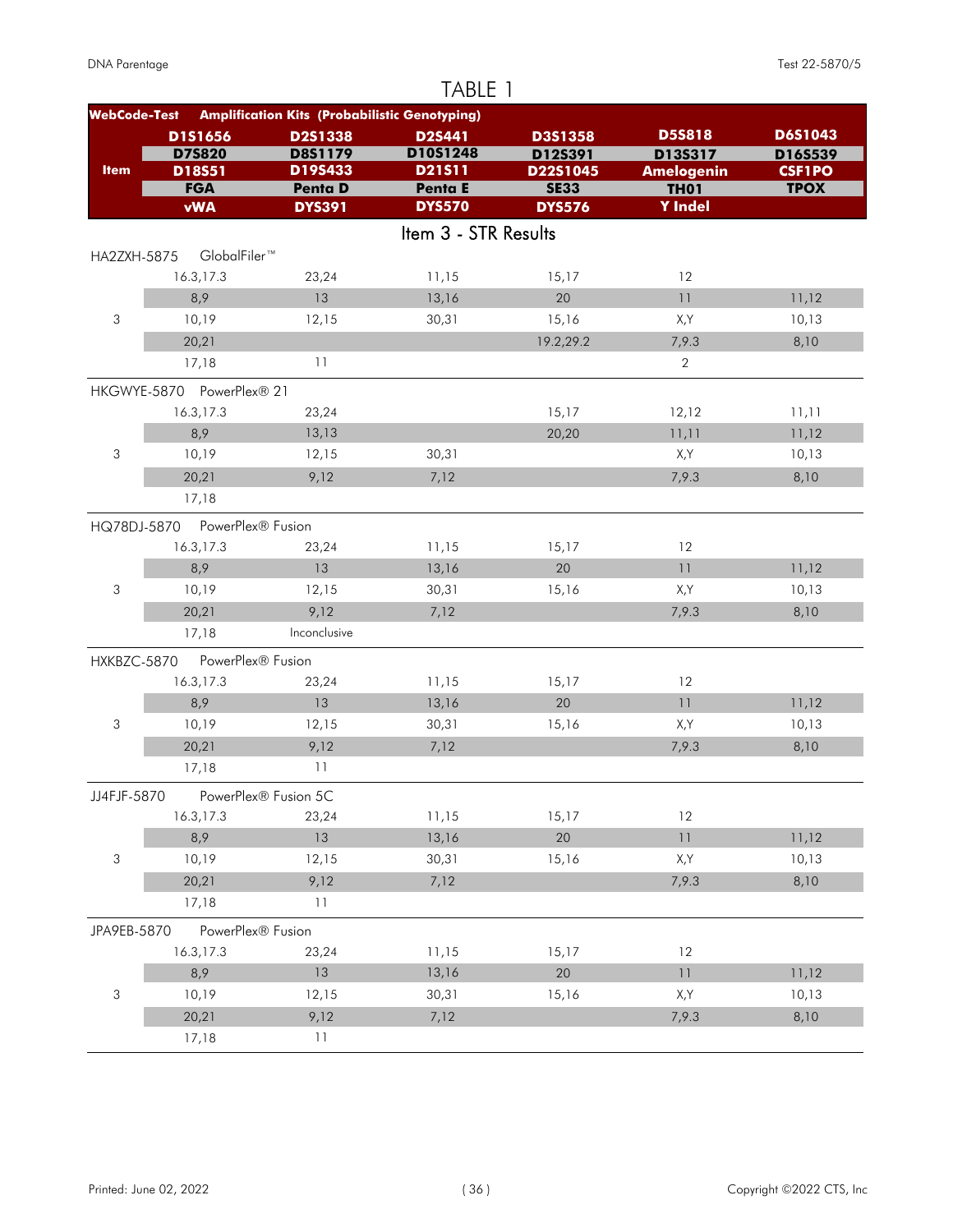| <b>Amplification Kits (Probabilistic Genotyping)</b><br><b>WebCode-Test</b><br><b>D5S818</b><br>D6S1043<br>D1S1656<br>D2S1338<br><b>D2S441</b><br>D3S1358<br><b>D7S820</b><br><b>D8S1179</b><br>D10S1248<br>D12S391<br>D13S317<br>D16S539<br>D19S433<br><b>Item</b><br>D21511<br>D22S1045<br>D18S51<br><b>CSF1PO</b><br><b>Amelogenin</b><br><b>FGA</b><br><b>Penta D</b><br><b>TPOX</b><br><b>SE33</b><br><b>TH01</b><br>Penta E<br><b>vWA</b><br><b>Y</b> Indel<br><b>DYS570</b><br><b>DYS391</b><br><b>DYS576</b><br>Item 3 - STR Results<br>PowerPlex® Fusion6C (Familia3)<br>KC2T6L-5875<br>16.3,17.3<br>23,24<br>11,15<br>15,17<br>12,12<br>8,9<br>13,13<br>13,16<br>11,12<br>20,20<br>11,11<br>3<br>10,19<br>30,31<br>15,16<br>12,15<br>X,Y<br>10,13<br>20,21<br>9,12<br>7,12<br>19.2,29.2<br>7,9.3<br>8,10<br>11<br>17,18<br>18<br>17<br>PowerPlex® F6C<br>16.3,17.3<br>11,15<br>15,17<br>12<br>23,24<br>13<br>8,9<br>13,16<br>20<br>11<br>11,12<br>3<br>10,19<br>30,31<br>15,16<br>X,Y<br>10,13<br>12,15<br>9,12<br>19.2,29.2<br>20,21<br>7,12<br>7,9.3<br>8,10<br>11<br>18<br>17,18<br>17<br>Identifiler® Direct<br>15,17<br>12<br>23,24<br>8,9<br>13<br>11<br>11,12<br>3<br>10,19<br>X,Y<br>12,15<br>30,31<br>10,13<br>20,21<br>7,9.3<br>8,10<br>17,18<br>16.3,17.3<br>23,24<br>11,15<br>12,12<br>15,17<br>8,9<br>13,13<br>13,16<br>20,20<br>11,11<br>11,12<br>3<br>30,31<br>10,19<br>12,15<br>15,16<br>X,Y<br>10,13<br>19.2,29.2<br>20,21<br>7,9.3<br>8,10<br>11<br>$\overline{2}$<br>17,18<br>GlobalFiler™, ForenSeq DNA Signature Prep<br>15,17<br>16.3,17.3<br>23,24<br>11,15<br>12,12<br>11,11<br>8,9<br>13,13<br>13,16<br>20,20<br>11,11<br>11,12<br>3<br>10,19<br>30,31<br>15,16<br>X,Y<br>10,13<br>12,15<br>20,21<br>9,12<br>7,12<br>19.2,29.2<br>7,9.3<br>8,10<br>$\mathbf 2$<br>17,18<br>11<br>18<br>17<br>16.3,17.3<br>23,24<br>11,15<br>15,17<br>12,12 |  | TABLE 1 |  |  |
|-------------------------------------------------------------------------------------------------------------------------------------------------------------------------------------------------------------------------------------------------------------------------------------------------------------------------------------------------------------------------------------------------------------------------------------------------------------------------------------------------------------------------------------------------------------------------------------------------------------------------------------------------------------------------------------------------------------------------------------------------------------------------------------------------------------------------------------------------------------------------------------------------------------------------------------------------------------------------------------------------------------------------------------------------------------------------------------------------------------------------------------------------------------------------------------------------------------------------------------------------------------------------------------------------------------------------------------------------------------------------------------------------------------------------------------------------------------------------------------------------------------------------------------------------------------------------------------------------------------------------------------------------------------------------------------------------------------------------------------------------------------------------------------------------------------------------------------------------------------------------------|--|---------|--|--|
|                                                                                                                                                                                                                                                                                                                                                                                                                                                                                                                                                                                                                                                                                                                                                                                                                                                                                                                                                                                                                                                                                                                                                                                                                                                                                                                                                                                                                                                                                                                                                                                                                                                                                                                                                                                                                                                                               |  |         |  |  |
|                                                                                                                                                                                                                                                                                                                                                                                                                                                                                                                                                                                                                                                                                                                                                                                                                                                                                                                                                                                                                                                                                                                                                                                                                                                                                                                                                                                                                                                                                                                                                                                                                                                                                                                                                                                                                                                                               |  |         |  |  |
|                                                                                                                                                                                                                                                                                                                                                                                                                                                                                                                                                                                                                                                                                                                                                                                                                                                                                                                                                                                                                                                                                                                                                                                                                                                                                                                                                                                                                                                                                                                                                                                                                                                                                                                                                                                                                                                                               |  |         |  |  |
|                                                                                                                                                                                                                                                                                                                                                                                                                                                                                                                                                                                                                                                                                                                                                                                                                                                                                                                                                                                                                                                                                                                                                                                                                                                                                                                                                                                                                                                                                                                                                                                                                                                                                                                                                                                                                                                                               |  |         |  |  |
|                                                                                                                                                                                                                                                                                                                                                                                                                                                                                                                                                                                                                                                                                                                                                                                                                                                                                                                                                                                                                                                                                                                                                                                                                                                                                                                                                                                                                                                                                                                                                                                                                                                                                                                                                                                                                                                                               |  |         |  |  |
|                                                                                                                                                                                                                                                                                                                                                                                                                                                                                                                                                                                                                                                                                                                                                                                                                                                                                                                                                                                                                                                                                                                                                                                                                                                                                                                                                                                                                                                                                                                                                                                                                                                                                                                                                                                                                                                                               |  |         |  |  |
|                                                                                                                                                                                                                                                                                                                                                                                                                                                                                                                                                                                                                                                                                                                                                                                                                                                                                                                                                                                                                                                                                                                                                                                                                                                                                                                                                                                                                                                                                                                                                                                                                                                                                                                                                                                                                                                                               |  |         |  |  |
|                                                                                                                                                                                                                                                                                                                                                                                                                                                                                                                                                                                                                                                                                                                                                                                                                                                                                                                                                                                                                                                                                                                                                                                                                                                                                                                                                                                                                                                                                                                                                                                                                                                                                                                                                                                                                                                                               |  |         |  |  |
|                                                                                                                                                                                                                                                                                                                                                                                                                                                                                                                                                                                                                                                                                                                                                                                                                                                                                                                                                                                                                                                                                                                                                                                                                                                                                                                                                                                                                                                                                                                                                                                                                                                                                                                                                                                                                                                                               |  |         |  |  |
|                                                                                                                                                                                                                                                                                                                                                                                                                                                                                                                                                                                                                                                                                                                                                                                                                                                                                                                                                                                                                                                                                                                                                                                                                                                                                                                                                                                                                                                                                                                                                                                                                                                                                                                                                                                                                                                                               |  |         |  |  |
| KT4P4B-5875                                                                                                                                                                                                                                                                                                                                                                                                                                                                                                                                                                                                                                                                                                                                                                                                                                                                                                                                                                                                                                                                                                                                                                                                                                                                                                                                                                                                                                                                                                                                                                                                                                                                                                                                                                                                                                                                   |  |         |  |  |
|                                                                                                                                                                                                                                                                                                                                                                                                                                                                                                                                                                                                                                                                                                                                                                                                                                                                                                                                                                                                                                                                                                                                                                                                                                                                                                                                                                                                                                                                                                                                                                                                                                                                                                                                                                                                                                                                               |  |         |  |  |
|                                                                                                                                                                                                                                                                                                                                                                                                                                                                                                                                                                                                                                                                                                                                                                                                                                                                                                                                                                                                                                                                                                                                                                                                                                                                                                                                                                                                                                                                                                                                                                                                                                                                                                                                                                                                                                                                               |  |         |  |  |
|                                                                                                                                                                                                                                                                                                                                                                                                                                                                                                                                                                                                                                                                                                                                                                                                                                                                                                                                                                                                                                                                                                                                                                                                                                                                                                                                                                                                                                                                                                                                                                                                                                                                                                                                                                                                                                                                               |  |         |  |  |
|                                                                                                                                                                                                                                                                                                                                                                                                                                                                                                                                                                                                                                                                                                                                                                                                                                                                                                                                                                                                                                                                                                                                                                                                                                                                                                                                                                                                                                                                                                                                                                                                                                                                                                                                                                                                                                                                               |  |         |  |  |
|                                                                                                                                                                                                                                                                                                                                                                                                                                                                                                                                                                                                                                                                                                                                                                                                                                                                                                                                                                                                                                                                                                                                                                                                                                                                                                                                                                                                                                                                                                                                                                                                                                                                                                                                                                                                                                                                               |  |         |  |  |
| MBX6EL-5870<br>MWEJWD-5875 GlobalFiler™<br>N6MFEP-5870<br>NLWZCG-5875 GlobalFiler™                                                                                                                                                                                                                                                                                                                                                                                                                                                                                                                                                                                                                                                                                                                                                                                                                                                                                                                                                                                                                                                                                                                                                                                                                                                                                                                                                                                                                                                                                                                                                                                                                                                                                                                                                                                            |  |         |  |  |
|                                                                                                                                                                                                                                                                                                                                                                                                                                                                                                                                                                                                                                                                                                                                                                                                                                                                                                                                                                                                                                                                                                                                                                                                                                                                                                                                                                                                                                                                                                                                                                                                                                                                                                                                                                                                                                                                               |  |         |  |  |
|                                                                                                                                                                                                                                                                                                                                                                                                                                                                                                                                                                                                                                                                                                                                                                                                                                                                                                                                                                                                                                                                                                                                                                                                                                                                                                                                                                                                                                                                                                                                                                                                                                                                                                                                                                                                                                                                               |  |         |  |  |
|                                                                                                                                                                                                                                                                                                                                                                                                                                                                                                                                                                                                                                                                                                                                                                                                                                                                                                                                                                                                                                                                                                                                                                                                                                                                                                                                                                                                                                                                                                                                                                                                                                                                                                                                                                                                                                                                               |  |         |  |  |
|                                                                                                                                                                                                                                                                                                                                                                                                                                                                                                                                                                                                                                                                                                                                                                                                                                                                                                                                                                                                                                                                                                                                                                                                                                                                                                                                                                                                                                                                                                                                                                                                                                                                                                                                                                                                                                                                               |  |         |  |  |
|                                                                                                                                                                                                                                                                                                                                                                                                                                                                                                                                                                                                                                                                                                                                                                                                                                                                                                                                                                                                                                                                                                                                                                                                                                                                                                                                                                                                                                                                                                                                                                                                                                                                                                                                                                                                                                                                               |  |         |  |  |
|                                                                                                                                                                                                                                                                                                                                                                                                                                                                                                                                                                                                                                                                                                                                                                                                                                                                                                                                                                                                                                                                                                                                                                                                                                                                                                                                                                                                                                                                                                                                                                                                                                                                                                                                                                                                                                                                               |  |         |  |  |
|                                                                                                                                                                                                                                                                                                                                                                                                                                                                                                                                                                                                                                                                                                                                                                                                                                                                                                                                                                                                                                                                                                                                                                                                                                                                                                                                                                                                                                                                                                                                                                                                                                                                                                                                                                                                                                                                               |  |         |  |  |
|                                                                                                                                                                                                                                                                                                                                                                                                                                                                                                                                                                                                                                                                                                                                                                                                                                                                                                                                                                                                                                                                                                                                                                                                                                                                                                                                                                                                                                                                                                                                                                                                                                                                                                                                                                                                                                                                               |  |         |  |  |
|                                                                                                                                                                                                                                                                                                                                                                                                                                                                                                                                                                                                                                                                                                                                                                                                                                                                                                                                                                                                                                                                                                                                                                                                                                                                                                                                                                                                                                                                                                                                                                                                                                                                                                                                                                                                                                                                               |  |         |  |  |
|                                                                                                                                                                                                                                                                                                                                                                                                                                                                                                                                                                                                                                                                                                                                                                                                                                                                                                                                                                                                                                                                                                                                                                                                                                                                                                                                                                                                                                                                                                                                                                                                                                                                                                                                                                                                                                                                               |  |         |  |  |
|                                                                                                                                                                                                                                                                                                                                                                                                                                                                                                                                                                                                                                                                                                                                                                                                                                                                                                                                                                                                                                                                                                                                                                                                                                                                                                                                                                                                                                                                                                                                                                                                                                                                                                                                                                                                                                                                               |  |         |  |  |
|                                                                                                                                                                                                                                                                                                                                                                                                                                                                                                                                                                                                                                                                                                                                                                                                                                                                                                                                                                                                                                                                                                                                                                                                                                                                                                                                                                                                                                                                                                                                                                                                                                                                                                                                                                                                                                                                               |  |         |  |  |
|                                                                                                                                                                                                                                                                                                                                                                                                                                                                                                                                                                                                                                                                                                                                                                                                                                                                                                                                                                                                                                                                                                                                                                                                                                                                                                                                                                                                                                                                                                                                                                                                                                                                                                                                                                                                                                                                               |  |         |  |  |
|                                                                                                                                                                                                                                                                                                                                                                                                                                                                                                                                                                                                                                                                                                                                                                                                                                                                                                                                                                                                                                                                                                                                                                                                                                                                                                                                                                                                                                                                                                                                                                                                                                                                                                                                                                                                                                                                               |  |         |  |  |
|                                                                                                                                                                                                                                                                                                                                                                                                                                                                                                                                                                                                                                                                                                                                                                                                                                                                                                                                                                                                                                                                                                                                                                                                                                                                                                                                                                                                                                                                                                                                                                                                                                                                                                                                                                                                                                                                               |  |         |  |  |
|                                                                                                                                                                                                                                                                                                                                                                                                                                                                                                                                                                                                                                                                                                                                                                                                                                                                                                                                                                                                                                                                                                                                                                                                                                                                                                                                                                                                                                                                                                                                                                                                                                                                                                                                                                                                                                                                               |  |         |  |  |
|                                                                                                                                                                                                                                                                                                                                                                                                                                                                                                                                                                                                                                                                                                                                                                                                                                                                                                                                                                                                                                                                                                                                                                                                                                                                                                                                                                                                                                                                                                                                                                                                                                                                                                                                                                                                                                                                               |  |         |  |  |
|                                                                                                                                                                                                                                                                                                                                                                                                                                                                                                                                                                                                                                                                                                                                                                                                                                                                                                                                                                                                                                                                                                                                                                                                                                                                                                                                                                                                                                                                                                                                                                                                                                                                                                                                                                                                                                                                               |  |         |  |  |
|                                                                                                                                                                                                                                                                                                                                                                                                                                                                                                                                                                                                                                                                                                                                                                                                                                                                                                                                                                                                                                                                                                                                                                                                                                                                                                                                                                                                                                                                                                                                                                                                                                                                                                                                                                                                                                                                               |  |         |  |  |
|                                                                                                                                                                                                                                                                                                                                                                                                                                                                                                                                                                                                                                                                                                                                                                                                                                                                                                                                                                                                                                                                                                                                                                                                                                                                                                                                                                                                                                                                                                                                                                                                                                                                                                                                                                                                                                                                               |  |         |  |  |
|                                                                                                                                                                                                                                                                                                                                                                                                                                                                                                                                                                                                                                                                                                                                                                                                                                                                                                                                                                                                                                                                                                                                                                                                                                                                                                                                                                                                                                                                                                                                                                                                                                                                                                                                                                                                                                                                               |  |         |  |  |
| 8,9<br>13,16                                                                                                                                                                                                                                                                                                                                                                                                                                                                                                                                                                                                                                                                                                                                                                                                                                                                                                                                                                                                                                                                                                                                                                                                                                                                                                                                                                                                                                                                                                                                                                                                                                                                                                                                                                                                                                                                  |  |         |  |  |
| 13,13<br>20,20<br>11,11<br>11,12<br>3<br>10,19<br>12,15<br>30,31<br>15,16<br>X,Y<br>10,13                                                                                                                                                                                                                                                                                                                                                                                                                                                                                                                                                                                                                                                                                                                                                                                                                                                                                                                                                                                                                                                                                                                                                                                                                                                                                                                                                                                                                                                                                                                                                                                                                                                                                                                                                                                     |  |         |  |  |
| 20,21<br>19.2,29.2<br>7,9.3                                                                                                                                                                                                                                                                                                                                                                                                                                                                                                                                                                                                                                                                                                                                                                                                                                                                                                                                                                                                                                                                                                                                                                                                                                                                                                                                                                                                                                                                                                                                                                                                                                                                                                                                                                                                                                                   |  |         |  |  |
| 8,10<br>17,18<br>11<br>$\overline{2}$                                                                                                                                                                                                                                                                                                                                                                                                                                                                                                                                                                                                                                                                                                                                                                                                                                                                                                                                                                                                                                                                                                                                                                                                                                                                                                                                                                                                                                                                                                                                                                                                                                                                                                                                                                                                                                         |  |         |  |  |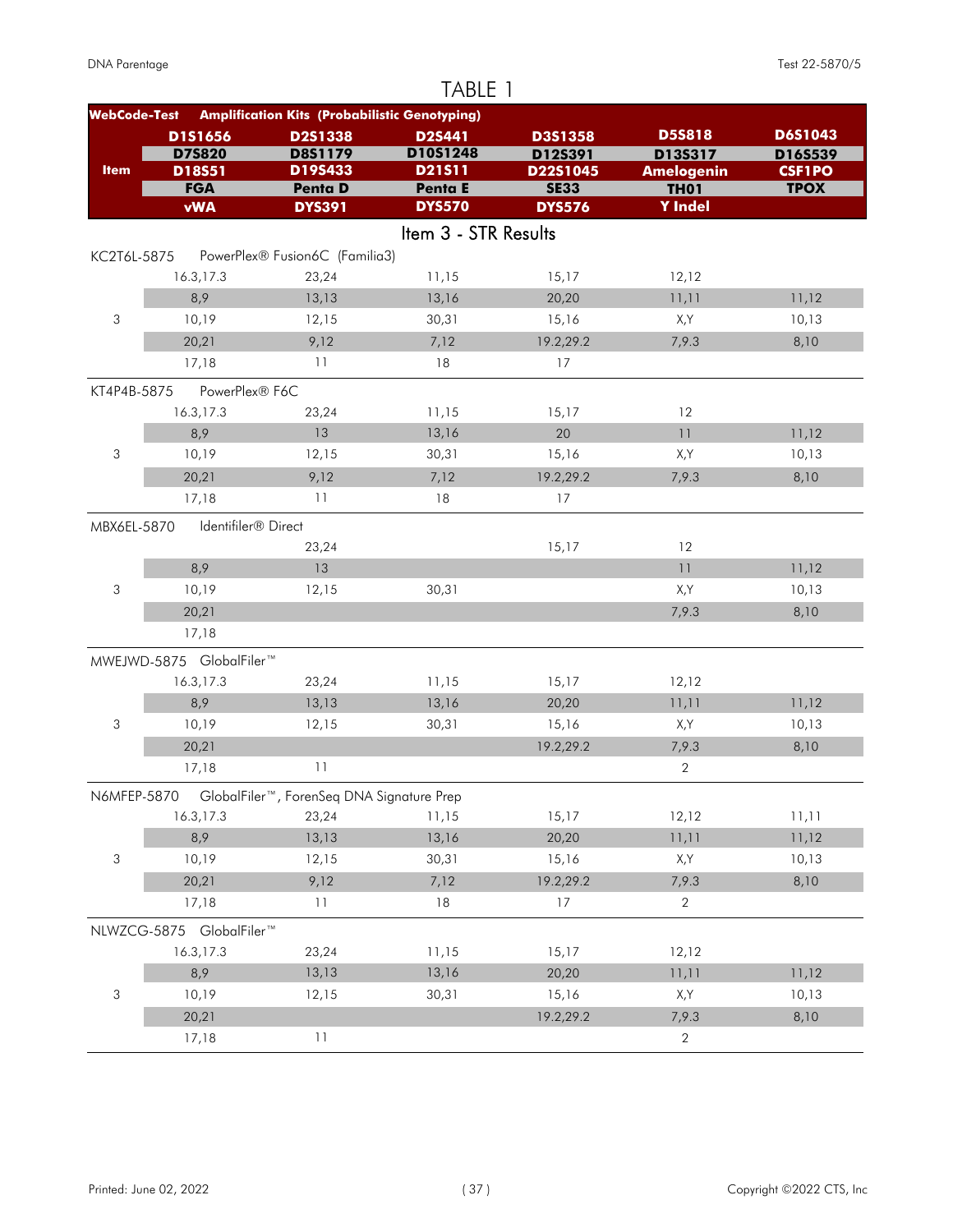|                           |                               |                                                      | TABLE 1                  |                              |                                                                |                |
|---------------------------|-------------------------------|------------------------------------------------------|--------------------------|------------------------------|----------------------------------------------------------------|----------------|
| <b>WebCode-Test</b>       |                               | <b>Amplification Kits (Probabilistic Genotyping)</b> |                          |                              |                                                                |                |
|                           | D1S1656                       | D2S1338                                              | D2S441                   | D3S1358                      | <b>D5S818</b>                                                  | D6S1043        |
|                           | <b>D75820</b>                 | <b>D8S1179</b>                                       | D10S1248                 | D12S391                      | D135317                                                        | D16S539        |
| <b>Item</b>               | D18S51                        | D19S433                                              | D21511                   | D22S1045                     | <b>Amelogenin</b>                                              | <b>CSF1PO</b>  |
|                           | <b>FGA</b><br><b>vWA</b>      | <b>Penta D</b><br><b>DYS391</b>                      | Penta E<br><b>DYS570</b> | <b>SE33</b><br><b>DYS576</b> | <b>TH01</b><br><b>Y</b> Indel                                  | <b>TPOX</b>    |
|                           |                               |                                                      |                          |                              |                                                                |                |
|                           |                               |                                                      | Item 3 - STR Results     |                              |                                                                |                |
| P9KE48-5870               | GlobalFiler™                  |                                                      |                          |                              |                                                                |                |
|                           | 16.3,17.3                     | 23,24                                                | 11,15                    | 15,17                        | 12,12                                                          |                |
|                           | 8,9                           | 13,13                                                | 13,16                    | 20,20                        | 11,11                                                          | 11,12          |
| 3                         | 10,19                         | 12,15                                                | 30,31                    | 15,16                        | X,Y                                                            | 10,13          |
|                           | 20,21                         |                                                      |                          | 19.2,29.2                    | 7,9.3                                                          | 8,10           |
|                           | 17,18                         | 11                                                   |                          |                              | $\overline{2}$                                                 |                |
| PAFW79-5870               | PowerPlex® Fusion             |                                                      |                          |                              |                                                                |                |
|                           | 16.3,17.3                     | 23,24                                                | 11,15                    | 15,17                        | 12                                                             |                |
|                           | 8,9                           | 13                                                   | 13,16                    | 20                           | 11                                                             | 11,12          |
| 3                         | 10,19                         | 12,15                                                | 30,31                    | 15,16                        | X,Y                                                            | 10,13          |
|                           | 20,21                         | 9,12                                                 | 7,12                     |                              | 7,9.3                                                          | 8,10           |
|                           | 17,18                         | 11                                                   |                          |                              |                                                                |                |
|                           | PKWGQ6-5870 PowerPlex® Fusion |                                                      |                          |                              |                                                                |                |
|                           | 16.3,17.3                     | 23,24                                                | 11,15                    | 15,17                        | 12                                                             |                |
|                           | 8,9                           | 13                                                   | 13,16                    | 20                           | 11                                                             | 11,12          |
| 3                         | 10,19                         | 12,15                                                | 30,31                    | 15,16                        | X,Y                                                            | 10,13          |
|                           | 20,21                         | 9,12                                                 | 7,12                     |                              | 7,9.3                                                          | 8,10           |
|                           | 17,18                         | 11                                                   |                          |                              |                                                                |                |
|                           |                               |                                                      |                          |                              |                                                                |                |
|                           | Q22BW6-5870 PowerPlex® Fusion |                                                      |                          |                              | 12                                                             |                |
|                           | 16.3,17.3<br>8,9              | 23,24<br>13                                          | 11,15                    | 15,17<br>20                  | 11                                                             |                |
| 3                         | 10,19                         | 12,15                                                | 13,16<br>30,31           | 15,16                        |                                                                | 11,12<br>10,13 |
|                           |                               |                                                      |                          |                              | X,Y                                                            |                |
|                           | 20,21                         | 9,12                                                 | 7,12                     |                              | 7,9.3                                                          | 8,10           |
|                           | 17,18                         | 11                                                   |                          |                              |                                                                |                |
| Q3CARE-5870               | PowerPlex® Fusion             |                                                      |                          |                              |                                                                |                |
|                           | 16.3,17.3                     | 23,24                                                | 11,15                    | 15,17                        | 12                                                             |                |
|                           | 8,9                           | 13                                                   | 13,16                    | 20                           | $\ensuremath{\mathsf{1}}\xspace\ensuremath{\mathsf{1}}\xspace$ | 11,12          |
| $\sqrt{3}$                | 10,19                         | 12,15                                                | 30,31                    | 15,16                        | X,Y                                                            | 10,13          |
|                           | 20,21                         | 9,12                                                 | 7,12                     |                              | 7,9.3                                                          | 8,10           |
|                           | 17,18                         | 11                                                   |                          |                              |                                                                |                |
| QB3VXC-5870               | GlobalFiler™                  |                                                      |                          |                              |                                                                |                |
|                           | 16.3,17.3                     | 23,24                                                | 11,15                    | 15,17                        | 12,12                                                          |                |
|                           | 8,9                           | 13,13                                                | 13,16                    | 20,20                        | 11,11                                                          | 11,12          |
| $\ensuremath{\mathsf{3}}$ | 10,19                         | 12,15                                                | 30,31                    | 15,16                        | X,Y                                                            | 10,13          |
|                           | 20,21                         |                                                      |                          | 19.2,29.2                    | 7,9.3                                                          | 8,10           |
|                           | 17,18                         | 11                                                   |                          |                              | $\overline{2}$                                                 |                |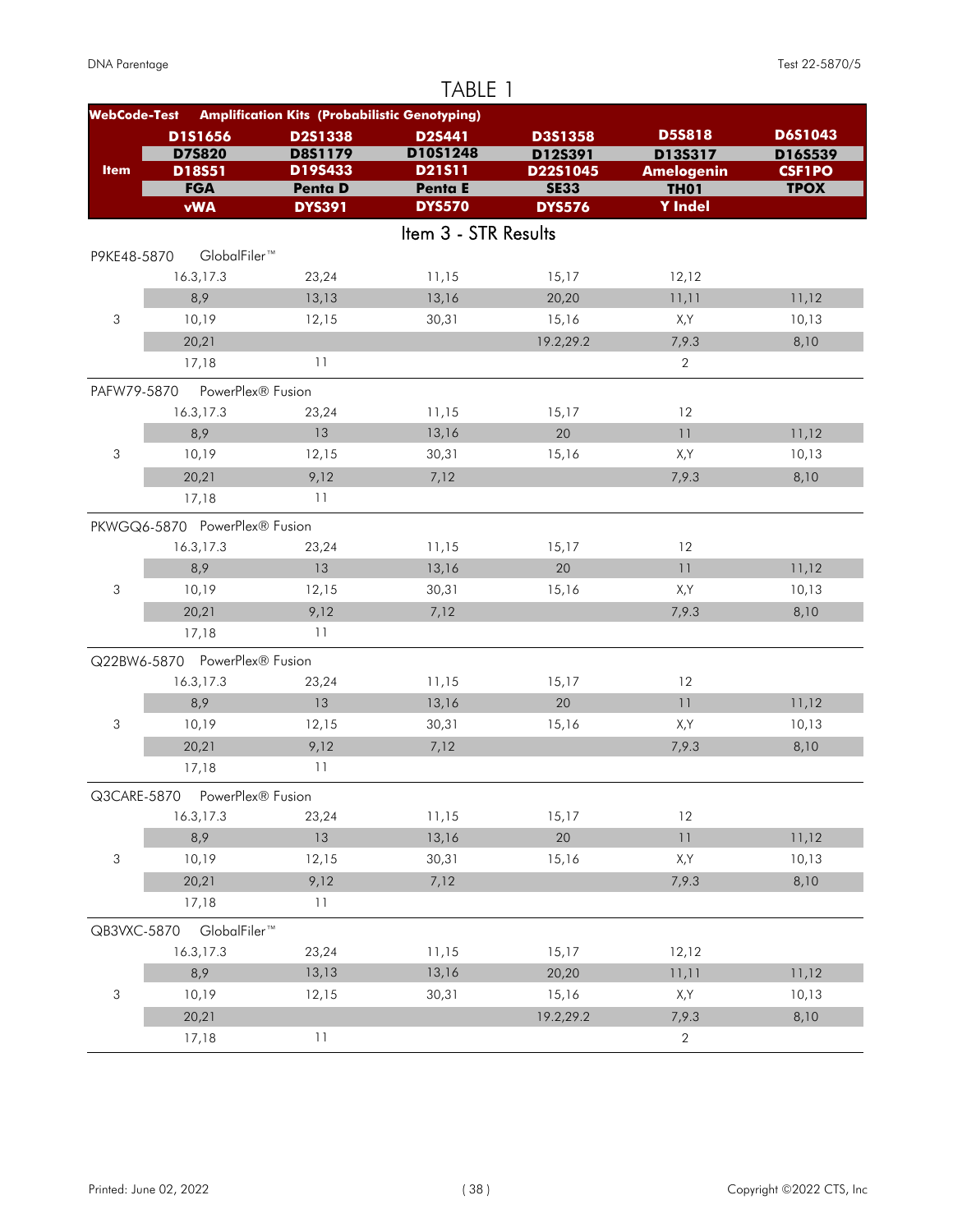|                           |                                  |                                                      | TABLE 1              |                     |                              |                          |
|---------------------------|----------------------------------|------------------------------------------------------|----------------------|---------------------|------------------------------|--------------------------|
| <b>WebCode-Test</b>       |                                  | <b>Amplification Kits (Probabilistic Genotyping)</b> |                      |                     |                              |                          |
|                           | D1S1656                          | D2S1338                                              | D2S441               | D3S1358             | <b>D5S818</b>                | D6S1043                  |
| <b>Item</b>               | <b>D75820</b><br>D18S51          | D8S1179<br>D19S433                                   | D10S1248<br>D21511   | D12S391<br>D22S1045 | D13S317<br><b>Amelogenin</b> | D16S539<br><b>CSF1PO</b> |
|                           | <b>FGA</b>                       | Penta D                                              | Penta E              | <b>SE33</b>         | <b>TH01</b>                  | <b>TPOX</b>              |
|                           | <b>vWA</b>                       | <b>DYS391</b>                                        | <b>DYS570</b>        | <b>DYS576</b>       | <b>Y</b> Indel               |                          |
|                           |                                  |                                                      | Item 3 - STR Results |                     |                              |                          |
|                           | QGPN67-5870 GlobalFiler™ Express |                                                      |                      |                     |                              |                          |
|                           | 16.3, 17.3                       | 23,24                                                | 11,15                | 15,17               | 12                           |                          |
|                           | 8,9                              | 13                                                   | 13,16                | 20                  | 11                           | 11,12                    |
| 3                         | 10,19                            | 12,15                                                | 30,31                | 15,16               | X,Y                          | 10,13                    |
|                           | 20,21                            |                                                      |                      | 19.2,29.2           | 7,9.3                        | 8,10                     |
|                           | 17,18                            | 11                                                   |                      |                     | $\overline{2}$               |                          |
|                           | QQZPQ7-5870 PowerPlex® 21        |                                                      |                      |                     |                              |                          |
|                           | 16.3, 17.3                       | 23,24                                                |                      | 15,17               | 12,12                        | 11,11                    |
|                           | 8,9                              | 13,13                                                |                      | 20,20               | 11,11                        | 11,12                    |
| 3                         | 10,19                            | 12,15                                                | 30,31                |                     | X,Y                          | 10,13                    |
|                           | 20,21                            | 9,12                                                 | 7,12                 |                     | 7,9.3                        | 8,10                     |
|                           | 17,18                            |                                                      |                      |                     |                              |                          |
| RH3FY8-5870               |                                  | PowerPlex® Fusion 5C                                 |                      |                     |                              |                          |
|                           | 16.3,17.3                        | 23,24                                                | 11,15                | 15,17               | 12                           |                          |
|                           | 8,9                              | 13                                                   | 13,16                | 20                  | 11                           | 11,12                    |
| 3                         | 10,19                            | 12,15                                                | 30,31                | 15,16               | X,Y                          | 10,13                    |
|                           | 20,21                            | 9,12                                                 | 7,12                 |                     | 7,9.3                        | 8,10                     |
|                           | 17,18                            | 11                                                   |                      |                     |                              |                          |
| V24UKH-5870               | GlobalFiler™                     |                                                      |                      |                     |                              |                          |
|                           | 16.3,17.3                        | 23,24                                                | 11,15                | 15,17               | 12,12                        |                          |
|                           | 8,9                              | 13,13                                                | 13,16                | 20,20               | 11,11                        | 11,12                    |
| 3                         | 10,19                            | 12,15                                                | 30,31                | 15,16               | X,Y                          | 10,13                    |
|                           | 20,21                            |                                                      |                      | 19.2,29.2           | 7,9.3                        | 8,10                     |
|                           | 17,18                            | 11                                                   |                      |                     | $\sqrt{2}$                   |                          |
| VAETFE-5870               |                                  | PowerPlex® Fusion 6C                                 |                      |                     |                              |                          |
|                           | 16.3,17.3                        | 23,24                                                | 11,15                | 15,17               | 12,12                        |                          |
|                           | 8,9                              | 13,13                                                | 13,16                | 20,20               | 11,11                        | 11,12                    |
| $\ensuremath{\mathsf{3}}$ | 10,19                            | 12,15                                                | 30,31                | 15,16               | X,Y                          | 10,13                    |
|                           | 20,21                            | 9,12                                                 | 7,12                 | 19.2,29.2           | 7,9.3                        | 8,10                     |
|                           | 17,18                            | 11                                                   | 18                   | 17                  |                              |                          |
| <b>VWARH4-5870</b>        |                                  | PowerPlex® Fusion 6C                                 |                      |                     |                              |                          |
|                           | 16.3,17.3                        | 23,24                                                | 11,15                | 15,17               | 12                           |                          |
|                           | 8,9                              | 13                                                   | 13,16                | 20                  | 11                           | 11,12                    |
| 3                         | 10,19                            | 12,15                                                | 30,31                | 15,16               | X,Y                          | 10,13                    |
|                           | 20,21                            | 9,12                                                 | 7,12                 | 19.2,29.2           | 7,9.3                        | 8,10                     |
|                           | 17,18                            | $\overline{11}$                                      | 18                   | 17                  |                              |                          |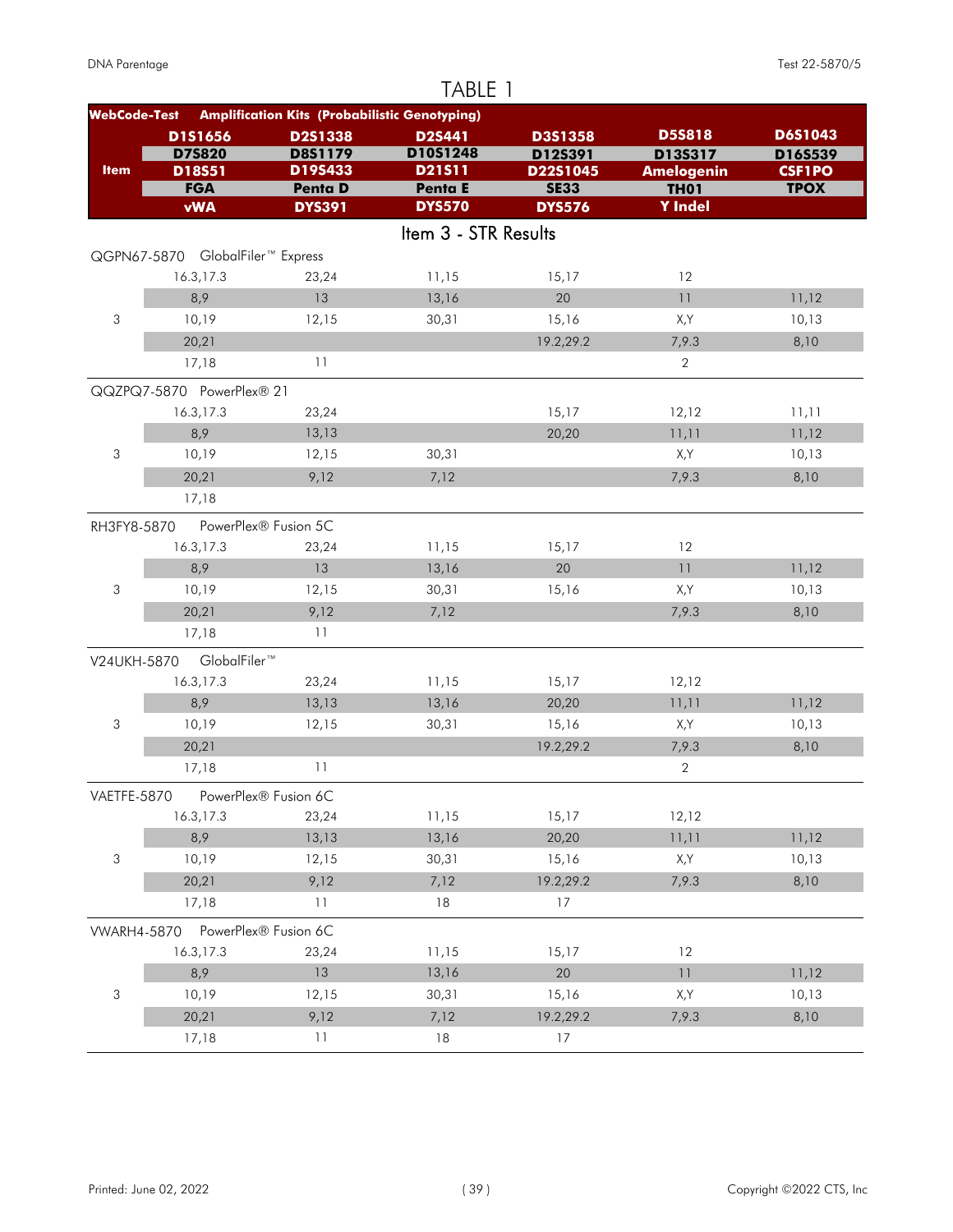|                           |                                  |                                                      | TABLE 1              |                         |                                  |                              |
|---------------------------|----------------------------------|------------------------------------------------------|----------------------|-------------------------|----------------------------------|------------------------------|
| <b>WebCode-Test</b>       |                                  | <b>Amplification Kits (Probabilistic Genotyping)</b> |                      |                         |                                  |                              |
|                           | D1S1656                          | D2S1338                                              | <b>D2S441</b>        | <b>D3S1358</b>          | <b>D5S818</b>                    | D6S1043                      |
|                           | <b>D75820</b>                    | <b>D8S1179</b><br>D19S433                            | D10S1248             | D12S391                 | D13S317                          | D16S539                      |
| <b>Item</b>               | D18S51<br><b>FGA</b>             | <b>Penta D</b>                                       | D21511<br>Penta E    | D22S1045<br><b>SE33</b> | <b>Amelogenin</b><br><b>TH01</b> | <b>CSF1PO</b><br><b>TPOX</b> |
|                           | <b>vWA</b>                       | <b>DYS391</b>                                        | <b>DYS570</b>        | <b>DYS576</b>           | <b>Y</b> Indel                   |                              |
|                           |                                  |                                                      | Item 3 - STR Results |                         |                                  |                              |
| WB7A82-5870               | GlobalFiler™                     |                                                      |                      |                         |                                  |                              |
|                           | 16.3,17.3                        | 23,24                                                | 11,15                | 15,17                   | 12,12                            |                              |
|                           | 8,9                              | 13,13                                                | 13,16                | 20,20                   | 11,11                            | 11,12                        |
| 3                         | 10,19                            | 12,15                                                | 30,31                | 15,16                   | X,Y                              | 10,13                        |
|                           | 20,21                            |                                                      |                      | 19.2,29.2               | 7,9.3                            | 8,10                         |
|                           | 17,18                            | 11                                                   |                      |                         | $\overline{2}$                   |                              |
|                           | WCGDEX-5870 PowerPlex® 21        |                                                      |                      |                         |                                  |                              |
|                           | 16.3,17.3                        | 23,24                                                |                      | 15,17                   | 12,12                            | 11,11                        |
|                           | 8,9                              | 13,13                                                |                      | 20,20                   | 11,11                            | 11,12                        |
| 3                         | 10,19                            | 12,15                                                | 30,31                |                         | X,Y                              | 10,13                        |
|                           | 20,21                            | 9,12                                                 | 7,12                 |                         | 7,9.3                            | 8,10                         |
|                           | 17,18                            |                                                      |                      |                         |                                  |                              |
|                           | WG9FM4-5870 GlobalFiler™ Express |                                                      |                      |                         |                                  |                              |
|                           | 16.3,17.3                        | 23,24                                                | 11,15                | 15,17                   | 12                               |                              |
|                           | 8,9                              | 13                                                   | 13,16                | 20                      | 11                               | 11,12                        |
| 3                         | 10,19                            | 12,15                                                | 30,31                | 15,16                   | X,Y                              | 10,13                        |
|                           | 20,21                            |                                                      |                      | 19.2,29.2               | 7,9.3                            | 8,10                         |
|                           | 17,18                            | 11                                                   |                      |                         | $\overline{2}$                   |                              |
| X77HCA-5875               | GlobalFiler™                     |                                                      |                      |                         |                                  |                              |
|                           | 16.3,17.3                        | 23,24                                                | 11,15                | 15,17                   | 12                               |                              |
|                           | 8,9                              | 13                                                   | 13,16                | 20                      | 11                               | 11,12                        |
| 3                         | 10,19                            | 12,15                                                | 30,31                | 15,16                   | X,Y                              | 10,13                        |
|                           | 20,21                            |                                                      |                      | 19.2,29.2               | 7,9.3                            | 8,10                         |
|                           | 17,18                            | 11                                                   |                      |                         | $\overline{2}$                   |                              |
| XUTHH2-5875               | GlobalFiler™                     |                                                      |                      |                         |                                  |                              |
|                           | 16.3,17.3                        | 23,24                                                | 11,15                | 15,17                   | 12,12                            |                              |
|                           | 8,9                              | 13,13                                                | 13,16                | 20,20                   | 11,11                            | 11,12                        |
| $\ensuremath{\mathsf{3}}$ | 10,19                            | 12,15                                                | 30,31                | 15,16                   | X,Y                              | 10,13                        |
|                           | 20,21                            |                                                      |                      | 19.2,29.2               | 7,9.3                            | 8,10                         |
|                           | 17,18                            | 11                                                   |                      |                         | $\mathbf{2}$                     |                              |
| ZLXWP9-5875               | PowerPlex® 5C                    |                                                      |                      |                         |                                  |                              |
|                           | 16.3,17.3                        | 23,24                                                | 11,15                | 15,17                   | 12,12                            |                              |
|                           | 8,9                              | 13,13                                                | 13,16                | 20,20                   | 11,11                            | 11,12                        |
| 3                         | 10,19                            | 12,15                                                | 30,31                | 15,16                   | X,Y                              | 10,13                        |
|                           | 20,21                            | 9,12                                                 | 7,12                 |                         | 7,9.3                            | 8,10                         |
|                           | 17,18                            | 11                                                   |                      |                         |                                  |                              |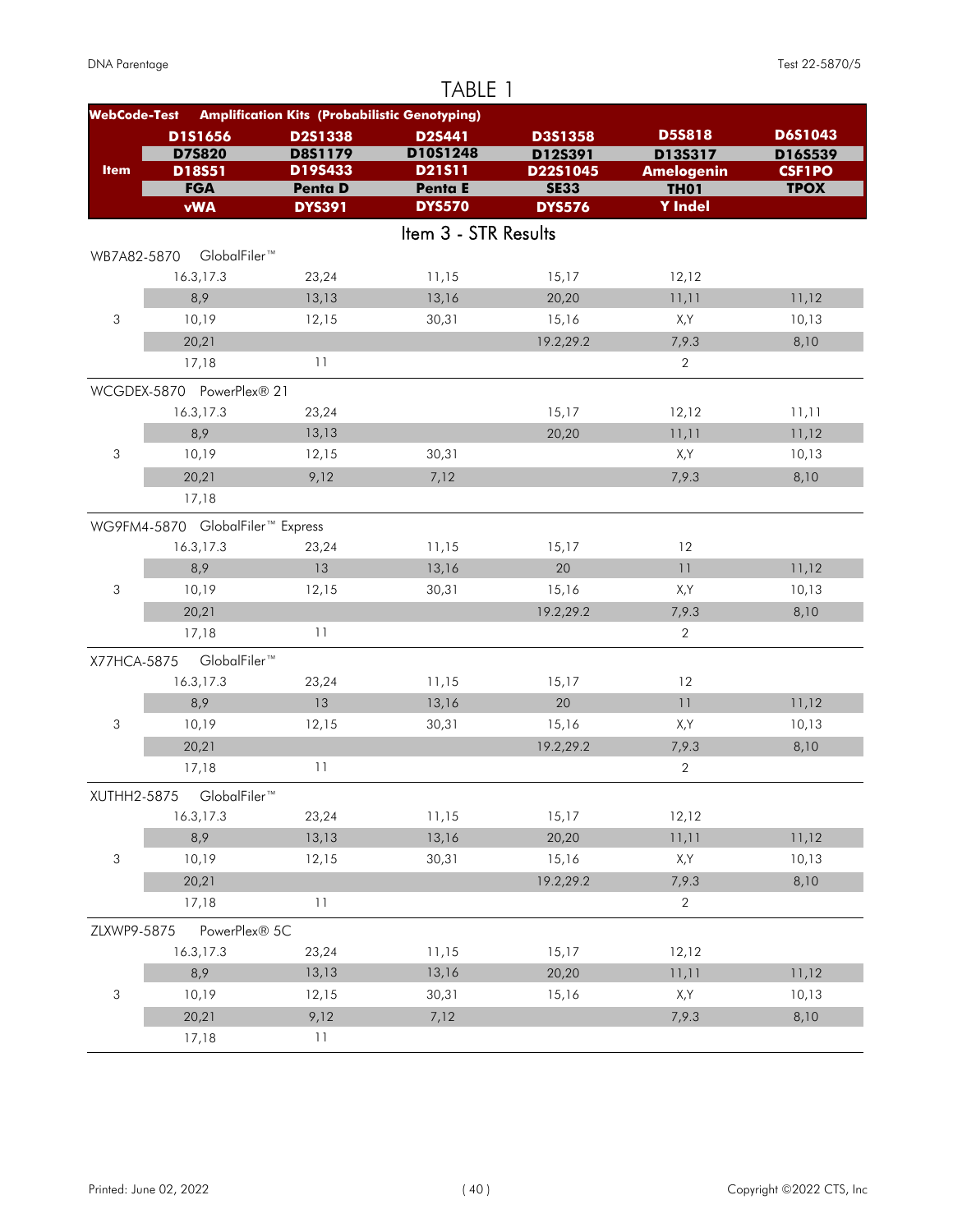|                     |                      |                                                      | TABLE 1                         |                         |                                       |                              |
|---------------------|----------------------|------------------------------------------------------|---------------------------------|-------------------------|---------------------------------------|------------------------------|
| <b>WebCode-Test</b> |                      | <b>Amplification Kits (Probabilistic Genotyping)</b> |                                 |                         |                                       |                              |
|                     | <b>D1S1656</b>       | <b>D2S1338</b>                                       | D2S441                          | <b>D3S1358</b>          | <b>D5S818</b>                         | <b>D6S1043</b>               |
| <b>Item</b>         | <b>D7S820</b>        | <b>D8S1179</b><br>D19S433                            | D10S1248                        | D12S391                 | D13S317                               | D16S539                      |
|                     | D18S51<br><b>FGA</b> | <b>Penta D</b>                                       | <b>D21511</b><br><b>Penta E</b> | D22S1045<br><b>SE33</b> | <b>Amelogenin</b><br>TH <sub>01</sub> | <b>CSF1PO</b><br><b>TPOX</b> |
|                     | <b>vWA</b>           | <b>DYS391</b>                                        | <b>DYS570</b>                   | <b>DYS576</b>           | <b>Y</b> Indel                        |                              |
|                     |                      |                                                      | Item 3 - STR Results            |                         |                                       |                              |
| ZYZM88-5870         | Identifiler® Direct  |                                                      |                                 |                         |                                       |                              |
|                     |                      | 23,24                                                |                                 | 15,17                   | 12                                    |                              |
|                     | 8,9                  | 13                                                   |                                 |                         | 11                                    | 11,12                        |
| 3                   | 10,19                | 12,15                                                | 30,31                           |                         | X,Y                                   | 10,13                        |
|                     | 20,21                |                                                      |                                 |                         | 7,9.3                                 | 8,10                         |
|                     | 17,18                |                                                      |                                 |                         |                                       |                              |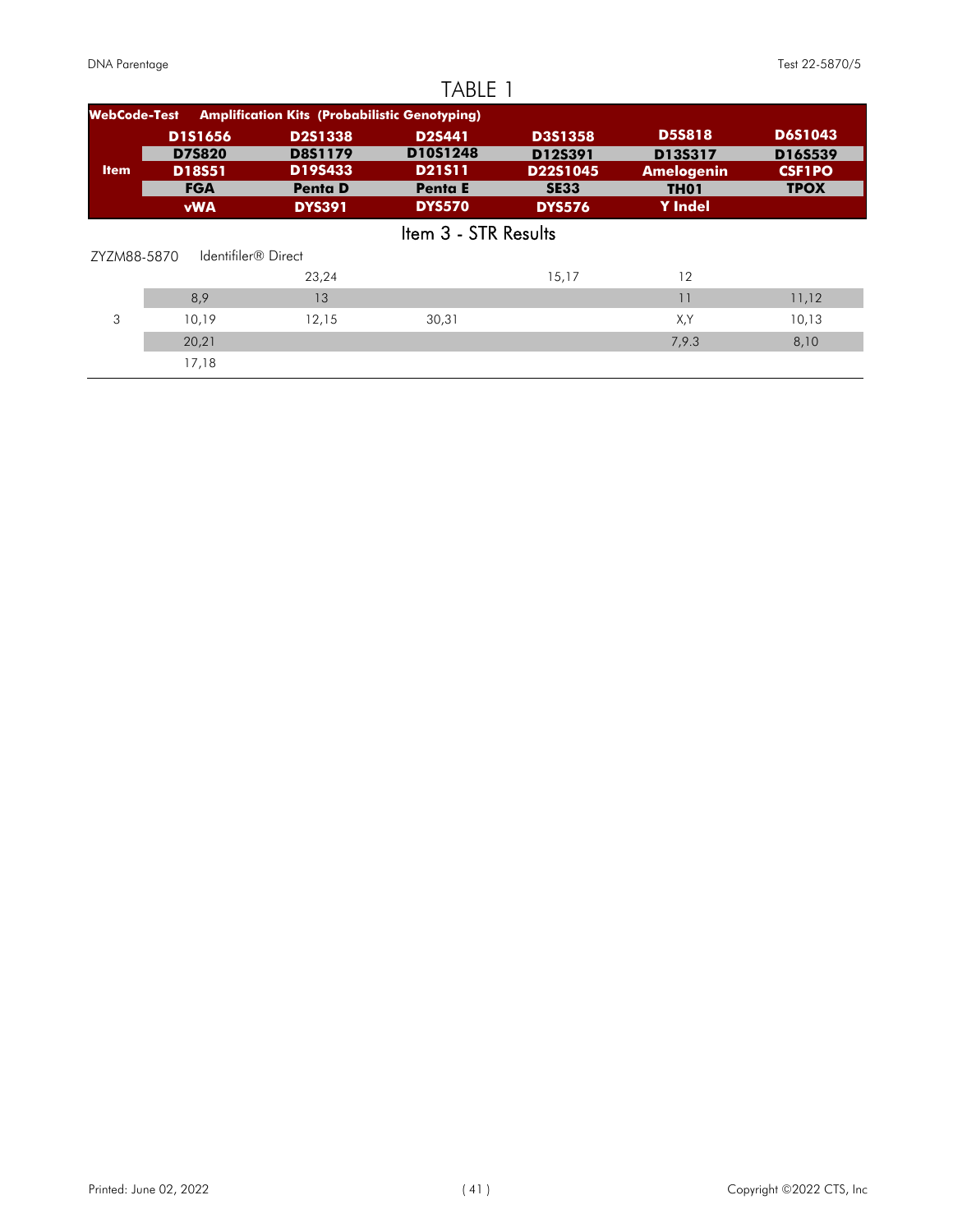|                     |                          |                                                      | TABLE 1              |                         |                                  |                              |
|---------------------|--------------------------|------------------------------------------------------|----------------------|-------------------------|----------------------------------|------------------------------|
| <b>WebCode-Test</b> |                          | <b>Amplification Kits (Probabilistic Genotyping)</b> |                      |                         |                                  |                              |
|                     | D1S1656                  | D2S1338                                              | D2S441               | D3S1358                 | <b>D5S818</b>                    | D6S1043                      |
|                     | <b>D75820</b>            | <b>D8S1179</b>                                       | D10S1248             | D12S391                 | D13S317                          | D16S539                      |
| <b>Item</b>         | D18S51<br><b>FGA</b>     | D19S433<br><b>Penta D</b>                            | D21511<br>Penta E    | D22S1045<br><b>SE33</b> | <b>Amelogenin</b><br><b>TH01</b> | <b>CSF1PO</b><br><b>TPOX</b> |
|                     | <b>vWA</b>               | <b>DYS391</b>                                        | <b>DYS570</b>        | <b>DYS576</b>           | <b>Y</b> Indel                   |                              |
|                     |                          |                                                      | Item 4 - STR Results |                         |                                  |                              |
| 2PPKL7-5875         |                          | PowerPlex® Fusion 6C                                 |                      |                         |                                  |                              |
|                     | 14,15.3                  | 17,20                                                | 14,15                | 16,17                   | 13                               |                              |
|                     | 10                       | 10,14                                                | 13,14                | 19,23                   | 12,14                            | 13,14                        |
| $\overline{4}$      | 16,18                    | 14,17                                                | 30                   | 16                      | X,Y                              | 10,11                        |
|                     | 22,24                    | 9,11                                                 | 7,16                 | 17,28.2                 | 9.3                              | 8,11                         |
|                     | 15,17                    | 11                                                   | 17                   | 17                      |                                  |                              |
| 38NZJB-5875         |                          | PowerPlex® Fusion6C, GlobalFiler™                    | (bsSEAL)             |                         |                                  |                              |
|                     | 14, 15.3                 | 17,20                                                | 14,15                | 16,17                   | 13,13                            |                              |
|                     | 10,10                    | 10,14                                                | 13,14                | 19,23                   | 12,14                            | 13,14                        |
| $\overline{4}$      | 16,18                    | 14,17                                                | 30,30                | 16,16                   | X,Y                              | 10,11                        |
|                     | 22,24                    | 9,11                                                 | 7,16                 | 17,28.2                 | 9.3, 9.3                         | 8,11                         |
|                     | 15,17                    | 11                                                   | 17                   | 17                      | 2                                |                              |
|                     | 3QF9G7-5875 GlobalFiler™ |                                                      |                      |                         |                                  |                              |
|                     | 14, 15.3                 | 17,20                                                | 14,15                | 16,17                   | 13                               |                              |
|                     | 10                       | 10,14                                                | 13,14                | 19,23                   | 12,14                            | 13,14                        |
| $\overline{4}$      | 16,18                    | 14,17                                                | 30                   | 16                      | X,Y                              | 10,11                        |
|                     | 22,24                    |                                                      |                      | 17,28.2                 | 9.3                              | 8,11                         |
|                     | 15,17                    | 11                                                   |                      |                         | $\sqrt{2}$                       |                              |
|                     |                          |                                                      |                      |                         |                                  |                              |
| 3UEJC7-5870         |                          | Investigator® 26plex QS                              |                      |                         |                                  |                              |
|                     | 14,15.3                  | 17,20                                                | 14,15                | 16,17                   | 13,13                            | 11,17                        |
|                     | 10,10                    | 10,14                                                | 13,14                | 19,23                   | 12,14                            | 13,14                        |
| 4                   | 16,18                    | 14,17                                                | 30,30                | 16,16                   | X,Y                              | 10,11                        |
|                     | 22,24                    | 9,11                                                 | 7,16                 | $\omega$                | 9.3,9.3                          | 8,11                         |
|                     | 15,17                    | 11                                                   |                      |                         |                                  |                              |
| 3ZPFEV-5870         | PowerPlex® 21            |                                                      |                      |                         |                                  |                              |
|                     | 14,15.3                  | 17,20                                                |                      | 16,17                   | 13,13                            | 11,17                        |
|                     | 10,10                    | 10,14                                                |                      | 19,23                   | 12,14                            | 13,14                        |
| $\overline{4}$      | 16,18                    | 14,17                                                | 30,30                |                         | X,Y                              | 10,11                        |
|                     | 22,24                    | 9,11                                                 | 7,16                 |                         | 9.3,9.3                          | 8,11                         |
|                     | 15,17                    |                                                      |                      |                         |                                  |                              |
| 4LJ2B3-5870         | PowerPlex® Fusion        |                                                      |                      |                         |                                  |                              |
|                     | 14,15.3                  | 17,20                                                | 14,15                | 16,17                   | 13                               |                              |
|                     | 10                       | 10,14                                                | 13,14                | 19,23                   | 12,14                            | 13,14                        |
| 4                   | 16,18                    | 14,17                                                | 30                   | 16                      | X,Y                              | 10,11                        |
|                     | 22,24                    | 9,11                                                 | 7,16                 |                         | 9.3                              | 8,11                         |
|                     | 15,17                    | $11$                                                 |                      |                         |                                  |                              |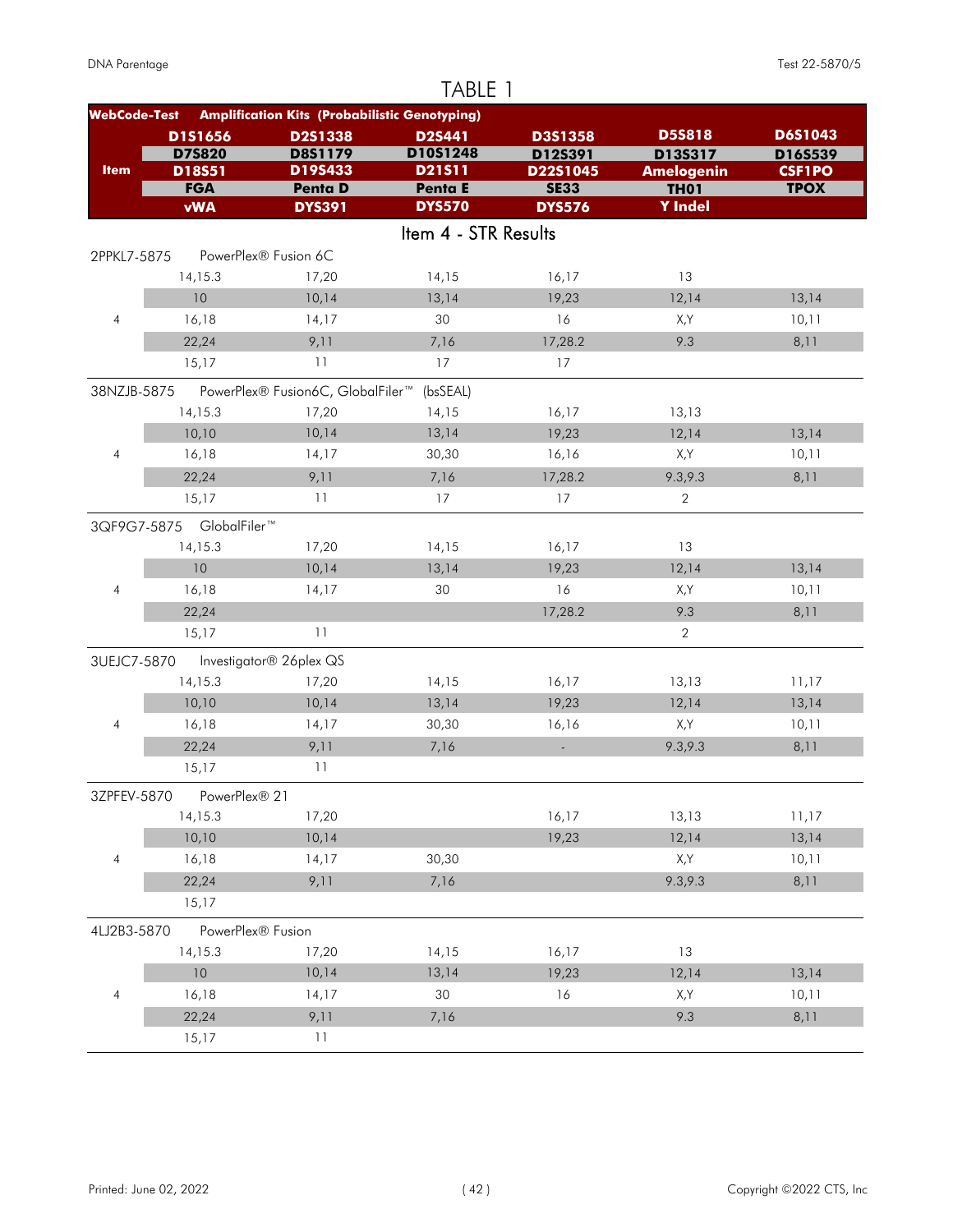|                     |                      |                                                      | TABLE 1                  |                         |                                  |                              |
|---------------------|----------------------|------------------------------------------------------|--------------------------|-------------------------|----------------------------------|------------------------------|
| <b>WebCode-Test</b> |                      | <b>Amplification Kits (Probabilistic Genotyping)</b> |                          |                         |                                  |                              |
|                     | D1S1656              | D2S1338                                              | D2S441                   | D3S1358                 | <b>D5S818</b>                    | D6S1043                      |
|                     | <b>D75820</b>        | <b>D8S1179</b>                                       | D10S1248                 | D12S391                 | D13S317                          | D16S539                      |
| <b>Item</b>         | D18S51<br><b>FGA</b> | D19S433<br><b>Penta D</b>                            | D21511<br><b>Penta E</b> | D22S1045<br><b>SE33</b> | <b>Amelogenin</b><br><b>TH01</b> | <b>CSF1PO</b><br><b>TPOX</b> |
|                     | <b>vWA</b>           | <b>DYS391</b>                                        | <b>DYS570</b>            | <b>DYS576</b>           | <b>Y</b> Indel                   |                              |
|                     |                      |                                                      | Item 4 - STR Results     |                         |                                  |                              |
| 4PHFYT-5870         | GlobalFiler™         |                                                      |                          |                         |                                  |                              |
|                     | 14, 15.3             | 17,20                                                | 14,15                    | 16,17                   | 13,13                            |                              |
|                     | 10,10                | 10,14                                                | 13,14                    | 19,23                   | 12,14                            | 13,14                        |
| $\overline{4}$      | 16,18                | 14,17                                                | 30,30                    | 16,16                   | X,Y                              | 10,11                        |
|                     | 22,24                |                                                      |                          | 17,28.2                 | 9.3, 9.3                         | 8,11                         |
|                     | 15,17                | 11                                                   |                          |                         | $\overline{2}$                   |                              |
| 67M4NX-5875         |                      | PowerPlex® Fusion 5C                                 |                          |                         |                                  |                              |
|                     | 14, 15.3             | 17,20                                                | 14,15                    | 16,17                   | 13                               |                              |
|                     | 10                   | 10,14                                                | 13,14                    | 19,23                   | 12,14                            | 13,14                        |
| $\overline{4}$      | 16,18                | 14,17                                                | 30                       | 16                      | X,Y                              | 10,11                        |
|                     | 22,24                | 9,11                                                 | 7,16                     |                         | 9.3                              | 8,11                         |
|                     | 15,17                | 11                                                   |                          |                         |                                  |                              |
| 6XBMGX-5875         | GlobalFiler™         |                                                      |                          |                         |                                  |                              |
|                     | 14, 15.3             | 17,20                                                | 14,15                    | 16,17                   | 13,13                            |                              |
|                     | 10,10                | 10,14                                                | 13,14                    | 19,23                   | 12,14                            | 13,14                        |
| $\overline{4}$      | 16,18                | 14,17                                                | 30,30                    | 16,16                   | X,Y                              | 10,11                        |
|                     | 22,24                |                                                      |                          | 17,28.2                 | 9.3,9.3                          | 8,11                         |
|                     | 15,17                | 11                                                   |                          |                         | $\mathbf{2}$                     |                              |
| 7KYYGZ-5870         |                      | GlobalFiler <sup>™</sup> Express                     |                          |                         |                                  |                              |
|                     | 14, 15.3             | 17,20                                                | 14,15                    | 16,17                   | 13,13                            |                              |
|                     | 10,10                | 10,14                                                | 13,14                    | 19,23                   | 12,14                            | 13,14                        |
| 4                   | 16,18                | 14,17                                                | 30,30                    | 16,16                   | X,Y                              | 10,11                        |
|                     | 22,24                |                                                      |                          | 17,28.2                 | 9.3,9.3                          | 8,11                         |
|                     | 15,17                | 11                                                   |                          |                         | $\overline{2}$                   |                              |
| 89L29P-5870         |                      | PowerPlex® 21 (Kinship (Caucasian))                  |                          |                         |                                  |                              |
|                     | 14,15.3              | 17,20                                                |                          | 16,17                   | 13,13                            | 11,17                        |
|                     | 10,10                | 10,14                                                |                          | 19,23                   | 12,14                            | 13,14                        |
| $\overline{4}$      | 16,18                | 14,17                                                | 30,30                    |                         | X,Y                              | 10,11                        |
|                     | 22,24                | 9,11                                                 | 7,16                     |                         | 9.3,9.3                          | 8,11                         |
|                     | 15,17                |                                                      |                          |                         |                                  |                              |
| 8HCKTP-5870         | PowerPlex® Fusion    |                                                      |                          |                         |                                  |                              |
|                     | 14,15.3              | 17,20                                                | 14,15                    | 16,17                   | 13                               |                              |
|                     | 10                   | 10,14                                                | 13,14                    | 19,23                   | 12,14                            | 13,14                        |
| 4                   | 16,18                | 14,17                                                | 30                       | 16                      | X,Y                              | 10,11                        |
|                     | 22,24                | 9,11                                                 | 7,16                     |                         | 9.3                              | 8,11                         |
|                     | 15,17                | $11$                                                 |                          |                         |                                  |                              |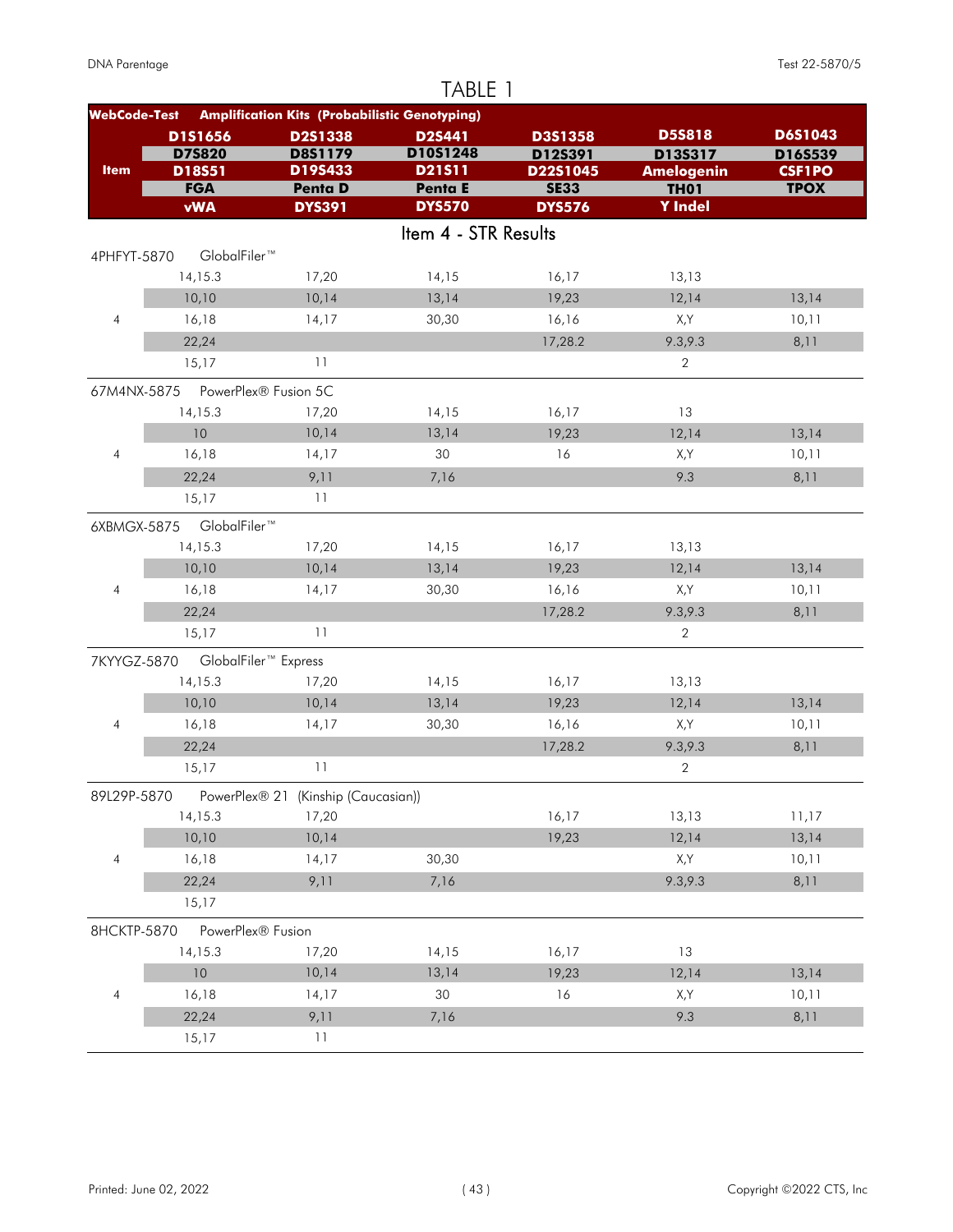|                     |                                             |                                                      | TABLE 1              |                         |                                  |                              |
|---------------------|---------------------------------------------|------------------------------------------------------|----------------------|-------------------------|----------------------------------|------------------------------|
| <b>WebCode-Test</b> |                                             | <b>Amplification Kits (Probabilistic Genotyping)</b> |                      |                         |                                  |                              |
|                     | D1S1656                                     | D2S1338                                              | <b>D2S441</b>        | D3S1358                 | <b>D5S818</b>                    | D6S1043                      |
|                     | <b>D75820</b>                               | <b>D8S1179</b><br>D19S433                            | D10S1248             | D12S391                 | D13S317                          | D16S539                      |
| <b>Item</b>         | D18S51<br><b>FGA</b>                        | <b>Penta D</b>                                       | D21511<br>Penta E    | D22S1045<br><b>SE33</b> | <b>Amelogenin</b><br><b>TH01</b> | <b>CSF1PO</b><br><b>TPOX</b> |
|                     | <b>vWA</b>                                  | <b>DYS391</b>                                        | <b>DYS570</b>        | <b>DYS576</b>           | <b>Y</b> Indel                   |                              |
|                     |                                             |                                                      | Item 4 - STR Results |                         |                                  |                              |
| 8HPE9P-5870         |                                             | GlobalFiler <sup>™</sup> Express                     |                      |                         |                                  |                              |
|                     | 14, 15.3                                    | 17,20                                                | 14,15                | 16,17                   | 13                               |                              |
|                     | 10                                          | 10,14                                                | 13,14                | 19,23                   | 12,14                            | 13,14                        |
| $\overline{4}$      | 16,18                                       | 14,17                                                | 30                   | 16                      | X,Y                              | 10,11                        |
|                     | 22,24                                       |                                                      |                      | 17,28.2                 | 9.3                              | 8,11                         |
|                     | 15,17                                       | 11                                                   |                      |                         | $\overline{2}$                   |                              |
| 8MJBVV-5870         |                                             | PowerPlex® Fusion 5C                                 |                      |                         |                                  |                              |
|                     | 14,15.3                                     | 17,20                                                | 14,15                | 16,17                   | 13,13                            |                              |
|                     | 10,10                                       | 10,14                                                | 13,14                | 19,23                   | 12,14                            | 13,14                        |
| $\overline{4}$      | 16,18                                       | 14,17                                                | 30,30                | 16,16                   | X,Y                              | 10,11                        |
|                     | 22,24                                       | 9,11                                                 | 7,16                 |                         | 9.3, 9.3                         | 8,11                         |
|                     | 15,17                                       | 11                                                   |                      |                         |                                  |                              |
| 8W6EYN-5870         | GlobalFiler™                                |                                                      |                      |                         |                                  |                              |
|                     | 14,15.3                                     | 17,20                                                | 14,15                | 16,17                   | 13,13                            |                              |
|                     | 10,10                                       | 10,14                                                | 13,14                | 19,23                   | 12,14                            | 13,14                        |
| $\overline{4}$      | 16,18                                       | 14,17                                                | 30,30                | 16,16                   | X,Y                              | 10,11                        |
|                     | 22,24                                       |                                                      |                      | 17,28.2                 | 9.3, 9.3                         | 8,11                         |
|                     | 15,17                                       | 11                                                   |                      |                         | $\overline{2}$                   |                              |
|                     | 8W82HN-5870 PowerPlex® Fusion               |                                                      |                      |                         |                                  |                              |
|                     | 14, 15.3                                    | 17,20                                                | 14,15                | 16,17                   | 13                               |                              |
|                     | 10                                          | 10,14                                                | 13,14                | 19,23                   | 12,14                            | 13,14                        |
| 4                   | 16,18                                       | 14,17                                                | 30                   | 16                      | X,Y                              | 10,11                        |
|                     | 22,24                                       | 9,11                                                 | 7,16                 |                         | 9.3                              | 8,11                         |
|                     | 15,17                                       | 11                                                   |                      |                         |                                  |                              |
|                     |                                             |                                                      |                      |                         |                                  |                              |
|                     | 8WRKMV-5870 GlobalFiler™ Express<br>14,15.3 | 17,20                                                | 14,15                | 16,17                   | 13                               |                              |
|                     | 10                                          | 10,14                                                | 13,14                | 19,23                   | 12,14                            | 13,14                        |
| $\overline{4}$      | 16,18                                       | 14,17                                                | 30                   | 16                      | X,Y                              | 10,11                        |
|                     | 22,24                                       |                                                      |                      | 17,28.2                 | 9.3                              | 8,11                         |
|                     | 15,17                                       | 11                                                   |                      |                         | $\mathbf 2$                      |                              |
|                     |                                             |                                                      |                      |                         |                                  |                              |
| 8Z7HTW-5875         | GlobalFiler™                                |                                                      |                      |                         |                                  |                              |
|                     | 14,15.3                                     | 17,20                                                | 14,15                | 16,17                   | 13,13                            |                              |
|                     | 10,10                                       | 10,14                                                | 13,14                | 19,23                   | 12,14                            | 13,14                        |
| 4                   | 16,18                                       | 14,17                                                | 30,30                | 16,16                   | X,Y                              | 10,11                        |
|                     | 22,24                                       |                                                      |                      | 17,28.2                 | 9.3,9.3                          | 8,11                         |
|                     | 15,17                                       | $11\,$                                               |                      |                         | $\sqrt{2}$                       |                              |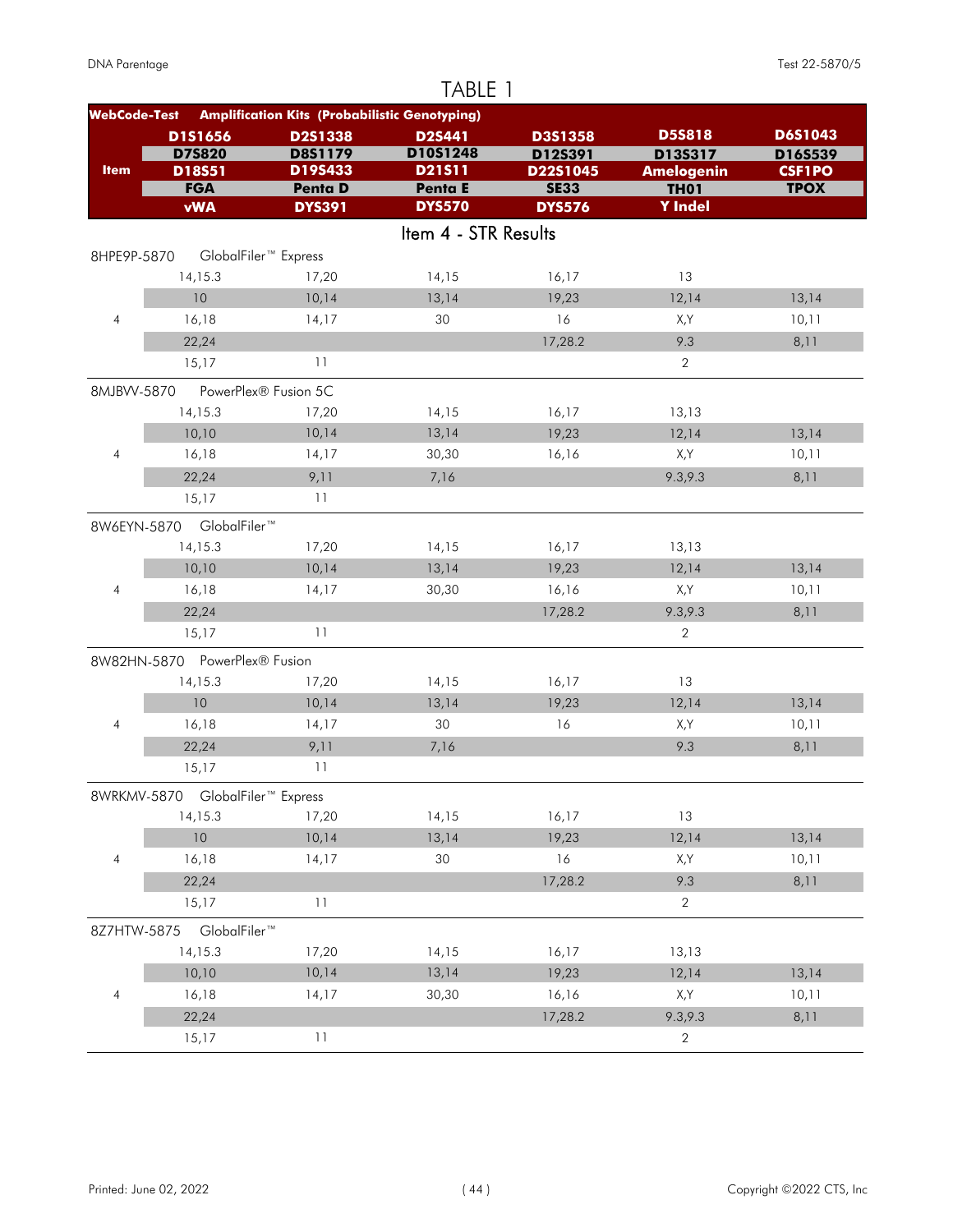|                          |                               |                                                      | TABLE 1                  |                         |                                  |                              |
|--------------------------|-------------------------------|------------------------------------------------------|--------------------------|-------------------------|----------------------------------|------------------------------|
| <b>WebCode-Test</b>      |                               | <b>Amplification Kits (Probabilistic Genotyping)</b> |                          |                         |                                  |                              |
|                          | D1S1656                       | D2S1338                                              | <b>D2S441</b>            | <b>D3S1358</b>          | <b>D5S818</b>                    | D6S1043                      |
|                          | <b>D7S820</b>                 | <b>D8S1179</b><br>D19S433                            | D10S1248                 | D12S391                 | D13S317                          | D16S539                      |
| <b>Item</b>              | D18S51<br><b>FGA</b>          | <b>Penta D</b>                                       | D21511<br>Penta E        | D22S1045<br><b>SE33</b> | <b>Amelogenin</b><br><b>TH01</b> | <b>CSF1PO</b><br><b>TPOX</b> |
|                          | <b>vWA</b>                    | <b>DYS391</b>                                        | <b>DYS570</b>            | <b>DYS576</b>           | <b>Y</b> Indel                   |                              |
|                          |                               |                                                      | Item 4 - STR Results     |                         |                                  |                              |
|                          | 9C2VNM-5875 GlobalFiler™      |                                                      |                          |                         |                                  |                              |
|                          | 14, 15.3                      | 17,20                                                | 14,15                    | 16,17                   | 13,13                            |                              |
|                          | 10,10                         | 10,14                                                | 13,14                    | 19,23                   | 12,14                            | 13,14                        |
| $\overline{4}$           | 16,18                         | 14,17                                                | 30,30                    | 16,16                   | X,Y                              | 10,11                        |
|                          | 22,24                         |                                                      |                          | 17,28.2                 | 9.3, 9.3                         | 8,11                         |
|                          | 15,17                         | 11                                                   |                          |                         | 2                                |                              |
|                          | 9CGAVW-5875 PowerPlex® PP21   |                                                      |                          |                         |                                  |                              |
|                          | 14, 15.3                      | 17,20                                                |                          | 16,17                   | 13                               | 11,17                        |
|                          | 10                            | 10,14                                                |                          | 19,23                   | 12,14                            | 13,14                        |
| $\overline{4}$           | 16,18                         | 14,17                                                | 30                       |                         | X,Y                              | 10,11                        |
|                          | 22,24                         | 9,11                                                 | 7,16                     |                         | 9.3                              | 8,11                         |
|                          | 15.17                         |                                                      |                          |                         |                                  |                              |
|                          | A2ZQCZ-5875 PowerPlex® Fusion |                                                      |                          |                         |                                  |                              |
|                          | 14,15.3                       | 17,20                                                | 14,15                    | 16,17                   | 13,13                            |                              |
|                          | 10,10                         | 10,14                                                | 13,14                    | 19,23                   | 12,14                            | 13,14                        |
| $\overline{4}$           | 16,18                         | 14,17                                                | 30,30                    | 16,16                   | X,Y                              | 10,11                        |
|                          | 22,24                         | 9,11                                                 | 7,16                     |                         | 9.3, 9.3                         | 8,11                         |
|                          | 15,17                         | 11,F                                                 |                          |                         |                                  |                              |
| A797LN-5870              | PowerPlex® Fusion             |                                                      |                          |                         |                                  |                              |
|                          | 14,15.3                       | 17,20                                                | 14,15                    | 16,17                   | 13                               |                              |
|                          | 10                            | 10,14                                                | 13,14                    | 19,23                   | 12,14                            | 13,14                        |
| 4                        | 16,18                         | 14,17                                                | 30                       | 16                      | X,Y                              | 10,11                        |
|                          | 22,24                         | 9,11                                                 | 7,16                     |                         | 9.3                              | 8,11                         |
|                          | 15,17                         | 11                                                   |                          |                         |                                  |                              |
| AJHPGX-5870              |                               | PowerPlex® Fusion 6C System (DNA-View v29.52)        |                          |                         |                                  |                              |
|                          | 14,15.3                       | 17,20                                                | 14,15                    | 16,17                   | 13,13                            |                              |
|                          | 10,10                         | 10,14                                                | 13,14                    | 19,23                   | 12,14                            | 13,14                        |
| $\overline{\mathcal{A}}$ | 16,18                         | 14,17                                                | 30,30                    | 16,16                   | X,Y                              | 10,11                        |
|                          | 22,24                         | 9,11                                                 | 7,16                     | 17,28.2                 | 9.3,9.3                          | 8,11                         |
|                          | 15,17                         | 11                                                   | 17                       | 17                      |                                  |                              |
| AL24KX-5870              |                               | GlobalFiler <sup>™</sup> Express                     |                          |                         |                                  |                              |
|                          | 14,15.3                       | 17,20                                                | 14,15                    | 16,17                   | 13                               |                              |
|                          | 10                            | 10,14                                                | 13,14                    | 19,23                   | 12,14                            | 13,14                        |
| 4                        | 16,18                         | 14,17                                                | 30                       | 16                      | X,Y                              | 10,11                        |
|                          | 22,24                         | $\Box$                                               | $\overline{\phantom{a}}$ | 17,28.2                 | 9.3                              | 8,11                         |
|                          | 15,17                         | 11                                                   |                          |                         | $\sqrt{2}$                       |                              |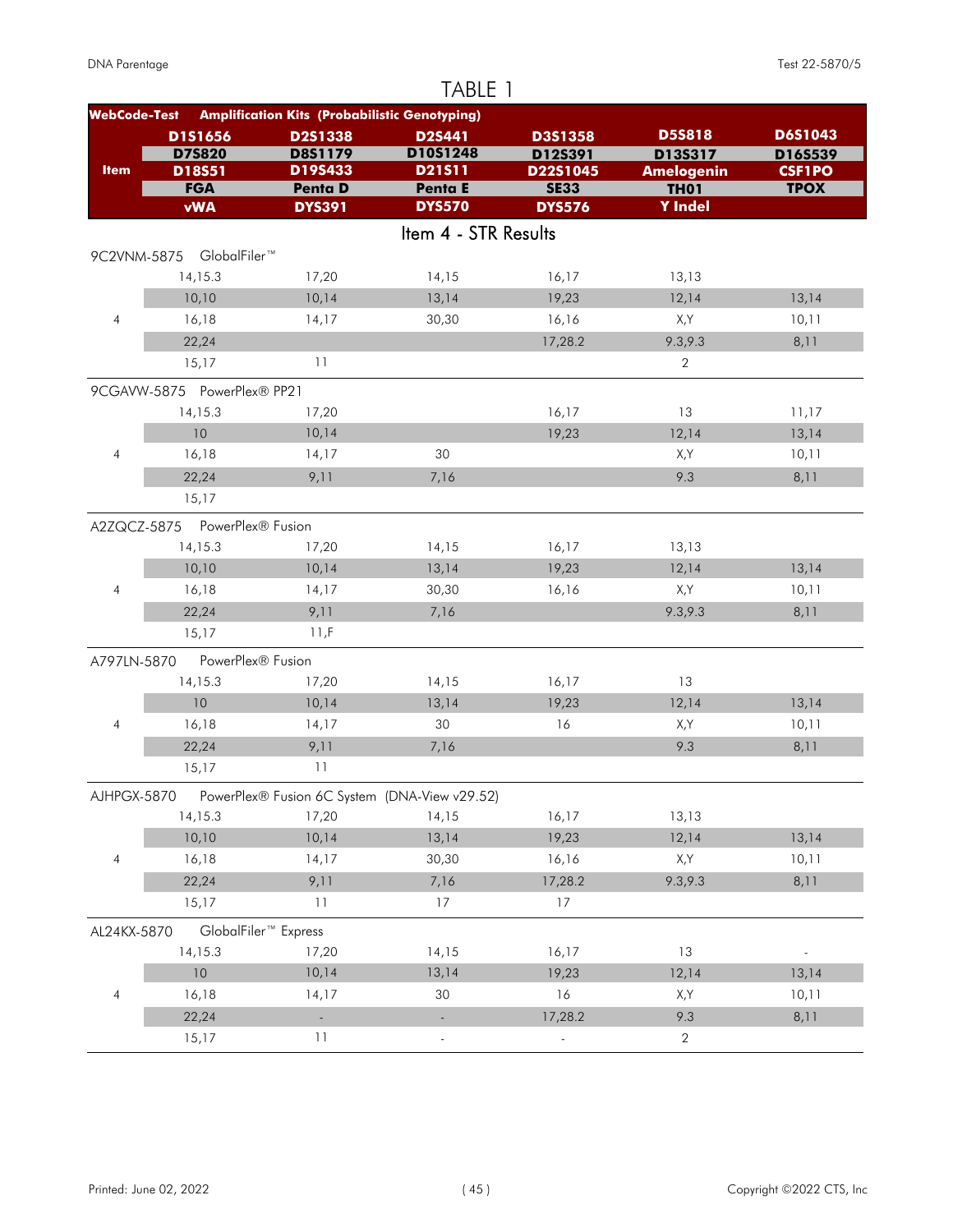| <b>Amplification Kits (Probabilistic Genotyping)</b><br><b>WebCode-Test</b><br><b>D5S818</b><br>D6S1043<br>D1S1656<br>D2S1338<br><b>D2S441</b><br>D3S1358<br>D10S1248<br><b>D75820</b><br><b>D8S1179</b><br>D12S391<br>D13S317<br>D16S539<br>D19S433<br><b>Item</b><br>D21511<br>D18S51<br>D22S1045<br><b>CSF1PO</b><br><b>Amelogenin</b><br><b>FGA</b><br><b>Penta D</b><br><b>TPOX</b><br>Penta E<br><b>SE33</b><br><b>TH01</b><br><b>vWA</b><br><b>Y</b> Indel<br><b>DYS570</b><br><b>DYS391</b><br><b>DYS576</b><br>Item 4 - STR Results<br>GlobalFiler <sup>™</sup> Express<br>BBZX7Q-5870<br>14, 15.3<br>17,20<br>14,15<br>13<br>16,17<br>10<br>10,14<br>13,14<br>19,23<br>12,14<br>13,14<br>$\overline{4}$<br>16,18<br>14,17<br>30<br>16<br>X,Y<br>10,11<br>9.3<br>22,24<br>17,28.2<br>8,11<br>11<br>$\overline{2}$<br>15,17<br>GlobalFiler™<br>BP2A2P-5875<br>14,15.3<br>14,15<br>16,17<br>13<br>17,20<br>10,14<br>13,14<br>10<br>19,23<br>12,14<br>13,14<br>16<br>$\overline{4}$<br>16,18<br>14,17<br>30<br>X,Y<br>10,11<br>9.3<br>22,24<br>17,28.2<br>8,11<br>11<br>15,17<br>$\overline{2}$<br>PowerPlex® Fusion 6C<br>CAH7VK-5870<br>14,15.3<br>17,20<br>14,15<br>13,13<br>16,17<br>10,10<br>10,14<br>13,14<br>19,23<br>12,14<br>13,14<br>$\overline{4}$<br>16,18<br>14,17<br>30,30<br>16,16<br>X,Y<br>10,11<br>22,24<br>9,11<br>7,16<br>17,28.2<br>9.3, 9.3<br>8,11<br>11<br>17<br>15,17<br>17<br>GlobalFiler™<br>CPVEVN-5875<br>14, 15.3<br>14,15<br>13,13<br>17,20<br>16,17<br>10,10<br>10,14<br>13,14<br>19,23<br>12,14<br>13,14<br>30,30<br>4<br>16,18<br>14,17<br>16,16<br>X,Y<br>10,11<br>9.3,9.3<br>22,24<br>17,28.2<br>8,11<br>11<br>$\overline{2}$<br>15,17<br>CWW7U-5875 PowerPlex® 5C<br>16,17<br>13<br>14,15.3<br>17,20<br>14,15<br>н,<br>10<br>10,14<br>19,23<br>13,14<br>12,14<br>13,14<br>$\overline{4}$<br>16,18<br>30<br>X,Y<br>14,17<br>16<br>10,11<br>22,24<br>9,11<br>9.3<br>8,11<br>7,16<br>$\overline{\phantom{a}}$<br>11<br>15,17<br>$\mathbb{L}^2$<br>$\overline{\phantom{a}}$<br>Ξ.<br>GlobalFiler™<br>D934LR-5875<br>14,15.3<br>17,20<br>14,15<br>16,17<br>13,13<br>10,14<br>10,10<br>13,14<br>19,23<br>12,14<br>13,14<br>30,30<br>10,11<br>4<br>16,18<br>14,17<br>16,16<br>X,Y<br>22,24<br>17,28.2<br>9.3, 9.3<br>8,11 |       |    | TABLE 1 |                |  |
|---------------------------------------------------------------------------------------------------------------------------------------------------------------------------------------------------------------------------------------------------------------------------------------------------------------------------------------------------------------------------------------------------------------------------------------------------------------------------------------------------------------------------------------------------------------------------------------------------------------------------------------------------------------------------------------------------------------------------------------------------------------------------------------------------------------------------------------------------------------------------------------------------------------------------------------------------------------------------------------------------------------------------------------------------------------------------------------------------------------------------------------------------------------------------------------------------------------------------------------------------------------------------------------------------------------------------------------------------------------------------------------------------------------------------------------------------------------------------------------------------------------------------------------------------------------------------------------------------------------------------------------------------------------------------------------------------------------------------------------------------------------------------------------------------------------------------------------------------------------------------------------------------------------------------------------------------------------------------------------------------------------------------------------------------------------------------------------------------------------------------------------------------------------------------------------------------------------------------------------------------------------|-------|----|---------|----------------|--|
|                                                                                                                                                                                                                                                                                                                                                                                                                                                                                                                                                                                                                                                                                                                                                                                                                                                                                                                                                                                                                                                                                                                                                                                                                                                                                                                                                                                                                                                                                                                                                                                                                                                                                                                                                                                                                                                                                                                                                                                                                                                                                                                                                                                                                                                               |       |    |         |                |  |
|                                                                                                                                                                                                                                                                                                                                                                                                                                                                                                                                                                                                                                                                                                                                                                                                                                                                                                                                                                                                                                                                                                                                                                                                                                                                                                                                                                                                                                                                                                                                                                                                                                                                                                                                                                                                                                                                                                                                                                                                                                                                                                                                                                                                                                                               |       |    |         |                |  |
|                                                                                                                                                                                                                                                                                                                                                                                                                                                                                                                                                                                                                                                                                                                                                                                                                                                                                                                                                                                                                                                                                                                                                                                                                                                                                                                                                                                                                                                                                                                                                                                                                                                                                                                                                                                                                                                                                                                                                                                                                                                                                                                                                                                                                                                               |       |    |         |                |  |
|                                                                                                                                                                                                                                                                                                                                                                                                                                                                                                                                                                                                                                                                                                                                                                                                                                                                                                                                                                                                                                                                                                                                                                                                                                                                                                                                                                                                                                                                                                                                                                                                                                                                                                                                                                                                                                                                                                                                                                                                                                                                                                                                                                                                                                                               |       |    |         |                |  |
|                                                                                                                                                                                                                                                                                                                                                                                                                                                                                                                                                                                                                                                                                                                                                                                                                                                                                                                                                                                                                                                                                                                                                                                                                                                                                                                                                                                                                                                                                                                                                                                                                                                                                                                                                                                                                                                                                                                                                                                                                                                                                                                                                                                                                                                               |       |    |         |                |  |
|                                                                                                                                                                                                                                                                                                                                                                                                                                                                                                                                                                                                                                                                                                                                                                                                                                                                                                                                                                                                                                                                                                                                                                                                                                                                                                                                                                                                                                                                                                                                                                                                                                                                                                                                                                                                                                                                                                                                                                                                                                                                                                                                                                                                                                                               |       |    |         |                |  |
|                                                                                                                                                                                                                                                                                                                                                                                                                                                                                                                                                                                                                                                                                                                                                                                                                                                                                                                                                                                                                                                                                                                                                                                                                                                                                                                                                                                                                                                                                                                                                                                                                                                                                                                                                                                                                                                                                                                                                                                                                                                                                                                                                                                                                                                               |       |    |         |                |  |
|                                                                                                                                                                                                                                                                                                                                                                                                                                                                                                                                                                                                                                                                                                                                                                                                                                                                                                                                                                                                                                                                                                                                                                                                                                                                                                                                                                                                                                                                                                                                                                                                                                                                                                                                                                                                                                                                                                                                                                                                                                                                                                                                                                                                                                                               |       |    |         |                |  |
|                                                                                                                                                                                                                                                                                                                                                                                                                                                                                                                                                                                                                                                                                                                                                                                                                                                                                                                                                                                                                                                                                                                                                                                                                                                                                                                                                                                                                                                                                                                                                                                                                                                                                                                                                                                                                                                                                                                                                                                                                                                                                                                                                                                                                                                               |       |    |         |                |  |
|                                                                                                                                                                                                                                                                                                                                                                                                                                                                                                                                                                                                                                                                                                                                                                                                                                                                                                                                                                                                                                                                                                                                                                                                                                                                                                                                                                                                                                                                                                                                                                                                                                                                                                                                                                                                                                                                                                                                                                                                                                                                                                                                                                                                                                                               |       |    |         |                |  |
|                                                                                                                                                                                                                                                                                                                                                                                                                                                                                                                                                                                                                                                                                                                                                                                                                                                                                                                                                                                                                                                                                                                                                                                                                                                                                                                                                                                                                                                                                                                                                                                                                                                                                                                                                                                                                                                                                                                                                                                                                                                                                                                                                                                                                                                               |       |    |         |                |  |
|                                                                                                                                                                                                                                                                                                                                                                                                                                                                                                                                                                                                                                                                                                                                                                                                                                                                                                                                                                                                                                                                                                                                                                                                                                                                                                                                                                                                                                                                                                                                                                                                                                                                                                                                                                                                                                                                                                                                                                                                                                                                                                                                                                                                                                                               |       |    |         |                |  |
|                                                                                                                                                                                                                                                                                                                                                                                                                                                                                                                                                                                                                                                                                                                                                                                                                                                                                                                                                                                                                                                                                                                                                                                                                                                                                                                                                                                                                                                                                                                                                                                                                                                                                                                                                                                                                                                                                                                                                                                                                                                                                                                                                                                                                                                               |       |    |         |                |  |
|                                                                                                                                                                                                                                                                                                                                                                                                                                                                                                                                                                                                                                                                                                                                                                                                                                                                                                                                                                                                                                                                                                                                                                                                                                                                                                                                                                                                                                                                                                                                                                                                                                                                                                                                                                                                                                                                                                                                                                                                                                                                                                                                                                                                                                                               |       |    |         |                |  |
|                                                                                                                                                                                                                                                                                                                                                                                                                                                                                                                                                                                                                                                                                                                                                                                                                                                                                                                                                                                                                                                                                                                                                                                                                                                                                                                                                                                                                                                                                                                                                                                                                                                                                                                                                                                                                                                                                                                                                                                                                                                                                                                                                                                                                                                               |       |    |         |                |  |
|                                                                                                                                                                                                                                                                                                                                                                                                                                                                                                                                                                                                                                                                                                                                                                                                                                                                                                                                                                                                                                                                                                                                                                                                                                                                                                                                                                                                                                                                                                                                                                                                                                                                                                                                                                                                                                                                                                                                                                                                                                                                                                                                                                                                                                                               |       |    |         |                |  |
|                                                                                                                                                                                                                                                                                                                                                                                                                                                                                                                                                                                                                                                                                                                                                                                                                                                                                                                                                                                                                                                                                                                                                                                                                                                                                                                                                                                                                                                                                                                                                                                                                                                                                                                                                                                                                                                                                                                                                                                                                                                                                                                                                                                                                                                               |       |    |         |                |  |
|                                                                                                                                                                                                                                                                                                                                                                                                                                                                                                                                                                                                                                                                                                                                                                                                                                                                                                                                                                                                                                                                                                                                                                                                                                                                                                                                                                                                                                                                                                                                                                                                                                                                                                                                                                                                                                                                                                                                                                                                                                                                                                                                                                                                                                                               |       |    |         |                |  |
|                                                                                                                                                                                                                                                                                                                                                                                                                                                                                                                                                                                                                                                                                                                                                                                                                                                                                                                                                                                                                                                                                                                                                                                                                                                                                                                                                                                                                                                                                                                                                                                                                                                                                                                                                                                                                                                                                                                                                                                                                                                                                                                                                                                                                                                               |       |    |         |                |  |
|                                                                                                                                                                                                                                                                                                                                                                                                                                                                                                                                                                                                                                                                                                                                                                                                                                                                                                                                                                                                                                                                                                                                                                                                                                                                                                                                                                                                                                                                                                                                                                                                                                                                                                                                                                                                                                                                                                                                                                                                                                                                                                                                                                                                                                                               |       |    |         |                |  |
|                                                                                                                                                                                                                                                                                                                                                                                                                                                                                                                                                                                                                                                                                                                                                                                                                                                                                                                                                                                                                                                                                                                                                                                                                                                                                                                                                                                                                                                                                                                                                                                                                                                                                                                                                                                                                                                                                                                                                                                                                                                                                                                                                                                                                                                               |       |    |         |                |  |
|                                                                                                                                                                                                                                                                                                                                                                                                                                                                                                                                                                                                                                                                                                                                                                                                                                                                                                                                                                                                                                                                                                                                                                                                                                                                                                                                                                                                                                                                                                                                                                                                                                                                                                                                                                                                                                                                                                                                                                                                                                                                                                                                                                                                                                                               |       |    |         |                |  |
|                                                                                                                                                                                                                                                                                                                                                                                                                                                                                                                                                                                                                                                                                                                                                                                                                                                                                                                                                                                                                                                                                                                                                                                                                                                                                                                                                                                                                                                                                                                                                                                                                                                                                                                                                                                                                                                                                                                                                                                                                                                                                                                                                                                                                                                               |       |    |         |                |  |
|                                                                                                                                                                                                                                                                                                                                                                                                                                                                                                                                                                                                                                                                                                                                                                                                                                                                                                                                                                                                                                                                                                                                                                                                                                                                                                                                                                                                                                                                                                                                                                                                                                                                                                                                                                                                                                                                                                                                                                                                                                                                                                                                                                                                                                                               |       |    |         |                |  |
|                                                                                                                                                                                                                                                                                                                                                                                                                                                                                                                                                                                                                                                                                                                                                                                                                                                                                                                                                                                                                                                                                                                                                                                                                                                                                                                                                                                                                                                                                                                                                                                                                                                                                                                                                                                                                                                                                                                                                                                                                                                                                                                                                                                                                                                               |       |    |         |                |  |
|                                                                                                                                                                                                                                                                                                                                                                                                                                                                                                                                                                                                                                                                                                                                                                                                                                                                                                                                                                                                                                                                                                                                                                                                                                                                                                                                                                                                                                                                                                                                                                                                                                                                                                                                                                                                                                                                                                                                                                                                                                                                                                                                                                                                                                                               |       |    |         |                |  |
|                                                                                                                                                                                                                                                                                                                                                                                                                                                                                                                                                                                                                                                                                                                                                                                                                                                                                                                                                                                                                                                                                                                                                                                                                                                                                                                                                                                                                                                                                                                                                                                                                                                                                                                                                                                                                                                                                                                                                                                                                                                                                                                                                                                                                                                               |       |    |         |                |  |
|                                                                                                                                                                                                                                                                                                                                                                                                                                                                                                                                                                                                                                                                                                                                                                                                                                                                                                                                                                                                                                                                                                                                                                                                                                                                                                                                                                                                                                                                                                                                                                                                                                                                                                                                                                                                                                                                                                                                                                                                                                                                                                                                                                                                                                                               |       |    |         |                |  |
|                                                                                                                                                                                                                                                                                                                                                                                                                                                                                                                                                                                                                                                                                                                                                                                                                                                                                                                                                                                                                                                                                                                                                                                                                                                                                                                                                                                                                                                                                                                                                                                                                                                                                                                                                                                                                                                                                                                                                                                                                                                                                                                                                                                                                                                               |       |    |         |                |  |
|                                                                                                                                                                                                                                                                                                                                                                                                                                                                                                                                                                                                                                                                                                                                                                                                                                                                                                                                                                                                                                                                                                                                                                                                                                                                                                                                                                                                                                                                                                                                                                                                                                                                                                                                                                                                                                                                                                                                                                                                                                                                                                                                                                                                                                                               |       |    |         |                |  |
|                                                                                                                                                                                                                                                                                                                                                                                                                                                                                                                                                                                                                                                                                                                                                                                                                                                                                                                                                                                                                                                                                                                                                                                                                                                                                                                                                                                                                                                                                                                                                                                                                                                                                                                                                                                                                                                                                                                                                                                                                                                                                                                                                                                                                                                               |       |    |         |                |  |
|                                                                                                                                                                                                                                                                                                                                                                                                                                                                                                                                                                                                                                                                                                                                                                                                                                                                                                                                                                                                                                                                                                                                                                                                                                                                                                                                                                                                                                                                                                                                                                                                                                                                                                                                                                                                                                                                                                                                                                                                                                                                                                                                                                                                                                                               |       |    |         |                |  |
|                                                                                                                                                                                                                                                                                                                                                                                                                                                                                                                                                                                                                                                                                                                                                                                                                                                                                                                                                                                                                                                                                                                                                                                                                                                                                                                                                                                                                                                                                                                                                                                                                                                                                                                                                                                                                                                                                                                                                                                                                                                                                                                                                                                                                                                               |       |    |         |                |  |
|                                                                                                                                                                                                                                                                                                                                                                                                                                                                                                                                                                                                                                                                                                                                                                                                                                                                                                                                                                                                                                                                                                                                                                                                                                                                                                                                                                                                                                                                                                                                                                                                                                                                                                                                                                                                                                                                                                                                                                                                                                                                                                                                                                                                                                                               |       |    |         |                |  |
|                                                                                                                                                                                                                                                                                                                                                                                                                                                                                                                                                                                                                                                                                                                                                                                                                                                                                                                                                                                                                                                                                                                                                                                                                                                                                                                                                                                                                                                                                                                                                                                                                                                                                                                                                                                                                                                                                                                                                                                                                                                                                                                                                                                                                                                               |       |    |         |                |  |
|                                                                                                                                                                                                                                                                                                                                                                                                                                                                                                                                                                                                                                                                                                                                                                                                                                                                                                                                                                                                                                                                                                                                                                                                                                                                                                                                                                                                                                                                                                                                                                                                                                                                                                                                                                                                                                                                                                                                                                                                                                                                                                                                                                                                                                                               |       |    |         |                |  |
|                                                                                                                                                                                                                                                                                                                                                                                                                                                                                                                                                                                                                                                                                                                                                                                                                                                                                                                                                                                                                                                                                                                                                                                                                                                                                                                                                                                                                                                                                                                                                                                                                                                                                                                                                                                                                                                                                                                                                                                                                                                                                                                                                                                                                                                               |       |    |         |                |  |
|                                                                                                                                                                                                                                                                                                                                                                                                                                                                                                                                                                                                                                                                                                                                                                                                                                                                                                                                                                                                                                                                                                                                                                                                                                                                                                                                                                                                                                                                                                                                                                                                                                                                                                                                                                                                                                                                                                                                                                                                                                                                                                                                                                                                                                                               |       |    |         |                |  |
|                                                                                                                                                                                                                                                                                                                                                                                                                                                                                                                                                                                                                                                                                                                                                                                                                                                                                                                                                                                                                                                                                                                                                                                                                                                                                                                                                                                                                                                                                                                                                                                                                                                                                                                                                                                                                                                                                                                                                                                                                                                                                                                                                                                                                                                               |       |    |         |                |  |
|                                                                                                                                                                                                                                                                                                                                                                                                                                                                                                                                                                                                                                                                                                                                                                                                                                                                                                                                                                                                                                                                                                                                                                                                                                                                                                                                                                                                                                                                                                                                                                                                                                                                                                                                                                                                                                                                                                                                                                                                                                                                                                                                                                                                                                                               |       |    |         |                |  |
|                                                                                                                                                                                                                                                                                                                                                                                                                                                                                                                                                                                                                                                                                                                                                                                                                                                                                                                                                                                                                                                                                                                                                                                                                                                                                                                                                                                                                                                                                                                                                                                                                                                                                                                                                                                                                                                                                                                                                                                                                                                                                                                                                                                                                                                               |       |    |         |                |  |
|                                                                                                                                                                                                                                                                                                                                                                                                                                                                                                                                                                                                                                                                                                                                                                                                                                                                                                                                                                                                                                                                                                                                                                                                                                                                                                                                                                                                                                                                                                                                                                                                                                                                                                                                                                                                                                                                                                                                                                                                                                                                                                                                                                                                                                                               |       |    |         |                |  |
|                                                                                                                                                                                                                                                                                                                                                                                                                                                                                                                                                                                                                                                                                                                                                                                                                                                                                                                                                                                                                                                                                                                                                                                                                                                                                                                                                                                                                                                                                                                                                                                                                                                                                                                                                                                                                                                                                                                                                                                                                                                                                                                                                                                                                                                               | 15,17 | 11 |         | $\overline{2}$ |  |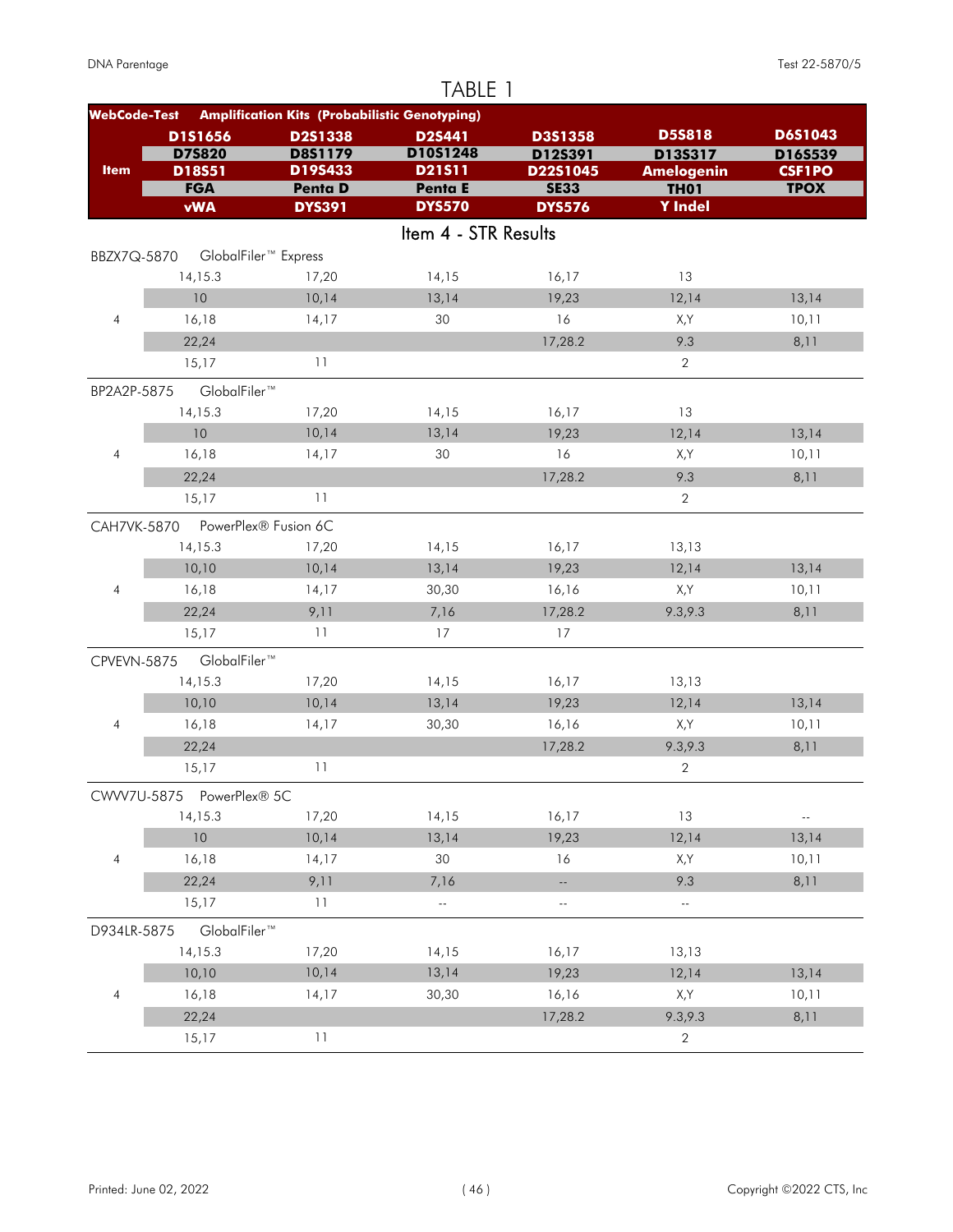|                     |                               |                                                      | TABLE 1                  |                              |                               |               |
|---------------------|-------------------------------|------------------------------------------------------|--------------------------|------------------------------|-------------------------------|---------------|
| <b>WebCode-Test</b> |                               | <b>Amplification Kits (Probabilistic Genotyping)</b> |                          |                              |                               |               |
|                     | D1S1656                       | D2S1338                                              | D2S441                   | D3S1358                      | <b>D5S818</b>                 | D6S1043       |
|                     | <b>D75820</b>                 | <b>D8S1179</b>                                       | D10S1248                 | D12S391                      | D13S317                       | D16S539       |
| <b>Item</b>         | D18S51<br><b>FGA</b>          | D19S433                                              | D21511                   | D22S1045                     | <b>Amelogenin</b>             | <b>CSF1PO</b> |
|                     | <b>vWA</b>                    | <b>Penta D</b><br><b>DYS391</b>                      | Penta E<br><b>DYS570</b> | <b>SE33</b><br><b>DYS576</b> | <b>TH01</b><br><b>Y</b> Indel | <b>TPOX</b>   |
|                     |                               |                                                      |                          |                              |                               |               |
|                     |                               |                                                      | Item 4 - STR Results     |                              |                               |               |
| E2WR3Y-5875         |                               | Investigator® ESSplex SE QS (GeneMapper Software 5)  |                          |                              |                               |               |
|                     | 14,15.3                       | 17,20                                                | 14,15                    | 16,17                        |                               |               |
|                     |                               | 10,14                                                | 13,14                    | 19,23                        |                               | 13,14         |
| $\overline{4}$      | 16,18                         | 14,17                                                | 30,30                    | 16,16                        | X,Y                           |               |
|                     | 22,24                         |                                                      |                          | 17,28.2                      | 9.3, 9.3                      |               |
|                     | 15,17                         |                                                      |                          |                              |                               |               |
|                     | EGU2NK-5870 PowerPlex® Fusion |                                                      |                          |                              |                               |               |
|                     | 14, 15.3                      | 17,20                                                | 14,15                    | 16,17                        | 13                            |               |
|                     | 10                            | 10,14                                                | 13,14                    | 19,23                        | 12,14                         | 13,14         |
| $\overline{4}$      | 16,18                         | 14,17                                                | 30                       | 16                           | X,Y                           | 10,11         |
|                     | 22,24                         | 9,11                                                 | 7,16                     |                              | 9.3                           | 8,11          |
|                     | 15,17                         | 11                                                   |                          |                              |                               |               |
| F7RZNK-5870         |                               | GlobalFiler <sup>™</sup> Express                     |                          |                              |                               |               |
|                     | 14, 15.3                      | 17,20                                                | 14,15                    | 16,17                        | 13                            |               |
|                     | 10                            | 10,14                                                | 13,14                    | 19,23                        | 12,14                         | 13,14         |
| $\overline{4}$      | 16,18                         | 14,17                                                | 30                       | 16                           | X,Y                           | 10,11         |
|                     | 22,24                         |                                                      |                          | 17,28.2                      | 9.3                           | 8,11          |
|                     | 15,17                         | 11                                                   |                          |                              | $\sqrt{2}$                    |               |
| FAREAP-5870         |                               | GlobalFiler <sup>™</sup> Express                     |                          |                              |                               |               |
|                     | 14, 15.3                      | 17,20                                                | 14,15                    | 16,17                        | 13,13                         |               |
|                     | 10,10                         | 10,14                                                | 13,14                    | 19,23                        | 12,14                         | 13,14         |
| 4                   | 16,18                         | 14,17                                                | 30,30                    | 16,16                        | X,Y                           | 10,11         |
|                     | 22,24                         |                                                      |                          | 17,28.2                      | 9.3,9.3                       | 8,11          |
|                     | 15,17                         | 11                                                   |                          |                              | $\overline{2}$                |               |
|                     |                               |                                                      |                          |                              |                               |               |
| G2RCKJ-5875         | GlobalFiler™                  |                                                      |                          |                              |                               |               |
|                     | 14,15.3                       | 17,20                                                | 14,15                    | 16,17                        | 13,13                         |               |
|                     | 10,10                         | 10,14                                                | 13,14                    | 19,23                        | 12,14                         | 13,14         |
| $\overline{4}$      | 16,18                         | 14,17                                                | 30,30                    | 16,16                        | X,Y                           | 10,11         |
|                     | 22,24                         |                                                      |                          | 17,28.2                      | 9.3,9.3                       | 8,11          |
|                     | 15,17                         | 11                                                   |                          |                              | $\sqrt{2}$                    |               |
| GPHE2P-5870         | PowerPlex® Fusion             |                                                      |                          |                              |                               |               |
|                     | 14,15.3                       | 17,20                                                | 14,15                    | 16,17                        | 13                            |               |
|                     | 10                            | 10,14                                                | 13,14                    | 19,23                        | 12,14                         | 13,14         |
| 4                   | 16,18                         | 14,17                                                | 30                       | 16                           | X,Y                           | 10,11         |
|                     | 22,24                         | 9,11                                                 | 7,16                     |                              | 9.3                           | 8,11          |
|                     | 15,17                         | 11                                                   |                          |                              |                               |               |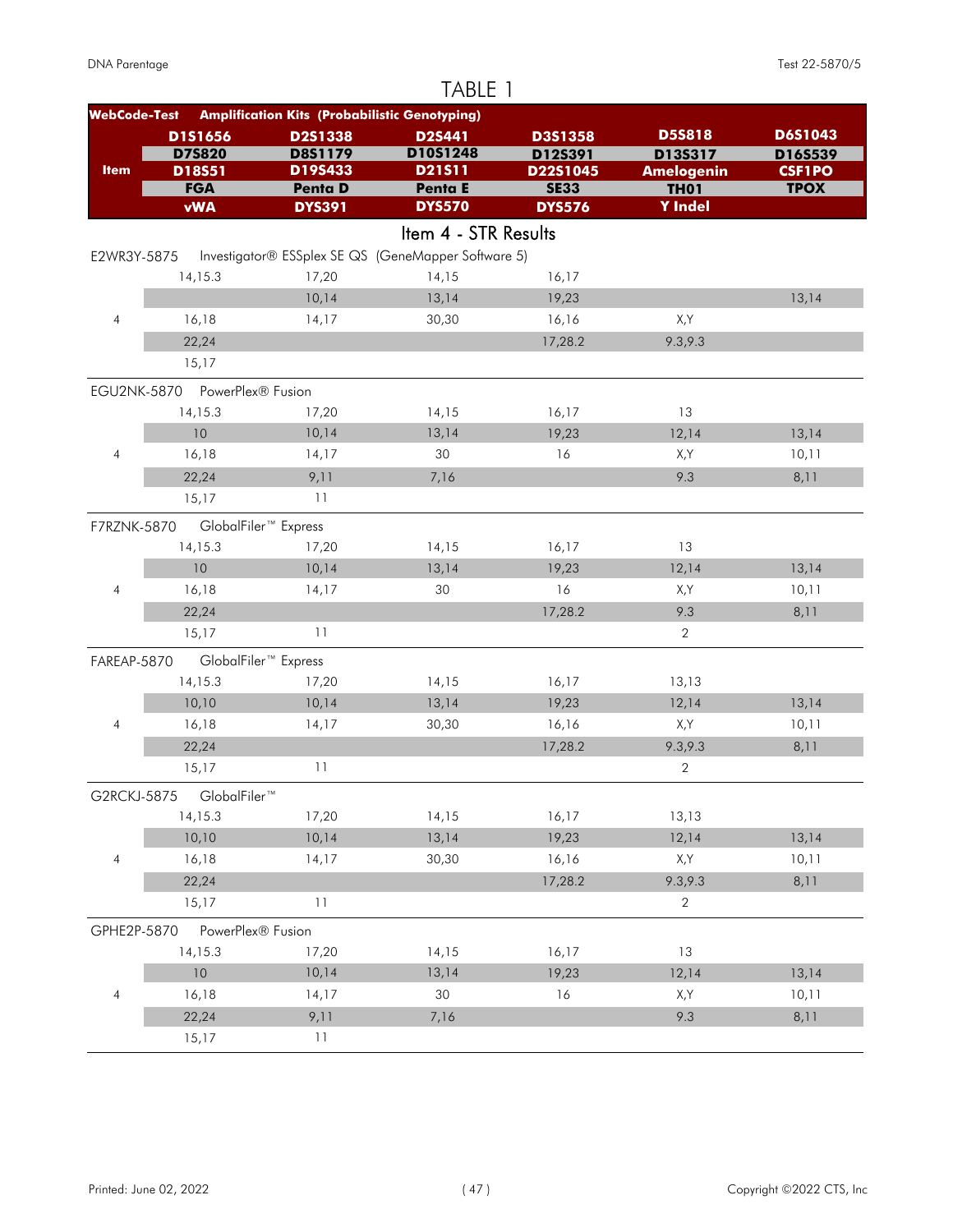|                     |                           |                                                      | TABLE 1              |                         |                                  |                              |
|---------------------|---------------------------|------------------------------------------------------|----------------------|-------------------------|----------------------------------|------------------------------|
| <b>WebCode-Test</b> |                           | <b>Amplification Kits (Probabilistic Genotyping)</b> |                      |                         |                                  |                              |
|                     | D1S1656                   | D2S1338                                              | <b>D2S441</b>        | D3S1358                 | <b>D5S818</b>                    | D6S1043                      |
|                     | <b>D75820</b>             | <b>D8S1179</b>                                       | D10S1248             | D12S391                 | D13S317                          | D16S539                      |
| <b>Item</b>         | D18S51<br><b>FGA</b>      | D19S433<br><b>Penta D</b>                            | D21511<br>Penta E    | D22S1045<br><b>SE33</b> | <b>Amelogenin</b><br><b>TH01</b> | <b>CSF1PO</b><br><b>TPOX</b> |
|                     | <b>vWA</b>                | <b>DYS391</b>                                        | <b>DYS570</b>        | <b>DYS576</b>           | <b>Y</b> Indel                   |                              |
|                     |                           |                                                      | Item 4 - STR Results |                         |                                  |                              |
| HA2ZXH-5875         | GlobalFiler™              |                                                      |                      |                         |                                  |                              |
|                     | 14, 15.3                  | 17,20                                                | 14,15                | 16,17                   | 13                               |                              |
|                     | 10                        | 10,14                                                | 13,14                | 19,23                   | 12,14                            | 13,14                        |
| $\overline{4}$      | 16,18                     | 14,17                                                | 30                   | 16                      | X,Y                              | 10,11                        |
|                     | 22,24                     |                                                      |                      | 17,28.2                 | 9.3                              | 8,11                         |
|                     | 15,17                     | 11                                                   |                      |                         | $\mathbf 2$                      |                              |
|                     | HKGWYE-5870 PowerPlex® 21 |                                                      |                      |                         |                                  |                              |
|                     | 14, 15.3                  | 17,20                                                |                      | 16,17                   | 13,13                            | 11,17                        |
|                     | 10,10                     | 10,14                                                |                      | 19,23                   | 12,14                            | 13,14                        |
| $\overline{4}$      | 16,18                     | 14,17                                                | 30,30                |                         | X,Y                              | 10,11                        |
|                     | 22,24                     | 9,11                                                 | 7,16                 |                         | 9.3,9.3                          | 8,11                         |
|                     | 15,17                     |                                                      |                      |                         |                                  |                              |
| HQ78DJ-5870         | PowerPlex® Fusion         |                                                      |                      |                         |                                  |                              |
|                     | 14,15.3                   | 17,20                                                | 14,15                | 16,17                   | 13                               |                              |
|                     | 10                        | 10,14                                                | 13,14                | 19,23                   | 12,14                            | 13,14                        |
| $\overline{4}$      | 16,18                     | 14,17                                                | 30                   | 16                      | X,Y                              | 10,11                        |
|                     | 22,24                     | 9,11                                                 | 7,16                 |                         | 9.3                              | 8,11                         |
|                     | 15,17                     | Inconclusive                                         |                      |                         |                                  |                              |
| HXKBZC-5870         | PowerPlex® Fusion         |                                                      |                      |                         |                                  |                              |
|                     | 14, 15.3                  | 17,20                                                | 14,15                | 16,17                   | 13                               |                              |
|                     | 10                        | 10,14                                                | 13,14                | 19,23                   | 12,14                            | 13,14                        |
| 4                   | 16,18                     | 14,17                                                | 30                   | 16                      | X,Y                              | 10,11                        |
|                     | 22,24                     | 9,11                                                 | 7,16                 |                         | 9.3                              | 8,11                         |
|                     | 15,17                     | 11                                                   |                      |                         |                                  |                              |
| JJ4FJF-5870         |                           | PowerPlex® Fusion 5C                                 |                      |                         |                                  |                              |
|                     | 14, 15.3                  | 17,20                                                | 14,15                | 16,17                   | 13                               |                              |
|                     | 10                        | 10,14                                                | 13,14                | 19,23                   | 12,14                            | 13,14                        |
| $\overline{4}$      | 16,18                     | 14,17                                                | 30                   | 16                      | X,Y                              | 10,11                        |
|                     | 22,24                     | 9,11                                                 | 7,16                 |                         | 9.3                              | 8,11                         |
|                     | 15,17                     | 11                                                   |                      |                         |                                  |                              |
| JPA9EB-5870         | PowerPlex® Fusion         |                                                      |                      |                         |                                  |                              |
|                     | 14,15.3                   | 17,20                                                | 14,15                | 16,17                   | 13                               |                              |
|                     | $10$                      | 10,14                                                | 13,14                | 19,23                   | 12,14                            | 13,14                        |
| 4                   | 16,18                     | 14,17                                                | 30                   | 16                      | X,Y                              | 10,11                        |
|                     | 22,24                     | 9,11                                                 | 7,16                 |                         | 9.3                              | 8,11                         |
|                     | 15,17                     | 11                                                   |                      |                         |                                  |                              |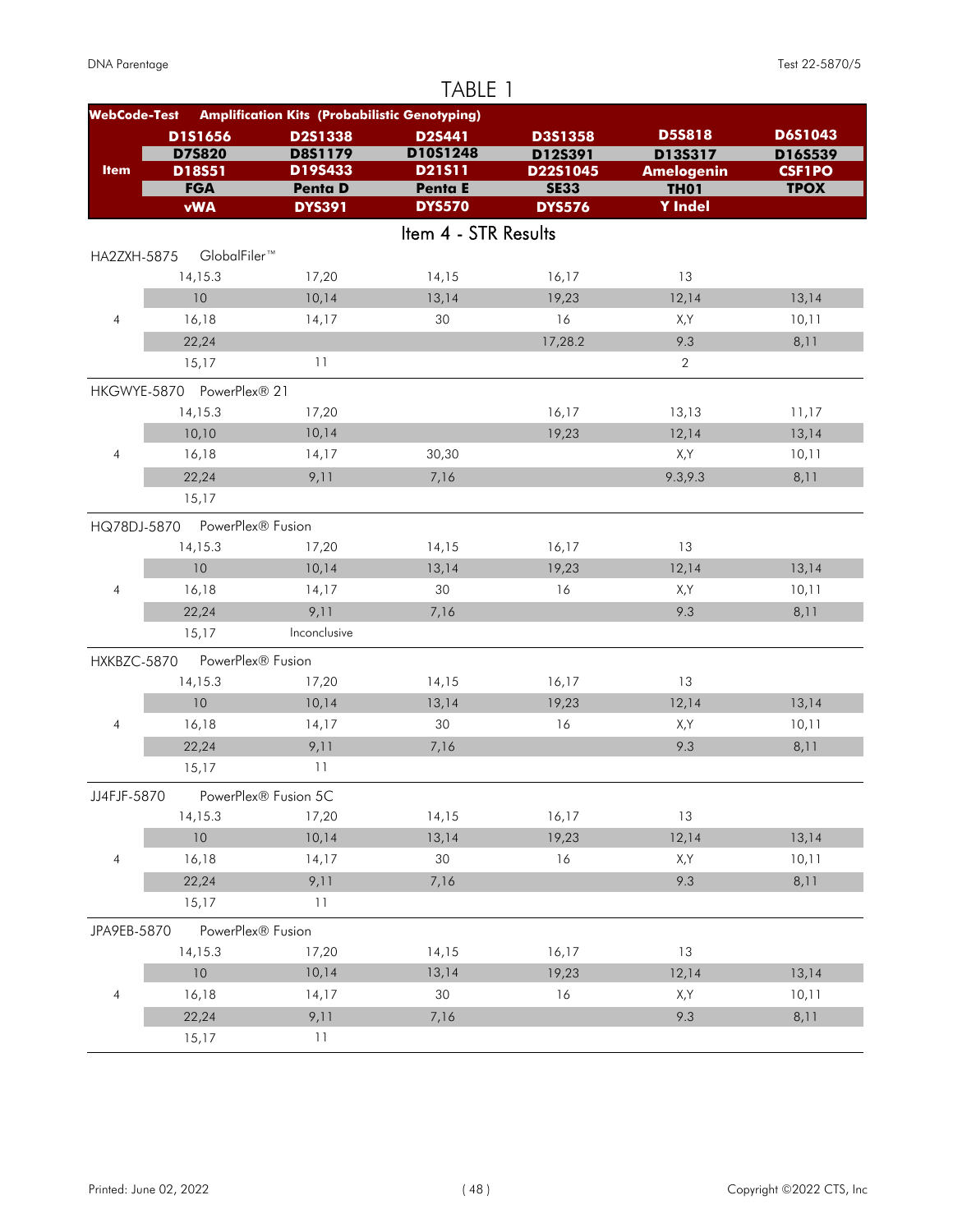| TABLE 1             |                          |                                                      |                      |                     |                                  |                          |  |
|---------------------|--------------------------|------------------------------------------------------|----------------------|---------------------|----------------------------------|--------------------------|--|
| <b>WebCode-Test</b> |                          | <b>Amplification Kits (Probabilistic Genotyping)</b> |                      |                     |                                  |                          |  |
|                     | D1S1656                  | D2S1338                                              | <b>D2S441</b>        | <b>D3S1358</b>      | <b>D5S818</b>                    | D6S1043                  |  |
| <b>Item</b>         | <b>D75820</b><br>D18S51  | <b>D8S1179</b><br>D19S433                            | D10S1248<br>D21511   | D12S391<br>D22S1045 | D13S317                          | D16S539<br><b>CSF1PO</b> |  |
|                     | <b>FGA</b>               | <b>Penta D</b>                                       | Penta E              | <b>SE33</b>         | <b>Amelogenin</b><br><b>TH01</b> | <b>TPOX</b>              |  |
|                     | <b>vWA</b>               | <b>DYS391</b>                                        | <b>DYS570</b>        | <b>DYS576</b>       | <b>Y</b> Indel                   |                          |  |
|                     |                          |                                                      | Item 4 - STR Results |                     |                                  |                          |  |
| KC2T6L-5875         |                          | PowerPlex® Fusion6C (Familias3)                      |                      |                     |                                  |                          |  |
|                     | 14,15.3                  | 17,20                                                | 14,15                | 16,17               | 13,13                            |                          |  |
|                     | 10,10                    | 10,14                                                | 13,14                | 19,23               | 12,14                            | 13,14                    |  |
| $\overline{4}$      | 16,18                    | 14,17                                                | 30,30                | 16,16               | X,Y                              | 10,11                    |  |
|                     | 22,24                    | 9,11                                                 | 7,16                 | 17,28.2             | 9.3, 9.3                         | 8,11                     |  |
|                     | 15,17                    | 11                                                   | 17                   | 17                  |                                  |                          |  |
| KT4P4B-5875         | PowerPlex® F6C           |                                                      |                      |                     |                                  |                          |  |
|                     | 14, 15.3                 | 17,20                                                | 14,15                | 16,17               | 13                               |                          |  |
|                     | 10                       | 10,14                                                | 13,14                | 19,23               | 12,14                            | 13,14                    |  |
| $\overline{4}$      | 16,18                    | 14,17                                                | 30                   | 16                  | X,Y                              | 10,11                    |  |
|                     | 22,24                    | 9,11                                                 | 7,16                 | 17,28.2             | 9.3                              | 8,11                     |  |
|                     | 15,17                    | 11                                                   | 17                   | 17                  |                                  |                          |  |
| MBX6EL-5870         | Identifiler® Direct      |                                                      |                      |                     |                                  |                          |  |
|                     |                          | 17,20                                                |                      | 16,17               | 13                               |                          |  |
|                     | 10                       | 10,14                                                |                      |                     | 12,14                            | 13,14                    |  |
| $\overline{4}$      | 16,18                    | 14,17                                                | 30                   |                     | X,Y                              | 10,11                    |  |
|                     | 22,24                    |                                                      |                      |                     | 9.3                              | 8,11                     |  |
|                     | 15,17                    |                                                      |                      |                     |                                  |                          |  |
|                     | MWEJWD-5875 GlobalFiler™ |                                                      |                      |                     |                                  |                          |  |
|                     | 14, 15.3                 | 17,20                                                | 14,15                | 16,17               | 13,13                            |                          |  |
|                     | 10,10                    | 10,14                                                | 13,14                | 19,23               | 12,14                            | 13,14                    |  |
| 4                   | 16,18                    | 14,17                                                | 30,30                | 16,16               | X,Y                              | 10,11                    |  |
|                     | 22,24                    |                                                      |                      | 17,28.2             | 9.3,9.3                          | 8,11                     |  |
|                     | 15,17                    | 11                                                   |                      |                     | $\overline{2}$                   |                          |  |
| N6MFEP-5870         |                          | GlobalFiler™, ForenSeq DNA Signature Prep            |                      |                     |                                  |                          |  |
|                     | 14,15.3                  | 17,20                                                | 14,15                | 16,17               | 13,13                            | 11,17                    |  |
|                     | 10,10                    | 10,14                                                | 13,14                | 19,23               | 12,14                            | 13,14                    |  |
| $\overline{4}$      | 16,18                    | 14,17                                                | 30,30                | 16,16               | X,Y                              | 10,11                    |  |
|                     | 22,24                    | 9,11                                                 | 7,16                 | 17,28.2             | 9.3,9.3                          | 8,11                     |  |
|                     | 15,17                    | 11                                                   | 17                   | 17                  | 2                                |                          |  |
|                     | NLWZCG-5875 GlobalFiler™ |                                                      |                      |                     |                                  |                          |  |
|                     | 14,15.3                  | 17,20                                                | 14,15                | 16,17               | 13,13                            |                          |  |
|                     | 10,10                    | 10,14                                                | 13,14                | 19,23               | 12,14                            | 13,14                    |  |
| 4                   | 16,18                    | 14,17                                                | 30,30                | 16,16               | X,Y                              | 10,11                    |  |
|                     | 22,24                    |                                                      |                      | 17,28.2             | 9.3,9.3                          | 8,11                     |  |
|                     | 15,17                    | 11                                                   |                      |                     | $\sqrt{2}$                       |                          |  |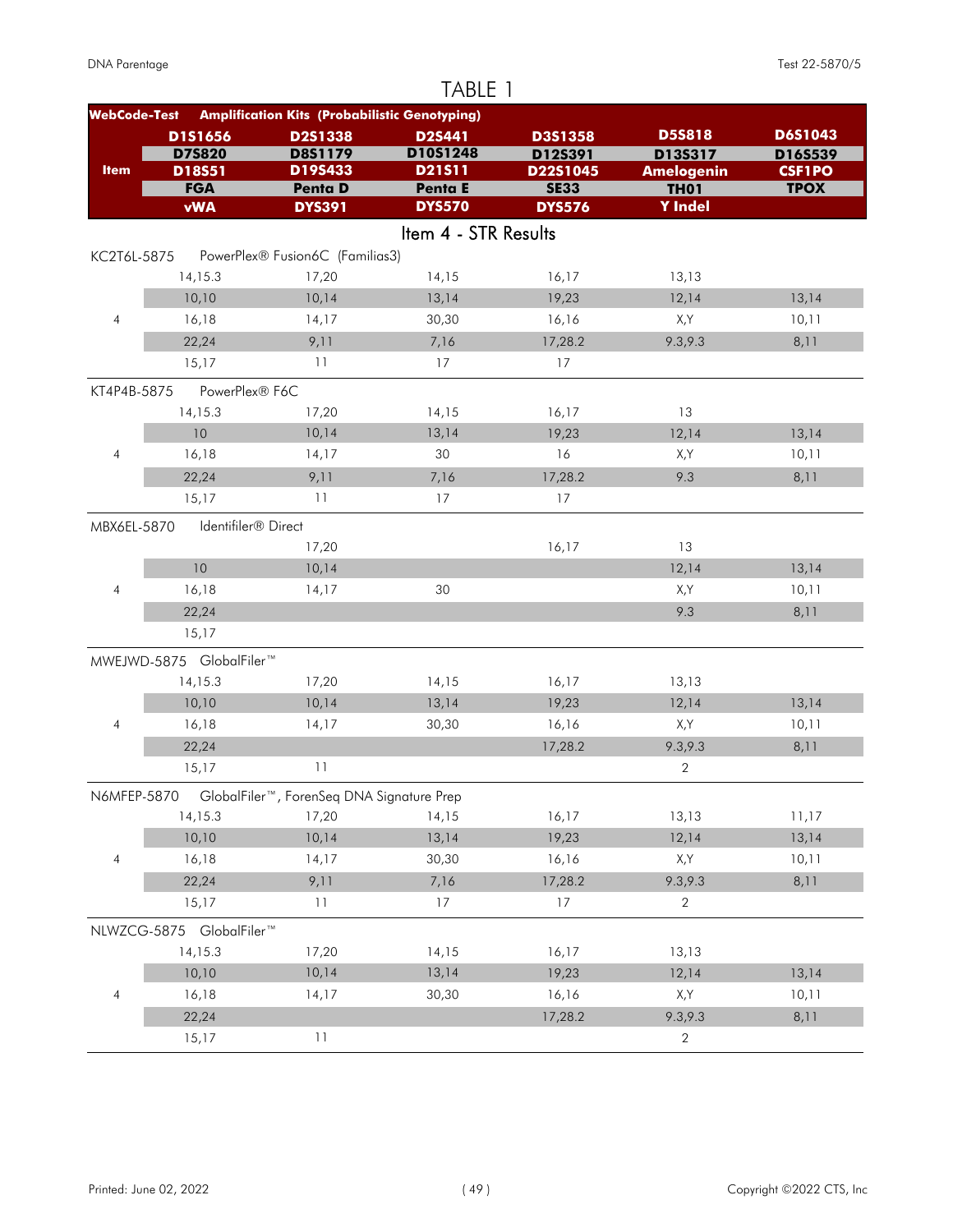| TABLE 1             |                               |                                                      |                          |                              |                               |               |  |  |
|---------------------|-------------------------------|------------------------------------------------------|--------------------------|------------------------------|-------------------------------|---------------|--|--|
| <b>WebCode-Test</b> |                               | <b>Amplification Kits (Probabilistic Genotyping)</b> |                          |                              |                               |               |  |  |
|                     | D1S1656                       | D2S1338                                              | D2S441                   | D3S1358                      | <b>D5S818</b>                 | D6S1043       |  |  |
|                     | <b>D75820</b>                 | <b>D8S1179</b>                                       | D10S1248                 | D12S391                      | D13S317                       | D16S539       |  |  |
| <b>Item</b>         | D18S51                        | D19S433                                              | D21511                   | D22S1045                     | <b>Amelogenin</b>             | <b>CSF1PO</b> |  |  |
|                     | <b>FGA</b><br><b>vWA</b>      | <b>Penta D</b><br><b>DYS391</b>                      | Penta E<br><b>DYS570</b> | <b>SE33</b><br><b>DYS576</b> | <b>TH01</b><br><b>Y</b> Indel | <b>TPOX</b>   |  |  |
|                     |                               |                                                      |                          |                              |                               |               |  |  |
|                     |                               |                                                      | Item 4 - STR Results     |                              |                               |               |  |  |
| P9KE48-5870         | GlobalFiler™                  |                                                      |                          |                              |                               |               |  |  |
|                     | 14, 15.3                      | 17,20                                                | 14,15                    | 16,17                        | 13,13                         |               |  |  |
|                     | 10,10                         | 10,14                                                | 13,14                    | 19,23                        | 12,14                         | 13,14         |  |  |
| $\overline{4}$      | 16,18                         | 14,17                                                | 30,30                    | 16,16                        | X,Y                           | 10,11         |  |  |
|                     | 22,24                         |                                                      |                          | 17,28.2                      | 9.3,9.3                       | 8,11          |  |  |
|                     | 15,17                         | 11                                                   |                          |                              | $\overline{2}$                |               |  |  |
| PAFW79-5870         | PowerPlex® Fusion             |                                                      |                          |                              |                               |               |  |  |
|                     | 14, 15.3                      | 17,20                                                | 14,15                    | 16,17                        | 13                            |               |  |  |
|                     | 10                            | 10,14                                                | 13,14                    | 19,23                        | 12,14                         | 13,14         |  |  |
| $\overline{4}$      | 16,18                         | 14,17                                                | 30                       | 16                           | X,Y                           | 10,11         |  |  |
|                     | 22,24                         | 9,11                                                 | 7,16                     |                              | 9.3                           | 8,11          |  |  |
|                     | 15,17                         | 11                                                   |                          |                              |                               |               |  |  |
|                     | PKWGQ6-5870 PowerPlex® Fusion |                                                      |                          |                              |                               |               |  |  |
|                     | 14, 15.3                      | 17,20                                                | 14,15                    | 16,17                        | 13                            |               |  |  |
|                     | 10                            | 10,14                                                | 13,14                    | 19,23                        | 12,14                         | 13,14         |  |  |
| $\overline{4}$      | 16,18                         | 14,17                                                | 30                       | 16                           | X,Y                           | 10,11         |  |  |
|                     | 22,24                         | 9,11                                                 | 7,16                     |                              | 9.3                           | 8,11          |  |  |
|                     | 15,17                         | 11                                                   |                          |                              |                               |               |  |  |
|                     | Q22BW6-5870 PowerPlex® Fusion |                                                      |                          |                              |                               |               |  |  |
|                     | 14, 15.3                      | 17,20                                                | 14,15                    | 16,17                        | 13                            |               |  |  |
|                     | 10                            | 10,14                                                | 13,14                    | 19,23                        | 12,14                         | 13,14         |  |  |
| 4                   | 16,18                         | 14,17                                                | 30                       | 16                           | X,Y                           | 10,11         |  |  |
|                     | 22,24                         | 9,11                                                 | 7,16                     |                              | 9.3                           |               |  |  |
|                     | 15,17                         | 11                                                   |                          |                              |                               | 8,11          |  |  |
|                     |                               |                                                      |                          |                              |                               |               |  |  |
| Q3CARE-5870         | PowerPlex® Fusion             |                                                      |                          |                              |                               |               |  |  |
|                     | 14,15.3                       | 17,20                                                | 14,15                    | 16,17                        | 13                            |               |  |  |
|                     | $10$                          | 10,14                                                | 13,14                    | 19,23                        | 12,14                         | 13,14         |  |  |
| $\overline{4}$      | 16,18                         | 14,17                                                | 30                       | 16                           | X,Y                           | 10,11         |  |  |
|                     | 22,24                         | 9,11                                                 | 7,16                     |                              | 9.3                           | 8,11          |  |  |
|                     | 15,17                         | 11                                                   |                          |                              |                               |               |  |  |
| QB3VXC-5870         | GlobalFiler™                  |                                                      |                          |                              |                               |               |  |  |
|                     | 14,15.3                       | 17,20                                                | 14,15                    | 16,17                        | 13,13                         |               |  |  |
|                     | 10,10                         | 10,14                                                | 13,14                    | 19,23                        | 12,14                         | 13,14         |  |  |
| $\overline{4}$      | 16,18                         | 14,17                                                | 30,30                    | 16,16                        | X,Y                           | 10,11         |  |  |
|                     | 22,24                         |                                                      |                          | 17,28.2                      | 9.3, 9.3                      | 8,11          |  |  |
|                     | 15,17                         | 11                                                   |                          |                              | $\overline{2}$                |               |  |  |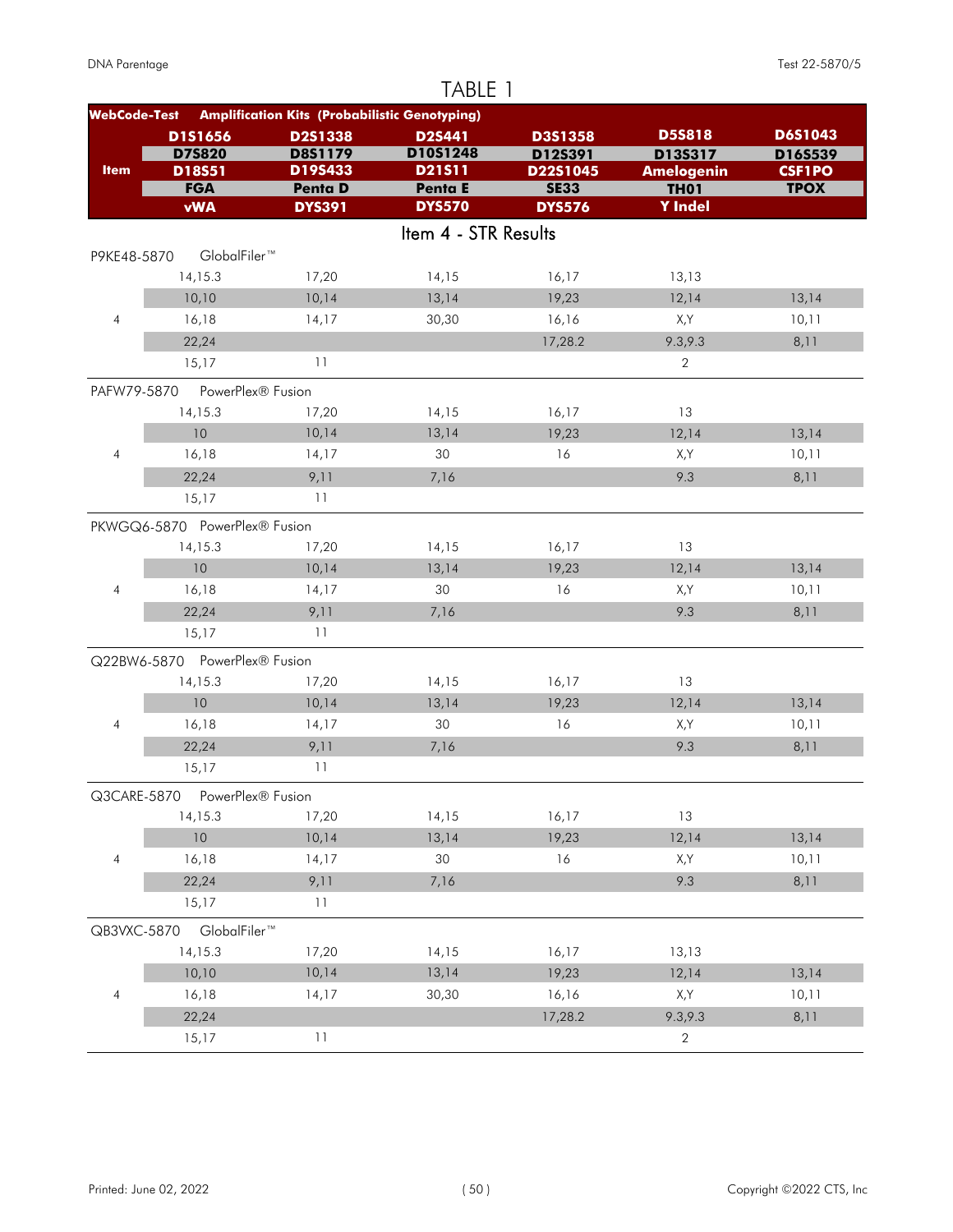|                     |                           |                                                      | TABLE 1              |                     |                              |                          |
|---------------------|---------------------------|------------------------------------------------------|----------------------|---------------------|------------------------------|--------------------------|
| <b>WebCode-Test</b> |                           | <b>Amplification Kits (Probabilistic Genotyping)</b> |                      |                     |                              |                          |
|                     | D1S1656                   | D2S1338                                              | D2S441               | D3S1358             | <b>D5S818</b>                | D6S1043                  |
| <b>Item</b>         | <b>D75820</b><br>D18S51   | D8S1179<br>D19S433                                   | D10S1248<br>D21511   | D12S391<br>D22S1045 | D13S317<br><b>Amelogenin</b> | D16S539<br><b>CSF1PO</b> |
|                     | <b>FGA</b>                | Penta D                                              | Penta E              | <b>SE33</b>         | <b>TH01</b>                  | <b>TPOX</b>              |
|                     | <b>vWA</b>                | <b>DYS391</b>                                        | <b>DYS570</b>        | <b>DYS576</b>       | <b>Y</b> Indel               |                          |
|                     |                           |                                                      | Item 4 - STR Results |                     |                              |                          |
|                     | QGPN67-5870 GlobalFiler™  |                                                      |                      |                     |                              |                          |
|                     | 14, 15.3                  | 17,20                                                | 14,15                | 16,17               | 13                           |                          |
|                     | 10                        | 10,14                                                | 13,14                | 19,23               | 12,14                        | 13,14                    |
| $\overline{4}$      | 16,18                     | 14,17                                                | 30                   | 16                  | X,Y                          | 10,11                    |
|                     | 22,24                     |                                                      |                      | 17,28.2             | 9.3                          | 8,11                     |
|                     | 15,17                     | 11                                                   |                      |                     | $\overline{2}$               |                          |
|                     | QQZPQ7-5870 PowerPlex® 21 |                                                      |                      |                     |                              |                          |
|                     | 14,15.3                   | 17,20                                                |                      | 16,17               | 13,13                        | 11,17                    |
|                     | 10,10                     | 10,14                                                |                      | 19,23               | 12,14                        | 13,14                    |
| $\overline{4}$      | 16,18                     | 14,17                                                | 30,30                |                     | X,Y                          | 10,11                    |
|                     | 22,24                     | 9,11                                                 | 7,16                 |                     | 9.3, 9.3                     | 8,11                     |
|                     | 15,17                     |                                                      |                      |                     |                              |                          |
| RH3FY8-5870         |                           | PowerPlex® Fusion 5C                                 |                      |                     |                              |                          |
|                     | 14,15.3                   | 17,20                                                | 14,15                | 16,17               | 13                           |                          |
|                     | 10                        | 10,14                                                | 13,14                | 19,23               | 12,14                        | 13,14                    |
| $\overline{4}$      | 16,18                     | 14,17                                                | 30                   | 16                  | X,Y                          | 10,11                    |
|                     | 22,24                     | 9,11                                                 | 7,16                 |                     | 9.3                          | 8,11                     |
|                     | 15,17                     | 11                                                   |                      |                     |                              |                          |
| V24UKH-5870         | GlobalFiler™              |                                                      |                      |                     |                              |                          |
|                     | 14,15.3                   | 17,20                                                | 14,15                | 16,17               | 13,13                        |                          |
|                     | 10,10                     | 10,14                                                | 13,14                | 19,23               | 12,14                        | 13,14                    |
| $\overline{4}$      | 16,18                     | 14,17                                                | 30,30                | 16,16               | X,Y                          | 10,11                    |
|                     | 22,24                     |                                                      |                      | 17,28.2             | 9.3, 9.3                     | 8,11                     |
|                     | 15,17                     | 11                                                   |                      |                     | 2                            |                          |
| VAETFE-5870         |                           | PowerPlex® Fusion 6C                                 |                      |                     |                              |                          |
|                     | 14,15.3                   | 17,20                                                | 14,15                | 16,17               | 13,13                        |                          |
|                     | 10,10                     | 10,14                                                | 13,14                | 19,23               | 12,14                        | 13,14                    |
| $\overline{4}$      | 16,18                     | 14,17                                                | 30,30                | 16,16               | X,Y                          | 10,11                    |
|                     | 22,24                     | 9,11                                                 | 7,16                 | 17,28.2             | 9.3,9.3                      | 8,11                     |
|                     | 15,17                     | 11                                                   | 17                   | 17                  |                              |                          |
| <b>VWARH4-5870</b>  |                           | PowerPlex® Fusion 6C                                 |                      |                     |                              |                          |
|                     | 14, 15.3                  | 17,20                                                | 14,15                | 16,17               | 13                           |                          |
|                     | 10                        | 10,14                                                | 13,14                | 19,23               | 12,14                        | 13,14                    |
| 4                   | 16,18                     | 14,17                                                | 30                   | 16                  | X,Y                          | 10,11                    |
|                     | 22,24                     | 9,11                                                 | 7,16                 | 17,28.2             | 9.3                          | 8,11                     |
|                     | 15,17                     | 11                                                   | 17                   | 17                  |                              |                          |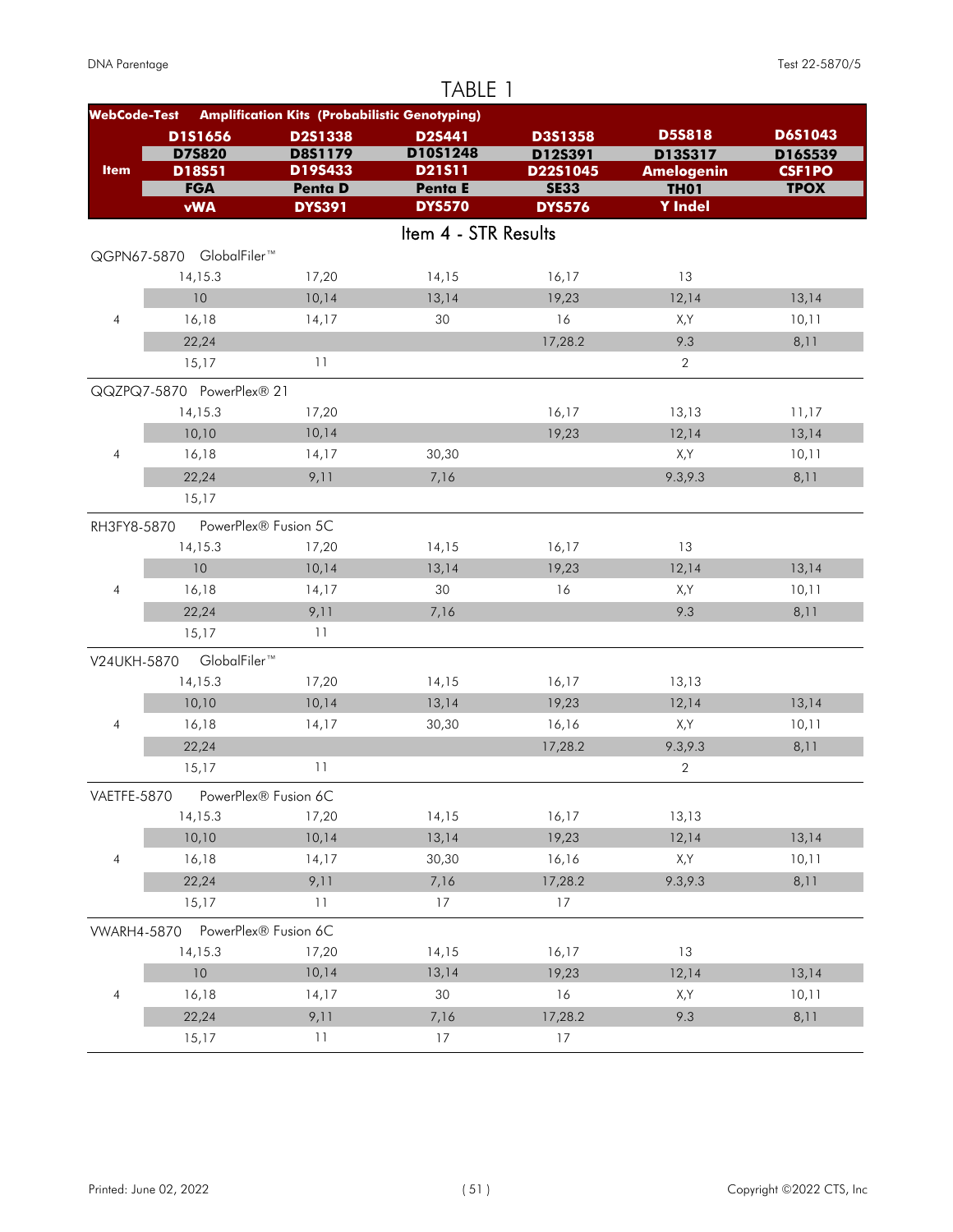| TABLE 1                  |                                  |                                                      |                      |                     |                                  |                          |  |  |
|--------------------------|----------------------------------|------------------------------------------------------|----------------------|---------------------|----------------------------------|--------------------------|--|--|
| <b>WebCode-Test</b>      |                                  | <b>Amplification Kits (Probabilistic Genotyping)</b> |                      |                     |                                  |                          |  |  |
|                          | D1S1656                          | D2S1338                                              | <b>D2S441</b>        | D3S1358             | <b>D5S818</b>                    | D6S1043                  |  |  |
| <b>Item</b>              | <b>D75820</b><br>D18S51          | D8S1179<br>D19S433                                   | D10S1248<br>D21511   | D12S391<br>D22S1045 | D13S317                          | D16S539<br><b>CSF1PO</b> |  |  |
|                          | <b>FGA</b>                       | <b>Penta D</b>                                       | Penta E              | <b>SE33</b>         | <b>Amelogenin</b><br><b>TH01</b> | <b>TPOX</b>              |  |  |
|                          | <b>vWA</b>                       | <b>DYS391</b>                                        | <b>DYS570</b>        | <b>DYS576</b>       | <b>Y</b> Indel                   |                          |  |  |
|                          |                                  |                                                      | Item 4 - STR Results |                     |                                  |                          |  |  |
| WB7A82-5870              | GlobalFiler™                     |                                                      |                      |                     |                                  |                          |  |  |
|                          | 14,15.3                          | 17,20                                                | 14,15                | 16,17               | 13,13                            |                          |  |  |
|                          | 10,10                            | 10,14                                                | 13,14                | 19,23               | 12,14                            | 13,14                    |  |  |
| $\overline{4}$           | 16,18                            | 14,17                                                | 30,30                | 16,16               | X,Y                              | 10,11                    |  |  |
|                          | 22,24                            |                                                      |                      | 17,28.2             | 9.3,9.3                          | 8,11                     |  |  |
|                          | 15,17                            | 11                                                   |                      |                     | $\overline{2}$                   |                          |  |  |
|                          | WCGDEX-5870 PowerPlex® 21        |                                                      |                      |                     |                                  |                          |  |  |
|                          | 14, 15.3                         | 17,20                                                |                      | 16,17               | 13,13                            | 11,17                    |  |  |
|                          | 10,10                            | 10,14                                                |                      | 19,23               | 12,14                            | 13,14                    |  |  |
| $\overline{4}$           | 16,18                            | 14,17                                                | 30,30                |                     | X,Y                              | 10,11                    |  |  |
|                          | 22,24                            | 9,11                                                 | 7,16                 |                     | 9.3,9.3                          | 8,11                     |  |  |
|                          | 15,17                            |                                                      |                      |                     |                                  |                          |  |  |
|                          | WG9FM4-5870 GlobalFiler™ Express |                                                      |                      |                     |                                  |                          |  |  |
|                          | 14, 15.3                         | 17,20                                                | 14,15                | 16,17               | 13                               |                          |  |  |
|                          | 10                               | 10,14                                                | 13,14                | 19,23               | 12,14                            | 13,14                    |  |  |
| $\overline{4}$           | 16,18                            | 14,17                                                | 30                   | 16                  | X,Y                              | 10,11                    |  |  |
|                          | 22,24                            |                                                      |                      | 17,28.2             | 9.3                              | 8,11                     |  |  |
|                          | 15,17                            | 11                                                   |                      |                     | $\sqrt{2}$                       |                          |  |  |
| X77HCA-5875              | GlobalFiler™                     |                                                      |                      |                     |                                  |                          |  |  |
|                          | 14,15.3                          | 17,20                                                | 14,15                | 16,17               | 13                               |                          |  |  |
|                          | 10                               | 10,14                                                | 13,14                | 19,23               | 12,14                            | 13,14                    |  |  |
| $\overline{4}$           | 16,18                            | 14,17                                                | 30                   | 16                  | X,Y                              | 10,11                    |  |  |
|                          | 22,24                            |                                                      |                      | 17,28.2             | 9.3                              | 8,11                     |  |  |
|                          | 15,17                            | 11                                                   |                      |                     | $\sqrt{2}$                       |                          |  |  |
| XUTHH2-5875              | GlobalFiler™                     |                                                      |                      |                     |                                  |                          |  |  |
|                          | 14,15.3                          | 17,20                                                | 14,15                | 16,17               | 13,13                            |                          |  |  |
|                          | 10,10                            | 10,14                                                | 13,14                | 19,23               | 12,14                            | 13,14                    |  |  |
| $\overline{4}$           | 16,18                            | 14,17                                                | 30,30                | 16,16               | X,Y                              | 10,11                    |  |  |
|                          | 22,24                            |                                                      |                      | 17,28.2             | 9.3,9.3                          | 8,11                     |  |  |
|                          | 15,17                            | 11                                                   |                      |                     | $\sqrt{2}$                       |                          |  |  |
| ZLXWP9-5875              | PowerPlex® 5C                    |                                                      |                      |                     |                                  |                          |  |  |
|                          | 14,15.3                          | 17,20                                                | 14,15                | 16,17               | 13,13                            |                          |  |  |
|                          | 10,10                            | 10,14                                                | 13,14                | 19,23               | 12,14                            | 13,14                    |  |  |
| $\overline{\mathcal{A}}$ | 16,18                            | 14,17                                                | 30,30                | 16,16               | X,Y                              | 10,11                    |  |  |
|                          | 22,24                            | 9,11                                                 | 7,16                 |                     | 9.3,9.3                          | 8,11                     |  |  |
|                          | 15,17                            | 11                                                   |                      |                     |                                  |                          |  |  |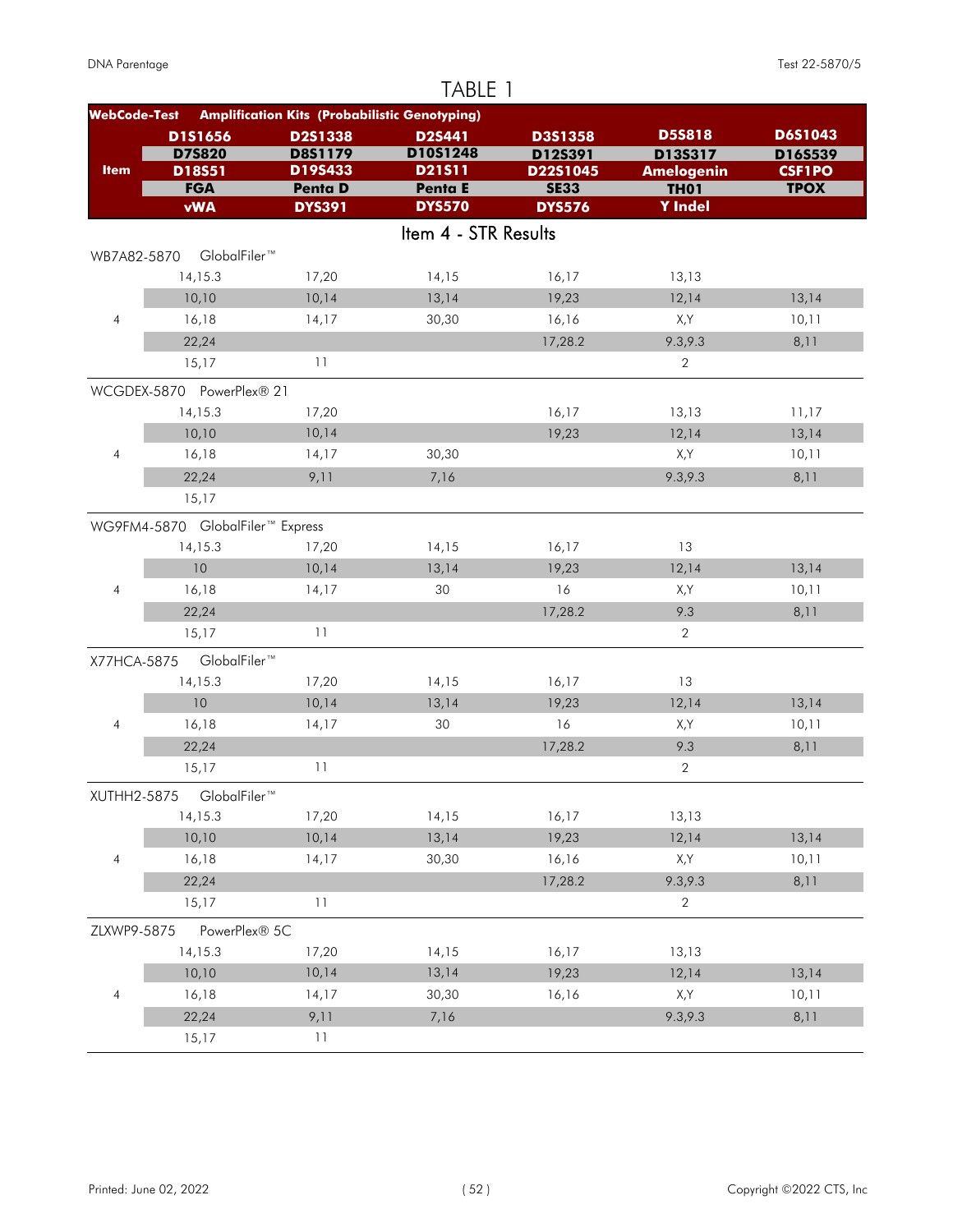|                     |                      |                                                      | TABLE 1                   |                         |                                  |                              |
|---------------------|----------------------|------------------------------------------------------|---------------------------|-------------------------|----------------------------------|------------------------------|
| <b>WebCode-Test</b> |                      | <b>Amplification Kits (Probabilistic Genotyping)</b> |                           |                         |                                  |                              |
|                     | <b>D1S1656</b>       | <b>D2S1338</b>                                       | <b>D2S441</b>             | <b>D3S1358</b>          | <b>D5S818</b>                    | <b>D6S1043</b>               |
| <b>Item</b>         | <b>D7S820</b>        | <b>D8S1179</b><br>D19S433                            | D10S1248<br><b>D21511</b> | D12S391                 | D13S317                          | D16S539                      |
|                     | D18S51<br><b>FGA</b> | <b>Penta D</b>                                       | <b>Penta E</b>            | D22S1045<br><b>SE33</b> | <b>Amelogenin</b><br><b>TH01</b> | <b>CSF1PO</b><br><b>TPOX</b> |
|                     | <b>vWA</b>           | <b>DYS391</b>                                        | <b>DYS570</b>             | <b>DYS576</b>           | <b>Y</b> Indel                   |                              |
|                     |                      |                                                      | Item 4 - STR Results      |                         |                                  |                              |
| ZYZM88-5870         | Identifiler® Direct  |                                                      |                           |                         |                                  |                              |
|                     |                      | 17,20                                                |                           | 16,17                   | 13                               |                              |
|                     | 10                   | 10,14                                                |                           |                         | 12,14                            | 13,14                        |
| $\overline{A}$      | 16,18                | 14,17                                                | 30                        |                         | X,Y                              | 10,11                        |
|                     | 22,24                |                                                      |                           |                         | 9.3                              | 8,11                         |
|                     | 15,17                |                                                      |                           |                         |                                  |                              |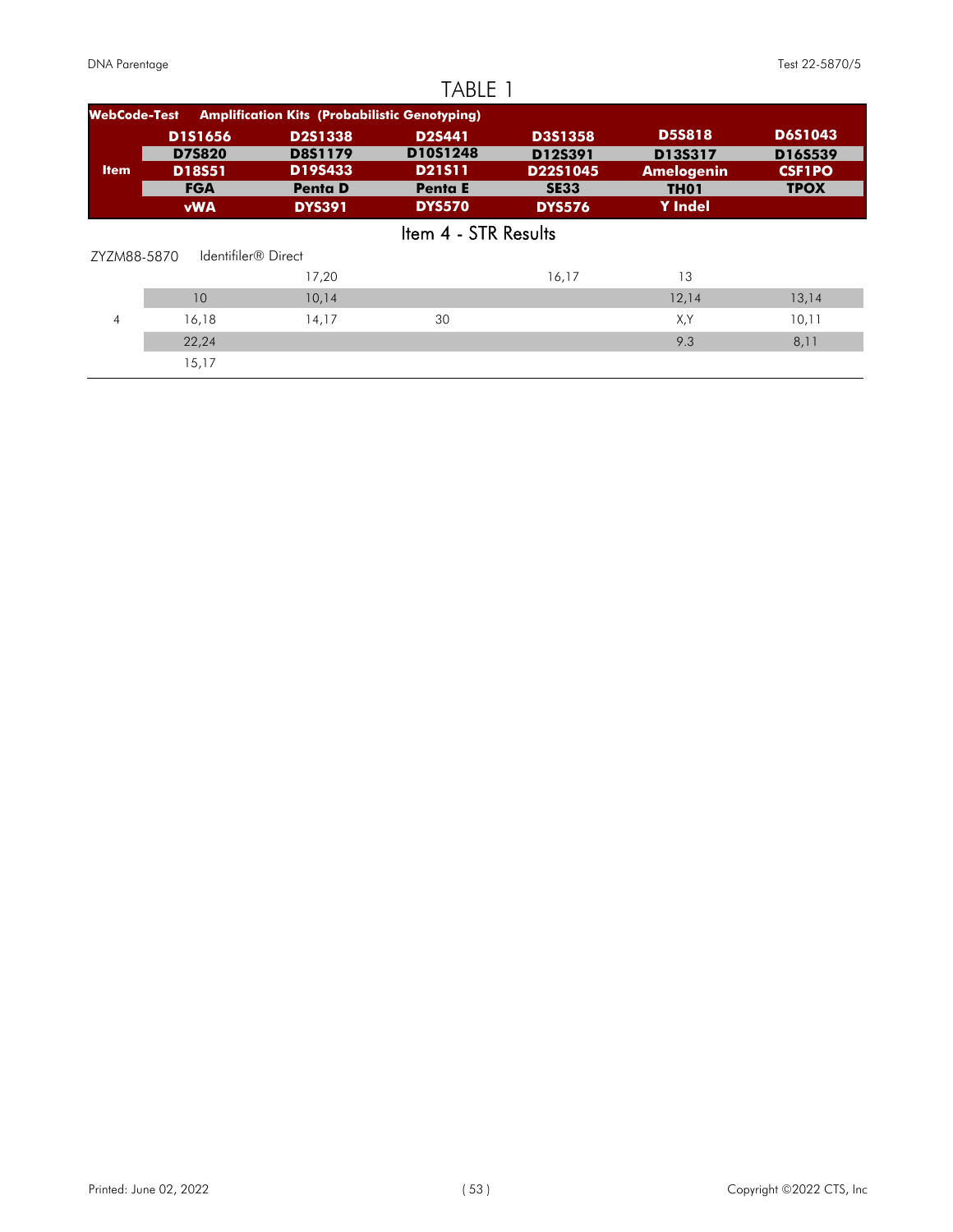# **Paternity Index Results**

|                     |                                     |                               | TABLE 2                            |                             |                     |                     |
|---------------------|-------------------------------------|-------------------------------|------------------------------------|-----------------------------|---------------------|---------------------|
| <b>WebCode-Test</b> |                                     | <b>Population Database(s)</b> |                                    |                             |                     |                     |
|                     | D1S1656                             | D2S1338                       | D2S441                             | D3S1358                     | <b>D5S818</b>       | D6S1043             |
|                     | <b>D75820</b>                       | <b>D8S1179</b>                | D10S1248                           | D12S391                     | D13S317             | D16S539             |
| <b>Item</b>         | D18S51                              | D19S433                       | D21511                             | D22S1045                    | <b>Amelogenin</b>   | <b>CSF1PO</b>       |
|                     | <b>FGA</b>                          | Penta D                       | <b>Penta E</b>                     | <b>SE33</b>                 | <b>TH01</b>         | <b>TPOX</b>         |
|                     | <b>vWA</b>                          |                               |                                    |                             |                     |                     |
|                     |                                     |                               | Item 3PI - Paternity Index Results |                             |                     |                     |
| 2PPKL7-5875         |                                     | Laboratory Specific Database  |                                    |                             |                     |                     |
|                     | 0.000                               | 0.000                         | 9.615                              | 1.128                       | 0.000               |                     |
|                     | 0.000                               | 0.000                         | 1.485                              | 0.000                       | 0.000               | 0.000               |
| 3PI                 | 0.000                               | 0.000                         | 2.149                              | 1.578                       |                     | 0.000               |
|                     | 0.000                               | 2.127                         | 0.000                              | 0.000                       | 1.642               | 0.000               |
|                     | 1.312                               |                               |                                    |                             |                     |                     |
| 3QF9G7-5875         | NIST-STRBASE                        |                               |                                    |                             |                     |                     |
|                     | $\mathsf O$                         | $\mathsf{O}\xspace$           | 8.3949                             | 1.1142                      | $\mathsf{O}\xspace$ |                     |
|                     | $\mathbf 0$                         | $\mathsf{O}\xspace$           | 1.6261                             | $\mathbf 0$                 | $\mathsf{O}\xspace$ | $\mathsf{O}\xspace$ |
| 3PI                 | $\mathsf{O}\xspace$                 | 0                             | 1.7696                             | 1.3080                      |                     | 0                   |
|                     | $\mathsf{O}\xspace$                 |                               |                                    | $\mathsf{O}$                | 1.4498              | $\mathsf{O}\xspace$ |
|                     | 1.2847                              |                               |                                    |                             |                     |                     |
| 3UEJC7-5870         | NIST-STRBASE                        |                               |                                    |                             |                     |                     |
|                     | 0                                   | 0                             | 8.39                               | 1.11                        | $\mathsf{O}\xspace$ |                     |
|                     | $\mathbf 0$                         | $\mathsf{O}\xspace$           | 1.63                               | $\overline{0}$              | $\mathsf{O}\xspace$ | $\mathsf{O}\xspace$ |
| 3PI                 | $\mathbf 0$                         | 0                             | 1.77                               | 1.31                        |                     | 0                   |
|                     | $\mathsf{O}\xspace$                 | 2.26                          |                                    | ÷.                          | 1.45                | $\mathsf{O}\xspace$ |
|                     | 1.28                                |                               |                                    |                             |                     |                     |
| 4PHFYT-5870         | <b>FBI PopStats</b>                 |                               |                                    |                             |                     |                     |
|                     |                                     |                               | 9.6154                             | 1.1284                      |                     |                     |
|                     |                                     |                               | 1.4854                             |                             |                     |                     |
| 3PI                 |                                     |                               | 2.1487                             | 1.5783                      |                     |                     |
|                     |                                     |                               |                                    |                             | 1.6420              |                     |
|                     | 1.3116                              |                               |                                    |                             |                     |                     |
| 6XBMGX-5875         | NIST-STRBASE                        |                               |                                    |                             |                     |                     |
|                     | 0                                   | 0                             | 7.46                               | 1.09                        | $\mathsf{O}\xspace$ |                     |
|                     | $\mathsf{O}$                        | $\mathsf O$                   | 1.64                               | $\mathsf{O}\xspace$         | $\mathsf{O}$        | $\mathsf{O}\xspace$ |
| 3PI                 | $\mathsf{O}\xspace$<br>$\mathsf{O}$ | 0                             | 1.72                               | 1.33<br>$\mathsf{O}\xspace$ |                     | 0                   |
|                     | 1.24                                |                               |                                    |                             | 1.47                | $\mathsf{O}\xspace$ |
| 89L29P-5870         | NIST-STRBASE                        |                               |                                    |                             |                     |                     |
|                     | 0                                   | $\mathsf{O}$                  |                                    | 1.1143                      | $\mathsf{O}\xspace$ | 2.5974              |
|                     | $\mathsf{O}\xspace$                 | $\mathsf O$                   |                                    | $\mathsf{O}\xspace$         | $\mathsf{O}\xspace$ | $\mathsf{O}\xspace$ |
| 3PI                 | $\mathsf{O}$                        | 0                             | 1.7699                             |                             |                     | $\mathsf{O}$        |
|                     | $\mathsf{O}\xspace$                 | 2.2563                        | $\mathsf O$                        |                             | 1.4497              | $\mathsf{O}\xspace$ |
|                     | 1.2847                              |                               |                                    |                             |                     |                     |
| 8HPE9P-5870         | <b>FBI PopStats</b>                 |                               |                                    |                             |                     |                     |
|                     |                                     |                               | 9.6154                             | 1.1284                      |                     |                     |
|                     |                                     |                               | 1.4854                             |                             |                     |                     |
| 3PI                 |                                     |                               | 2.1487                             | 1.5783                      |                     |                     |
|                     |                                     |                               |                                    |                             | 1.6420              |                     |
|                     | 1.3116                              |                               |                                    |                             |                     |                     |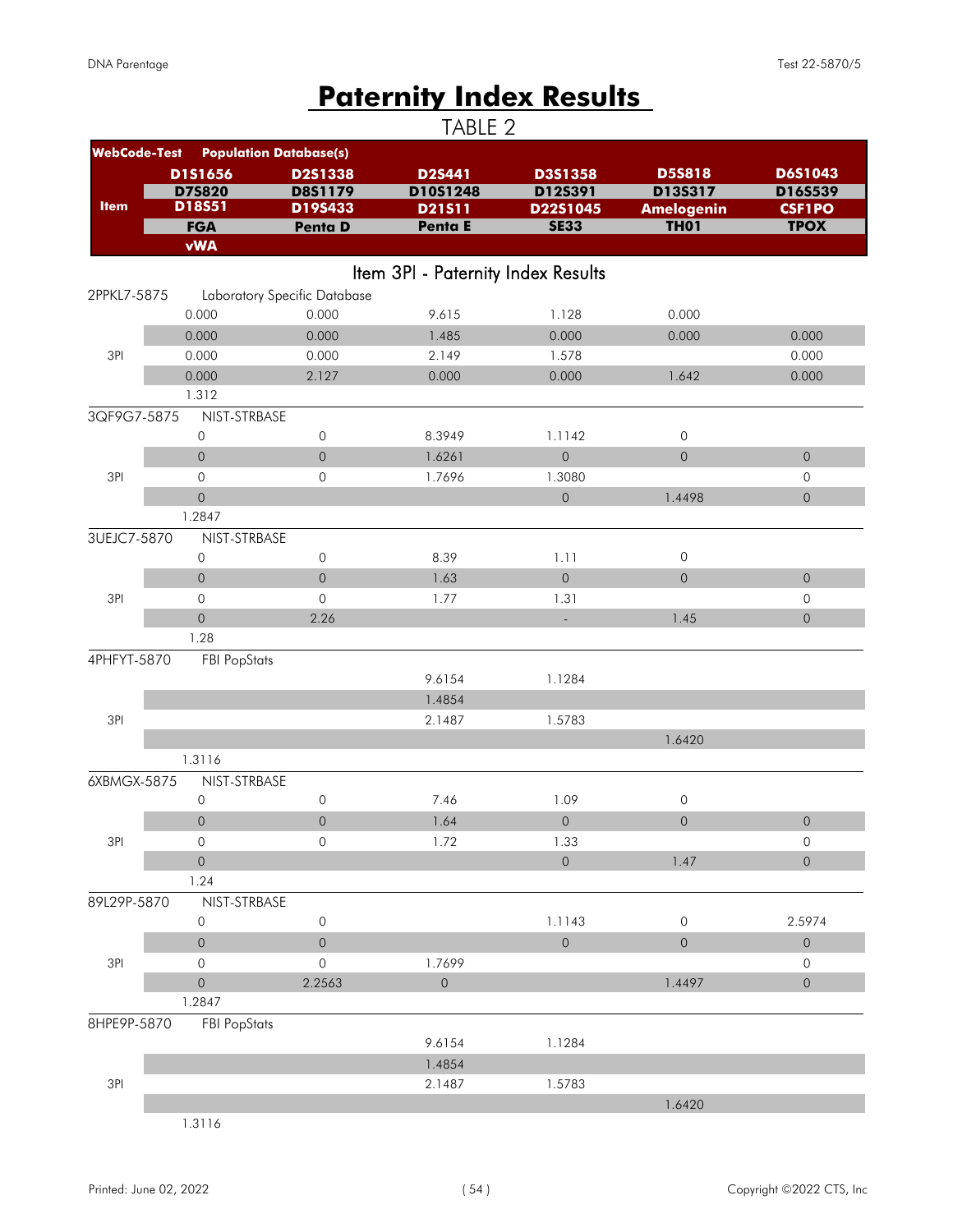|                     |                     |                               | TABLE 2                            |                     |                   |                     |
|---------------------|---------------------|-------------------------------|------------------------------------|---------------------|-------------------|---------------------|
| <b>WebCode-Test</b> |                     | <b>Population Database(s)</b> |                                    |                     |                   |                     |
|                     | D1S1656             | D2S1338                       | <b>D2S441</b>                      | D3S1358             | <b>D5S818</b>     | D6S1043             |
|                     | D75820              | <b>D8S1179</b>                | D10S1248                           | D12S391             | D13S317           | D16S539             |
| <b>Item</b>         | D18S51              | D19S433                       | D21511                             | D22S1045            | <b>Amelogenin</b> | <b>CSF1PO</b>       |
|                     | <b>FGA</b>          | <b>Penta D</b>                | Penta E                            | <b>SE33</b>         | <b>TH01</b>       | <b>TPOX</b>         |
|                     | <b>vWA</b>          |                               |                                    |                     |                   |                     |
|                     |                     |                               | Item 3PI - Paternity Index Results |                     |                   |                     |
| 8MJBVV-5870         | NIST-STRBASE        |                               |                                    |                     |                   |                     |
|                     | 0.00                | 0.00                          | 8.47                               | 1.10                | 0.00              |                     |
|                     | 0.00                | 0.00                          | 1.59                               | 0.00                | 0.00              | 0.00                |
| 3PI                 | 0.00                | 0.00                          | 1.74                               | 1.32                |                   | 0.00                |
|                     | 0.00                | 2.21                          | 0.00                               |                     | 1.42              | 0.00                |
|                     | 1.24                |                               |                                    |                     |                   |                     |
| 8W6EYN-5870         |                     | [Ethnicity] Pop. Database     |                                    |                     |                   |                     |
|                     | exc                 | exc                           |                                    |                     | exc               |                     |
|                     | exc                 | exc                           |                                    | exc                 | exc               | exc                 |
| 3PI                 | exc                 | exc                           |                                    |                     |                   | exc                 |
|                     | exc                 |                               |                                    | exc                 |                   | exc                 |
|                     |                     |                               |                                    |                     |                   |                     |
| 8WRKMV-5870         | NIST-STRBASE        |                               |                                    |                     |                   |                     |
|                     | 0.0028              | 0.0010                        | 8.3892                             | 1.1143              | 0.0010            |                     |
|                     | 0.0020              | 0.0040                        | 1.6260                             | 0.0028              | 0.0020            | 0.0040              |
| 3PI                 | 0.0030              | 0.0010                        | 1.7699                             | 1.3078              |                   | 0.0030              |
|                     | 0.0041              |                               |                                    | 0.0064              | 1.4497            | 0.0001              |
|                     | 1.2846              |                               |                                    |                     |                   |                     |
| 8Z7HTW-5875         | NIST-STRBASE        |                               |                                    |                     |                   |                     |
|                     | $\mathsf{O}\xspace$ | $\circ$                       | 7.46                               | 1.09                | 0                 |                     |
|                     | $\overline{0}$      | $\mathbf{O}$                  | 1.64                               | $\overline{0}$      | $\overline{0}$    | $\overline{0}$      |
| 3PI                 | $\overline{O}$      | $\mathbf 0$                   | 1.72                               | 1.33                |                   | 0                   |
|                     | $\mathbf 0$         |                               |                                    | $\mathbf 0$         | 1.47              | 0                   |
|                     | 1.24                |                               |                                    |                     |                   |                     |
| 9CGAVW-5875         | Promega             |                               |                                    |                     |                   |                     |
|                     | $\mathsf{O}\xspace$ | 0                             |                                    | 1.1143              | 0                 | 2.5974              |
|                     | $\mathbf 0$         | $\mathbf 0$                   |                                    | $\circ$             | $\circ$           | $\mathsf{O}\xspace$ |
| 3PI                 | $\overline{O}$      | $\mathbf 0$                   | 1.7699                             |                     |                   | 0                   |
|                     | $\mathsf{O}\xspace$ | 2.2563                        | $\mathsf{O}\xspace$                |                     | 1.4497            | 0                   |
|                     | 1.2847              |                               |                                    |                     |                   |                     |
| AJHPGX-5870         | NIST-STRBASE        |                               |                                    |                     |                   |                     |
|                     | 0                   | $\mathsf{O}\xspace$           | 8.3953                             | 1.1142              | 0                 |                     |
|                     | $\overline{0}$      | $\circ$                       | 1.6261                             | $\mathsf{O}\xspace$ | $\overline{0}$    | $\overline{0}$      |
| 3PI                 | 0                   | $\mathsf{O}\xspace$           | 1.7696                             | 1.3080              |                   | 0                   |
|                     | $\mathsf{O}$        | 2.2563                        | $\mathsf{O}\xspace$                | $\mathsf{O}\xspace$ | 1.4498            | 0                   |
|                     | 2.5694              |                               |                                    |                     |                   |                     |
| AL24KX-5870         | NIST-STRBASE        |                               |                                    |                     |                   |                     |
|                     | 0.0028              | 0.0012                        | 8.3892                             | 1.1143              | 0.0016            | $\blacksquare$      |
|                     | 0.0016              | 0.0028                        | 1.6260                             | 0.0028              | 0.0019            | 0.0020              |
| 3PI                 | 0.0036              | 0.0011                        | 1.7699                             | 1.3078              |                   | 0.0022              |
|                     | 0.0048              | ÷.                            | $\Box$                             | 0.0064              | 1.4496            | 0.0007              |
|                     | 1.2846              |                               |                                    |                     |                   |                     |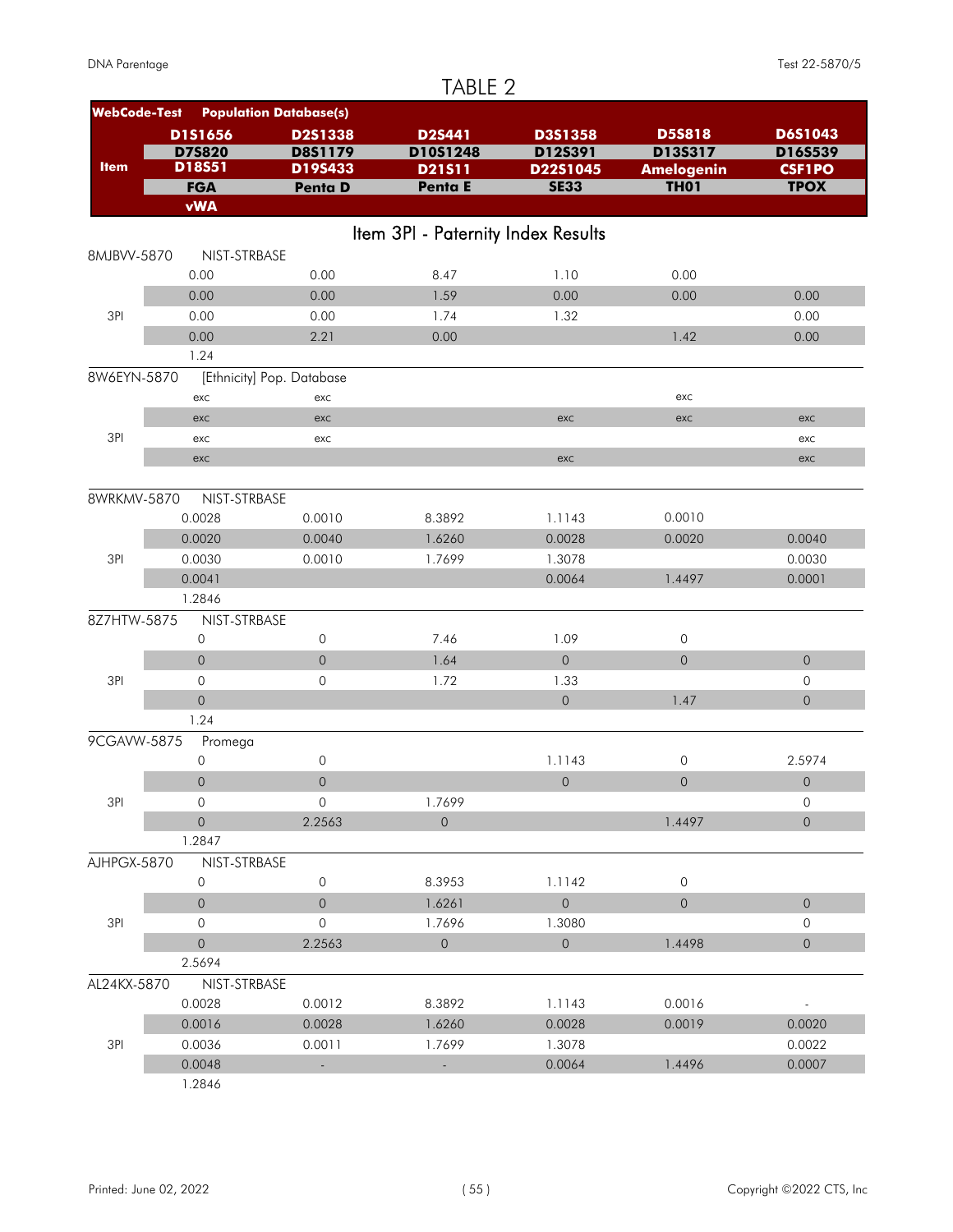| <b>WebCode-Test</b><br><b>Population Database(s)</b><br>D1S1656<br>D3S1358<br><b>D5S818</b><br>D6S1043<br><b>D2S441</b><br>D2S1338<br>D75820<br>D8S1179<br>D10S1248<br>D12S391<br>D13S317<br>D16S539<br>D18S51<br><b>Item</b><br>D19S433<br>D21511<br>D22S1045<br><b>Amelogenin</b><br><b>CSF1PO</b><br><b>SE33</b><br><b>TH01</b><br>Penta E<br><b>TPOX</b><br><b>FGA</b><br>Penta D<br><b>vWA</b><br>Item 3PI - Paternity Index Results<br>NIST-STRBASE<br>BBZX7Q-5870<br>0.0010<br>0.0028<br>8.3892<br>1.1143<br>0.0010<br>0.0020<br>0.0040<br>1.6260<br>0.0028<br>0.0020<br>0.0040<br>3PI<br>1.7699<br>0.0030<br>0.0010<br>1.3078<br>0.0030<br>0.0041<br>0.0064<br>1.4497<br>0.0001<br>1.2846<br>CWW7U-5875<br>FBI PopStats, Promega/NIST<br>8.86<br>1.12<br>$\overline{a}$<br>$\overline{a}$<br>$-$<br>$\overline{\phantom{a}}$<br>1.71<br>u.<br>$\overline{a}$<br>$\overline{\phantom{a}}$<br>$\overline{a}$<br>$-1$<br>3PI<br>2.14<br>1.29<br>$-$<br>$\sim$ $\sim$<br>$\overline{\phantom{a}}$<br>2.88<br>1.63<br>u.<br>цL,<br>Ц.<br>1.32<br>D934LR-5875<br>NIST-STRBASE<br>0.00<br>0.00<br>0.00<br>7.46<br>1.09<br>1.64<br>0.00<br>0.00<br>0.00<br>0.00<br>0.00<br>3PI<br>1.72<br>0.00<br>0.00<br>1.33<br>0.00<br>1.47<br>0.00<br>0.00<br>0.00<br>N/A<br>E2WR3Y-5875<br>Laboratory specific database<br>0<br>0<br>1.061<br>8.395<br>$\overline{O}$<br>$\mathbf 0$<br>1.622<br>3PI<br>$\mathbf 0$<br>$\mathbf 0$<br>2.175<br>1.308<br>$\mathsf{O}$<br>$\mathsf{O}\xspace$<br>1.626<br>1.271<br>F7RZNK-5870<br>NIST-STRBASE<br>0.0028<br>0.0010<br>8.3892<br>1.1143<br>0.0010<br>1.6260<br>0.0020<br>0.0040<br>0.0028<br>0.0020<br>0.0040<br>3PI<br>0.0030<br>0.0010<br>1.7699<br>1.3078<br>0.0030<br>0.0041<br>0.0064<br>1.4497<br>0.0001<br>1.2846<br>HQ78DJ-5870<br>FBI PopStats, Laboratory Specific Database<br>0.00100<br>1.12<br>0.00100<br>0.00200<br>0.00400<br>0.00200<br>0.00400<br>3PI<br>2.14<br>0.00100<br>0.00300<br>0.00300<br>1.63<br>0.00598<br>2.88<br>0.00100<br>0.000140<br>1.32<br>KC2T6L-5875<br>NIST-STRBASE<br>8.3E-06<br>$6.6E + 00$<br>9.8E-06<br>$1.1E + 00$<br>2.1E-03<br>6.6E-04<br>2.0E-05<br>$1.6E + 00$<br>2.1E-05<br>7.2E-04<br>8.6E-04<br>3PI<br>6.0E-06<br>6.1E-05<br>$1.6E + 00$<br>1.7E-03<br>$1.3E + 00$<br>2.0E-08<br>$1.4E + 00$<br>$2.1E + 00$<br>1.8E-07<br>8.7E-04<br>2.7E-04<br>$1.2E + 00$ |  | TABLE 2 |  |  |
|------------------------------------------------------------------------------------------------------------------------------------------------------------------------------------------------------------------------------------------------------------------------------------------------------------------------------------------------------------------------------------------------------------------------------------------------------------------------------------------------------------------------------------------------------------------------------------------------------------------------------------------------------------------------------------------------------------------------------------------------------------------------------------------------------------------------------------------------------------------------------------------------------------------------------------------------------------------------------------------------------------------------------------------------------------------------------------------------------------------------------------------------------------------------------------------------------------------------------------------------------------------------------------------------------------------------------------------------------------------------------------------------------------------------------------------------------------------------------------------------------------------------------------------------------------------------------------------------------------------------------------------------------------------------------------------------------------------------------------------------------------------------------------------------------------------------------------------------------------------------------------------------------------------------------------------------------------------------------------------------------------------------------------------------------------------------------------------------------------------------------------------------------------------------------------------------------------------------------------------------------------------------------------------------------------------------------------------------|--|---------|--|--|
|                                                                                                                                                                                                                                                                                                                                                                                                                                                                                                                                                                                                                                                                                                                                                                                                                                                                                                                                                                                                                                                                                                                                                                                                                                                                                                                                                                                                                                                                                                                                                                                                                                                                                                                                                                                                                                                                                                                                                                                                                                                                                                                                                                                                                                                                                                                                                |  |         |  |  |
|                                                                                                                                                                                                                                                                                                                                                                                                                                                                                                                                                                                                                                                                                                                                                                                                                                                                                                                                                                                                                                                                                                                                                                                                                                                                                                                                                                                                                                                                                                                                                                                                                                                                                                                                                                                                                                                                                                                                                                                                                                                                                                                                                                                                                                                                                                                                                |  |         |  |  |
|                                                                                                                                                                                                                                                                                                                                                                                                                                                                                                                                                                                                                                                                                                                                                                                                                                                                                                                                                                                                                                                                                                                                                                                                                                                                                                                                                                                                                                                                                                                                                                                                                                                                                                                                                                                                                                                                                                                                                                                                                                                                                                                                                                                                                                                                                                                                                |  |         |  |  |
|                                                                                                                                                                                                                                                                                                                                                                                                                                                                                                                                                                                                                                                                                                                                                                                                                                                                                                                                                                                                                                                                                                                                                                                                                                                                                                                                                                                                                                                                                                                                                                                                                                                                                                                                                                                                                                                                                                                                                                                                                                                                                                                                                                                                                                                                                                                                                |  |         |  |  |
|                                                                                                                                                                                                                                                                                                                                                                                                                                                                                                                                                                                                                                                                                                                                                                                                                                                                                                                                                                                                                                                                                                                                                                                                                                                                                                                                                                                                                                                                                                                                                                                                                                                                                                                                                                                                                                                                                                                                                                                                                                                                                                                                                                                                                                                                                                                                                |  |         |  |  |
|                                                                                                                                                                                                                                                                                                                                                                                                                                                                                                                                                                                                                                                                                                                                                                                                                                                                                                                                                                                                                                                                                                                                                                                                                                                                                                                                                                                                                                                                                                                                                                                                                                                                                                                                                                                                                                                                                                                                                                                                                                                                                                                                                                                                                                                                                                                                                |  |         |  |  |
|                                                                                                                                                                                                                                                                                                                                                                                                                                                                                                                                                                                                                                                                                                                                                                                                                                                                                                                                                                                                                                                                                                                                                                                                                                                                                                                                                                                                                                                                                                                                                                                                                                                                                                                                                                                                                                                                                                                                                                                                                                                                                                                                                                                                                                                                                                                                                |  |         |  |  |
|                                                                                                                                                                                                                                                                                                                                                                                                                                                                                                                                                                                                                                                                                                                                                                                                                                                                                                                                                                                                                                                                                                                                                                                                                                                                                                                                                                                                                                                                                                                                                                                                                                                                                                                                                                                                                                                                                                                                                                                                                                                                                                                                                                                                                                                                                                                                                |  |         |  |  |
|                                                                                                                                                                                                                                                                                                                                                                                                                                                                                                                                                                                                                                                                                                                                                                                                                                                                                                                                                                                                                                                                                                                                                                                                                                                                                                                                                                                                                                                                                                                                                                                                                                                                                                                                                                                                                                                                                                                                                                                                                                                                                                                                                                                                                                                                                                                                                |  |         |  |  |
|                                                                                                                                                                                                                                                                                                                                                                                                                                                                                                                                                                                                                                                                                                                                                                                                                                                                                                                                                                                                                                                                                                                                                                                                                                                                                                                                                                                                                                                                                                                                                                                                                                                                                                                                                                                                                                                                                                                                                                                                                                                                                                                                                                                                                                                                                                                                                |  |         |  |  |
|                                                                                                                                                                                                                                                                                                                                                                                                                                                                                                                                                                                                                                                                                                                                                                                                                                                                                                                                                                                                                                                                                                                                                                                                                                                                                                                                                                                                                                                                                                                                                                                                                                                                                                                                                                                                                                                                                                                                                                                                                                                                                                                                                                                                                                                                                                                                                |  |         |  |  |
|                                                                                                                                                                                                                                                                                                                                                                                                                                                                                                                                                                                                                                                                                                                                                                                                                                                                                                                                                                                                                                                                                                                                                                                                                                                                                                                                                                                                                                                                                                                                                                                                                                                                                                                                                                                                                                                                                                                                                                                                                                                                                                                                                                                                                                                                                                                                                |  |         |  |  |
|                                                                                                                                                                                                                                                                                                                                                                                                                                                                                                                                                                                                                                                                                                                                                                                                                                                                                                                                                                                                                                                                                                                                                                                                                                                                                                                                                                                                                                                                                                                                                                                                                                                                                                                                                                                                                                                                                                                                                                                                                                                                                                                                                                                                                                                                                                                                                |  |         |  |  |
|                                                                                                                                                                                                                                                                                                                                                                                                                                                                                                                                                                                                                                                                                                                                                                                                                                                                                                                                                                                                                                                                                                                                                                                                                                                                                                                                                                                                                                                                                                                                                                                                                                                                                                                                                                                                                                                                                                                                                                                                                                                                                                                                                                                                                                                                                                                                                |  |         |  |  |
|                                                                                                                                                                                                                                                                                                                                                                                                                                                                                                                                                                                                                                                                                                                                                                                                                                                                                                                                                                                                                                                                                                                                                                                                                                                                                                                                                                                                                                                                                                                                                                                                                                                                                                                                                                                                                                                                                                                                                                                                                                                                                                                                                                                                                                                                                                                                                |  |         |  |  |
|                                                                                                                                                                                                                                                                                                                                                                                                                                                                                                                                                                                                                                                                                                                                                                                                                                                                                                                                                                                                                                                                                                                                                                                                                                                                                                                                                                                                                                                                                                                                                                                                                                                                                                                                                                                                                                                                                                                                                                                                                                                                                                                                                                                                                                                                                                                                                |  |         |  |  |
|                                                                                                                                                                                                                                                                                                                                                                                                                                                                                                                                                                                                                                                                                                                                                                                                                                                                                                                                                                                                                                                                                                                                                                                                                                                                                                                                                                                                                                                                                                                                                                                                                                                                                                                                                                                                                                                                                                                                                                                                                                                                                                                                                                                                                                                                                                                                                |  |         |  |  |
|                                                                                                                                                                                                                                                                                                                                                                                                                                                                                                                                                                                                                                                                                                                                                                                                                                                                                                                                                                                                                                                                                                                                                                                                                                                                                                                                                                                                                                                                                                                                                                                                                                                                                                                                                                                                                                                                                                                                                                                                                                                                                                                                                                                                                                                                                                                                                |  |         |  |  |
|                                                                                                                                                                                                                                                                                                                                                                                                                                                                                                                                                                                                                                                                                                                                                                                                                                                                                                                                                                                                                                                                                                                                                                                                                                                                                                                                                                                                                                                                                                                                                                                                                                                                                                                                                                                                                                                                                                                                                                                                                                                                                                                                                                                                                                                                                                                                                |  |         |  |  |
|                                                                                                                                                                                                                                                                                                                                                                                                                                                                                                                                                                                                                                                                                                                                                                                                                                                                                                                                                                                                                                                                                                                                                                                                                                                                                                                                                                                                                                                                                                                                                                                                                                                                                                                                                                                                                                                                                                                                                                                                                                                                                                                                                                                                                                                                                                                                                |  |         |  |  |
|                                                                                                                                                                                                                                                                                                                                                                                                                                                                                                                                                                                                                                                                                                                                                                                                                                                                                                                                                                                                                                                                                                                                                                                                                                                                                                                                                                                                                                                                                                                                                                                                                                                                                                                                                                                                                                                                                                                                                                                                                                                                                                                                                                                                                                                                                                                                                |  |         |  |  |
|                                                                                                                                                                                                                                                                                                                                                                                                                                                                                                                                                                                                                                                                                                                                                                                                                                                                                                                                                                                                                                                                                                                                                                                                                                                                                                                                                                                                                                                                                                                                                                                                                                                                                                                                                                                                                                                                                                                                                                                                                                                                                                                                                                                                                                                                                                                                                |  |         |  |  |
|                                                                                                                                                                                                                                                                                                                                                                                                                                                                                                                                                                                                                                                                                                                                                                                                                                                                                                                                                                                                                                                                                                                                                                                                                                                                                                                                                                                                                                                                                                                                                                                                                                                                                                                                                                                                                                                                                                                                                                                                                                                                                                                                                                                                                                                                                                                                                |  |         |  |  |
|                                                                                                                                                                                                                                                                                                                                                                                                                                                                                                                                                                                                                                                                                                                                                                                                                                                                                                                                                                                                                                                                                                                                                                                                                                                                                                                                                                                                                                                                                                                                                                                                                                                                                                                                                                                                                                                                                                                                                                                                                                                                                                                                                                                                                                                                                                                                                |  |         |  |  |
|                                                                                                                                                                                                                                                                                                                                                                                                                                                                                                                                                                                                                                                                                                                                                                                                                                                                                                                                                                                                                                                                                                                                                                                                                                                                                                                                                                                                                                                                                                                                                                                                                                                                                                                                                                                                                                                                                                                                                                                                                                                                                                                                                                                                                                                                                                                                                |  |         |  |  |
|                                                                                                                                                                                                                                                                                                                                                                                                                                                                                                                                                                                                                                                                                                                                                                                                                                                                                                                                                                                                                                                                                                                                                                                                                                                                                                                                                                                                                                                                                                                                                                                                                                                                                                                                                                                                                                                                                                                                                                                                                                                                                                                                                                                                                                                                                                                                                |  |         |  |  |
|                                                                                                                                                                                                                                                                                                                                                                                                                                                                                                                                                                                                                                                                                                                                                                                                                                                                                                                                                                                                                                                                                                                                                                                                                                                                                                                                                                                                                                                                                                                                                                                                                                                                                                                                                                                                                                                                                                                                                                                                                                                                                                                                                                                                                                                                                                                                                |  |         |  |  |
|                                                                                                                                                                                                                                                                                                                                                                                                                                                                                                                                                                                                                                                                                                                                                                                                                                                                                                                                                                                                                                                                                                                                                                                                                                                                                                                                                                                                                                                                                                                                                                                                                                                                                                                                                                                                                                                                                                                                                                                                                                                                                                                                                                                                                                                                                                                                                |  |         |  |  |
|                                                                                                                                                                                                                                                                                                                                                                                                                                                                                                                                                                                                                                                                                                                                                                                                                                                                                                                                                                                                                                                                                                                                                                                                                                                                                                                                                                                                                                                                                                                                                                                                                                                                                                                                                                                                                                                                                                                                                                                                                                                                                                                                                                                                                                                                                                                                                |  |         |  |  |
|                                                                                                                                                                                                                                                                                                                                                                                                                                                                                                                                                                                                                                                                                                                                                                                                                                                                                                                                                                                                                                                                                                                                                                                                                                                                                                                                                                                                                                                                                                                                                                                                                                                                                                                                                                                                                                                                                                                                                                                                                                                                                                                                                                                                                                                                                                                                                |  |         |  |  |
|                                                                                                                                                                                                                                                                                                                                                                                                                                                                                                                                                                                                                                                                                                                                                                                                                                                                                                                                                                                                                                                                                                                                                                                                                                                                                                                                                                                                                                                                                                                                                                                                                                                                                                                                                                                                                                                                                                                                                                                                                                                                                                                                                                                                                                                                                                                                                |  |         |  |  |
|                                                                                                                                                                                                                                                                                                                                                                                                                                                                                                                                                                                                                                                                                                                                                                                                                                                                                                                                                                                                                                                                                                                                                                                                                                                                                                                                                                                                                                                                                                                                                                                                                                                                                                                                                                                                                                                                                                                                                                                                                                                                                                                                                                                                                                                                                                                                                |  |         |  |  |
|                                                                                                                                                                                                                                                                                                                                                                                                                                                                                                                                                                                                                                                                                                                                                                                                                                                                                                                                                                                                                                                                                                                                                                                                                                                                                                                                                                                                                                                                                                                                                                                                                                                                                                                                                                                                                                                                                                                                                                                                                                                                                                                                                                                                                                                                                                                                                |  |         |  |  |
|                                                                                                                                                                                                                                                                                                                                                                                                                                                                                                                                                                                                                                                                                                                                                                                                                                                                                                                                                                                                                                                                                                                                                                                                                                                                                                                                                                                                                                                                                                                                                                                                                                                                                                                                                                                                                                                                                                                                                                                                                                                                                                                                                                                                                                                                                                                                                |  |         |  |  |
|                                                                                                                                                                                                                                                                                                                                                                                                                                                                                                                                                                                                                                                                                                                                                                                                                                                                                                                                                                                                                                                                                                                                                                                                                                                                                                                                                                                                                                                                                                                                                                                                                                                                                                                                                                                                                                                                                                                                                                                                                                                                                                                                                                                                                                                                                                                                                |  |         |  |  |
|                                                                                                                                                                                                                                                                                                                                                                                                                                                                                                                                                                                                                                                                                                                                                                                                                                                                                                                                                                                                                                                                                                                                                                                                                                                                                                                                                                                                                                                                                                                                                                                                                                                                                                                                                                                                                                                                                                                                                                                                                                                                                                                                                                                                                                                                                                                                                |  |         |  |  |
|                                                                                                                                                                                                                                                                                                                                                                                                                                                                                                                                                                                                                                                                                                                                                                                                                                                                                                                                                                                                                                                                                                                                                                                                                                                                                                                                                                                                                                                                                                                                                                                                                                                                                                                                                                                                                                                                                                                                                                                                                                                                                                                                                                                                                                                                                                                                                |  |         |  |  |
|                                                                                                                                                                                                                                                                                                                                                                                                                                                                                                                                                                                                                                                                                                                                                                                                                                                                                                                                                                                                                                                                                                                                                                                                                                                                                                                                                                                                                                                                                                                                                                                                                                                                                                                                                                                                                                                                                                                                                                                                                                                                                                                                                                                                                                                                                                                                                |  |         |  |  |
|                                                                                                                                                                                                                                                                                                                                                                                                                                                                                                                                                                                                                                                                                                                                                                                                                                                                                                                                                                                                                                                                                                                                                                                                                                                                                                                                                                                                                                                                                                                                                                                                                                                                                                                                                                                                                                                                                                                                                                                                                                                                                                                                                                                                                                                                                                                                                |  |         |  |  |
|                                                                                                                                                                                                                                                                                                                                                                                                                                                                                                                                                                                                                                                                                                                                                                                                                                                                                                                                                                                                                                                                                                                                                                                                                                                                                                                                                                                                                                                                                                                                                                                                                                                                                                                                                                                                                                                                                                                                                                                                                                                                                                                                                                                                                                                                                                                                                |  |         |  |  |
|                                                                                                                                                                                                                                                                                                                                                                                                                                                                                                                                                                                                                                                                                                                                                                                                                                                                                                                                                                                                                                                                                                                                                                                                                                                                                                                                                                                                                                                                                                                                                                                                                                                                                                                                                                                                                                                                                                                                                                                                                                                                                                                                                                                                                                                                                                                                                |  |         |  |  |
|                                                                                                                                                                                                                                                                                                                                                                                                                                                                                                                                                                                                                                                                                                                                                                                                                                                                                                                                                                                                                                                                                                                                                                                                                                                                                                                                                                                                                                                                                                                                                                                                                                                                                                                                                                                                                                                                                                                                                                                                                                                                                                                                                                                                                                                                                                                                                |  |         |  |  |
|                                                                                                                                                                                                                                                                                                                                                                                                                                                                                                                                                                                                                                                                                                                                                                                                                                                                                                                                                                                                                                                                                                                                                                                                                                                                                                                                                                                                                                                                                                                                                                                                                                                                                                                                                                                                                                                                                                                                                                                                                                                                                                                                                                                                                                                                                                                                                |  |         |  |  |
|                                                                                                                                                                                                                                                                                                                                                                                                                                                                                                                                                                                                                                                                                                                                                                                                                                                                                                                                                                                                                                                                                                                                                                                                                                                                                                                                                                                                                                                                                                                                                                                                                                                                                                                                                                                                                                                                                                                                                                                                                                                                                                                                                                                                                                                                                                                                                |  |         |  |  |
|                                                                                                                                                                                                                                                                                                                                                                                                                                                                                                                                                                                                                                                                                                                                                                                                                                                                                                                                                                                                                                                                                                                                                                                                                                                                                                                                                                                                                                                                                                                                                                                                                                                                                                                                                                                                                                                                                                                                                                                                                                                                                                                                                                                                                                                                                                                                                |  |         |  |  |
|                                                                                                                                                                                                                                                                                                                                                                                                                                                                                                                                                                                                                                                                                                                                                                                                                                                                                                                                                                                                                                                                                                                                                                                                                                                                                                                                                                                                                                                                                                                                                                                                                                                                                                                                                                                                                                                                                                                                                                                                                                                                                                                                                                                                                                                                                                                                                |  |         |  |  |
|                                                                                                                                                                                                                                                                                                                                                                                                                                                                                                                                                                                                                                                                                                                                                                                                                                                                                                                                                                                                                                                                                                                                                                                                                                                                                                                                                                                                                                                                                                                                                                                                                                                                                                                                                                                                                                                                                                                                                                                                                                                                                                                                                                                                                                                                                                                                                |  |         |  |  |
|                                                                                                                                                                                                                                                                                                                                                                                                                                                                                                                                                                                                                                                                                                                                                                                                                                                                                                                                                                                                                                                                                                                                                                                                                                                                                                                                                                                                                                                                                                                                                                                                                                                                                                                                                                                                                                                                                                                                                                                                                                                                                                                                                                                                                                                                                                                                                |  |         |  |  |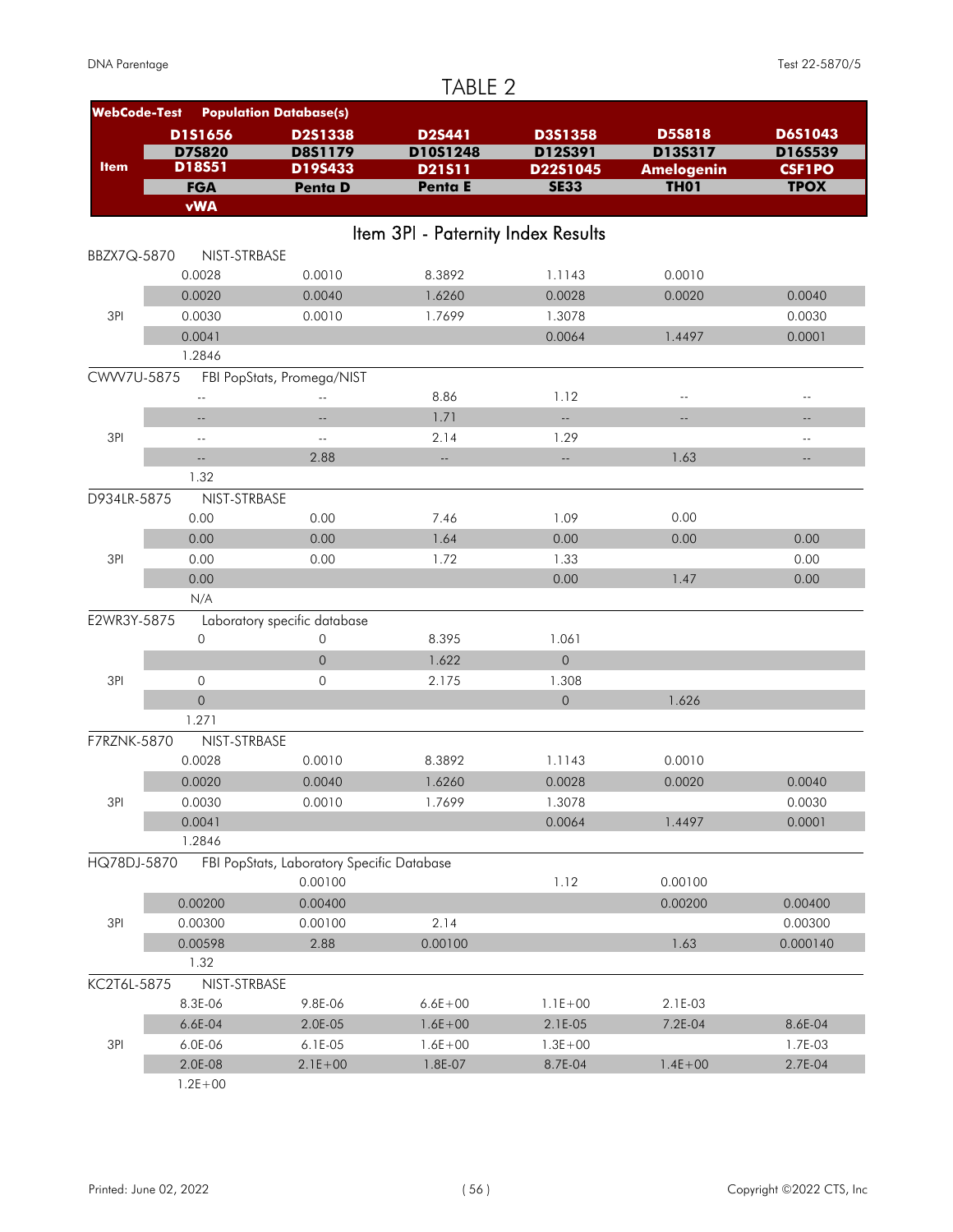|                     |                     |                               | TABLE 2                            |                     |                          |                     |
|---------------------|---------------------|-------------------------------|------------------------------------|---------------------|--------------------------|---------------------|
| <b>WebCode-Test</b> |                     | <b>Population Database(s)</b> |                                    |                     |                          |                     |
|                     | D1S1656             | D2S1338                       | D2S441                             | D3S1358             | <b>D5S818</b>            | D6S1043             |
|                     | D75820              | <b>D8S1179</b>                | D10S1248                           | D12S391             | D13S317                  | D16S539             |
| <b>Item</b>         | D18S51              | D19S433                       | D21511                             | D22S1045            | <b>Amelogenin</b>        | <b>CSF1PO</b>       |
|                     | <b>FGA</b>          | Penta D                       | Penta E                            | <b>SE33</b>         | <b>TH01</b>              | <b>TPOX</b>         |
|                     | <b>vWA</b>          |                               |                                    |                     |                          |                     |
|                     |                     |                               | Item 3PI - Paternity Index Results |                     |                          |                     |
| NLWZCG-5875         | NIST-STRBASE        |                               |                                    |                     |                          |                     |
|                     | 0                   | $\mathsf{O}$                  | 7.46                               | 1.09                | $\mathsf{O}\xspace$      |                     |
|                     | $\overline{0}$      | $\mathsf{O}$                  | 1.64                               | $\mathsf{O}$        | $\overline{0}$           | $\overline{0}$      |
| 3PI                 | $\mathsf{O}\xspace$ | $\circ$                       | 1.72                               | 1.33                |                          | 0                   |
|                     | $\mathsf O$         |                               |                                    | $\mathsf{O}\xspace$ | 1.47                     | $\mathsf{O}\xspace$ |
|                     | 1.24                |                               |                                    |                     |                          |                     |
| P9KE48-5870         | <b>FBI PopStats</b> |                               |                                    |                     |                          |                     |
|                     |                     |                               | 9.61                               | 1.12                |                          |                     |
|                     |                     |                               | 1.48                               |                     |                          |                     |
| 3PI                 |                     |                               | 2.14                               | 1.57                |                          |                     |
|                     |                     |                               |                                    |                     | 1.64                     |                     |
|                     | 1.31                |                               |                                    |                     |                          |                     |
| PKWGQ6-5870         | <b>FBI PopStats</b> |                               |                                    |                     |                          |                     |
|                     |                     |                               | 8.3893                             | 1.1143              |                          |                     |
|                     |                     |                               | 1.6260                             |                     |                          |                     |
| 3PI                 |                     |                               | 1.7699                             | 1.3079              |                          |                     |
|                     |                     | 2.2563                        |                                    |                     | 1.4497                   |                     |
|                     | 1.2847              |                               |                                    |                     |                          |                     |
| QGPN67-5870         | <b>FBI PopStats</b> |                               |                                    |                     |                          |                     |
|                     |                     |                               | 9.6154                             | 1.1284              |                          |                     |
|                     |                     |                               | 1.4854                             |                     |                          |                     |
| 3PI                 |                     |                               | 2.1487                             | 1.5783              |                          |                     |
|                     |                     |                               |                                    |                     | 1.6420                   |                     |
|                     | 1.3116              |                               |                                    |                     |                          |                     |
| WB7A82-5870         | <b>FBI PopStats</b> |                               |                                    |                     |                          |                     |
|                     |                     |                               | 9.615                              | 1.128               | $\overline{\phantom{a}}$ |                     |
|                     |                     |                               | 1.485                              |                     |                          |                     |
| 3PI                 |                     |                               | 2.149                              | 1.578               |                          |                     |
|                     |                     |                               |                                    | L.                  | 1.642                    |                     |
|                     | 1.312               |                               |                                    |                     |                          |                     |
| WG9FM4-5870         | NIST-STRBASE        |                               |                                    |                     |                          |                     |
|                     | 0.0028              | 0.0010                        | 8.3892                             | 1.1143              | 0.0010                   |                     |
|                     | 0.0020              | 0.0040                        | 1.6260                             | 0.0028              | 0.0020                   | 0.0040              |
| 3PI                 | 0.0030              | 0.0010                        | 1.7699                             | 1.3078              |                          | 0.0030              |
|                     | 0.0041              |                               |                                    | 0.0064              | 1.4497                   | 0.0001              |
|                     | 1.2846              |                               |                                    |                     |                          |                     |
| ZLXWP9-5875         | <b>FBI PopStats</b> |                               |                                    |                     |                          |                     |
|                     | $\mathsf{O}\xspace$ | $\mathsf{O}$                  | 8.3893                             | 1.1284              | $\mathsf{O}\xspace$      |                     |
|                     | $\mathsf{O}$        | $\mathsf{O}\xspace$           | 1.6260                             | $\mathsf{O}\xspace$ | $\overline{0}$           | $\mathsf{O}\xspace$ |
| 3PI                 | $\mathsf{O}$        | $\mathsf{O}$                  | 2.1542                             | 1.3079              |                          | 0                   |
|                     | $\mathsf{O}\xspace$ | 2.3585                        | $\mathsf{O}\xspace$                |                     | 1.6420                   | $\mathsf{O}\xspace$ |
|                     | 1.3333              |                               |                                    |                     |                          |                     |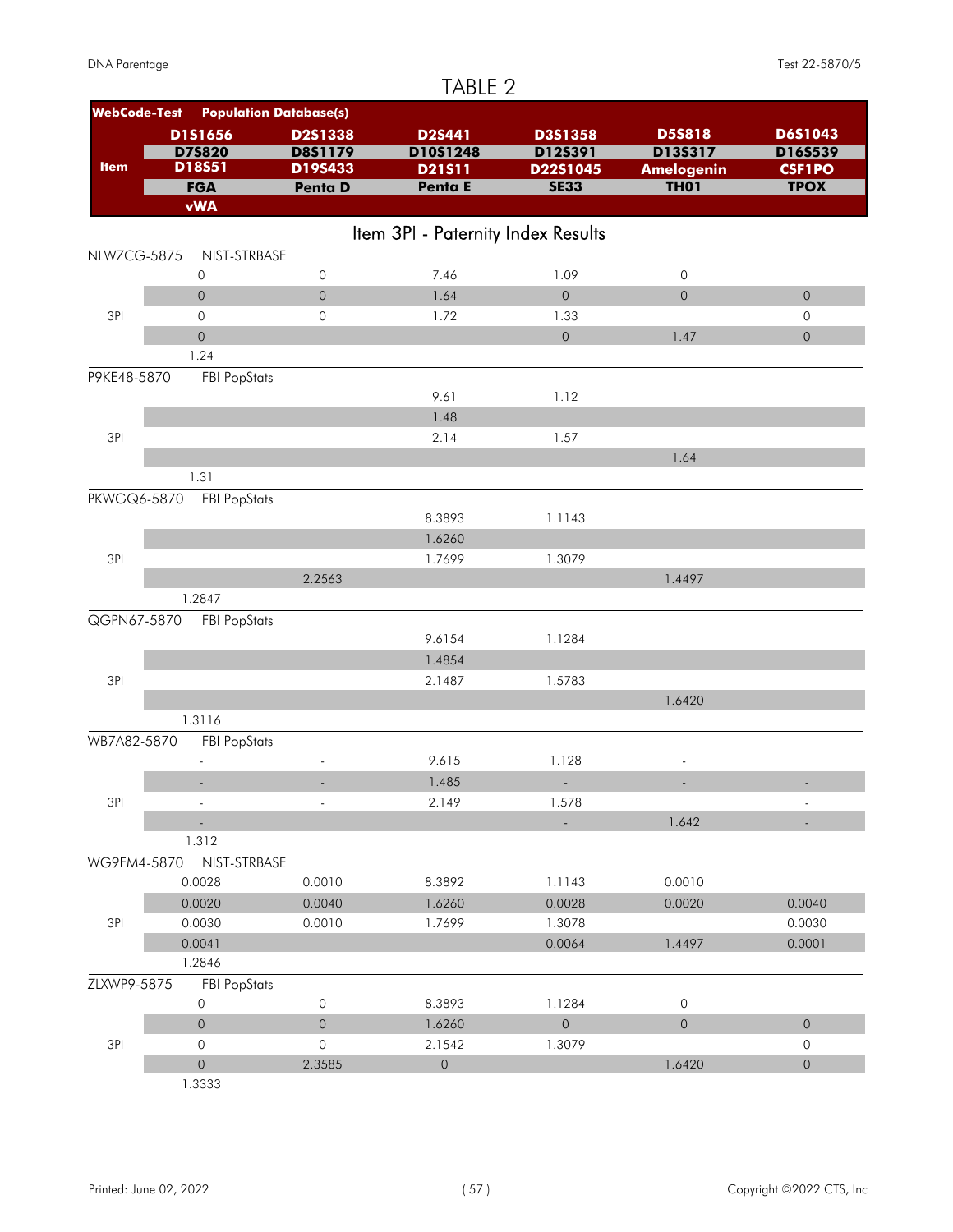| <b>WebCode-Test</b>                | <b>Population Database(s)</b> |                |                |                |                   |                |  |  |
|------------------------------------|-------------------------------|----------------|----------------|----------------|-------------------|----------------|--|--|
|                                    | <b>D1S1656</b>                | <b>D2S1338</b> | D2S441         | <b>D3S1358</b> | <b>D5S818</b>     | <b>D6S1043</b> |  |  |
|                                    | <b>D7S820</b>                 | <b>D8S1179</b> | D10S1248       | D12S391        | D13S317           | D16S539        |  |  |
| <b>Item</b>                        | <b>D18S51</b>                 | D19S433        | <b>D21511</b>  | D22S1045       | <b>Amelogenin</b> | <b>CSF1PO</b>  |  |  |
|                                    | <b>FGA</b>                    | <b>Penta D</b> | <b>Penta E</b> | <b>SE33</b>    | TH <sub>01</sub>  | <b>TPOX</b>    |  |  |
|                                    | <b>vWA</b>                    |                |                |                |                   |                |  |  |
| Item 3PI - Paternity Index Results |                               |                |                |                |                   |                |  |  |
| ZYZM88-5870                        | NIST-STRBASE                  |                |                |                |                   |                |  |  |
|                                    |                               | 0.0033         |                | 1.1143         | 0.0010            |                |  |  |
|                                    | 0.0020                        | 0.0040         |                |                | 0.0020            | 0.0040         |  |  |
| 3PI                                | 0.0030                        | 0.0010         | 1.7699         |                |                   | 0.0030         |  |  |
|                                    | 0.0041                        |                |                |                | 1.4497            | 0.0001         |  |  |
|                                    | 1.2847                        |                |                |                |                   |                |  |  |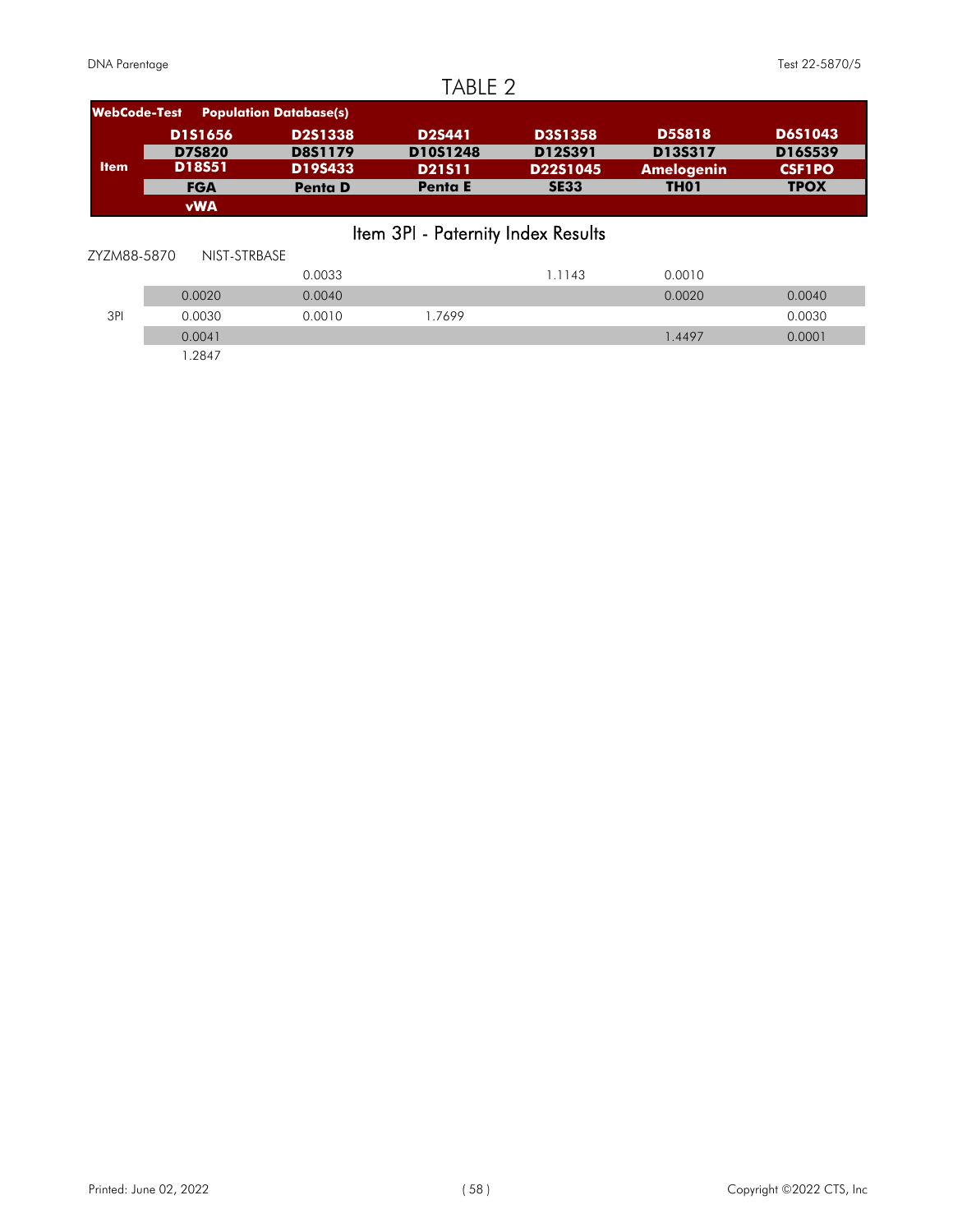|                     |                        |                               | TABLE 2                            |             |                   |                   |
|---------------------|------------------------|-------------------------------|------------------------------------|-------------|-------------------|-------------------|
| <b>WebCode-Test</b> |                        | <b>Population Database(s)</b> |                                    |             |                   |                   |
|                     | D1S1656                | <b>D2S1338</b>                | <b>D2S441</b>                      | D3S1358     | <b>D5S818</b>     | D6S1043           |
|                     | D75820                 | <b>D8S1179</b>                | D10S1248                           | D12S391     | D13S317           | D16S539           |
| <b>Item</b>         | D18S51                 | D19S433                       | D21511                             | D22S1045    | <b>Amelogenin</b> | <b>CSF1PO</b>     |
|                     | <b>FGA</b>             | Penta D                       | Penta E                            | <b>SE33</b> | <b>TH01</b>       | <b>TPOX</b>       |
|                     | <b>vWA</b>             |                               |                                    |             |                   |                   |
|                     |                        |                               | Item 4PI - Paternity Index Results |             |                   |                   |
| 2PPKL7-5875         |                        | Laboratory Specific Database  |                                    |             |                   |                   |
|                     | 3.060                  | 1.669                         | 9.615                              | 2.257       | 6.623             |                   |
|                     | 3.453                  | 4.591                         | 1.485                              | 4.699       | 1.217             | 15.528            |
| 4PI                 | 4.808                  | 0.795                         | 4.297                              | 3.157       |                   | 0.798             |
|                     | 3.608                  | 2.127                         | 11.211                             | 7.215       | 3.284             | 1.961             |
|                     | 2.623                  |                               |                                    |             |                   |                   |
| 38NZJB-5875         | NIST-STRBASE           |                               |                                    |             |                   |                   |
|                     | 3.54                   | 1.99                          | 1.16                               | 2.17        | 6.25              |                   |
|                     | 3.82                   | 6.58                          | 1.82                               | 4.43        | 1.24              | $1.77E + 01$      |
| 4PI                 | 3.72                   | 8.56E-01                      | 4.17                               | 2.97        |                   | 7.79E-01          |
|                     | 3.71                   | 2.40                          | $1.20E + 01$                       | 6.48        | 3.27              | 2.02              |
|                     | 2.66                   |                               |                                    |             |                   |                   |
| 3QF9G7-5875         | NIST-STRBASE           |                               |                                    |             |                   |                   |
|                     | 3.8817                 | 1.8050                        | 8.3949                             | 2.2284      | 7.0097            |                   |
|                     | 3.9027                 | 4.8785                        | 1.6261                             | 4.0112      | 1.2847            | 18.9970           |
| 4PI                 | 3.4058                 | 0.8112                        | 3.5392                             | 2.6160      |                   | 0.7474            |
|                     | 3.7216                 |                               |                                    | 6.5634      | 2.8996            | 1.9835            |
|                     | 2.5694                 |                               |                                    |             |                   |                   |
| 3UEJC7-5870         | NIST-STRBASE           |                               |                                    |             |                   |                   |
|                     | 3.88                   | 1.81                          | 8.39                               | 2.23        | 7.01              | $\blacksquare$    |
|                     | 3.90                   | 4.88                          | 1.63                               | 4.01        | 1.28              | 19.01             |
| 4PI                 | 3.41                   | 0.81                          | 3.54                               | 2.62        |                   | 0.75              |
|                     | 3.72                   | 2.26                          | 9.77                               |             | 2.90              | 1.98              |
|                     | 2.57                   |                               |                                    |             |                   |                   |
| 4LJ2B3-5870         | NIST-STRBASE<br>3.8819 | 1.8050                        | 8.3892                             | 2.2286      | 7.0077            |                   |
|                     |                        |                               |                                    | 4.0096      |                   |                   |
| 4PI                 | 3.9032<br>3.4059       | 4.8780<br>0.8112              | 1.6260<br>3.5398                   | 2.6157      | 1.2846            | 19.0114<br>0.7473 |
|                     | 3.7230                 | 2.2563                        | 9.7656                             |             | 2.8993            | 1.9833            |
|                     | 2.5693                 |                               |                                    |             |                   |                   |
| 4PHFYT-5870         | <b>FBI PopStats</b>    |                               |                                    |             |                   |                   |
|                     | 3.0600                 | 1.6694                        | 9.6154                             | 2.2568      | 6.6225            |                   |
|                     | 3.4530                 | 4.5914                        | 1.4854                             | 4.6992      | 1.2168            | 15.528            |
| 4PI                 | 4.8077                 | 0.79529                       | 4.2974                             | 3.1566      |                   | 0.79847           |
|                     | 3.6075                 |                               |                                    | 7.2150      | 3.2841            | 1.9608            |
|                     | 2.6233                 |                               |                                    |             |                   |                   |
| 67M4NX-5875         | <b>FBI PopStats</b>    |                               |                                    |             |                   |                   |
|                     | 3.0600                 | 1.6694                        | 9.6154                             | 2.2568      | 6.6225            |                   |
|                     | 3.4530                 | 4.5914                        | 1.4854                             | 4.6992      | 1.2168            | 15.528            |
| 4PI                 | 4.8077                 | 0.79529                       | 4.2974                             | 3.1566      |                   | 0.79847           |
|                     | 3.6075                 | 2.1268                        | 11.211                             |             | 3.2841            | 1.9608            |
|                     | 2.6233                 |                               |                                    |             |                   |                   |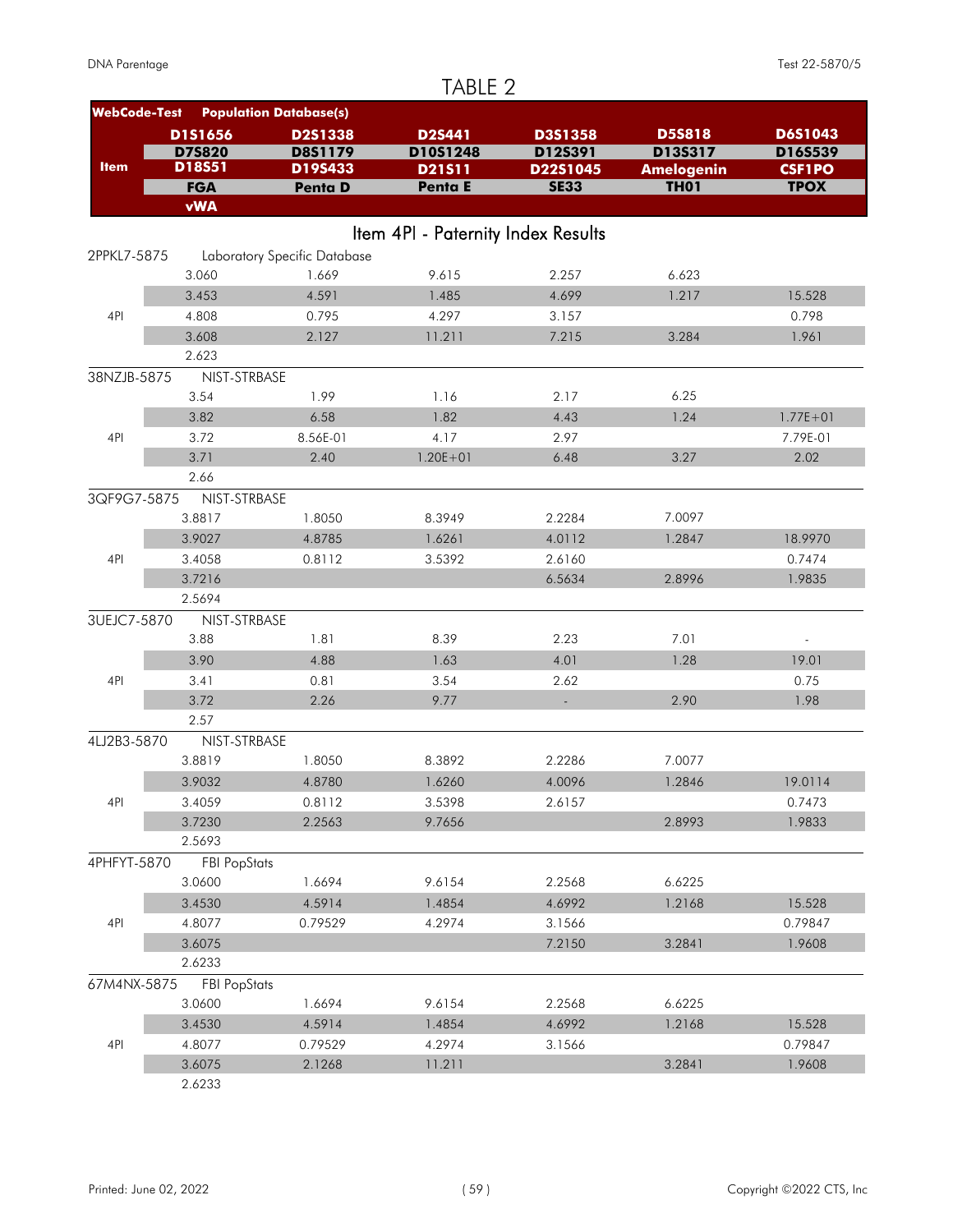|                     |                               |                               | TABLE 2                            |             |                   |               |
|---------------------|-------------------------------|-------------------------------|------------------------------------|-------------|-------------------|---------------|
| <b>WebCode-Test</b> |                               | <b>Population Database(s)</b> |                                    |             |                   |               |
|                     | D1S1656                       | D2S1338                       | <b>D2S441</b>                      | D3S1358     | <b>D5S818</b>     | D6S1043       |
|                     | D75820                        | <b>D8S1179</b>                | D10S1248                           | D12S391     | D13S317           | D16S539       |
| <b>Item</b>         | D18S51                        | D19S433                       | D21511                             | D22S1045    | <b>Amelogenin</b> | <b>CSF1PO</b> |
|                     | <b>FGA</b>                    | Penta D                       | Penta E                            | <b>SE33</b> | <b>TH01</b>       | <b>TPOX</b>   |
|                     | <b>vWA</b>                    |                               |                                    |             |                   |               |
|                     |                               |                               | Item 4PI - Paternity Index Results |             |                   |               |
| 6XBMGX-5875         | NIST-STRBASE                  |                               |                                    |             |                   |               |
|                     | 3.27                          | 1.69                          | 7.46                               | 2.13        | 6.39              |               |
|                     | 3.77                          | 4.62                          | 1.64                               | 3.86        | 1.24              | 14.22         |
| 4PI                 | 3.32                          | 0.81                          | 3.33                               | 2.59        |                   | 0.74          |
|                     | 3.16                          |                               |                                    | 6.03        | 2.85              | 1.99          |
|                     | 2.42                          |                               |                                    |             |                   |               |
| 7KYYGZ-5870         | NIST-STRBASE                  |                               |                                    |             |                   |               |
|                     | 3.88                          | 1.81                          | 8.40                               | 2.23        | 7.01              |               |
|                     | 3.90                          | 4.88                          | 1.63                               | 4.01        | 1.28              | 19.00         |
| 4PI                 | 3.41                          | 0.81                          | 3.54                               | 2.62        |                   | 0.75          |
|                     | 3.72                          |                               |                                    | 6.56        | 2.90              | 1.98          |
|                     | 2.57                          |                               |                                    |             |                   |               |
| 89L29P-5870         | NIST-STRBASE                  |                               |                                    |             |                   |               |
|                     | 3.8820                        | 1.8051                        |                                    | 2.2287      | 7.0077            | 1.2987        |
|                     | 3.9032                        | 4.8780                        |                                    | 4.0096      | 1.2847            | 19.0114       |
| 4PI                 | 3.4060                        | 0.8113                        | 3.5398                             |             |                   | 0.7474        |
|                     | 3.7230<br>2.5694              | 2.2563                        | 9.7656                             |             | 2.8994            | 1.9833        |
| 8HCKTP-5870         |                               |                               |                                    |             |                   |               |
|                     | <b>FBI PopStats</b><br>3.8820 | 1.8051                        | 8.3893                             | 2.2287      | 7.0077            |               |
|                     | 3.9032                        | 4.8780                        | 1.6260                             |             | 1.2847            | 19.011        |
| 4PI                 | 3.4060                        | 0.81129                       | 3.5398                             | 2.6157      |                   | 0.74738       |
|                     | 3.7230                        | 2.2563                        | 9.7656                             |             | 2.8994            | 1.9833        |
|                     | 2.5694                        |                               |                                    |             |                   |               |
| 8HPE9P-5870         | <b>FBI PopStats</b>           |                               |                                    |             |                   |               |
|                     | 3.0600                        | 1.6694                        | 9.6154                             | 2.2568      | 6.6225            |               |
|                     | 3.4530                        | 4.5914                        | 1.4854                             |             | 1.2168            | 15.528        |
| 4PI                 | 4.8077                        | 0.79529                       | 4.2974                             | 3.1566      |                   | 0.79847       |
|                     | 3.6075                        |                               |                                    | 7.2150      | 3.2841            | 1.9608        |
|                     | 2.6233                        |                               |                                    |             |                   |               |
| 8MJBVV-5870         | NIST-STRBASE                  |                               |                                    |             |                   |               |
|                     | 3.71                          | 1.76                          | 8.57                               | 2.28        | 6.87              |               |
|                     | 3.83                          | 4.78                          | 1.65                               | 3.93        | 1.24              | 18.6          |
| 4PI                 | 3.34                          | 0.792                         | 3.59                               | 2.56        |                   | 0.735         |
|                     | 3.65                          | 2.21                          | 9.57                               |             | 2.84              | 2.02          |
|                     | 2.72                          |                               |                                    |             |                   |               |
| 8W6EYN-5870         |                               | [Ethnicity] Pop. Database     |                                    |             |                   |               |
|                     | 3.394                         | 1.840                         | 10.776                             | 2.242       | 6.212             |               |
|                     | 4.046                         | 4.437                         | 1.714                              | 4.093       | 1.225             | 14.667        |
| 4PI                 | 4.400                         | 0.829                         | 4.191                              | 3.171       |                   | 0,813         |
|                     | 3.799                         |                               |                                    | 5.029       | 3.070             | 2.027         |
|                     | 2.736                         |                               |                                    |             |                   |               |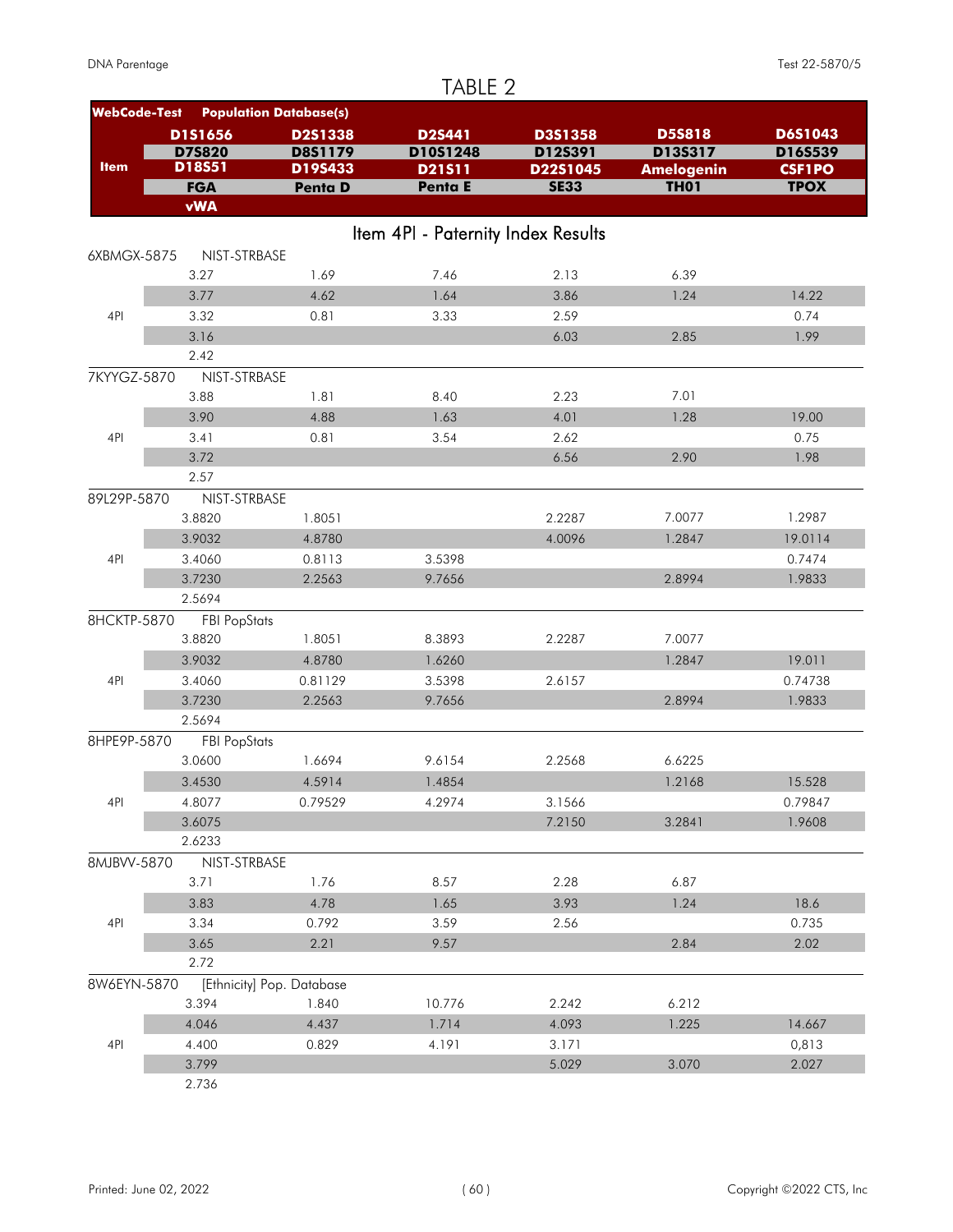#### TABLE 2 **WebCode-Test Population Database(s) Penta E D6S1043 Penta D SE33 TH01 TPOX vWA D19S433 D21S11 D22S1045 Amelogenin CSF1PO FGA D8S1179 D10S1248 D12S391 D13S317 D18S51 D16S539 D1S1656 D2S1338 D2S441 D3S1358 D5S818 D7S820 Item** Item 4PI - Paternity Index Results 8W82HN-5870 FBI PopStats 3.8820 1.8051 8.3893 2.2287 7.0077 3.9032 4.8780 1.6260 1.2847 19.011 4PI 3.4060 0.81129 3.5398 2.6157 0.74738 3.7230 2.2563 9.7656 2.8994 1.9833 2.5694 8WRKMV-5870 NIST-STRBASE 3.8819 1.8050 8.3892 2.2286 7.0077 3.9032 4.8780 1.6260 4.0096 1.2846 19.0114 4PI 3.4059 0.8112 3.5398 2.6157 0.7473 3.7230 6.5616 2.8993 1.9833 2.5693 8Z7HTW-5875 NIST-STRBASE 3.27 1.69 7.46 2.13 6.39 3.77 4.62 1.64 N/A 1.24 14.2 4PI 3.32 0.805 3.33 2.59 0.744  $3.16$  2.85 1.99 2.42 9C2VNM-5875 Local Caucasian Database 2.9284 1.7220 9.2067 2.1389 5.7422 3.8914 4.2365 1.7238 3.9332 1.1865 11.7714 4PI 4.2041 0.8211 3.8685 3.1007 0.8061 3.2125 4.7493 3.0073 2.0259 2.5630 9CGAVW-5875 Promega 3.8820 1.8051 2.2287 7.0077 1.2987 3.9032 4.8780 4.0096 1.2847 19.0114 4PI 3.4060 0.8113 3.5398 0.7474 3.7230 2.2563 9.7656 2.8994 1.9833 2.5694 A2ZQCZ-5875 NIST-STRBASE 3.47 2.03 12.1 2.24 7.00 3.90 5.10 1.60 4.62 1.28 17.2 4PI 3.84 0.84 3.87 2.71 0.747 3.84 2.25 9.76 2.99 1.98 2.69 A797LN-5870 NIST-STRBASE 3.88 1.81 8.39 2.23 7.01  $3.90$  4.88 1.63 1.63 1.28 19.0 4PI 3.41 0.811 3.54 2.62 0.747 3.72 2.26 2.26 9.77 2.98 2.90 1.98 2.57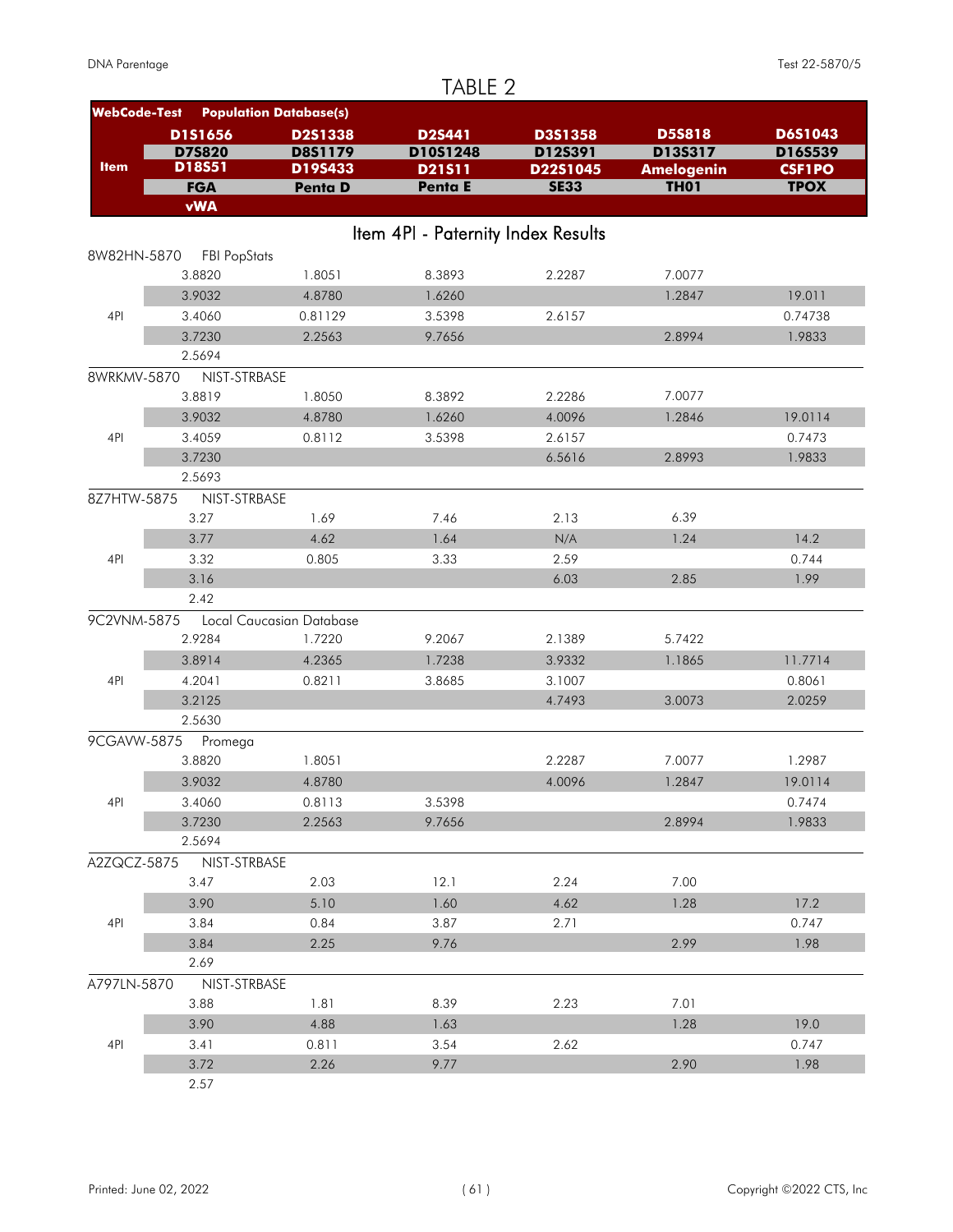|                     |                     |                               | TABLE 2                            |                  |                   |                          |
|---------------------|---------------------|-------------------------------|------------------------------------|------------------|-------------------|--------------------------|
| <b>WebCode-Test</b> |                     | <b>Population Database(s)</b> |                                    |                  |                   |                          |
|                     | D1S1656             | <b>D2S1338</b>                | <b>D2S441</b>                      | D3S1358          | <b>D5S818</b>     | D6S1043                  |
|                     | D75820              | D8S1179                       | D10S1248                           | D12S391          | D13S317           | D16S539                  |
| <b>Item</b>         | D18S51              | D19S433                       | D21511                             | D22S1045         | <b>Amelogenin</b> | <b>CSF1PO</b>            |
|                     | <b>FGA</b>          | <b>Penta D</b>                | Penta E                            | <b>SE33</b>      | <b>TH01</b>       | <b>TPOX</b>              |
|                     | <b>vWA</b>          |                               |                                    |                  |                   |                          |
|                     |                     |                               | Item 4PI - Paternity Index Results |                  |                   |                          |
| AJHPGX-5870         | NIST-STRBASE        |                               |                                    |                  |                   |                          |
|                     | 3.8817              | 1.8050                        | 8.3953                             | 2.2284           | 7.0097            |                          |
|                     | 3.9027              | 4.8784                        | 1.6261                             | 4.0111           | 1.2847            | 19.0000                  |
| 4PI                 | 3.4057              | 0.8112                        | 3.5392                             | 2.6159           |                   | 0.7474                   |
|                     | 3.7216              | 2.2563                        | 9.7568                             | 6.5636           | 2.8996            | 1.9835                   |
|                     | 2.5694              |                               |                                    |                  |                   |                          |
| AL24KX-5870         | NIST-STRBASE        |                               |                                    |                  |                   |                          |
|                     | 3.8819              | 1.8050                        | 8.3892                             | 2.2286           | 7.0077            | $\overline{\phantom{a}}$ |
|                     | 3.9032              | 4.8780                        | 1.6260                             | 4.0096           | 1.2846            | 19.0114                  |
| 4PI                 | 3.4059              | 0.8112                        | 3.5398                             | 2.6157           |                   | 0.7473                   |
|                     | 3.7230              |                               |                                    | 6.5616           | 2.8993            | 1.9833                   |
|                     | 2.5693              |                               |                                    |                  |                   |                          |
| BBZX7Q-5870         | NIST-STRBASE        |                               |                                    |                  |                   |                          |
|                     | 3.8819              | 1.8050                        | 8.3892                             | 2.2286           | 7.0077            |                          |
|                     | 3.9032              | 4.8780                        | 1.6260                             | 4.0096           | 1.2846            | 19.0114                  |
| 4PI                 | 3.4059              | 0.8112                        | 3.5398                             | 2.6157           |                   | 0.7473                   |
|                     | 3.7230              |                               |                                    | 6.5616           | 2.8993            | 1.9833                   |
|                     | 2.5693              |                               |                                    |                  |                   |                          |
| BP2A2P-5875         | NIST-STRBASE        |                               |                                    |                  |                   |                          |
|                     | 3.8820              | 1.8051                        | 8.3893                             | 2.2287           | 7.0077            |                          |
|                     | 3.9032              | 4.8780                        | 1.6260                             |                  | 1.2847            | 19.011                   |
| 4PI                 | 3.4060              | 0.81129                       | 3.5398                             | 2.6157           |                   | 0.74738                  |
|                     | 3.7230              |                               |                                    | 6.5617           | 2.8994            | 1.9833                   |
|                     | 2.5694              |                               |                                    |                  |                   |                          |
| CAH7VK-5870         | <b>FBI PopStats</b> |                               |                                    |                  |                   |                          |
|                     | 3.0600              | 1.6694                        | 9.6154                             | 2.2568           | 6.6225            |                          |
|                     | 3.4530              | 4.5914                        | 1.4854                             | 4.6992           | 1.2168            | 15.528                   |
| 4PI                 | 4.8077              | 0.79529                       | 4.2974                             | 3.1566<br>7.2150 |                   | 0.79847<br>1.9608        |
|                     | 3.6075<br>2.6233    | 2.1268                        | 11.211                             |                  | 3.2841            |                          |
| CPVEVN-5875         | <b>FBI PopStats</b> |                               |                                    |                  |                   |                          |
|                     | 3.0600              | 1.6694                        | 9.6154                             | 2.2568           | 6.6225            |                          |
|                     | 3.4530              | 4.5914                        | 1.4854                             |                  | 1.2168            | 15.528                   |
| 4PI                 | 4.8077              | 0.79529                       | 4.2974                             | 3.1566           |                   | 0.79847                  |
|                     | 3.6075              |                               |                                    | 7.2150           | 3.2841            | 1.9608                   |
|                     | 2.6233              |                               |                                    |                  |                   |                          |
| CWW7U-5875          |                     | FBI PopStats, Promega/NIST    |                                    |                  |                   |                          |
|                     | 3.81                | 1.64                          | 8.86                               | 2.24             | 6.74              | н,                       |
|                     | 3.43                | 4.79                          | 1.71                               | $\overline{4}$   | 1.22              | 14.5                     |
| 4PI                 | 4.57                | 0.803                         | 4.27                               | 2.57             |                   | 0.792                    |
|                     | 3.57                | 2.88                          | 8.13                               |                  | 3.26              | 1.94                     |
|                     | 2.64                |                               |                                    |                  |                   |                          |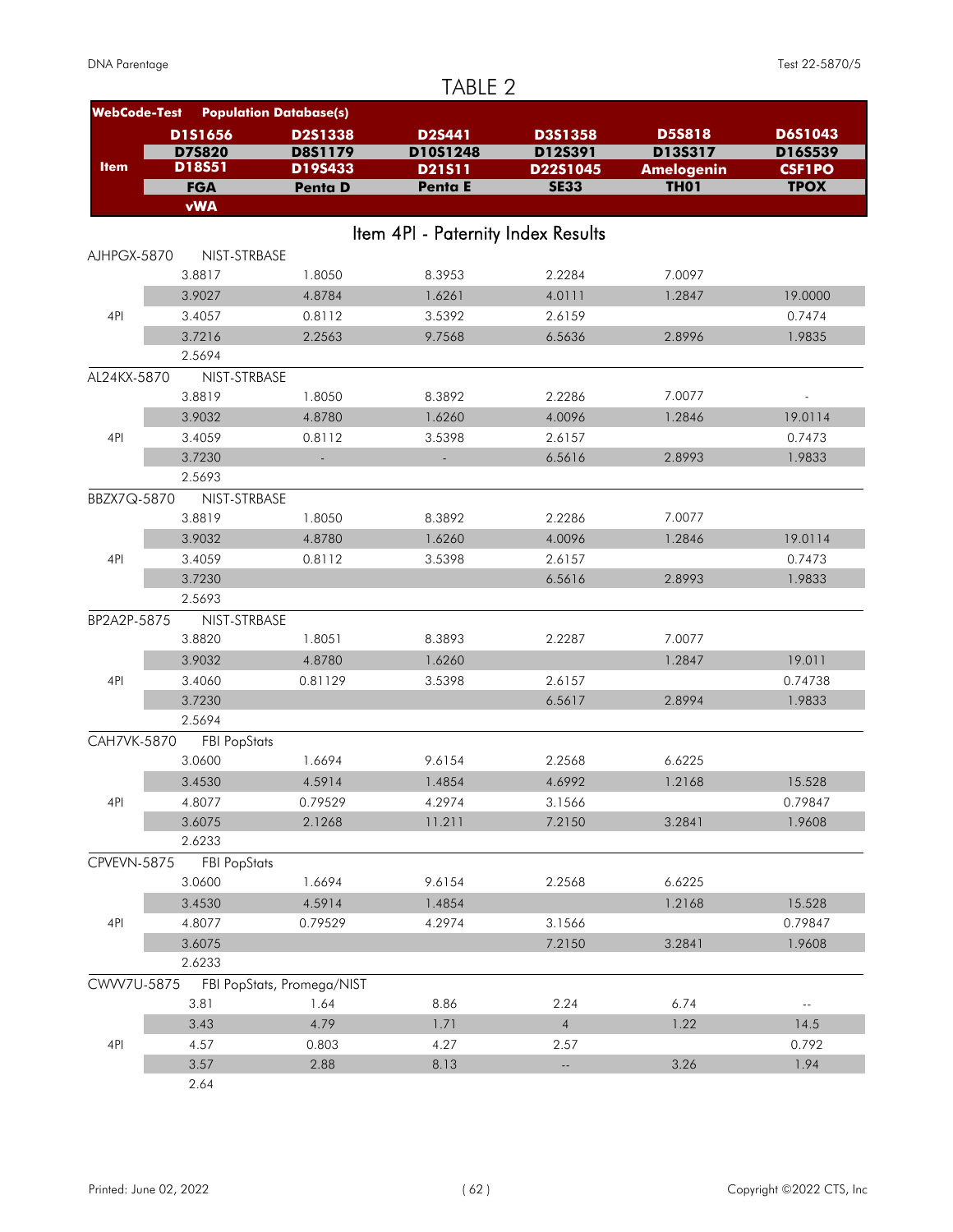|                     |                     |                               | TABLE 2                            |             |                   |               |
|---------------------|---------------------|-------------------------------|------------------------------------|-------------|-------------------|---------------|
| <b>WebCode-Test</b> |                     | <b>Population Database(s)</b> |                                    |             |                   |               |
|                     | D1S1656             | <b>D2S1338</b>                | <b>D2S441</b>                      | D3S1358     | <b>D5S818</b>     | D6S1043       |
|                     | D75820              | <b>D8S1179</b>                | D10S1248                           | D12S391     | D13S317           | D16S539       |
| <b>Item</b>         | D18S51              | D19S433                       | D21511                             | D22S1045    | <b>Amelogenin</b> | <b>CSF1PO</b> |
|                     | <b>FGA</b>          | Penta D                       | Penta E                            | <b>SE33</b> | <b>TH01</b>       | <b>TPOX</b>   |
|                     | <b>vWA</b>          |                               |                                    |             |                   |               |
|                     |                     |                               | Item 4PI - Paternity Index Results |             |                   |               |
| D934LR-5875         | NIST-STRBASE        |                               |                                    |             |                   |               |
|                     | 3.27                | 1.69                          | 7.46                               | 2.13        | 6.39              |               |
|                     | 3.77                | 4.62                          | 1.64                               | N/A         | 1.24              | 14.2          |
| 4PI                 | 3.32                | 0.805                         | 3.33                               | 2.59        |                   | 0.744         |
|                     | 3.16                |                               |                                    | 6.03        | 2.85              | 1.99          |
|                     | 2.42                |                               |                                    |             |                   |               |
| E2WR3Y-5875         |                     | Laboratory specific database  |                                    |             |                   |               |
|                     | 3.882               | 2.045                         | 8.395                              | 2.122       |                   |               |
|                     |                     | 8.607                         | 1.622                              | 4.011       |                   | 18.212        |
| 4PI                 | 3.327               | 0.871                         | 4.351                              | 2.616       |                   |               |
|                     | 3.894               |                               |                                    | 6.573       | 3.252             |               |
|                     | 2.542               |                               |                                    |             |                   |               |
| <b>EGU2NK-5870</b>  | NIST-STRBASE        |                               |                                    |             |                   |               |
|                     | 3.88                | 1.81                          | 8.39                               | 2.23        | 7.01              |               |
|                     | 3.90                | 4.88                          | 1.63                               |             | 1.28              | 19.0          |
| 4PI                 | 3.41                | 0.811                         | 3.54                               | 2.62        |                   | 0.747         |
|                     | 3.72                | 2.26                          | 9.77                               |             | 2.90              | 1.98          |
|                     | 2.57                |                               |                                    |             |                   |               |
| F7RZNK-5870         | NIST-STRBASE        |                               |                                    |             |                   |               |
|                     | 3.8819              | 1.8050                        | 8.3892                             | 2.2286      | 7.0077            |               |
|                     | 3.9032              | 4.8780                        | 1.6260                             | 4.0096      | 1.2846            | 19.0114       |
| 4PI                 | 3.4059              | 0.8112                        | 3.5398                             | 2.6157      |                   | 0.7473        |
|                     | 3.7230              |                               |                                    | 6.5616      | 2.8993            | 1.9833        |
|                     | 2.5693              |                               |                                    |             |                   |               |
| FAREAP-5870         | <b>FBI PopStats</b> |                               |                                    |             |                   |               |
|                     | 3.8820              | 1.8051                        | 8.3893                             | 2.2287      | 7.0077            |               |
|                     | 3.9032              | 4.8780                        | 1.6260                             | 4.0096      | 1.2847            | 19.011        |
| 4PI                 | 3.4060              | 0.81129                       | 3.5398                             | 2.6157      |                   | 0.74738       |
|                     | 3.7230              |                               |                                    | 6.5617      | 2.8994            | 1.9833        |
|                     | 2.5694              |                               |                                    |             |                   |               |
| G2RCKJ-5875         | <b>FBI PopStats</b> |                               |                                    |             |                   |               |
|                     | 3.0600              | 1.6694                        | 9.6154                             | 2.2568      | 6.6225            |               |
|                     | 3.4530              | 4.5914                        | 1.4854                             |             | 1.2168            | 15.528        |
| 4PI                 | 4.8077              | 0.79529                       | 4.2974                             | 3.1566      |                   | 0.79847       |
|                     | 3.6075              |                               |                                    | 7.2150      | 3.2841            | 1.9608        |
|                     | 2.6233              |                               |                                    |             |                   |               |
| GPHE2P-5870         | NIST-STRBASE        |                               |                                    |             |                   |               |
|                     | 3.8819              | 1.8050                        | 8.3892                             | 2.2286      | 7.0077            |               |
|                     | 3.9032              | 4.8780                        | 1.6260                             | 4.0096      | 1.2846            | 19.0114       |
| 4PI                 | 3.4059              | 0.8112                        | 3.5398                             | 2.6157      |                   | 0.7473        |
|                     | 3.7230<br>2.5693    | 2.2563                        | 9.7656                             |             | 2.8993            | 1.9833        |
|                     |                     |                               |                                    |             |                   |               |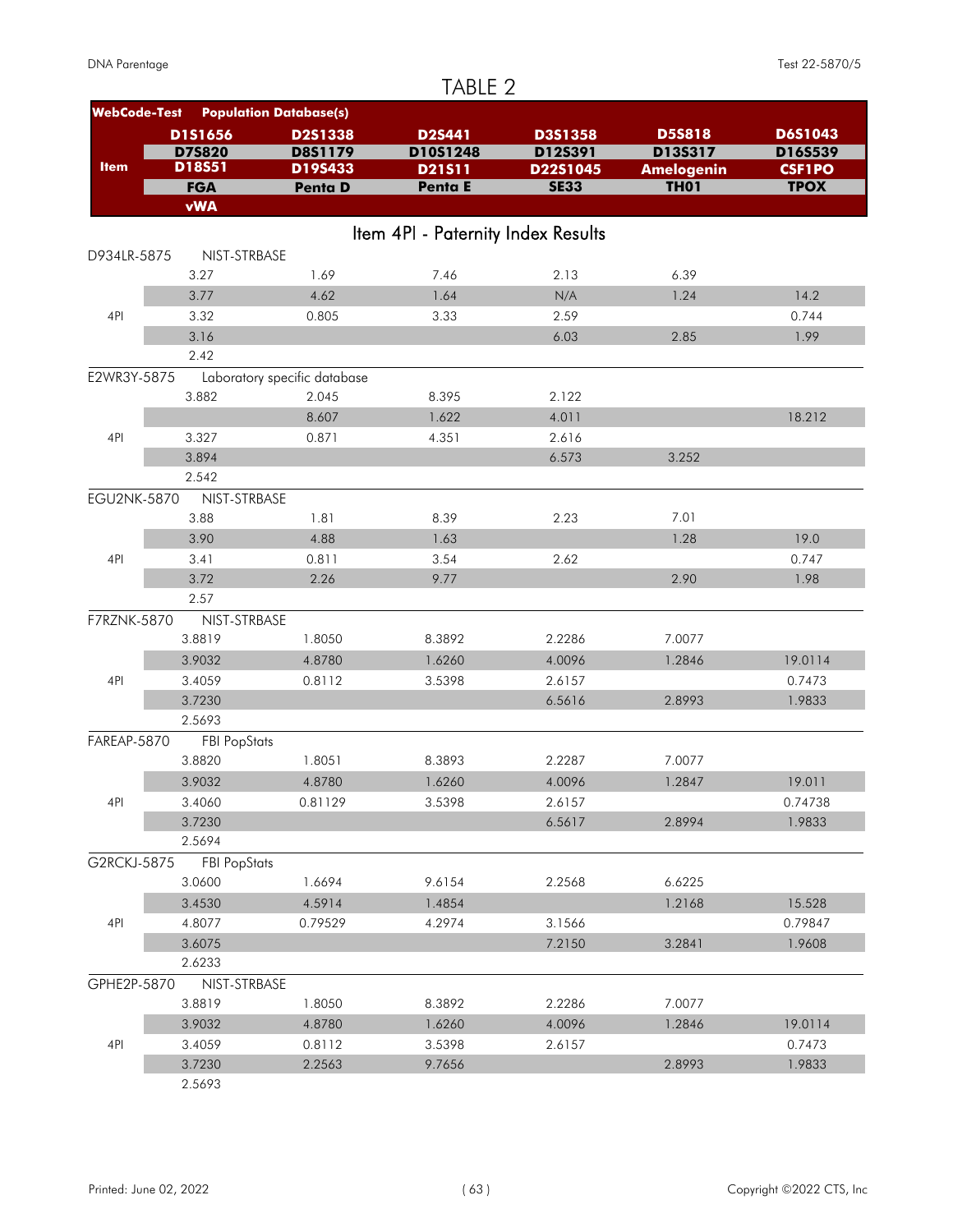| <b>WebCode-Test</b> |                     | <b>Population Database(s)</b>              |                                    |             |                   |                |
|---------------------|---------------------|--------------------------------------------|------------------------------------|-------------|-------------------|----------------|
|                     | D1S1656             | D2S1338                                    | <b>D2S441</b>                      | D3S1358     | <b>D5S818</b>     | <b>D6S1043</b> |
|                     | <b>D7S820</b>       | <b>D8S1179</b>                             | D10S1248                           | D12S391     | D13S317           | D16S539        |
| <b>Item</b>         | D18S51              | D19S433                                    | D21511                             | D22S1045    | <b>Amelogenin</b> | <b>CSF1PO</b>  |
|                     | <b>FGA</b>          | <b>Penta D</b>                             | <b>Penta E</b>                     | <b>SE33</b> | <b>TH01</b>       | <b>TPOX</b>    |
|                     | <b>vWA</b>          |                                            |                                    |             |                   |                |
|                     |                     |                                            | Item 4PI - Paternity Index Results |             |                   |                |
| HA2ZXH-5875         | NIST-STRBASE        |                                            |                                    |             |                   |                |
|                     | 3.8820              | 1.8051                                     | 8.3893                             | 2.2287      | 7.0077            |                |
|                     | 3.9032              | 4.8780                                     | 1.6260                             |             | 1.2847            | 19.011         |
| 4PI                 | 3.4060              | 0.81129                                    | 3.5398                             | 2.6157      |                   | 0.74738        |
|                     | 3.7230              |                                            |                                    | 6.5617      | 2.8994            | 1.9833         |
|                     | 2.5694              |                                            |                                    |             |                   |                |
| HKGWYE-5870         | NIST-STRBASE        |                                            |                                    |             |                   |                |
|                     | 3.881               | 1.805                                      |                                    | 2.228       | 7.009             | 1.298          |
|                     | 3.902               | 4.878                                      |                                    | 4.011       | 1.284             | 19.000         |
| 4PI                 | 3.405               | 0.811                                      | 3.539                              |             |                   | 0.747          |
|                     | 3.721               | 2.256                                      | 9.756                              |             | 2.899             | 1.983          |
|                     | 2.569               |                                            |                                    |             |                   |                |
| HQ78DJ-5870         |                     | FBI PopStats, Laboratory Specific Database |                                    |             |                   |                |
|                     |                     | 1.64                                       |                                    | 2.24        | 6.74              |                |
|                     | 3.42                | 4.79                                       |                                    |             | 1.21              | 14.5           |
| 4PI                 | 4.57                | 0.803                                      | 4.27                               |             |                   | 0.795          |
|                     | 3.57                | 2.88                                       | 9.58                               |             | 3.26              | 1.96           |
|                     | 2.64                |                                            |                                    |             |                   |                |
| HXKBZC-5870         | <b>FBI PopStats</b> |                                            |                                    |             |                   |                |
|                     | 3.8820              | 1.8051                                     | 8.3893                             | 2.2287      | 7.0077            |                |
|                     | 3.9032              | 4.8780                                     | 1.6260                             |             | 1.2847            | 19.011         |
| 4PI                 | 3.4060              | 0.81129                                    | 3.5398                             | 2.6157      |                   | 0.74738        |
|                     | 3.7230              | 2.2563                                     | 9.7656                             |             | 2.8994            | 1.9833         |
|                     | 2.5694              |                                            |                                    |             |                   |                |
| JJ4FJF-5870         | NIST-STRBASE        |                                            |                                    |             |                   |                |
|                     | 3.88                | 1.81                                       | 8.39                               | 2.23        | 7.01              |                |
|                     | 3.90                | 4.88                                       | 1.63                               |             | 1.28              | 19.0           |
| 4PI                 | 3.41                | 0.811                                      | 3.54                               | 2.62        |                   | 0.747          |
|                     | 3.72                | 2.26                                       | 9.77                               |             | 2.90              | 1.98           |
|                     | 2.57                |                                            |                                    |             |                   |                |
| JPA9EB-5870         | <b>FBI PopStats</b> |                                            |                                    |             |                   |                |
|                     | 3.8820              | 1.8051                                     | 8.3893                             | 2.2287      | 7.0077            |                |
|                     | 3.9032              | 4.8780                                     | 1.6260                             |             | 1.2847            | 19.011         |
| 4PI                 | 3.4060              | 0.81129                                    | 3.5398                             | 2.6157      |                   | 0.74738        |
|                     | 3.7230              | 2.2563                                     | 9.7656                             |             | 2.8994            | 1.9833         |
|                     | 2.5694              |                                            |                                    |             |                   |                |
| KC2T6L-5875         | NIST-STRBASE        |                                            |                                    |             |                   |                |
|                     | $3.3E + 00$         | $1.7E + 00$                                | $6.6E + 00$                        | $2.1E + 00$ | $6.5E + 00$       |                |
|                     | $3.8E + 00$         | $4.7E + 00$                                | $1.6E + 00$                        | $3.9E + 00$ | $1.3E + 00$       | $1.5E + 01$    |
| 4PI                 | $3.4E + 00$         | 8.2E-01                                    | $3.3E + 00$                        | $2.6E + 00$ |                   | 7.6E-01        |
|                     | $3.2E + 00$         | $2.1E + 00$                                | $8.6E + 00$                        | $6.1E + 00$ | $2.8E + 00$       | $2.0E + 00$    |
|                     | $2.4E + 00$         |                                            |                                    |             |                   |                |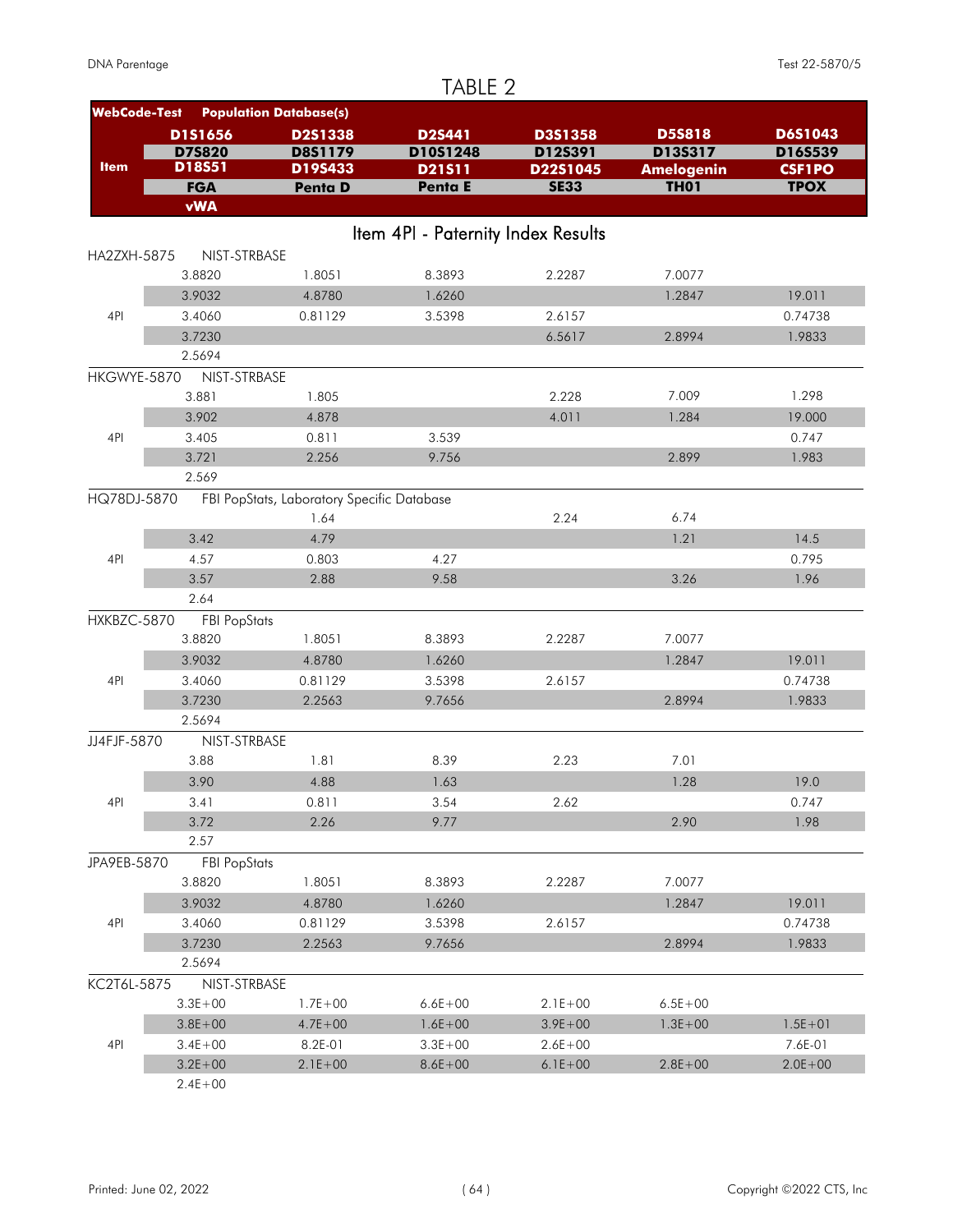#### **WebCode-Test Population Database(s) Penta E D6S1043 Penta D SE33 TH01 TPOX vWA D19S433 D21S11 D22S1045 Amelogenin CSF1PO FGA D8S1179 D10S1248 D12S391 D13S317 D18S51 D16S539 D1S1656 D2S1338 D2S441 D3S1358 D5S818 D7S820 Item** Item 4PI - Paternity Index Results KT4P4B-5875 FBI PopStats 3.3715 1.2742 16.077 2.5484 10.449 3.2658 5.0968 2.0492 2.0695 1.7416 20.921 4PI 4.3554 1.0297 3.0960 2.6969 0.75999 3.7994 2.5176 4.3554 5.0968 4.1391 1.8335 3.3704 MBX6EL-5870 NIST-STRBASE 1.8051 2.2287 7.0077 3.9032 4.8780 1.2847 19.0114 4PI 3.4060 0.8113 3.5398 0.7474 3.7230 2.8994 1.9833 2.5694 MWEJWD-5875 FBI PopStats 3.0600 1.6694 9.6154 2.2568 6.6225 3.4530 4.5914 1.4854 1.2168 15.528 4PI 4.8077 0.79529 4.2974 3.1566 0.79847 3.6075 7.2150 3.2841 1.9608 2.6233 N6MFEP-5870 NIST-STRBASE 3.88 1.81 8.4 2.23 7.01 N/A 3.9 4.88 1.63 4.01 1.28 19 4PI 3.41 0.811 3.54 2.62 0.747 3.72 N/A N/A 6.56 2.9 1.98 N/A NLWZCG-5875 NIST-STRBASE 3.27 1.69 7.46 2.13 6.39 3.77 4.62 1.64 3.86 1.24 14.2 4PI 3.32 0.805 3.33 2.59 0.744  $3.16$  2.85 1.99 2.42 P9KE48-5870 FBI PopStats 3.06 1.66 9.61 2.25 6.62 3.45 4.59 1.48 4.69 1.21 15.5 4PI 4.80 0.795 4.29 3.15 0.798 3.60 7.21 3.28 1.96 2.62 PAFW79-5870 NIST-STRBASE 3.88 1.81 8.39 2.23 7.01  $3.90$  4.88 1.63 1.63 1.28 19.0 4PI 3.41 .811 3.54 2.62 .747 3.72 2.26 2.26 9.77 2.98 2.90 1.98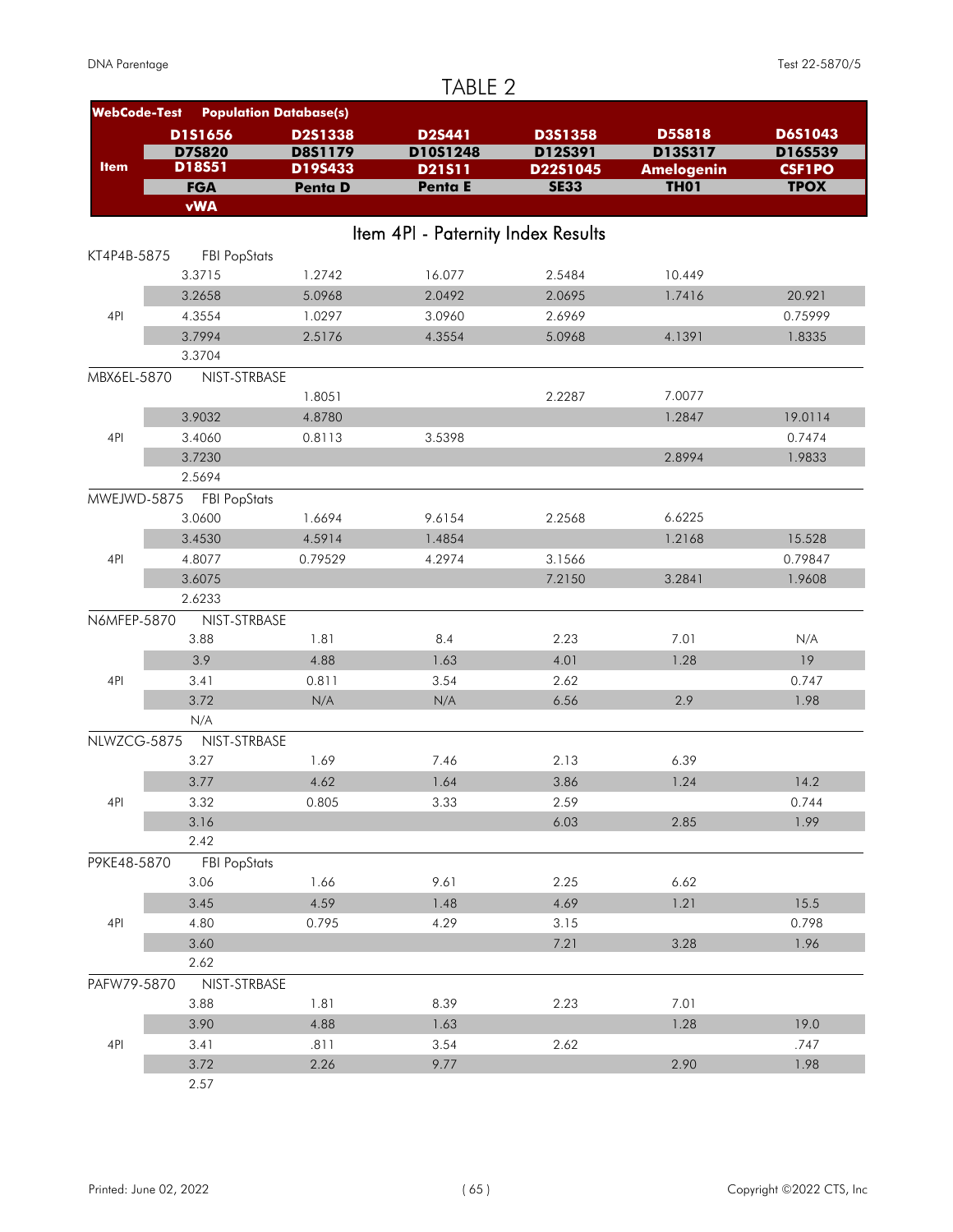|                     |                     |                               | TABLE 2                            |             |                   |               |
|---------------------|---------------------|-------------------------------|------------------------------------|-------------|-------------------|---------------|
| <b>WebCode-Test</b> |                     | <b>Population Database(s)</b> |                                    |             |                   |               |
|                     | D1S1656             | <b>D2S1338</b>                | <b>D2S441</b>                      | D3S1358     | <b>D5S818</b>     | D6S1043       |
|                     | D75820              | <b>D8S1179</b>                | D10S1248                           | D12S391     | D13S317           | D16S539       |
| <b>Item</b>         | D18S51              | D19S433                       | D21511                             | D22S1045    | <b>Amelogenin</b> | <b>CSF1PO</b> |
|                     | <b>FGA</b>          | <b>Penta D</b>                | Penta E                            | <b>SE33</b> | <b>TH01</b>       | <b>TPOX</b>   |
|                     | <b>vWA</b>          |                               |                                    |             |                   |               |
|                     |                     |                               | Item 4PI - Paternity Index Results |             |                   |               |
| PKWGQ6-5870         | <b>FBI PopStats</b> |                               |                                    |             |                   |               |
|                     | 3.8820              | 1.8051                        | 8.3893                             | 2.2287      | 7.0077            |               |
|                     | 3.9032              | 4.8780                        | 1.6260                             |             | 1.2847            | 19.011        |
| 4PI                 | 3.4060              | 0.81129                       | 3.5398                             | 2.6157      |                   | 0.74738       |
|                     | 3.7230              | 2.2563                        | 9.7656                             |             | 2.8994            | 1.9833        |
|                     | 2.5694              |                               |                                    |             |                   |               |
| Q22BW6-5870         | NIST-STRBASE        |                               |                                    |             |                   |               |
|                     | 3.88                | 1.81                          | 8.39                               | 2.23        | 7.01              |               |
|                     | 3.90                | 4.88                          | 1.63                               |             | 1.28              | 19.0          |
| 4PI                 | 3.41                | 0.811                         | 3.54                               | 2.62        |                   | 0.747         |
|                     | 3.72                | 2.26                          | 9.77                               |             | 2.90              | 1.98          |
|                     | 2.57                |                               |                                    |             |                   |               |
| Q3CARE-5870         | NIST-STRBASE        |                               |                                    |             |                   |               |
|                     | 3.8819              | 1.8050                        | 8.3892                             | 2.2286      | 7.0077            |               |
|                     | 3.9032              | 4.8780                        | 1.6260                             | 4.0096      | 1.2846            | 19.0114       |
| 4PI                 | 3.4059              | 0.8112                        | 3.5398                             | 2.6157      |                   | 0.7473        |
|                     | 3.7230              | 2.2563                        | 9.7656                             |             | 2.8993            | 1.9833        |
|                     | 2.5693              |                               |                                    |             |                   |               |
| QB3VXC-5870         | NIST-STRBASE        |                               |                                    |             |                   |               |
|                     | 3.8817              | 1.8050                        | 8.3953                             | 2.2284      | 7.0097            |               |
|                     | 3.9027              | 4.8784                        | 1.6261                             |             | 1.2847            | 19.0000       |
| 4PI                 | 3.4057              | 0.8112                        | 3.5392                             | 2.6159      |                   | 0.7474        |
|                     | 3.7216              |                               |                                    | 6.5636      | 2.8996            | 1.9835        |
|                     | 2.5694              |                               |                                    |             |                   |               |
| QGPN67-5870         | <b>FBI PopStats</b> |                               |                                    |             |                   |               |
|                     | 3.0600              | 1.6694                        | 9.6154                             | 2.2568      | 6.6225            |               |
|                     | 3.4530              | 4.5914                        | 1.4854                             | 4.6992      | 1.2168            | 15.528        |
| 4PI                 | 4.8077              | 0.79529                       | 4.2974                             | 3.1566      |                   | 0.79847       |
|                     | 3.6075              |                               |                                    | 7.2150      | 3.2841            | 1.9608        |
|                     | 2.6233              |                               |                                    |             |                   |               |
| QQZPQ7-5870         |                     | [Ethnicity] Caucasian         |                                    |             |                   |               |
|                     | 2.65                | 1.77                          |                                    | 2.04        | 5.22              | 1.19          |
|                     | 3.46                | 4.76                          |                                    | 3.92        | 1.15              | 11.27         |
| 4PI                 | 3.38                | 0.814                         | 3.44                               |             |                   | 0.795         |
|                     | 2.81                | 2.12                          | 7.93                               |             | 2.98              | 2.00          |
|                     | 2.34                |                               |                                    |             |                   |               |
| RH3FY8-5870         | NIST-STRBASE        |                               |                                    |             |                   |               |
|                     | 2.7701              | 1.7775                        | 12.788                             | 2.0534      | 6.1312            |               |
|                     | 3.3910              | 6.3532                        | 1.8083                             | 3.3003      | 1.2453            | 23.041        |
| 4PI                 | 3.3738              | 0.90711                       | 4.0388                             | 3.3636      |                   | 0.8088        |
|                     | 3.6470              | 2.2999                        | 9.8619                             |             | 4.8638            | 2.0458        |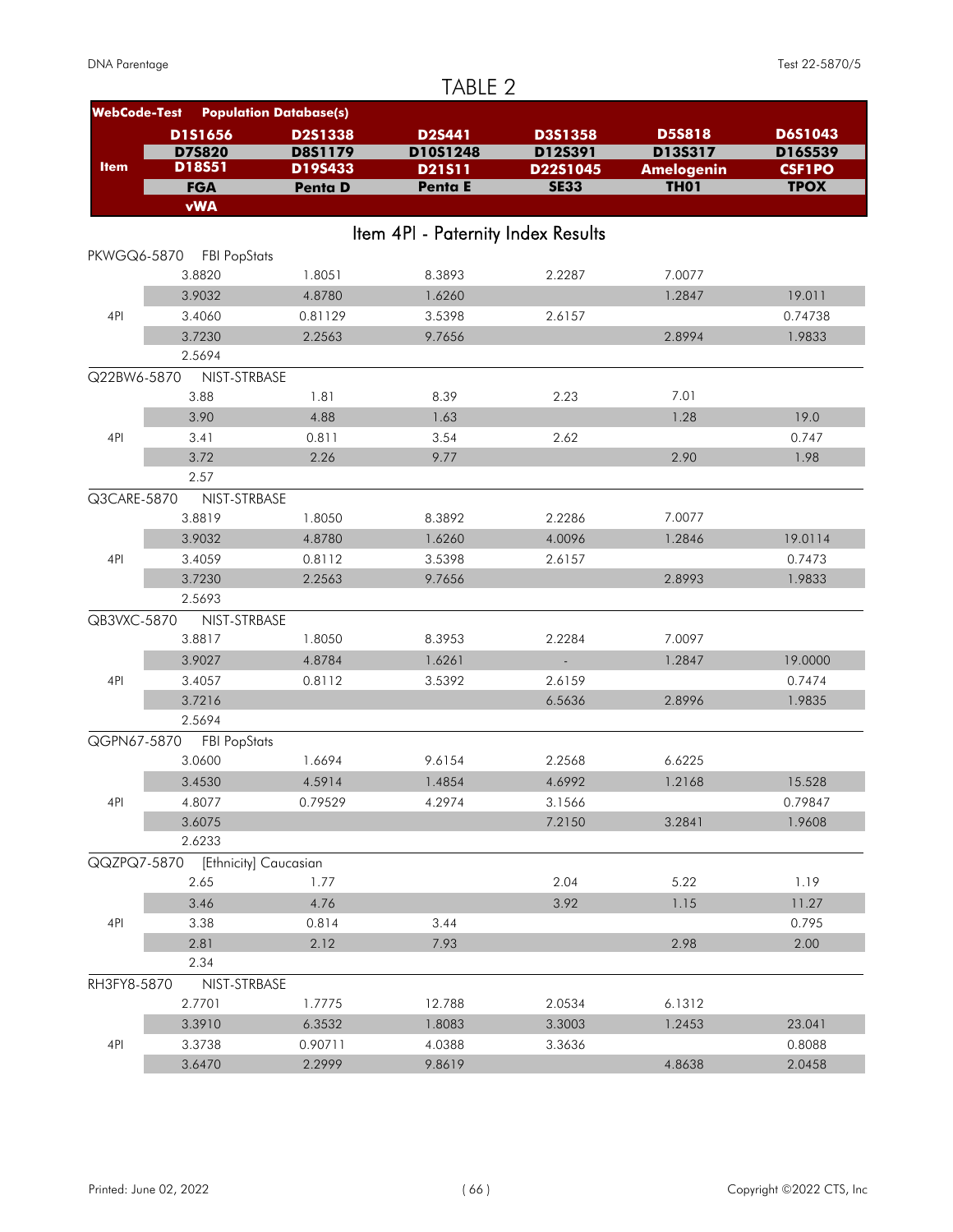|                     |                     |                                      | TABLE 2                            |             |                   |               |
|---------------------|---------------------|--------------------------------------|------------------------------------|-------------|-------------------|---------------|
| <b>WebCode-Test</b> |                     | <b>Population Database(s)</b>        |                                    |             |                   |               |
|                     | D1S1656             | <b>D2S1338</b>                       | <b>D2S441</b>                      | D3S1358     | <b>D5S818</b>     | D6S1043       |
|                     | D75820              | D8S1179                              | D10S1248                           | D12S391     | D13S317           | D16S539       |
| <b>Item</b>         | D18S51              | D19S433                              | D21511                             | D22S1045    | <b>Amelogenin</b> | <b>CSF1PO</b> |
|                     | <b>FGA</b>          | <b>Penta D</b>                       | Penta E                            | <b>SE33</b> | <b>TH01</b>       | <b>TPOX</b>   |
|                     | <b>vWA</b>          |                                      |                                    |             |                   |               |
|                     |                     |                                      | Item 4PI - Paternity Index Results |             |                   |               |
| V24UKH-5870         | NIST-STRBASE        |                                      |                                    |             |                   |               |
|                     | 3.88                | 1.81                                 | 8.4                                | 2.23        | 7.01              |               |
|                     | 3.9                 | 4.88                                 | 1.63                               | 4.01        | 1.28              | 19            |
| 4PI                 | 3.41                | 0.811                                | 3.54                               | 2.62        |                   | 0.747         |
|                     | 3.72                |                                      |                                    | 6.56        | 2.9               | 1.98          |
|                     | N/A                 |                                      |                                    |             |                   |               |
| VAETFE-5870         | CAUCASIAN           |                                      |                                    |             |                   |               |
|                     |                     | 1.9359                               |                                    | 2.13428     | 7.10588           |               |
|                     | 4.10884             | 4.95082                              |                                    |             | 1.38532           | 25.1667       |
| 4PI                 | 3.59524             | 0.803191                             | 3.59524                            |             |                   | 0.755         |
|                     | 3.68293             |                                      |                                    |             | 2.72072           | 2.05442       |
|                     | 2.55932             |                                      |                                    |             |                   |               |
| <b>VWARH4-5870</b>  | NIST-STRBASE        |                                      |                                    |             |                   |               |
|                     | 3.8820              | 1.8051                               | 8.3893                             | 2.2287      | 7.0077            |               |
|                     | 3.9032              | 4.8780                               | 1.6260                             | 4.0096      | 1.2847            | 19.011        |
| 4PI                 | 3.4060              | 0.81129                              | 3.5398                             | 2.6157      |                   | 0.74738       |
|                     | 3.723               | 2.2563                               | 9.7656                             | 6.5617      | 2.8994            | 1.9833        |
|                     | 2.5694              |                                      |                                    |             |                   |               |
| WB7A82-5870         | <b>FBI PopStats</b> |                                      |                                    |             |                   |               |
|                     | 3.060               | 1.669                                | 9.615                              | 2.257       | 6.623             |               |
|                     | 3.453               | 4.591                                | 1.485                              | 4.699       | 1.217             | 15.528        |
| 4PI                 | 4.808               | 0.795                                | 4.297                              | 3.157       |                   | 0.798         |
|                     | 3.608               |                                      |                                    | 7.215       | 3.284             | 1.961         |
|                     | 2.623               |                                      |                                    |             |                   |               |
| WCGDEX-5870         |                     | Combined national caucasian database |                                    |             |                   |               |
|                     | 3.4958              | 2.0402                               |                                    | 2.2336      | 6.0035            | 1.2725        |
|                     | 3.6767              | 5.36                                 |                                    | 4.2524      | 1.2185            | 18.1382       |
| 4PI                 | 3.5786              | 0.8287                               | 3.9559                             |             |                   | 0.8082        |
|                     | 3.7935              | 2.3326                               | 10.4626                            |             | 3.102             | 2.0041        |
|                     | 2.6258              |                                      |                                    |             |                   |               |
| WG9FM4-5870         | NIST-STRBASE        |                                      |                                    |             |                   |               |
|                     | 3.8819              | 1.8050                               | 8.3892                             | 2.2286      | 7.0077            |               |
|                     | 3.9032              | 4.8780                               | 1.6260                             | 4.0096      | 1.2846            | 19.0114       |
| 4PI                 | 3.4059              | 0.8112                               | 3.5398                             | 2.6157      |                   | 0.7473        |
|                     | 3.7230              |                                      |                                    | 6.5616      | 2.8993            | 1.9833        |
|                     | 2.5693              |                                      |                                    |             |                   |               |
| X77HCA-5875         | NIST-STRBASE        |                                      |                                    |             |                   |               |
|                     | 3.88                | 1.81                                 | 8.4                                | 2.23        | 7.01              |               |
|                     | 3.9                 | 4.88                                 | 1.63                               | 4.01        | 1.28              | 19            |
| 4PI                 | 3.41                | 0.811                                | 3.54                               | 2.62        |                   | 0.747         |
|                     | 3.72                |                                      |                                    | 6.56        | 2.9               | 1.98          |
|                     | 2.57                |                                      |                                    |             |                   |               |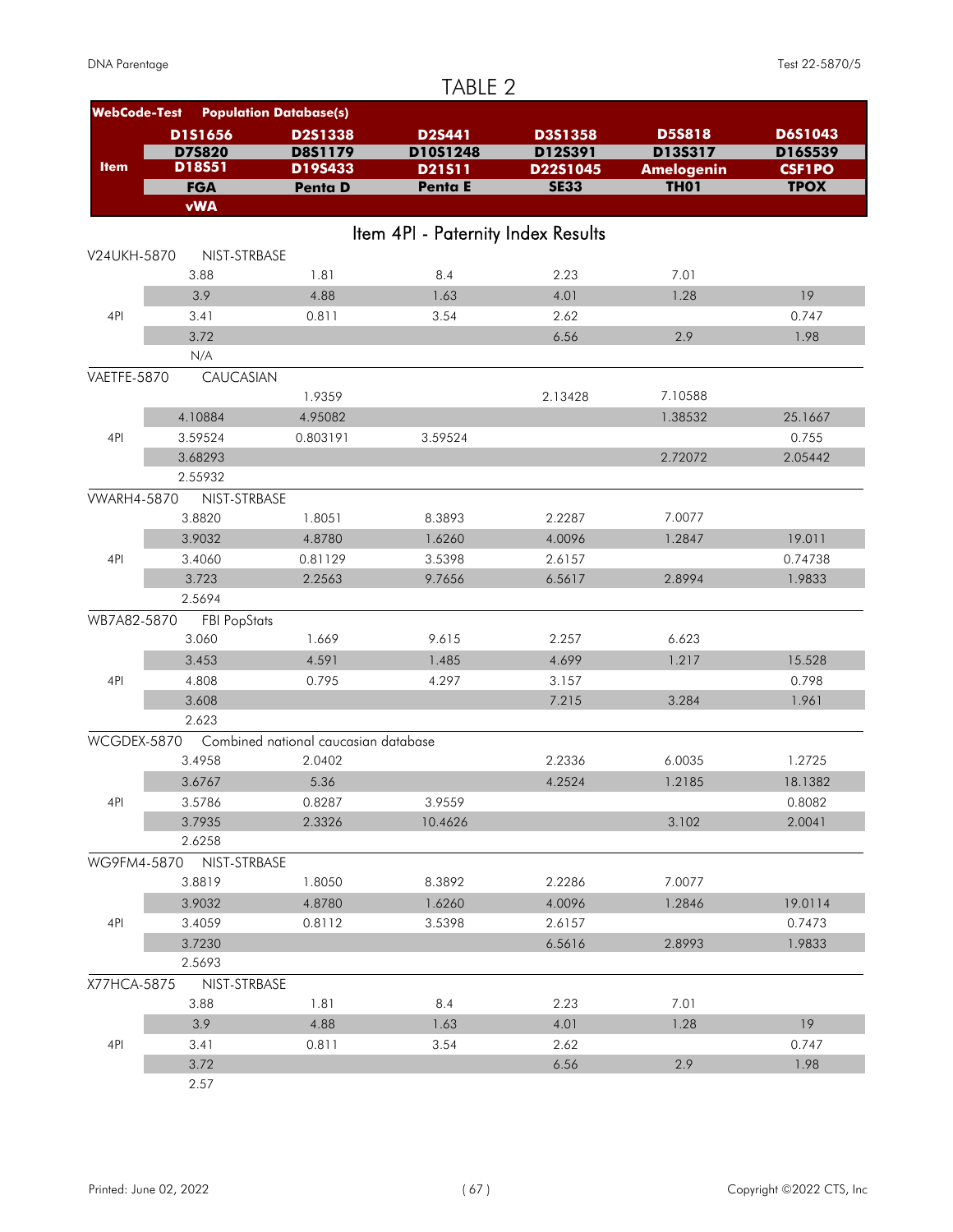## TARIF<sub>2</sub>

|                     |                     |                               | 1/70LL 4                           |                |                   |                |
|---------------------|---------------------|-------------------------------|------------------------------------|----------------|-------------------|----------------|
| <b>WebCode-Test</b> |                     | <b>Population Database(s)</b> |                                    |                |                   |                |
|                     | <b>D1S1656</b>      | <b>D2S1338</b>                | <b>D2S441</b>                      | <b>D3S1358</b> | <b>D5S818</b>     | <b>D6S1043</b> |
|                     | <b>D7S820</b>       | D8S1179                       | D10S1248                           | D12S391        | D13S317           | D16S539        |
| <b>Item</b>         | D18S51              | D19S433                       | <b>D21511</b>                      | D22S1045       | <b>Amelogenin</b> | <b>CSF1PO</b>  |
|                     | <b>FGA</b>          | <b>Penta D</b>                | <b>Penta E</b>                     | <b>SE33</b>    | <b>TH01</b>       | <b>TPOX</b>    |
|                     | <b>vWA</b>          |                               |                                    |                |                   |                |
|                     |                     |                               | Item 4PI - Paternity Index Results |                |                   |                |
| XUTHH2-5875         | <b>FBI PopStats</b> |                               |                                    |                |                   |                |
|                     | 3.0600              | 1.6694                        | 9.6154                             | 2.2568         | 6.6225            |                |
|                     | 3.4530              | 4.5914                        | 1.4854                             |                | 1.2168            | 15.528         |
| 4PI                 | 4.8077              | 0.79529                       | 4.2974                             | 3.1566         |                   | 0.79847        |
|                     | 3.6075              |                               |                                    | 7.2150         | 3.2841            | 1.9608         |
|                     | 2.6233              |                               |                                    |                |                   |                |
| ZLXWP9-5875         | <b>FBI PopStats</b> |                               |                                    |                |                   |                |
|                     | 3.8820              | 1.6706                        | 8.3893                             | 2.2568         | 6.8399            |                |
|                     | 3.4530              | 4.9020                        | 1.6260                             | 4.0096         | 1.2327            | 15.4799        |
| 4PI                 | 4.6685              | 0.8087                        | 4.3085                             | 2.6157         |                   | 0.7985         |
|                     | 3.6284              | 2.3585                        | 10.4167                            |                | 3.2841            | 1.9608         |
|                     | 2.6667              |                               |                                    |                |                   |                |
| ZYZM88-5870         | NIST-STRBASE        |                               |                                    |                |                   |                |
|                     |                     | 1.8051                        |                                    | 2.2287         | 7.0077            |                |
|                     | 3.9032              | 4.8780                        |                                    |                | 1.2847            | 19.0114        |
| 4PI                 | 3.4060              | 0.8113                        | 3.5398                             |                |                   | 0.7474         |
|                     | 3.7230              |                               |                                    |                | 2.8994            | 1.9833         |
|                     | 2.5694              |                               |                                    |                |                   |                |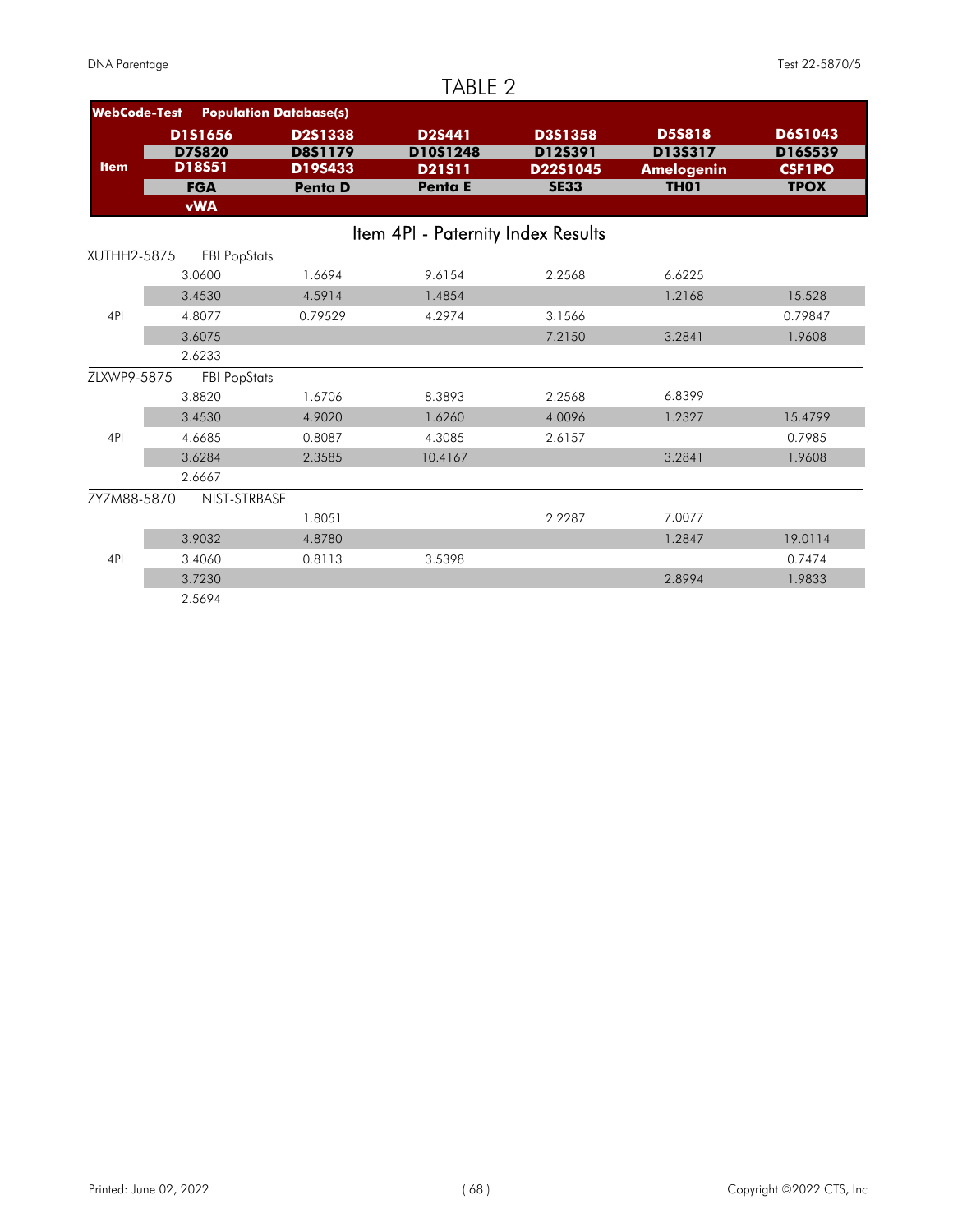# **YSTR Amplification Kit(s) & Results**

|                |                                |                                |                                |                                | TABLE 3                        |                                |                                |                                |                            |
|----------------|--------------------------------|--------------------------------|--------------------------------|--------------------------------|--------------------------------|--------------------------------|--------------------------------|--------------------------------|----------------------------|
|                | <b>WebCode-Test</b>            | <b>Amplification Kit</b>       |                                |                                |                                |                                |                                |                                |                            |
|                | <b>DYF387S1</b>                | <b>DYS19</b>                   | <b>DYS385</b>                  |                                | <b>DYS389-I DYS389-II</b>      | <b>DYS390</b>                  | <b>DYS391</b>                  | <b>DYS392</b>                  | <b>DYS393</b>              |
| <b>Item</b>    | <b>DYS437</b><br><b>DYS518</b> | <b>DYS438</b><br><b>DYS533</b> | <b>DYS439</b><br><b>DYS549</b> | <b>DYS448</b><br><b>DYS570</b> | <b>DYS449</b><br><b>DYS576</b> | <b>DYS456</b><br><b>DYS627</b> | <b>DYS458</b><br><b>DYS635</b> | <b>DYS460</b><br><b>DYS643</b> | <b>DYS481</b><br>Y GATA H4 |
|                |                                |                                |                                |                                | Item 2 - YSTR Results          |                                |                                |                                |                            |
|                | 38NZJB-5875                    | PowerPlex® Y 23                |                                |                                |                                |                                |                                |                                |                            |
|                |                                | 14                             | 11,14                          | 13                             | 29                             |                                | 11                             | 13                             | 13                         |
| $\overline{2}$ | 14                             | 12                             | 11                             | 19                             |                                | 17                             | 17                             |                                | 22                         |
|                |                                | 12                             | 13                             | 17                             | 17                             |                                | 23                             | 10                             | 11                         |
|                | 3QF9G7-5875                    | PowerPlex® Y 23                |                                |                                |                                |                                |                                |                                |                            |
|                |                                | 14                             | 11,14                          | 13                             | 29                             |                                | 11                             | 13                             | 13                         |
| $\overline{2}$ | 14                             | 12                             | 11                             | 19                             |                                | 17                             | 17                             |                                | 22                         |
|                |                                | 12                             | 13                             | 17                             | 17                             |                                | 23                             | 10                             | 11                         |
|                | 3UEJC7-5870                    | PowerPlex® Y 23                |                                |                                |                                |                                |                                |                                |                            |
|                |                                | 15                             | 15,15                          | 14                             | 32                             | 23                             | 10                             | 12                             | 15                         |
| $\overline{2}$ | 14                             | 10                             | 11                             | 20                             |                                | 14                             | 15                             |                                | 27                         |
|                |                                | 12                             | 12                             | 21                             | 17                             |                                | 22                             | 12                             | 10                         |
|                | 4LJ2B3-5870                    | Yfiler®                        |                                |                                |                                |                                |                                |                                |                            |
|                |                                | 14                             | 11,14                          | 13                             | 29                             | NR                             | 11                             | 13                             | 13                         |
| $\overline{2}$ | 14                             | 12                             | 11                             | 19                             |                                | 17                             | 17                             |                                |                            |
|                |                                |                                |                                |                                |                                |                                | 23                             |                                | 11                         |
|                | 4PHFYT-5870                    | Yfiler® Plus                   |                                |                                |                                |                                |                                |                                |                            |
|                | 35,38                          | 14                             | 11,14                          | 13                             | 29                             | $\overline{\phantom{a}}$       | 11                             | 13                             | 13                         |
| $\overline{2}$ | 14                             | 12                             | 11                             | 19                             | 29                             | 17                             | 17                             | 11                             | 22                         |
|                | $\sim$                         | 12                             |                                | 17                             | 17                             | 21                             | 23                             |                                | 11                         |
|                | 67M4NX-5875                    | Yfiler®                        |                                |                                |                                |                                |                                |                                |                            |
|                |                                | 14                             | 11,14                          | 13                             | 29                             |                                | 11                             | 13                             | 13                         |
| $\overline{2}$ | 14                             | 12                             | 11                             | 19                             |                                | 17                             | 17                             |                                |                            |
|                |                                |                                |                                |                                |                                |                                | 23                             |                                | 11                         |
|                | 6XBMGX-5875                    | Yfiler®                        |                                |                                |                                |                                |                                |                                |                            |
|                |                                | 14                             | 11,14                          | 13                             | 29                             | no result                      | 11                             | 13                             | 13                         |
| $\overline{2}$ | 14                             | 12                             | 11                             | 19                             |                                | $17$                           | 17                             |                                |                            |
|                |                                |                                |                                |                                |                                |                                | 23                             |                                | 11                         |
|                | 7KYYGZ-5870                    | PowerPlex® Y 23                |                                |                                |                                |                                |                                |                                |                            |
|                |                                | 14                             | 11,14                          | 13                             | 29                             |                                | 11                             | 13                             | 13                         |
| $\overline{2}$ | 14                             | 12                             | 11                             | 19                             |                                | 17                             | 17                             |                                | 22                         |
|                |                                | 12                             | 13                             | 17                             | 17                             |                                | 23                             | 10                             | 11                         |
|                | 8WRKMV-5870                    | Yfiler®                        |                                |                                |                                |                                |                                |                                |                            |
|                |                                | 14                             | 11,14                          | 13                             | 29                             | <b>ND</b>                      | $11$                           | 13                             | 13                         |
| $\sqrt{2}$     | 14                             | 12                             | 11                             | 19                             |                                | 17                             | 17                             |                                |                            |
|                |                                |                                |                                |                                |                                |                                | 23                             |                                | 11                         |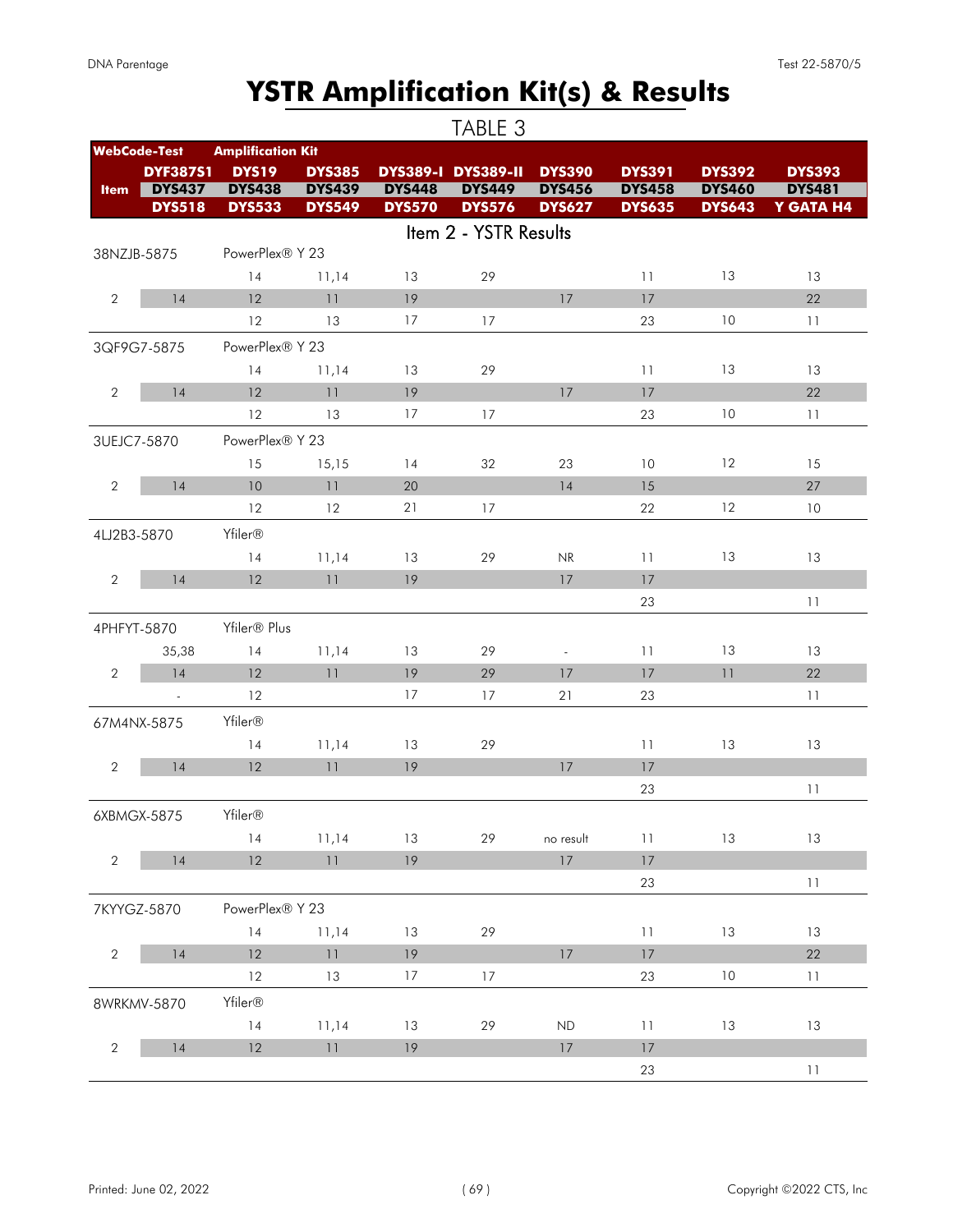|                | <b>WebCode-Test</b> | <b>Amplification Kit</b> |                            |               |                             |                          |               |                          |                |
|----------------|---------------------|--------------------------|----------------------------|---------------|-----------------------------|--------------------------|---------------|--------------------------|----------------|
|                | <b>DYF387S1</b>     | <b>DYS19</b>             | <b>DYS385</b>              |               | <b>DYS389-I DYS389-II</b>   | <b>DYS390</b>            | <b>DYS391</b> | <b>DYS392</b>            | <b>DYS393</b>  |
| <b>Item</b>    | <b>DYS437</b>       | <b>DYS438</b>            | <b>DYS439</b>              | <b>DYS448</b> | <b>DYS449</b>               | <b>DYS456</b>            | <b>DYS458</b> | <b>DYS460</b>            | <b>DYS481</b>  |
|                | <b>DYS518</b>       | <b>DYS533</b>            | <b>DYS549</b>              | <b>DYS570</b> | <b>DYS576</b>               | <b>DYS627</b>            | <b>DYS635</b> | <b>DYS643</b>            | Y GATA H4      |
|                |                     |                          |                            |               | Item 2 - YSTR Results       |                          |               |                          |                |
|                | 9C2VNM-5875         | Yfiler® Plus             |                            |               |                             |                          |               |                          |                |
|                | 35,38               | 14                       | 11,14                      | 13            | 29                          |                          | 11            | 13                       | 13             |
| $\overline{2}$ | 14                  | 12                       | 11                         | 19            | 29                          | 17                       | 17            | 11                       | 22             |
|                |                     | 12                       |                            | 17            | 17                          | 21                       | 23            |                          | 11             |
|                | 9CGAVW-5875         | PowerPlex® Y Y23         |                            |               |                             |                          |               |                          |                |
|                |                     | 14                       | 11,14                      | 13            | 29                          |                          | 11            | 13                       | 13             |
| $\overline{2}$ | 14                  | 12                       | 11                         | 19            |                             | 17                       | 17            |                          | 22             |
|                |                     | 12                       | 13                         | 17            | 17                          |                          | 23            | 10                       | 11             |
|                | A2ZQCZ-5875         | PowerPlex® Y             |                            |               |                             |                          |               |                          |                |
|                |                     | 14                       | 11,14                      | 13            | 29                          |                          | 11            | 13                       | 13             |
| $\overline{2}$ | 14                  | 12                       | 11                         | 19            |                             | 17                       | 17            |                          | 22             |
|                |                     | 12                       | 13                         | 17            | 17                          |                          | 23            | 10                       | 11             |
|                | A797LN-5870         | Yfiler®                  |                            |               |                             |                          |               |                          |                |
|                |                     | 14                       | 11,14                      | 13            | 29                          |                          | 11            | 13                       | 13             |
| $\overline{2}$ | 14                  | 12                       | 11                         | 19            |                             | 17                       | 17            |                          |                |
|                |                     |                          |                            |               |                             |                          | 23            |                          | 11             |
|                | AJHPGX-5870         |                          | PowerPlex® Y 23 System     |               |                             |                          |               |                          |                |
|                |                     | 14                       | 11,14                      | 13            | 29                          | $\overline{\phantom{a}}$ | 11            | 13                       | 13             |
| $\overline{2}$ | 14                  | 12                       | 11                         | 19            |                             | 17                       | 17            |                          | 22             |
|                |                     | 12                       | 13                         | 17            | 17                          |                          | 23            | 10                       | 11             |
| AL24KX-5870    |                     | Yfiler®                  |                            |               |                             |                          |               |                          |                |
|                |                     | 14                       | 11,14                      | 13            | 29                          | <b>ND</b>                | 11            | 13                       | 13             |
| $\overline{2}$ | 14                  | 12                       | 11                         | 19            | $\mathcal{L}_{\mathcal{A}}$ | 17                       | 17            | ÷.                       | $\mathbb{Z}^+$ |
|                |                     | $\sim$                   | $\sim$                     | $\Box$        | $\overline{\phantom{a}}$    | $\overline{\phantom{a}}$ | 23            | $\overline{\phantom{a}}$ | 11             |
|                | BBZX7Q-5870         | Yfiler®                  |                            |               |                             |                          |               |                          |                |
|                |                     | $\sqrt{14}$              | 11,14                      | 13            | 29                          | ${\sf ND}$               | $11\,$        | 13                       | $13$           |
| $\overline{2}$ | 14                  | 12                       | 11                         | 19            |                             | $17\,$                   | $17\,$        |                          |                |
|                |                     |                          |                            |               |                             |                          | 23            |                          | 11             |
|                | E2WR3Y-5875         | PowerPlex® Y 23          |                            |               |                             |                          |               |                          |                |
|                |                     | 14,14                    | 11,14                      | 13,13         | 29,29                       |                          | 11,11         | 13,13                    | 13,13          |
| $\overline{2}$ | 14,14               | 12,12                    | 11,11                      | 19,19         |                             | 17,17                    | 17,17         |                          | 22,22          |
|                |                     | 12,12                    | 13,13                      | 17,17         | 17,17                       |                          | 23,23         | 10,10                    | 11,11          |
|                | EGU2NK-5870         | Yfiler®                  |                            |               |                             |                          |               |                          |                |
|                |                     | 14                       | 11,14                      | 13            | 29                          |                          | 11            | 13                       | 13             |
| $\overline{2}$ | 14                  | 12                       | $\ensuremath{\mathsf{11}}$ | 19            |                             | $17$                     | $17\,$        |                          |                |
|                |                     |                          |                            |               |                             |                          | 23            |                          | $11\,$         |
|                |                     |                          |                            |               |                             |                          |               |                          |                |
| F7RZNK-5870    |                     | Yfiler®                  |                            |               |                             |                          |               |                          |                |
|                |                     | 14                       | 11,14                      | 13            | 29                          | ND                       | 11            | 13                       | 13             |
| $\sqrt{2}$     | 14                  | 12                       | 11                         | 19            |                             | $17\,$                   | $17\,$        |                          |                |
|                |                     |                          |                            |               |                             |                          | 23            |                          | $11\,$         |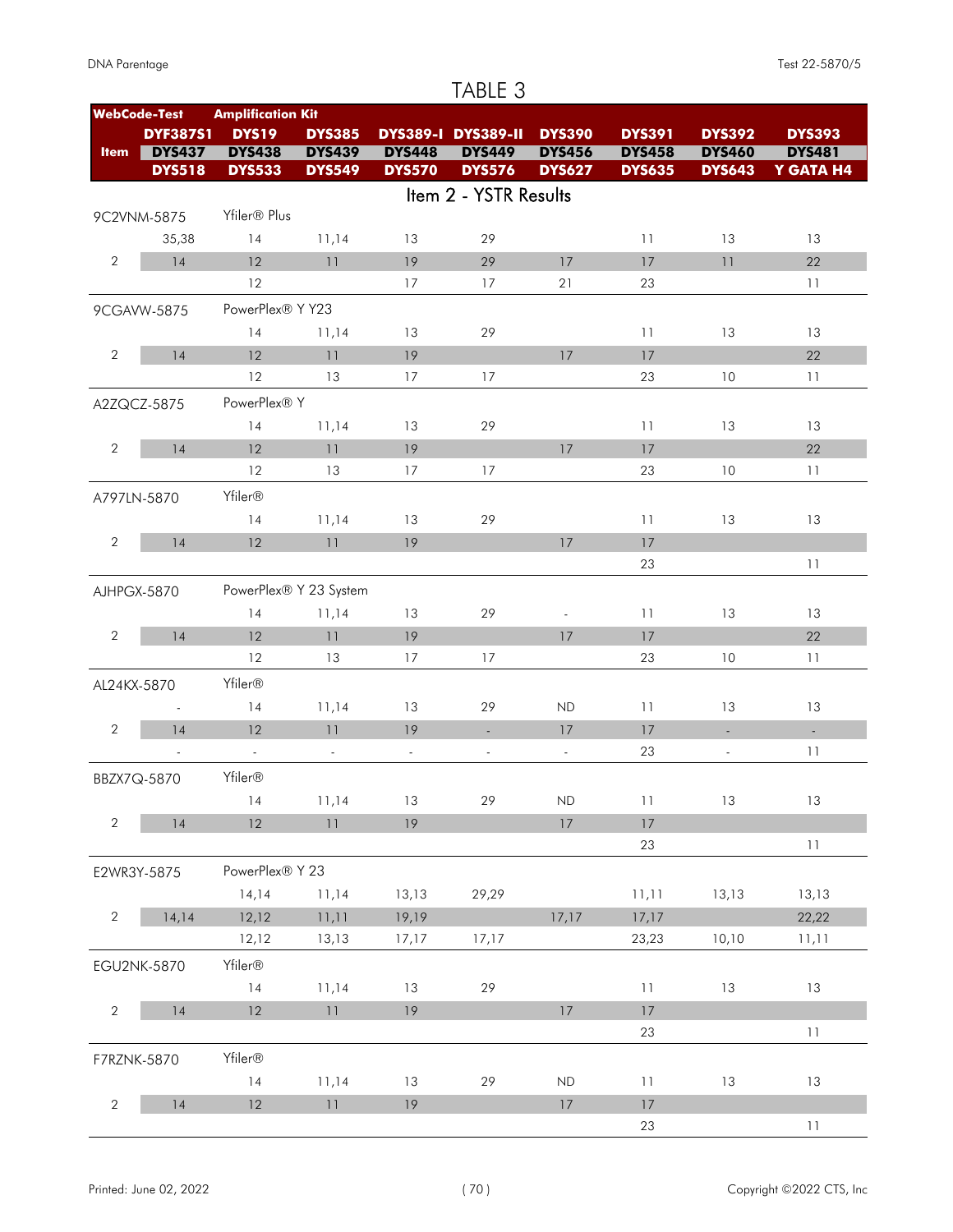|                | <b>Amplification Kit</b><br><b>WebCode-Test</b> |                          |                                                                |               |                           |               |               |               |               |
|----------------|-------------------------------------------------|--------------------------|----------------------------------------------------------------|---------------|---------------------------|---------------|---------------|---------------|---------------|
|                | <b>DYF387S1</b>                                 | <b>DYS19</b>             | <b>DYS385</b>                                                  |               | <b>DYS389-I DYS389-II</b> | <b>DYS390</b> | <b>DYS391</b> | <b>DYS392</b> | <b>DYS393</b> |
| <b>Item</b>    | <b>DYS437</b>                                   | <b>DYS438</b>            | <b>DYS439</b>                                                  | <b>DYS448</b> | <b>DYS449</b>             | <b>DYS456</b> | <b>DYS458</b> | <b>DYS460</b> | <b>DYS481</b> |
|                | <b>DYS518</b>                                   | <b>DYS533</b>            | <b>DYS549</b>                                                  | <b>DYS570</b> | <b>DYS576</b>             | <b>DYS627</b> | <b>DYS635</b> | <b>DYS643</b> | Y GATA H4     |
|                |                                                 |                          |                                                                |               | Item 2 - YSTR Results     |               |               |               |               |
| FAREAP-5870    |                                                 | Yfiler® Plus             |                                                                |               |                           |               |               |               |               |
|                | 35,38                                           | 14                       | 11,14                                                          | 13            | 29                        | $\sim$ $\sim$ | 11            | 13            | 13            |
| $\overline{2}$ | 14                                              | 12                       | 11                                                             | 19            | 29                        | 17            | 17            | 11            | 22            |
|                | $\omega_{\rm c}$                                | 12                       |                                                                | 17            | 17                        | 21            | 23            |               | 11            |
|                | GPHE2P-5870                                     | Yfiler®                  |                                                                |               |                           |               |               |               |               |
|                |                                                 | 14                       |                                                                | 13            |                           | NR            | 11            | 13            | 13            |
|                |                                                 |                          | 11,14                                                          |               | 29                        |               |               |               |               |
| $\mathbf{2}$   | 14                                              | 12                       | 11                                                             | 19            |                           | 17            | 17            |               |               |
|                |                                                 |                          |                                                                |               |                           |               | 23            |               | 11            |
|                | HKGWYE-5870                                     | Yfiler® Plus             |                                                                |               |                           |               |               |               |               |
|                | 35,38                                           | 14                       | 11,14                                                          | 13            | 29                        | <b>ND</b>     | 11            | 13            | 13            |
| $\sqrt{2}$     | 14                                              | 12                       | 11                                                             | 19            | 29                        | 17            | 17            | 11            | 22            |
|                | <b>ND</b>                                       | 12                       |                                                                | 17            | 17                        | 21            | 23            |               | 11            |
| KC2T6L-5875    |                                                 | Yfiler®                  |                                                                |               |                           |               |               |               |               |
|                |                                                 | 14                       | 11,14                                                          | 13            | 29                        |               | 11            | 13            | 13            |
| $\mathbf{2}$   | 14                                              | 12                       | 11                                                             | 19            |                           | 17            | 17            |               |               |
|                |                                                 |                          |                                                                |               |                           |               | 23            |               | 11            |
| MBX6EL-5870    |                                                 | Yfiler®                  |                                                                |               |                           |               |               |               |               |
|                |                                                 | 14                       | 11,14                                                          | 13            | 29                        | <b>ND</b>     | 11            | 13            | 13            |
| $\mathbf{2}$   | 14                                              | 12                       | 11                                                             | 19            |                           | 17            | 17            |               |               |
|                |                                                 |                          |                                                                |               |                           |               | 23            |               | 11            |
|                |                                                 |                          |                                                                |               |                           |               |               |               |               |
|                | N6MFEP-5870                                     | Yfiler® Plus, ForenSeq   |                                                                |               |                           |               |               |               |               |
|                | 35,38                                           | 14                       | 11,14                                                          | 13            | 29                        | NR            | 11            | 13            | 13            |
| $\overline{2}$ | 14                                              | 12                       | 11                                                             | 19            | 29                        | 17            | 17            | 11            | 22            |
|                | NR                                              | 12                       | 13                                                             | 17            | 17                        | 21            | 23            | 10            | 11            |
| P9KE48-5870    |                                                 | Yfiler <sup>®</sup> Plus |                                                                |               |                           |               |               |               |               |
|                | 35,38                                           | $14$ 11,14               |                                                                | 13            | 29                        |               | 11            | 13            | 13            |
| $\overline{2}$ | 14                                              | 12                       | 11                                                             | 19            | 29                        | $17$          | $17\,$        | 11            | 22            |
|                |                                                 | 12                       |                                                                | 17            | 17                        | 21            | 23            |               | 11            |
|                | PAFW79-5870                                     | Yfiler®                  |                                                                |               |                           |               |               |               |               |
|                |                                                 | 14                       | 11,14                                                          | 13            | 29                        |               | 11            | 13            | 13            |
| $\overline{2}$ | $14$                                            | 12                       | $\left  \ \right $                                             | 19            |                           | $17$          | $17$          |               |               |
|                |                                                 |                          |                                                                |               |                           |               | 23            |               | 11            |
|                |                                                 | Yfiler®                  |                                                                |               |                           |               |               |               |               |
|                | Q3CARE-5870                                     |                          |                                                                |               |                           |               |               |               |               |
|                |                                                 | 14                       | 11,14                                                          | 13            | 29                        | NR            | 11            | 13            | 13            |
| $\overline{2}$ | $14$                                            | 12                       | $11\,$                                                         | 19            |                           | $17\,$        | $17$          |               |               |
|                |                                                 |                          |                                                                |               |                           |               | 23            |               | 11            |
|                | QGPN67-5870                                     | Yfiler® Plus             |                                                                |               |                           |               |               |               |               |
|                | 35,38                                           | 14                       | 11,14                                                          | 13            | 29                        |               | 11            | 13            | 13            |
| $\overline{2}$ | $14$                                            | 12                       | $\ensuremath{\mathsf{1}}\xspace\ensuremath{\mathsf{1}}\xspace$ | 19            | $29\,$                    | $17\,$        | $17\,$        | $11$          | $22\,$        |
|                |                                                 | 12                       |                                                                | 17            | 17                        | 21            | 23            |               | 11            |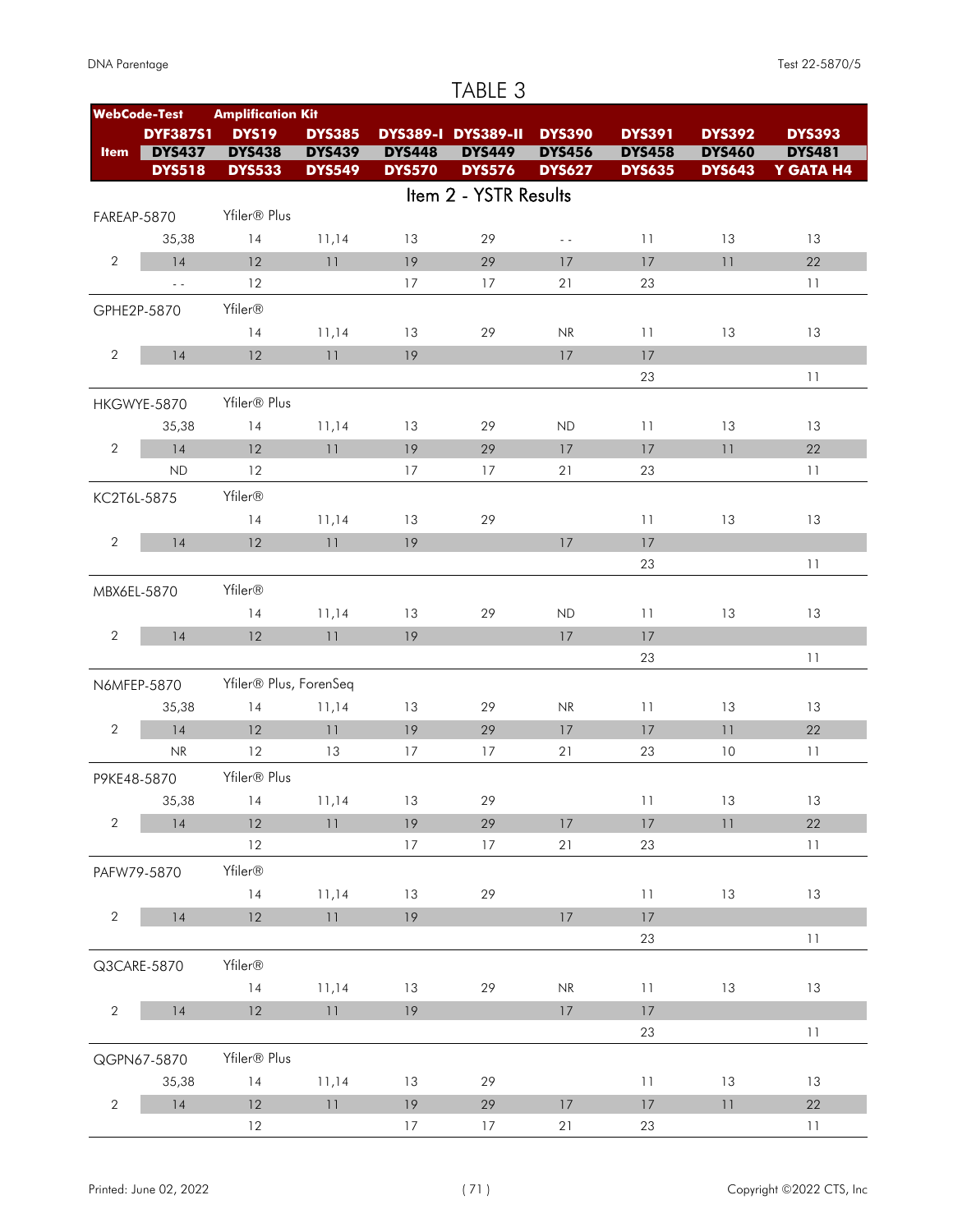|  | <b>DNA Parentage</b> |
|--|----------------------|
|--|----------------------|

### **WebCode-Test Amplification Kit Item** DYS437 **DYS19 DYS391 DYS385 DYS389-I DYS389-II DYS390 DYS392 DYS393 DYS437 DYS438 DYS439 DYS448 DYS456 DYS458 DYS481 DYS449 DYS460 DYS533 DYS549 DYS570 DYS576 DYS635 DYS643 Y GATA H4 DYF387S1 DYS518 DYS533 DYS549 DYS570** Item 2 - YSTR Results V24UKH-5870 Yfiler® 35,38 14 11,14 13 29 NR 11 13 13 2 14 12 11 19 29 17 17 11 22 NR 12 17 17 21 23 11 VAETFE-5870 PowerPlex® Y 23 14 11,14 13 29 F 11 13 13 2 14 12 11 19 17 17 22 12 13 17 17 23 10 11 VWARH4-5870 Yfiler® Plus 35,38 14 11,14 13 29 11 13 13 2 14 12 11 19 29 17 17 11 22 12 17 17 21 23 11 WB7A82-5870 Yfiler® Plus 35,38 14 11,14 13 29 - 11 13 13 2 14 12 11 19 29 17 17 11 22 - 12 17 17 21 23 11 WG9FM4-5870 Yfiler® 14 11,14 13 29 ND 11 13 13 2 14 12 11 19 17 17 23 11 ZLXWP9-5875 PowerPlex® Y 23 14 11,14 13 29 11 13 13 2 14 12 11 19 17 17 22 12 13 17 17 23 10 11 ZYZM88-5870 Yfiler® 14 11,14 13 29 ND 11 13 13 2 14 12 11 19 17 17 23 11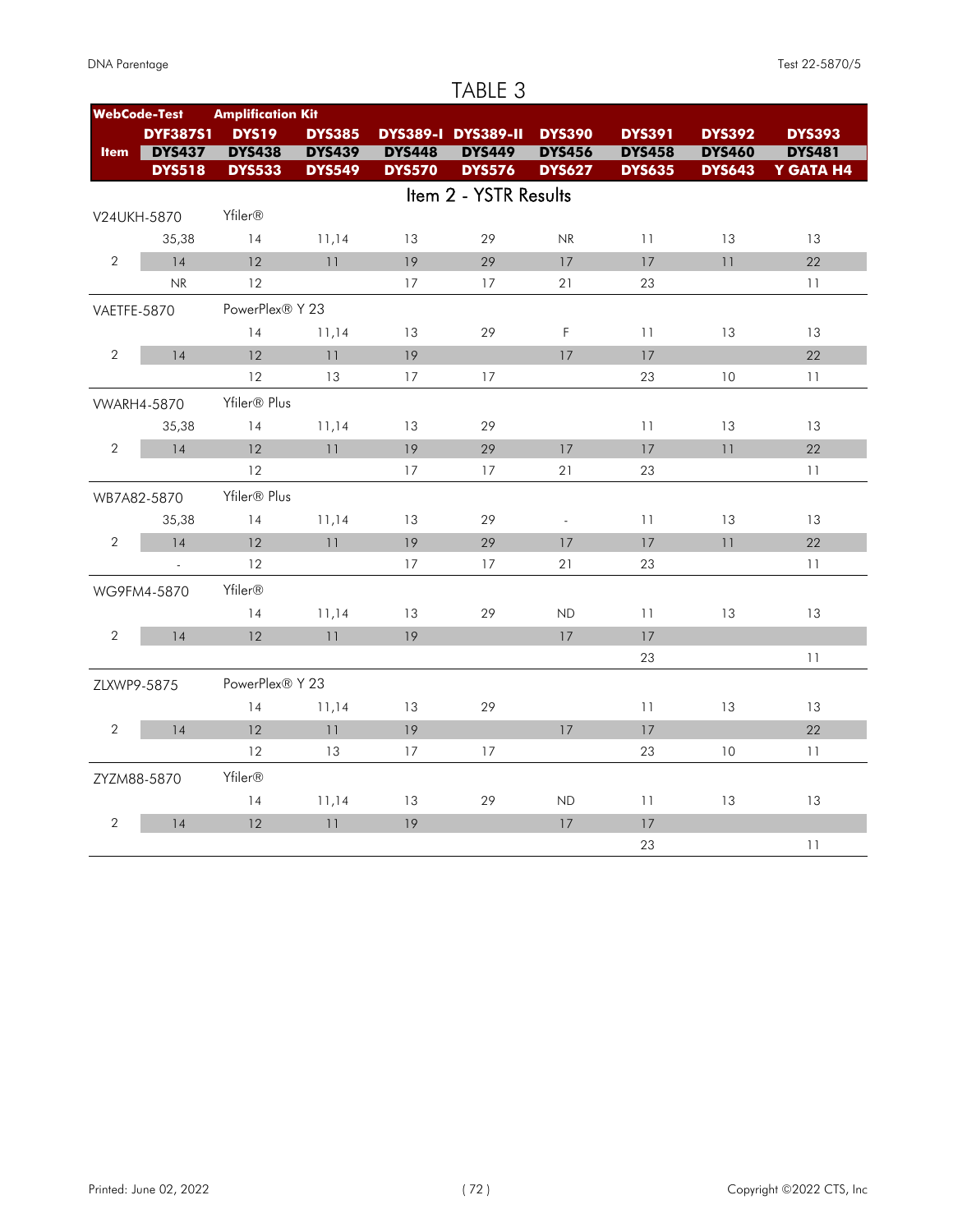#### **WebCode-Test Amplification Kit Item** DYS437 **DYS19 DYS391 DYS385 DYS389-I DYS389-II DYS390 DYS392 DYS393 DYS437 DYS438 DYS439 DYS448 DYS456 DYS458 DYS481 DYS449 DYS460 DYS533 DYS549 DYS570 DYS576 DYS635 DYS643 Y GATA H4 DYF387S1 DYS518 DYS533 DYS549 DYS570 DYS576** Item 3 - YSTR Results 38NZJB-5875 PowerPlex® Y 23 15 13,16 12 29 24 11 11 14 3 15 10 11 19 14 17 23 10 11 18 17 24 13 11 3QF9G7-5875 PowerPlex® Y 23 15 13,16 12 29 24 11 11 14 3 15 10 11 19 14 17 23 10 11 18 17 24 13 11 3UEJC7-5870 PowerPlex® Y 23 15 15,15 14 32 23 10 12 15 3 14 10 11 20 14 15 27 12 12 21 17 22 12 10 4LJ2B3-5870 Yfiler® 15 13,16 12 29 24 11 11 14 3 15 10 11 19 14 17 24 11 4PHFYT-5870 Yfiler® Plus 36,37 15 13,16 12 29 24 11 11 14 3 15 10 11 19 28 14 17 10 23 38 10 18 17 20 24 11 67M4NX-5875 Yfiler® 15 13,16 12 29 24 11 11 14 3 15 10 11 19 14 17 24 11 6XBMGX-5875 Yfiler® 15 13,16 12 29 24 11 11 14 3 15 10 11 19 14 17 24 11 7KYYGZ-5870 PowerPlex® Y 23 15 13,16 12 29 24 11 11 14 3 15 10 11 19 14 17 23 10 11 18 17 24 13 11 8WRKMV-5870 Yfiler® 15 13,16 12 29 24 11 11 14 3 15 10 11 19 14 17 24 11 9C2VNM-5875 Yfiler® Plus 36,37 15 13,16 12 29 24 11 11 14 3 15 10 11 19 28 14 17 10 23 38 10 18 17 20 24 11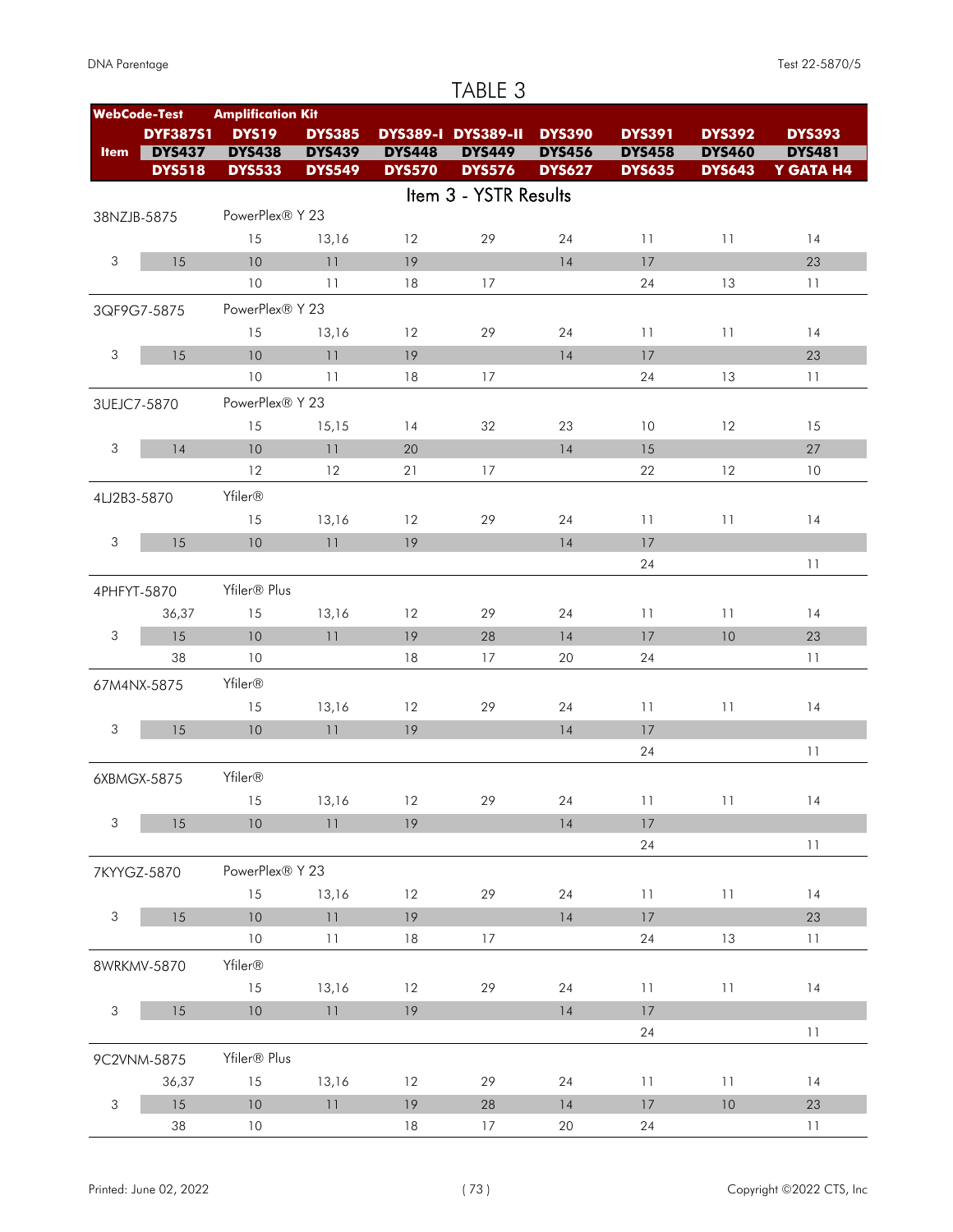#### **WebCode-Test Amplification Kit Item** DYS437 **DYS19 DYS391 DYS385 DYS389-I DYS389-II DYS390 DYS392 DYS393 DYS437 DYS438 DYS439 DYS448 DYS456 DYS458 DYS481 DYS533 DYS549 DYS570 DYS576 DYS635 DYS643 Y GATA H4 DYF387S1 DYS449 DYS460 DYS518 DYS533 DYS549 DYS570 DYS576** Item 3 - YSTR Results 9CGAVW-5875 PowerPlex® Y Y23 15 13,16 12 29 24 11 11 14 3 15 10 11 19 14 17 23 10 11 18 17 24 13 11 A2ZQCZ-5875 PowerPlex® Y 15 13,16 12 29 24 11 11 14 3 15 10 11 19 14 17 23 10 11 18 17 24 13 11 A797LN-5870 Yfiler® 15 13,16 12 29 24 11 11 14 3 15 10 11 19 14 17 24 11 AJHPGX-5870 PowerPlex® Y 23 System 15 13,16 12 29 24 11 11 14 3 15 10 11 19 14 17 23 10 11 18 17 24 13 11 AL24KX-5870 Yfiler® - 15 13,16 12 29 24 11 11 14 3 15 10 11 19 - - 14 17 - - - - - - - 24 - 11 BBZX7Q-5870 Yfiler® 15 13,16 12 29 24 11 11 14 3 15 10 11 19 14 17 24 11 E2WR3Y-5875 PowerPlex® Y 23 15,15 13,16 12,12 29,29 24,24 11,11 11,11 14,14 3 15,15 10,10 11,11 19,19 14,14 17,17 23,23 10,10 11,11 17,17 18,18 24,24 11,11 13,13 EGU2NK-5870 Yfiler® 15 13,16 12 29 24 11 11 14 3 15 10 11 19 14 17 24 11 F7RZNK-5870 Yfiler® 15 13,16 12 29 24 11 11 14 3 15 10 11 19 14 17 24 11 FAREAP-5870 Yfiler® Plus 36,37 15 13,16 12 29 24 11 11 14 3 15 10 11 19 28 14 17 10 23 38 10 18 17 20 24 11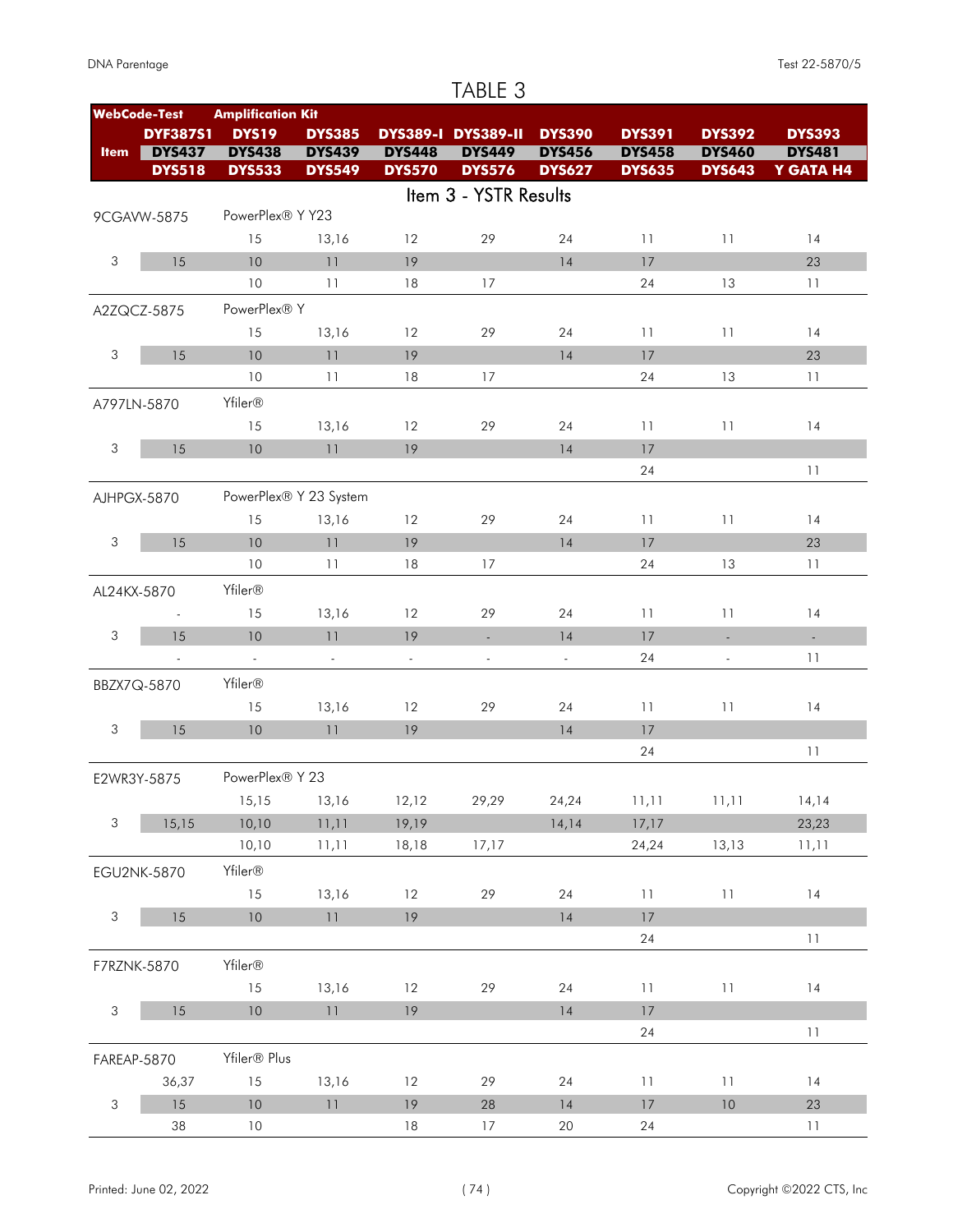#### **WebCode-Test Amplification Kit Item** DYS437 **DYS19 DYS391 DYS385 DYS389-I DYS389-II DYS390 DYS392 DYS393 DYS437 DYS438 DYS439 DYS448 DYS456 DYS458 DYS481 DYS449 DYS460 DYS533 DYS549 DYS570 DYS576 DYS635 DYS643 Y GATA H4 DYF387S1 DYS518 DYS533 DYS549 DYS570 DYS576** Item 3 - YSTR Results GPHE2P-5870 Yfiler® 15 13,16 12 29 24 11 11 14 3 15 10 11 19 14 17 24 11 HKGWYE-5870 Yfiler® Plus 36,37 15 13,16 12 29 24 11 11 14 3 15 10 11 19 28 14 17 10 23 38 10 18 17 20 24 11 KC2T6L-5875 Yfiler® 15 13,16 12 29 24 11 11 14 3 15 10 11 19 14 17 24 11 MBX6EL-5870 Yfiler® 15 13,16 12 29 24 11 11 14 3 15 10 11 19 14 17 24 11 N6MFEP-5870 Yfiler® Plus, ForenSeq 36,37 15 13,16 12 29 24 11 11 14 3 15 10 11 19 28 14 17 10 23 38 10 11 18 17 20 24 13 11 P9KE48-5870 Yfiler® Plus 36,37 15 13,16 12 29 24 11 11 14 3 15 10 11 19 28 14 17 10 23 38 10 18 17 20 24 11 PAFW79-5870 Yfiler® 15 13,16 12 29 24 11 11 14 3 15 10 11 19 14 17 24 11 Q3CARE-5870 Yfiler® 15 13,16 12 29 24 11 11 14 3 15 10 11 19 14 17 24 11 QGPN67-5870 Yfiler® Plus 36,37 15 13,16 12 29 24 11 11 14 3 15 10 11 19 28 14 17 10 23 38 10 18 17 20 24 11 V24UKH-5870 Yfiler® 36,37 15 13,16 12 29 24 11 11 14 3 15 10 11 19 28 14 17 10 23 38 10 18 17 20 24 11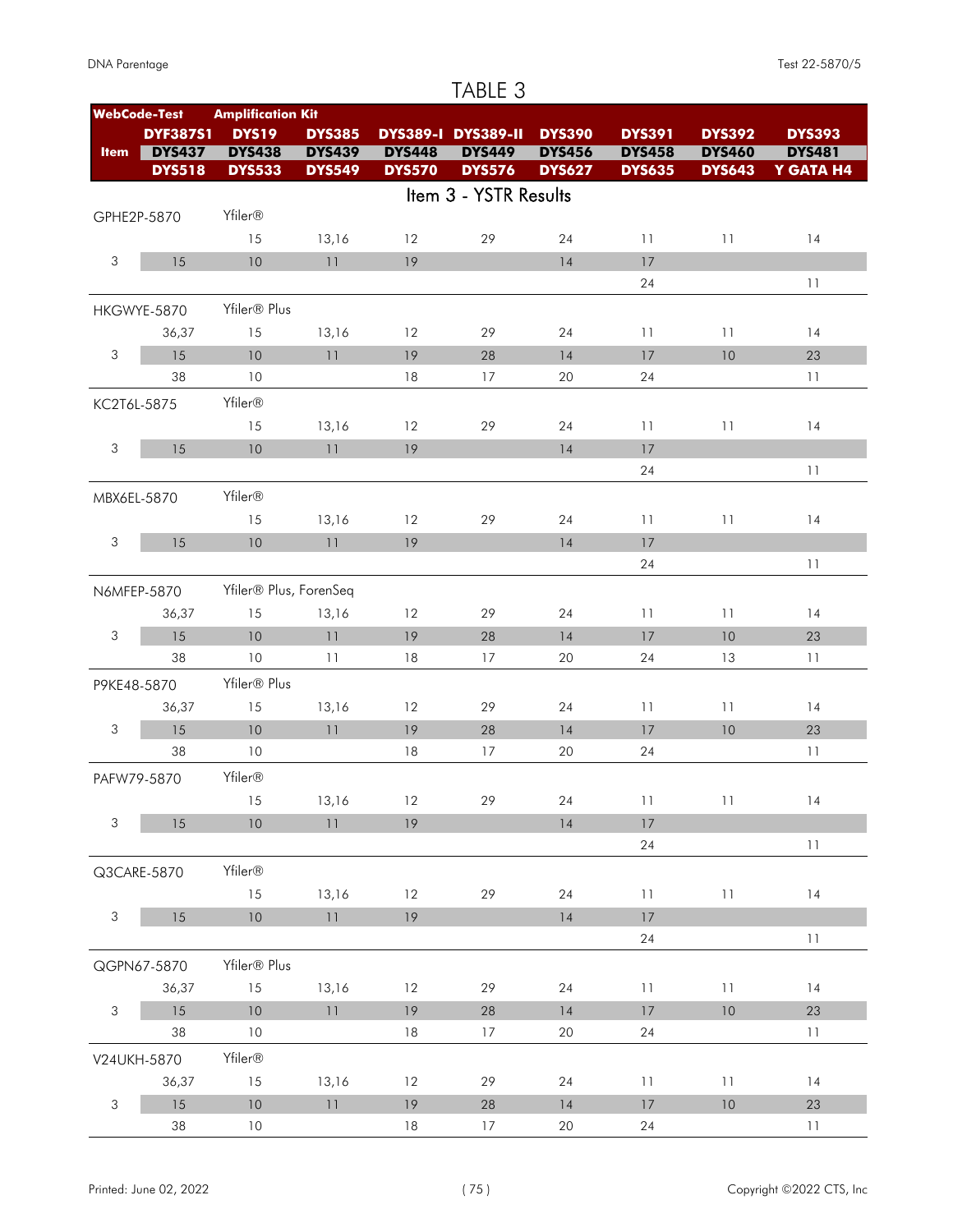| DNA Parentage |
|---------------|
|               |

|                | <b>WebCode-Test</b> | <b>Amplification Kit</b> |               |                   |                           |               |               |               |               |
|----------------|---------------------|--------------------------|---------------|-------------------|---------------------------|---------------|---------------|---------------|---------------|
|                | <b>DYF387S1</b>     | <b>DYS19</b>             | <b>DYS385</b> |                   | <b>DYS389-I DYS389-II</b> | <b>DYS390</b> | <b>DYS391</b> | <b>DYS392</b> | <b>DYS393</b> |
| <b>Item</b>    | <b>DYS437</b>       | <b>DYS438</b>            | <b>DYS439</b> | <b>DYS448</b>     | <b>DYS449</b>             | <b>DYS456</b> | <b>DYS458</b> | <b>DYS460</b> | <b>DYS481</b> |
|                | <b>DYS518</b>       | <b>DYS533</b>            | <b>DYS549</b> | <b>DYS570</b>     | <b>DYS576</b>             | <b>DYS627</b> | <b>DYS635</b> | <b>DYS643</b> | Y GATA H4     |
|                |                     |                          |               |                   | Item 3 - YSTR Results     |               |               |               |               |
| VAETFE-5870    |                     | PowerPlex® Y Y23         |               |                   |                           |               |               |               |               |
|                |                     | 15                       | 13,16         | 12                | 29                        | 24            | 11            | 11            | 14            |
| 3              | 15                  | 10                       | 11            | 19                |                           | 14            | 17            |               | 23            |
|                |                     | 10                       | 11            | 18                | 17                        |               | 24            | 13            | 11            |
|                | <b>WARH4-5870</b>   | Yfiler <sup>®</sup> Plus |               |                   |                           |               |               |               |               |
|                | 36,37               | 15                       | 13,16         | 12                | 29                        | 24            | 11            | 11            | 14            |
| $\sqrt{3}$     | 15                  | 10                       | 11            | 19                | 28                        | 14            | 17            | 10            | 23            |
|                | 38                  | 10                       |               | 18                | 17                        | 20            | 24            |               | 11            |
|                | WB7A82-5870         | Yfiler® Plus             |               |                   |                           |               |               |               |               |
|                | 36,37               | 15                       | 13,16         | 12                | 29                        | 24            | 11            | 11            | 14            |
| 3              | 15                  | 10                       | 11            | 19                | 28                        | 14            | 17            | 10            | 23            |
|                | 38                  | 10                       |               | 18                | 17                        | 20            | 24            |               | 11            |
|                | WG9FM4-5870         | Yfiler <sup>®</sup>      |               |                   |                           |               |               |               |               |
|                |                     | 15                       | 13,16         | 12                | 29                        | 24            | 11            | 11            | 14            |
| $\mathfrak{S}$ | 15                  | 10                       | 11            | 19                |                           | 14            | 17            |               |               |
|                |                     |                          |               |                   |                           |               | 24            |               | 11            |
| ZLXWP9-5875    |                     | PowerPlex® Y 23          |               |                   |                           |               |               |               |               |
|                |                     | 15                       | 13,16         | $12 \overline{ }$ | 29                        | 24            | 11            | 11            | 14            |
| $\mathsf 3$    | 15                  | 10                       | 11            | 19                |                           | 14            | 17            |               | 23            |
|                |                     | 10                       | 11            | 18                | 17                        |               | 24            | 13            | 11            |
|                | ZYZM88-5870         | Yfiler®                  |               |                   |                           |               |               |               |               |
|                |                     | 15                       | 13,16         | 12                | 29                        | 24            | 11            | 11            | 14            |
| 3              | 15                  | 10                       | 11            | 19                |                           | 14            | 17            |               |               |
|                |                     |                          |               |                   |                           |               | 24            |               | 11            |
|                |                     |                          |               |                   |                           |               |               |               |               |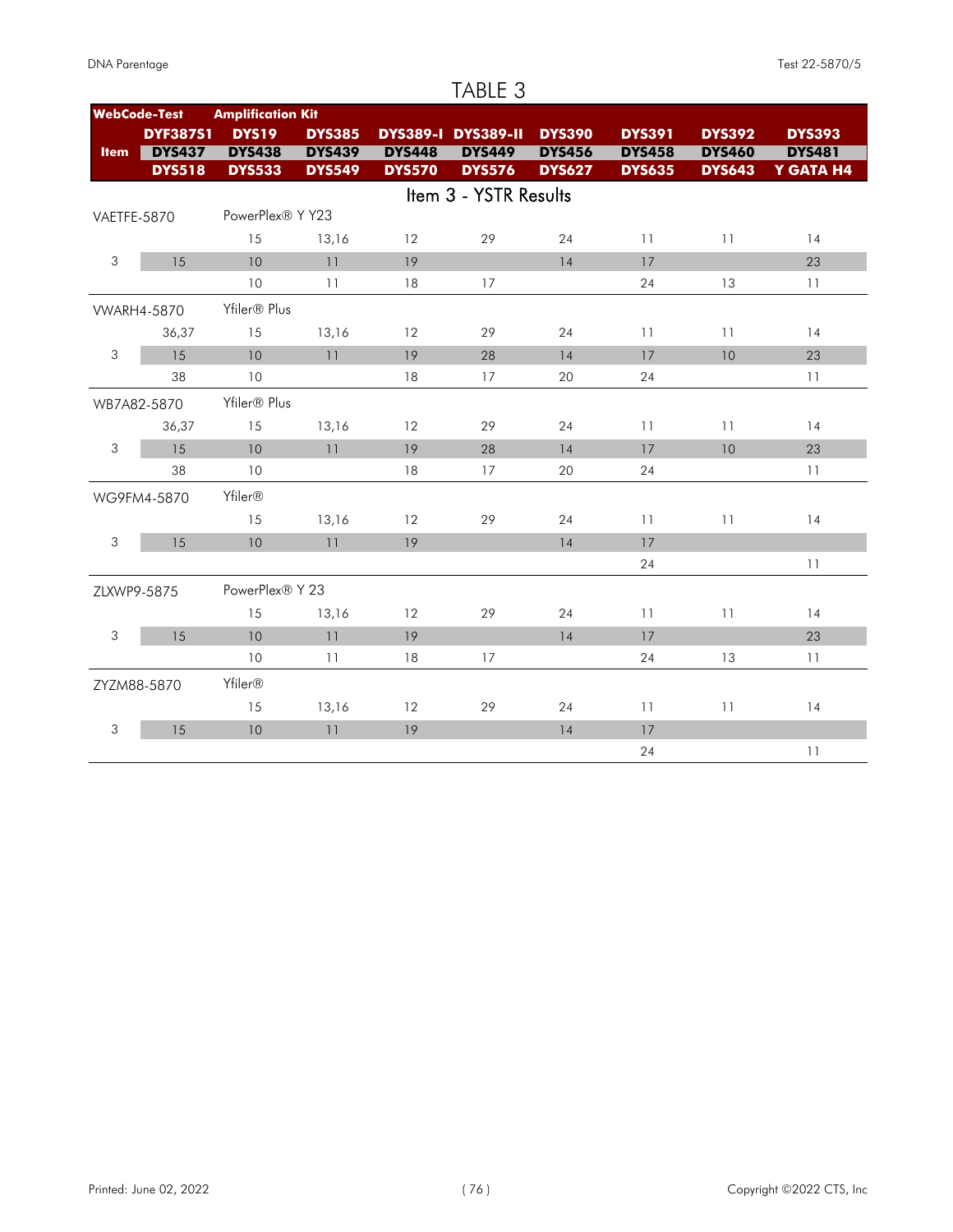|                |                     |                          |               |               | TABLE 3                   |               |               |               |               |
|----------------|---------------------|--------------------------|---------------|---------------|---------------------------|---------------|---------------|---------------|---------------|
|                | <b>WebCode-Test</b> | <b>Amplification Kit</b> |               |               |                           |               |               |               |               |
|                | <b>DYF387S1</b>     | <b>DYS19</b>             | <b>DYS385</b> |               | <b>DYS389-I DYS389-II</b> | <b>DYS390</b> | <b>DYS391</b> | <b>DYS392</b> | <b>DYS393</b> |
| <b>Item</b>    | <b>DYS437</b>       | <b>DYS438</b>            | <b>DYS439</b> | <b>DYS448</b> | <b>DYS449</b>             | <b>DYS456</b> | <b>DYS458</b> | <b>DYS460</b> | <b>DYS481</b> |
|                | <b>DYS518</b>       | <b>DYS533</b>            | <b>DYS549</b> | <b>DYS570</b> | <b>DYS576</b>             | <b>DYS627</b> | <b>DYS635</b> | <b>DYS643</b> | Y GATA H4     |
|                |                     |                          |               |               | Item 4 - YSTR Results     |               |               |               |               |
|                | 38NZJB-5875         | PowerPlex® Y 23          |               |               |                           |               |               |               |               |
|                |                     | 14                       | 11,14         | 13            | 29                        |               | 11            | 13            | 13            |
| 4              | 14                  | 12                       | 11            | 19            |                           | 17            | 17            |               | 22            |
|                |                     | 12                       | 13            | 17            | 17                        |               | 23            | 10            | 11            |
|                | 3UEJC7-5870         | PowerPlex® Y 23          |               |               |                           |               |               |               |               |
|                |                     | 15                       | 15,15         | 14            | 32                        | 23            | 10            | 12            | 15            |
| 4              | 14                  | 10                       | 11            | 20            |                           | 14            | 15            |               | 27            |
|                |                     | 12                       | 12            | 21            | 17                        |               | 22            | 12            | 10            |
| 4LJ2B3-5870    |                     | Yfiler®                  |               |               |                           |               |               |               |               |
|                |                     | 14                       | 11,14         | 13            | 29                        | NR            | 11            | 13            | 13            |
| 4              | 14                  | 12                       | 11            | 19            |                           | 17            | 17            |               |               |
|                |                     |                          |               |               |                           |               | 23            |               | 11            |
|                |                     | Yfiler® Plus             |               |               |                           |               |               |               |               |
|                | 4PHFYT-5870         |                          |               |               |                           |               |               |               |               |
|                | 35,38               | 14                       | 11,14         | 13            | 29                        | $\sim$        | 11            | 13            | 13            |
| $\overline{4}$ | 14                  | 12                       | 11            | 19            | 29                        | 17            | 17            | 11            | 22            |
|                | $\blacksquare$      | 12                       |               | 17            | 17                        | 21            | 23            |               | 11            |
|                | 67M4NX-5875         | Yfiler®                  |               |               |                           |               |               |               |               |
|                |                     | 14                       | 11,14         | 13            | 29                        |               | 11            | 13            | 13            |
| $\overline{4}$ | 14                  | 12                       | 11            | 19            |                           | 17            | 17            |               |               |
|                |                     |                          |               |               |                           |               | 23            |               | 11            |
|                | 6XBMGX-5875         | Yfiler®                  |               |               |                           |               |               |               |               |
|                |                     | 14                       | 11,14         | 13            | 29                        | no result     | 11            | 13            | 13            |
| $\overline{4}$ | 14                  | 12                       | 11            | 19            |                           | 17            | 17            |               |               |
|                |                     |                          |               |               |                           |               | 23            |               | 11            |
|                | 7KYYGZ-5870         | PowerPlex® Y 23          |               |               |                           |               |               |               |               |
|                |                     | 14                       | 11,14         | 13            | 29                        |               | 11            | 13            | 13            |
| $\overline{4}$ | 14                  | 12                       | 11            | 19            |                           | $17$          | 17            |               | 22            |
|                |                     | $12 \,$                  | 13            | 17            | 17                        |               | 23            | 10            | 11            |
|                | 8WRKMV-5870         | Yfiler®                  |               |               |                           |               |               |               |               |
|                |                     | 14                       | 11,14         | 13            | 29                        | ND            | 11            | 13            | 13            |
| $\overline{4}$ | 14                  | 12                       | 11            | 19            |                           | 17            | 17            |               |               |
|                |                     |                          |               |               |                           |               | 23            |               | 11            |
|                |                     |                          |               |               |                           |               |               |               |               |
|                | 9C2VNM-5875         | Yfiler® Plus             |               |               |                           |               |               |               |               |
|                | 35,38               | 14                       | 11,14         | 13            | 29                        |               | 11            | 13            | 13            |
| $\overline{4}$ | 14                  | 12                       | 11            | 19            | 29                        | $17\,$        | 17            | 11            | 22            |
|                |                     | 12                       |               | 17            | 17                        | 21            | 23            |               | 11            |
|                | 9CGAVW-5875         | PowerPlex® Y Y23         |               |               |                           |               |               |               |               |
|                |                     | 14                       | 11,14         | 13            | 29                        |               | 11            | 13            | 13            |
| $\overline{4}$ | $14$                | 12                       | 11            | 19            |                           | $17$          | 17            |               | 22            |
|                |                     | 12                       | 13            | 17            | 17                        |               | 23            | 10            | 11            |

#### Printed: June 02, 2022 CTS, Inc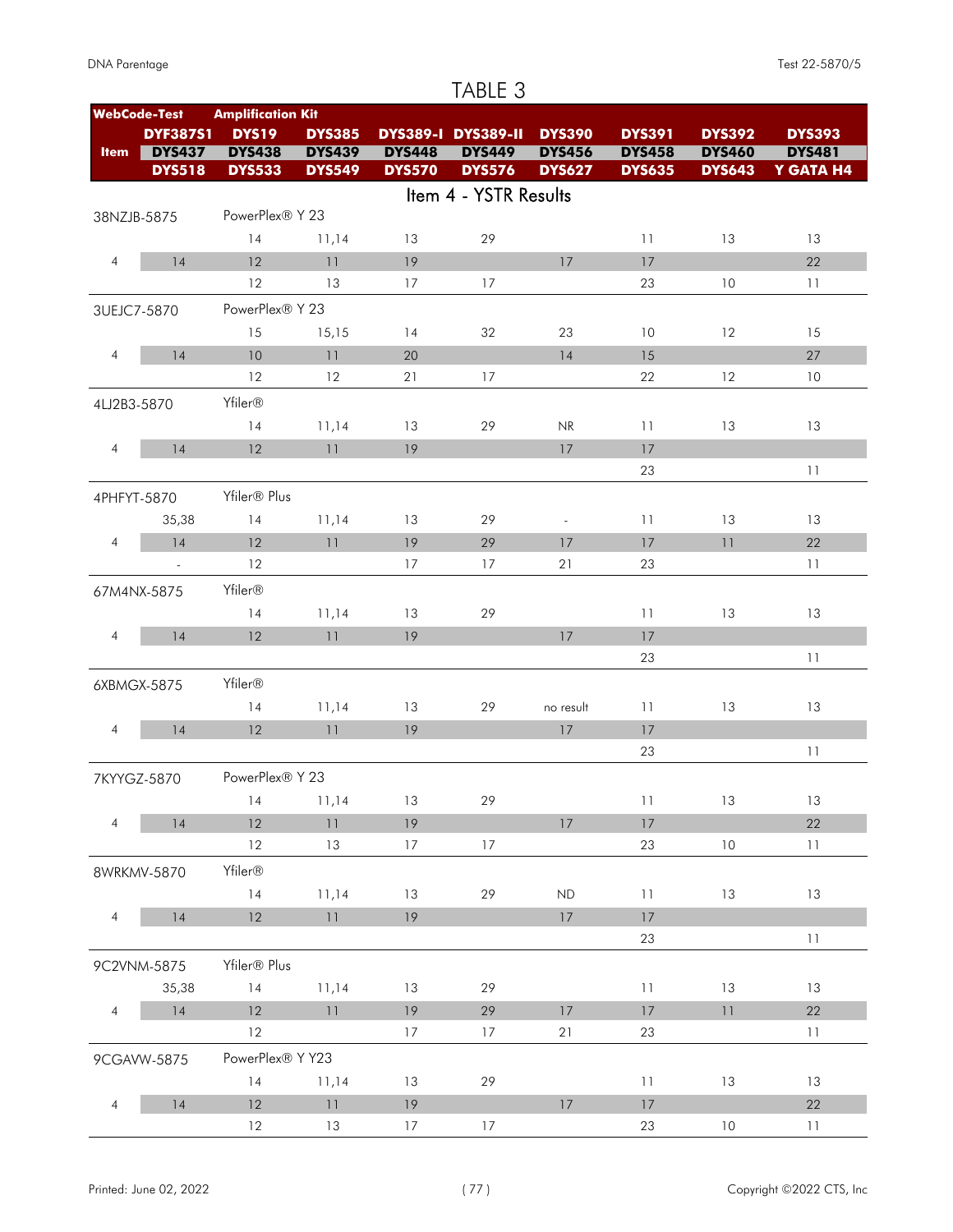|                |                          |                          |                        |                | TABLE 3                   |                                   |               |                          |               |
|----------------|--------------------------|--------------------------|------------------------|----------------|---------------------------|-----------------------------------|---------------|--------------------------|---------------|
|                | <b>WebCode-Test</b>      | <b>Amplification Kit</b> |                        |                |                           |                                   |               |                          |               |
|                | <b>DYF387S1</b>          | <b>DYS19</b>             | <b>DYS385</b>          |                | <b>DYS389-I DYS389-II</b> | <b>DYS390</b>                     | <b>DYS391</b> | <b>DYS392</b>            | <b>DYS393</b> |
| <b>Item</b>    | <b>DYS437</b>            | <b>DYS438</b>            | <b>DYS439</b>          | <b>DYS448</b>  | <b>DYS449</b>             | <b>DYS456</b>                     | <b>DYS458</b> | <b>DYS460</b>            | <b>DYS481</b> |
|                | <b>DYS518</b>            | <b>DYS533</b>            | <b>DYS549</b>          | <b>DYS570</b>  | <b>DYS576</b>             | <b>DYS627</b>                     | <b>DYS635</b> | <b>DYS643</b>            | Y GATA H4     |
|                |                          |                          |                        |                | Item 4 - YSTR Results     |                                   |               |                          |               |
|                | A2ZQCZ-5875              | PowerPlex® Y             |                        |                |                           |                                   |               |                          |               |
|                |                          | 14                       | 11,14                  | 13             | 29                        |                                   | 11            | 13                       | 13            |
| 4              | 14                       | 12                       | 11                     | 19             |                           | 17                                | 17            |                          | 22            |
|                |                          | 12                       | 13                     | 17             | 17                        |                                   | 23            | 10                       | 11            |
|                | A797LN-5870              | Yfiler®                  |                        |                |                           |                                   |               |                          |               |
|                |                          | 14                       | 11,14                  | 13             | 29                        |                                   | 11            | 13                       | 13            |
| 4              | 14                       | 12                       | 11                     | 19             |                           | 17                                | 17            |                          |               |
|                |                          |                          |                        |                |                           |                                   | 23            |                          | 11            |
|                | AJHPGX-5870              |                          | PowerPlex® Y 23 System |                |                           |                                   |               |                          |               |
|                |                          | 14                       | 11,14                  | 13             | 29                        | $\overline{\phantom{a}}$          | 11            | 13                       | 13            |
| $\overline{4}$ | 14                       | 12                       | 11                     | 19             |                           | 17                                | 17            |                          | 22            |
|                |                          | 12                       | 13                     | 17             | 17                        |                                   | 23            | 10                       | 11            |
| AL24KX-5870    |                          | Yfiler®                  |                        |                |                           |                                   |               |                          |               |
|                | $\overline{\phantom{a}}$ | 14                       | 11,14                  | 13             | 29                        | ND                                | 11            | 13                       | 13            |
| $\overline{4}$ | 14                       | 12                       | 11                     | 19             | $\mathcal{L}$             | 17                                | 17            | $\mathbb{Z}^+$           | L.            |
|                | $\overline{\phantom{a}}$ | $\mathbb{Z}^2$           | $\Box$                 | $\bar{\gamma}$ | $\overline{\phantom{a}}$  | $\omega$                          | 23            | $\overline{\phantom{a}}$ | 11            |
|                |                          |                          |                        |                |                           |                                   |               |                          |               |
|                | BBZX7Q-5870              | Yfiler®                  |                        |                |                           |                                   |               |                          |               |
|                |                          | 14                       | 11,14                  | 13             | 29                        | <b>ND</b>                         | 11            | 13                       | 13            |
| $\overline{4}$ | 14                       | 12                       | 11                     | 19             |                           | 17                                | 17            |                          |               |
|                |                          |                          |                        |                |                           |                                   | 23            |                          | 11            |
|                | E2WR3Y-5875              | PowerPlex® Y 23          |                        |                |                           |                                   |               |                          |               |
|                |                          | 14,14                    | 11,14                  | 13,13          | 29,29                     |                                   | 11,11         | 13,13                    | 13,13         |
| $\overline{4}$ | 14,14                    | 12,12                    | 11,11                  | 19,19          |                           | 17,17                             | 17,17         |                          | 22,22         |
|                |                          | 12,12                    | 13,13                  | 17,17          | 17,17                     |                                   | 23,23         | 10,10                    | 11,11         |
|                | EGU2NK-5870              | Yfiler®                  |                        |                |                           |                                   |               |                          |               |
|                |                          | 14                       | 11,14                  | 13             | 29                        |                                   | 11            | 13                       | 13            |
| $\overline{4}$ | 14                       | 12                       | 11                     | 19             |                           | 17                                | 17            |                          |               |
|                |                          |                          |                        |                |                           |                                   | 23            |                          | 11            |
|                | F7RZNK-5870              | Yfiler®                  |                        |                |                           |                                   |               |                          |               |
|                |                          | 14                       | 11,14                  | 13             | 29                        | ND                                | 11            | 13                       | 13            |
| $\overline{4}$ | 14                       | 12                       | 11                     | 19             |                           | 17                                | 17            |                          |               |
|                |                          |                          |                        |                |                           |                                   | 23            |                          | 11            |
|                | <b>FAREAP-5870</b>       | Yfiler® Plus             |                        |                |                           |                                   |               |                          |               |
|                | 35,38                    | 14                       | 11,14                  | 13             | 29                        | $\omega_{\rm c}$                  | 11            | 13                       | 13            |
| $\overline{4}$ | 14                       | 12                       | 11                     | 19             | 29                        | 17                                | 17            | 11                       | 22            |
|                | $\omega_{\rm c}$         | 12                       |                        | 17             | 17                        | 21                                | 23            |                          | 11            |
|                | GPHE2P-5870              | Yfiler®                  |                        |                |                           |                                   |               |                          |               |
|                |                          | 14                       | 11,14                  | 13             | 29                        | $\ensuremath{\mathsf{NR}}\xspace$ | 11            | 13                       | 13            |
| $\overline{4}$ | 14                       | 12                       | 11                     | 19             |                           | 17                                | 17            |                          |               |
|                |                          |                          |                        |                |                           |                                   | 23            |                          | 11            |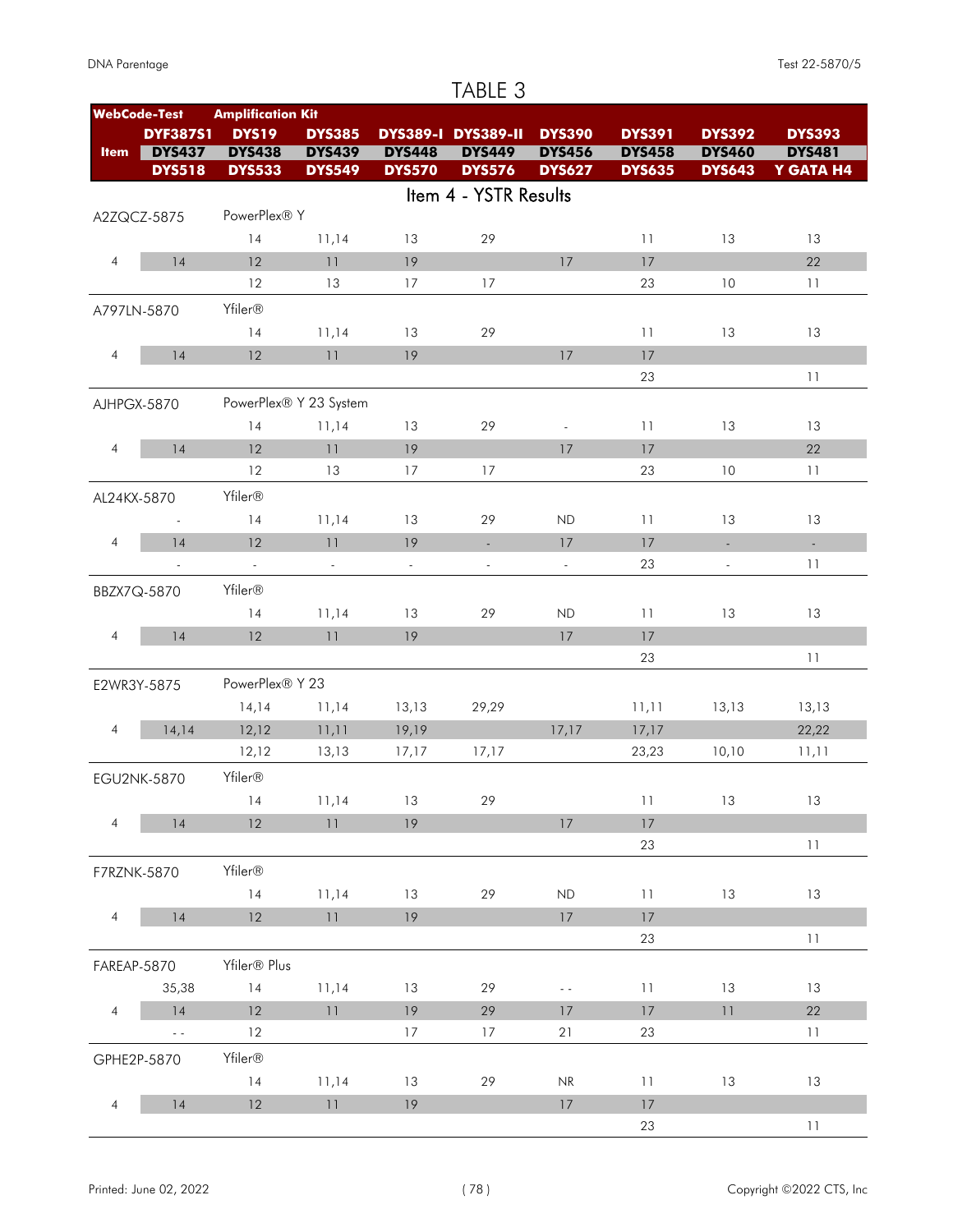|                |                                   |                          |               |               | TABLE 3                   |                                   |               |               |               |
|----------------|-----------------------------------|--------------------------|---------------|---------------|---------------------------|-----------------------------------|---------------|---------------|---------------|
|                | <b>WebCode-Test</b>               | <b>Amplification Kit</b> |               |               |                           |                                   |               |               |               |
|                | <b>DYF387S1</b>                   | <b>DYS19</b>             | <b>DYS385</b> |               | <b>DYS389-I DYS389-II</b> | <b>DYS390</b>                     | <b>DYS391</b> | <b>DYS392</b> | <b>DYS393</b> |
| <b>Item</b>    | <b>DYS437</b>                     | <b>DYS438</b>            | <b>DYS439</b> | <b>DYS448</b> | <b>DYS449</b>             | <b>DYS456</b>                     | <b>DYS458</b> | <b>DYS460</b> | <b>DYS481</b> |
|                | <b>DYS518</b>                     | <b>DYS533</b>            | <b>DYS549</b> | <b>DYS570</b> | <b>DYS576</b>             | <b>DYS627</b>                     | <b>DYS635</b> | <b>DYS643</b> | Y GATA H4     |
|                |                                   |                          |               |               | Item 4 - YSTR Results     |                                   |               |               |               |
|                | HKGWYE-5870                       | Yfiler <sup>®</sup> Plus |               |               |                           |                                   |               |               |               |
|                | 35,38                             | 14                       | 11,14         | 13            | 29                        | ND                                | 11            | 13            | 13            |
| $\overline{4}$ | 14                                | 12                       | 11            | 19            | 29                        | 17                                | 17            | 11            | 22            |
|                | <b>ND</b>                         | 12                       |               | 17            | 17                        | 21                                | 23            |               | 11            |
| KC2T6L-5875    |                                   | Yfiler®                  |               |               |                           |                                   |               |               |               |
|                |                                   | 14                       | 11,14         | 13            | 29                        |                                   | 11            | 13            | 13            |
| $\overline{4}$ | 14                                | 12                       | 11            | 19            |                           | 17                                | 17            |               |               |
|                |                                   |                          |               |               |                           |                                   | 23            |               | 11            |
| MBX6EL-5870    |                                   | Yfiler®                  |               |               |                           |                                   |               |               |               |
|                |                                   | 14                       | 11,14         | 13            | 29                        | ND                                | 11            | 13            | 13            |
| $\overline{4}$ | 14                                | 12                       | 11            | 19            |                           | 17                                | 17            |               |               |
|                |                                   |                          |               |               |                           |                                   | 23            |               | 11            |
|                | N6MFEP-5870                       | Yfiler® Plus, ForenSeq   |               |               |                           |                                   |               |               |               |
|                | 35,38                             | 14                       | 11,14         | 13            | 29                        | NR                                | 11            | 13            | 13            |
| $\overline{4}$ | 14                                | 12                       | 11            | 19            | 29                        | 17                                | 17            | 11            | 22            |
|                | $\ensuremath{\mathsf{NR}}\xspace$ | 12                       | 13            | 17            | 17                        | 21                                | 23            | 10            | 11            |
|                |                                   |                          |               |               |                           |                                   |               |               |               |
| P9KE48-5870    |                                   | Yfiler® Plus             |               |               |                           |                                   |               |               |               |
|                | 35,38                             | 14                       | 11,14         | 13            | 29                        |                                   | 11            | 13            | 13            |
| $\overline{4}$ | 14                                | 12                       | 11            | 19            | 29                        | 17                                | 17            | 11            | 22            |
|                |                                   | 12                       |               | 17            | 17                        | 21                                | 23            |               | 11            |
|                | PAFW79-5870                       | Yfiler®                  |               |               |                           |                                   |               |               |               |
|                |                                   | 14                       | 11,14         | 13            | 29                        |                                   | 11            | 13            | 13            |
| $\overline{4}$ | 14                                | 12                       | 11            | 19            |                           | 17                                | 17            |               |               |
|                |                                   |                          |               |               |                           |                                   | 23            |               | 11            |
|                | Q3CARE-5870                       | Yfiler®                  |               |               |                           |                                   |               |               |               |
|                |                                   | 14                       | 11,14         | 13            | 29                        | $\ensuremath{\mathsf{NR}}\xspace$ | 11            | 13            | 13            |
| $\overline{4}$ | 14                                | 12                       | 11            | 19            |                           | 17                                | 17            |               |               |
|                |                                   |                          |               |               |                           |                                   | 23            |               | 11            |
|                | QGPN67-5870                       | Yfiler® Plus             |               |               |                           |                                   |               |               |               |
|                | 35,38                             | 14                       | 11,14         | 13            | 29                        |                                   | 11            | 13            | 13            |
| $\overline{4}$ | 14                                | 12                       | 11            | 19            | 29                        | 17                                | 17            | 11            | 22            |
|                |                                   | 12                       |               | 17            | 17                        | 21                                | 23            |               | 11            |
|                | V24UKH-5870                       | Yfiler®                  |               |               |                           |                                   |               |               |               |
|                | 35,38                             | 14                       | 11,14         | 13            | 29                        | $\ensuremath{\mathsf{NR}}\xspace$ | 11            | 13            | 13            |
| $\overline{4}$ | 14                                | 12                       | 11            | 19            | 29                        | 17                                | 17            | 11            | 22            |
|                | NR                                | 12                       |               | 17            | 17                        | 21                                | 23            |               | 11            |
| VAETFE-5870    |                                   | PowerPlex® Y 23          |               |               |                           |                                   |               |               |               |
|                |                                   | 14                       | 11,14         | 13            | 29                        | $\mathsf F$                       | 11            | 13            | 13            |
| $\overline{4}$ | 14                                | 12                       | 11            | 19            |                           | 17                                | 17            |               | 22            |
|                |                                   | 12                       | 13            | 17            | 17                        |                                   | 23            | 10            | 11            |
|                |                                   |                          |               |               |                           |                                   |               |               |               |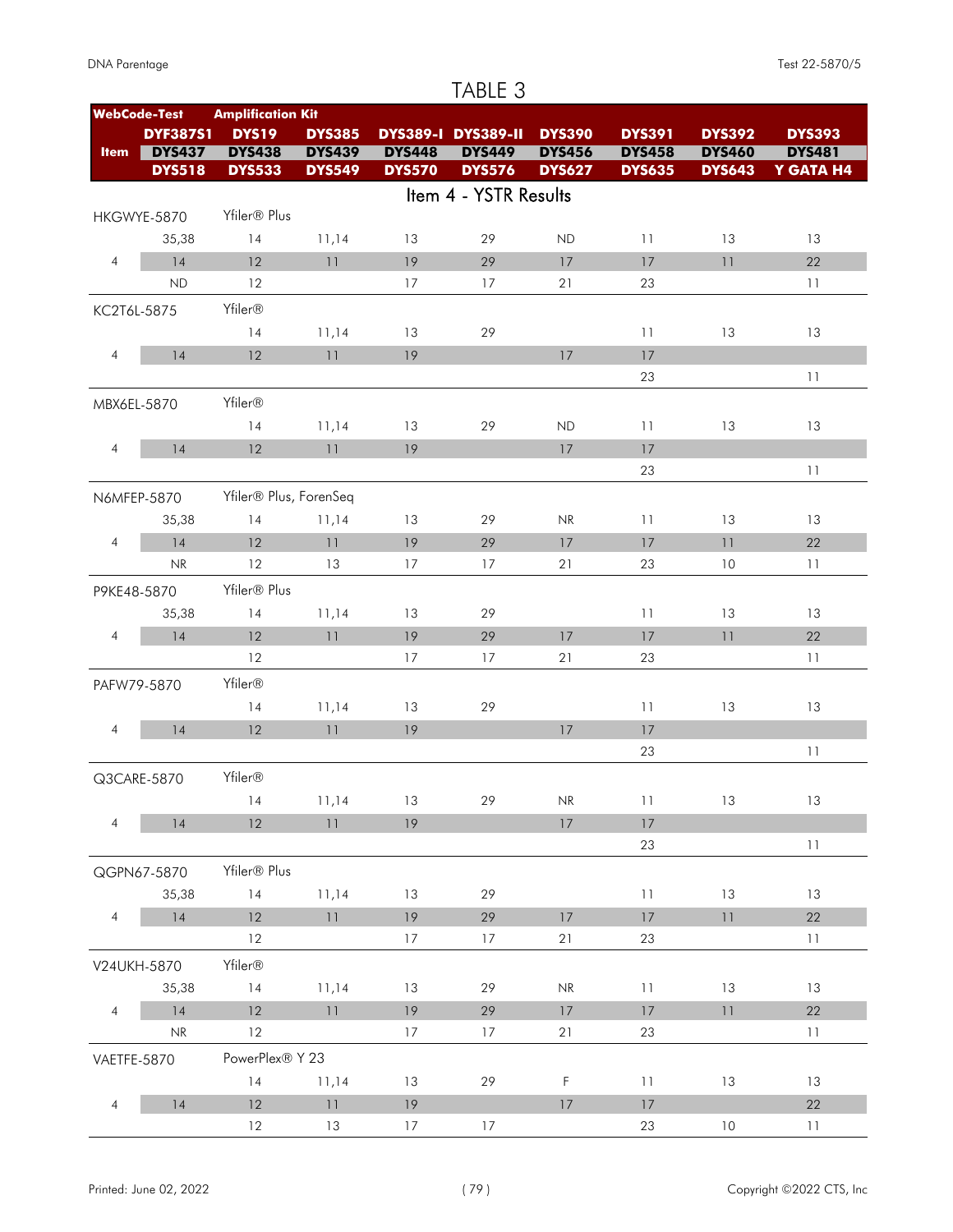#### TABLE 3 **WebCode-Test Amplification Kit Item** DYS437 **DYS19 DYS391 DYS385 DYS389-I DYS389-II DYS390 DYS392 DYS393 DYS437 DYS438 DYS439 DYS448 DYS456 DYS458 DYS481 DYS533 DYS549 DYS570 DYS576 DYS635 DYS643 Y GATA H4 DYF387S1 DYS449 DYS460** DYS518 DYS533 DYS549 DYS570 DYS576 Item 4 - YSTR Results VWARH4-5870 Yfiler® Plus 35,38 14 11,14 13 29 11 13 13 4 14 12 11 19 29 17 17 11 22 12 17 17 21 23 11 WB7A82-5870 Yfiler® Plus 35,38 14 11,14 13 29 - 11 13 13 4 14 12 11 19 29 17 17 11 22 - 12 17 17 21 23 11 WG9FM4-5870 Yfiler® 14 11,14 13 29 ND 11 13 13 4 14 12 11 19 17 17 23 11 ZLXWP9-5875 PowerPlex® Y 23 14 11,14 13 29 11 13 13 4 14 12 11 19 17 17 22 12 13 17 17 23 10 11 ZYZM88-5870 Yfiler® 14 11,14 13 29 ND 11 13 13 4 14 12 11 19 17 17 23 11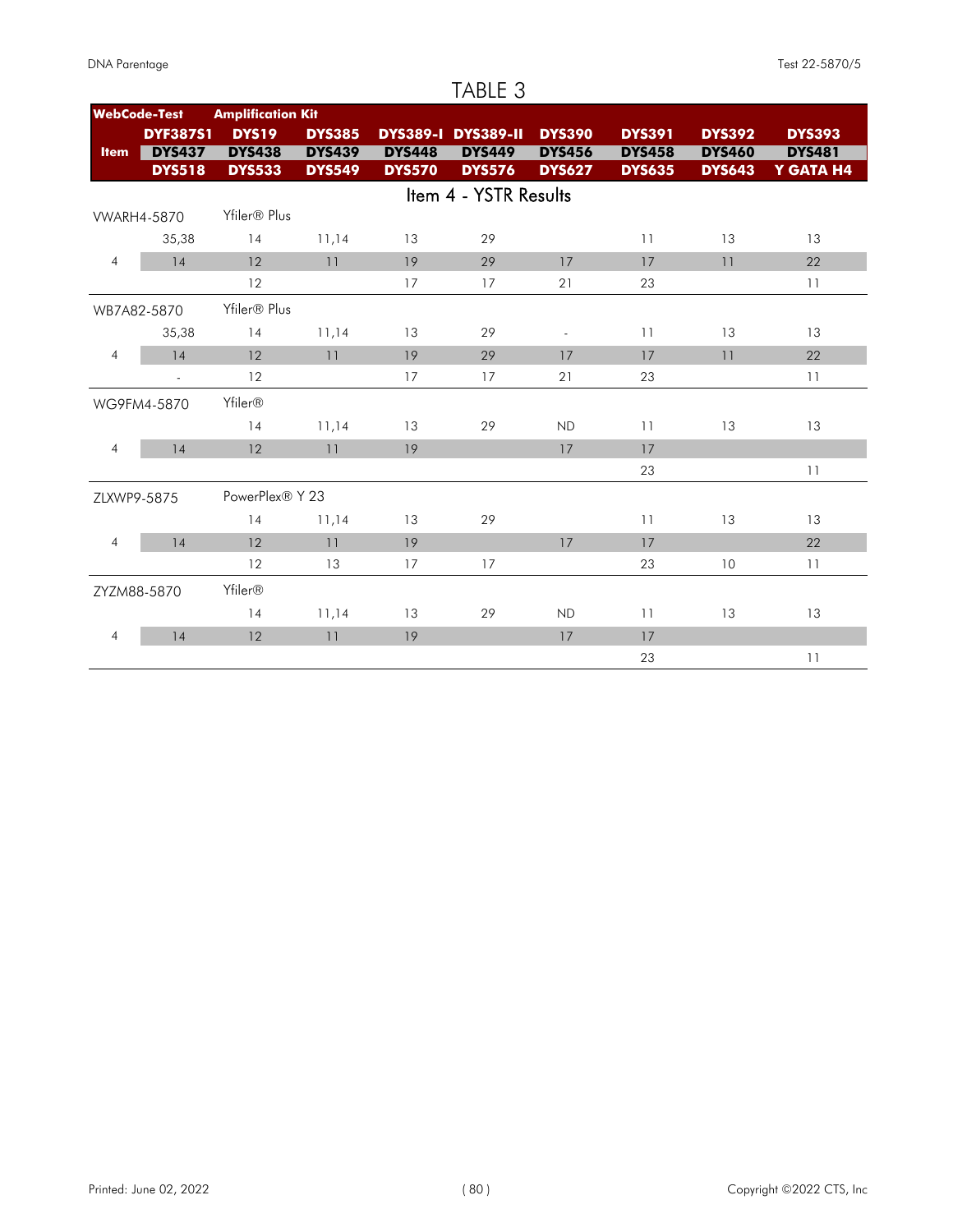# **Additional DNA & PI Results**

| <b>Locus</b>  | <b>WebCode-Test</b> | <b>Item 1</b> | <b>Item 2</b> | <b>Item 3</b> | Item <sub>3</sub><br>PI | Item <sub>4</sub> | Item <sub>4</sub><br><b>PI</b> |
|---------------|---------------------|---------------|---------------|---------------|-------------------------|-------------------|--------------------------------|
| F13A01        | 9CGAVW-5875         | 6,7           | 6             | 3.2,7         | $\mathbf 0$             | 6                 | 2.8539                         |
| F13B          | 9CGAVW-5875         | 8,10          | 8,9           | 10            | $\circ$                 | 9,10              | 2.0284                         |
| <b>FESFPS</b> | 9CGAVW-5875         |               |               |               | 2.4307                  | 10,11             | 1.2154                         |
| LPL           | 9CGAVW-5875         | 12            | 11,12         | 10,12         | $\Omega$                | 11,13             | 1.9099                         |
| PENTA C       | 9CGAVW-5875         | 10,12         | 12,13         |               | 0                       | 11,13             | 3.5039                         |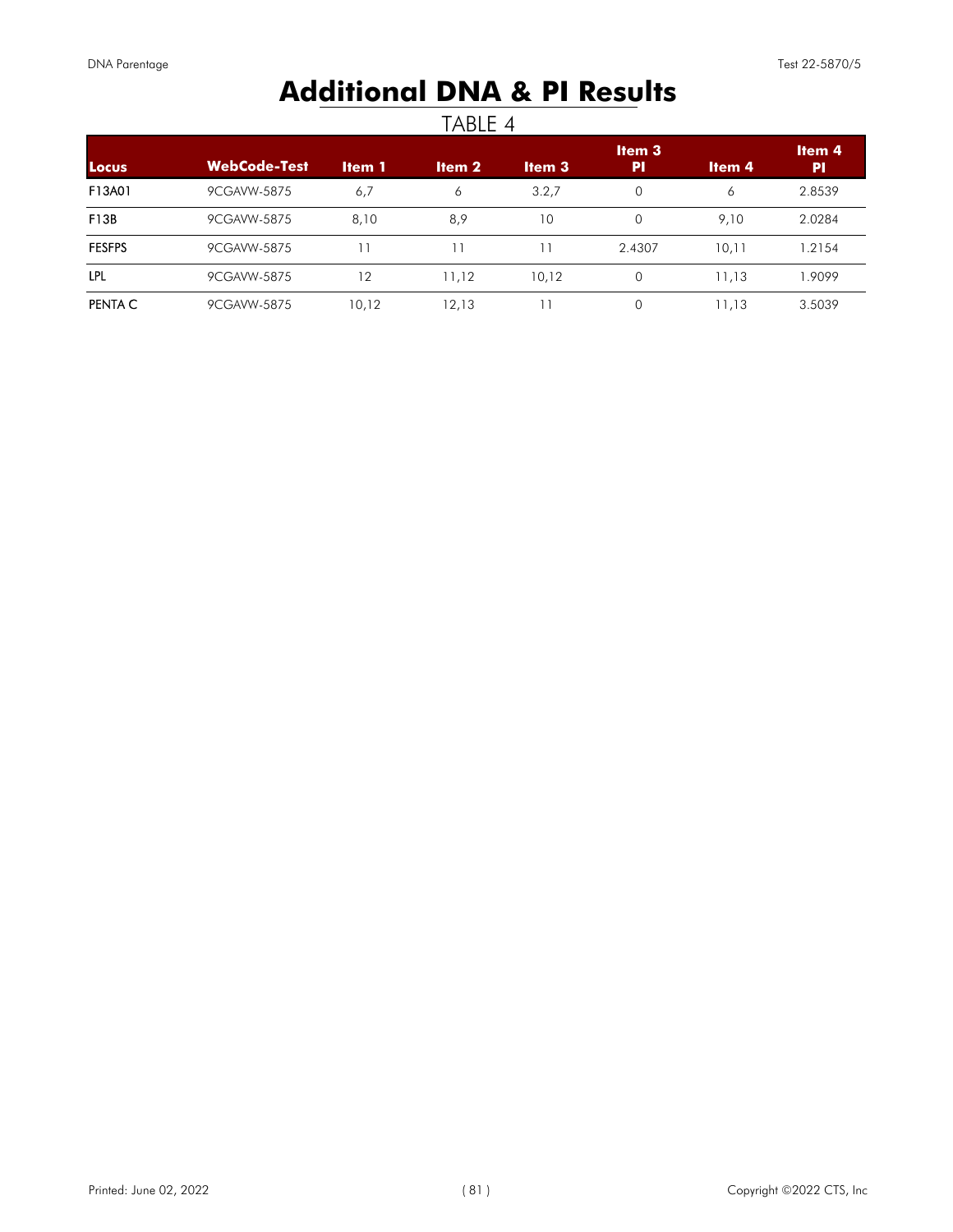# **Paternity DNA Statistics & Conclusions**

| <b>WebCode-Test</b> | <b>Chosen Biological</b><br><b>Father</b> | <b>Combined</b><br><b>Paternity Index</b> | <b>Probability of</b><br><b>Paternity</b>                 | <b>Population</b><br><b>Database Used</b> |
|---------------------|-------------------------------------------|-------------------------------------------|-----------------------------------------------------------|-------------------------------------------|
| 2PPKL7-5875         | Item 4 - Alleged Father B                 | 660 billion                               | 99.99%                                                    | Laboratory Specific<br>Database           |
| 38NZJB-5875         | Item 4 - Alleged Father B                 | $1.85E + 12$                              | 0.99999                                                   | NIST-STRBASE                              |
| 3QF9G7-5875         | Item 4 - Alleged Father B                 | 19,216,873,100.2332                       | $>99.9999\%$                                              | NIST-STRBASE                              |
| 3UEJC7-5870         | Item 4 - Alleged Father B                 | 64,514,134,534.6955                       | 99.9999999984                                             | NIST-STRBASE                              |
| 3ZPFEV-5870         | Item 4 - Alleged Father B                 | 2.3 billion                               | 99.99999996%                                              | NIST-STRBASE                              |
| 4LJ2B3-5870         | Item 4 - Alleged Father B                 | 64.5 billion                              | 99.9%                                                     | NIST-STRBASE                              |
| 4PHFYT-5870         | Item 4 - Alleged Father B                 | 27,950,000,000                            | 99.99999996422                                            | <b>FBI PopStats</b>                       |
| 67M4NX-5875         | Item 4 - Alleged Father B                 | 92,370,000,000                            | 99.99999998917%                                           | <b>FBI PopStats</b>                       |
| 6XBMGX-5875         | Item 4 - Alleged Father B                 | 1.3 billion                               | N/A                                                       | NIST-STRBASE                              |
| 7KYYGZ-5870         | Item 4 - Alleged Father B                 | $1.9E + 10$                               |                                                           | NIST-STRBASE                              |
| 89L29P-5870         | Item 4 - Alleged Father B                 | $2.348E + 009$                            | N/A                                                       | NIST-STRBASE                              |
| 8HCKTP-5870         | Item 4 - Alleged Father B                 | 16,090,000,000                            | 99.99999993785                                            | <b>FBI PopStats</b>                       |
| 8HPE9P-5870         | Item 4 - Alleged Father B                 | 5,948,000,000                             | 99.99999998319%                                           | <b>FBI PopStats</b>                       |
| 8MJBVV-5870         | Item 4 - Alleged Father B                 | 51.9 billion                              | 99.9999%                                                  | NIST-STRBASE                              |
| 8W6EYN-5870         | Item 4 - Alleged Father B                 | 27,165,805,240                            | 100%; reported as greater [Ethnicity] Pop.<br>than 99.99% | Database                                  |
| 8W82HN-5870         | Item 4 - Alleged Father B                 | 16,090,000,000                            | 99.99999993785                                            | <b>FBI PopStats</b>                       |
| 8WRKMV-5870         | Item 4 - Alleged Father B                 | $1.9212E + 10$                            | 99.9999%                                                  | NIST-STRBASE                              |
| 8Z7HTW-5875         | Item 4 - Alleged Father B                 | 1,300,000,000                             | N/A                                                       | NIST-STRBASE                              |
| 9C2VNM-5875         | Item 4 - Alleged Father B                 | 1.8 billion                               |                                                           | Local Caucasian<br>Database               |
| 9CGAVW-5875         | Item 4 - Alleged Father B                 | 110,552,694,236.9000                      | 99.9999%                                                  | Promega                                   |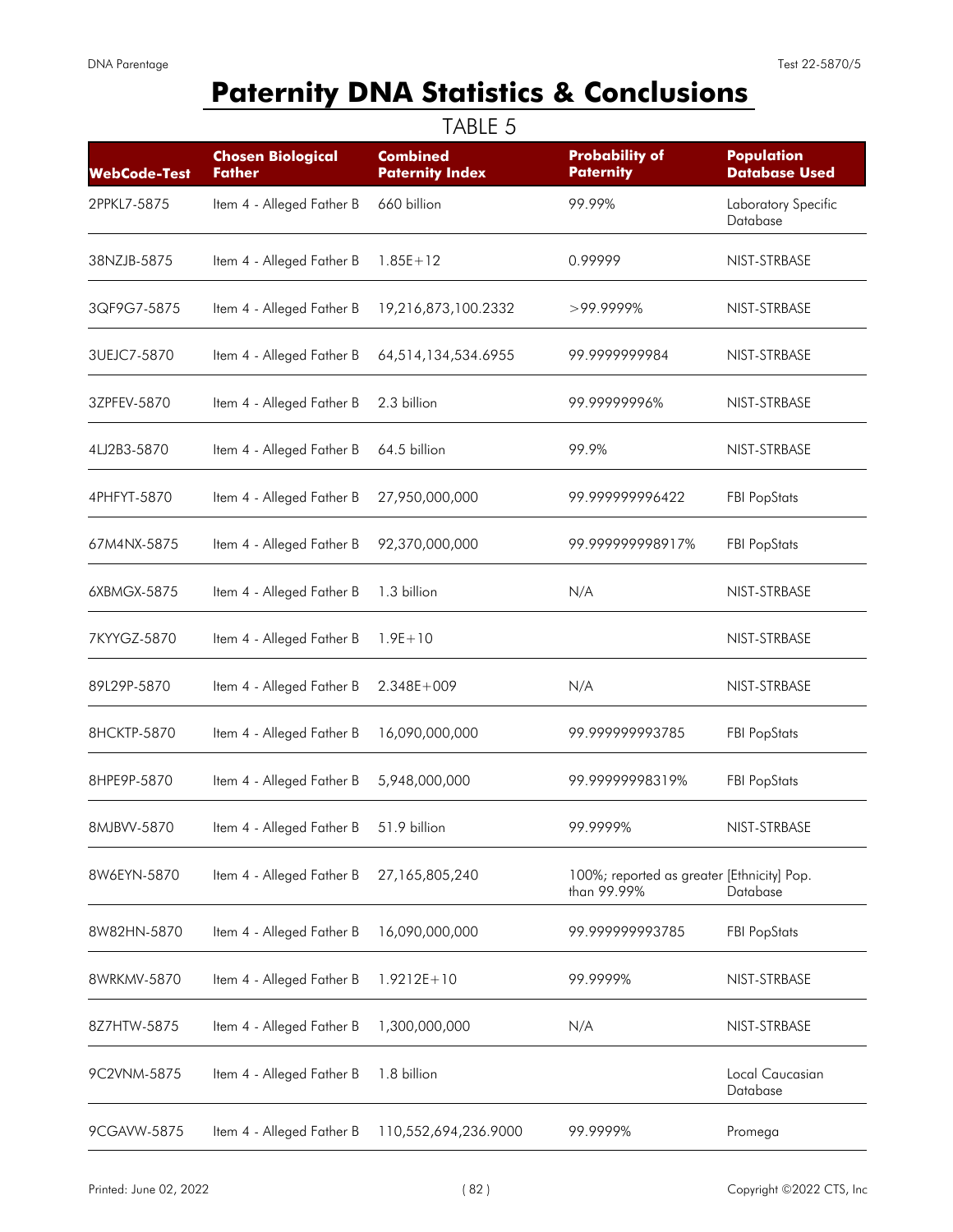|                     |                                           | TABLE 5 - Paternity DNA Statistics & Conclusions |                                           |                                                  |
|---------------------|-------------------------------------------|--------------------------------------------------|-------------------------------------------|--------------------------------------------------|
| <b>WebCode-Test</b> | <b>Chosen Biological</b><br><b>Father</b> | <b>Combined</b><br><b>Paternity Index</b>        | <b>Probability of</b><br><b>Paternity</b> | <b>Population</b><br><b>Database Used</b>        |
| A2ZQCZ-5875         | Item 4 - Alleged Father B                 | 1 billion                                        | 99.999                                    | NIST-STRBASE                                     |
| A797LN-5870         | Item 4 - Alleged Father B                 | 16 billion                                       | 99.9999%                                  | NIST-STRBASE                                     |
| AJHPGX-5870         | Item 4 - Alleged Father B                 | 423,124,023,673.82                               | 99.999999997637                           | NIST-STRBASE                                     |
| AL24KX-5870         | Item 4 - Alleged Father B                 | $1.9212E + 10$                                   | 99.9999%                                  | NIST-STRBASE                                     |
| BBZX7Q-5870         | Item 4 - Alleged Father B                 | $1.9212E + 10$                                   | 99.9999%                                  | NIST-STRBASE                                     |
| BP2A2P-5875         | Item 4 - Alleged Father B                 | 4,791,000,000                                    | 99.9999%                                  | NIST-STRBASE                                     |
| CAH7VK-5870         | Item 4 - Alleged Father B                 | 666,400,000,000                                  | 99.999999998499                           | <b>FBI PopStats</b>                              |
| CPVEVN-5875         | Item 4 - Alleged Father B                 | 5,948,000,000                                    | 99.99999998319                            | <b>FBI PopStats</b>                              |
| CWW7U-5875          | Item 4 - Alleged Father B                 | 73700000000                                      | 99.99999999                               | FBI PopStats,<br>Promega/NIST                    |
| D934LR-5875         | Item 4 - Alleged Father B                 | 1.3 billion                                      | N/A                                       | NIST-STRBASE                                     |
| E2WR3Y-5875         | Item 4 - Alleged Father B                 | 1003503998                                       | 99.999999901 %                            | Laboratory specific<br>database                  |
| <b>EGU2NK-5870</b>  | Item 4 - Alleged Father B                 | 16 billion                                       | 99.9999%                                  | NIST-STRBASE                                     |
| <b>F7RZNK-5870</b>  | Item 4 - Alleged Father B                 | $1.9212E + 10$                                   | 99.9999%                                  | NIST-STRBASE                                     |
| FAREAP-5870         | Item 4 - Alleged Father B                 | 19,210,000,000                                   | 99.99999994794                            | <b>FBI PopStats</b>                              |
| G2RCKJ-5875         | Item 4 - Alleged Father B                 | 5,948,000,000                                    | 99.9999998319                             | <b>FBI PopStats</b>                              |
| GPHE2P-5870         | Item 4 - Alleged Father B                 | 64.5 billion                                     | 99.9%                                     | NIST-STRBASE                                     |
| <b>HA2ZXH-5875</b>  | Item 4 - Alleged Father B                 | 4,791,000,000                                    | 99.9999                                   | NIST-STRBASE                                     |
| HKGWYE-5870         | Item 4 - Alleged Father B                 | 2.3 billion                                      |                                           | NIST-STRBASE                                     |
| HQ78DJ-5870         | Item 4 - Alleged Father B                 | 140,000,000                                      | 99.99%                                    | FBI PopStats,<br>Laboratory Specific<br>Database |
| HXKBZC-5870         | Item 4 - Alleged Father B                 | 16,090,000,000                                   | 99.99999993785                            | <b>FBI PopStats</b>                              |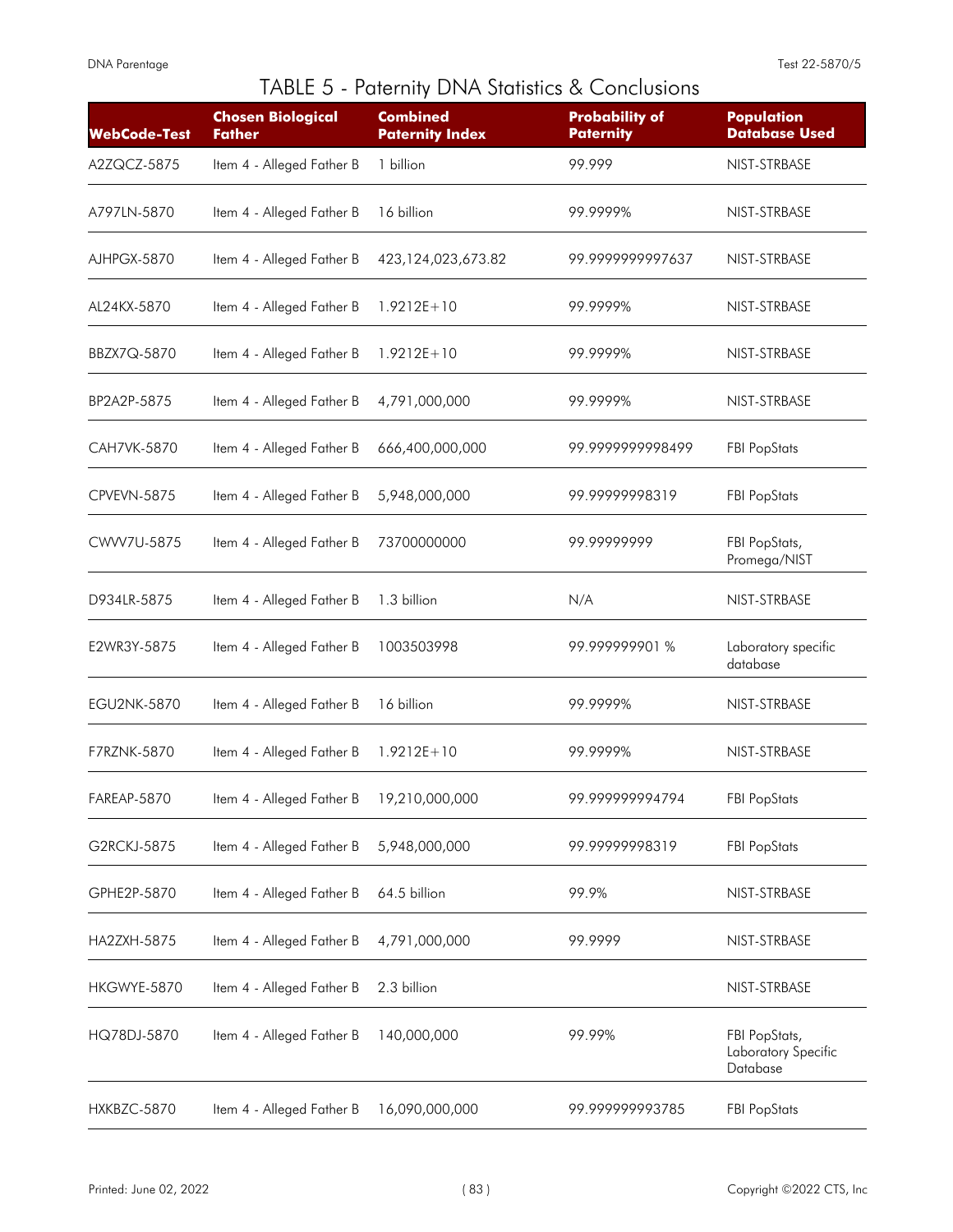|                     |                                           |                                           | TABLE 5 - Paternity DNA Statistics & Conclusions |                                           |
|---------------------|-------------------------------------------|-------------------------------------------|--------------------------------------------------|-------------------------------------------|
| <b>WebCode-Test</b> | <b>Chosen Biological</b><br><b>Father</b> | <b>Combined</b><br><b>Paternity Index</b> | <b>Probability of</b><br><b>Paternity</b>        | <b>Population</b><br><b>Database Used</b> |
| JJ4FJF-5870         | Item 4 - Alleged Father B                 | 16 billion                                | 99.9999%                                         | NIST-STRBASE                              |
| JPA9EB-5870         | Item 4 - Alleged Father B                 | 16,090,000,000                            | 99.99999993785%                                  | <b>FBI PopStats</b>                       |
| KC2T6L-5875         | Item 4 - Alleged Father B                 | $9.8E + 10$                               | 99.9999%                                         | NIST-STRBASE                              |
| KT4P4B-5875         | Item 4 - Alleged Father B                 | 216 billion                               |                                                  | <b>FBI PopStats</b>                       |
| MBX6EL-5870         | Item 4 - Alleged Father B                 | $5.2718E + 06$                            | 99.9999%                                         | NIST-STRBASE                              |
| MWEJWD-5875         | Item 4 - Alleged Father B                 | 5,948,000,000                             | 99.99999998319                                   | <b>FBI PopStats</b>                       |
| N6MFEP-5870         | Item 4 - Alleged Father B                 | $7.48E + 9$                               | N/A                                              | NIST-STRBASE                              |
| NLWZCG-5875         | Item 4 - Alleged Father B                 | 1.3 billion                               | n/a                                              | NIST-STRBASE                              |
| P9KE48-5870         | Item 4 - Alleged Father B                 | 27,950,000,000                            | 99.999999996422%                                 | <b>FBI PopStats</b>                       |
| PAFW79-5870         | Item 4 - Alleged Father B                 | 16 billion                                | 99.9999%                                         | NIST-STRBASE                              |
| <b>PKWGQ6-5870</b>  | Item 4 - Alleged Father B                 | 16,090,000,000                            | 99.99999993785                                   | <b>FBI PopStats</b>                       |
| Q22BW6-5870         | Item 4 - Alleged Father B                 | 16 billion                                | 99.9999%                                         | NIST-STRBASE                              |
| Q3CARE-5870         | Item 4 - Alleged Father B                 | $6.45E + 10$                              | 99.9                                             | NIST-STRBASE                              |
| QB3VXC-5870         | Item 4 - Alleged Father B                 | 4,791,928,114                             | 99.9999%                                         | NIST-STRBASE                              |
| QGPN67-5870         | Item 4 - Alleged Father B                 | 27950000000                               | 99.999999996422                                  | <b>FBI PopStats</b>                       |
| QQZPQ7-5870         | Item 4 - Alleged Father B                 | $2.45E + 08$                              | N/A                                              | [Ethnicity] Caucasian                     |
| RH3FY8-5870         | Item 4 - Alleged Father B                 | 80,940,000,000                            |                                                  | NIST-STRBASE                              |
| V24UKH-5870         | Item 4 - Alleged Father B                 | $7.48E + 09$                              | N/A                                              | NIST-STRBASE                              |
| VAETFE-5870         | Item 4 - Alleged Father B                 |                                           |                                                  | CAUCASIAN                                 |
| <b>WARH4-5870</b>   | Item 4 - Alleged Father B                 | 423 Billion                               | 99.99%                                           | NIST-STRBASE                              |
| WB7A82-5870         | Item 4 - Alleged Father B                 | 27,950,000,000                            | 99.999999996422                                  | <b>FBI PopStats</b>                       |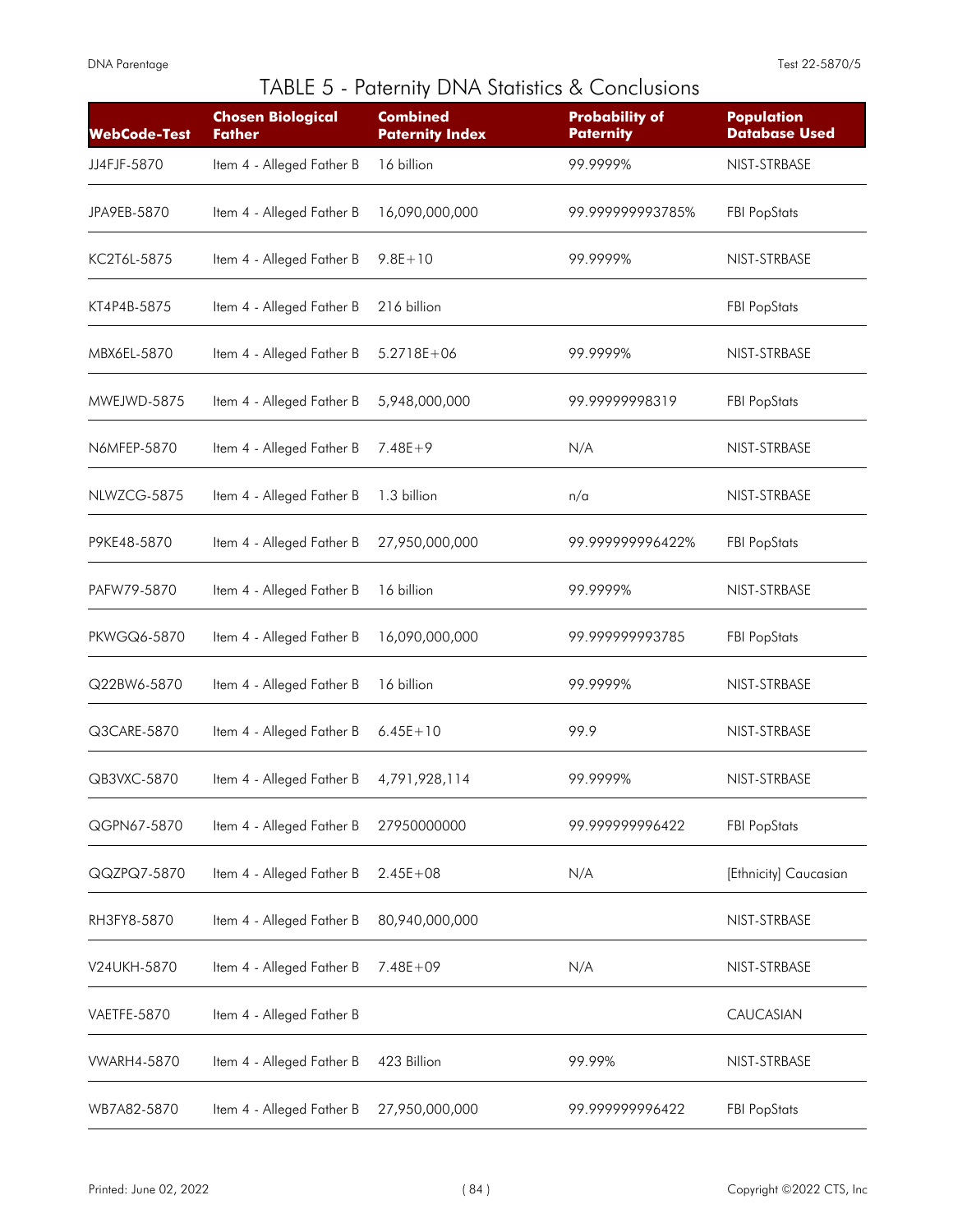|                     | $\alpha$ . The contribution of $\alpha$ is the contribution of $\alpha$ |                                           |                                           |                                           |  |  |  |  |
|---------------------|-------------------------------------------------------------------------|-------------------------------------------|-------------------------------------------|-------------------------------------------|--|--|--|--|
| <b>WebCode-Test</b> | <b>Chosen Biological</b><br><b>Father</b>                               | <b>Combined</b><br><b>Paternity Index</b> | <b>Probability of</b><br><b>Paternity</b> | <b>Population</b><br><b>Database Used</b> |  |  |  |  |
| WCGDEX-5870         | Item 4 - Alleged Father B                                               | approximately 3.2 billion                 | 99.9999%                                  | Combined national<br>caucasian database   |  |  |  |  |
| WG9FM4-5870         | Item 4 - Alleged Father B                                               | $1.9212E + 10$                            | 99.9999%                                  | NIST-STRBASE                              |  |  |  |  |
| X77HCA-5875         | Item 4 - Alleged Father B                                               | $>19$ billion                             | $>99.99999999\%$                          | NIST-STRBASE                              |  |  |  |  |
| XUTHH2-5875         | Item 4 - Alleged Father B                                               | 5,948,000,000                             | 99.99999998319                            | <b>FBI PopStats</b>                       |  |  |  |  |
| ZLXWP9-5875         | Item 4 - Alleged Father B                                               | 91,971,877,279.5262                       | 99.9999%                                  | <b>FBI PopStats</b>                       |  |  |  |  |
| ZYZM88-5870         | Item 4 - Alleged Father B                                               | $5.2718E + 06$                            | 99.9999%                                  | NIST-STRBASE                              |  |  |  |  |

|           | <b>Response Summary</b>                                                             | <b>Participants: 67</b> |
|-----------|-------------------------------------------------------------------------------------|-------------------------|
|           | Which of the alleged fathers cannot be excluded as the biological parent of Item 2? |                         |
|           | Item 3 - Alleged Father A                                                           |                         |
| Responses | Item 4 - Alleged Father B                                                           | 67                      |
|           | Inconclusive                                                                        | 0                       |
|           | No Response                                                                         |                         |
|           |                                                                                     |                         |

## TABLE 5 - Paternity DNA Statistics & Conclusions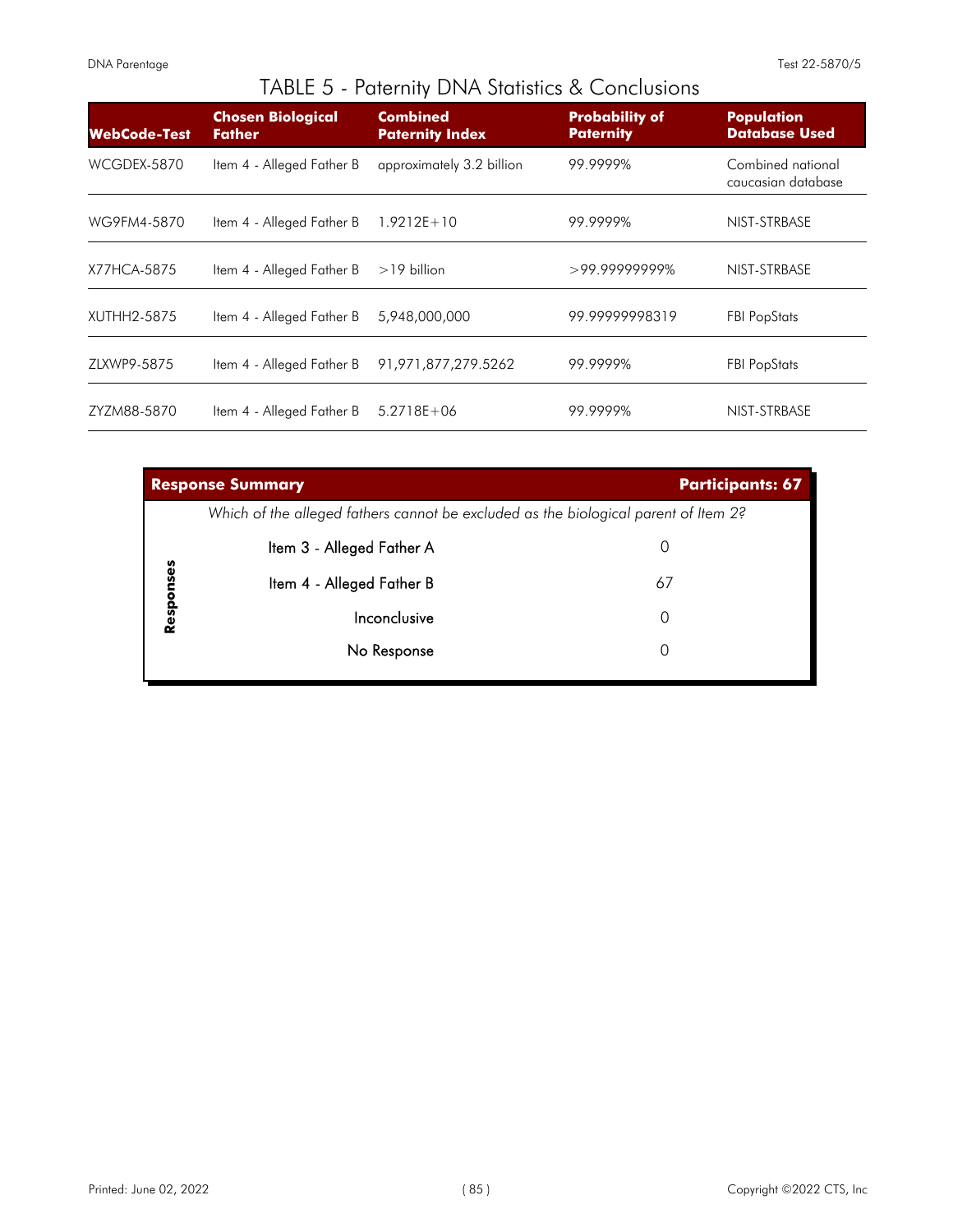## **Kinship Likelihood Ratio Results**

| Locus   | <b>WebCode-Test</b> | Formula                                                   | <b>Allele</b><br><b>Legend</b> | <b>Likelihood</b><br><b>Ratio</b> |
|---------|---------------------|-----------------------------------------------------------|--------------------------------|-----------------------------------|
| D1S1656 | 3QF9G7-5875         | $(1+p+q+2pq)/8pq$                                         | $p=14$ q=15                    | 4.6043                            |
|         | 4PHFYT-5870         | $(0.25+0.25a+0.25b+0.5ab)/2$<br>ab                        | $A = 14$ $B = 15$              | 4.6042                            |
|         | 6XBMGX-5875         | $\ast$                                                    | $\ast$                         | 4.43                              |
|         | 7KYYGZ-5870         | $1+p+q+2pq/8pq$                                           | $p=14, q=15$                   | 4.60                              |
|         | 8MJBVV-5870         | $(1 + p + q + 2pq)/8pq$                                   | $p = 14$ q = 15                | 4.604                             |
|         | 8WRKMV-5870         | $(1 + p + q + 2pq)/8pq$                                   | $p = 14$ q = 15                | 4.6041                            |
|         | 8Z7HTW-5875         | N/A                                                       | N/A                            | 4.429                             |
|         | 9CGAVW-5875         | $(1+p+q+2pq)/8pq$                                         | $p=14$ q=15                    | 4.6042                            |
|         | A2ZQCZ-5875         |                                                           |                                | 4.604                             |
|         | A797LN-5870         | $(1 + p + q + 2pq)/8pq$                                   | $p=14$ q=15                    | 4.604                             |
|         | AJHPGX-5870         | $(1 + p + q + 2pq)/8pq$                                   | $P = 14$ Q = 15                | 4.6042                            |
|         | AL24KX-5870         | $(1 + p + q + 2pq)/8pq$                                   | $p=14$ q=15                    | 4.6042                            |
|         | BBZX7Q-5870         | $(1 + p + q + 2pq)/8pq$                                   | $p=14$ q=15                    | 4.6041                            |
|         | CWW7U-5875          | $(1 + p + q + 2pq)/8pq$                                   | $p=14$ q=15                    | 4.6042                            |
|         | D934LR-5875         | N/A                                                       | N/A                            | 4.429                             |
|         | <b>EGU2NK-5870</b>  | $(1 + p + q + 2pq)/8pq$                                   | $p = 14$ q = 15                | 4.604                             |
|         | F7RZNK-5870         | $(1+p+q+2pq)/8pq$                                         | $p=14$ q=15                    | 4.6041                            |
|         | FAREAP-5870         | $((1*0.25)+(((a+b)/2))$<br>$*0.5$ + ((2ab) $*0.25$ ))/2ab | $a = 14$ $b = 15$              | 4.604175369                       |
|         | HKGWYE-5870         | $2Z2 + Z1$ (pa+pb)/4papb+Z0                               | $a = 14$ b = 15                | 4.604                             |
|         | JJ4FJF-5870         | $(1 + p + q + 2pq)/8pq$                                   | $p=14$ q=15                    | 4.604                             |
|         | KC2T6L-5875         | $1+p+q+2pq/8pq$                                           | $p = 14$ q = 15                | 4.6                               |
|         | MBX6EL-5870         | $(1 + p + q + 2pq)/8pq$                                   | $p=14$ q=15                    | 4.6042                            |
|         | NLWZCG-5875         | $\ast$                                                    | $\ast$                         | 4.429                             |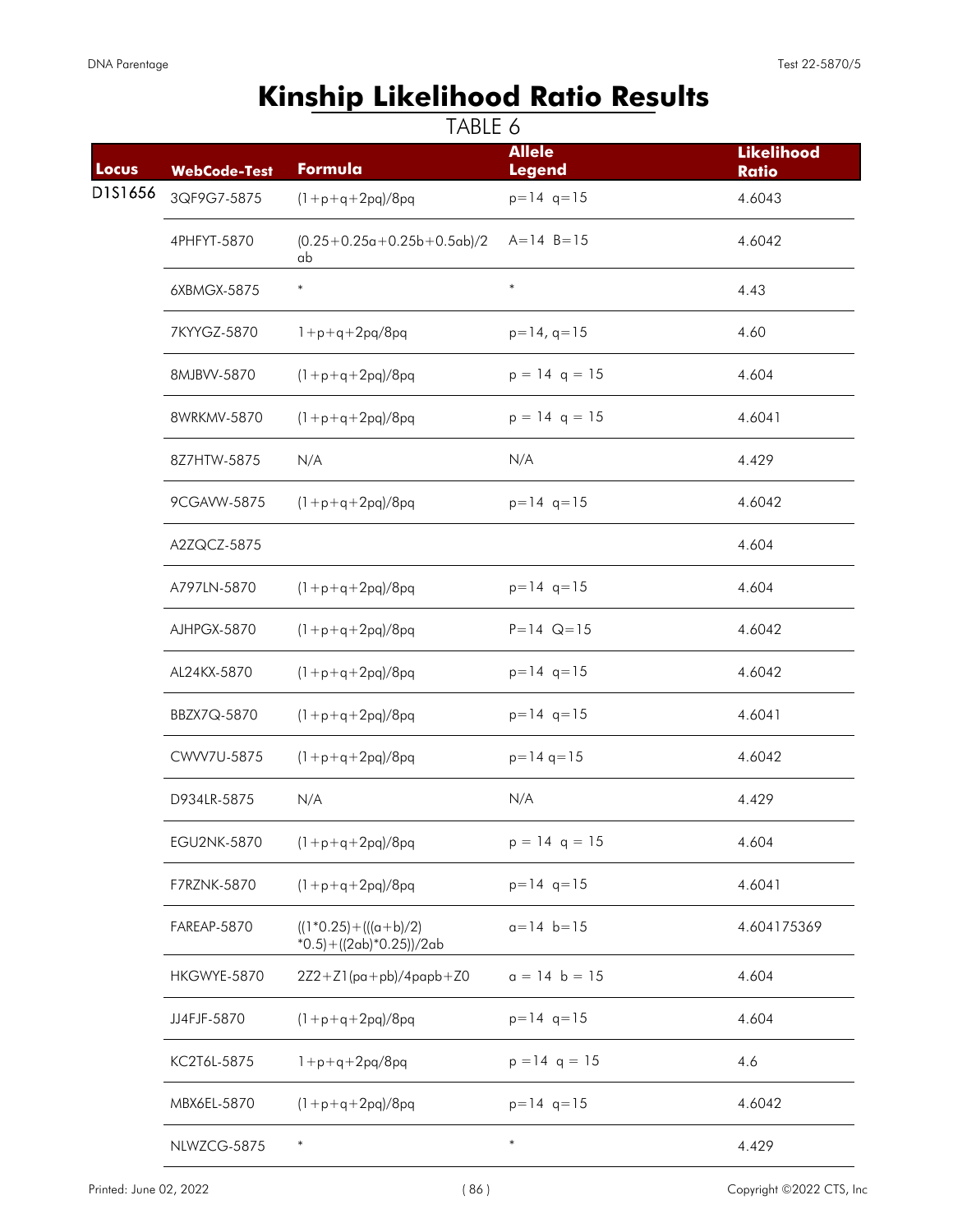| Locus   | <b>WebCode-Test</b> | Formula                            | <b>Allele</b><br><b>Legend</b> | <b>Likelihood</b><br><b>Ratio</b> |
|---------|---------------------|------------------------------------|--------------------------------|-----------------------------------|
| D1S1656 | P9KE48-5870         | $(0.25+0.25a+0.25b+0.5ab)/2$<br>ab | $a=14$ b=15                    | 4.604                             |
|         | PAFW79-5870         | $(1+a+b+2ab)/8ab$                  | $a = 14$ b = 15                | 4.604                             |
|         | Q22BW6-5870         | $(1+q+p+2pq)/8pq$                  | $p=14$ q=15                    | 4.604                             |
|         | QB3VXC-5870         | $(1+p+q+2pq)/8pq$                  | $p = 14$ q = 15                | 4.6042                            |
|         | QQZPQ7-5870         | $(1+p+q+2pq)/(8pq)$                | $p = 14$ q = 15                | 4.604                             |
|         | WB7A82-5870         | $(0.25+0.25a+0.25b+0.5ab)/2$<br>ab | $a=14$ b=15                    | 4.60417                           |
|         | WCGDEX-5870         | $(1+p+q+2pq)/8pq$                  | $p=14$ q=15                    | 4.6042                            |
|         | WG9FM4-5870         | $(1+p+q+2pq)/8pq$                  | $p=14$ q=15                    | 4.6041                            |
|         | X77HCA-5875         | $(1+p+q+2pq)/8pq$                  | $p=14$ q=15                    | 4.604                             |
|         | ZLXWP9-5875         | $(1+p+q+2pq)/8pq$                  | $p=14$ q=15                    | 4.6042                            |
|         | ZYZM88-5870         | $(1+p+q+2pq)/8pq$                  | $p = 14$ q = 15                | 4.6042                            |

**Statistical Analysis Summary of D1S1656 Likelihood Ratio Mode**: **4.604**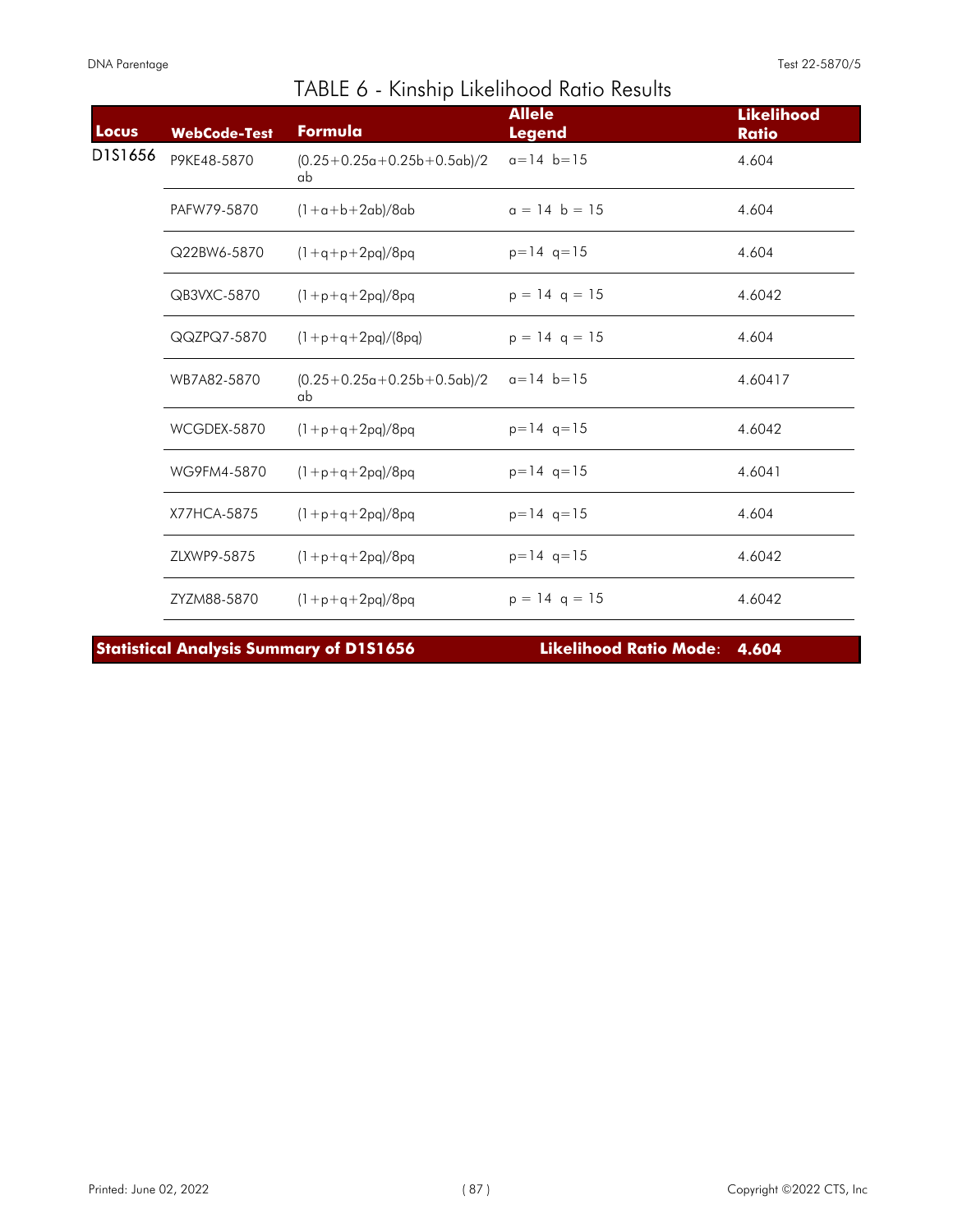| Locus   | <b>WebCode-Test</b> | Formula                                                   | <b>Allele</b><br><b>Legend</b> | <b>Likelihood</b><br><b>Ratio</b> |
|---------|---------------------|-----------------------------------------------------------|--------------------------------|-----------------------------------|
| D2S1338 | 3QF9G7-5875         | $(1+2p)/8p$                                               | $p = 16$                       | 2.4998                            |
|         | 4PHFYT-5870         | $(0.25b + 0.5ab)/2ab$                                     | $A = 16$ $B = 17$              | 2.4982                            |
|         | 6XBMGX-5875         | $\ast$                                                    | $\ast$                         | 2.21                              |
|         | 7KYYGZ-5870         | $1 + 2p/8p$                                               | $p = 16$                       | 2.50                              |
|         | 8MJBVV-5870         | $(1+2p)/8p$                                               | $p = 16$ q = 17 r = 22         | 2.498                             |
|         | 8WRKMV-5870         | $(1+2p)/8p$                                               | $p = 16$                       | 2.4982                            |
|         | 8Z7HTW-5875         | N/A                                                       | N/A                            | 2.211                             |
|         | 9CGAVW-5875         | $(1+2p)/8p$                                               | $p = 16$                       | 2.4982                            |
|         | A2ZQCZ-5875         |                                                           |                                | 2.500                             |
|         | A797LN-5870         | $(1+2p)/8p$                                               | $p = 16$                       | 2.498                             |
|         | AJHPGX-5870         | $(1+2p)/8p$                                               | $P = 16$                       | 2.4982                            |
|         | AL24KX-5870         | $(1+2p)/8p$                                               | $p = 16$                       | 2.4982                            |
|         | BBZX7Q-5870         | $(1+2p)/8p$                                               | $p = 16$                       | 2.4982                            |
|         | CWW7U-5875          | $(1+2p)/8p$                                               | $p = 16$                       | 2.4982                            |
|         | D934LR-5875         | N/A                                                       | N/A                            | 2.211                             |
|         | EGU2NK-5870         | $(1+2p)/8p$                                               | $p = 16$                       | 2.498                             |
|         | F7RZNK-5870         | $(1+2p)/8p$                                               | $p = 16$                       | 2.4982                            |
|         | FAREAP-5870         | $((0*0.25) + ((c/2*0.5) + ((2\alpha c)$<br>$*0.25$ ))/2ac | $a=16$ $b=17$ $c=22$           | 2.498201439                       |
|         | HKGWYE-5870         | $Z1/4pq+Z0$                                               | $a = 16$                       | 2.498                             |
|         | JJ4FJF-5870         | $(1+2p)/8p$                                               | $p = 16$                       | 2.498                             |
|         | KC2T6L-5875         | $1 + 2p/8p$                                               | $p = 16$                       | 2.5                               |
|         | MBX6EL-5870         | $(1+2p)/8p$                                               | $p = 16$                       | 2.4982                            |
|         | NLWZCG-5875         | $\ast$                                                    | $\ast$                         | 2.211                             |
|         | P9KE48-5870         | $(0.25b+0.5ab)/2ab$                                       | $a=16$ $b=17$                  | 2.498                             |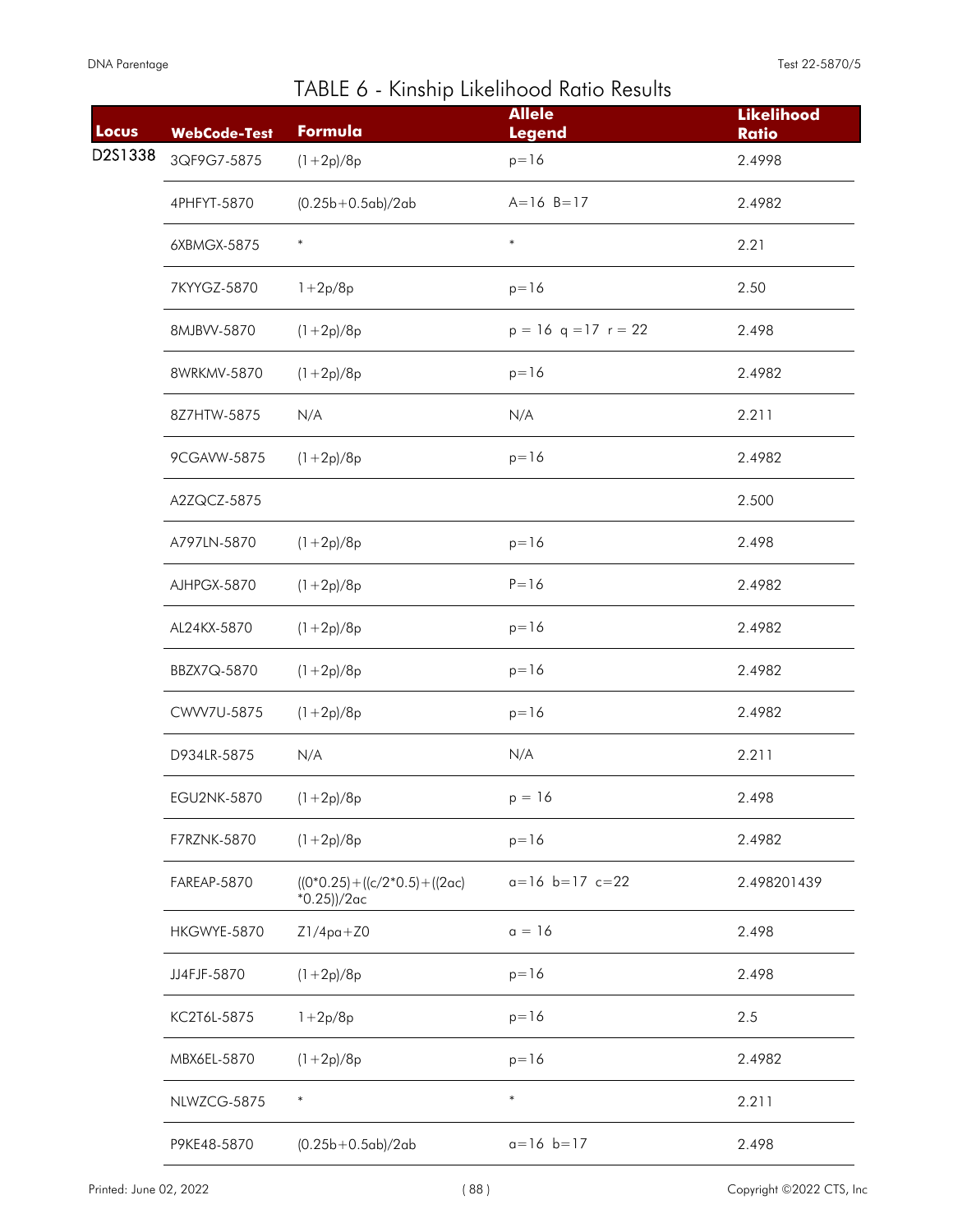| Locus   | <b>WebCode-Test</b> | Formula             | <b>Allele</b><br><b>Legend</b> | <b>Likelihood</b><br><b>Ratio</b> |
|---------|---------------------|---------------------|--------------------------------|-----------------------------------|
| D2S1338 | PAFW79-5870         | $(1+2a)/8a$         | $a = 16$                       | 2.498                             |
|         | Q22BW6-5870         | $(1+2p)/8p$         | $p = 16$                       | 2.498                             |
|         | QB3VXC-5870         | $(1+2p)/8p$         | $p = 16$                       | 2.4982                            |
|         | QQZPQ7-5870         | $(1+2p)/(8p)$       | $p = 16$                       | 2.498                             |
|         | WB7A82-5870         | $(0.25b+0.5ab)/2ab$ | $a=16$ b=17 c=22               | 2.49820                           |
|         | WCGDEX-5870         | $(1+2p)/8p$         | $p = 16$                       | 2.4982                            |
|         | WG9FM4-5870         | $(1+2p)/8p$         | $p = 16$                       | 2.4982                            |
|         | X77HCA-5875         | $(1+2p)/8p$         | $p = 16$                       | 2.497                             |
|         | ZLXWP9-5875         | $(1+2p)/8p$         | $p = 16$                       | 2.4982                            |
|         | ZYZM88-5870         | $(1+2p)/8p$         | $p = 16$                       | 2.4982                            |

**Statistical Analysis Summary of D2S1338 Likelihood Ratio Mode**: **2.4982**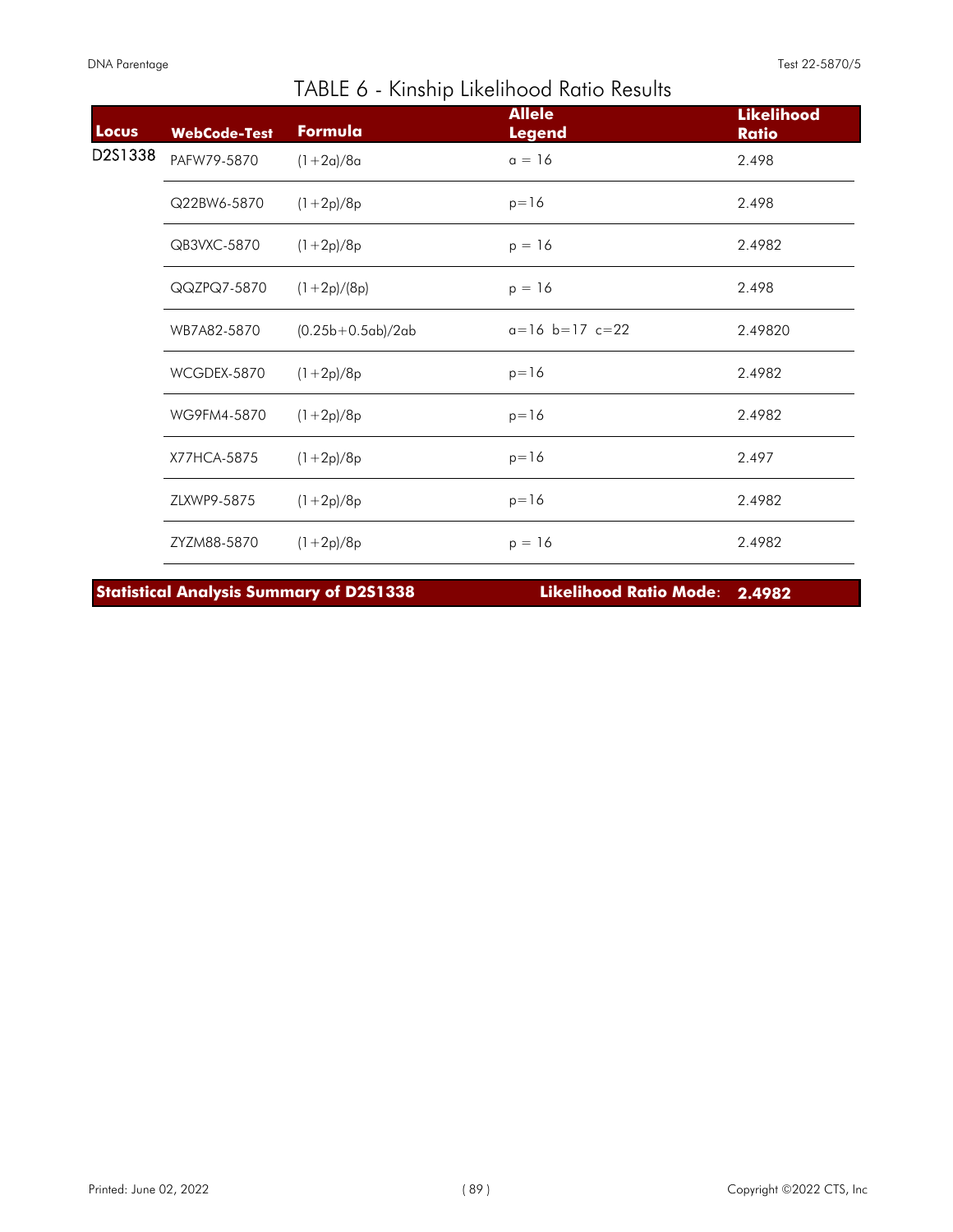| <b>Locus</b> | <b>WebCode-Test</b> | Formula                                                   | <b>Allele</b><br><b>Legend</b> | <b>Likelihood</b><br><b>Ratio</b> |
|--------------|---------------------|-----------------------------------------------------------|--------------------------------|-----------------------------------|
| D2S441       | 3QF9G7-5875         | $(1+2p)/8p$                                               | $p = 12$                       | 1.0067                            |
|              | 4PHFYT-5870         | $(0.25b+0.5ab)/2ab$                                       | $A = 12 B = 14$                | 1.0067                            |
|              | 6XBMGX-5875         | $\ast$                                                    | $\ast$                         | 0.99                              |
|              | 7KYYGZ-5870         | $1 + 2p/8p$                                               | $p = 12$                       | 1.01                              |
|              | 8MJBVV-5870         | $(1+2q)/8q$                                               | $p = 11$ q = 12 r = 14         | 1.007                             |
|              | 8WRKMV-5870         | $(1+2q)/8q$                                               | $q = 12$                       | 1.0066                            |
|              | 8Z7HTW-5875         | N/A                                                       | N/A                            | 0.9851                            |
|              | 9CGAVW-5875         | $(1+2p)/8p$                                               | $p = 12$                       | 1.0067                            |
|              | A2ZQCZ-5875         |                                                           |                                | 1.006                             |
|              | A797LN-5870         | $(1+2p)/8p$                                               | $p = 12$                       | 1.007                             |
|              | AJHPGX-5870         | $(1+2p)/8p$                                               | $P = 12$                       | 1.0067                            |
|              | AL24KX-5870         | $(1+2p)/8p$                                               | $p = 12$                       | 1.0067                            |
|              | BBZX7Q-5870         | $(1+2p)/8p$                                               | $p = 12$                       | 1.0066                            |
|              | CWW7U-5875          | $(1+2q)/8q$                                               | $q = 12$                       | 1.0067                            |
|              | D934LR-5875         | N/A                                                       | N/A                            | 0.9851                            |
|              | <b>EGU2NK-5870</b>  | $(1+2p)/8p$                                               | $p = 12$                       | 1.007                             |
|              | F7RZNK-5870         | $(1+2p)/8p$                                               | $p = 12$                       | 1.0066                            |
|              | FAREAP-5870         | $((0*0.25) + ((c/2*0.5) + ((2\alpha c)$<br>$*0.25$ ))/2ac | $a=12$ $b=14$ $c=11$           | 1.006658596                       |
|              | HKGWYE-5870         | $Z1/4pq+Z0$                                               | $a = 12$                       | 1.007                             |
|              | JJ4FJF-5870         | $(1+2p)/8p$                                               | $p = 12$                       | 1.007                             |
|              | KC2T6L-5875         | $1 + 2p/8p$                                               | $p = 12$                       | 1.0                               |
|              | MBX6EL-5870         | $(1+2q)/8q$                                               | $q = 12$                       | 1.0067                            |
|              | NLWZCG-5875         | $\ast$                                                    | $\ast$                         | 0.9851                            |
|              | P9KE48-5870         | $(0.25b + 0.5ab)/2ab$                                     | $a = 12$ $b = 14$              | 1.006                             |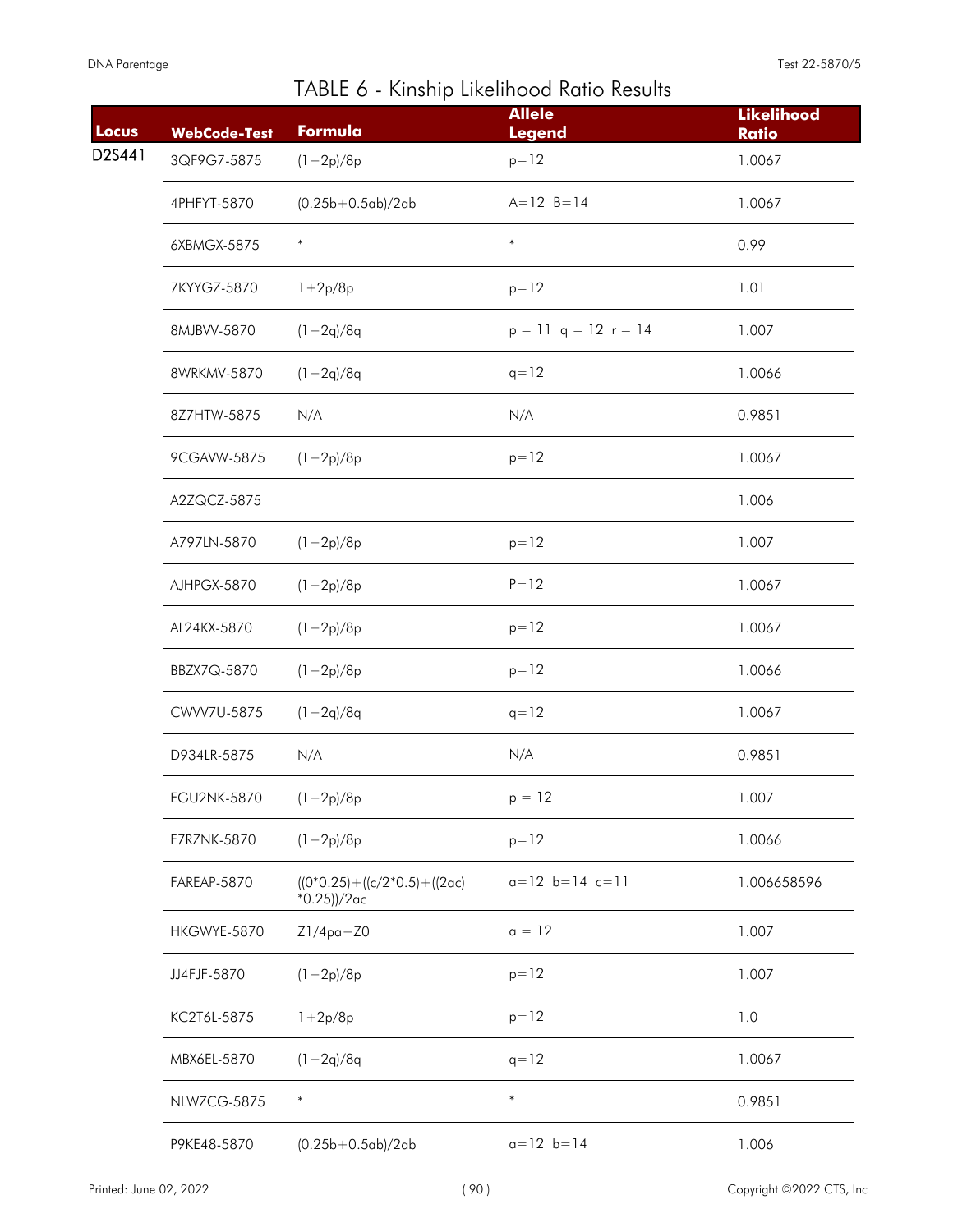| Locus  | <b>WebCode-Test</b> | Formula             | <b>Allele</b><br><b>Legend</b> | <b>Likelihood</b><br><b>Ratio</b> |
|--------|---------------------|---------------------|--------------------------------|-----------------------------------|
| D2S441 | PAFW79-5870         | $(1+2a)/8a$         | $a = 12$                       | 1.007                             |
|        | Q22BW6-5870         | $(1+2q)/8q$         | $q = 12$                       | 1.007                             |
|        | QB3VXC-5870         | $(1+2p)/8p$         | $p = 12$                       | 1.0067                            |
|        | QQZPQ7-5870         | $(1+2p)/(8p)$       | $p = 12$                       | 1.007                             |
|        | WB7A82-5870         | $(0.25b+0.5ab)/2ab$ | $a=12$ $b=14$ $c=11$           | 1.00665                           |
|        | WCGDEX-5870         | $(1+2p)/8p$         | $p = 12$                       | 1.0067                            |
|        | WG9FM4-5870         | $(1+2p)/8p$         | $p = 12$                       | 1.0066                            |
|        | X77HCA-5875         | $(1+2q)/8q$         | $q = 12$                       | 1.007                             |
|        | ZLXWP9-5875         | $(1+2p)/8p$         | $p = 12$                       | 1.0067                            |
|        | ZYZM88-5870         | $(1+2p)/8p$         | $p = 12$                       | 1.0067                            |

**Statistical Analysis Summary of D2S441 Likelihood Ratio Mode**: **1.0067**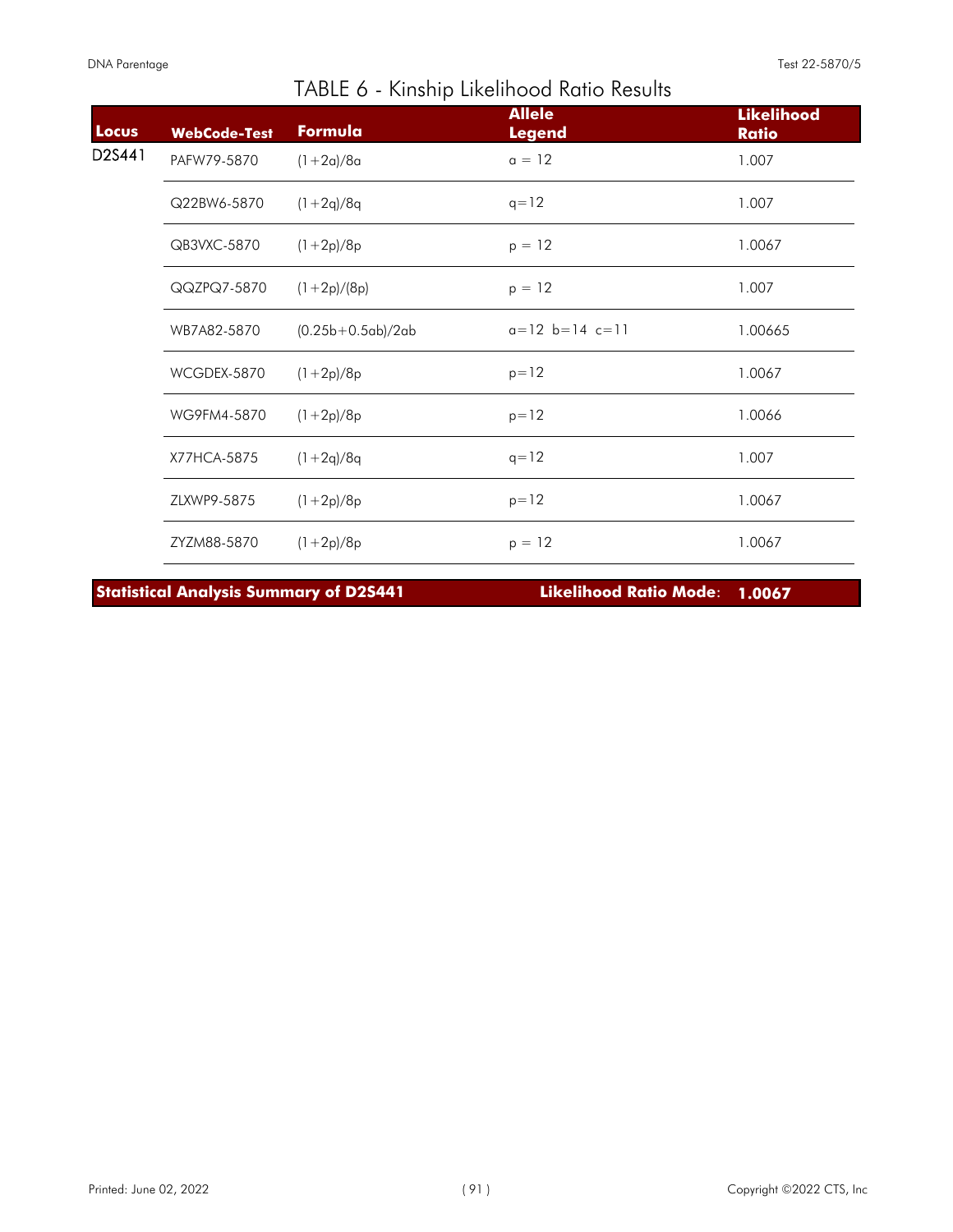| Locus   | <b>WebCode-Test</b> | Formula                                   | <b>Allele</b><br><b>Legend</b> | <b>Likelihood</b><br><b>Ratio</b> |
|---------|---------------------|-------------------------------------------|--------------------------------|-----------------------------------|
| D3S1358 | 3QF9G7-5875         | $(1 + 2p + pp)/4pp$                       | $p = 16$                       | 4.2800                            |
|         | 4PHFYT-5870         | $(0.25+0.5a+0.25a^2)/a^2$                 | $A = 16$                       | 4.2802                            |
|         | 6XBMGX-5875         | $\ast$                                    | $\ast$                         | 3.95                              |
|         | 7KYYGZ-5870         | $(1+P)2/4P2$                              | $p = 16$                       | 4.28                              |
|         | 8MJBVV-5870         | $(8p^2+4(2+4p))/32p^2$                    | $p = 16$                       | 4.280                             |
|         | 8WRKMV-5870         | $(1 + 2p + pp)/4pp$                       | $p = 16$                       | 4.2802                            |
|         | 8Z7HTW-5875         | N/A                                       | N/A                            | 3.953                             |
|         | 9CGAVW-5875         | $(1 + 2p + pp)/4pp$                       | $p = 16$                       | 4.2802                            |
|         | A2ZQCZ-5875         |                                           |                                | 4.280                             |
|         | A797LN-5870         | $[(1+p)$ $2]/4p$ $2$                      | $p = 16$                       | 4.280                             |
|         | AJHPGX-5870         | $(1 + 2p + pp)/4pp$                       | $P = 16$                       | 4.2802                            |
|         | AL24KX-5870         | $(1 + 2p + pp)/4pp$                       | $p = 16$                       | 4.2802                            |
|         | BBZX7Q-5870         | $(1 + 2p + pp)/4pp$                       | $p = 16$                       | 4.2802                            |
|         | CWW7U-5875          | $(1 + 2p + pp)/4pp$                       | $p = 16$                       | 4.2802                            |
|         | D934LR-5875         | N/A                                       | N/A                            | 3.953                             |
|         | EGU2NK-5870         | $(1+p)$ $^{\wedge}$ 2/4p $^{\wedge}$ 2    | $p = 16$                       | 4.280                             |
|         | F7RZNK-5870         | $(1 + 2p + pp)/4pp$                       | $p = 16$                       | 4.2802                            |
|         | FAREAP-5870         | $((1*0.25)+(a*0.5)+((a*0)$<br>*0.25))/a*a | $a=16$                         | 4.280237761                       |
|         | HKGWYE-5870         | $Z2/pa^2 + Z1/pa + Z0$                    | $a = 16$                       | 4.280                             |
|         | JJ4FJF-5870         | $(1+p)2/4p2$                              | $p=16$                         | 4.280                             |
|         | KC2T6L-5875         | $(1+p)$ $\hat{2}/(2p)$ $\hat{2}$          | $p = 16$                       | 4.3                               |
|         | MBX6EL-5870         | $(1 + 2p + pp)/4pp$                       | $p = 16$                       | 4.2802                            |
|         | NLWZCG-5875         | $\ast$                                    | $\ast$                         | 3.953                             |
|         | P9KE48-5870         | $(0.25+0.5a+0.25a^2)/a^2$                 | $a=16$                         | 4.280                             |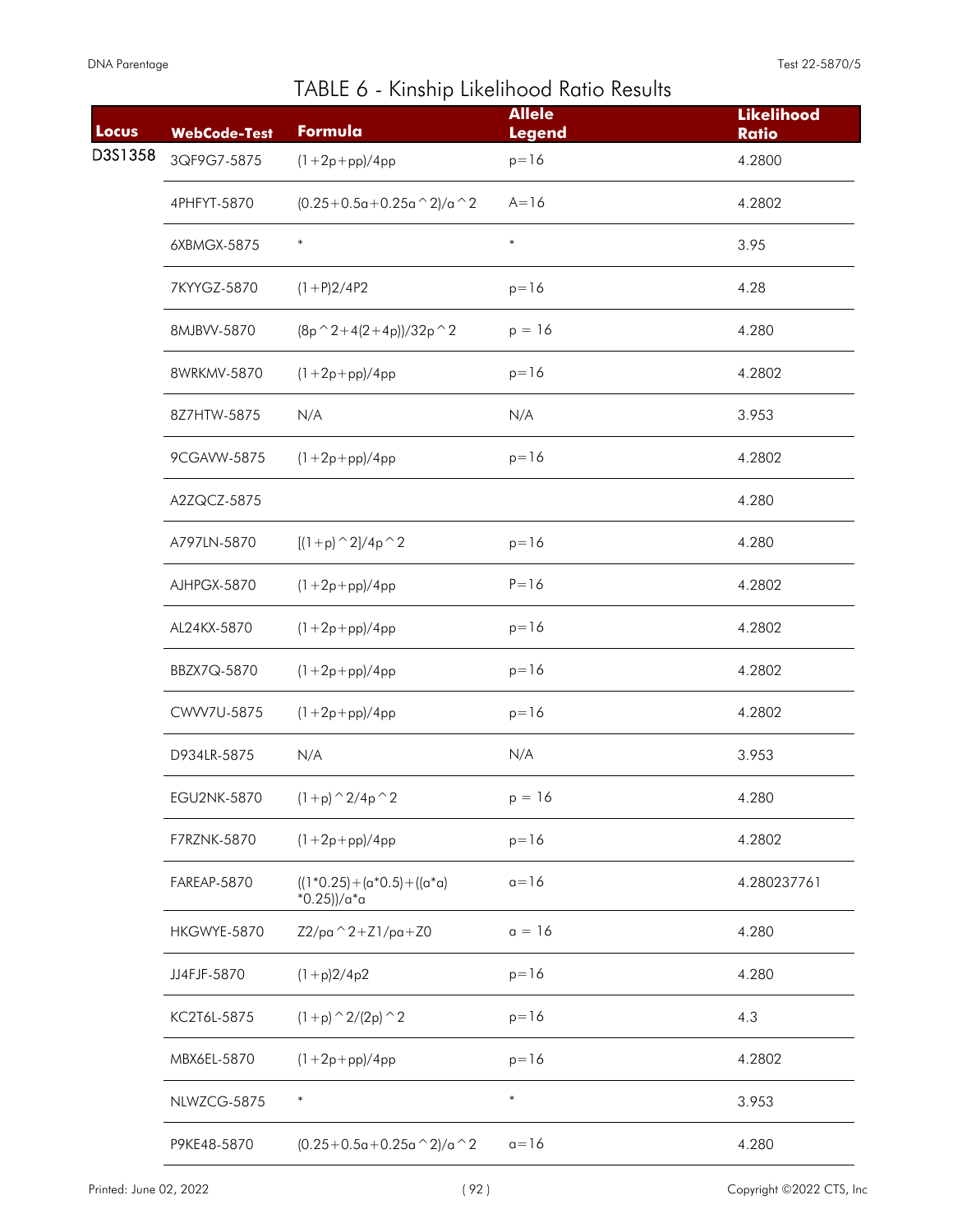| Locus   | <b>WebCode-Test</b> | Formula                        | <b>Allele</b><br><b>Legend</b> | <b>Likelihood</b><br><b>Ratio</b> |
|---------|---------------------|--------------------------------|--------------------------------|-----------------------------------|
| D3S1358 | PAFW79-5870         | $(1+a)$ $\hat{2}/4a$ $\hat{2}$ | $a = 16$                       | 4.280                             |
|         | Q22BW6-5870         | $(1+p)(1+p)/4(p)(p)$           | $p = 16$                       | 4.280                             |
|         | QB3VXC-5870         | $(1+p)$ $\hat{2}/4p$ $\hat{2}$ | $p = 16$                       | 4.2802                            |
|         | QQZPQ7-5870         | $(1+p)$ $\hat{2}/(4p \hat{2})$ | $p = 16$                       | 4.280                             |
|         | WB7A82-5870         | $(0.25+0.5a+0.25a^2)/a^2$      | $a=16$                         | 4.28023                           |
|         | WCGDEX-5870         | $(1+p)$ $\hat{2}/4p$ $\hat{2}$ | $p = 16$                       | 4.2802                            |
|         | WG9FM4-5870         | $(1+2p+pp)/4pp$                | $p = 16$                       | 4.2802                            |
|         | X77HCA-5875         | $[(1+p)(1+p)]/[(2p)(2p)]$      | $p = 16$                       | 4.280                             |
|         | ZLXWP9-5875         | $(1+2p+pp)/4pp$                | $p = 16$                       | 4.2802                            |
|         | ZYZM88-5870         | $(1 + 2p + pp)/4pp$            | $p = 16$                       | 4.2802                            |

**Statistical Analysis Summary of D3S1358 Likelihood Ratio Mode**: **4.2802**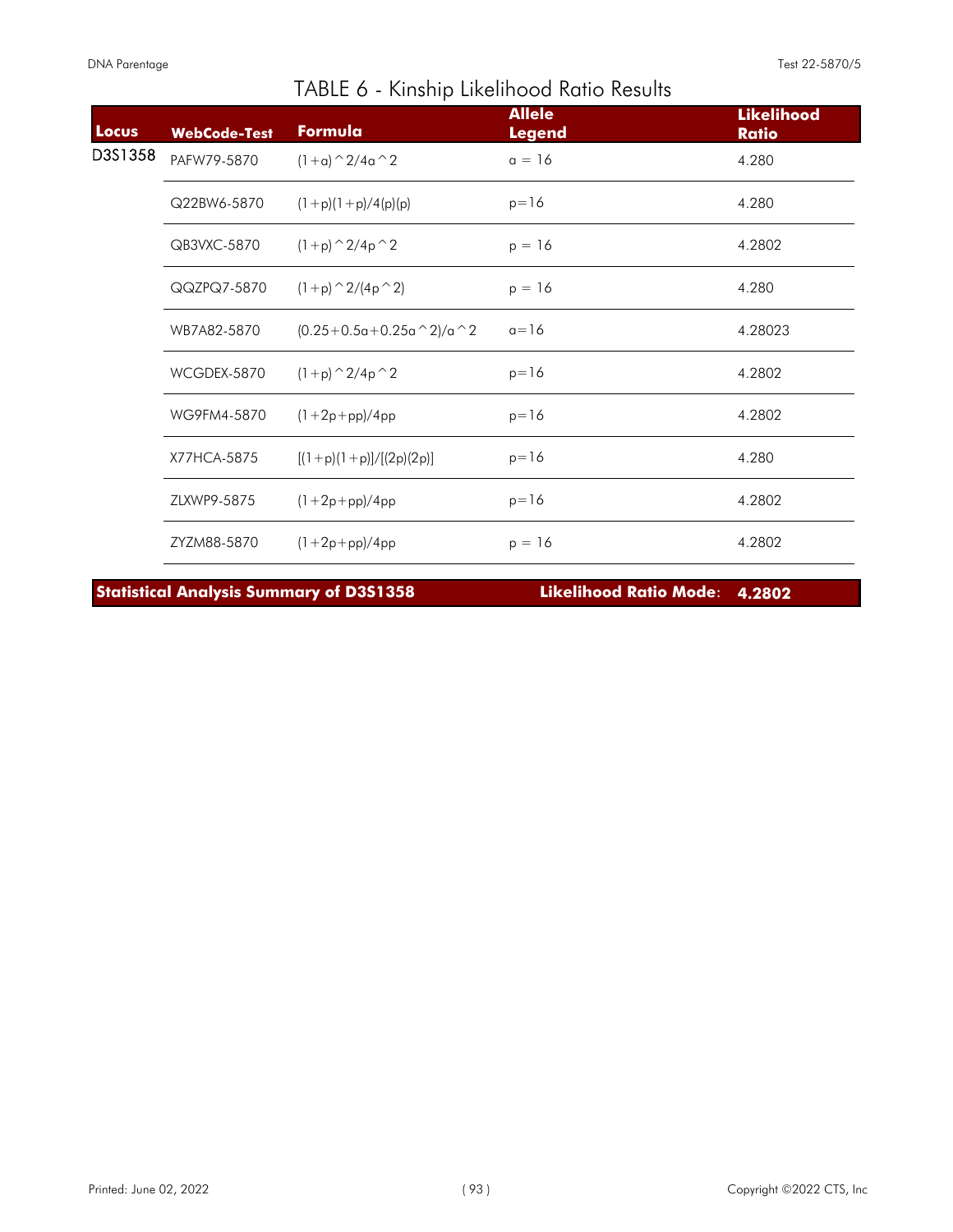| Locus  | <b>WebCode-Test</b> | Formula                                          | <b>Allele</b><br><b>Legend</b> | <b>Likelihood</b><br><b>Ratio</b> |
|--------|---------------------|--------------------------------------------------|--------------------------------|-----------------------------------|
| D5S818 | 3QF9G7-5875         | $(1 + 2p + pp)/4pp$                              | $p = 11$                       | 6.9563                            |
|        | 4PHFYT-5870         | $(0.25+0.5a+0.25a^2)/a^2$                        | $A = 11$                       | 6.9573                            |
|        | 6XBMGX-5875         | $\ast$                                           | $\ast$                         | 6.12                              |
|        | 7KYYGZ-5870         | $(1+P)2/4P2$                                     | $p = 11$                       | 6.96                              |
|        | 8MJBVV-5870         | $(8p^2+4(2+4p))/32p^2$                           | $p = 11$                       | 6.957                             |
|        | 8WRKMV-5870         | $(1 + 2p + pp)/4pp$                              | $p = 11$                       | 6.9572                            |
|        | 8Z7HTW-5875         | N/A                                              | N/A                            | 6.120                             |
|        | 9CGAVW-5875         | $(1 + 2p + pp)/4pp$                              | $p = 11$                       | 6.9573                            |
|        | A2ZQCZ-5875         |                                                  |                                | 6.956                             |
|        | A797LN-5870         | $[(1+p)^{2}/4p^2]$                               | $p = 11$                       | 6.957                             |
|        | AJHPGX-5870         | $(1 + 2p + pp)/4pp$                              | $P = 11$                       | 6.9573                            |
|        | AL24KX-5870         | $(1 + 2p + pp)/4pp$                              | $p = 11$                       | 6.9572                            |
|        | BBZX7Q-5870         | $(1 + 2p + pp)/4pp$                              | $p = 11$                       | 6.9572                            |
|        | CWW7U-5875          | $(1 + 2p + pp)/4pp$                              | $p = 11$                       | 6.9573                            |
|        | D934LR-5875         | N/A                                              | N/A                            | 6.120                             |
|        | <b>EGU2NK-5870</b>  | $(1+p)$ $^{\wedge}$ 2/4p $^{\wedge}$ 2           | $p = 11$                       | 6.957                             |
|        | F7RZNK-5870         | $(1 + 2p + pp)/4pp$                              | $p = 11$                       | 6.9572                            |
|        | FAREAP-5870         | $((1*0.25)+(a*0.5)+((a*0)$<br>$*0.25$ ))/a $*$ a | $a=11$                         | 6.957280182                       |
|        | HKGWYE-5870         | $Z2$ /pa $^2$ 2+Z1/pa+Z0                         | $a = 11$                       | 6.957                             |
|        | JJ4FJF-5870         | $(1+p)2/4p2$                                     | $p = 11$                       | 6.957                             |
|        | KC2T6L-5875         | $(1+p)$ $\hat{2}/(2p)$ $\hat{2}$                 | $p = 11$                       | 7.0                               |
|        | MBX6EL-5870         | $(1 + 2p + pp)/4pp$                              | $p = 11$                       | 6.9573                            |
|        | NLWZCG-5875         | $\ast$                                           | $\ast$                         | 6.120                             |
|        | P9KE48-5870         | $(0.25+0.5a+0.25a \wedge 2)/a \wedge 2$          | $a=11$                         | 6.957                             |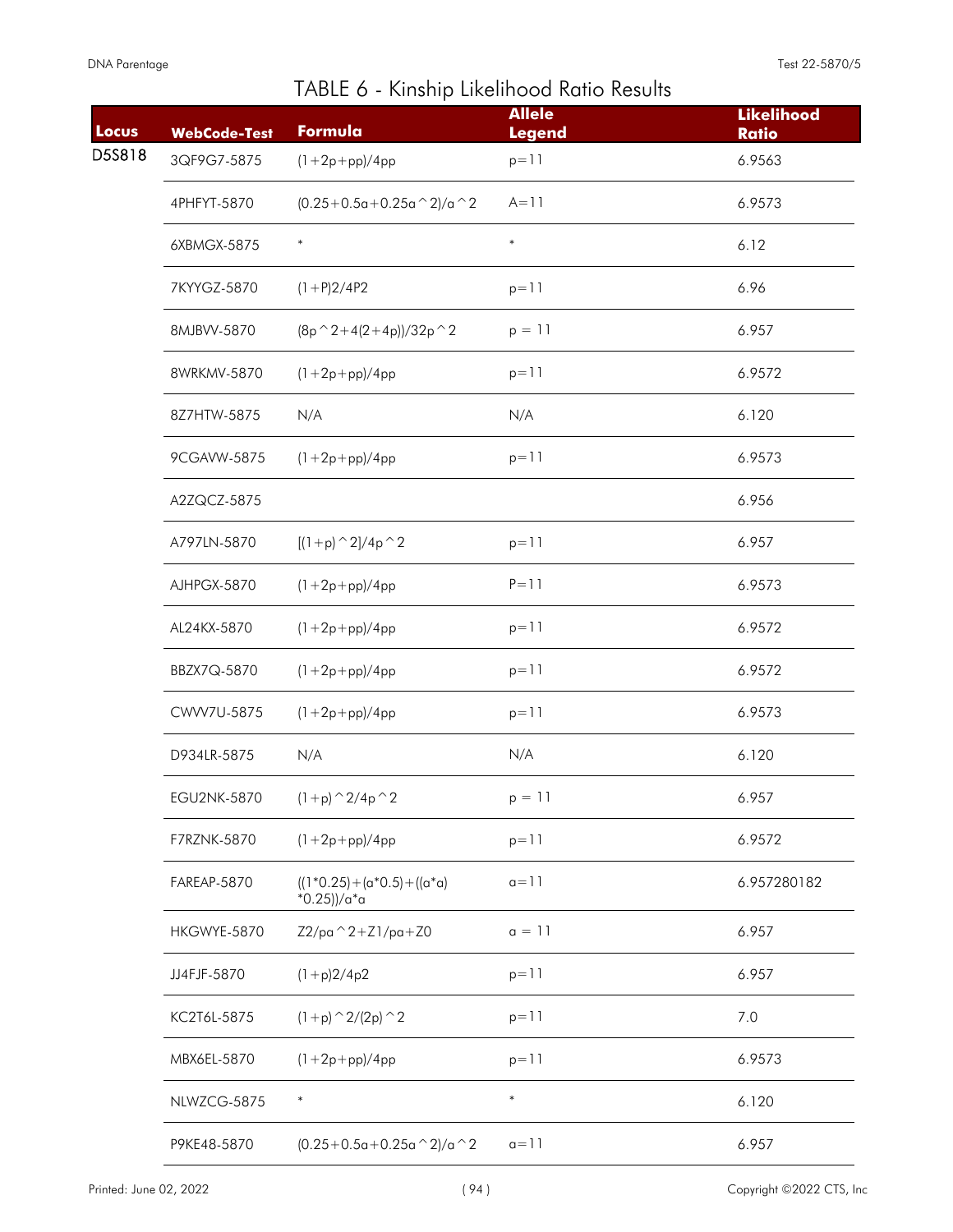| Locus  | <b>WebCode-Test</b> | Formula                        | <b>Allele</b><br><b>Legend</b> | <b>Likelihood</b><br><b>Ratio</b> |
|--------|---------------------|--------------------------------|--------------------------------|-----------------------------------|
| D5S818 | PAFW79-5870         | $(1+a)$ $\hat{2}/4a$ $\hat{2}$ | $a = 11$                       | 6.957                             |
|        | Q22BW6-5870         | $(1+p)(1+p)/4(p)(p)$           | $p = 11$                       | 6.957                             |
|        | QB3VXC-5870         | $(1+p)$ $\hat{2}/4p$ $\hat{2}$ | $p = 11$                       | 6.9573                            |
|        | QQZPQ7-5870         | $(1+p)$ $\hat{2}/(4p \hat{2})$ | $p = 11$                       | 6.957                             |
|        | WB7A82-5870         | $(0.25+0.5a+0.25a^2)/a^2$      | $a=11$                         | 6.95728                           |
|        | WCGDEX-5870         | $(1+p)$ $\hat{2}/4p$ $\hat{2}$ | $p = 11$                       | 6.9573                            |
|        | WG9FM4-5870         | $(1+2p+pp)/4pp$                | $p = 11$                       | 6.9572                            |
|        | X77HCA-5875         | $[(1+p)(1+p)]/[(2p)(2p)]$      | $p = 11$                       |                                   |
|        | ZLXWP9-5875         | $(1+2p+pp)/4pp$                | $p = 11$                       | 6.9573                            |
|        | ZYZM88-5870         | $(1 + 2p + pp)/4pp$            | $p = 11$                       | 6.9573                            |

**Statistical Analysis Summary of D5S818 Likelihood Ratio Mode**: **6.957**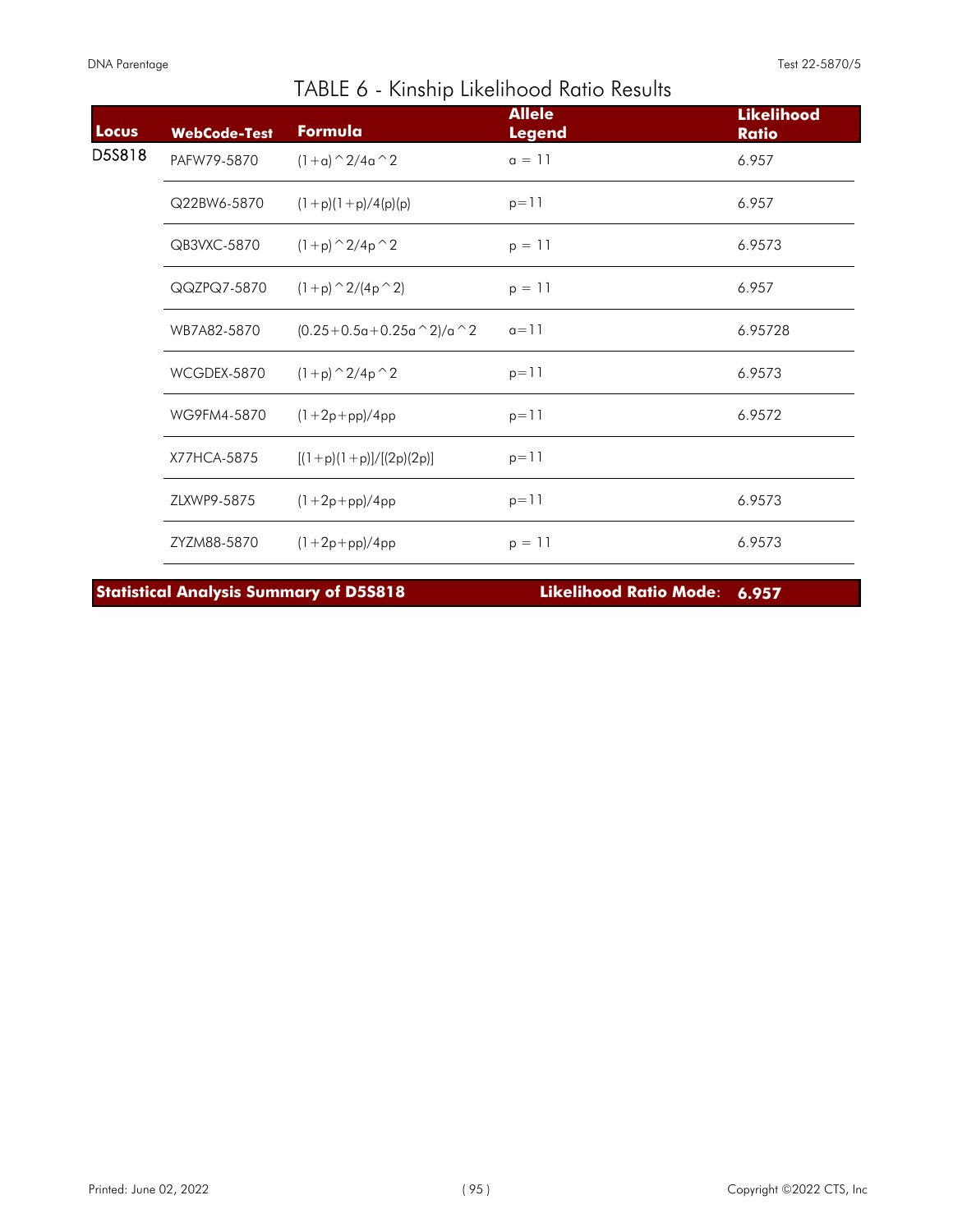| Locus  | <b>WebCode-Test</b> | Formula                                       | <b>Allele</b><br><b>Legend</b> | <b>Likelihood</b><br><b>Ratio</b> |
|--------|---------------------|-----------------------------------------------|--------------------------------|-----------------------------------|
| D7S820 | 3QF9G7-5875         | $(1+p)/4p$                                    | $p = 10$                       | 0.9935                            |
|        | 4PHFYT-5870         | $(0.25a+0.25a^2)/a^2$                         | $A=10$                         | 0.99338                           |
|        | 6XBMGX-5875         | $\ast$                                        | $\ast$                         | 0.97                              |
|        | 7KYYGZ-5870         | $1 + p/4p$                                    | $p = 10$                       | 0.99                              |
|        | 8MJBVV-5870         | $(1+p)/4p$                                    | $p = 10$ q = 11                | 0.9934                            |
|        | 8WRKMV-5870         | $(1+p)/4p$                                    | $p = 10$                       | 0.9933                            |
|        | 8Z7HTW-5875         | N/A                                           | N/A                            | 0.9733                            |
|        | 9CGAVW-5875         | $(1+p)/4p$                                    | $p = 10$                       | 0.9934                            |
|        | A2ZQCZ-5875         |                                               |                                | 0.9935                            |
|        | A797LN-5870         | $(1+p)/4p$                                    | $p = 10$                       | 0.9934                            |
|        | AJHPGX-5870         | $(1+p)/4p$                                    | $P = 10$                       | 0.9934                            |
|        | AL24KX-5870         | $(1+p)/4p$                                    | $p = 10$                       | 0.9933                            |
|        | BBZX7Q-5870         | $(1+p)/4p$                                    | $p = 10$                       | 0.9933                            |
|        | CWW7U-5875          | $(1+p)/4p$                                    | $p = 10$                       | 0.9934                            |
|        | D934LR-5875         | N/A                                           | N/A                            | 0.9733                            |
|        | <b>EGU2NK-5870</b>  | $(1+p)/4p$                                    | $p = 10$                       | 0.9934                            |
|        | F7RZNK-5870         | $(1+p)/4p$                                    | $p=10$                         | 0.9933                            |
|        | FAREAP-5870         | $((0*0.25)+(b*0.5)+((2ab))$<br>$*0.25$ ))/2ab | $a=10$ $b=11$                  | 0.993383883                       |
|        | HKGWYE-5870         | $Z1/2pa+Z0$                                   | $a = 10$                       | 0.993                             |
|        | JJ4FJF-5870         | $(1+p)/4p$                                    | $p = 10$                       | 0.9934                            |
|        | KC2T6L-5875         | $1 + p/4p$                                    | $p = 10$                       | 1                                 |
|        | MBX6EL-5870         | $(1+p)/4p$                                    | $p = 10$                       | 0.9934                            |
|        | NLWZCG-5875         | $\ast$                                        | $\ast$                         | 0.9733                            |
|        | P9KE48-5870         | $(0.25a+0.25a^2)/a^2$                         | $a=10$                         | 0.9933                            |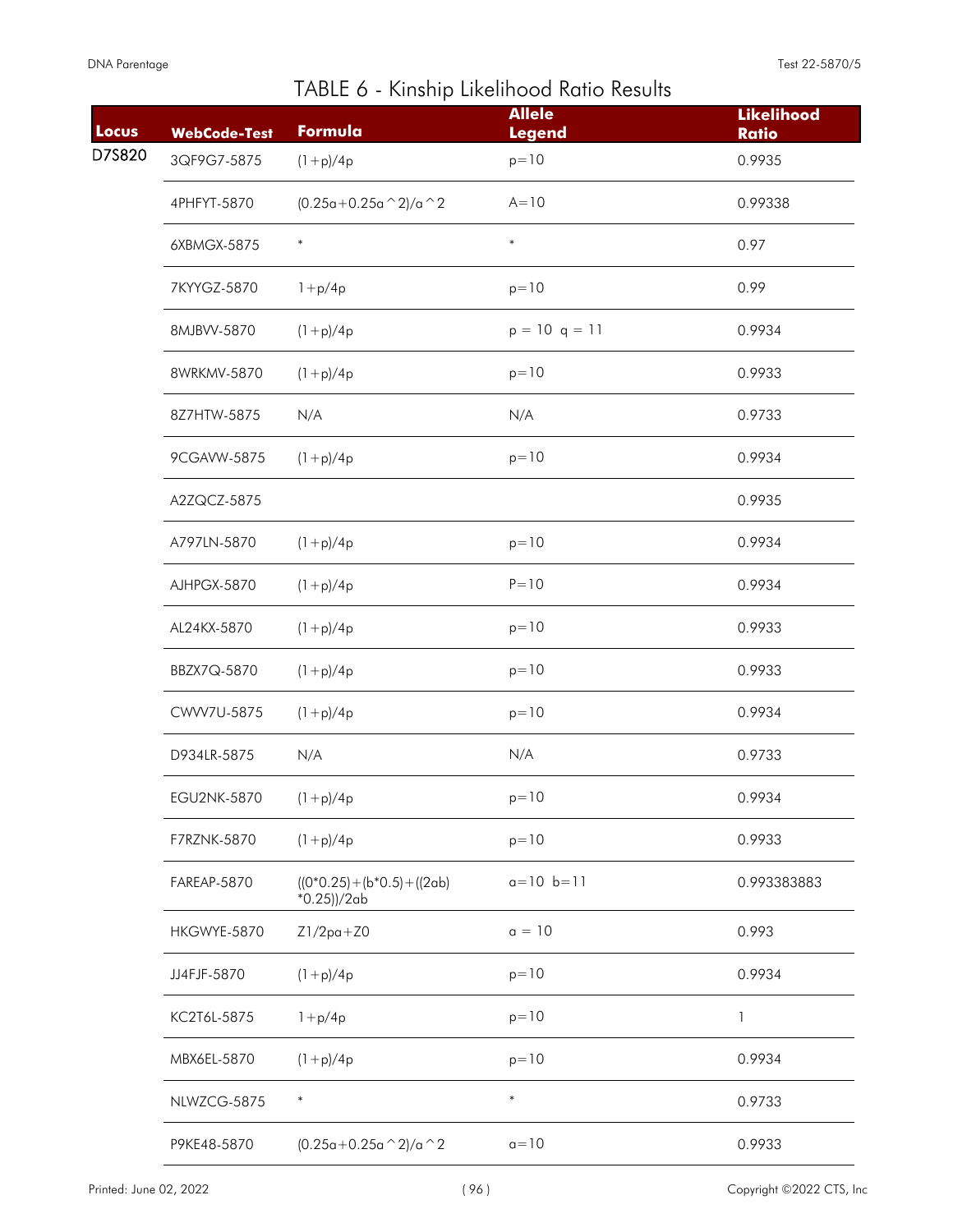| Locus  | <b>WebCode-Test</b> | Formula               | <b>Allele</b><br><b>Legend</b> | <b>Likelihood</b><br><b>Ratio</b> |
|--------|---------------------|-----------------------|--------------------------------|-----------------------------------|
| D7S820 | PAFW79-5870         | $(1+a)/4a$            | $a = 10$                       | .9934                             |
|        | Q22BW6-5870         | $(1+p)/4p$            | $p = 10$                       | 0.9934                            |
|        | QB3VXC-5870         | $(1+p)/4p$            | $p = 10$                       | 0.9934                            |
|        | QQZPQ7-5870         | $(1+p)/(4p)$          | $p = 10$                       | 0.9934                            |
|        | WB7A82-5870         | $(0.25a+0.25a^2)/a^2$ | $a=10$ $b=11$                  | 0.99338                           |
|        | WCGDEX-5870         | $(1+p)/4p$            | $p = 10$                       | 0.9934                            |
|        | WG9FM4-5870         | $(1+p)/4p$            | $p = 10$                       | 0.9933                            |
|        | X77HCA-5875         | $(1+p)/4p$            | $p = 10$                       | 0.9934                            |
|        | ZLXWP9-5875         | $(1+p)/4p$            | $p = 10$                       | 0.9934                            |
|        | ZYZM88-5870         | $(1+p)/4p$            | $p = 10$                       | 0.9934                            |

**Statistical Analysis Summary of D7S820 Likelihood Ratio Mode**: **0.9934**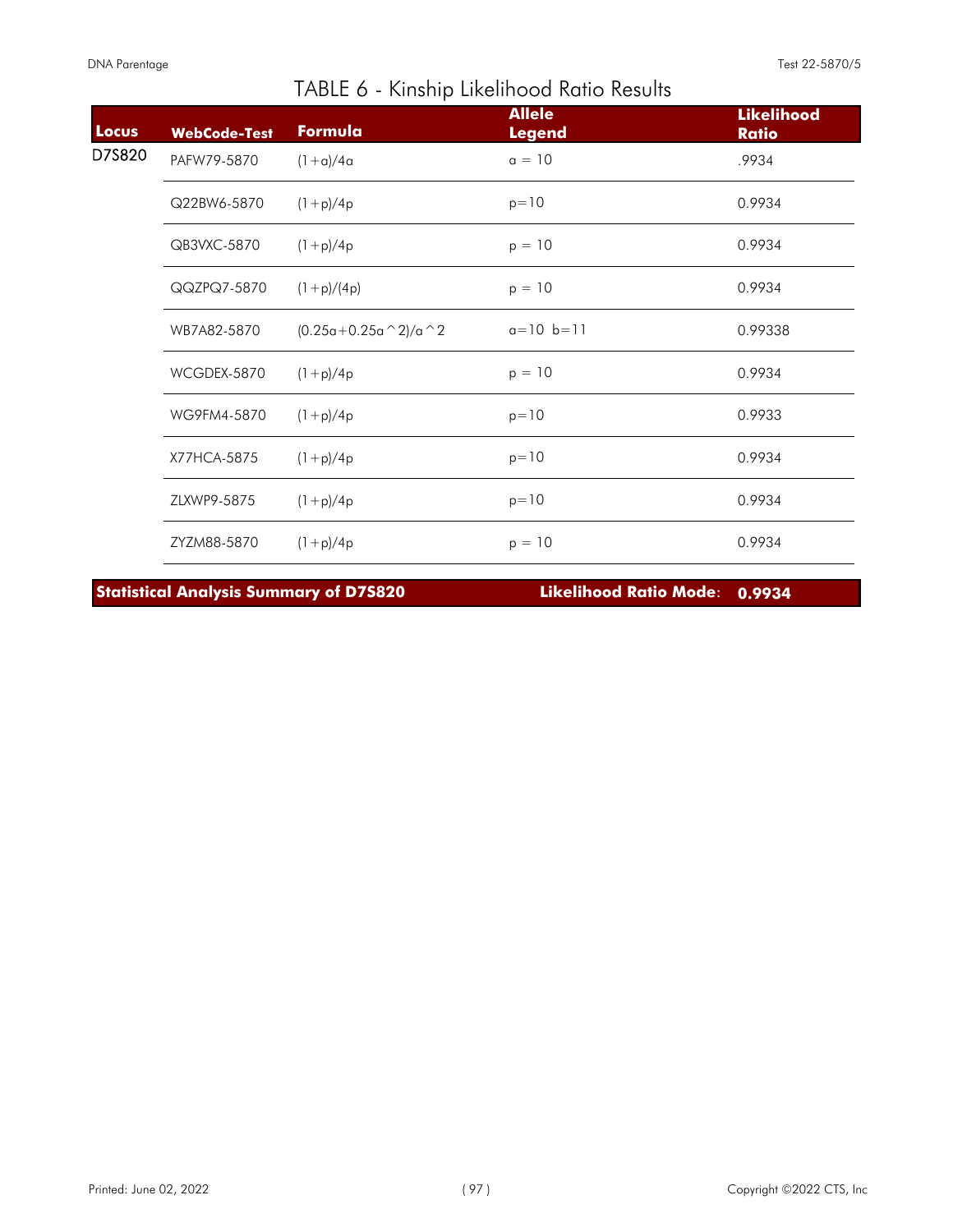|  |  | TABLE 6 - Kinship Likelihood Ratio Results |  |  |
|--|--|--------------------------------------------|--|--|
|--|--|--------------------------------------------|--|--|

| Locus   | <b>WebCode-Test</b> | Formula                                                     | <b>Allele</b><br><b>Legend</b> | <b>Likelihood</b><br><b>Ratio</b> |
|---------|---------------------|-------------------------------------------------------------|--------------------------------|-----------------------------------|
| D8S1179 | 3QF9G7-5875         | $(1 + p + q + 2pq)/8pq$                                     | $p=12$ q=14                    | 4.9051                            |
|         | 4PHFYT-5870         | $(0.25+0.25a+0.25b+0.5ab)/2$<br>ab                          | $A = 12 B = 14$                | 4.9053                            |
|         | 6XBMGX-5875         | $\ast$                                                      | $\ast$                         | 4.68                              |
|         | 7KYYGZ-5870         | $1+p+q+2pq/8pq$                                             | $p=12$ , q=14                  | 4.91                              |
|         | 8MJBVV-5870         | $(1 + p + q + 2pq)/8pq$                                     | $p = 12$ q = 14                | 4.905                             |
|         | 8WRKMV-5870         | $(1+p+r+2pr)/8pr$                                           | $p=12$ $r=14$                  | 4.9052                            |
|         | 8Z7HTW-5875         | N/A                                                         | N/A                            | 4.680                             |
|         | 9CGAVW-5875         | $(1+p+q+2pq)/8pq$                                           | $p=12$ q=14                    | 4.9053                            |
|         | A2ZQCZ-5875         |                                                             |                                | 4.905                             |
|         | A797LN-5870         | $(1+p+q+2pq)/8pq$                                           | $p=12$ q=14                    | 4.905                             |
|         | AJHPGX-5870         | $(1+p+q+2pq)/8pq$                                           | $P = 12$ Q = 14                | 4.9053                            |
|         | AL24KX-5870         | $(1 + p + q + 2pq)/8pq$                                     | $p=12$ q=14                    | 4.9052                            |
|         | BBZX7Q-5870         | $(1+p+q+2pq)/8pq$                                           | $p=12$ q=14                    | 4.9052                            |
|         | CWW7U-5875          | $(1 + p + r + 2pr)/8pr$                                     | $p = 12r = 14$                 | 4.9053                            |
|         | D934LR-5875         | N/A                                                         | N/A                            | 4.680                             |
|         | <b>EGU2NK-5870</b>  | $(1 + p + q + 2pq)/8pq$                                     | $p = 12$ q = 14                | 4.905                             |
|         | F7RZNK-5870         | $(1+p+q+2pq)/8pq$                                           | $p=12$ q=14                    | 4.9052                            |
|         | FAREAP-5870         | $((1*0.25)+(((a+b)/2))$<br>$*0.5$ ) + ((2ab) $*0.25$ ))/2ab | $a=12$ $b=14$                  | 4.905251189                       |
|         | HKGWYE-5870         | $2Z2+Z1(pa+pb)/4papb+Z0$                                    | $a = 12$ b = 14                | 4.905                             |
|         | JJ4FJF-5870         | $(1+p+q+2pq)/8pq$                                           | $p=12$ q=14                    | 4.905                             |
|         | KC2T6L-5875         | $1+p+q+2pq/8pq$                                             | $p=12$ q=14                    | 4.9                               |
|         | MBX6EL-5870         | $(1 + p + q + 2pq)/8pq$                                     | $p=12$ q=14                    | 4.9053                            |
|         | NLWZCG-5875         | $\ast$                                                      | $\ast$                         | 4.680                             |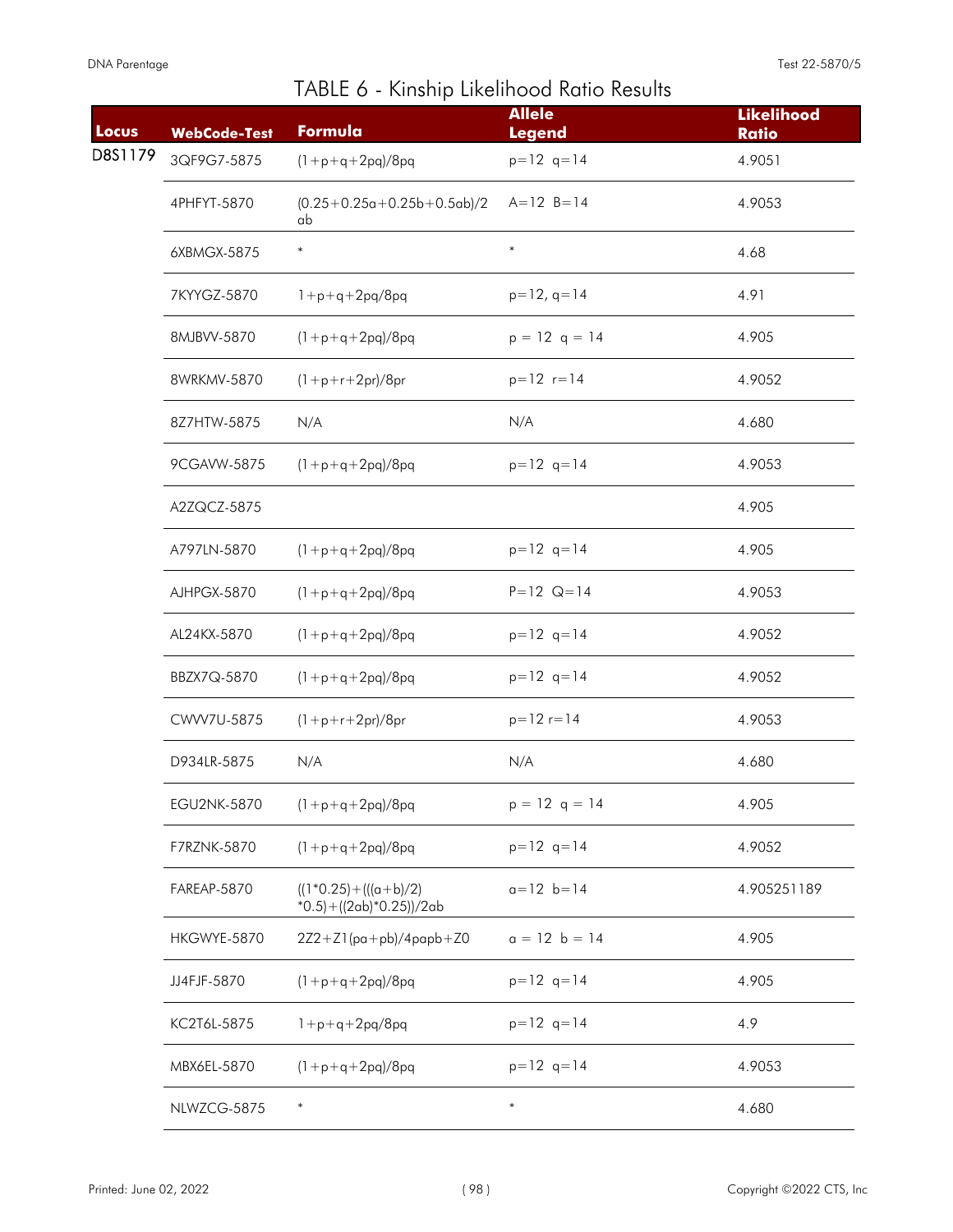| Locus   | <b>WebCode-Test</b> | Formula                            | <b>Allele</b><br><b>Legend</b> | <b>Likelihood</b><br><b>Ratio</b> |
|---------|---------------------|------------------------------------|--------------------------------|-----------------------------------|
| D8S1179 | P9KE48-5870         | $(0.25+0.25a+0.25b+0.5ab)/2$<br>ab | $a=12$ $b=14$                  | 4.905                             |
|         | PAFW79-5870         | $(1+a+b+2ab)/8ab$                  | $a = 12$ b = 14                | 4.905                             |
|         | Q22BW6-5870         | $(1+q+p+2pq)/8pq$                  | $p=12$ q=14                    | 4.905                             |
|         | QB3VXC-5870         | $(1+p+q+2pq)/8pq$                  | $p = 12$ q = 14                | 4.9053                            |
|         | QQZPQ7-5870         | $(1+p+q+2pq)/(8pq)$                | $p = 12$ q = 14                | 4.905                             |
|         | WB7A82-5870         | $(0.25+0.25a+0.25b+0.5ab)/2$<br>ab | $a=12$ $b=14$                  | 4.90525                           |
|         | WCGDEX-5870         | $(1+p+q+2pq)/8pq$                  | $p = 12$ q = 14                | 4.9053                            |
|         | WG9FM4-5870         | $(1+p+q+2pq)/8pq$                  | $p=12$ q=14                    | 4.9052                            |
|         | X77HCA-5875         | $(1 + p + q + 2pq)/8pq$            | $p=12$ q=14                    | 4.905                             |
|         | ZLXWP9-5875         | $(1+p+q+2pq)/8pq$                  | $p=12$ q=14                    | 4.9053                            |
|         | ZYZM88-5870         | $(1+p+q+2pq)/8pq$                  | $p = 12$ q = 14                | 4.9053                            |

**Statistical Analysis Summary of D8S1179 Likelihood Ratio Mode**: **4.905**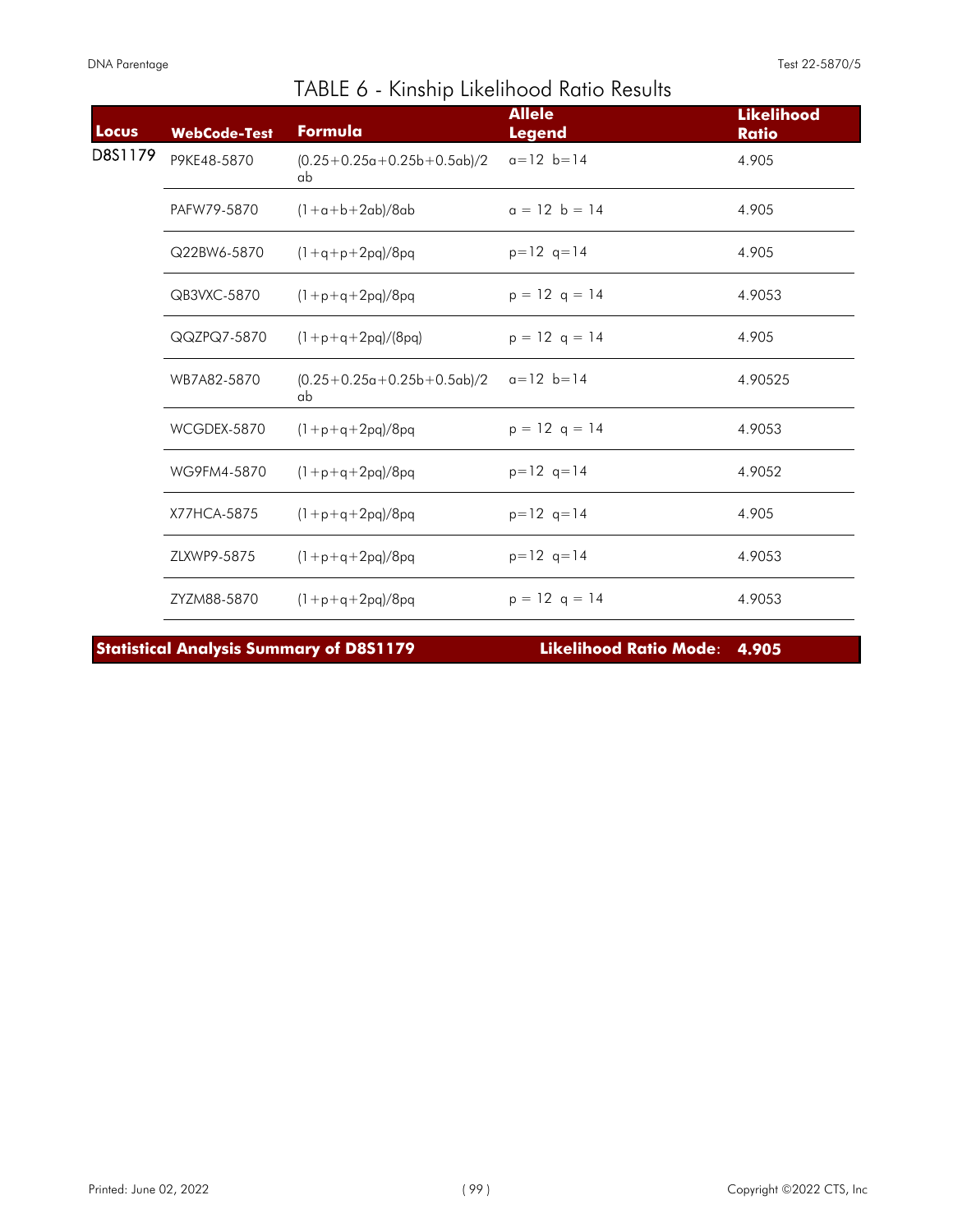| Locus | <b>WebCode-Test</b> | Formula                                                   | <b>Allele</b><br><b>Legend</b> | <b>Likelihood</b><br><b>Ratio</b> |
|-------|---------------------|-----------------------------------------------------------|--------------------------------|-----------------------------------|
|       |                     | $(1+2p)/8p$                                               | $p = 12$                       | 1.2107                            |
|       | 4PHFYT-5870         | $(0.25b+0.5ab)/2ab$                                       | $A = 12 B = 13$                | 1.2108                            |
|       | 6XBMGX-5875         | $\ast$                                                    | $\ast$                         | 1.17                              |
|       | 7KYYGZ-5870         | $1 + 2p/8p$                                               | $p = 12$                       | 1.21                              |
|       | 8MJBVV-5870         | $(1+2p)/8p$                                               | $p = 12$ $p = 13$ $r = 15$     | 1.211                             |
|       | 8WRKMV-5870         | $(1+2p)/8p$                                               | $p = 12$                       | 1.2108                            |
|       | 8Z7HTW-5875         | N/A                                                       | N/A                            | 1.169                             |
|       | 9CGAVW-5875         | $(1+2p)/8p$                                               | $p = 12$                       | 1.2108                            |
|       | A2ZQCZ-5875         |                                                           |                                | 1.210                             |
|       | A797LN-5870         | $(1+2p)/8p$                                               | $p = 12$                       | 1.211                             |
|       | AJHPGX-5870         | $(1+2p)/8p$                                               | $P = 12$                       | 1.2108                            |
|       | AL24KX-5870         | $(1+2p)/8p$                                               | $p = 12$                       | 1.2107                            |
|       | BBZX7Q-5870         | $(1+2p)/8p$                                               | $p = 12$                       | 1.2108                            |
|       | CWW7U-5875          | $(1+2p)/8p$                                               | $p = 12$                       | 1.2108                            |
|       | D934LR-5875         | N/A                                                       | N/A                            | 1.169                             |
|       | EGU2NK-5870         | $(1+2p)/8p$                                               | $p = 12$                       | 1.211                             |
|       | F7RZNK-5870         | $(1+2p)/8p$                                               | $p = 12$                       | 1.2108                            |
|       | FAREAP-5870         | $((0*0.25) + ((c/2*0.5) + ((2\alpha c)$<br>$*0.25$ ))/2ac | $a=12$ $b=13$ $c=15$           | 1.210799385                       |
|       | HKGWYE-5870         | $Z1/4pq+Z0$                                               | $a = 12$                       | 1.211                             |
|       | JJ4FJF-5870         | $(1+2p)/8p$                                               | $p = 12$                       | 1.211                             |
|       | KC2T6L-5875         | $1 + 2p/8p$                                               | $p = 12$                       | 1.2                               |
|       | MBX6EL-5870         | $(1+2p)/8p$                                               | $p = 12$                       | 1.2108                            |
|       | NLWZCG-5875         | $\ast$                                                    | $\ast$                         | 1.169                             |
|       | P9KE48-5870         | $(0.25b+0.5ab)/2ab$                                       | $a=12$ $b=13$                  | 1.210                             |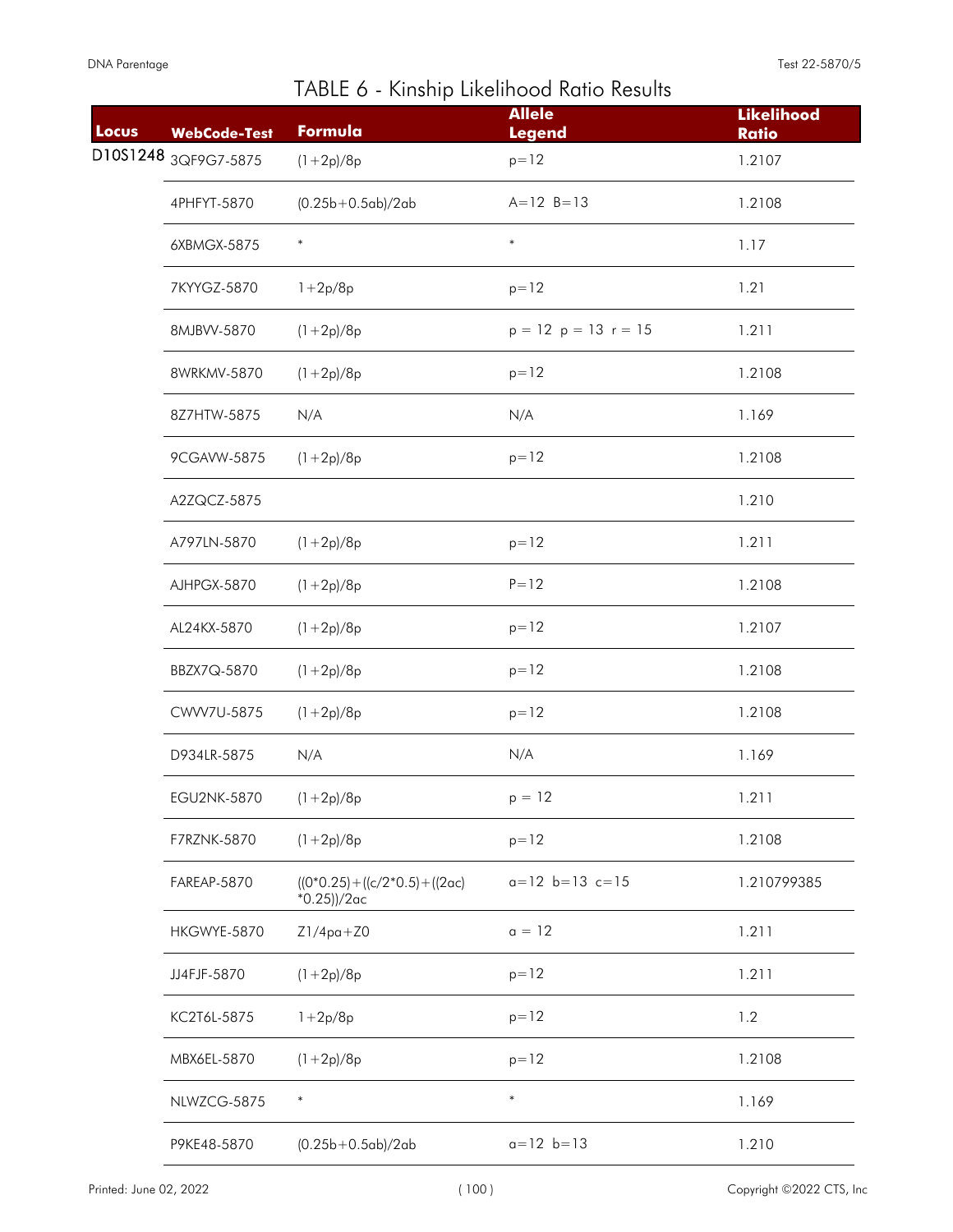| Locus | <b>WebCode-Test</b> | Formula             | <b>Allele</b><br><b>Legend</b> | <b>Likelihood</b><br><b>Ratio</b> |
|-------|---------------------|---------------------|--------------------------------|-----------------------------------|
|       |                     | $(1+2a)/8a$         | $a = 12$                       | 1.211                             |
|       | Q22BW6-5870         | $(1+2p)/8p$         | $p = 12$                       | 1.211                             |
|       | QB3VXC-5870         | $(1+2p)/8p$         | $p = 12$                       | 1.2108                            |
|       | QQZPQ7-5870         | $(1+2p)/(8p)$       | $p = 12$                       | 1.211                             |
|       | WB7A82-5870         | $(0.25b+0.5ab)/2ab$ | $a=12$ $b=13$ $c=15$           | 1.21079                           |
|       | WCGDEX-5870         | $(1+2p)/8p$         | $p = 12$                       | 1.2108                            |
|       | WG9FM4-5870         | $(1+2p)/8p$         | $p = 12$                       | 1.2108                            |
|       | X77HCA-5875         | $(1+2p)/8p$         | $p = 12$                       | 1.211                             |
|       | ZLXWP9-5875         | $(1+2p)/8p$         | $p = 12$                       | 1.2108                            |
|       | ZYZM88-5870         | $(1+2p)/8p$         | $p = 12$                       | 1.2108                            |

**Statistical Analysis Summary of D10S1248 Likelihood Ratio Mode**: **1.2108**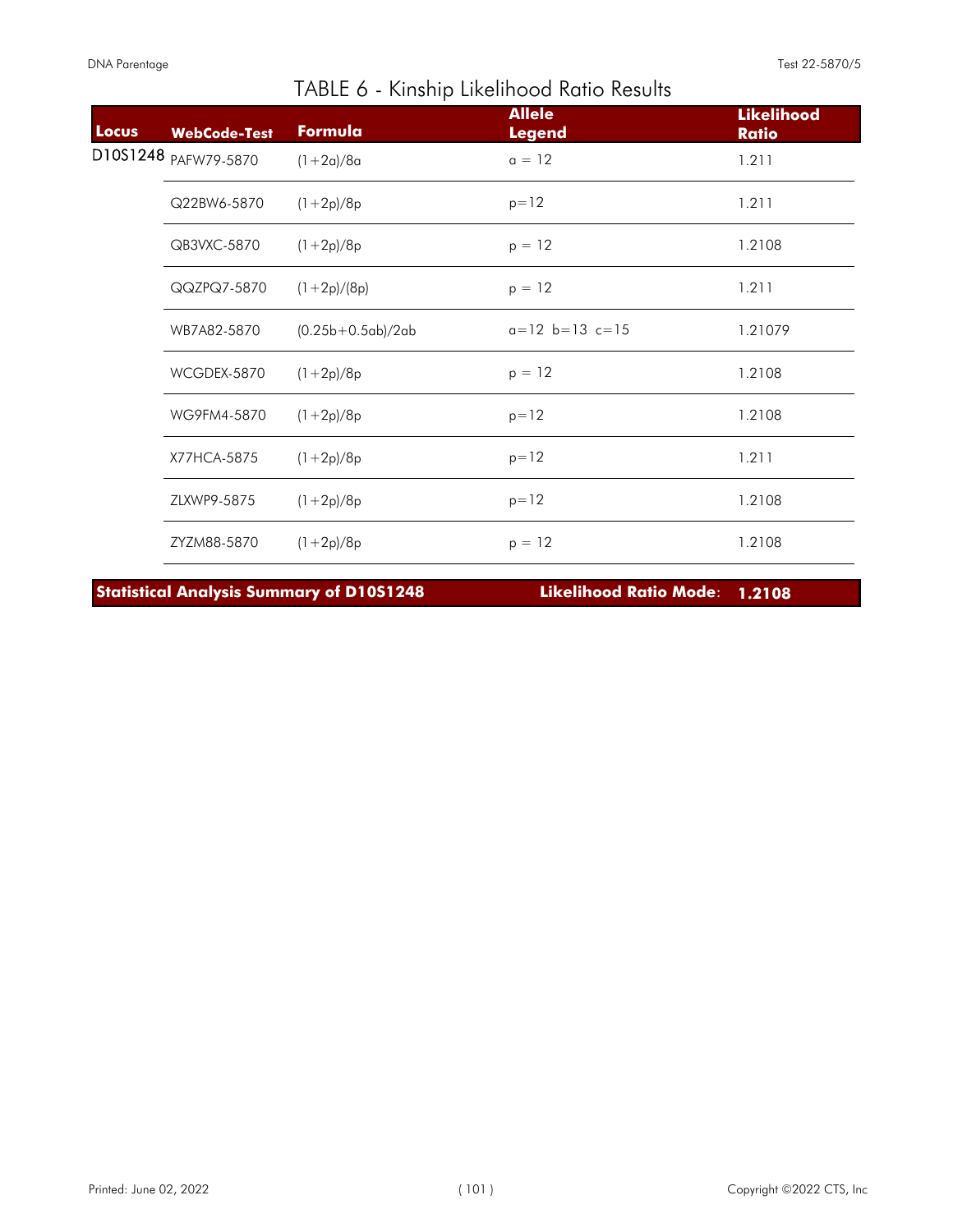| Locus   | <b>WebCode-Test</b> | Formula                                               | <b>Allele</b><br><b>Legend</b> | <b>Likelihood</b><br><b>Ratio</b> |
|---------|---------------------|-------------------------------------------------------|--------------------------------|-----------------------------------|
| D12S391 | 3QF9G7-5875         | $(1+2q)/8q$                                           | $q = 18$                       | 0.7442                            |
|         | 4PHFYT-5870         | $(0.25b+0.5ab)/2ab$                                   | $A = 18$ $B = 16$              | 0.74427                           |
|         | 6XBMGX-5875         | $\ast$                                                | $\ast$                         | 0.74                              |
|         | 7KYYGZ-5870         | $1 + 2p/8p$                                           | $p = 18$                       | 0.74                              |
|         | 8MJBVV-5870         | $(1+2q)/8q$                                           | $p = 16$ q = 18 r = 20         | 0.7443                            |
|         | 8WRKMV-5870         | $(1+2r)/8r$                                           | $r=18$                         | 0.7442                            |
|         | 8Z7HTW-5875         | N/A                                                   | N/A                            | 0.7402                            |
|         | 9CGAVW-5875         | $(1+2q)/8q$                                           | $q = 18$                       | 0.7443                            |
|         | A2ZQCZ-5875         |                                                       |                                | 0.744                             |
|         | A797LN-5870         | $(1+2p)/8p$                                           | $p = 18$                       | 0.7443                            |
|         | AJHPGX-5870         | $(1+2p)/8p$                                           | $P = 18$                       | 0.7443                            |
|         | AL24KX-5870         | $(1+2p)/8p$                                           | $p = 18$                       | 0.7442                            |
|         | BBZX7Q-5870         | $(1+2p)/8p$                                           | $p = 18$                       | 0.7442                            |
|         | CWW7U-5875          | $(1+2r)/8r$                                           | $r = 18$                       | 0.7443                            |
|         | D934LR-5875         | N/A                                                   | N/A                            | 0.7402                            |
|         | <b>EGU2NK-5870</b>  | $(1+2p)/8p$                                           | $p = 18$                       | 0.7443                            |
|         | F7RZNK-5870         | $(1+2p)/8p$                                           | $p = 18$                       | 0.7442                            |
|         | FAREAP-5870         | $((0*0.25) + ((c/2)*0.5) + ((2bc))$<br>$*0.25$ ))/2bc | $a=16$ $b=18$ $c=20$           | 0.744266509                       |
|         | HKGWYE-5870         | $Z1/4pq+Z0$                                           | $a = 18$                       | 0.744                             |
|         | JJ4FJF-5870         | $(1+2p)/8p$                                           | $p = 18$                       | 0.7443                            |
|         | KC2T6L-5875         | $1 + 2p/8p$                                           | $p = 18$                       | 0.7                               |
|         | MBX6EL-5870         | $(1+2p)/8p$                                           | $p = 18$                       | 0.7443                            |
|         | NLWZCG-5875         | $\ast$                                                | $\ast$                         | 0.7402                            |
|         | P9KE48-5870         | $(0.25b+0.5ab)/2ab$                                   | $a = 18$ $b = 20$              | 0.7442                            |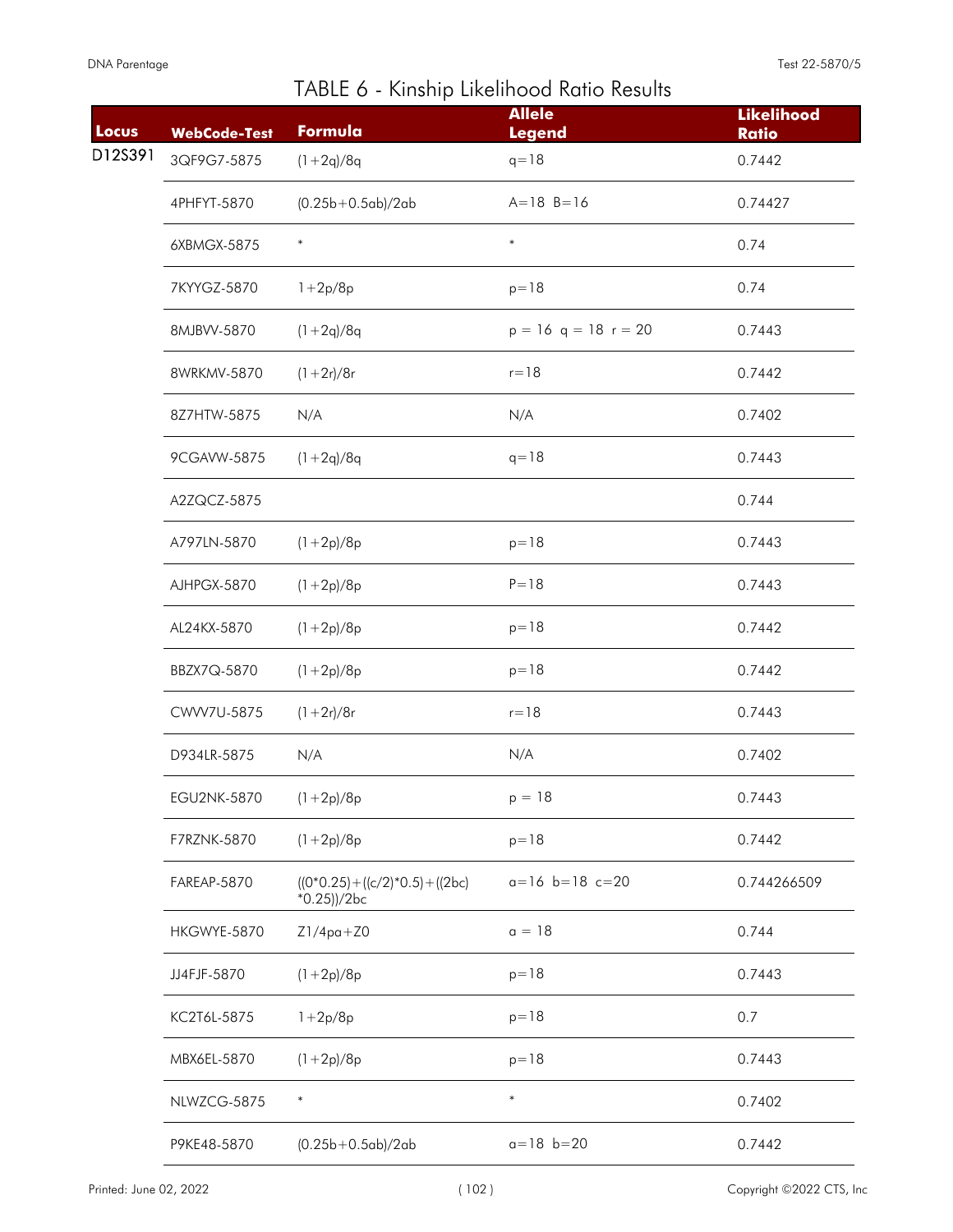| Locus   | <b>WebCode-Test</b> | Formula             | <b>Allele</b><br><b>Legend</b> | <b>Likelihood</b><br><b>Ratio</b> |
|---------|---------------------|---------------------|--------------------------------|-----------------------------------|
| D12S391 | PAFW79-5870         | $(1+2a)/8a$         | $a = 18$                       | .7443                             |
|         | Q22BW6-5870         | $(1+2p)/8p$         | $p = 18$                       | 0.7443                            |
|         | QB3VXC-5870         | N.A.                | N.A.                           |                                   |
|         | QQZPQ7-5870         | $(1+2p)/(8p)$       | $p = 18$                       | 0.7443                            |
|         | WB7A82-5870         | $(0.25b+0.5ab)/2ab$ | $a=18$ $b=16$ $c=20$           | 0.74426                           |
|         | WCGDEX-5870         | $(1+2p)/8p$         | $p = 18$                       | 0.7443                            |
|         | WG9FM4-5870         | $(1+2p)/8p$         | $p = 18$                       | 0.7442                            |
|         | X77HCA-5875         | $(1+2q)/8q$         | $q = 18$                       | 0.7443                            |
|         | ZLXWP9-5875         | $(1+2q)/8q$         | $q = 18$                       | 0.7443                            |
|         | ZYZM88-5870         | $(1+2p)/8p$         | $p = 18$                       | 0.7443                            |

**Statistical Analysis Summary of D12S391 Likelihood Ratio Mode**: **0.7443**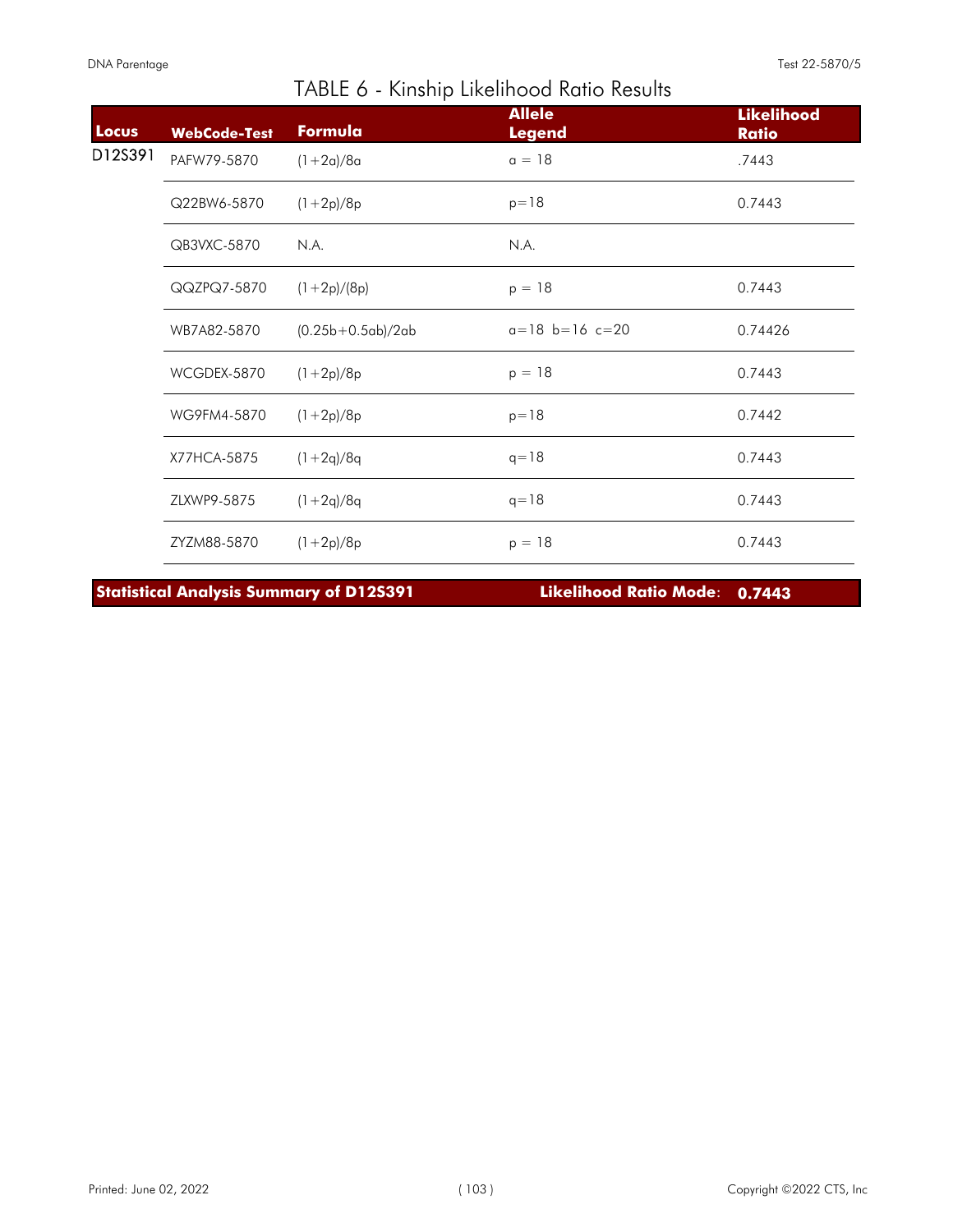L

| Locus   | <b>WebCode-Test</b> | Formula                                                   | <b>Allele</b><br><b>Legend</b> | <b>Likelihood</b><br><b>Ratio</b> |
|---------|---------------------|-----------------------------------------------------------|--------------------------------|-----------------------------------|
| D13S317 | 3QF9G7-5875         | $(1+q)/(4q)$                                              | $q = 12$                       | 0.8479                            |
|         | 4PHFYT-5870         | $(0.5a+0.5ab)/2ab$                                        | $A = 11 B = 12$                | 0.84794                           |
|         | 6XBMGX-5875         | $\ast$                                                    | $\ast$                         | 0.84                              |
|         | 7KYYGZ-5870         | $1 + p/4p$                                                | $p = 12$                       | 0.85                              |
|         | 8MJBVV-5870         | $(1+q)/4q$                                                | $p = 11$ q = 12                | 0.8479                            |
|         | 8WRKMV-5870         | $(1+q)/4q$                                                | $q = 12$                       | 0.8479                            |
|         | 8Z7HTW-5875         | N/A                                                       | N/A                            | 0.8382                            |
|         | 9CGAVW-5875         | $(1+q)/4q$                                                | $q = 12$                       | 0.8479                            |
|         | A2ZQCZ-5875         |                                                           |                                | 0.847                             |
|         | A797LN-5870         | $(1+p)/4p$                                                | $p = 12$                       | 0.8479                            |
|         | AJHPGX-5870         | $(1+p)/4p$                                                | $P = 12$                       | 0.8479                            |
|         | AL24KX-5870         | $(1+p)/4p$                                                | $p = 12$                       | 0.8479                            |
|         | BBZX7Q-5870         | $(1+p)/4p$                                                | $p = 12$                       | 0.8479                            |
|         | CWW7U-5875          | $(1+q)/4q$                                                | $q = 12$                       | 0.8479                            |
|         | D934LR-5875         | N/A                                                       | N/A                            | 0.8382                            |
|         | EGU2NK-5870         | $(1+p)/4p$                                                | $p = 12$                       | 0.8479                            |
|         | F7RZNK-5870         | $(1+p)/4p$                                                | $p = 12$                       | 0.8479                            |
|         | FAREAP-5870         | $((0*0.25) + ((b/2)*0.5) + ((b*b))$<br>$*0.25$ ))/b $*$ b | $a=11$ $b=12$                  | 0.847943076                       |
|         | HKGWYE-5870         | $Z1/2pa+Z0$                                               | $a = 12$                       | 0.848                             |
|         | JJ4FJF-5870         | $(1+p)/4p$                                                | $p = 12$                       | 0.8479                            |
|         | KC2T6L-5875         | $1 + p/4p$                                                | $p = 12$                       | 0.8                               |
|         | MBX6EL-5870         | $(1+p)/4p$                                                | $p = 12$                       | 0.8479                            |
|         | NLWZCG-5875         | $\ast$                                                    | $\ast$                         | 0.8382                            |
|         | P9KE48-5870         | $(0.25a+0.25a \cdot 2)/a \cdot 2$                         | $a=12$                         | 0.8479                            |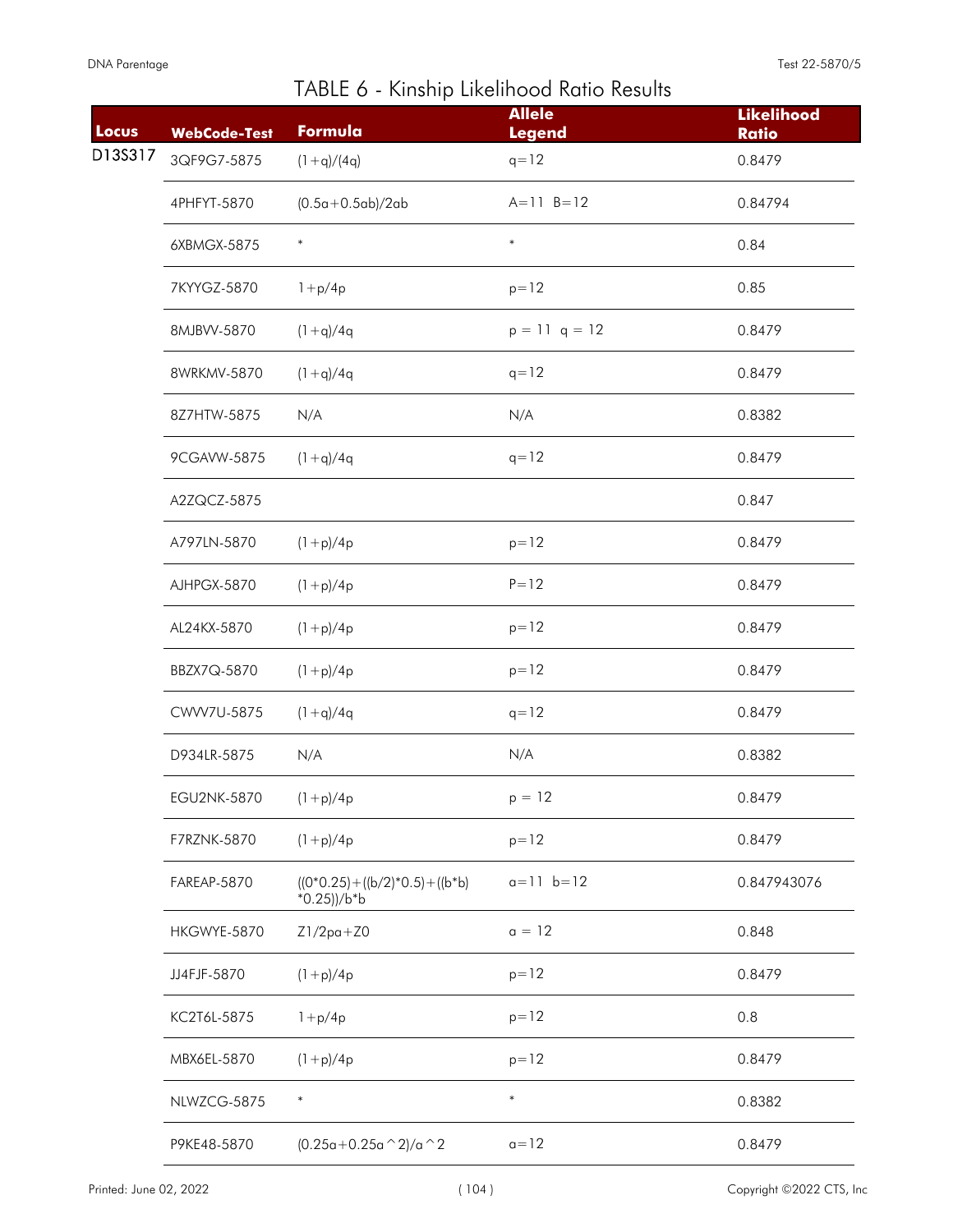| Locus   | <b>WebCode-Test</b> | Formula                  | <b>Allele</b><br><b>Legend</b> | <b>Likelihood</b><br><b>Ratio</b> |
|---------|---------------------|--------------------------|--------------------------------|-----------------------------------|
| D13S317 | PAFW79-5870         | $(1+a)/4a$               | $a = 12$                       | .8479                             |
|         | Q22BW6-5870         | $(1+p)/4p$               | $p = 12$                       | 0.8479                            |
|         | QB3VXC-5870         | $(1+p)/4p$               | $p = 12$                       | 0.8479                            |
|         | QQZPQ7-5870         | $(1+p)/(4p)$             | $p = 12$                       | 0.8479                            |
|         | WB7A82-5870         | $(0.25a+0.25a \n^2)/a^2$ | $a=12$ $b=11$                  | 0.84794                           |
|         | WCGDEX-5870         | $(1+p)/4p$               | $p = 12$                       | 0.8479                            |
|         | WG9FM4-5870         | $(1+p)/4p$               | $p = 12$                       | 0.8479                            |
|         | X77HCA-5875         | $(1+p)/4p$               | $p = 12$                       | 0.8479                            |
|         | ZLXWP9-5875         | $(1+q)/(4q)$             | $q = 12$                       | 0.8479                            |
|         | ZYZM88-5870         | $(1+p)/4p$               | $p = 12$                       | 0.8479                            |

**Statistical Analysis Summary of D13S317 Likelihood Ratio Mode**: **0.8479**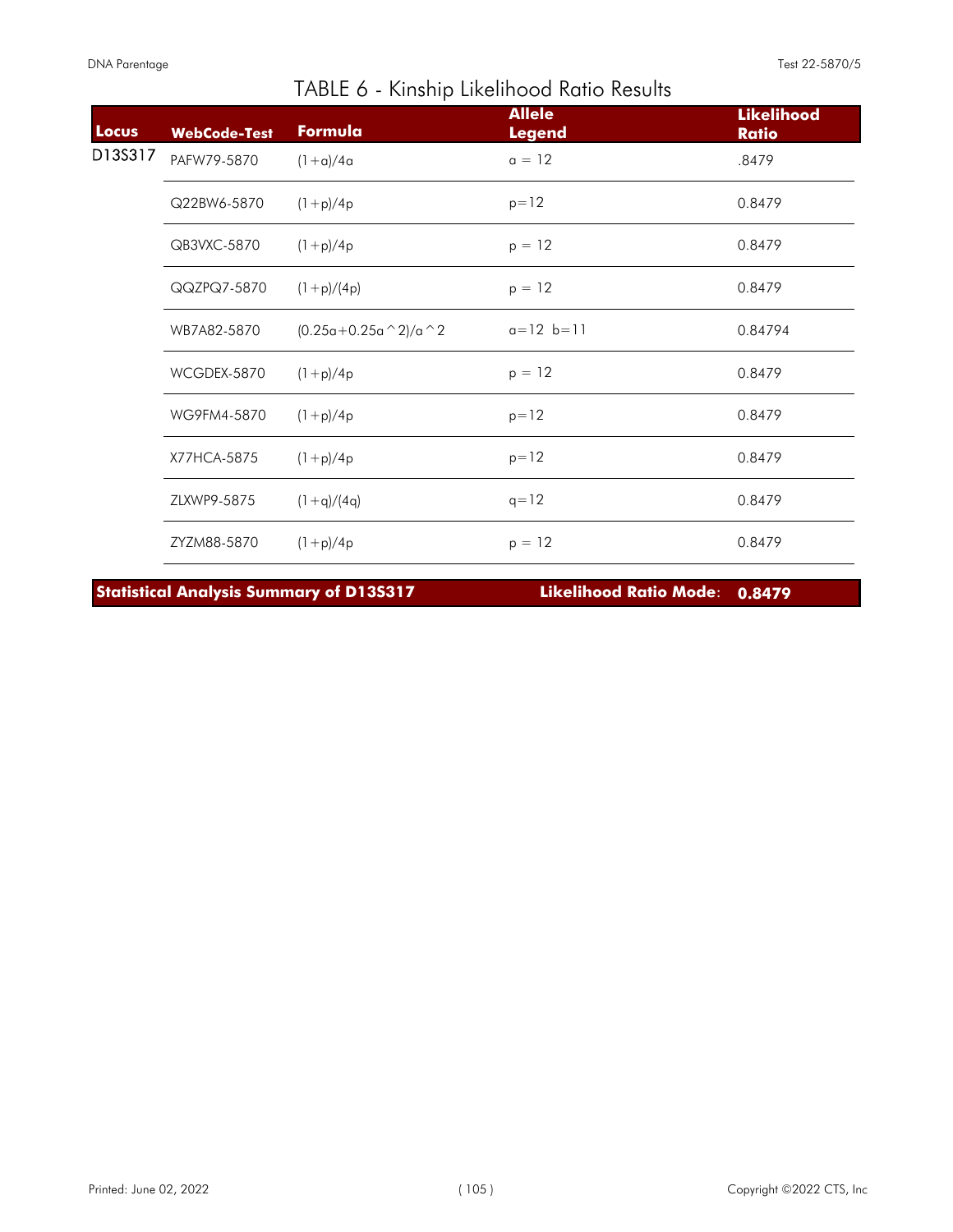| Locus   | <b>WebCode-Test</b> | Formula                                   | <b>Allele</b><br><b>Legend</b> | <b>Likelihood</b><br><b>Ratio</b> |
|---------|---------------------|-------------------------------------------|--------------------------------|-----------------------------------|
| D16S539 | 3QF9G7-5875         | $(1 + 2p + pp)/4pp$                       | $p = 11$                       | 4.3710                            |
|         | 4PHFYT-5870         | $(0.25+0.5a+0.25a^2)/a^2$                 | $A = 11$                       | 4.3716                            |
|         | 6XBMGX-5875         | $\ast$                                    | $\ast$                         | 4.03                              |
|         | 7KYYGZ-5870         | $(1+P)2/4P2$                              | $p = 11$                       | 4.37                              |
|         | 8MJBVV-5870         | $(8p^2+4(2+4p))/32p^2$                    | $p = 11$                       | 4.372                             |
|         | 8WRKMV-5870         | $(1 + 2p + pp)/4pp$                       | $p = 11$                       | 4.3716                            |
|         | 8Z7HTW-5875         | N/A                                       | N/A                            | 4.029                             |
|         | 9CGAVW-5875         | $(1 + 2p + pp)/4pp$                       | $p = 11$                       | 4.3716                            |
|         | A2ZQCZ-5875         |                                           |                                | 4.371                             |
|         | A797LN-5870         | $[(1+p)$ $2]/4p$ $2$                      | $p = 11$                       | 4.372                             |
|         | AJHPGX-5870         | $(1 + 2p + pp)/4pp$                       | $P = 11$                       | 4.3716                            |
|         | AL24KX-5870         | $(1 + 2p + pp)/4pp$                       | $p = 11$                       | 4.3715                            |
|         | BBZX7Q-5870         | $(1 + 2p + pp)/4pp$                       | $p = 11$                       | 4.3716                            |
|         | CWW7U-5875          | $(1 + 2p + pp)/4pp$                       | $p = 11$                       | 4.3716                            |
|         | D934LR-5875         | N/A                                       | N/A                            | 4.029                             |
|         | EGU2NK-5870         | $(1+p)$ $^{\wedge}$ 2/4p $^{\wedge}$ 2    | $p = 11$                       | 4.372                             |
|         | F7RZNK-5870         | $(1 + 2p + pp)/4pp$                       | $p = 11$                       | 4.3716                            |
|         | FAREAP-5870         | $((1*0.25)+(a*0.5)+((a*0)$<br>*0.25))/a*a | $a=11$                         | 4.371598441                       |
|         | HKGWYE-5870         | $Z2/pa^2 + Z1/pa + Z0$                    | $a = 11$                       | 4.372                             |
|         | JJ4FJF-5870         | $(1+p)2/4p2$                              | $p = 11$                       | 4.372                             |
|         | KC2T6L-5875         | $(1+p)$ $\hat{2}/(2p)$ $\hat{2}$          | $p = 11$                       | 4.4                               |
|         | MBX6EL-5870         | $(1 + 2p + pp)/4pp$                       | $p = 11$                       | 4.3716                            |
|         | NLWZCG-5875         | $\ast$                                    | $\ast$                         | 4.029                             |
|         | P9KE48-5870         | $(0.25+0.5a+0.25a^2)/a^2$                 | $a=11$                         | 4.371                             |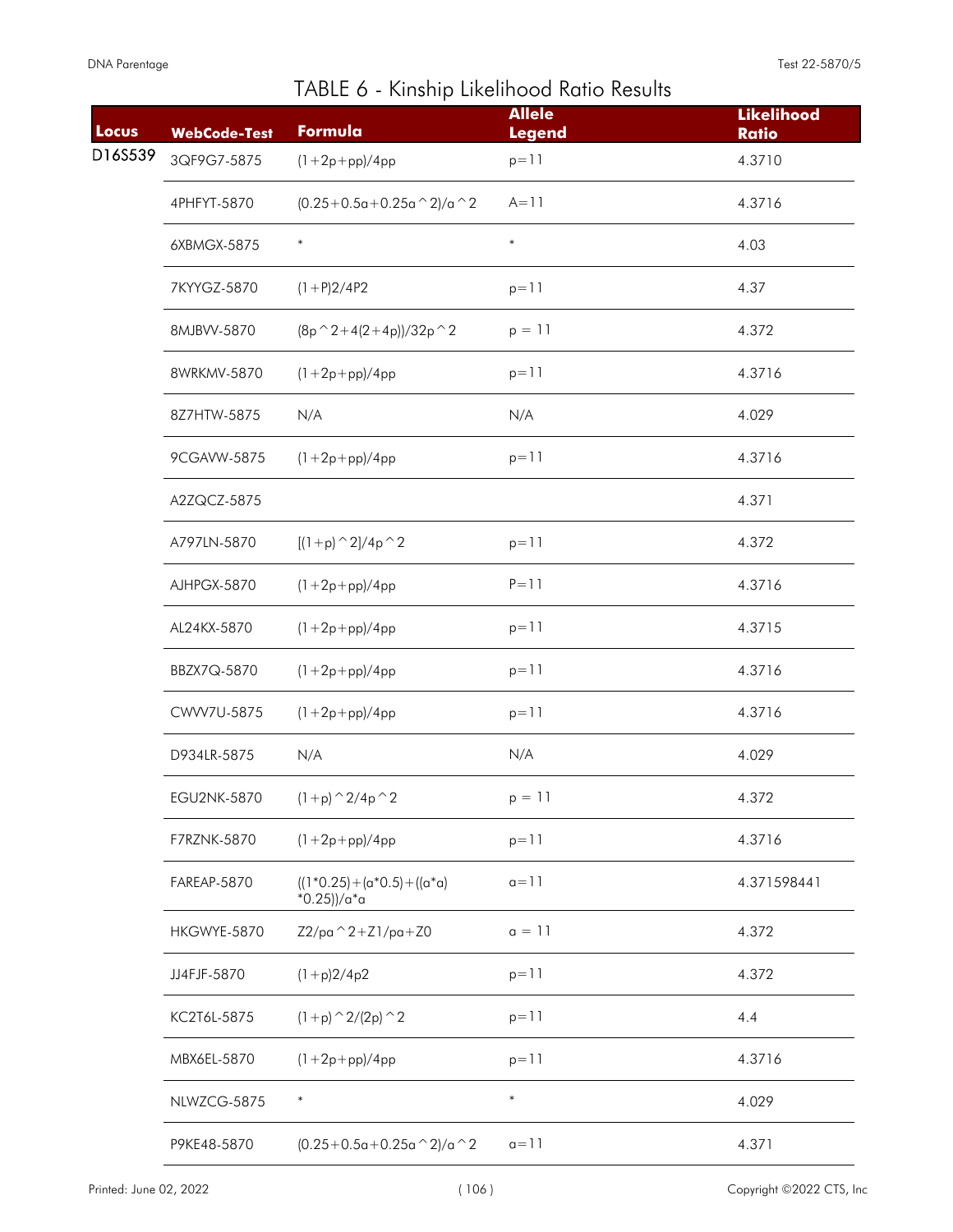I

| Locus   | <b>WebCode-Test</b> | Formula                        | <b>Allele</b><br><b>Legend</b> | <b>Likelihood</b><br><b>Ratio</b> |
|---------|---------------------|--------------------------------|--------------------------------|-----------------------------------|
| D16S539 | PAFW79-5870         | $(1+a)$ $\hat{2}/4a$ $\hat{2}$ | $a = 11$                       | 4.372                             |
|         | Q22BW6-5870         | $(1+p)(1+p)/4(p)(p)$           | $p = 11$                       | 4.372                             |
|         | QB3VXC-5870         | $(1+p)$ $\hat{2}/4p$ $\hat{2}$ | $p = 11$                       | 4.3716                            |
|         | QQZPQ7-5870         | $(1+p)$ $\hat{2}/(4p \hat{2})$ | $p = 11$                       | 4.372                             |
|         | WB7A82-5870         | $(0.25+0.5a+0.25a^2)/a^2$      | $a=11$                         | 4.37159                           |
|         | WCGDEX-5870         | $(1+p)$ $\hat{2}/4p$ $\hat{2}$ | $p = 11$                       | 4.3716                            |
|         | WG9FM4-5870         | $(1+2p+pp)/4pp$                | $p = 11$                       | 4.3716                            |
|         | X77HCA-5875         | $[(1+p)(1+p)]/[(2p)(2p)]$      | $p = 11$                       | 4.372                             |
|         | ZLXWP9-5875         | $(1+2p+pp)/4pp$                | $p = 11$                       | 4.3716                            |
|         | ZYZM88-5870         | $(1 + 2p + pp)/4pp$            | $p = 11$                       | 4.3716                            |

TABLE 6 - Kinship Likelihood Ratio Results

**Statistical Analysis Summary of D16S539 Likelihood Ratio Mode**: **4.3716**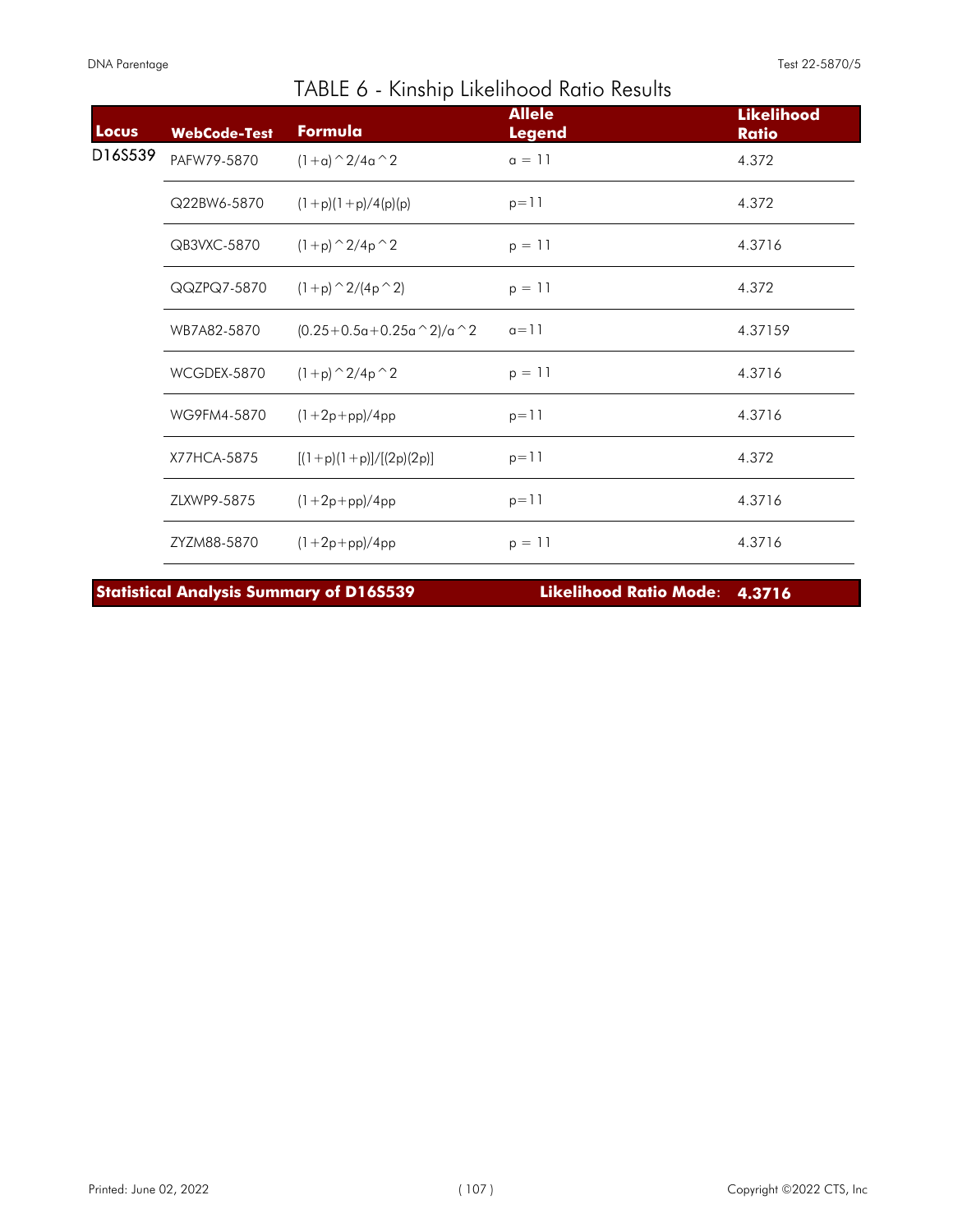| Locus  | <b>WebCode-Test</b> | Formula                                                   | <b>Allele</b><br><b>Legend</b> | <b>Likelihood</b><br><b>Ratio</b> |
|--------|---------------------|-----------------------------------------------------------|--------------------------------|-----------------------------------|
| D18S51 | 3QF9G7-5875         | $(1+2p)/8p$                                               | $p = 12$                       | 1.8943                            |
|        | 4PHFYT-5870         | $(0.25b+0.5ab)/2ab$                                       | $A=12$ $B=20$                  | 1.8947                            |
|        | 6XBMGX-5875         | $\ast$                                                    | $\ast$                         | 1.75                              |
|        | 7KYYGZ-5870         | $1 + 2p/8p$                                               | $p = 12$                       | 1.89                              |
|        | 8MJBVV-5870         | $(1+2p)/8p$                                               | $p = 12$ q = 20 r = 21         | 1.895                             |
|        | 8WRKMV-5870         | $(1+2p)/8p$                                               | $p = 12$                       | 1.8947                            |
|        | 8Z7HTW-5875         | N/A                                                       | N/A                            | 1.746                             |
|        | 9CGAVW-5875         | $(1+2p)/8p$                                               | $p = 12$                       | 1.8947                            |
|        | A2ZQCZ-5875         |                                                           |                                | 1.894                             |
|        | A797LN-5870         | $(1+2p)/8p$                                               | $p = 12$                       | 1.895                             |
|        | AJHPGX-5870         | $(1+2p)/8p$                                               | $P = 12$                       | 1.8947                            |
|        | AL24KX-5870         | $(1+2p)/8p$                                               | $p = 12$                       | 1.8947                            |
|        | BBZX7Q-5870         | $(1+2p)/8p$                                               | $p = 12$                       | 1.8947                            |
|        | CWW7U-5875          | $(1+2p)/8p$                                               | $p = 12$                       | 1.8947                            |
|        | D934LR-5875         | N/A                                                       | N/A                            | 1.746                             |
|        | <b>EGU2NK-5870</b>  | $(1+2p)/8p$                                               | $p = 12$                       | 1.895                             |
|        | F7RZNK-5870         | $(1+2p)/8p$                                               | $p = 12$                       | 1.8947                            |
|        | FAREAP-5870         | $((0*0.25) + ((c/2*0.5) + ((2\alpha c)$<br>$*0.25$ ))/2ac | $a=12$ $b=20$ $c=21$           | 1.894736842                       |
|        | HKGWYE-5870         | $Z1/4pq+Z0$                                               | $a = 12$                       | 1.895                             |
|        | JJ4FJF-5870         | $(1+2p)/8p$                                               | $p = 12$                       | 1.895                             |
|        | KC2T6L-5875         | $1 + 2p/8p$                                               | $p = 12$                       | 1.9                               |
|        | MBX6EL-5870         | $(1+2p)/8p$                                               | $p = 12$                       | 1.8947                            |
|        | NLWZCG-5875         | $\ast$                                                    | $\ast$                         | 1.746                             |
|        | P9KE48-5870         | $(0.25b+0.5ab)/2ab$                                       | $a=12$ $b=20$                  | 1.894                             |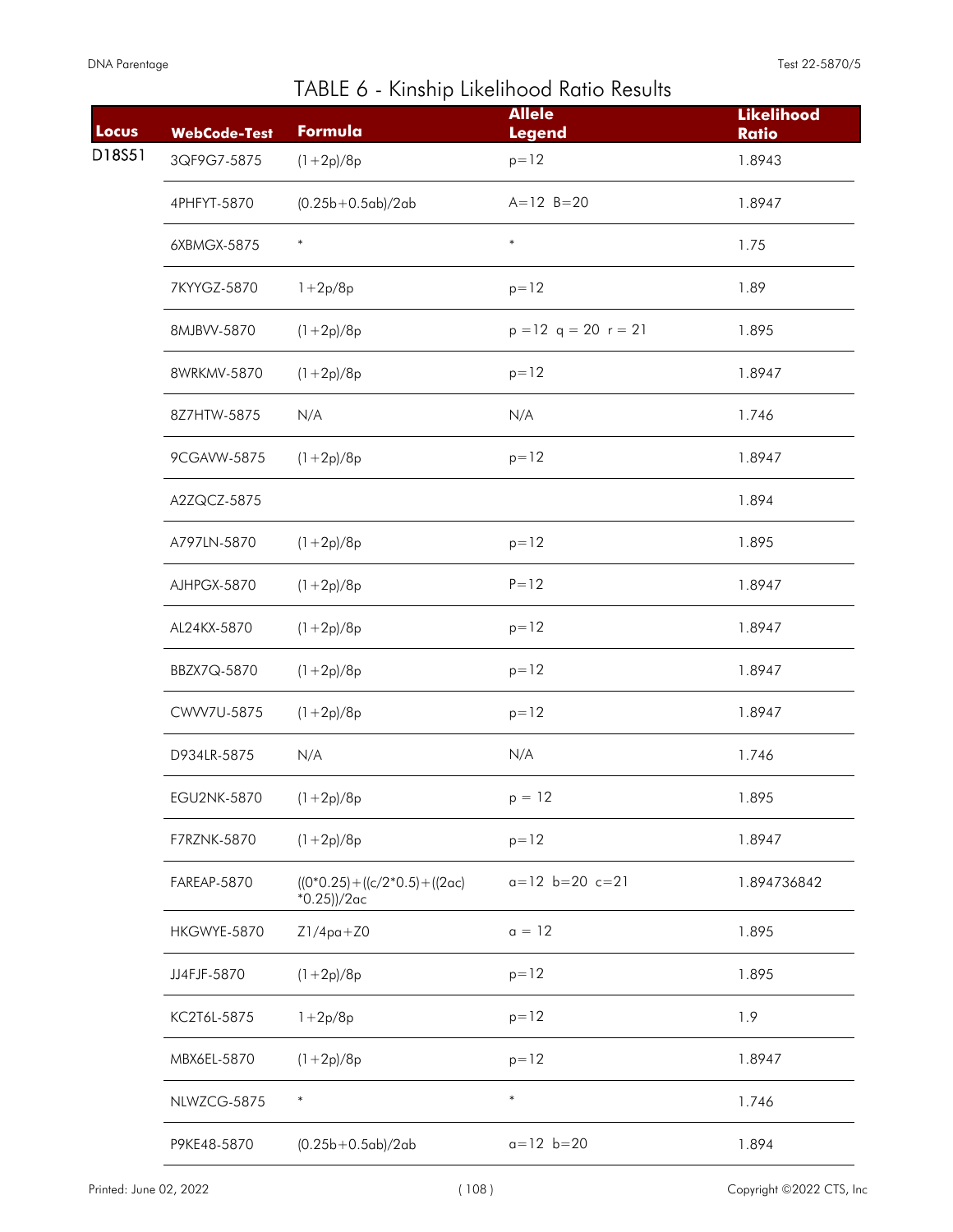| Locus  | <b>WebCode-Test</b> | Formula             | <b>Allele</b><br><b>Legend</b> | <b>Likelihood</b><br><b>Ratio</b> |
|--------|---------------------|---------------------|--------------------------------|-----------------------------------|
| D18S51 | PAFW79-5870         | $(1+2a)/8a$         | $a = 12$                       | 1.895                             |
|        | Q22BW6-5870         | $(1+2p)/8p$         | $p = 12$                       | 1.895                             |
|        | QB3VXC-5870         | $(1+2p)/8p$         | $p = 12$                       | 1.8947                            |
|        | QQZPQ7-5870         | $(1+2p)/(8p)$       | $p = 12$                       | 1.895                             |
|        | WB7A82-5870         | $(0.25b+0.5ab)/2ab$ | $a=12$ $b=20$ $c=21$           | 1.89473                           |
|        | WCGDEX-5870         | $(1+2p)/8p$         | $p = 12$                       | 1.8947                            |
|        | WG9FM4-5870         | $(1+2p)/8p$         | $p = 12$                       | 1.8947                            |
|        | X77HCA-5875         | $(1+2p)/8p$         | $p = 12$                       | 1.895                             |
|        | ZLXWP9-5875         | $(1+2p)/8p$         | $p = 12$                       | 1.8947                            |
|        | ZYZM88-5870         | $(1+2p)/8p$         | $p = 12$                       | 1.8947                            |

**Statistical Analysis Summary of D18S51 Likelihood Ratio Mode**: **1.8947**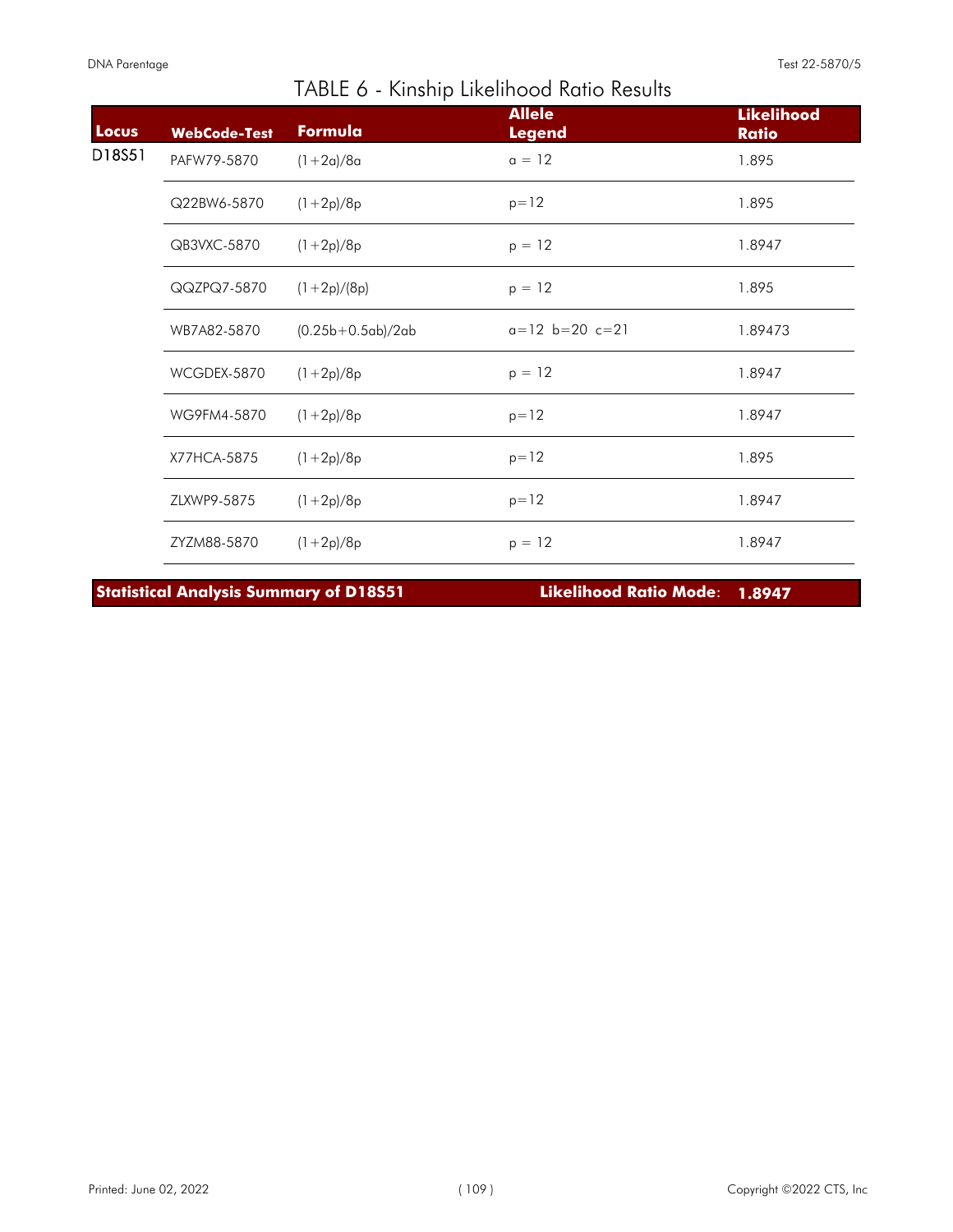| Locus   | <b>WebCode-Test</b> | Formula                                                   | <b>Allele</b><br><b>Legend</b> | <b>Likelihood</b><br><b>Ratio</b> |
|---------|---------------------|-----------------------------------------------------------|--------------------------------|-----------------------------------|
| D19S433 | 3QF9G7-5875         | $(1+2p)/8p$                                               | $p = 11$                       | 2.2382                            |
|         | 4PHFYT-5870         | $(0.25b+0.5ab)/2ab$                                       | $A = 11 B = 14$                | 2.2373                            |
|         | 6XBMGX-5875         | $\ast$                                                    | $\ast$                         | 2.02                              |
|         | 7KYYGZ-5870         | $1 + 2p/8p$                                               | $p = 11$                       | 2.24                              |
|         | 8MJBVV-5870         | $(1+2p)/8p$                                               | $p = 11$ q = 13 r = 14         | 2.237                             |
|         | 8WRKMV-5870         | $(1+2p)/8p$                                               | $p = 11$                       | 2.2372                            |
|         | 8Z7HTW-5875         | N/A                                                       | N/A                            | 2.015                             |
|         | 9CGAVW-5875         | $(1+2p)/8p$                                               | $p = 11$                       | 2.2373                            |
|         | A2ZQCZ-5875         |                                                           |                                | 2.238                             |
|         | A797LN-5870         | $(1+2p)/8p$                                               | $p = 11$                       | 2.237                             |
|         | AJHPGX-5870         | $(1+2p)/8p$                                               | $P = 11$                       | 2.2373                            |
|         | AL24KX-5870         | $(1+2p)/8p$                                               | $p = 11$                       | 2.2372                            |
|         | BBZX7Q-5870         | $(1+2p)/8p$                                               | $p = 11$                       | 2.2372                            |
|         | CWW7U-5875          | $(1+2p)/8p$                                               | $p = 11$                       | 2.2373                            |
|         | D934LR-5875         | N/A                                                       | N/A                            | 2.015                             |
|         | EGU2NK-5870         | $(1+2p)/8p$                                               | $p = 11$                       | 2.237                             |
|         | F7RZNK-5870         | $(1+2p)/8p$                                               | $p = 11$                       | 2.2372                            |
|         | FAREAP-5870         | $((0*0.25) + ((c/2*0.5) + ((2\alpha c)$<br>$*0.25$ ))/2ac | $a=11$ $b=14$ $c=13$           | 2.237281399                       |
|         | HKGWYE-5870         | $Z1/4pq+Z0$                                               | $a = 11$                       | 2.237                             |
|         | JJ4FJF-5870         | $(1+2p)/8p$                                               | $p = 11$                       | 2.237                             |
|         | KC2T6L-5875         | $1 + 2p/8p$                                               | $p = 11$                       | 2.2                               |
|         | MBX6EL-5870         | $(1+2p)/8p$                                               | $p = 11$                       | 2.2373                            |
|         | NLWZCG-5875         | $\ast$                                                    | $\ast$                         | 2.015                             |
|         | P9KE48-5870         | $(0.25b+0.5ab)/2ab$                                       | $a=11$ $b=13$                  | 2.237                             |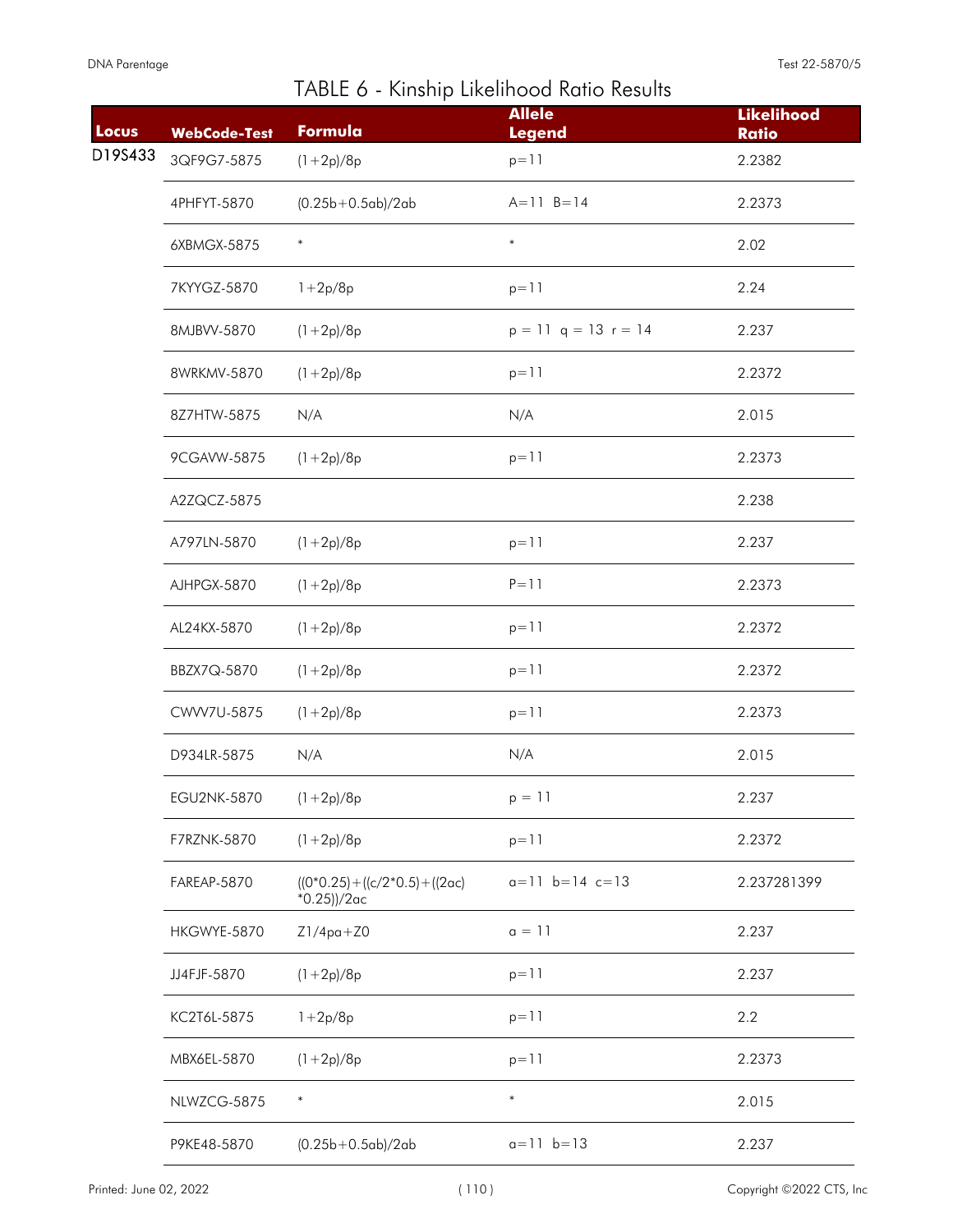| Locus   | <b>WebCode-Test</b> | Formula             | <b>Allele</b><br><b>Legend</b> | <b>Likelihood</b><br><b>Ratio</b> |
|---------|---------------------|---------------------|--------------------------------|-----------------------------------|
| D19S433 | PAFW79-5870         | $(1+2a)/8a$         | $a = 11$                       | 2.237                             |
|         | Q22BW6-5870         | $(1+2p)/8p$         | $p = 11$                       | 2.237                             |
|         | QB3VXC-5870         | $(1+2p)/8p$         | $p = 11$                       | 2.2373                            |
|         | QQZPQ7-5870         | $(1+2p)/(8p)$       | $p = 11$                       | 2.237                             |
|         | WB7A82-5870         | $(0.25b+0.5ab)/2ab$ | $a=11$ $b=14$ $c=13$           | 2.23728                           |
|         | WCGDEX-5870         | $(1+2p)/8p$         | $p = 11$                       | 2.2373                            |
|         | WG9FM4-5870         | $(1+2p)/8p$         | $p = 11$                       | 2.2372                            |
|         | X77HCA-5875         | $(1+2p)/8p$         | $p = 11$                       | 2.237                             |
|         | ZLXWP9-5875         | $(1+2p)/8p$         | $p = 11$                       | 2.2373                            |
|         | ZYZM88-5870         | $(1+2p)/8p$         | $p = 11$                       | 2.2373                            |

**Statistical Analysis Summary of D19S433 Likelihood Ratio Mode**: **2.237**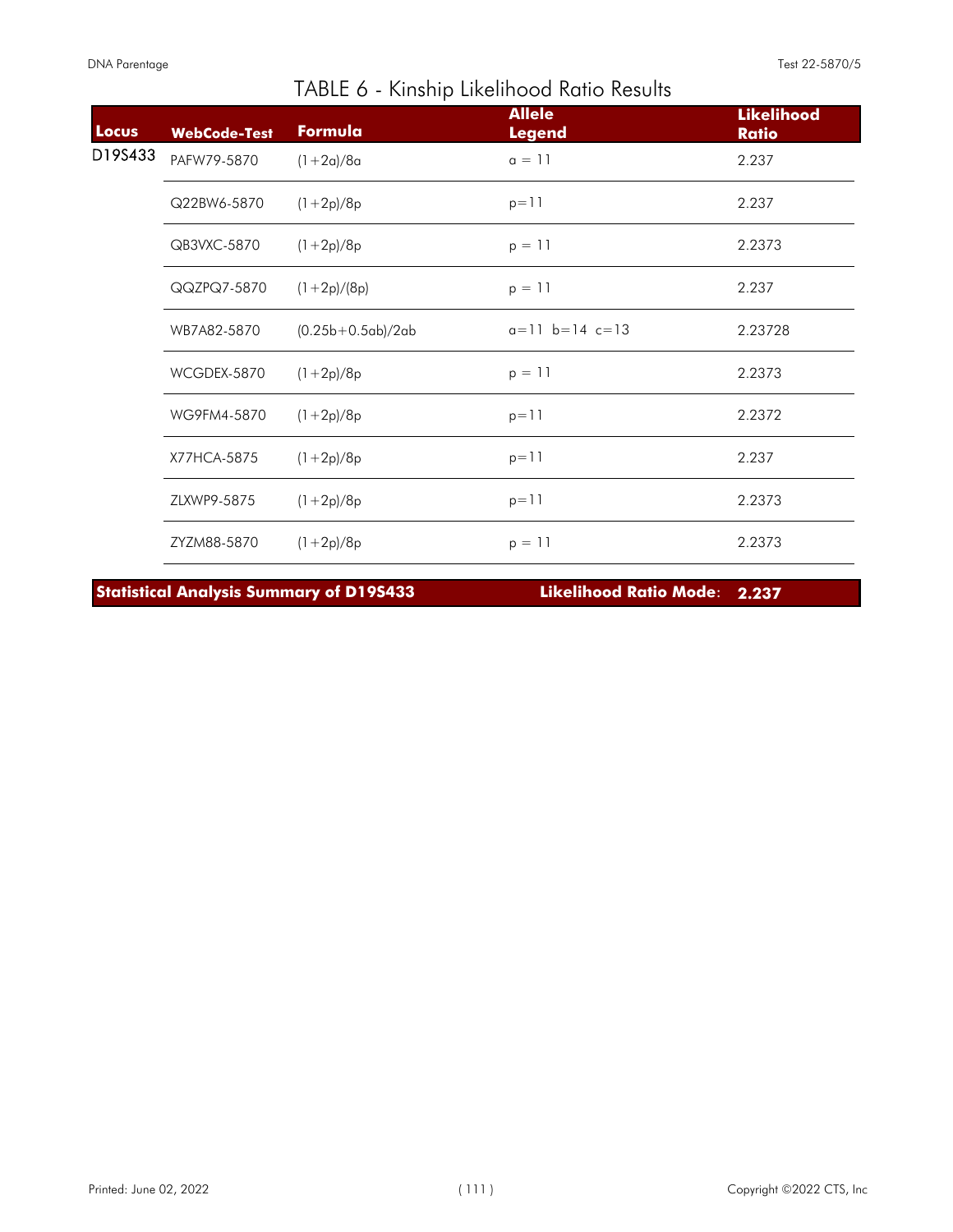|  |  | TABLE 6 - Kinship Likelihood Ratio Results |  |  |
|--|--|--------------------------------------------|--|--|
|--|--|--------------------------------------------|--|--|

| Locus  | <b>WebCode-Test</b> | Formula                                                     | <b>Allele</b><br><b>Legend</b> | <b>Likelihood</b><br><b>Ratio</b> |
|--------|---------------------|-------------------------------------------------------------|--------------------------------|-----------------------------------|
| D21S11 | 3QF9G7-5875         | $(1+p+q+2pq)/8pq$                                           | $p=29$ q=30                    | 5.1989                            |
|        | 4PHFYT-5870         | $(0.25+0.25a+0.25b+0.5ab)/2$<br>ab                          | $A=29$ B=30                    | 5.1982                            |
|        | 6XBMGX-5875         | $\ast$                                                      | $\ast$                         | 4.98                              |
|        | 7KYYGZ-5870         | $1+p+q+2pq/8pq$                                             | $p=29, q=30$                   | 5.20                              |
|        | 8MJBVV-5870         | $(1 + p + q + 2pq)/8pq$                                     | $p = 29$ q = 30                | 5.198                             |
|        | 8WRKMV-5870         | $(1+p+q+2pq)/8pq$                                           | $p=29$ q=30                    | 5.1982                            |
|        | 8Z7HTW-5875         | N/A                                                         | N/A                            | 4.979                             |
|        | 9CGAVW-5875         | $(1+p+q+2pq)/8pq$                                           | $p=29$ q=30                    | 5.1982                            |
|        | A2ZQCZ-5875         |                                                             |                                | 5.198                             |
|        | A797LN-5870         | $(1 + p + q + 2pq)/8pq$                                     | $p=29$ q=30                    | 5.198                             |
|        | AJHPGX-5870         | $(1 + p + q + 2pq)/8pq$                                     | $P = 29$ Q=30                  | 5.1982                            |
|        | AL24KX-5870         | $(1 + p + q + 2pq)/8pq$                                     | $p=29$ q=30                    | 5.1982                            |
|        | BBZX7Q-5870         | $(1 + p + q + 2pq)/8pq$                                     | $p=29$ q=30                    | 5.1982                            |
|        | CWW7U-5875          | $(1 + p + q + 2pq)/8pq$                                     | $p = 29$ q=30                  | 5.1982                            |
|        | D934LR-5875         | N/A                                                         | N/A                            | 4.979                             |
|        | EGU2NK-5870         | $(1 + p + q + 2pq)/8pq$                                     | $p = 29$ q = 30                | 5.198                             |
|        | F7RZNK-5870         | $(1+p+q+2pq)/8pq$                                           | $p=29$ q=30                    | 5.1982                            |
|        | FAREAP-5870         | $((1*0.25)+(((a+b)/2))$<br>$*0.5$ ) + ((2ab) $*0.25$ ))/2ab | $a = 29$ $b = 30$              | 5.198207109                       |
|        | HKGWYE-5870         | $2Z2+Z1$ (pa+pb)/4papb+Z0                                   | $a = 29$ b = 30                | 5.198                             |
|        | JJ4FJF-5870         | $(1+p+q+2pq)/8pq$                                           | $p=29$ q=30                    | 5.198                             |
|        | KC2T6L-5875         | $1+p+q+2pq/8pq$                                             | $p=29$ 1=30                    | 5.2                               |
|        | MBX6EL-5870         | $(1 + p + q + 2pq)/8pq$                                     | $p=29$ q=30                    | 5.1982                            |
|        | NLWZCG-5875         | $\ast$                                                      | $\ast$                         | 4.979                             |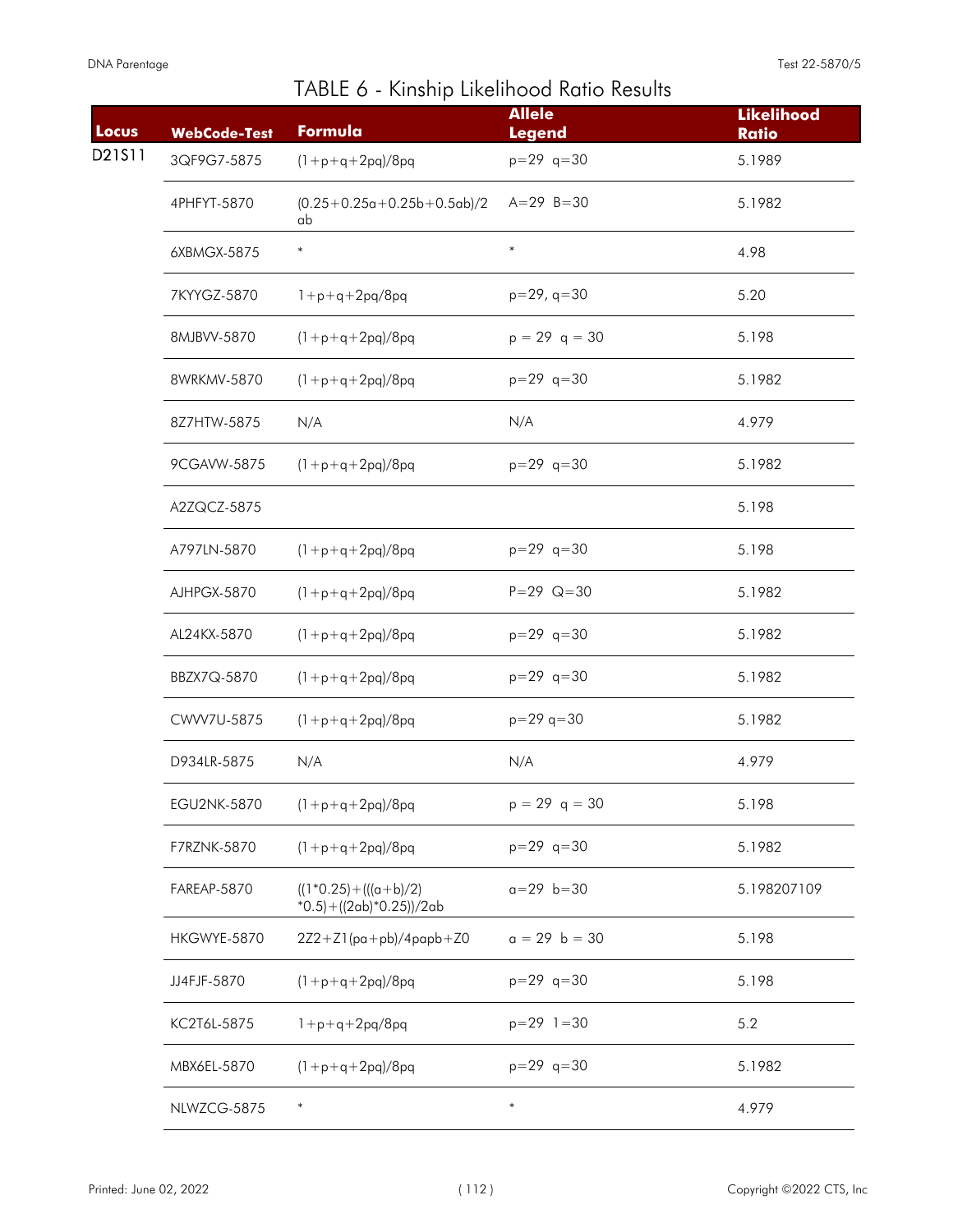I

| Locus  | <b>WebCode-Test</b> | Formula                            | <b>Allele</b><br><b>Legend</b> | <b>Likelihood</b><br><b>Ratio</b> |
|--------|---------------------|------------------------------------|--------------------------------|-----------------------------------|
| D21S11 | P9KE48-5870         | $(0.25+0.25a+0.25b+0.5ab)/2$<br>ab | $a=29$ $b=30$                  | 5.198                             |
|        | PAFW79-5870         | $(1+a+b+2ab)/8ab$                  | $a = 29$ b = 30                | 5.198                             |
|        | Q22BW6-5870         | $(1+q+p+2pq)/8pq$                  | $p=29$ q=30                    | 5.198                             |
|        | QB3VXC-5870         | $(1+p+q+2pq)/8pq$                  | $p = 29$ q = 30                | 5.1982                            |
|        | QQZPQ7-5870         | $(1+p+q+2pq)/(8pq)$                | $p = 29$ q = 30                | 5.198                             |
|        | WB7A82-5870         | $(0.25+0.25a+0.25b+0.5ab)/2$<br>ab | $a=29$ $b=30$                  | 5.19820                           |
|        | WCGDEX-5870         | $(1+p+q+2pq)/8pq$                  | $p = 29$ q = 30                | 5.1982                            |
|        | WG9FM4-5870         | $(1+p+q+2pq)/8pq$                  | $p=29$ q=30                    | 5.1982                            |
|        | X77HCA-5875         | $(1+p+q+2pq)/8pq$                  | $p=29$ q=30                    | 5.198                             |
|        | ZLXWP9-5875         | $(1+p+q+2pq)/8pq$                  | $p=29$ q=30                    | 5.1982                            |
|        | ZYZM88-5870         | $(1+p+q+2pq)/8pq$                  | $p = 29$ q = 30                | 5.1982                            |

TABLE 6 - Kinship Likelihood Ratio Results

**Statistical Analysis Summary of D21S11 Likelihood Ratio Mode**: **5.1982**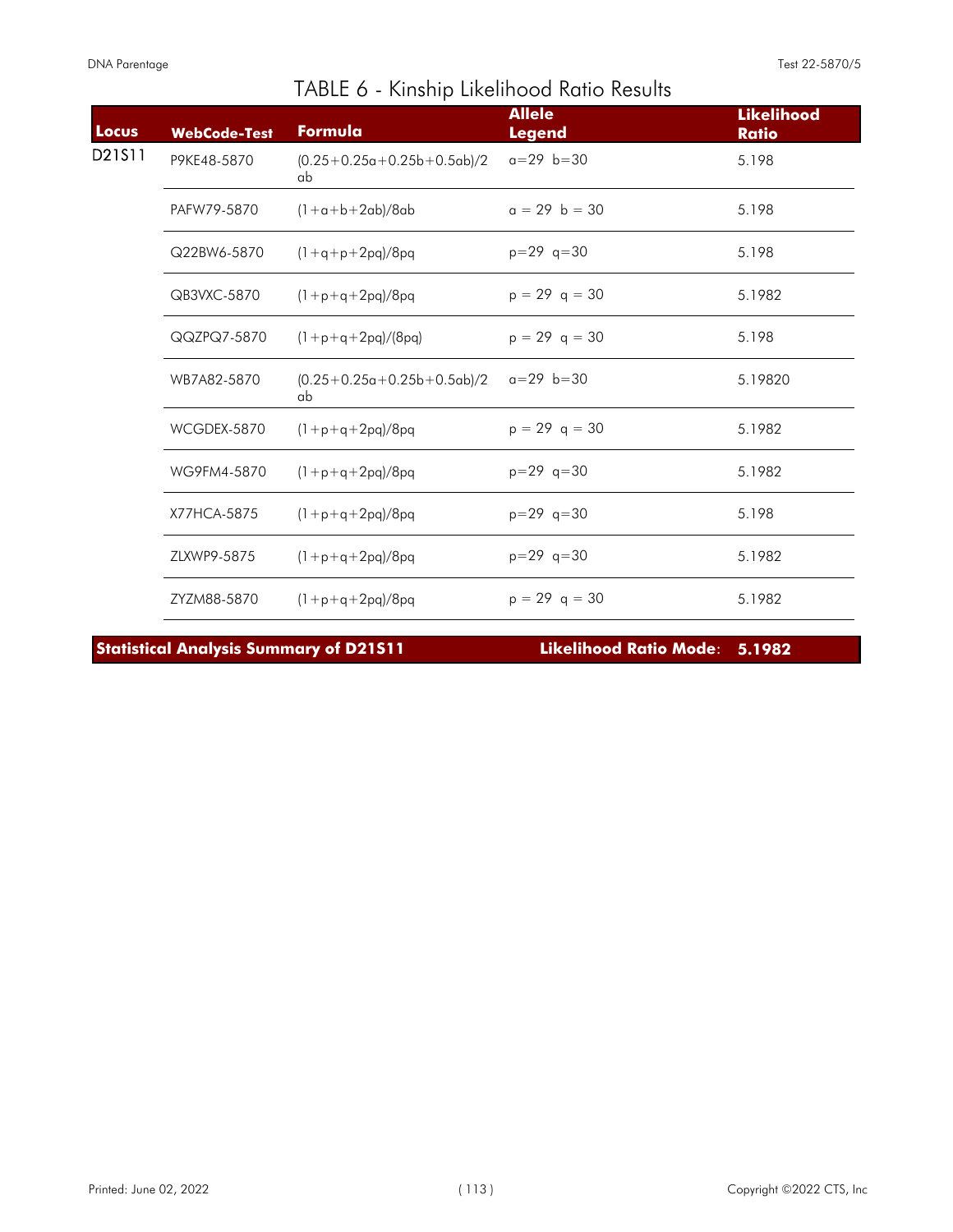| Locus | <b>WebCode-Test</b> | .<br>Formula                                           | <b>Allele</b><br><b>Legend</b> | <b>Likelihood</b><br><b>Ratio</b> |
|-------|---------------------|--------------------------------------------------------|--------------------------------|-----------------------------------|
|       |                     | $(1+p)/4p$                                             | $p = 11$                       | 1.9772                            |
|       | 4PHFYT-5870         | $(0.25a+0.25a \wedge 2)/a \wedge 2$                    | $A = 11$                       | 1.9777                            |
|       | 6XBMGX-5875         | $\ast$                                                 | $\ast$                         | 1.81                              |
|       | 7KYYGZ-5870         | $1 + p/4p$                                             | $p = 11$                       | 1.98                              |
|       | 8MJBVV-5870         | $(1+p)/4p$                                             | $p = 11$ q = 17                | 1.978                             |
|       | 8WRKMV-5870         | $(1+p)/4p$                                             | $p = 11$                       | 1.9777                            |
|       | 8Z7HTW-5875         | N/A                                                    | N/A                            | 1.812                             |
|       | 9CGAVW-5875         | $(1+p)/4p$                                             | $p = 11$                       | 1.9777                            |
|       | A2ZQCZ-5875         |                                                        |                                | 1.977                             |
|       | A797LN-5870         | $(1+p)/4p$                                             | $p = 11$                       | 1.978                             |
|       | AJHPGX-5870         | $(1+p)/4p$                                             | $P = 11$                       | 1.9777                            |
|       | AL24KX-5870         | $(1+p)/4p$                                             | $p = 11$                       | 1.9777                            |
|       | BBZX7Q-5870         | $(1+p)/4p$                                             | $p = 11$                       | 1.9777                            |
|       | CWW7U-5875          | $(1+p)/4p$                                             | $p = 11$                       | 1.9777                            |
|       | D934LR-5875         | N/A                                                    | N/A                            | 1.812                             |
|       | <b>EGU2NK-5870</b>  | $(1+p)/4p$                                             | $p = 11$                       | 1.978                             |
|       | F7RZNK-5870         | $(1+p)/4p$                                             | $p = 11$                       | 1.9777                            |
|       | FAREAP-5870         | $((0*0.25)+( (a/2)*0.5)+( (a*a)$<br>$*0.25$ ))/a $*$ a | $a=11$ $b=17$                  | 1.977712509                       |
|       | HKGWYE-5870         | $Z1/2pa+Z0$                                            | $a = 11$                       | 1.978                             |
|       | JJ4FJF-5870         | $(1+p)/4p$                                             | $p = 11$                       | 1.978                             |
|       | KC2T6L-5875         | $1 + p/4p$                                             | $p = 11$                       | 2.0                               |
|       | MBX6EL-5870         | $(1+p)/4p$                                             | $p = 11$                       | 1.9777                            |
|       | NLWZCG-5875         | $\ast$                                                 | $\ast$                         | 1.812                             |
|       | P9KE48-5870         | $(0.25a+0.25a \cdot 2)/a \cdot 2$                      | $a=11$                         | 1.977                             |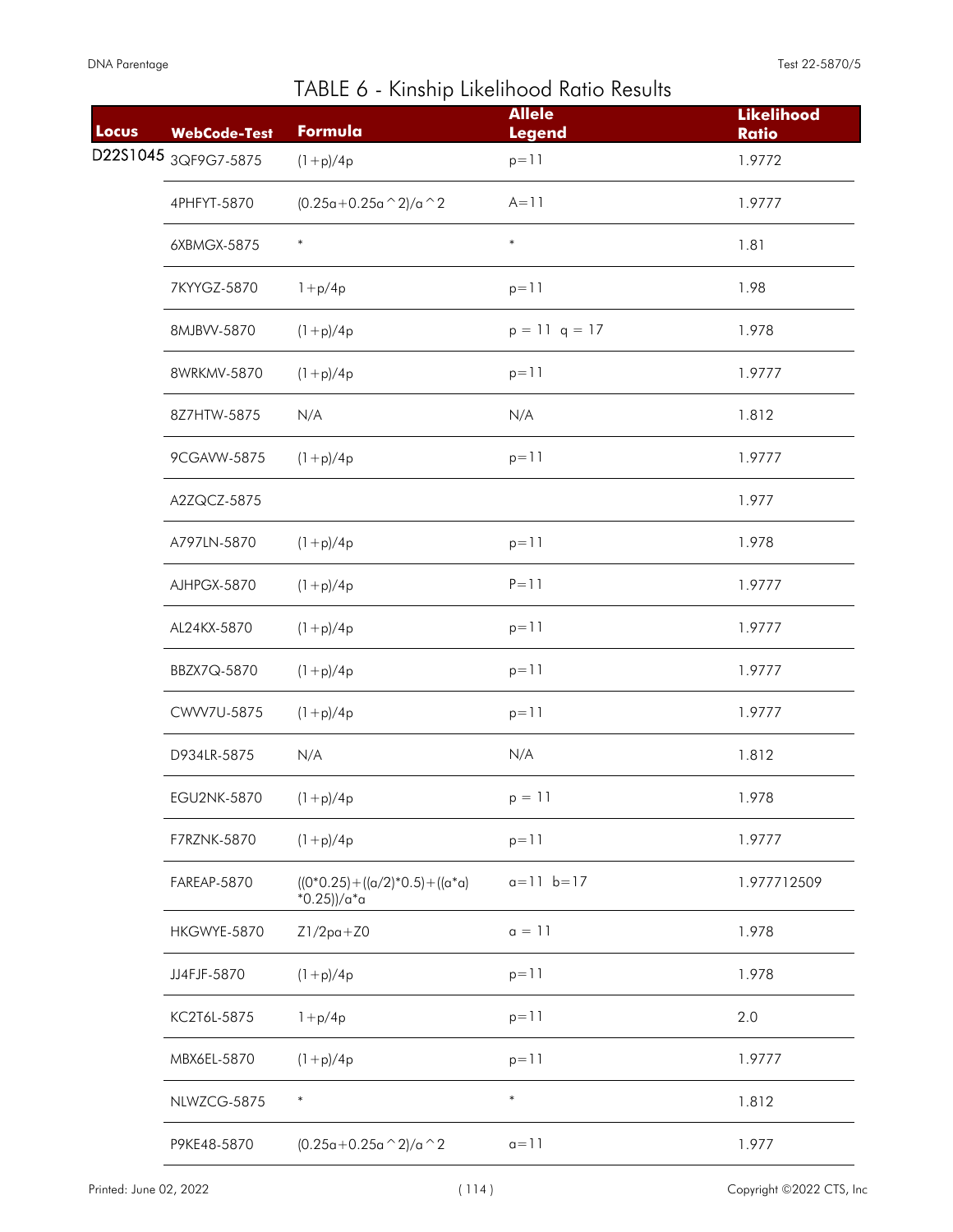| <b>Locus</b> | <b>WebCode-Test</b> | Formula                  | <b>Allele</b><br><b>Legend</b> | <b>Likelihood</b><br><b>Ratio</b> |
|--------------|---------------------|--------------------------|--------------------------------|-----------------------------------|
| D22S1045     | PAFW79-5870         | $(1 + a)/4a$             | $a = 11$                       | 1.978                             |
|              | Q22BW6-5870         | $(1+p)/4p$               | $p = 11$                       | 1.978                             |
|              | QB3VXC-5870         | $(1+p)/4p$               | $p = 11$                       | 1.9777                            |
|              | QQZPQ7-5870         | $(1+p)/(4p)$             | $p = 11$                       | 1.978                             |
|              | WB7A82-5870         | $(0.25a+0.25a \n^2)/a^2$ | $a = 11 b - 17$                | 1.97771                           |
|              | WCGDEX-5870         | $(1+p)/4p$               | $p = 11$                       | 1.9777                            |
|              | WG9FM4-5870         | $(1+p)/4p$               | $p = 11$                       | 1.9777                            |
|              | X77HCA-5875         | $(1+p)/4p$               | $p = 11$                       | 1.978                             |
|              | ZLXWP9-5875         | $(1+p)/4p$               | $p = 11$                       | 1.9777                            |
|              | ZYZM88-5870         | $(1+p)/4p$               | $p = 11$                       | 1.9777                            |

**Statistical Analysis Summary of D22S1045 Likelihood Ratio Mode**: **1.9777**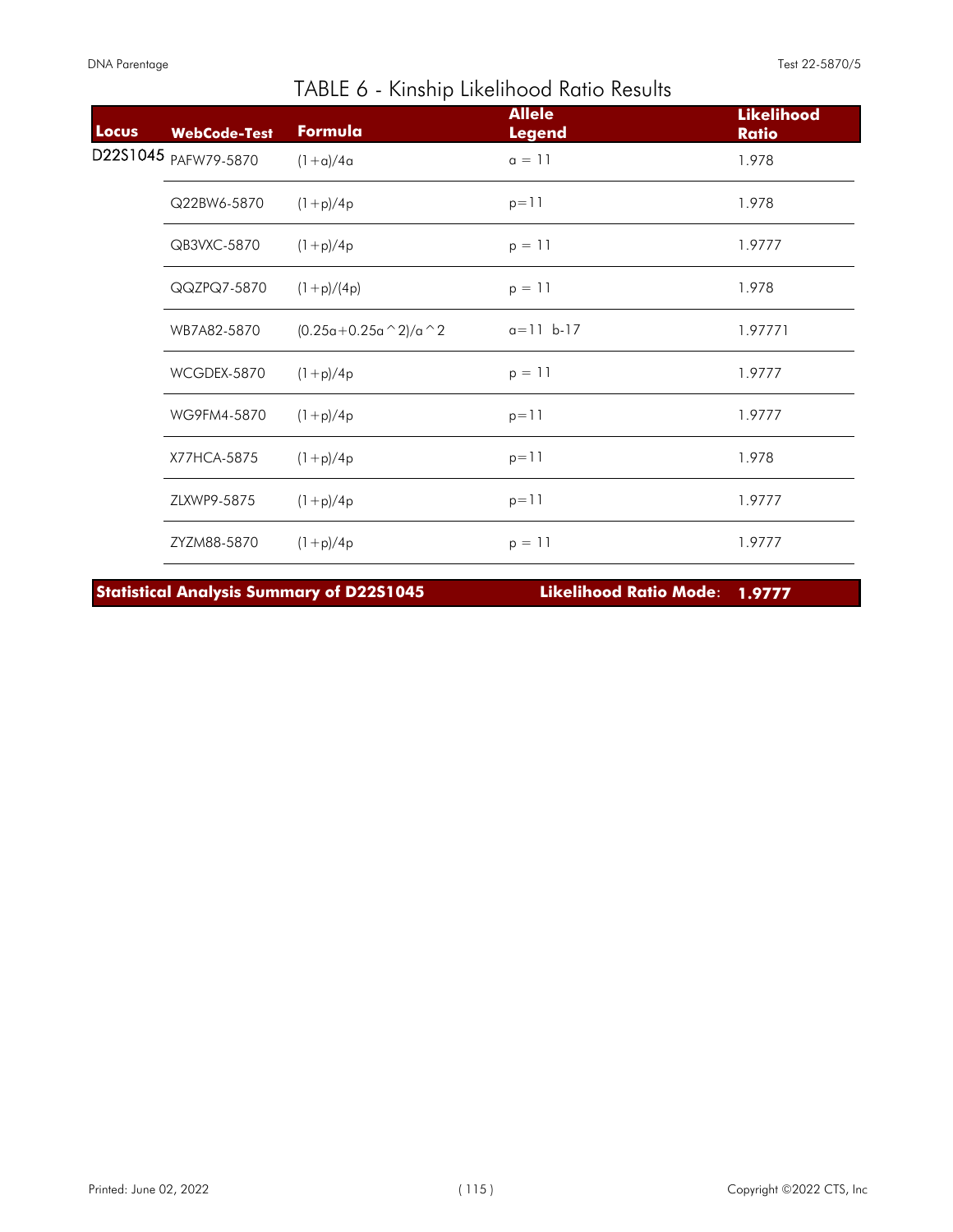I

| Locus         | <b>WebCode-Test</b> | .<br>Formula                                | <b>Allele</b><br><b>Legend</b> | <b>Likelihood</b><br><b>Ratio</b> |
|---------------|---------------------|---------------------------------------------|--------------------------------|-----------------------------------|
| <b>CSF1PO</b> | 3QF9G7-5875         | $(1+p)/4p$                                  | $p = 12$                       | 1.0965                            |
|               | 4PHFYT-5870         | $(0.25a+0.25a \wedge 2)/a \wedge 2$         | $A=12$                         | 1.0966                            |
|               | 6XBMGX-5875         | $\ast$                                      | $\ast$                         | 1.07                              |
|               | 7KYYGZ-5870         | $1 + p/4p$                                  | $p = 12$                       | 1.10                              |
|               | 8MJBVV-5870         | $(1+p)/4p$                                  | $p = 12$ q = 8                 | 1.097                             |
|               | 8WRKMV-5870         | $(1 + t)/4t$                                | $1 = 12$                       | 1.0966                            |
|               | 8Z7HTW-5875         | N/A                                         | N/A                            | 1.067                             |
|               | 9CGAVW-5875         | $(1+p)/4p$                                  | $p = 0.295$                    | 1.0966                            |
|               | A2ZQCZ-5875         |                                             |                                | 1.096                             |
|               | A797LN-5870         | $(1+p)/4p$                                  | $p = 12$                       | 1.097                             |
|               | AJHPGX-5870         | $(1+p)/4p$                                  | $P = 12$                       | 1.0966                            |
|               | AL24KX-5870         | $(1+p)/4p$                                  | $p = 12$                       | 1.0965                            |
|               | BBZX7Q-5870         | $(1+p)/4p$                                  | $p = 12$                       | 1.0966                            |
|               | CWW7U-5875          | $(1 + t)/4t$                                | $t = 12$                       | 1.0966                            |
|               | D934LR-5875         | N/A                                         | N/A                            | 1.067                             |
|               | <b>EGU2NK-5870</b>  | $(1+p)/4p$                                  | $p = 12$                       | 1.097                             |
|               | F7RZNK-5870         | $(1+p)/4p$                                  | $p = 12$                       | 1.0966                            |
|               | FAREAP-5870         | $((0*0.25)+(b*0.5)+(2ab)$<br>$*0.25$ ))/2ab | $a = 12$ $b = 8$               | 1.096596681                       |
|               | HKGWYE-5870         | $Z1/2pa+Z0$                                 | $a = 12$                       | 1.097                             |
|               | JJ4FJF-5870         | $(1+p)/4p$                                  | $p = 12$                       | 1.097                             |
|               | KC2T6L-5875         | $1 + p/4p$                                  | $p = 12$                       | 1.1                               |
|               | MBX6EL-5870         | $(1+p)/4p$                                  | $p = 12$                       | 1.0966                            |
|               | NLWZCG-5875         | $\ast$                                      | $\ast$                         | 1.067                             |
|               | P9KE48-5870         | $(0.25a+0.25a \cdot 2)/a \cdot 2$           | $a=12$                         | 1.096                             |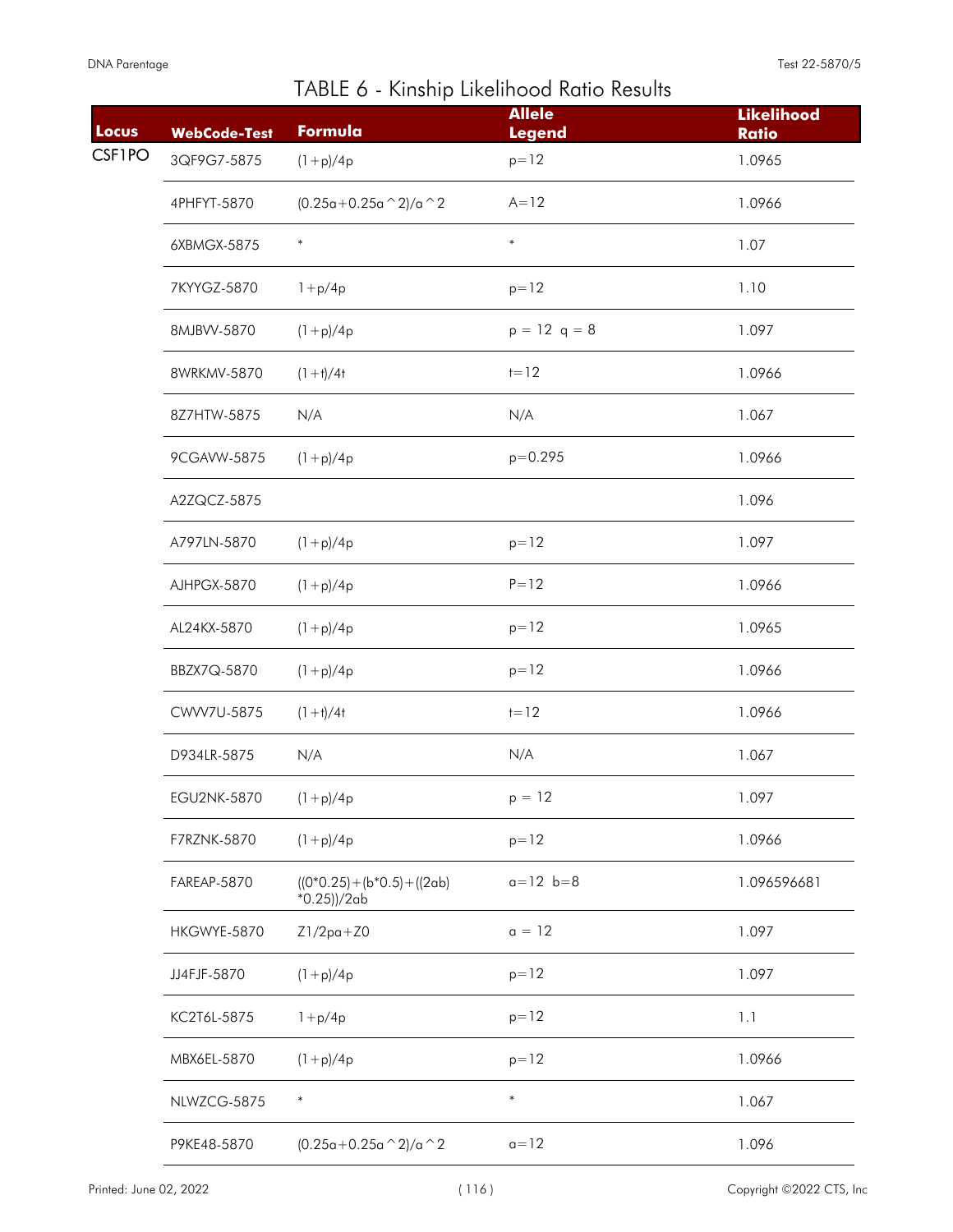| Locus         | <b>WebCode-Test</b> | Formula                  | <b>Allele</b><br><b>Legend</b> | <b>Likelihood</b><br><b>Ratio</b> |
|---------------|---------------------|--------------------------|--------------------------------|-----------------------------------|
| <b>CSF1PO</b> | PAFW79-5870         | $(1+a)/4a$               | $a = 12$                       | 1.097                             |
|               | Q22BW6-5870         | $(1+q)/4q$               | $q = 12$                       | 1.097                             |
|               | QB3VXC-5870         | $(1+p)/4p$               | $p = 12$                       | 1.0966                            |
|               | QQZPQ7-5870         | $(1+p)/(4p)$             | $p = 12$                       | 1.097                             |
|               | WB7A82-5870         | $(0.25a+0.25a \n^2)/a 2$ | $a = 12$ $b = 8$               | 1.09659                           |
|               | WCGDEX-5870         | $(1+p)/4p$               | $p = 12$                       | 1.0966                            |
|               | WG9FM4-5870         | $(1+p)/4p$               | $p = 12$                       | 1.0966                            |
|               | X77HCA-5875         | $(1+p)/4p$               | $p = 12$                       | 1.097                             |
|               | ZLXWP9-5875         | $(1+p)/4p$               | $p = 12$                       | 1.0966                            |
|               | ZYZM88-5870         | $(1+p)/4p$               | $p = 12$                       | 1.0966                            |

**Statistical Analysis Summary of CSF1PO Likelihood Ratio Mode**: **1.0966**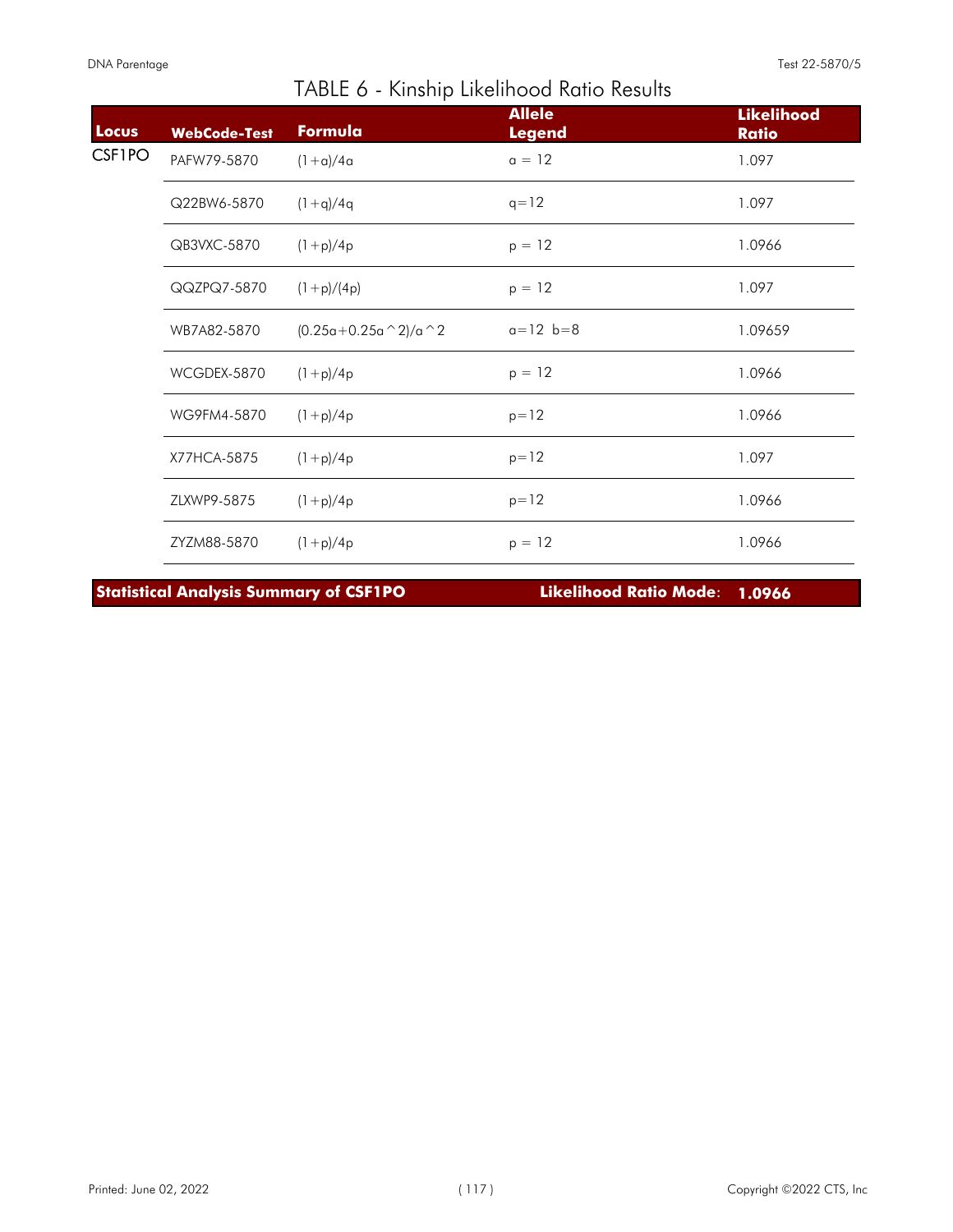|  |  | TABLE 6 - Kinship Likelihood Ratio Results |  |  |
|--|--|--------------------------------------------|--|--|
|--|--|--------------------------------------------|--|--|

| Locus      | <b>WebCode-Test</b> | Formula                                                     | <b>Allele</b><br><b>Legend</b> | <b>Likelihood</b><br><b>Ratio</b> |
|------------|---------------------|-------------------------------------------------------------|--------------------------------|-----------------------------------|
| <b>FGA</b> | 3QF9G7-5875         | $(1+p+q+2pq)/8pq$                                           | $p=24$ q=26                    | 16.3587                           |
|            | 4PHFYT-5870         | $(0.25+0.25a+0.25b+0.5ab)/2$<br>ab                          | $A = 24$ $B = 26$              | 16.359                            |
|            | 6XBMGX-5875         | $\ast$                                                      | $\ast$                         | 14.21                             |
|            | 7KYYGZ-5870         | $1+p+q+2pq/8pq$                                             | $p=24, q=26$                   | 16.36                             |
|            | 8MJBVV-5870         | $(1 + p + q + 2pq)/8pq$                                     | $p = 24$ q = 26                | 16.36                             |
|            | 8WRKMV-5870         | $(1+p+r+2pr)/8pr$                                           | $p = 24$ $r = 26$              | 16.3586                           |
|            | 8Z7HTW-5875         | N/A                                                         | N/A                            | 14.21                             |
|            | 9CGAVW-5875         | $(1+p+q+2pq)/8pq$                                           | $p=24$ q=26                    | 16.3586                           |
|            | A2ZQCZ-5875         |                                                             |                                | 16.35                             |
|            | A797LN-5870         | $(1 + p + q + 2pq)/8pq$                                     | $p=24$ q=26                    | 16.36                             |
|            | AJHPGX-5870         | $(1+p+q+2pq)/8pq$                                           | $P = 24$ Q=26                  | 16.3586                           |
|            | AL24KX-5870         | $(1 + p + q + 2pq)/8pq$                                     | $p=24$ q=26                    | 16.3586                           |
|            | BBZX7Q-5870         | $(1 + p + q + 2pq)/8pq$                                     | $p=24$ q=26                    | 16.3586                           |
|            | CWW7U-5875          | $(1+p+r+2pr)/8pr$                                           | $p = 24r = 26$                 | 16.3586                           |
|            | D934LR-5875         | N/A                                                         | N/A                            | 14.21                             |
|            | EGU2NK-5870         | $(1 + p + q + 2pq)/8pq$                                     | $p = 24$ q = 26                | 16.36                             |
|            | F7RZNK-5870         | $(1+p+q+2pq)/8pq$                                           | $p=24$ q=26                    | 16.3586                           |
|            | FAREAP-5870         | $((1*0.25)+(((a+b)/2))$<br>$*0.5$ ) + ((2ab) $*0.25$ ))/2ab | $a = 24$ $b = 26$              | 16.35864769                       |
|            | HKGWYE-5870         | $2Z2+Z1$ (pa+pb)/4papb+Z0                                   | $a = 24$ b = 26                | 16.359                            |
|            | JJ4FJF-5870         | $(1 + p + q + 2pq)/8pq$                                     | $p=24$ q=26                    | 16.36                             |
|            | KC2T6L-5875         | $1+p+q+2pq/8pq$                                             | $p=24$ q=26                    | 16.4                              |
|            | MBX6EL-5870         | $(1 + p + q + 2pq)/8pq$                                     | $p=24$ q=26                    | 16.3586                           |
|            | NLWZCG-5875         | $\ast$                                                      | $\ast$                         | 14.21                             |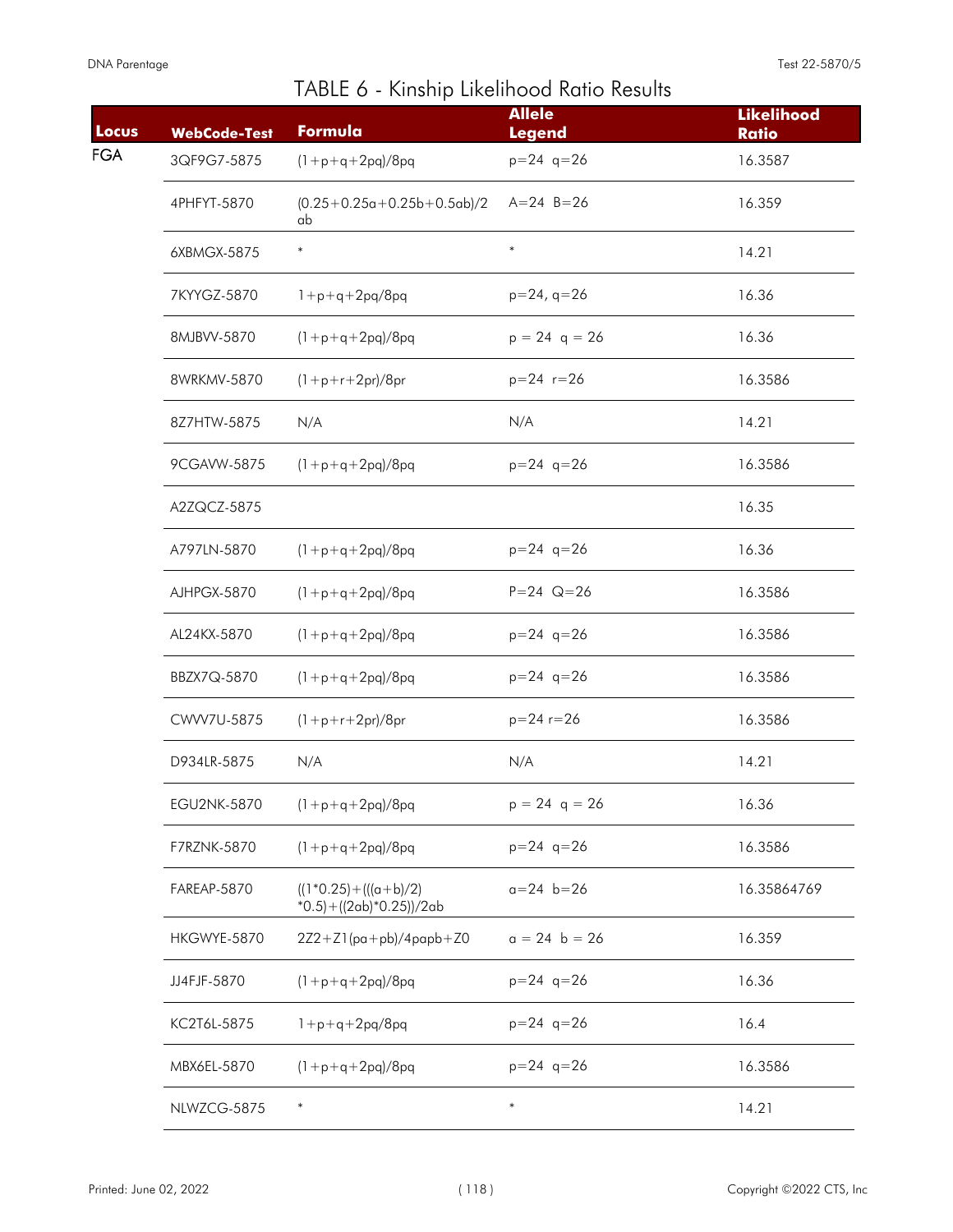| Locus | <b>WebCode-Test</b> | Formula                            | <b>Allele</b><br><b>Legend</b> | <b>Likelihood</b><br><b>Ratio</b> |
|-------|---------------------|------------------------------------|--------------------------------|-----------------------------------|
| FGA   | P9KE48-5870         | $(0.25+0.25a+0.25b+0.5ab)/2$<br>ab | $a = 24$ $b = 26$              | 16.35                             |
|       | PAFW79-5870         | $(1+a+b+2ab)/8ab$                  | $a = 24$ b = 26                | 16.36                             |
|       | Q22BW6-5870         | $(1+q+p+2pq)/8pq$                  | $p=24$ q=26                    | 16.36                             |
|       | QB3VXC-5870         | $(1+p+q+2pq)/8pq$                  | $p = 24$ q = 26                | 16.3586                           |
|       | QQZPQ7-5870         | $(1+p+q+2pq)/(8pq)$                | $p = 24$ q = 26                | 16.36                             |
|       | WB7A82-5870         | $(0.25+0.25a+0.25b+0.5ab)/2$<br>ab | $a=24$ b=26                    | 16.35864                          |
|       | WCGDEX-5870         | $(1+p+q+2pq)/8pq$                  | $p = 24$ q = 26                | 16.3586                           |
|       | WG9FM4-5870         | $(1 + p + q + 2pq)/8pq$            | $p=24$ q=26                    | 16.3586                           |
|       | X77HCA-5875         | $(1+p+q+2pq)/8pq$                  | $p=24$ q=26                    | 16.36                             |
|       | ZLXWP9-5875         | $(1+p+q+2pq)/8pq$                  | $p=24$ q=26                    | 16.3586                           |
|       | ZYZM88-5870         | $(1+p+q+2pq)/8pq$                  | $p = 24$ q = 26                | 16.3586                           |

**Statistical Analysis Summary of FGA Likelihood Ratio Mode**: **16.3586**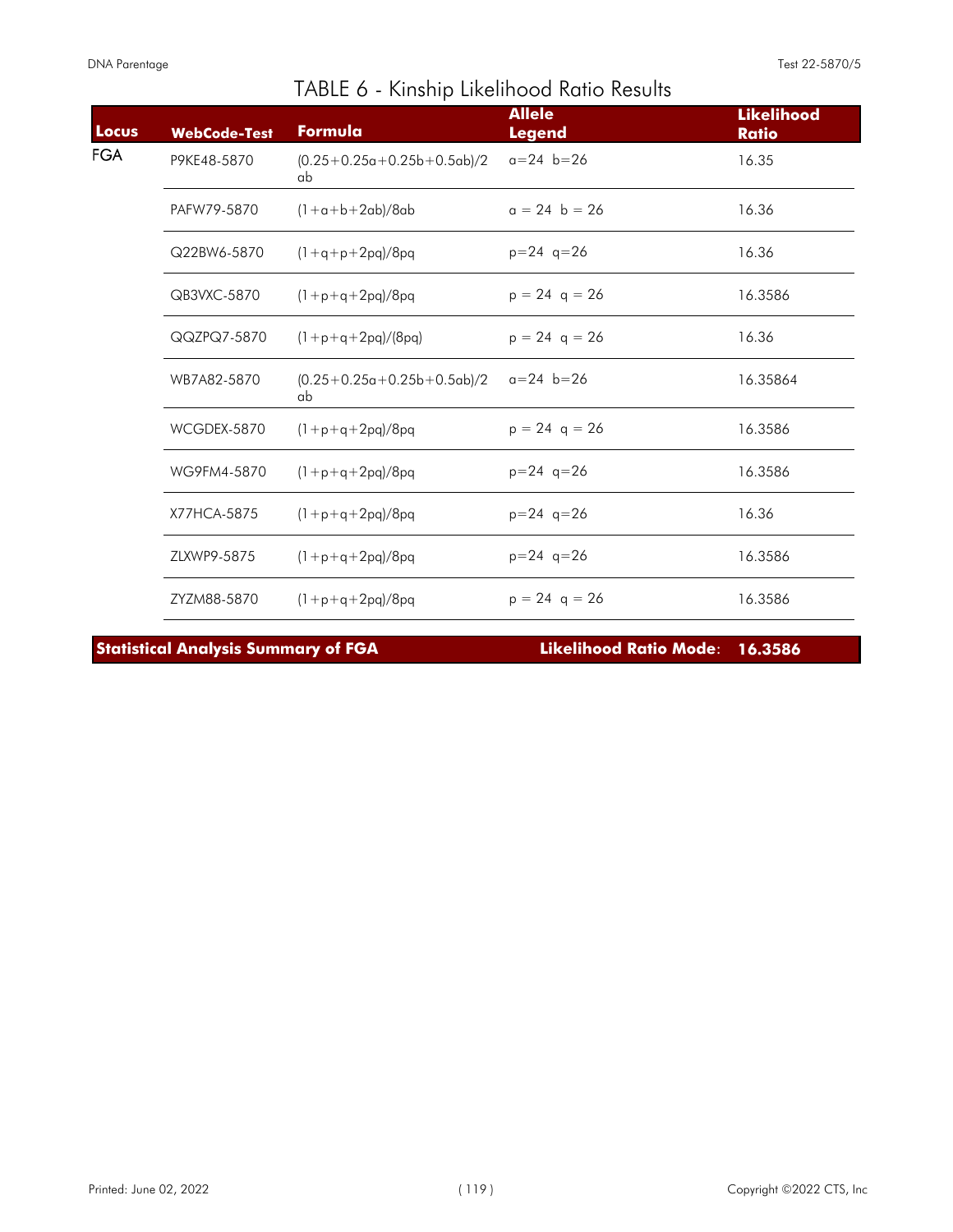| Locus  | <b>WebCode-Test</b> | Formula                                                   | <b>Allele</b><br><b>Legend</b> | <b>Likelihood</b><br><b>Ratio</b> |
|--------|---------------------|-----------------------------------------------------------|--------------------------------|-----------------------------------|
| PentaD | 3QF9G7-5875         | $(1+2p)/8p$                                               | $p=9$                          | 0.9935                            |
|        | 4PHFYT-5870         | $(0.25b + 0.5ab)/2ab$                                     | $A=9$ $B=10$                   | 0.99360                           |
|        | 6XBMGX-5875         | $\ast$                                                    | $\ast$                         |                                   |
|        | 7KYYGZ-5870         | $1 + 2p/8p$                                               | $p=9$                          | 0.99                              |
|        | 8MJBVV-5870         | $(1+2r)/8r$                                               | $r = p$ $p = 10$ q = 13        | 0.9936                            |
|        | 8WRKMV-5870         | $(1+2p)/8p$                                               | $p=9$                          | 0.9936                            |
|        | 8Z7HTW-5875         | N/A                                                       | N/A                            |                                   |
|        | 9CGAVW-5875         | $(1+2p)/8p$                                               | $p=9$                          | 0.9936                            |
|        | A2ZQCZ-5875         |                                                           |                                | 0.993                             |
|        | A797LN-5870         | $(1+2p)/8p$                                               | $p=9$                          | 0.9936                            |
|        | AJHPGX-5870         | $(1+2p)/8p$                                               | $P = 9$                        | 0.9936                            |
|        | AL24KX-5870         | $(1+2p)/8p$                                               | $p=9$                          | 0.9936                            |
|        | BBZX7Q-5870         | $(1+2p)/8p$                                               | $p=9$                          | 0.9936                            |
|        | CWW7U-5875          | $(1+2p)/8p$                                               | $p=9$                          | 0.9936                            |
|        | D934LR-5875         | N/A                                                       | N/A                            |                                   |
|        | EGU2NK-5870         | $(1+2p)/8p$                                               | $p = 9$                        | 0.9936                            |
|        | F7RZNK-5870         | $(1+2p)/8p$                                               | $p=9$                          | 0.9936                            |
|        | FAREAP-5870         | $((0*0.25) + ((c/2*0.5) + ((2\alpha c)$<br>$*0.25$ ))/2ac | $a=9$ $b=10$ $c=13$            | 0.993604997                       |
|        | HKGWYE-5870         | $Z1/4pq+Z0$                                               | $a = 9$                        | 0.994                             |
|        | JJ4FJF-5870         | $(1+2p)/8p$                                               | $p=9$                          | 0.9936                            |
|        | KC2T6L-5875         | $1 + 2p/8p$                                               | $p=9$                          | 1.0                               |
|        | MBX6EL-5870         | $(1+2p)/8p$                                               | $p=9$                          | 0.9936                            |
|        | NLWZCG-5875         | $\widehat{\phantom{a}}$                                   | $\widehat{\phantom{a}}$        |                                   |
|        | P9KE48-5870         | $(0.25b+0.5ab)/2ab$                                       | $a=9$ $b=10$                   | 0.9936                            |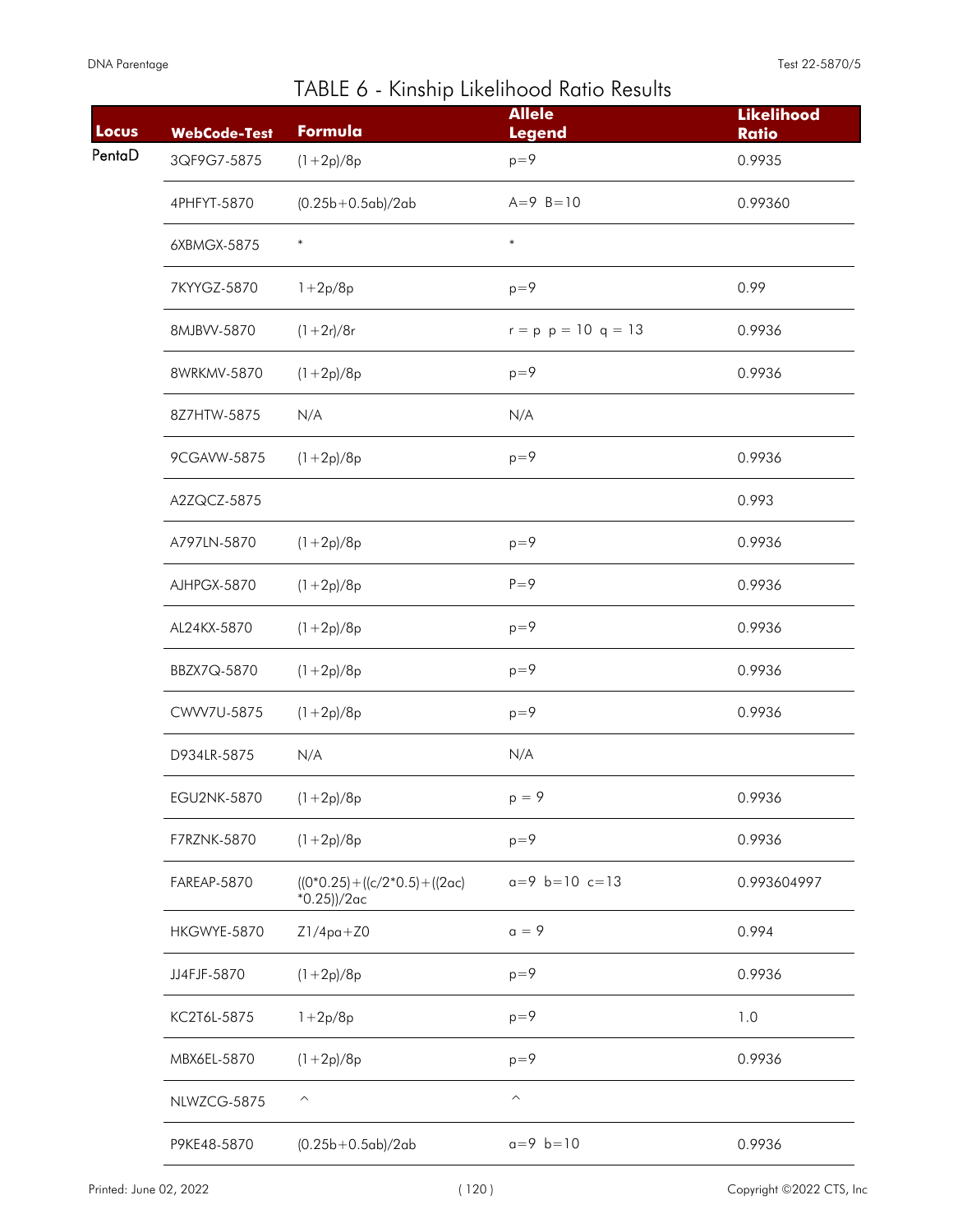| Locus  | <b>WebCode-Test</b> | Formula             | <b>Allele</b><br><b>Legend</b> | <b>Likelihood</b><br><b>Ratio</b> |
|--------|---------------------|---------------------|--------------------------------|-----------------------------------|
| PentaD | PAFW79-5870         | $(1+2a)/8a$         | $a = 9$                        | .9936                             |
|        | Q22BW6-5870         | $(1+2p)/8p$         | $p=9$                          | 0.9936                            |
|        | QB3VXC-5870         | N.A.                | N.A.                           |                                   |
|        | QQZPQ7-5870         | $(1+2p)/(8p)$       | $p = 9$                        | 0.9936                            |
|        | WB7A82-5870         | $(0.25b+0.5ab)/2ab$ | $a=9$ b=10 c=13                | 0.99360                           |
|        | WCGDEX-5870         | $(1+2p)/8p$         | $p = 9$                        | 0.9936                            |
|        | WG9FM4-5870         | $(1+2p)/8p$         | $p=9$                          | 0.9936                            |
|        | X77HCA-5875         | $(1+2p)/8p$         | $p=9$                          | 0.9936                            |
|        | ZLXWP9-5875         | $(1+2p)/8p$         | $p=9$                          | 0.9936                            |
|        | ZYZM88-5870         | $(1+2p)/8p$         | $p = 9$                        | 0.9936                            |

**Statistical Analysis Summary of PentaD Likelihood Ratio Mode**: **0.9936**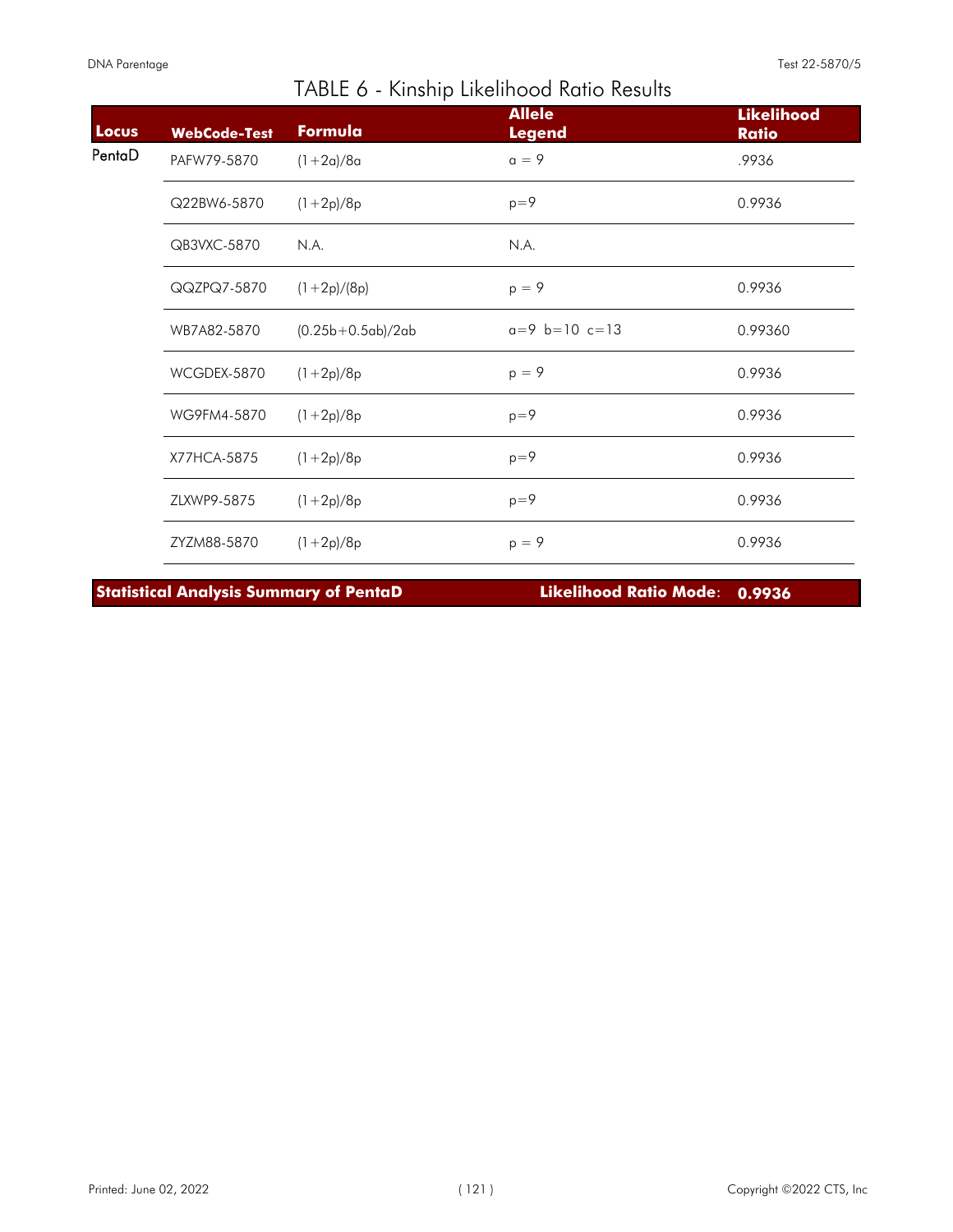| Locus  | <b>WebCode-Test</b> | Formula                                          | <b>Allele</b><br><b>Legend</b> | <b>Likelihood</b><br><b>Ratio</b> |
|--------|---------------------|--------------------------------------------------|--------------------------------|-----------------------------------|
| PentaE | 3QF9G7-5875         | $(1 + 2p + pp)/4pp$                              | $p = 14$                       | 60.4811                           |
|        | 4PHFYT-5870         | $(0.25+0.5a+0.25a^2)/a^2$                        | $A = 14$                       | 60.498                            |
|        | 6XBMGX-5875         | $\ast$                                           | $\ast$                         |                                   |
|        | 7KYYGZ-5870         | $(1+P)2/4P2$                                     | $p = 14$                       | 60.50                             |
|        | 8MJBVV-5870         | $(8p^2+4(2+4p))/32p^2$                           | $p = 14$                       | 60.50                             |
|        | 8WRKMV-5870         | $(1 + 2p + pp)/4pp$                              | $p = 14$                       | 60.4976                           |
|        | 8Z7HTW-5875         | N/A                                              | N/A                            |                                   |
|        | 9CGAVW-5875         | $(1 + 2p + pp)/4pp$                              | $p = 14$                       | 60.4976                           |
|        | A2ZQCZ-5875         |                                                  |                                | 60.47                             |
|        | A797LN-5870         | $[(1+p)^{2}/4p^2]$                               | $p = 14$                       | 60.50                             |
|        | AJHPGX-5870         | $(1 + 2p + pp)/4pp$                              | $P = 14$                       | 60.4976                           |
|        | AL24KX-5870         | $(1 + 2p + pp)/4pp$                              | $p = 14$                       | 60.4976                           |
|        | BBZX7Q-5870         | $(1 + 2p + pp)/4pp$                              | $p = 14$                       | 60.4976                           |
|        | CWW7U-5875          | $(1 + 2p + pp)/4pp$                              | $p = 14$                       | 60.4976                           |
|        | D934LR-5875         | N/A                                              | N/A                            |                                   |
|        | EGU2NK-5870         | $(1+p)$ $\hat{2}/4p$ $\hat{2}$                   | $p = 14$                       | 60.50                             |
|        | F7RZNK-5870         | $(1 + 2p + pp)/4pp$                              | $p = 14$                       | 60.4976                           |
|        | FAREAP-5870         | $((1*0.25)+(a*0.5)+((a*0)$<br>$*0.25$ ))/a $*$ a | $a = 14$                       | 60.49760101                       |
|        | HKGWYE-5870         | $Z2$ /pa $^2 + Z1$ /pa $+Z0$                     | $a = 14$                       | 60.498                            |
|        | JJ4FJF-5870         | $(1+p)2/4p2$                                     | $p = 14$                       | 60.50                             |
|        | KC2T6L-5875         | $(1+p)$ $\hat{2}/(2p)$ $\hat{2}$                 | $p = 14$                       | 60.5                              |
|        | MBX6EL-5870         | $(1 + 2p + pp)/4pp$                              | $p = 14$                       | 60.4976                           |
|        | NLWZCG-5875         | $\widehat{\phantom{a}}$                          | $\widehat{\phantom{1}}$        |                                   |
|        | P9KE48-5870         | $(0.25+0.5a+0.25a^2)/a^2$                        | $a = 14$                       | 60.49                             |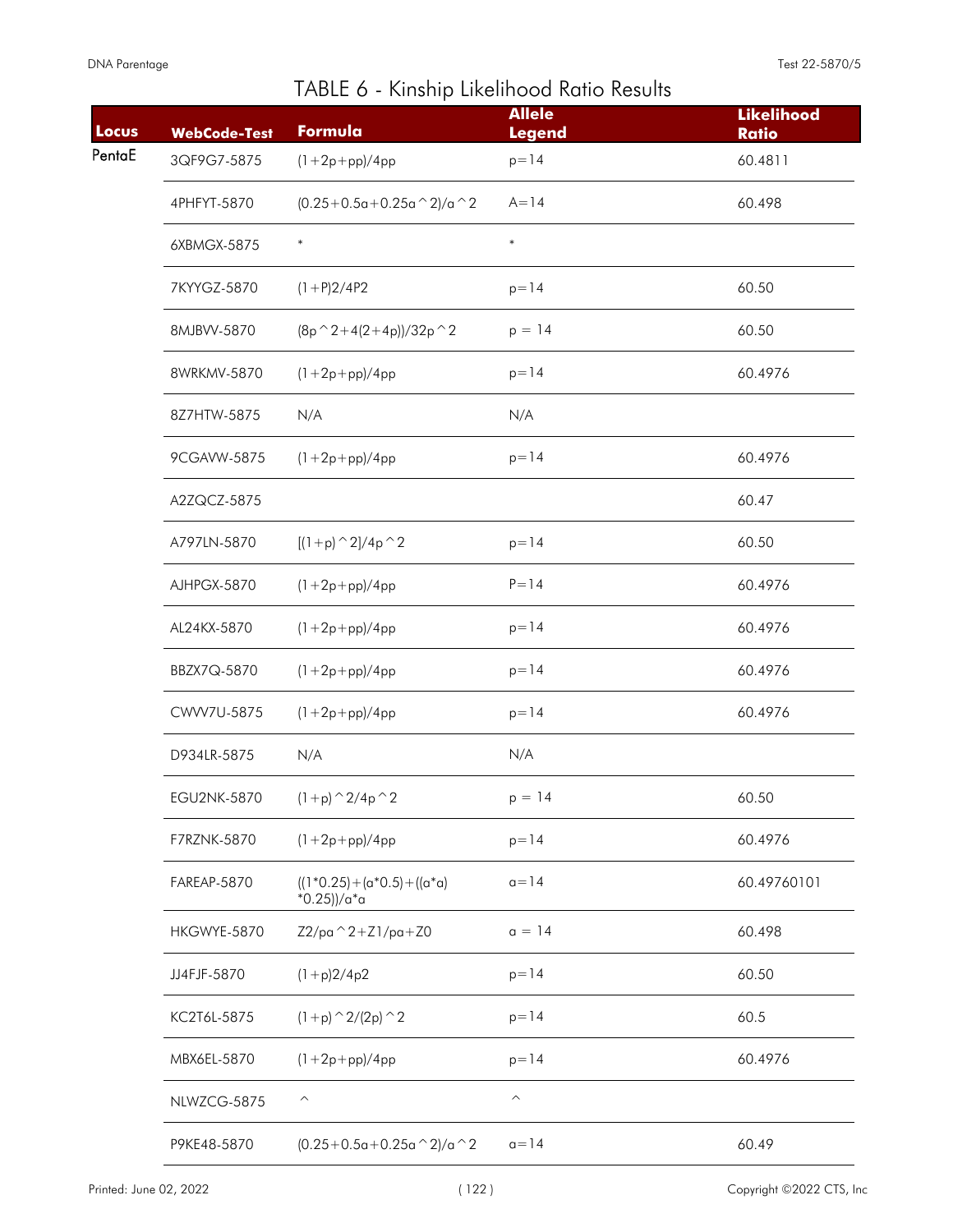| Locus  | <b>WebCode-Test</b> | Formula                        | <b>Allele</b><br><b>Legend</b> | <b>Likelihood</b><br><b>Ratio</b> |
|--------|---------------------|--------------------------------|--------------------------------|-----------------------------------|
| PentaE | PAFW79-5870         | $(1+a)$ $\hat{2}/4a$ $\hat{2}$ | $a = 14$                       | 60.50                             |
|        | Q22BW6-5870         | $(1+p)(1+p)/4(p)(p)$           | $p = 14$                       | 60.50                             |
|        | QB3VXC-5870         | N.A.                           | N.A.                           |                                   |
|        | QQZPQ7-5870         | $(1+p)$ $\hat{2}/(4p \hat{2})$ | $p = 14$                       | 60.50                             |
|        | WB7A82-5870         | $(0.25+0.5a+0.25a^2)/a^2$      | $a = 14$                       | 60.49760                          |
|        | WCGDEX-5870         | $(1+p)$ $\hat{2}/4p$ $\hat{2}$ | $p = 14$                       | 60.4976                           |
|        | WG9FM4-5870         | $(1+2p+pp)/4pp$                | $p = 14$                       | 60.4976                           |
|        | X77HCA-5875         | $[(1+p)(1+p)]/[(2p)(2p)]$      | $p = 14$                       | 60.50                             |
|        | ZLXWP9-5875         | $(1+2p+pp)/4pp$                | $p = 14$                       | 60.4976                           |
|        | ZYZM88-5870         | $(1 + 2p + pp)/4pp$            | $p = 14$                       | 60.4976                           |

**Statistical Analysis Summary of PentaE Likelihood Ratio Mode**: **60.4976**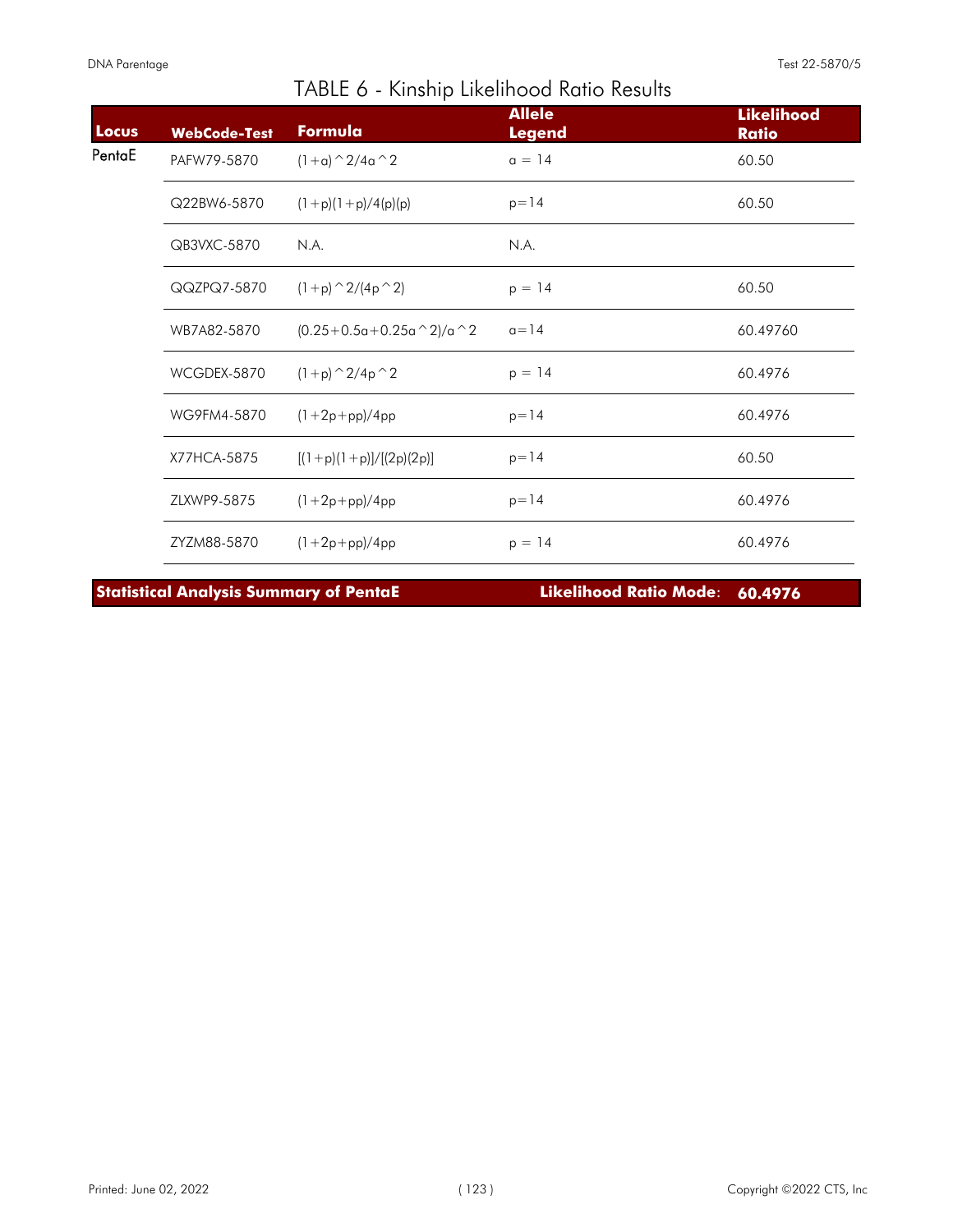| Locus       | <b>WebCode-Test</b> | Formula                                                   | <b>Allele</b><br><b>Legend</b> | <b>Likelihood</b><br><b>Ratio</b> |
|-------------|---------------------|-----------------------------------------------------------|--------------------------------|-----------------------------------|
| <b>SE33</b> | 3QF9G7-5875         | $(1+2p)/8p$                                               | $p = 25.2$                     | 4.3217                            |
|             | 4PHFYT-5870         | $(0.25b+0.5ab)/2ab$                                       | $A=25.2 B=26.2$                | 4.3217                            |
|             | 6XBMGX-5875         | $\ast$                                                    | $\ast$                         | 3.41                              |
|             | 7KYYGZ-5870         | $1+2p/8p$                                                 | $p = 25.2$                     | 4.32                              |
|             | 8MJBVV-5870         | $(1+2p)/8p$                                               | $p = 25.2$ q = 26.2 r = 27.2   | 4.322                             |
|             | 8WRKMV-5870         | $(1+2p)/8p$                                               | $p = 25.2$                     | 4.3216                            |
|             | 8Z7HTW-5875         | N/A                                                       | N/A                            | 3.407                             |
|             | 9CGAVW-5875         | $(1+2p)/8p$                                               | $p = 25.2$                     | 4.3217                            |
|             | A797LN-5870         | $(1+2p)/8p$                                               | $p = 25.2$                     | 4.322                             |
|             | AJHPGX-5870         | $(1+2p)/8p$                                               | $P = 25.2$                     | 4.3217                            |
|             | AL24KX-5870         | $(1+2p)/8p$                                               | $p = 25.2$                     | 4.3216                            |
|             | BBZX7Q-5870         | $(1+2p)/8p$                                               | $p = 25.2$                     | 4.3216                            |
|             | CWW7U-5875          | $(1+2p)/8p$                                               | $p = 25.2$                     | 4.3217                            |
|             | D934LR-5875         | N/A                                                       | N/A                            | 3.407                             |
|             | <b>EGU2NK-5870</b>  | $(1+2p)/8p$                                               | $p = 25.2$                     | 4.322                             |
|             | F7RZNK-5870         | $(1+2p)/8p$                                               | $p = 25.2$                     | 4.3216                            |
|             | FAREAP-5870         | $((0*0.25) + ((c/2*0.5) + ((2\alpha c)$<br>$*0.25$ ))/2ac | $a=25.2$ b=26.2 c=27.2         | 4.321661238                       |
|             | HKGWYE-5870         | $Z1/4pq+Z0$                                               | $a = 25.2$                     | 4.322                             |
|             | JJ4FJF-5870         | $(1+2p)/8p$                                               | $p = 25.2$                     | 4.322                             |
|             | KC2T6L-5875         | $1 + 2p/8p$                                               | $p = 25.2$                     | 4.3                               |
|             | MBX6EL-5870         | $(1+2p)/8p$                                               | $p = 25.2$                     | 4.3217                            |
|             | NLWZCG-5875         | $\ast$                                                    | $\ast$                         | 3.407                             |
|             | P9KE48-5870         | $(0.25b+0.5ab)/2ab$                                       | $a = 25.2$ $b = 26.2$          | 4.321                             |
|             | PAFW79-5870         | $(1+2a)/8a$                                               | $a = 25.2$                     | 4.322                             |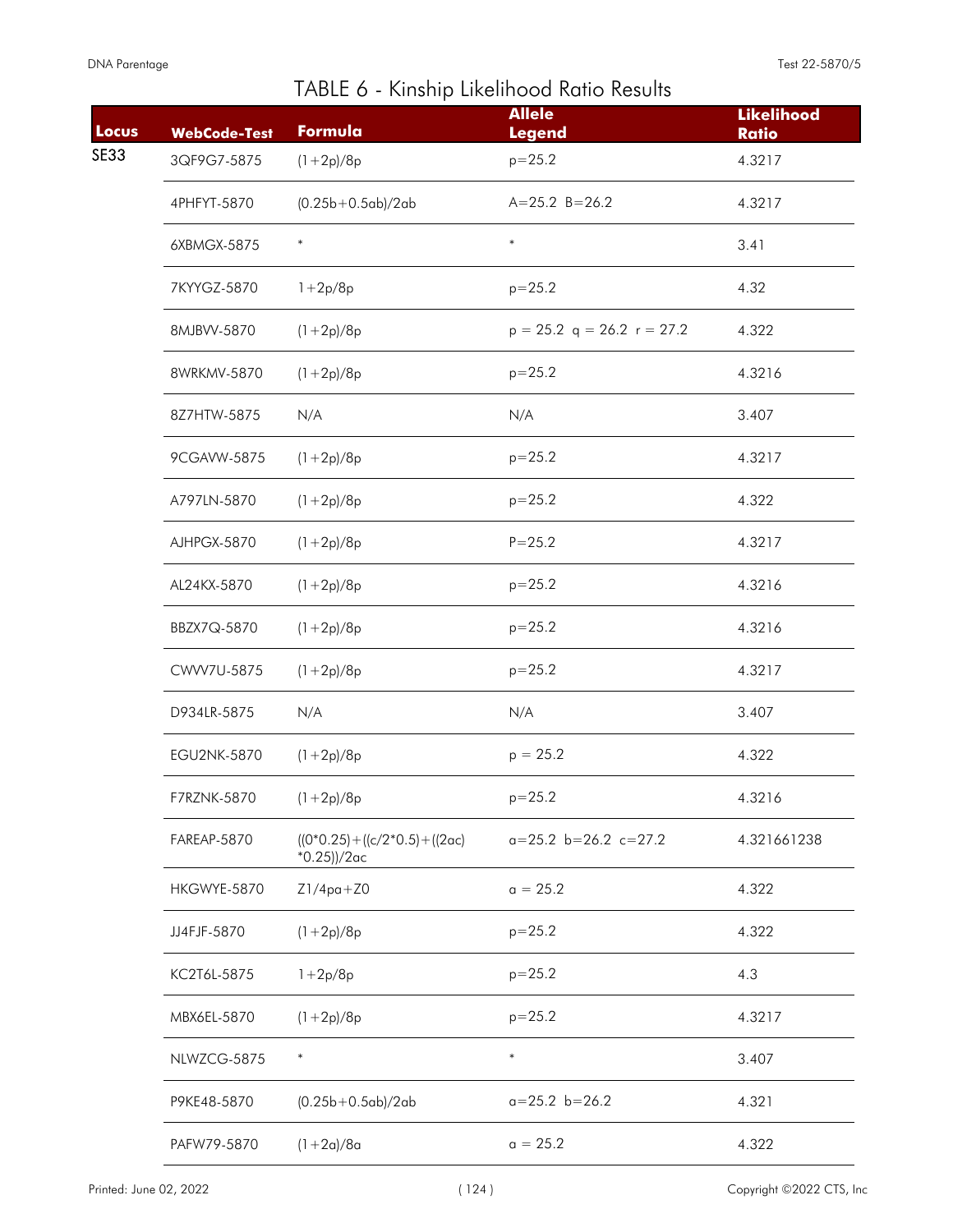| Locus | <b>WebCode-Test</b> | Formula             | <b>Allele</b><br><b>Legend</b> | <b>Likelihood</b><br><b>Ratio</b> |
|-------|---------------------|---------------------|--------------------------------|-----------------------------------|
| SE33  | Q22BW6-5870         | $(1+2p)/8p$         | $p = 25.2$                     | 4.322                             |
|       | QB3VXC-5870         | $(1+2p)/8p$         | $p = 25.2$                     | 4.3217                            |
|       | QQZPQ7-5870         | $(1+2p)/(8p)$       | $p = 25.2$                     | 4.322                             |
|       | WB7A82-5870         | $(0.25b+0.5ab)/2ab$ | $a=25.2$ b=26.2 c=27.2         | 4.32166                           |
|       | WCGDEX-5870         | $(1+2p)/8p$         | $p = 25.2$                     | 4.3217                            |
|       | WG9FM4-5870         | $(1+2p)/8p$         | $p = 25.2$                     | 4.3216                            |
|       | X77HCA-5875         | $(1+2p)/8p$         | $p = 25.2$                     | 4.322                             |
|       | ZLXWP9-5875         | $(1+2p)/8p$         | $p = 25.2$                     | 4.3217                            |
|       | ZYZM88-5870         | $(1+2p)/8p$         | $p = 25.2$                     | 4.3217                            |

**Statistical Analysis Summary of SE33 Likelihood Ratio Mode**: **4.3217**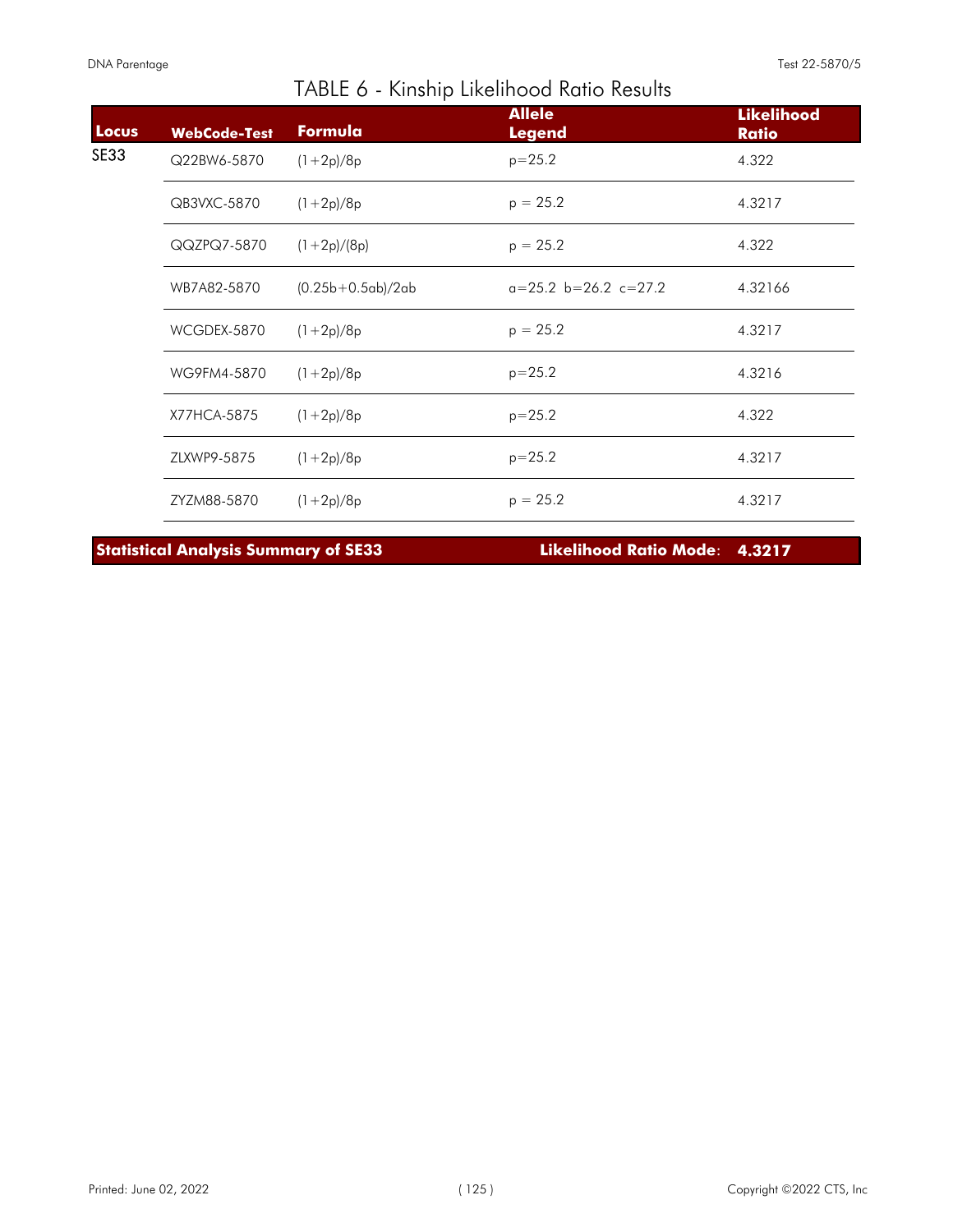| Locus | <b>WebCode-Test</b> | Formula                                              | <b>Allele</b><br><b>Legend</b> | <b>Likelihood</b><br><b>Ratio</b> |
|-------|---------------------|------------------------------------------------------|--------------------------------|-----------------------------------|
| TH01  | 3QF9G7-5875         | $(1+2p)/8p$                                          | $p=8$                          | 0.8880                            |
|       | 4PHFYT-5870         | $(0.25b+0.5ab)/2ab$                                  | $A=8$ B=9                      | 0.88808                           |
|       | 6XBMGX-5875         | $\ast$                                               | $\ast$                         | 0.88                              |
|       | 7KYYGZ-5870         | $1 + 2p/8p$                                          | $p=8$                          | 0.89                              |
|       | 8MJBVV-5870         | $(1+2p)/8p$                                          | $p = 8$ q = 9 r = 9.3          | 0.8881                            |
|       | 8WRKMV-5870         | $(1+2p)/8p$                                          | $p=8$                          | 0.8880                            |
|       | 8Z7HTW-5875         | N/A                                                  | N/A                            | 0.8754                            |
|       | 9CGAVW-5875         | $(1+2p)/8p$                                          | $p=8$                          | 0.8881                            |
|       | A2ZQCZ-5875         |                                                      |                                | 0.8881                            |
|       | A797LN-5870         | $(1+2p)/8p$                                          | $p=8$                          | 0.8881                            |
|       | AJHPGX-5870         | $(1+2p)/8p$                                          | $P = 8$                        | 0.8881                            |
|       | AL24KX-5870         | $(1+2p)/8p$                                          | $p=8$                          | 0.8880                            |
|       | BBZX7Q-5870         | $(1+2p)/8p$                                          | $p=8$                          | 0.8880                            |
|       | CWW7U-5875          | $(1+2p)/8p$                                          | $p=8$                          | 0.8881                            |
|       | D934LR-5875         | N/A                                                  | N/A                            | 0.8754                            |
|       | EGU2NK-5870         | $(1+2p)/8p$                                          | $p = 8$                        | 0.8881                            |
|       | F7RZNK-5870         | $(1+2p)/8p$                                          | $p=8$                          | 0.8880                            |
|       | FAREAP-5870         | $((0*0.25) + ((c/2*0.5) + ((2ac))$<br>$*0.25$ ))/2ac | $a=8$ b=9 c=9.3                | 0.888080653                       |
|       | HKGWYE-5870         | $Z1/4pq+Z0$                                          | $a = 8$                        | 0.888                             |
|       | JJ4FJF-5870         | $(1+2p)/8p$                                          | $p=8$                          | 0.8881                            |
|       | KC2T6L-5875         | $1 + 2p/8p$                                          | $p=8$                          | 0.9                               |
|       | MBX6EL-5870         | $(1+2p)/8p$                                          | $p=8$                          | 0.8881                            |
|       | NLWZCG-5875         | $\ast$                                               | $\ast$                         | 0.8754                            |
|       | P9KE48-5870         | $(0.25b+0.5ab)/2ab$                                  | $a = 8$ $b = 9$                | 0.8880                            |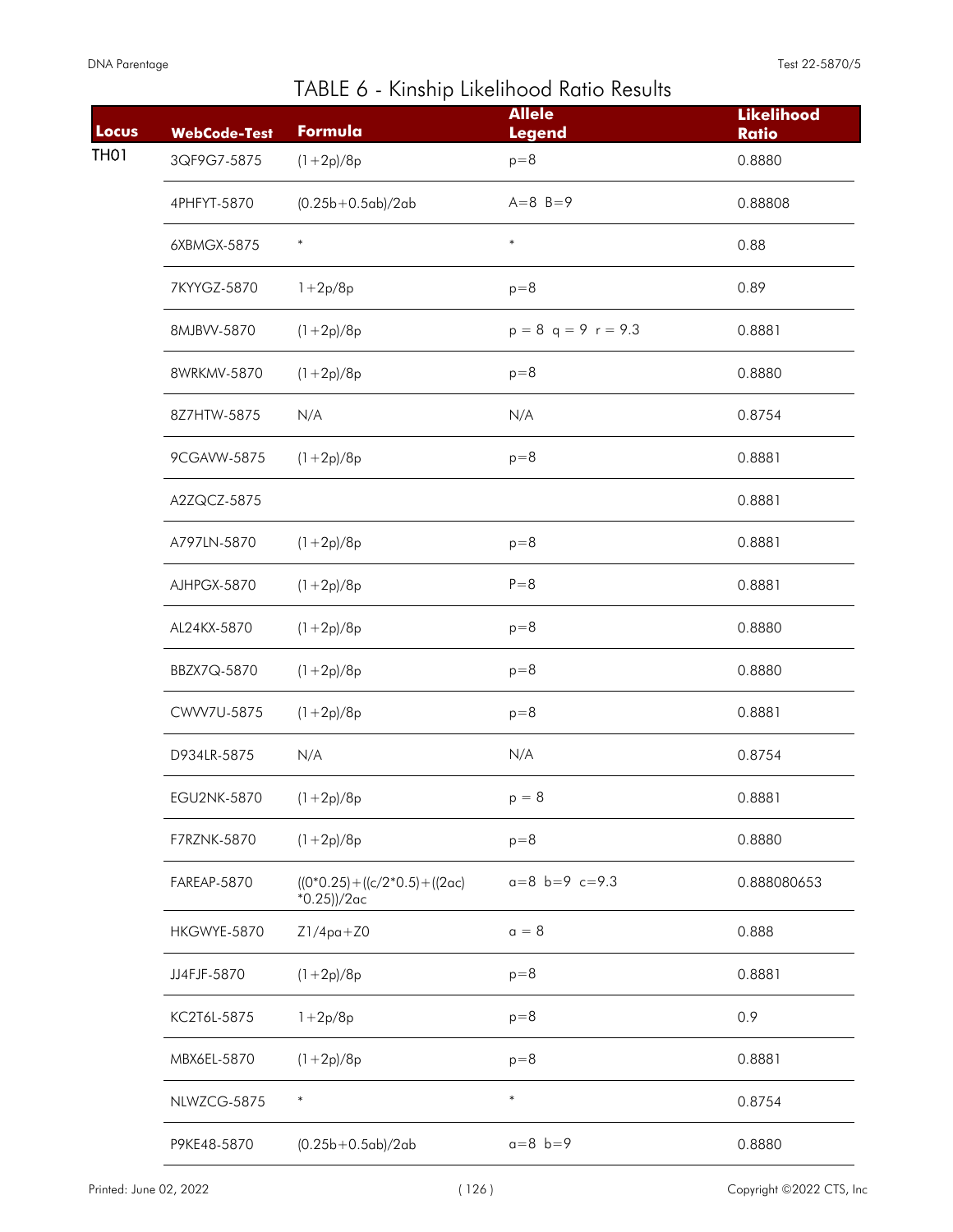| <b>Locus</b> | <b>WebCode-Test</b> | Formula             | <b>Allele</b><br><b>Legend</b> | <b>Likelihood</b><br><b>Ratio</b> |
|--------------|---------------------|---------------------|--------------------------------|-----------------------------------|
| TH01         | PAFW79-5870         | $(1+2a)/8a$         | $a = 8$                        | .8881                             |
|              | Q22BW6-5870         | $(1+2p)/8p$         | $p=8$                          | 0.8881                            |
|              | QB3VXC-5870         | $(1+2p)/8p$         | $p = 8$                        | 0.8881                            |
|              | QQZPQ7-5870         | $(1+2p)/(8p)$       | $p = 8$                        | 0.8881                            |
|              | WB7A82-5870         | $(0.25b+0.5ab)/2ab$ | $a=8$ b=9 c=9.3                | 0.88808                           |
|              | WCGDEX-5870         | $(1+2p)/8p$         | $p = 8$                        | 0.8881                            |
|              | WG9FM4-5870         | $(1+2p)/8p$         | $p=8$                          | 0.8880                            |
|              | X77HCA-5875         | $(1+2p)/8p$         | $p=8$                          | 0.8881                            |
|              | ZLXWP9-5875         | $(1+2p)/8p$         | $p=8$                          | 0.8881                            |
|              | ZYZM88-5870         | $(1+2p)/8p$         | $p = 8$                        | 0.8881                            |

**Statistical Analysis Summary of TH01 Likelihood Ratio Mode**: **0.8881**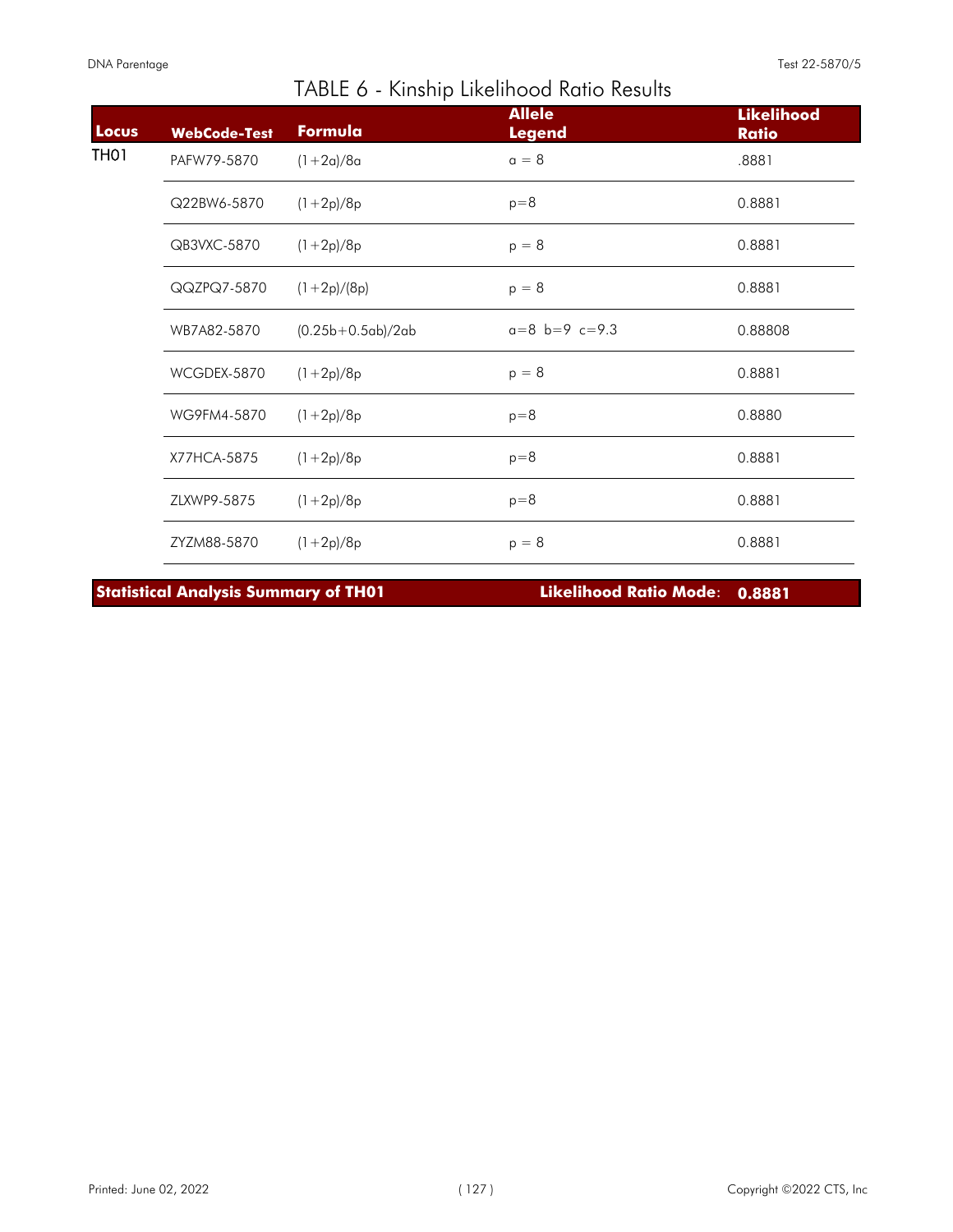| Locus       | <b>WebCode-Test</b> | Formula                                     | <b>Allele</b><br><b>Legend</b> | <b>Likelihood</b><br><b>Ratio</b> |
|-------------|---------------------|---------------------------------------------|--------------------------------|-----------------------------------|
| <b>TPOX</b> | 3QF9G7-5875         | 1/4                                         |                                | 0.2500                            |
|             |                     |                                             |                                |                                   |
|             | 4PHFYT-5870         | 0.25(ab)/(ab)                               | $A=6$ B=11                     | 0.25000                           |
|             | 6XBMGX-5875         | $\ast$                                      | $\ast$                         | 0.25                              |
|             | 7KYYGZ-5870         | 1/4                                         |                                | 0.25                              |
|             | 8MJBVV-5870         | 1/4                                         |                                | 0.250                             |
|             | 8WRKMV-5870         | 1/4                                         |                                | 0.2500                            |
|             | 8Z7HTW-5875         | N/A                                         | N/A                            | 0.2500                            |
|             | 9CGAVW-5875         | 1/4                                         |                                | 0.25                              |
|             | A2ZQCZ-5875         |                                             |                                | 0.2500                            |
|             | A797LN-5870         | 1/4                                         |                                | 0.2500                            |
|             | AJHPGX-5870         | 1/4                                         |                                | 0.2500                            |
|             | AL24KX-5870         | 1/4                                         |                                | 0.2500                            |
|             | BBZX7Q-5870         | 1/4                                         |                                | 0.2500                            |
|             | CWW7U-5875          | 1/4                                         |                                | 0.2500                            |
|             | D934LR-5875         | N/A                                         | N/A                            | 0.2500                            |
|             | EGU2NK-5870         | 1/4                                         |                                | 0.2500                            |
|             | F7RZNK-5870         | 1/4                                         |                                | 0.2500                            |
|             | FAREAP-5870         | $((0*0.25)+(0*0.5)+(2cd)$<br>$*0.25$ ))/2cd | $a=6$ b=11 c=9 d=10            | 0.25                              |
|             | HKGWYE-5870         | Z <sub>0</sub>                              |                                | 0.25                              |
|             | JJ4FJF-5870         | rs/2/2rs                                    | $r = 9$ $s = 10$               | 0.2500                            |
|             | KC2T6L-5875         | 1/4                                         |                                | 0.25                              |
|             | MBX6EL-5870         | 1/4                                         |                                | 0.2500                            |
|             | NLWZCG-5875         | $\ast$                                      | $\ast$                         | 0.2500                            |
|             | P9KE48-5870         | 0.25                                        | N/A                            | 0.2500                            |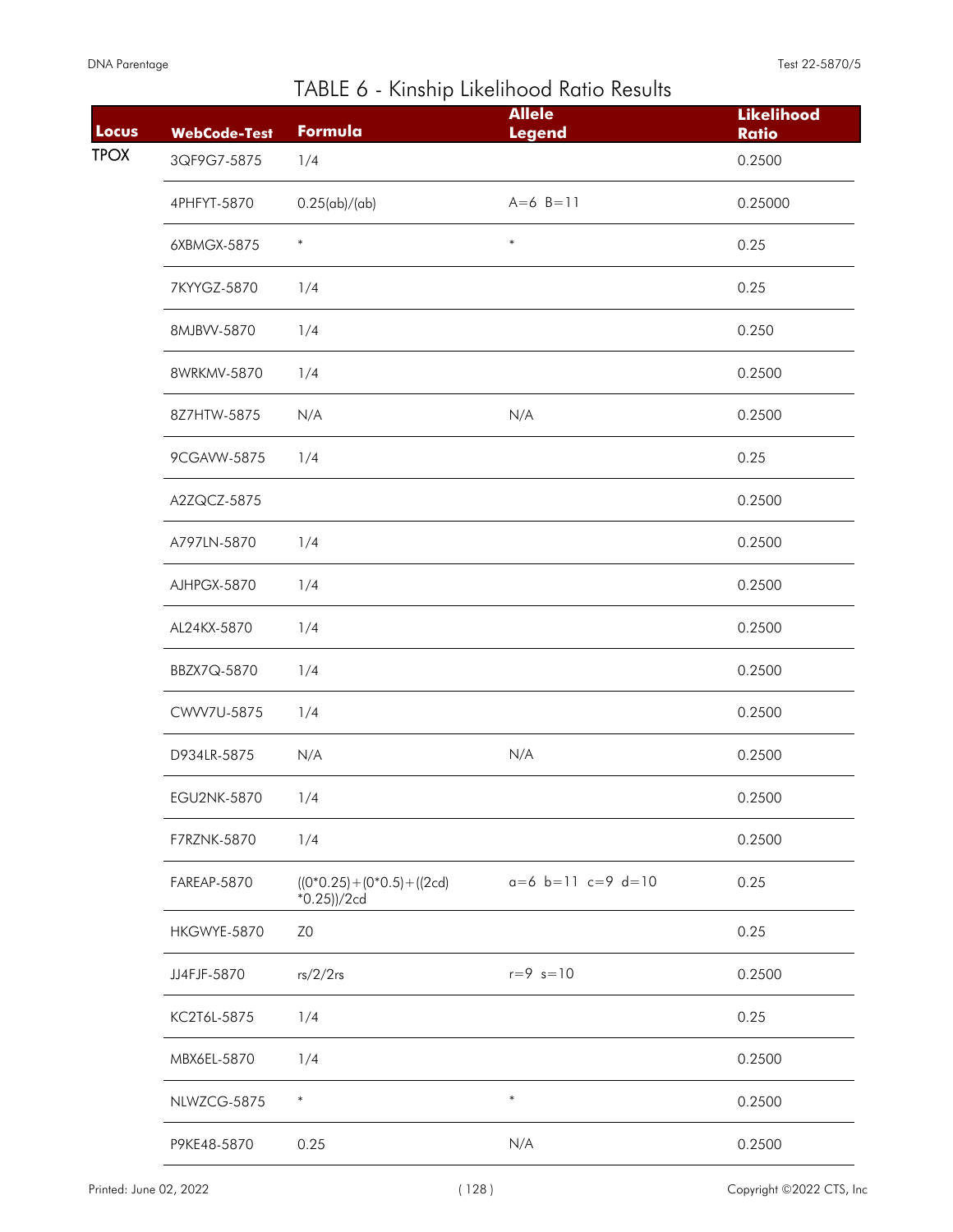I

| Locus       | <b>WebCode-Test</b> | Formula                | <b>Allele</b><br><b>Legend</b> | <b>Likelihood</b><br><b>Ratio</b> |
|-------------|---------------------|------------------------|--------------------------------|-----------------------------------|
| <b>TPOX</b> | PAFW79-5870         | 1/4                    |                                | .2500                             |
|             | Q22BW6-5870         | $0.5$ pq/ $2$ pq       | $p=9$ q=10                     | 0.2500                            |
|             | QB3VXC-5870         | 1/4                    | N.A.                           | 0.2500                            |
|             | QQZPQ7-5870         | (2pq)/(8pq)            | $p = 6 q = 11$                 | 0.25                              |
|             | WB7A82-5870         | $0.25(ab)/(ab) = 0.25$ | $a=6$ b=11 c=9 d=10            | 0.25000                           |
|             | WCGDEX-5870         | 0.25                   | N/A                            | 0.25                              |
|             | WG9FM4-5870         | 1/4                    |                                | 0.2500                            |
|             | X77HCA-5875         | 1/4                    | N/A                            | .2500                             |
|             | ZLXWP9-5875         | 1/4                    |                                | 0.2500                            |
|             | ZYZM88-5870         | 1/4                    |                                | 0.2500                            |

TABLE 6 - Kinship Likelihood Ratio Results

**Statistical Analysis Summary of TPOX Likelihood Ratio Mode**: **0.2500**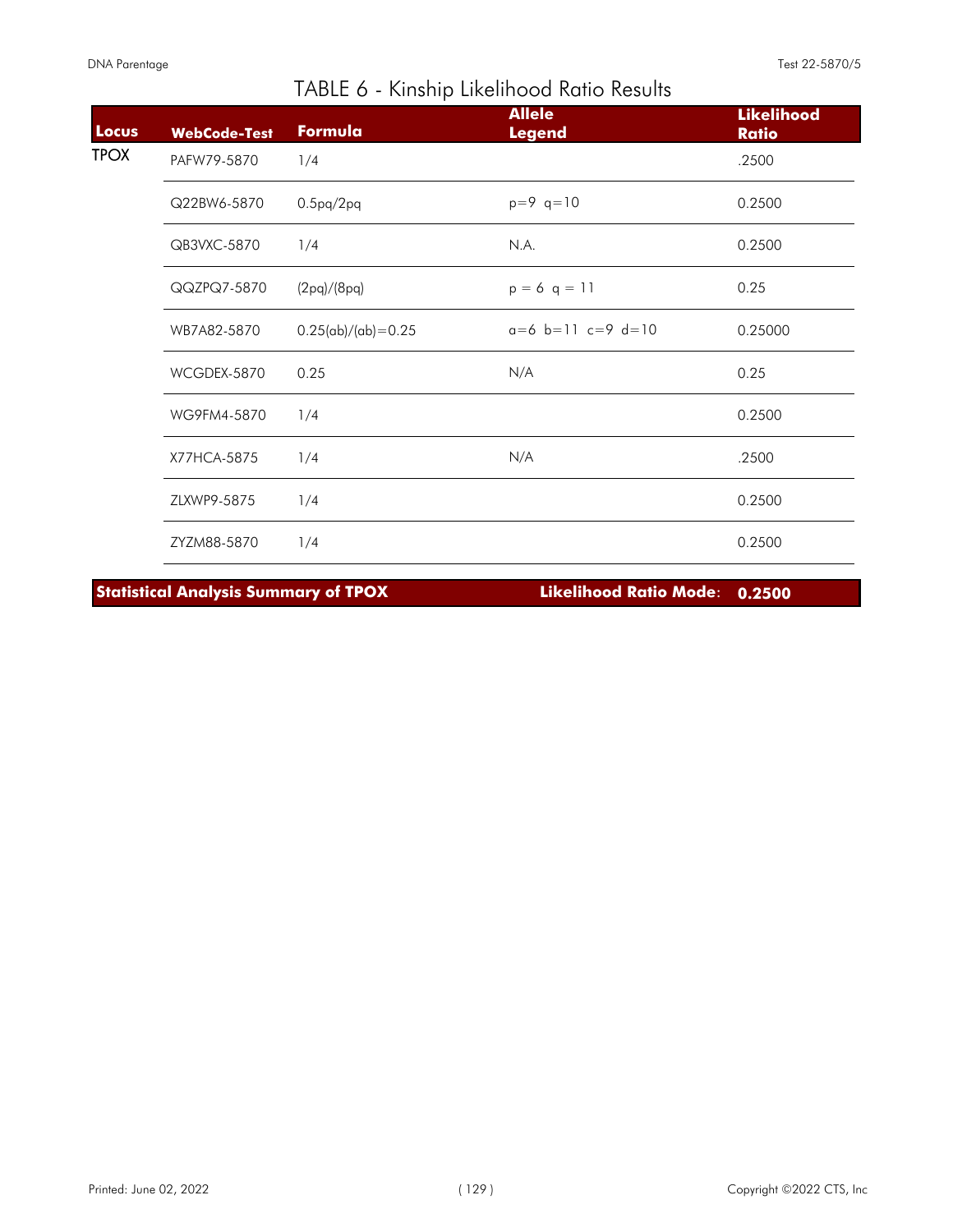| Locus      | <b>WebCode-Test</b> | .<br>Formula                                     | <b>Allele</b><br><b>Legend</b> | <b>Likelihood</b><br><b>Ratio</b> |
|------------|---------------------|--------------------------------------------------|--------------------------------|-----------------------------------|
| <b>vWA</b> | 3QF9G7-5875         | $(1 + 2p + pp)/4pp$                              | $p=17$                         | 6.8866                            |
|            | 4PHFYT-5870         | $(0.25+0.5a+0.25a^2)/a^2$                        | $A = 17$                       | 6.8856                            |
|            | 6XBMGX-5875         | $\ast$                                           | $\ast$                         | 6.07                              |
|            | 7KYYGZ-5870         | $(1+P)2/4P2$                                     | $p = 17$                       | 6.89                              |
|            | 8MJBVV-5870         | $(8p^2+4(2+4p))/32p^2$                           | $p = 17$                       | 6.886                             |
|            | 8WRKMV-5870         | $(1 + 2p + pp)/4pp$                              | $p = 17$                       | 6.8856                            |
|            | 8Z7HTW-5875         | N/A                                              | N/A                            |                                   |
|            | 9CGAVW-5875         | $(1 + 2p + pp)/4pp$                              | $p = 17$                       | 6.8856                            |
|            | A2ZQCZ-5875         |                                                  |                                | 6.886                             |
|            | A797LN-5870         | $[(1+p)^{2}/4p^2]$                               | $p = 17$                       | 6.886                             |
|            | AJHPGX-5870         | $(1 + 2p + pp)/4pp$                              | $P = 17$                       | 6.8856                            |
|            | AL24KX-5870         | $(1 + 2p + pp)/4pp$                              | $p = 17$                       | 6.8856                            |
|            | BBZX7Q-5870         | $(1 + 2p + pp)/4pp$                              | $p = 17$                       | 6.8856                            |
|            | CWW7U-5875          | $(1 + 2p + pp)/4pp$                              | $p = 17$                       | 6.8856                            |
|            | D934LR-5875         | N/A                                              | N/A                            |                                   |
|            | <b>EGU2NK-5870</b>  | $(1+p)$ $\hat{2}/4p$ $\hat{2}$                   | $p = 17$                       | 6.886                             |
|            | F7RZNK-5870         | $(1 + 2p + pp)/4pp$                              | $p = 17$                       | 6.8856                            |
|            | FAREAP-5870         | $((1*0.25)+(a*0.5)+((a*0)$<br>$*0.25$ ))/a $*$ a | $a = 17$                       | 6.885607859                       |
|            | HKGWYE-5870         | $Z2/pa^2 + Z1/pa + Z0$                           | $a = 17$                       | 6.886                             |
|            | JJ4FJF-5870         | $(1+p)2/4p2$                                     | $p = 17$                       | 6.886                             |
|            | KC2T6L-5875         | $(1+p)$ $\hat{2}/(2p)$ $\hat{2}$                 | $p = 17$                       | 6.9                               |
|            | MBX6EL-5870         | $(1 + 2p + pp)/4pp$                              | $p = 17$                       | 6.8856                            |
|            | NLWZCG-5875         | $\ast$                                           | $\ast$                         | 6.067                             |
|            | P9KE48-5870         | $(0.25+0.5a+0.25a \wedge 2)/a \wedge 2$          | $a = 17$                       | 6.885                             |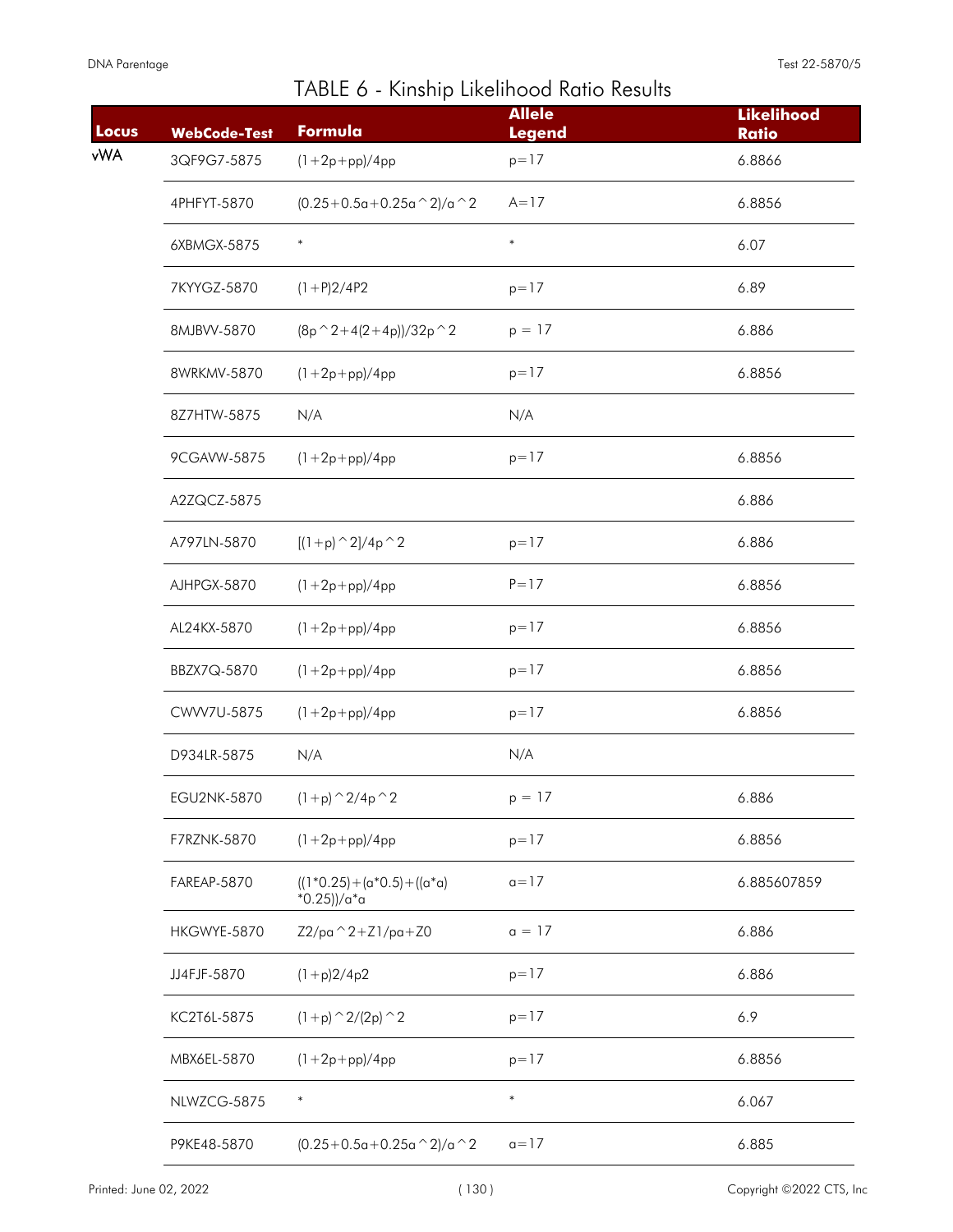I

| Locus | <b>WebCode-Test</b> | Formula                        | <b>Allele</b><br><b>Legend</b> | <b>Likelihood</b><br><b>Ratio</b> |
|-------|---------------------|--------------------------------|--------------------------------|-----------------------------------|
| vWA.  | PAFW79-5870         | $(1+a)$ $\hat{2}/4a$ $\hat{2}$ | $a = 17$                       | 6.886                             |
|       | Q22BW6-5870         | $(1+p)(1+p)/4(p)(p)$           | $p = 17$                       | 6.886                             |
|       | QB3VXC-5870         | $(1+p)$ $\hat{2}/4p$ $\hat{2}$ | $p = 17$                       | 6.8856                            |
|       | QQZPQ7-5870         | $(1+p)$ $\hat{2}/(4p \hat{2})$ | $p = 17$                       | 6.886                             |
|       | WB7A82-5870         | $(0.25+0.5a+0.25a^2)/a^2$      | $a = 17$                       | 6.88560                           |
|       | WCGDEX-5870         | $(1+p)$ $\hat{2}/4p$ $\hat{2}$ | $p = 17$                       | 6.8856                            |
|       | WG9FM4-5870         | $(1+2p+pp)/4pp$                | $p = 17$                       | 6.8856                            |
|       | X77HCA-5875         | $[(1+p)(1+p)]/[(2p)(2p)]$      | $p = 17$                       |                                   |
|       | ZLXWP9-5875         | $(1+2p+pp)/4pp$                | $p = 17$                       | 6.8856                            |
|       | ZYZM88-5870         | $(1 + 2p + pp)/4pp$            | $p = 17$                       | 6.8856                            |

TABLE 6 - Kinship Likelihood Ratio Results

**Statistical Analysis Summary of vWA Likelihood Ratio Mode**: **6.8856**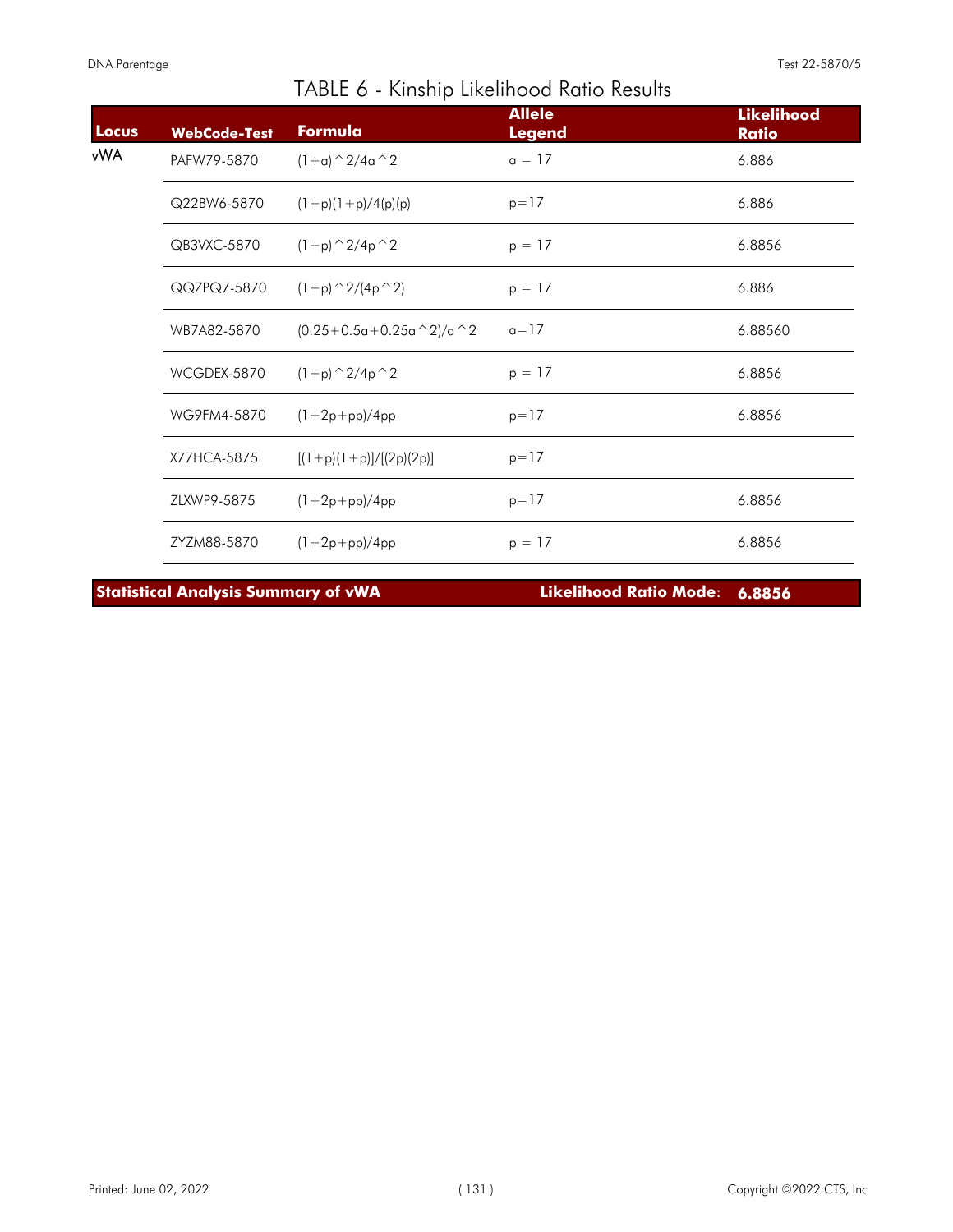# **Kinship DNA Statistics**

Is the claim of the following relationship supported by the genetic evidence: **Full Siblings**?

| <b>WebCode-Test</b> | <b>Kinship Index</b>      | <b>Claim Supported?</b> |
|---------------------|---------------------------|-------------------------|
| 3QF9G7-5875         | 1,742,324,263.4804        | Yes                     |
| 4PHFYT-5870         | 1,743,000,000             | Yes                     |
| 6XBMGX-5875         | 1.1 million               | Yes                     |
| 7KYYGZ-5870         | $1.75E + 09$              | Yes                     |
| 8MJBVV-5870         | $1.74 \times 10^{\circ}9$ | Yes                     |
| 8WRKMV-5870         | $1.7425E + 09$            | Yes                     |
| 8Z7HTW-5875         | 1,100,000                 | Yes                     |
| 9CGAVW-5875         | 1.742,500,122.8944        | Yes                     |
| A2ZQCZ-5875         | 403 Million               | Yes                     |
| A797LN-5870         | 2.3 billion               | Yes                     |
| AJHPGX-5870         | 1,742,500,122.8944        | Yes                     |
| AL24KX-5870         | $1.7425E + 09$            | Yes                     |
| BBZX7Q-5870         | 1.7425e9                  | Yes                     |
| CWW7U-5875          | 1742500123                | Yes                     |
| D934LR-5875         | 1,100,000 or 1.1 million  | Yes                     |
| <b>EGU2NK-5870</b>  | 2.3 billion               | Yes                     |
| F7RZNK-5870         | $1.7425E+9$               | Yes                     |
| FAREAP-5870         | 1742500123                | Yes                     |
| HKGWYE-5870         | 1.7 billion               | Yes                     |
| JJ4FJF-5870         | 2.3 billion               | Yes                     |
| KC2T6L-5875         | $1.7E + 09$               | Yes                     |
| MBX6EL-5870         | $1.7425E + 09$            | Yes                     |
| NLWZCG-5875         | 1.1 million               | Yes                     |
| P9KE48-5870         | 1,734,000,000             | Yes                     |
| PAFW79-5870         | 2.3 billion               | Yes                     |
| Q22BW6-5870         | 2.3 billion               | Yes                     |
| QB3VXC-5870         | 38,948,651.03             | Yes                     |
| QQZPQ7-5870         | $1.743E + 09$             | Yes                     |
| WB7A82-5870         | 1,742,397,369             | Yes                     |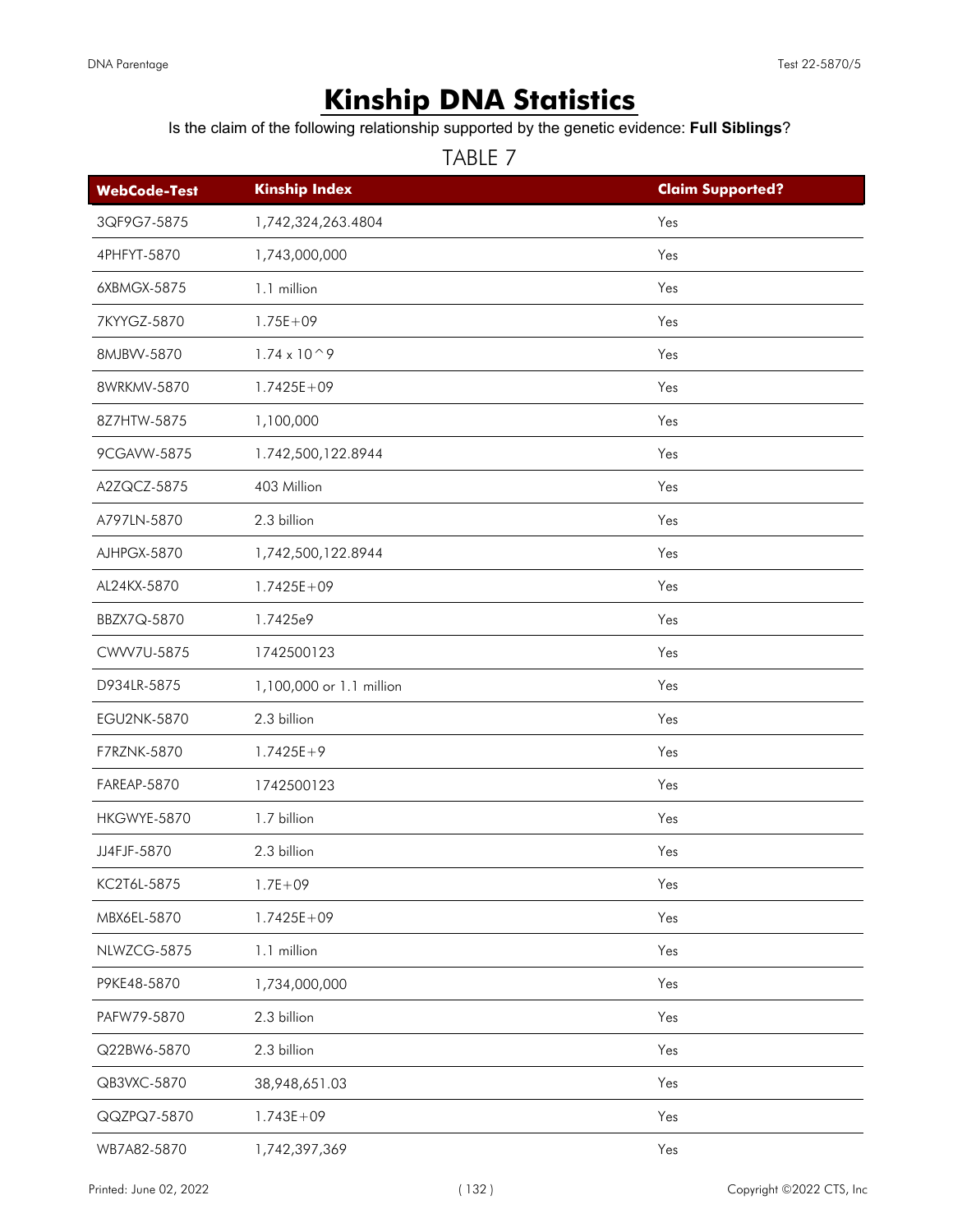# TABLE 7 - Kinship DNA Statistics

| <b>WebCode-Test</b> | <b>Kinship Index</b>      | <b>Claim Supported?</b> |
|---------------------|---------------------------|-------------------------|
| WCGDEX-5870         | approximately 1.7 billion | Yes                     |
| WG9FM4-5870         | $1.7425E+9$               | Yes                     |
| X77HCA-5875         | $3.635E + 07$             | Yes                     |
| ZLXWP9-5875         | 253,064,095.2145          | Yes                     |
| ZYZM88-5870         | 1.7425E+09                | Yes                     |

| <b>Response Summary</b>                               |    | Participants: 34 |
|-------------------------------------------------------|----|------------------|
| Is the relationship claim of Full Siblings supported? |    |                  |
| Yes                                                   | 34 |                  |
| No                                                    |    |                  |
| Inconclusive                                          |    |                  |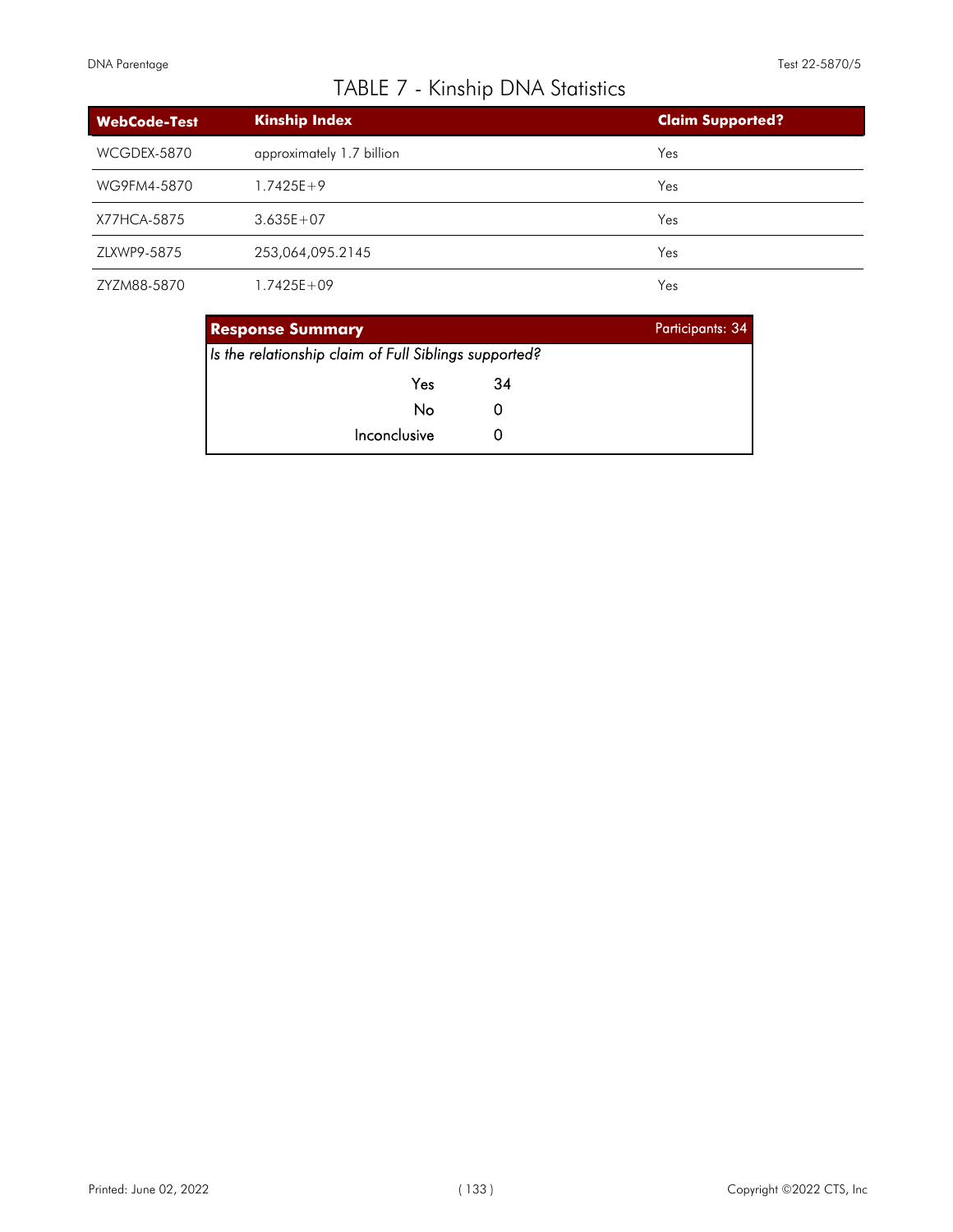# **Additional Kinship Statistical Results**

|                     | TABLE 8                                                                                                                                                                                                                                                                                                                                                                                                                                                                                                                                                                                                                                                                                                                                        |
|---------------------|------------------------------------------------------------------------------------------------------------------------------------------------------------------------------------------------------------------------------------------------------------------------------------------------------------------------------------------------------------------------------------------------------------------------------------------------------------------------------------------------------------------------------------------------------------------------------------------------------------------------------------------------------------------------------------------------------------------------------------------------|
| <b>WebCode-Test</b> | <b>Additional Statistical Results</b>                                                                                                                                                                                                                                                                                                                                                                                                                                                                                                                                                                                                                                                                                                          |
| 4PHFYT-5870         | AUTOSOMAL STRs: The DNA profile is single source. The kinship index supports the hypothesis<br>that Profile D is the full sibling of Profile C using the reference populations listed. The genotype<br>observed for Profile D is "X" times more likely to occur in a full sibling of Profile C than in<br>someone unrelated to Profile C from the reference populations listed where "X" equals: African<br>American - 1.7 Billion, Caucasian - 1.4 Trillion, Hispanic - 610 Billion.                                                                                                                                                                                                                                                          |
| 6XBMGX-5875         | * The likelihood ratios were calculated with the KinCALc software that uses standard formulae for<br>simple Pl's and 2-person KI's that incorporate a theta value of 0.01 with allele probablities with no<br>rounding and a 1/k instead of x/N. The KinCALc software uses the NIST STRBase Population<br>Database. Although the likelihood ratios for all loci are shown only one of the vWA/D12S391 loci<br>were used to calculate the combined KI, due to linkage between these loci. For this example vWA<br>was omitted. Also we do not test PentaD and PentaE in our laboratory so those loci were not<br>evaluated. The individuals were reported to be African Americans; therefore only values for African<br>American were reported. |
| 8Z7HTW-5875         | The likelihood ratios shown above were calculated using the Kin CALc software that uses standard<br>formulae for simple PI's and 2-person KI's that incorporate a theta value of 0.01 with allele<br>probabilities with no rounding and a 1/k prior instead of x/N. The combined PI (African American)<br>shown does not include vWA. vWA was removed due to genetic linkage with D12. The Penta D<br>and Penta E loci were not calculated as these loci are not tested in this laboratory. The combined<br>KI (African American) is only calculated to 2 significant figures by the Kin CALc software.                                                                                                                                        |
| 9CGAVW-5875         | AABB standards would require that the reports states: The genetic evidence supports the<br>relationship of Sib 1 and Sib 2 as first degree relatives such as full siblings. Pu and Linacre have<br>shown at a likelihood ratio greater than or equal to 10 that STR test results correctly confirm<br>sibship among known sibling pairs greater than 99% of the time. (Systematic evaluation of<br>sensitivity and specificity of sibship determination by using 15 STR loci. Pu and Linacre. Journal of<br>Forensic and Legal Medicine 15 (2008) 329-334.)                                                                                                                                                                                    |
| A797LN-5870         | D12S391 is omitted from the Combined Kinship Index due to possible linkage to vWA, as per<br>Department policy.                                                                                                                                                                                                                                                                                                                                                                                                                                                                                                                                                                                                                                |
| AJHPGX-5870         | The LR values of 1,742,500,122.8944 is evidence that strongly supports the hypothesis that<br>individuals C and D are full siblings. In the statistical analysis, the formulas reported by the<br>Software DNA-View v29.52 were used. The African American population allele frequencies from<br>the NIST STRBASE database provided in this assay were used.                                                                                                                                                                                                                                                                                                                                                                                   |
| CWW7U-5875          | Combined full sibship index = $1742500123$ . Probability of full sibship = 99.99999994% (50%)<br>prior probability). General Information: *AABB RT Standard 5.3.8.2 states that likelihood ratios<br>greater than 10 shall be considered genetic evidence supporting the tested relationship. 100% of<br>the ratios above this value have been found to be associated with a true full sibling relationship<br>between the tested parties.                                                                                                                                                                                                                                                                                                     |
| D934LR-5875         | The reported values are Kinship Index (KI) values calculated using KIn CALc 5.0.12 BFS software<br>that uses standard formulae for simple PI's and 2-person KI's that incorporate a theta value of<br>0.01 with allele probabilities with no rounding and a 1/k prior instead of 1/N. Due to possible<br>genetic linkage between the vWA and D12S391 loci, the genotypes from only one of these loci<br>were used in the combined KI calculation. Per our laboratory practice, only the GlobalFiler loci<br>are used for the KI calculations, hence no KI's were reported for the Penta D and Penta E loci.                                                                                                                                    |
| <b>EGU2NK-5870</b>  | D12S391 not used in statistical calculation per lab protocol. Kinship Index truncated to two (2)<br>significant figures per lab protocol.                                                                                                                                                                                                                                                                                                                                                                                                                                                                                                                                                                                                      |
| FAREAP-5870         | The genetic evidence provides a very strong support of the relationship of full siblings. Reference:<br>Butler, J. 2010. Fundamentals of Forensic DNA Typing. Elservier Inc.                                                                                                                                                                                                                                                                                                                                                                                                                                                                                                                                                                   |
| HKGWYE-5870         | $Z0 = 0.25$ . $Z1 = 0.5$ . $Z2 = 0.25$ .                                                                                                                                                                                                                                                                                                                                                                                                                                                                                                                                                                                                                                                                                                       |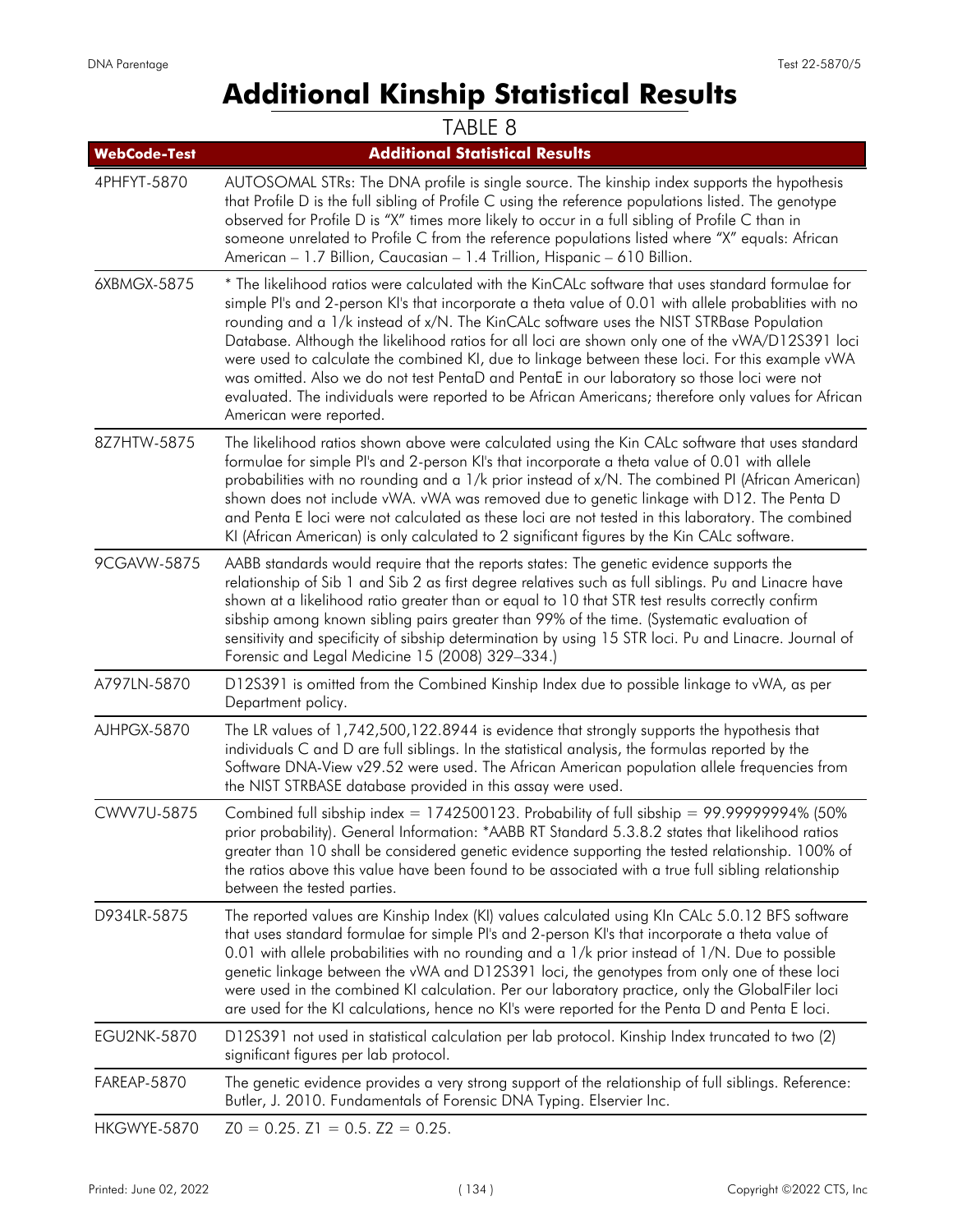### TABLE 8

| <b>WebCode-Test</b> | <b>Additional Statistical Results</b>                                                                                                                                                                                                                                                                                                                                                                                                                                                                                                                                                                                                                                                                                                                                                                                                                                                                                                                                                                                                                                                                                                                                                                                                                                             |
|---------------------|-----------------------------------------------------------------------------------------------------------------------------------------------------------------------------------------------------------------------------------------------------------------------------------------------------------------------------------------------------------------------------------------------------------------------------------------------------------------------------------------------------------------------------------------------------------------------------------------------------------------------------------------------------------------------------------------------------------------------------------------------------------------------------------------------------------------------------------------------------------------------------------------------------------------------------------------------------------------------------------------------------------------------------------------------------------------------------------------------------------------------------------------------------------------------------------------------------------------------------------------------------------------------------------|
| KC2T6L-5875         | The Hypothesis of Full sibling relationship is $1.7E+09$ times more probable of the hypothesis of<br>unrelated                                                                                                                                                                                                                                                                                                                                                                                                                                                                                                                                                                                                                                                                                                                                                                                                                                                                                                                                                                                                                                                                                                                                                                    |
| NLWZCG-5875         | *The likelihood ratios were calculated with the Kin CALc software that uses standard formulae for<br>simple PI's and 2-person KI's that incorporate a theta value of 0.01 with allele probabilities with<br>no rounding and a 1/k prior instead of just x/N. Combined kinship index omits the locus VWA due<br>to linkage disequilibrium. ^ Only GlobalFiler loci used in calculation per TL, additional loci<br>(PentaD, PentaE) not tested at our laboratory.                                                                                                                                                                                                                                                                                                                                                                                                                                                                                                                                                                                                                                                                                                                                                                                                                   |
| P9KE48-5870         | The kinship index supports the hypothesis that C is the full sibling of D using the reference<br>populations listed. The genotype observed for C is "X" times more likely to occur in a full sibling of<br>D than in someone unrelated to D from the reference populations listed where "X" equals: African<br>American – 1.7 Billion. Likelihood ratios for all loci were truncated to 4 significant digits before<br>calculating the kinship index.                                                                                                                                                                                                                                                                                                                                                                                                                                                                                                                                                                                                                                                                                                                                                                                                                             |
| WB7A82-5870         | AUTOSOMAL STRs: The DNA profile is single source. The kinship index supports the hypothesis<br>that Profile C is the full sibling of Profile D using the reference populations listed. The genotype<br>observed for Profile C is "X" times more likely to occur in a full sibling of Profile D than in<br>someone unrelated to Profile D from the reference populations listed where "X" equals: African<br>American - 82 MILLION, Caucasian - 13 BILLION, Hispanic - 27 BILLION.                                                                                                                                                                                                                                                                                                                                                                                                                                                                                                                                                                                                                                                                                                                                                                                                 |
| X77HCA-5875         | 1. Note: 3.635E+07= 36,350,000 without reporting vWA and D5S818. This potential linkage<br>disequilibrium may be observed within related individuals such as siblings. 2. Note that<br>[Laboratory] does not report vWA due to potential linkage disequilibrium between D12S391 and<br>vWA, and between CSF1PO and D5S818. WE designate this with NR. 3. If we reported VWA, the<br>LR would be 6.886, IF we reported D5S818 the LR would be 6.957. The cumulative LR for sibship<br>would be $1.742e+9=1.742.000.000$ . This is due to possible linkage disequilibrium Protocol<br>BTF00219 states "11.9 KINSHIP TESTING - Interpretation of Results. 11.9.1 The following loci<br>demonstrate linkage that does not impact the population level for unrelated individuals, and will<br>not impact parentage statistics, but may impact scenarios of inclusion where kinship statistics will<br>be calculated. As such, when results at both loci are obtained, only the more discriminating locus<br>will be used in the following calculations. If results are obtained at only one locus listed, it shall be<br>used in the statistic. 11.9.1.1 CSF1P0 is more discriminating than D5S818. 11.9.1.2 D12S391 is<br>more discriminating than vWA." added by [Initials] 4/13/22. |
| 71 XWP9_5875        | yWA was excluded from the kinship index due to its linkage with D12S391                                                                                                                                                                                                                                                                                                                                                                                                                                                                                                                                                                                                                                                                                                                                                                                                                                                                                                                                                                                                                                                                                                                                                                                                           |

ZLXWP9-5875 vWA was excluded from the kinship index due to its linkage with D12S391.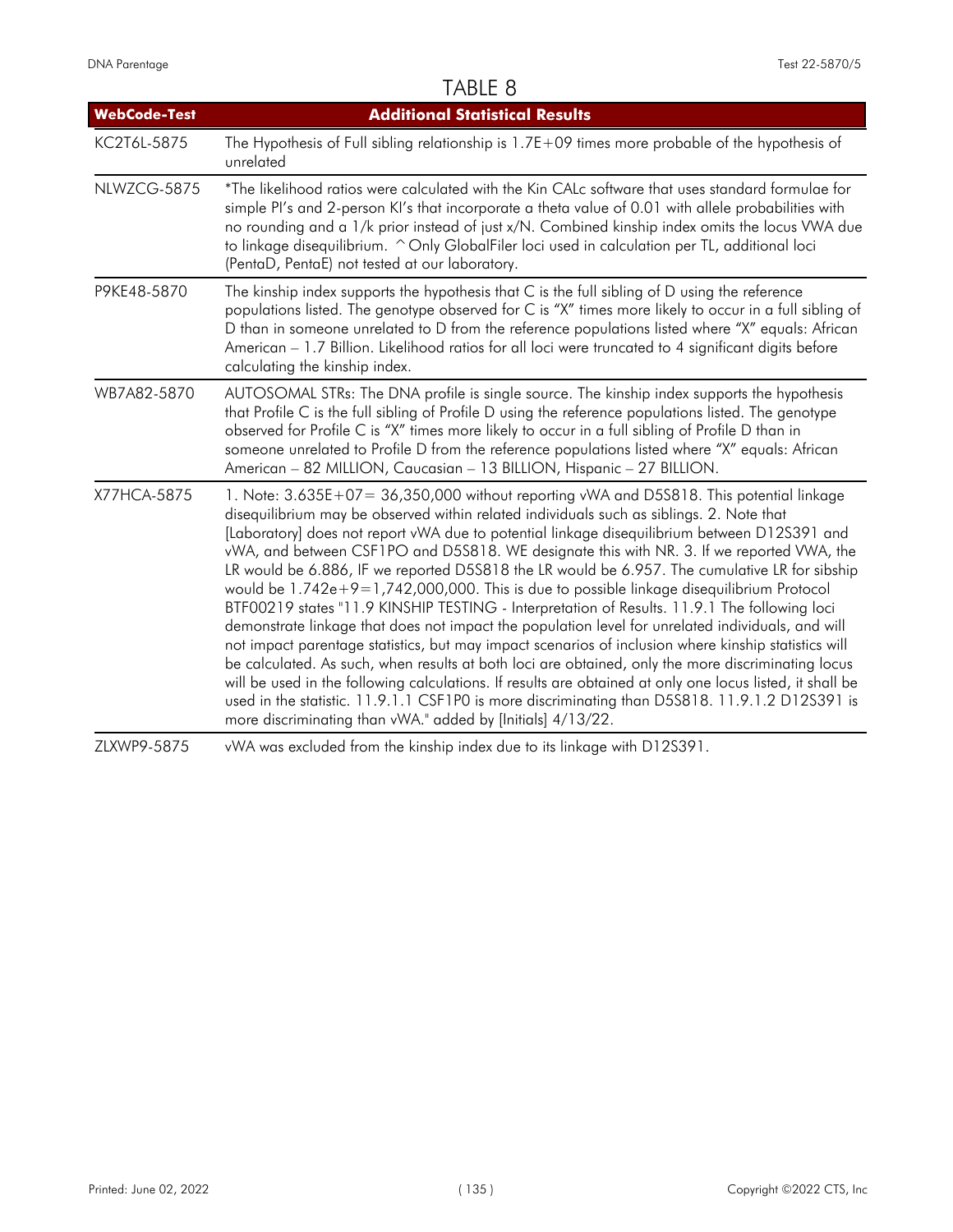# **Additional Comments**

| <b>WebCode-Test</b> | <b>Additional Comments</b>                                                                                                                                                                                                                                                                                                                                                                                                                                                                                                                                                                                                                                                                                                                                                                                                                                                                                                                                                                                                                                                                                                                                                                                                                                                                                                                                                                                                                                                                                                                                     |
|---------------------|----------------------------------------------------------------------------------------------------------------------------------------------------------------------------------------------------------------------------------------------------------------------------------------------------------------------------------------------------------------------------------------------------------------------------------------------------------------------------------------------------------------------------------------------------------------------------------------------------------------------------------------------------------------------------------------------------------------------------------------------------------------------------------------------------------------------------------------------------------------------------------------------------------------------------------------------------------------------------------------------------------------------------------------------------------------------------------------------------------------------------------------------------------------------------------------------------------------------------------------------------------------------------------------------------------------------------------------------------------------------------------------------------------------------------------------------------------------------------------------------------------------------------------------------------------------|
| 2PPKL7-5875         | NR - No Results                                                                                                                                                                                                                                                                                                                                                                                                                                                                                                                                                                                                                                                                                                                                                                                                                                                                                                                                                                                                                                                                                                                                                                                                                                                                                                                                                                                                                                                                                                                                                |
| 38NZJB-5875         | Because of 15 genotypes incompatible with paternity between Son (item 2) and Alleged Father A<br>(Item 3) we did not not produce PI calculations for this hypothesis. PI calculations are produced<br>only when less than 3 exclusion loci are observed. Probability of Paternity is calculated with equal<br>prior probabilities for both hypothesis ( $p(H0) = p(H1) = 0.5$ ). HO: Mother (Item 1) and Alleged<br>Father B (Item 4) are the biological parents of Son (Item 2). H1: Mother (Item 1) and an unknown<br>man, unrelated to Alleged Father B and taken at random from the population, are the biological<br>parents of Son (Item 2).                                                                                                                                                                                                                                                                                                                                                                                                                                                                                                                                                                                                                                                                                                                                                                                                                                                                                                             |
| 4LJ2B3-5870         | NR = No Results. Fusion and Yfiler data are concordant at DYS391 for Item 2. Fusion and Yfiler<br>data are concordant at DYS391 for Item 3. Fusion and Yfiler data are concordant at DYS391 for<br>Item 4.                                                                                                                                                                                                                                                                                                                                                                                                                                                                                                                                                                                                                                                                                                                                                                                                                                                                                                                                                                                                                                                                                                                                                                                                                                                                                                                                                     |
| 67M4NX-5875         | Note: A possible null allele is present on DYS390 for Items 2 and 4 when amplified using the<br>YFiler amplification kit. The null allele was verified at this locus for the profile of Father B (Item 4)<br>who cannot be excluded as being the biological father of the child (Item 2) based on the STR<br>results.                                                                                                                                                                                                                                                                                                                                                                                                                                                                                                                                                                                                                                                                                                                                                                                                                                                                                                                                                                                                                                                                                                                                                                                                                                          |
| 6XBMGX-5875         | The paternity indexes were calculated with the KinCALc software that uses standard formulae for<br>simple PI's that incorporate a theta value of 0.01 with allele probabilities with no rounding and<br>1/k instead of just x/N. The KinCALc software uses the NIST STRBase Population Database.<br>Although the paternity index for all loci are shown only one of the vWA/D12S391 loci were used<br>to calculate the combined KI, due to linkage between these loci. For this example D12S391 was<br>omitted. The Individuals were reported to be Caucasion; therefore only values for Caucasion were<br>reported.                                                                                                                                                                                                                                                                                                                                                                                                                                                                                                                                                                                                                                                                                                                                                                                                                                                                                                                                           |
| 8HCKTP-5870         | Locus D12S391 not utilized for statistics due to possible linkage with vWA (as per SOPs)                                                                                                                                                                                                                                                                                                                                                                                                                                                                                                                                                                                                                                                                                                                                                                                                                                                                                                                                                                                                                                                                                                                                                                                                                                                                                                                                                                                                                                                                       |
| 8HPE9P-5870         | CPI was calculated using vWA, but not D12S391, to account for the possibility that these loci<br>could be in linkage disequilibrium for paternity samples.                                                                                                                                                                                                                                                                                                                                                                                                                                                                                                                                                                                                                                                                                                                                                                                                                                                                                                                                                                                                                                                                                                                                                                                                                                                                                                                                                                                                     |
| 8W82HN-5870         | * Per agency policy, D12S391 not used for PI calculations due to linkage with vWA. * Per case<br>information and agency policy, Caucasian PI values are reported here.                                                                                                                                                                                                                                                                                                                                                                                                                                                                                                                                                                                                                                                                                                                                                                                                                                                                                                                                                                                                                                                                                                                                                                                                                                                                                                                                                                                         |
| 8WRKMV-5870         | 1) On comparison to the DNA profiles obtained, I found that the source of bloodstained<br>specimen "Item 4" is the biological father to the source of bloodstained specimen "Item 2" (given<br>that the biological mother is represented by the source of bloodstained specimen "Item 1"). 2) On<br>comparison to the DNA profiles obtained, I found that the source of bloodstained specimen "Item<br>3" is not the biological father to the source of bloodstained specimen "Item 2" (given that the<br>biological mother is represented by the source of bloodstained specimen "Item 1"). 3) Extraction:<br>Item 1, Item 2, Item 3 and Item 4 were extracted using in-situ method. 4) Amplification: Item 1,<br>Item 2, Item 3 and Item 4 were amplified using Globalfiler Express (GFE) on PROFLEX PCR<br>System. Item 2, Item 3 and Item 4 were further amplified using AmpFISTR Y-Filer PCR<br>Amplification kit on 9700 GeneAmp PCR System. 5) Electrophoresis: Electrophoresis were carried<br>out on Genetic Analyzer 3500xl for Item 1, Item 2, Item 3 and Item 4 (Globalfiler Express).<br>Electrophoresis were carried out on Genetic Analyzer 3500xl for Item 2, Item 3 and Item 4 (Yfiler).<br>6) Quality Control: Reagent blank, positive control and negative control were incorporated in the<br>overall analysis and gave designated results. 7) NM represents non-male profile. 8) ND<br>represents allele not detected. 9) The statistical formula were derived from DNAView Statistical<br>Software and calculated using Microsoft Excel. |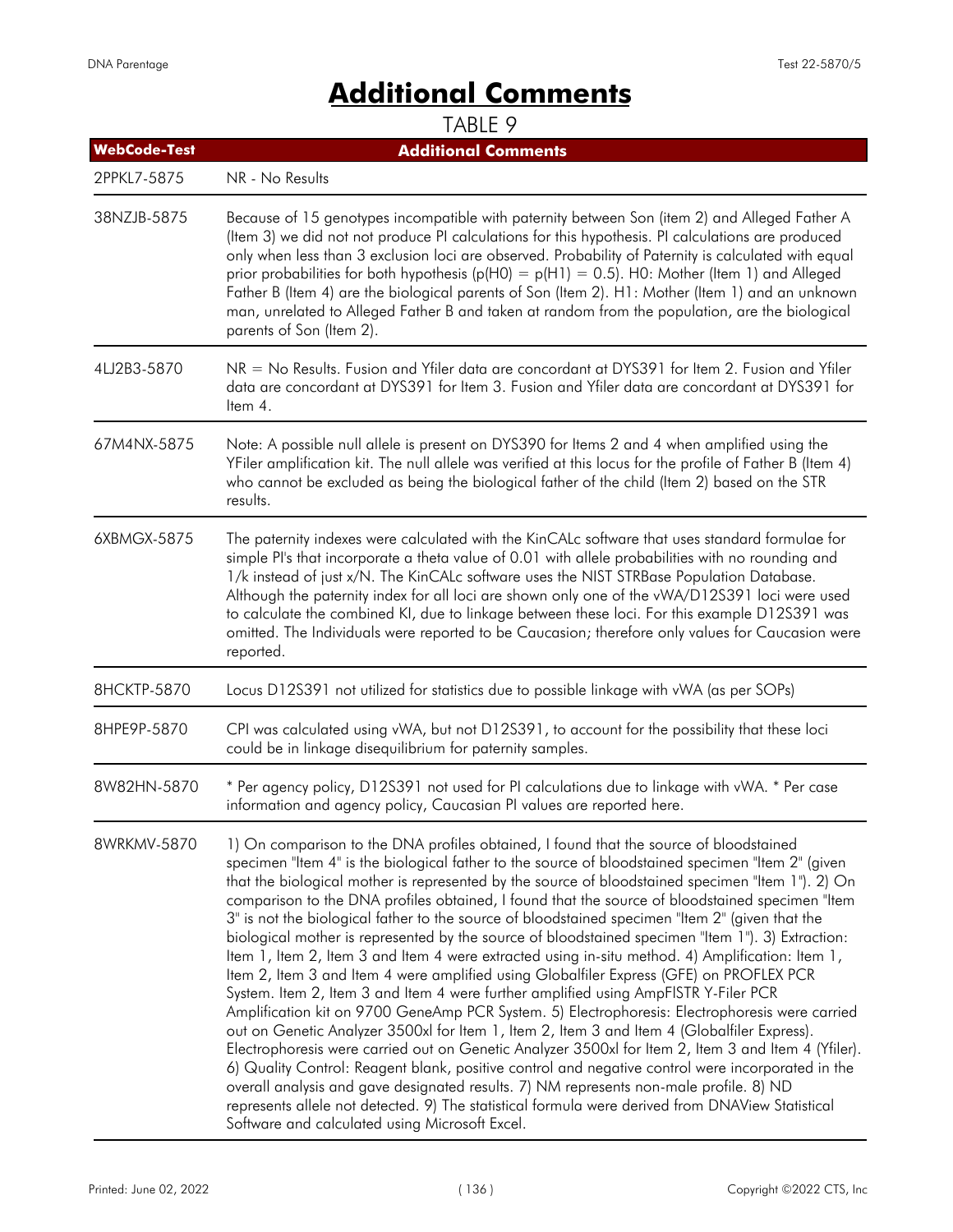|                     | TABLE 9                                                                                                                                                                                                                                                                                                                                                                                                                                                                                                                                                                                                                                                                                                                                                                                                                                                                                                                                                                                                                                                                                                                                                                                                                                                                                                                                                                                                                                                                                                                                               |
|---------------------|-------------------------------------------------------------------------------------------------------------------------------------------------------------------------------------------------------------------------------------------------------------------------------------------------------------------------------------------------------------------------------------------------------------------------------------------------------------------------------------------------------------------------------------------------------------------------------------------------------------------------------------------------------------------------------------------------------------------------------------------------------------------------------------------------------------------------------------------------------------------------------------------------------------------------------------------------------------------------------------------------------------------------------------------------------------------------------------------------------------------------------------------------------------------------------------------------------------------------------------------------------------------------------------------------------------------------------------------------------------------------------------------------------------------------------------------------------------------------------------------------------------------------------------------------------|
| <b>WebCode-Test</b> | <b>Additional Comments</b>                                                                                                                                                                                                                                                                                                                                                                                                                                                                                                                                                                                                                                                                                                                                                                                                                                                                                                                                                                                                                                                                                                                                                                                                                                                                                                                                                                                                                                                                                                                            |
| 8Z7HTW-5875         | For the paternity statistics, the likelihood ratios entered were calculated using the Kin CALc<br>software that uses standard formulae for simple PI's and 2-person KI's that incorporate a theta<br>value of 0.01 with allele probabilities with no rounding and a 1/k prior instead of x/N. The<br>combined PI (Caucasian) shown does not include D12. D12 was removed due to genetic linkage<br>with vWA. This laboratory does not report probability of paternity so this value was not calculated.                                                                                                                                                                                                                                                                                                                                                                                                                                                                                                                                                                                                                                                                                                                                                                                                                                                                                                                                                                                                                                               |
| 9C2VNM-5875         | Paternity Calculation: We do not calculate PI values if a person is excluded from being a father.<br>The calculated combined PI value gets divided by 4 to account for linkage using the Globalfiler<br>kit. We do not calculate Probability of Paternity. Item 2 (son) and item 4 (Alleged Father B) did not<br>produce alleles at DYS390 and DYS518 which is most likely caused by a deletion. We have two<br>levels of kinship analysis, paternities are calculated by every person signed off while sibling<br>calculations require a higher level of training (which the submitting reporting officer does not<br>have). Local Caucasian database used with a theta value of 0.01.                                                                                                                                                                                                                                                                                                                                                                                                                                                                                                                                                                                                                                                                                                                                                                                                                                                               |
| 9CGAVW-5875         | Primer binding site mutation at DYS390 in AF2 that was passed to C.                                                                                                                                                                                                                                                                                                                                                                                                                                                                                                                                                                                                                                                                                                                                                                                                                                                                                                                                                                                                                                                                                                                                                                                                                                                                                                                                                                                                                                                                                   |
| A2ZQCZ-5875         | The putative designation for part 1 item 3 VWA is 17(18) but due to imblance designated as<br>17,F. Not reprocessed as sufficient mis-matches exist to exclude father.                                                                                                                                                                                                                                                                                                                                                                                                                                                                                                                                                                                                                                                                                                                                                                                                                                                                                                                                                                                                                                                                                                                                                                                                                                                                                                                                                                                |
| A797LN-5870         | D12S391 is omitted from both combined kinship calculations, per Department policy. Reported<br>Combined Kinship Indices are truncated to 2 significant figures, per Department policy. The<br>reported Probability of Paternity value is truncated to 4 places past the decimal, per Department<br>policy.                                                                                                                                                                                                                                                                                                                                                                                                                                                                                                                                                                                                                                                                                                                                                                                                                                                                                                                                                                                                                                                                                                                                                                                                                                            |
| AJHPGX-5870         | Our laboratory detected a null allele at the DYS390 marker on the PowerPlex Y23 System, in<br>items 2 and 4. The DSY390 marker has a low deletion frequency (1 in 6300, NIST-STRBASE).<br>Therefore, it is an event that strengthens the hypothesis that the item 4 is the biological father of<br>the child marked as item 2. We consider convenient that the laboratories that report Y-STRs can<br>use them to complement the statistical analysis.                                                                                                                                                                                                                                                                                                                                                                                                                                                                                                                                                                                                                                                                                                                                                                                                                                                                                                                                                                                                                                                                                                |
| AL24KX-5870         | 1) On comparison to the DNA profiles obtained, I found that the source of bloodstained<br>specimen "Item 4" is the biological father to the source of bloodstained specimen "Item 2" (given<br>that the biological mother is represented by the source of bloodstained specimen "Item 1"). 2) On<br>comparison to the DNA profiles obtained, I found that the source of bloodstained specimen "Item"<br>3" is not the biological father to the source of bloodstain specimen "Item 2" (given that the<br>biological mother is represented by the source of bloodstain specimen "Item 1"). 3) Extraction :<br>Item 1, Item 2, Item 3 and Item 4 were punched using 1.2mm size puncher and the FTA disc<br>subjected for direct amplification. 4) Amplification : Item 1, Item 2, Item 3 and Item 4 were<br>amplified using GlobalFiler Express PCR Amplification Kit on Applied Biosystem Proflex PCR<br>System. Item 2, Item 3 and Item 4 were further amplified using AmpFLSTR Y-Filer PCR<br>Amplification Kit on Applied Biosystem Proflex PCR System. 5) Electrophoresis : Electrophoresis<br>was carried out using Genetic Analyzer 3500 for all amplified product of GlobalFiler Express and<br>Y-Filer Amplification Kit. 6) Quality Control: Reagent Blank, Positive Control and Negative<br>Control were incorporated in the overall analysis and gave expected results. 7) The statistical<br>formula were derived from DNAView Statistical Software and calculated using Microsoft Excel.<br>Remark: "ND" denotes no DNA alleles detected. |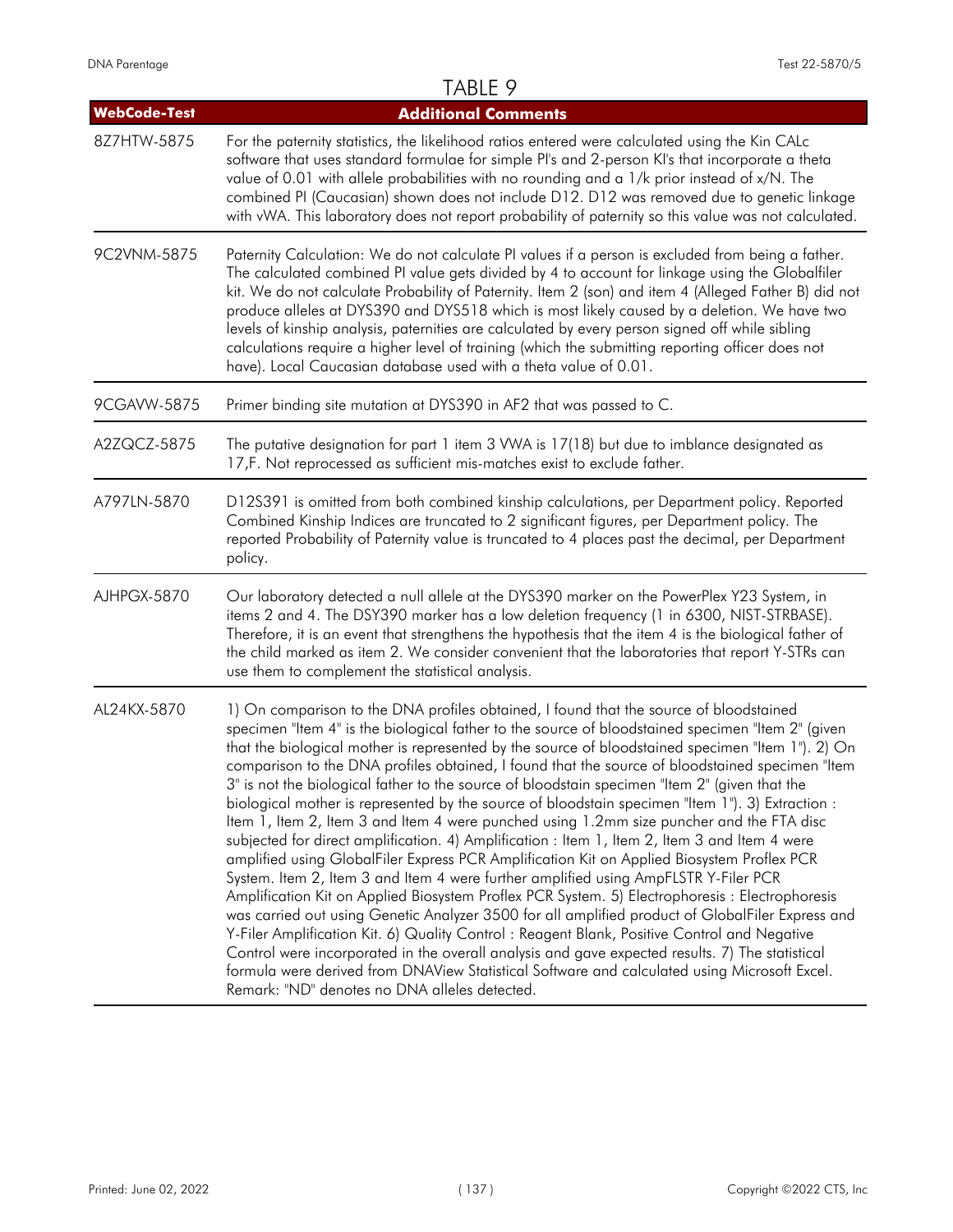| WebCode-Test       | <b>Additional Comments</b>                                                                                                                                                                                                                                                                                                                                                                                                                                                                                                                                                                                                                                                                                                                                                                                                                                                                                                                                                                                                                                                                                                                                                                                                                                                                                                                                                                                                                                                                                                             |
|--------------------|----------------------------------------------------------------------------------------------------------------------------------------------------------------------------------------------------------------------------------------------------------------------------------------------------------------------------------------------------------------------------------------------------------------------------------------------------------------------------------------------------------------------------------------------------------------------------------------------------------------------------------------------------------------------------------------------------------------------------------------------------------------------------------------------------------------------------------------------------------------------------------------------------------------------------------------------------------------------------------------------------------------------------------------------------------------------------------------------------------------------------------------------------------------------------------------------------------------------------------------------------------------------------------------------------------------------------------------------------------------------------------------------------------------------------------------------------------------------------------------------------------------------------------------|
| BBZX7Q-5870        | 1. On comparison to the DNA profiles obtained, I found that the source of bloodstain specimen<br>"Item 4" is the biological father to the source of bloodstain specimen "Item 2" (given that the<br>biological mother is represented by the source of bloodstain specimen "Item 1"). 2. On<br>comparison to the DNA profiles obtained, I found that the source of bloodstain specimen "Item 3"<br>is NOT the biological father to the source of bloodstain specimen "Item 2" (given that the<br>biological mother is represented by the source of bloodstain specimen "Item 1"). 3. Item 1, Item 2,<br>Item 3 and Item 4 were extracted using in-situ method. 4. Amplification: Item 1, Item 2, Item 3<br>and Item 4 were amplified using Globalfiler Express (GFE) on PROFLEX PCR System. Item 2, Item<br>3 and Item 4 were further amplified using AmpFISTR Y-Filer PCR Amplification kit on 9700<br>GeneAmp PCR System. 5. Electrophoresis: Electrophoresis was carried out on Genetic Analyzer<br>3500xl for Item 1, Item 2, Item 3 and Item 4 (Globalfiler Express). Electrophoresis was carried out<br>on Genetic Analyzer 3500xl for Item 2, Item 3 and Item 4 (Yfiler). 6. Quality Control: Reagent<br>blank, positive control and negative control were incorporated in the overall analysis and gave<br>designated results. 7. NM represents non-male profile. 8.ND represents the allele not detected. 9.<br>The statistical formula was derived from DNAView Statistical Software and calculated using<br>Microsoft Excel. |
| BP2A2P-5875        | According to laboratory protocols, PI values are not calculated for individuals that are excluded as<br>a potential biological parent at 3 or more loci. This laboratory does not include both vWA & D12<br>in kinship/parentage statistics due to potential for linkage. As a default, vWA is used in statistics<br>unless it is not useful for discriminating the relationship of the tested individuals. According to<br>laboratory protocols, statistics are calculated with the NIST database for the 3 population groups<br>(Caucasian, African American & Hispanic) and the most common statistic is reported.                                                                                                                                                                                                                                                                                                                                                                                                                                                                                                                                                                                                                                                                                                                                                                                                                                                                                                                  |
| CPVEVN-5875        | Alleged father A is excluded; therefore, no PI values were reported. Per laboratory procedures,<br>D12S391 has not been used for statistical calculations.                                                                                                                                                                                                                                                                                                                                                                                                                                                                                                                                                                                                                                                                                                                                                                                                                                                                                                                                                                                                                                                                                                                                                                                                                                                                                                                                                                             |
| D934LR-5875        | For Part I [Tables 1-4: DNA & Paternity Index Results] - PI values at specific loci, Part II [Table 5:<br>Paternity DNA Statistics & Conclusions] Item 2 - Combined PI value, and Part III [Tables 6-8]<br>Kinship DNA Statistics: the reported values are Kinship Index (KI) values calculated using KIn CALc<br>5.0.12 BFS software that uses standard formulae for simple PI's and 2-person KI's that incorporate<br>a theta value of 0.01 with allele probabilities with no rounding and a 1/k prior instead of 1/N.<br>Due to possible genetic linkage between the vWA and D12S391 loci, the genotypes from only<br>one of these loci were used in the combined KI calculation. For Part II Item 4: our laboratory does<br>not report Probabilities of Paternity.                                                                                                                                                                                                                                                                                                                                                                                                                                                                                                                                                                                                                                                                                                                                                                 |
| E2WR3Y-5875        | Y-STR analysis: Item 2 (Son) and Item 4 (Alleged Father) have an allele deletion in marker<br>DYS390 [Laboratory], and therefore these boxes are not filled out. We did not fill out the Kinship<br>DNA Statistics section which is not applicable in our laboratory.                                                                                                                                                                                                                                                                                                                                                                                                                                                                                                                                                                                                                                                                                                                                                                                                                                                                                                                                                                                                                                                                                                                                                                                                                                                                  |
| <b>EGU2NK-5870</b> | Combined Paternity Index value truncated to two (2) significant figures per lab protocol.<br>D12S391, DYS391, and Amelogenin loci are not used for statistical purposes per lab protocol.                                                                                                                                                                                                                                                                                                                                                                                                                                                                                                                                                                                                                                                                                                                                                                                                                                                                                                                                                                                                                                                                                                                                                                                                                                                                                                                                              |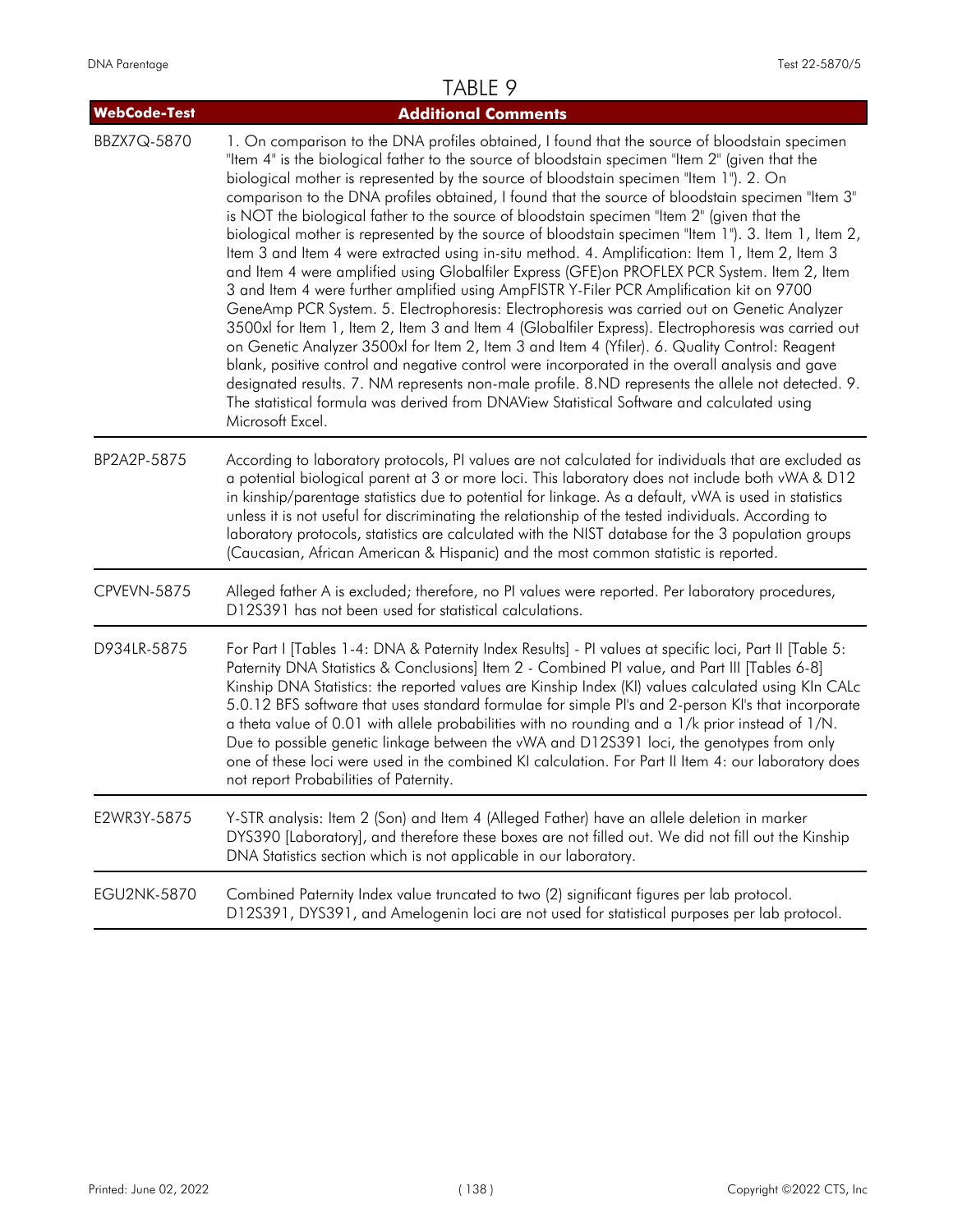| <b>WebCode-Test</b> | <b>Additional Comments</b>                                                                                                                                                                                                                                                                                                                                                                                                                                                                                                                                                                                                                                                                                                                                                                                                                                                                                                                                                                                                                                                                                                                                                                                                                                                                                                                                                                                                                                                                                                                                         |
|---------------------|--------------------------------------------------------------------------------------------------------------------------------------------------------------------------------------------------------------------------------------------------------------------------------------------------------------------------------------------------------------------------------------------------------------------------------------------------------------------------------------------------------------------------------------------------------------------------------------------------------------------------------------------------------------------------------------------------------------------------------------------------------------------------------------------------------------------------------------------------------------------------------------------------------------------------------------------------------------------------------------------------------------------------------------------------------------------------------------------------------------------------------------------------------------------------------------------------------------------------------------------------------------------------------------------------------------------------------------------------------------------------------------------------------------------------------------------------------------------------------------------------------------------------------------------------------------------|
| F7RZNK-5870         | 1) On comparison to the DNA profiles obtained, I found that the source of bloodstained<br>specimen "Item 4" is the biological father to the source of bloodstained specimen "Item 2" (given<br>that the biological mother is represented by the source of bloodstained specimen "Item 1"). 2) On<br>comparison to the DNA profiles obtained, I found that the source of bloodstained specimen "Item<br>3" is not the biological father to the source of bloodstained specimen "Item 2" (given that the<br>biological mother is represented by the source of bloodstained specimen "Item 1"). 3) Extraction:<br>Item 1, Item 2, Item 3 and Item 4 were extracted using in-situ method. 4) Amplification: Item 1,<br>Item 2, Item 3 and Item 4 were amplified using Globalfiler Express (GFE) on PROFLEX PCR<br>System. Item 2, Item 3 and Item 4 were further amplified using AmpFISTR Y-Filer PCR<br>Amplification kit on 9700 GeneAmp PCR System. 5) Electrophoresis: Electrophoresis were carried<br>out on Genetic Analyzer 3500xl for Item 1, Item 2, Item 3 and Item 4 (Globalfiler Express).<br>Electrophoresis were carried out on Genetic Analyzer 3500xl for Item 2, Item 3 and Item 4 (Yfiler).<br>6) Quality Control: Reagent blank, positive control and negative control were incorporated in the<br>overall analysis and gave designated results. 7) NM represents non male profile. 8) ND represents<br>the alelle not detected. 9) The statistical formula were derived from DNAView Statistical Software<br>and calculated using Microsoft Excel. |
| FAREAP-5870         | - -: No genetic information. No genetic information was obtained in DYS390 and DYS518<br>markers of items 2 and 4 during Y chromosome analysis. Amplification of both samples with an<br>additional kit must be performed in order to determine the presence of null allels in those<br>markers.                                                                                                                                                                                                                                                                                                                                                                                                                                                                                                                                                                                                                                                                                                                                                                                                                                                                                                                                                                                                                                                                                                                                                                                                                                                                   |
| G2RCKJ-5875         | Alleged father A excluded, therefore no PI values reported. Per laboratory procedures D12S391<br>has not been used for statistical calculations.                                                                                                                                                                                                                                                                                                                                                                                                                                                                                                                                                                                                                                                                                                                                                                                                                                                                                                                                                                                                                                                                                                                                                                                                                                                                                                                                                                                                                   |
| GPHE2P-5870         | NR = No Results. PowerPlex Fusion and YFiler was performed on Item 2, Item 3, and Item 4.<br>Results at the DYS391 locus were concordant between these kits for each sample.                                                                                                                                                                                                                                                                                                                                                                                                                                                                                                                                                                                                                                                                                                                                                                                                                                                                                                                                                                                                                                                                                                                                                                                                                                                                                                                                                                                       |
| HA2ZXH-5875         | 1. According to laboratory protocols, PI values are not calculated for individuals that are excluded<br>at three or more loci as an alleged parent. 2. The laboratory does not include both vWA and D12<br>in kinship/parentage statistics due to potential linkage. As a default, vWA is used in statistical<br>calculations unless it is not useful for discriminating the relationship of the tested individuals. 3.<br>According to laboratory protocols, statistics are calculated with the NIST database for the three<br>population groups (Caucasian, African-American, Hispanic) and the most common statistic is<br>reported.                                                                                                                                                                                                                                                                                                                                                                                                                                                                                                                                                                                                                                                                                                                                                                                                                                                                                                                            |
| HKGWYE-5870         | $ND = Not detected$                                                                                                                                                                                                                                                                                                                                                                                                                                                                                                                                                                                                                                                                                                                                                                                                                                                                                                                                                                                                                                                                                                                                                                                                                                                                                                                                                                                                                                                                                                                                                |
| HQ78DJ-5870         | Any labeled peaks seen in samples that are likely due to PCR-STR artifacts were not reported.<br>DYS391 is reported as INC for the PowerPlex Fusion System as per laboratory policy. Locus<br>specific PI's only available for those loci used for comparison in DNAview ver 27.23.                                                                                                                                                                                                                                                                                                                                                                                                                                                                                                                                                                                                                                                                                                                                                                                                                                                                                                                                                                                                                                                                                                                                                                                                                                                                                |
| HXKBZC-5870         | Lab does not utilize D12S391 locus for stats due to possible linkage to vWA. Statistics provided<br>are for the Caucasian population.                                                                                                                                                                                                                                                                                                                                                                                                                                                                                                                                                                                                                                                                                                                                                                                                                                                                                                                                                                                                                                                                                                                                                                                                                                                                                                                                                                                                                              |
| JJ4FJF-5870         | Part II [Table 5: Paternity DNA Statistics & Conclusions]: The Combined Paternity Index excluded<br>D12S391 and was truncated to 2 significant figures, per Department policy. The Probability of<br>Paternity was truncated at 4 places past the decimal, per Department policy. Part III [Tables 6-8:<br>Kinship DNA Statistics]: The Combined Kinship Index excluded D12S391 and was truncated to 2<br>significant figures, per Department policy.                                                                                                                                                                                                                                                                                                                                                                                                                                                                                                                                                                                                                                                                                                                                                                                                                                                                                                                                                                                                                                                                                                              |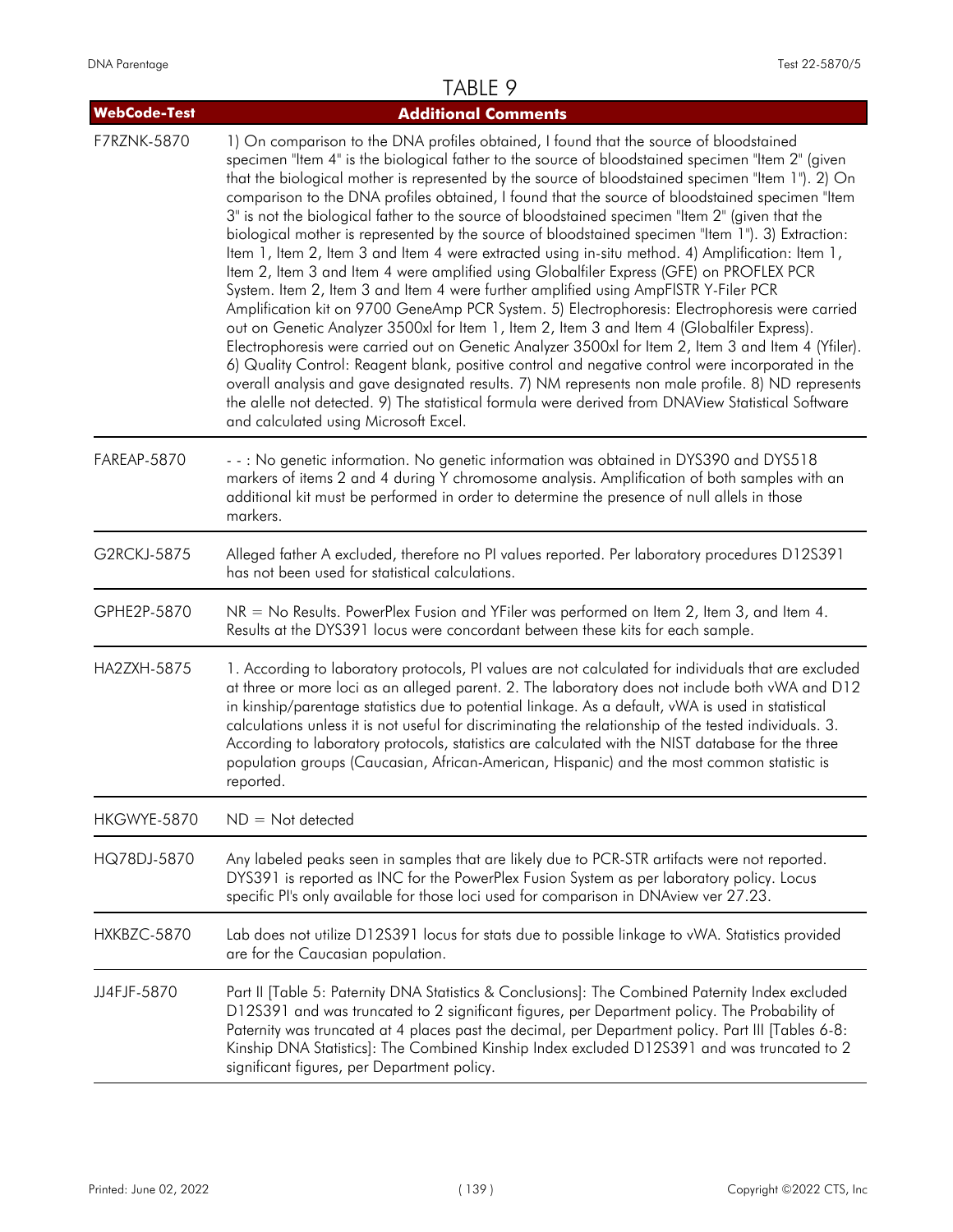### TABLE 9 **WebCode-Test Additional Comments** Paternity indices, combined paternity index and probability of paternity were reported using the Caucasian population values based on information provided in the test scenario. Genetic locus D12S391 was not used for paternity index calculations per laboratory's standard operating procedures. Paternity index calculations were not generated for item 3 due to exclusion as biological father. JPA9EB-5870 It is our laboratory's policy to report the most conservative number when using multiple population databases. Additionally, vWA and D12S5391 are not included together in the same statistical calculation. The locus selected provides the most discriminating potential. The Combined Paternity Index value report in Part 2 [Table 5: Paternity DNA Statistics & Conclusions] is from the Southwest Hispanic database using the D12S5391 locus and excluding vWA. We do not report the Probability of Paternity. KT4P4B-5875 1. Extraction: In-situ extraction method was used to extract DNA from Item 1 to Item 4. 2. Amplification: Amplification of STR (Short Tandem Repeat) Genetic Loci was carried out on Item 1 to Item 4 using the AmpFlSTR Identifiler Direct PCR Amplification Kit on the 9700 GeneAmp PCR System. Amplification of Y-STR (Short Tandem Repeat) Genetic Loci was carried out on Item 2, Item 3 and Item 4 using the AmpFlSTR Y-Filer PCR Amplification Kit on the 9700 GeneAmp PCR System. 3. Electrophoresis: Electrophoresis was carried out using Applied Biosystem 3500xL Genetic Analyzer with GeneMapper ID-X Software for Item 1 to Item 4 (Identifiler Direct). Electrophoresis for Y-Filer was carried out using Applied Biosystem 3500xL Genetic Analyzer with GeneMapper ID-X Software for Item 2, Item 3 and Item 4. 4. Reagent blank, positive control and negative control were carried out throughout the analysis and all gave the intended results. 5. 'ND' denotes no DNA allele detected. MBX6EL-5870 Alleged father A excluded, therefore no PI values reported. Per laboratory procedures, D12S391 has not been used for statistical calculations. MWEJWD-5875 For paternity testing, DNAview software was used to calculate LRs, which was reported as the Combined Paternity Index value. The probability of paternity is not a DNAview output statistic. Individual locus PIs were not reported for Item 3 as DNAview software was used as a screening method and excluded Item 3 as the father. Under the Item 4 tab, "N/A" was reported for vWA PI since it is linked with D12S391 for all calculations. Loci D6S1043, PentaE and PentaD were not used for kinship calculations. N6MFEP-5870 Our laboratory does not calculate probability of paternity. The likelihood ratios were calculated with the Kin CALc software that uses standard formulae for simple PI's and 2-person KI's that incorporate a theta value of 0.01 with allele probabilities with no rounding and a 1/k prior instead of just x/N. Combined kinship index omits the locus D12S391 due to linkage disequilibrium. NLWZCG-5875 Parts | & || [Tables 1-5: DNA, Paternity Index Results & Conclusions] - D12S391 omitted from PI / CPI calculations, per laboratory policy. Part II [Table 5: Paternity DNA Statistics & Conclusions] - CPI truncated to 2 significant figures and Probability of Paternity truncated to four places past the decimal, per laboratory policy. Part III [Tables 6-8: Kinship DNA Statistics]- KI truncated to 2 significant figures and D12S391 omitted from combined KI, per laboratory policy. PAFW79-5870 Reported Caucasian PI and Probability for Item 4. Per SOP, locus D12S391 is not included in calculations. PKWGQ6-5870 D12S391 is excluded from all final calculations as per laboratory policy. The final combined paternity index and final combined kinship index are truncated to 2 significant figures per laboratory policy. The probability of paternity is truncated at four places past the decimal point per laboratory policy. Q22BW6-5870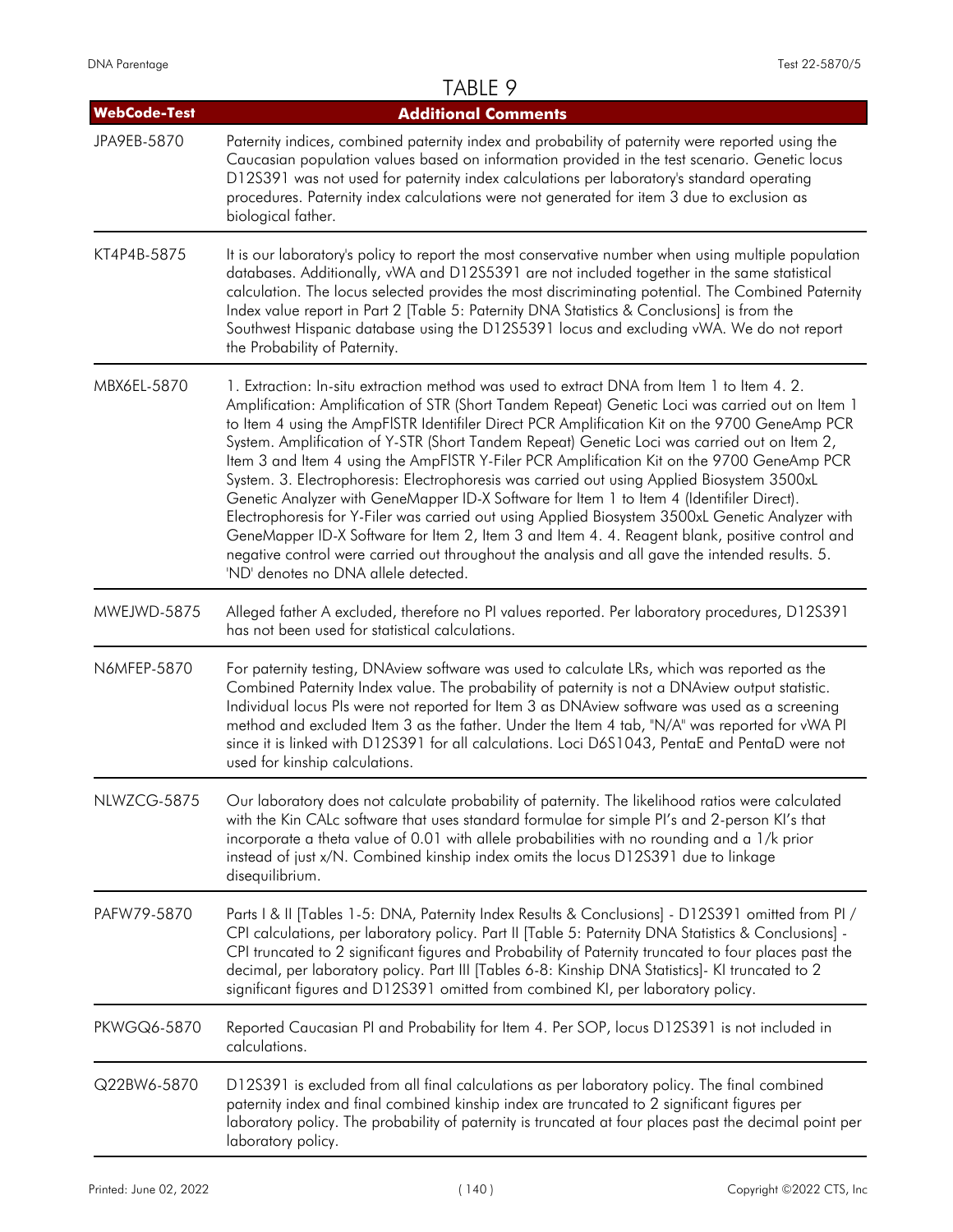|                     | TABLE 9                                                                                                                                                                                                                                                                                                                                                                                                                                                                                                                                                                                                                                                                                                                                                                                                                                                                                                                                                                                                                                                                                                                                                                                                                                                                                                                                                                                                                                                                                                                                               |
|---------------------|-------------------------------------------------------------------------------------------------------------------------------------------------------------------------------------------------------------------------------------------------------------------------------------------------------------------------------------------------------------------------------------------------------------------------------------------------------------------------------------------------------------------------------------------------------------------------------------------------------------------------------------------------------------------------------------------------------------------------------------------------------------------------------------------------------------------------------------------------------------------------------------------------------------------------------------------------------------------------------------------------------------------------------------------------------------------------------------------------------------------------------------------------------------------------------------------------------------------------------------------------------------------------------------------------------------------------------------------------------------------------------------------------------------------------------------------------------------------------------------------------------------------------------------------------------|
| <b>WebCode-Test</b> | <b>Additional Comments</b>                                                                                                                                                                                                                                                                                                                                                                                                                                                                                                                                                                                                                                                                                                                                                                                                                                                                                                                                                                                                                                                                                                                                                                                                                                                                                                                                                                                                                                                                                                                            |
| Q3CARE-5870         | Item 2 was tested in PowerPlex Fusion and YFiler. Results were concordant at DYS391. Item 3 was<br>tested in PowerPlex Fusion and YFiler. Results were concordant at DYS391. Item 4 was tested in<br>PowerPlex Fusion and YFiler. Results were concordant at DYS391. NR = No Result.                                                                                                                                                                                                                                                                                                                                                                                                                                                                                                                                                                                                                                                                                                                                                                                                                                                                                                                                                                                                                                                                                                                                                                                                                                                                  |
| QB3VXC-5870         | Item 3: No PI provided due to exclusion. The Laboratory will exclude the alleged parent as a<br>biological parent of the child when there are three or more markers with genetic inconsistencies.<br>Likelihood ratio is not calculated when the alleged parent is excluded. Item 4: No PI provided for<br>D12S391. The Laboratory does not include the locus D12S391 for kinship statistical calculation.<br>PART III [Tables 6-8: Kinship DNA Statistics]: The Laboratory does not include the loci D12S391,<br>PentaD and PentaE for kinship statistical calculation. The symbol "^" means "to the power of".                                                                                                                                                                                                                                                                                                                                                                                                                                                                                                                                                                                                                                                                                                                                                                                                                                                                                                                                      |
| QQZPQ7-5870         | Probability of paternity not calculated by our laboratory                                                                                                                                                                                                                                                                                                                                                                                                                                                                                                                                                                                                                                                                                                                                                                                                                                                                                                                                                                                                                                                                                                                                                                                                                                                                                                                                                                                                                                                                                             |
| RH3FY8-5870         | Our laboratory does not calculate probability of paternity. Our laboratory leaves vWA out of the<br>statistical calculation unless there is a mutation at vWA, in which case, D12 would be left out of<br>the calculation.                                                                                                                                                                                                                                                                                                                                                                                                                                                                                                                                                                                                                                                                                                                                                                                                                                                                                                                                                                                                                                                                                                                                                                                                                                                                                                                            |
| V24UKH-5870         | For paternity testing, DNAview software was used to calculate LRs, which was reported as the<br>Combined Paternity Index value. The probability of paternity is not a DNAview output statistic.<br>Individual locus Pls were not reported for Item 3 since DNAview software was used as a screening<br>method and excluded Item 3 as the father. Under the Item 4 tab, "N/A" was reported for vWA<br>since it is linked with D12S391 for all calculations.                                                                                                                                                                                                                                                                                                                                                                                                                                                                                                                                                                                                                                                                                                                                                                                                                                                                                                                                                                                                                                                                                            |
| VAETFE-5870         | Blood stain labeled with Item 4 is the biological father of the donor of Blood stain labeled with<br>Item 2.                                                                                                                                                                                                                                                                                                                                                                                                                                                                                                                                                                                                                                                                                                                                                                                                                                                                                                                                                                                                                                                                                                                                                                                                                                                                                                                                                                                                                                          |
| <b>VWARH4-5870</b>  | Both the Known Child (Item 2) and Alleged Father B (Item 4) samples had missing information at<br>DYS390 and DYS518 (run on Yfiler Plus). These are suspected deletions/null alleles and are not<br>suspected to be drop-out. We use Popstats with the NIST allele frequencies.                                                                                                                                                                                                                                                                                                                                                                                                                                                                                                                                                                                                                                                                                                                                                                                                                                                                                                                                                                                                                                                                                                                                                                                                                                                                       |
| WB7A82-5870         | Kinship analysis: Our laboratory uses the FBI database for reporting kinship cases. Those are the<br>statistics provided in the "3" box on page 8.                                                                                                                                                                                                                                                                                                                                                                                                                                                                                                                                                                                                                                                                                                                                                                                                                                                                                                                                                                                                                                                                                                                                                                                                                                                                                                                                                                                                    |
| WG9FM4-5870         | 1) On comparison to the DNA profiles obtained, I found that the source of bloodstain specimen<br>"Item 4" is the biological father to the source of bloodstain specimen "Item 2" (given that the<br>biological mother is represented by the source of bloodstain specimen "Item 1"). 2) On<br>comparison to the DNA profiles obtained, I found that the source of bloodstain specimen "Item 3"<br>is not the biological father to the source of bloodstain specimen "Item 2" (given that the biological<br>mother is represented by the source of bloodstain specimen "Item 1"). 3) Extraction: Item 1, Item<br>2, Item 3 and Item 4 were extracted using in-situ method. 4) Amplification: Item 1, Item 2, Item 3<br>and Item 4 were amplified using Globalfiler Express (GFE) on PROFLEX PCR System. Item 2, Item<br>3 and Item 4 were further amplified using AmpFISTR Y-Filer PCR Amplification kit on 9700<br>GeneAmp PCR System.5) Electrophoresis: Electrophoresis were carried out on Genetic Analyzer<br>3500xl for Item 1, Item 2, Item 3 and Item 4 (Globalfiler Express). Electrophoresis were carried<br>out on Genetic Analyzer 3500xl for Item 2, Item 3 and Item 4 (Yfiler). 6) Quality Control: Reagent<br>blank, positive control and negative control were incorporated in the overall analysis and gave<br>designated results. 7) NM - represents non-male profile. 8) ND - represents allele not detected.<br>9) The statistical formula were derived from DNAView Statistical Software and calculated using<br>Microsoft Excel. |
| XUTHH2-5875         | Alleged Father A excluded, therefore no PI values reported. Per laboratory procedures, D12S391<br>has not been used for statistical calculations.                                                                                                                                                                                                                                                                                                                                                                                                                                                                                                                                                                                                                                                                                                                                                                                                                                                                                                                                                                                                                                                                                                                                                                                                                                                                                                                                                                                                     |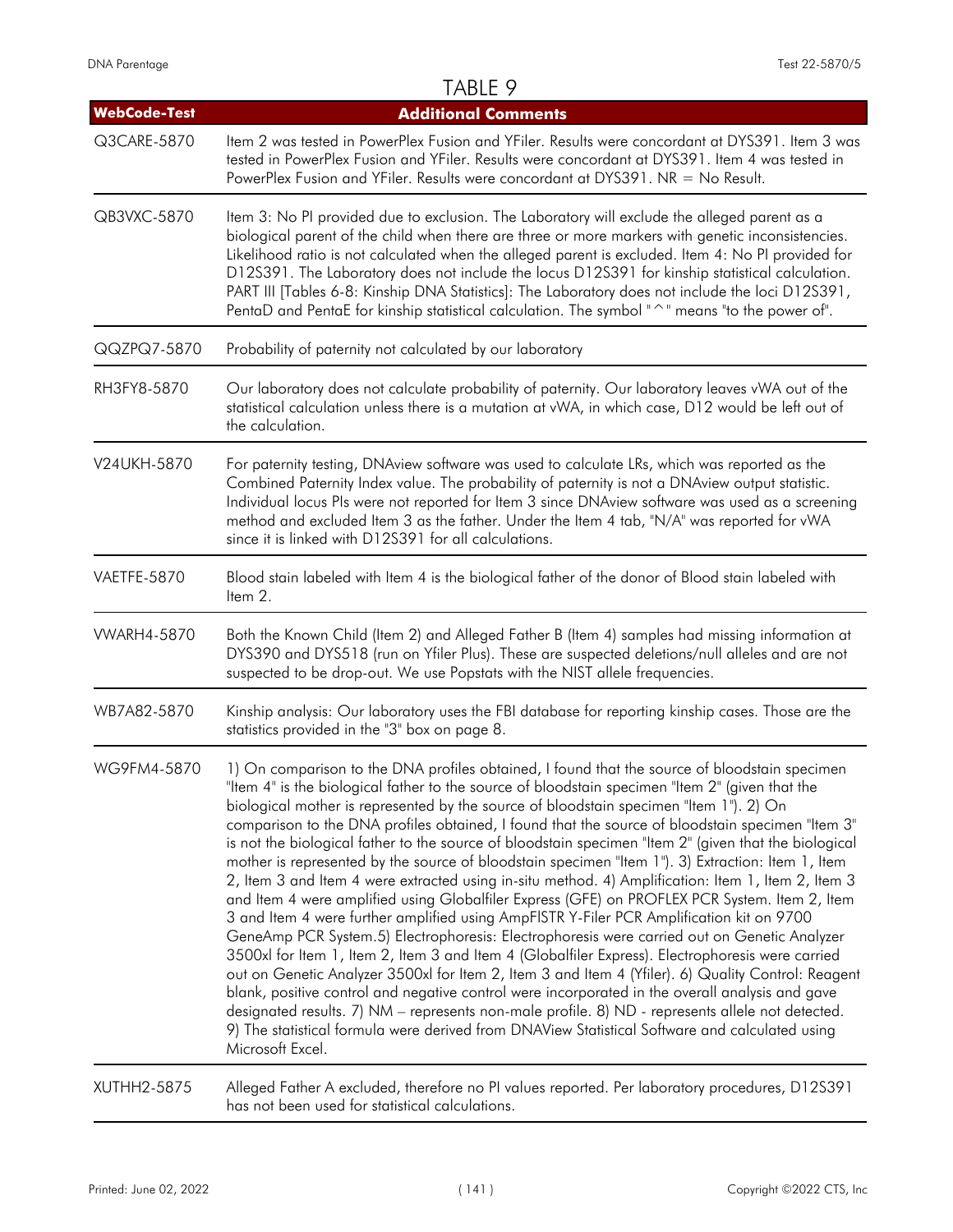| <b>WebCode-Test</b> | <b>Additional Comments</b>                                                                                                                                                                                                                                                                                                                                                                                                                                                                                                                                                                                                                                                                                                                                                                                                                                                                                                                                                                                                                                                                                                                                                                                                                                                                                                                                                                                                                                                                                                                                                                                                             |
|---------------------|----------------------------------------------------------------------------------------------------------------------------------------------------------------------------------------------------------------------------------------------------------------------------------------------------------------------------------------------------------------------------------------------------------------------------------------------------------------------------------------------------------------------------------------------------------------------------------------------------------------------------------------------------------------------------------------------------------------------------------------------------------------------------------------------------------------------------------------------------------------------------------------------------------------------------------------------------------------------------------------------------------------------------------------------------------------------------------------------------------------------------------------------------------------------------------------------------------------------------------------------------------------------------------------------------------------------------------------------------------------------------------------------------------------------------------------------------------------------------------------------------------------------------------------------------------------------------------------------------------------------------------------|
| ZYZM88-5870         | Extraction: Item 1, Item 2, Item 3 and Item 4 were extracted using the Chelex extraction method.<br>Quantification: Item 1, Item 2, Item 3 and Item 4 were quantified using the Quantifiler Human<br>DNA Quantification Kit on the Applied Biosystems 7500 Real-Time PCR System. Amplification:<br>Item 1, Item 2, Item 3 and Item 4 were amplified using AmpFLSTR Identifiler Direct PCR<br>Amplification Kit on Applied Biosystems GeneAmp PCR System 9700. Item 1, Item 2, Item 3 and<br>Item 4 were also amplified using AmpFLSTR Yfiler PCR Amplification Kit on Applied Biosystems<br>GeneAmp PCR System 9700. Electrophoresis: Electrophoresis was carried out on Applied<br>Biosystems 3500XL Genetic Analyzer and the data were analyzed with GeneMapper ID-X v1.5<br>software. Quality control: Reagent Blank, Positive Control and Negative Control were included<br>throughout the analysis and all gave intended results. Statistical Evaluation: The statistical<br>formulas were derived from the DNAView Statistical Software and the paternity/ kinship index was<br>calculated using Microsoft Office Excel. On comparison of the DNA profiles obtained, I found the<br>following: a) The donor of bloodstained specimen "Item 4" to be the biological father to the donor<br>of bloodstained specimen "Item 2". b) The donor of bloodstained specimen "Item 3" is excluded<br>from being the biological father to the donor of bloodstained specimen "Item 2". (Given that the<br>biological mother is represented by the donor of bloodstained specimen "Item 1"). Remark: 'ND'<br>denotes no DNA allele detected. |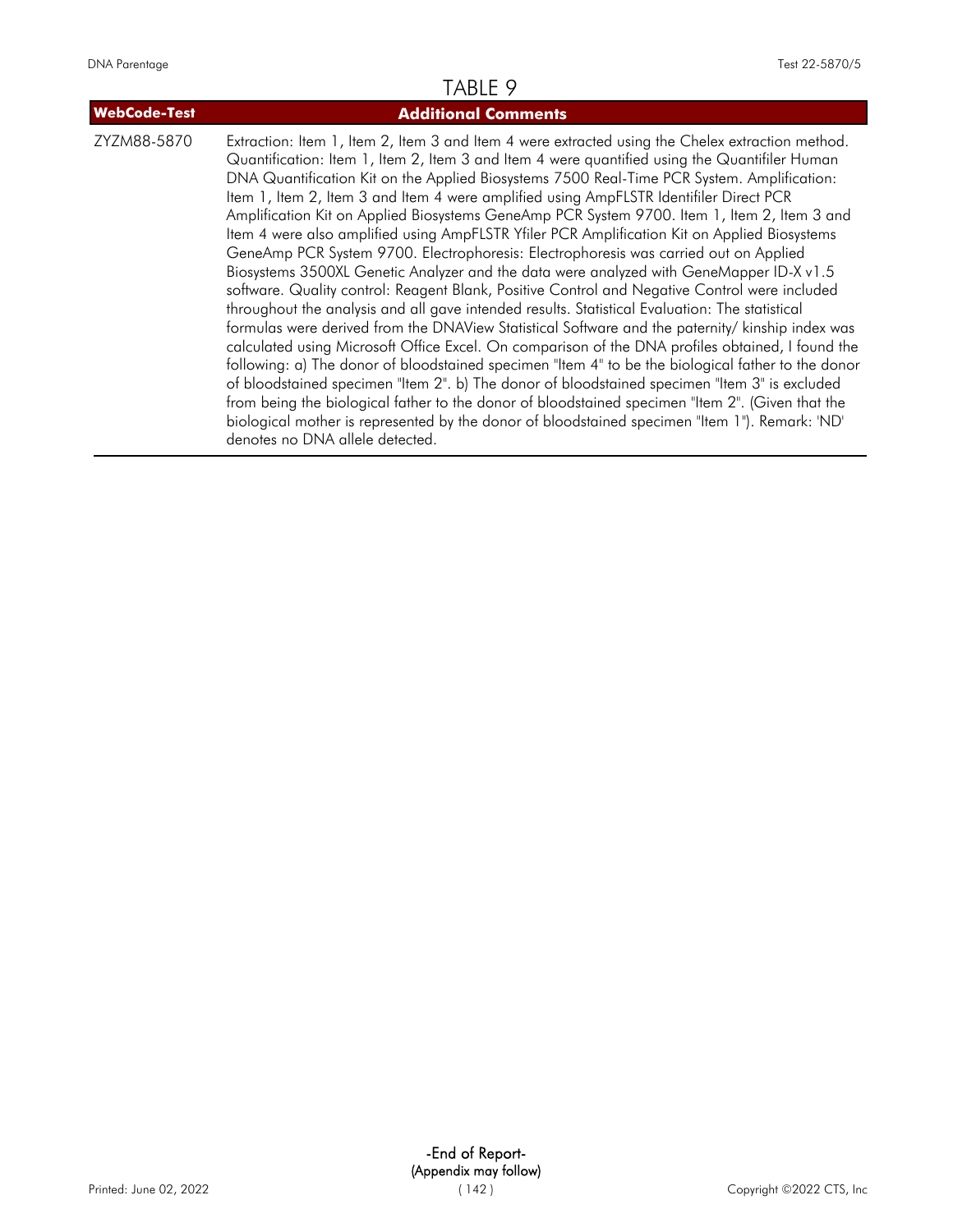**Collaborative Testing Services ~ Forensic Testing Program**

### **Test No. 22-5870: DNA Parentage**

### DATA MUST BE SUBMITTED BY **April 18, 2022, 11:59 p.m.** TO BE INCLUDED IN THE REPORT

Participant Code: U1234A WebCode: OVTP62

The Accreditation Release section can be accessed by using the "Continue to Final Submission" button above. This information can be entered at any time prior to submitting to CTS.

#### **Scenario:**

A paternity case has been presented to your laboratory. Blood standards have been collected from the mother, son, and two alleged fathers. Your laboratory is tasked with examining the blood standards and comparing the DNA profiles.

#### **Items Submitted (Sample Pack DPF1 - FTA Microcards):**

Item 1: Blood Sample from Known Parent (Caucasian Mother)

Item 2: Blood Sample from Known Child (Son)

Item 3: Blood Sample from Alleged Father A (Caucasian)

Item 4: Blood Sample from Alleged Father B (Caucasian)

#### **DNA REPORTING INSTRUCTIONS**

Use the instructions below to complete the following DNA Analysis sections of this data sheet

- Report alleles in numerical order, separated by a comma.
- Follow your laboratory procedures for reporting homozygotes (i.e. "14,14", "14,-", "14") and null responses
- $\bullet$  PI = Paternity Index
- If your laboratory does not produce PI calculations, record your explanation within the Part IV: Additional comments section.

| Example D1S1656 |       | 2S1338 | D2S441 | D3S1358 | <b>D5S818</b> |
|-----------------|-------|--------|--------|---------|---------------|
| <b>STR</b>      | 15,18 | 12,17  |        |         | 5,13          |
|                 | 1.65  | 3.01   | 3.16   |         | 5.65          |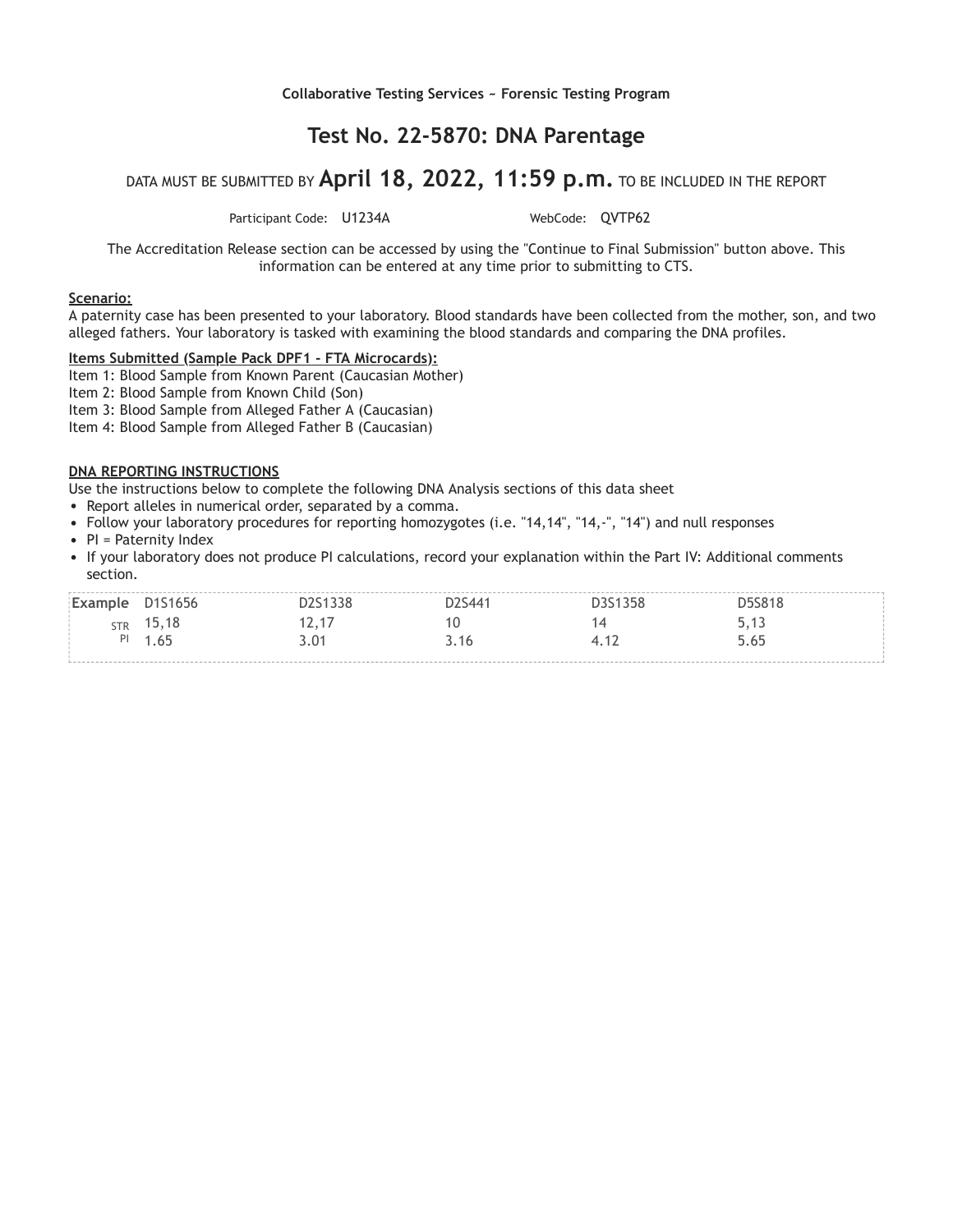### Test No. 22-5870 Data Sheet, continued **Participant Code: U1234A**

### *Part I: DNA Analysis for Item 1*

| <b>STR Amplification Kit(s) Used:</b> |  | Please check all the brands that apply for this item and record only additional kit specific<br>information in the blank provided (i.e. 16, Plus, Direct, HS, Fusion, etc.). |  |                        |  |  |
|---------------------------------------|--|------------------------------------------------------------------------------------------------------------------------------------------------------------------------------|--|------------------------|--|--|
| Identifiler®                          |  | $\Box$ GlobalFiler $\mathbbmss{M}$                                                                                                                                           |  | □ Investigator® 24plex |  |  |
| <b>PowerPlex®</b>                     |  | Other                                                                                                                                                                        |  |                        |  |  |

Report the Probabilistic Genotyping Software Used (if applicable):

### *Alleles below are sorted in* **Default** *order.*

| <b>ITEM</b> | D1S1656    | D2S1338       | D2S441        | D3S1358       | D5S818           | D6S1043     |
|-------------|------------|---------------|---------------|---------------|------------------|-------------|
|             |            |               |               |               |                  |             |
| <b>ITEM</b> | D7S820     | D8S1179       | D10S1248      | D12S391       | D13S317          | D16S539     |
|             |            |               |               |               |                  |             |
| <b>ITEM</b> | D18S51     | D19S433       | D21S11        | D22S1045      | Amelogenin       | CSF1PO      |
|             |            |               |               |               |                  |             |
| <b>ITEM</b> | <b>FGA</b> | Penta D       | Penta E       | <b>SE33</b>   | TH <sub>01</sub> | <b>TPOX</b> |
|             |            |               |               |               |                  |             |
| <b>ITEM</b> | <b>vWA</b> | <b>DYS391</b> | <b>DYS570</b> | <b>DYS576</b> | Y Indel          |             |
|             |            |               |               |               |                  |             |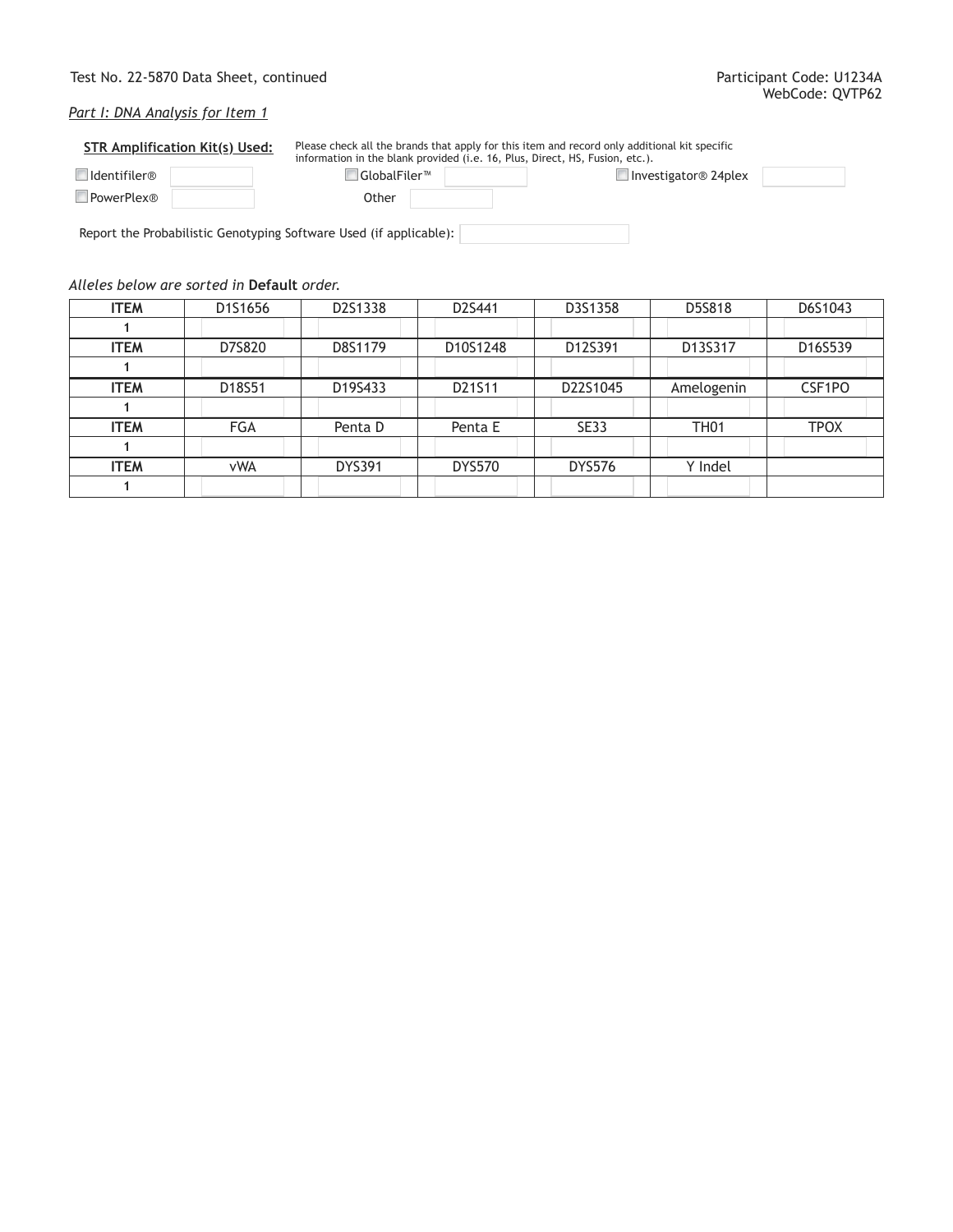## Test No. 22-5870 Data Sheet, continued **Participant Code: U1234A**

# *Part I (continued): DNA Analysis for Item 2*

| <b>STR Amplification Kit(s) Used:</b> |  | Please check all the brands that apply for this item and record only additional kit specific<br>information in the blank provided (i.e. 16, Plus, Direct, HS, Fusion, etc.). |  |                             |  |  |
|---------------------------------------|--|------------------------------------------------------------------------------------------------------------------------------------------------------------------------------|--|-----------------------------|--|--|
| Identifiler®                          |  | ∣GlobalFiler™                                                                                                                                                                |  | $\Box$ Investigator® 24plex |  |  |
| PowerPlex®                            |  | Other                                                                                                                                                                        |  |                             |  |  |
|                                       |  |                                                                                                                                                                              |  |                             |  |  |

Report the Probabilistic Genotyping Software Used (if applicable):

# *Alleles below are sorted in* **Default** *order.*

| <b>ITEM</b> | D1S1656    | D2S1338       | D2S441        | D3S1358       | D5S818      | D6S1043     |
|-------------|------------|---------------|---------------|---------------|-------------|-------------|
|             |            |               |               |               |             |             |
| <b>ITEM</b> | D7S820     | D8S1179       | D10S1248      | D12S391       | D13S317     | D16S539     |
|             |            |               |               |               |             |             |
| <b>ITEM</b> | D18S51     | D19S433       | D21S11        | D22S1045      | Amelogenin  | CSF1PO      |
|             |            |               |               |               |             |             |
| <b>ITEM</b> | <b>FGA</b> | Penta D       | Penta E       | <b>SE33</b>   | <b>TH01</b> | <b>TPOX</b> |
|             |            |               |               |               |             |             |
| <b>ITEM</b> | <b>vWA</b> | <b>DYS391</b> | <b>DYS570</b> | <b>DYS576</b> | Y Indel     |             |
|             |            |               |               |               |             |             |

# *YSTR results are for proficiency concordance only.*

**YSTR Amplification Kit(s) Used:** Please check all the brands that apply for this item and record only additional kit specific information in the blank provided (i.e. Plus, 23, etc.).

YFiler™ PowerPlex® Y Other

*Alleles below are sorted in* **Default** *order.*

| <b>ITEM</b> | DYF387S1      | DYS <sub>19</sub> | <b>DYS385</b> | <b>DYS389-I</b> | <b>DYS389-II</b> | <b>DYS390</b> | <b>DYS391</b> | <b>DYS392</b> | <b>DYS393</b> |
|-------------|---------------|-------------------|---------------|-----------------|------------------|---------------|---------------|---------------|---------------|
|             |               |                   |               |                 |                  |               |               |               |               |
| <b>ITEM</b> | <b>DYS437</b> | <b>DYS438</b>     | <b>DYS439</b> | <b>DYS448</b>   | <b>DYS449</b>    | <b>DYS456</b> | <b>DYS458</b> | <b>DYS460</b> | <b>DYS481</b> |
|             |               |                   |               |                 |                  |               |               |               |               |
| <b>ITEM</b> | <b>DYS518</b> | <b>DYS533</b>     | <b>DYS549</b> | <b>DYS570</b>   | <b>DYS576</b>    | <b>DYS627</b> | <b>DYS635</b> | <b>DYS643</b> | Y GATA H4     |
|             |               |                   |               |                 |                  |               |               |               |               |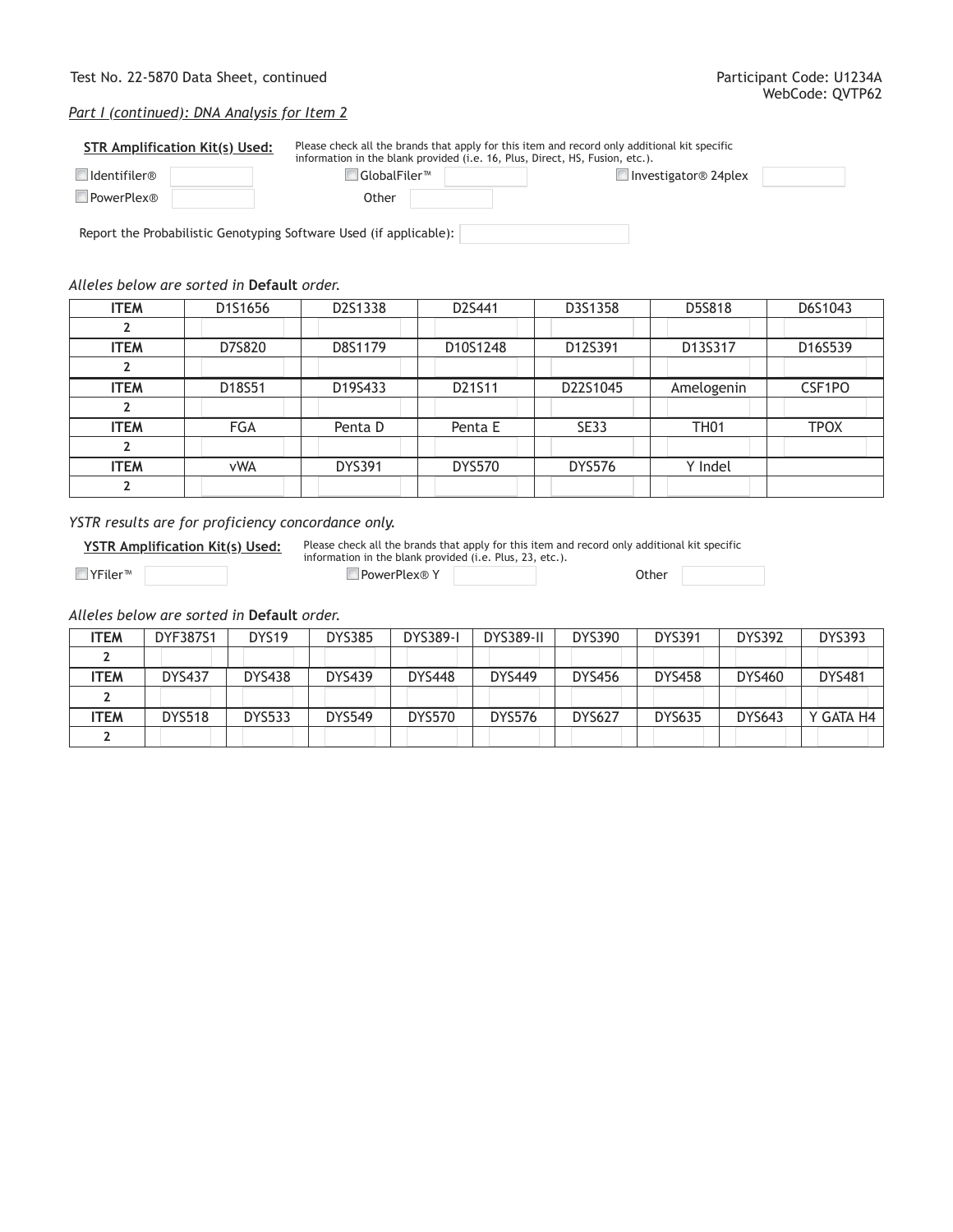#### *Part I (continued): DNA Analysis for Item 3*

Please refer to the 'Part II: Paternity DNA Statistics' section of this data sheet regarding the suggested Population Database(s) to use to determine PI values. Report a minimum of three significant figures in your PI values.

| <b>STR Amplification Kit(s) Used:</b> |  |                                                             | Please check all the brands that apply for this item and record only additional kit specific<br>information in the blank provided (i.e. 16, Plus, Direct, HS, Fusion, etc.). |                             |  |  |  |
|---------------------------------------|--|-------------------------------------------------------------|------------------------------------------------------------------------------------------------------------------------------------------------------------------------------|-----------------------------|--|--|--|
| Identifiler®                          |  | $\ $ GlobalFiler $^{\scriptscriptstyle\rm I\hspace{-1pt}M}$ |                                                                                                                                                                              | $\Box$ Investigator® 24plex |  |  |  |
| <b>PowerPlex®</b>                     |  | Other                                                       |                                                                                                                                                                              |                             |  |  |  |

Report the Probabilistic Genotyping Software Used (if applicable):

#### *Alleles below are sorted in* **Default** *order.*

| <b>ITEM</b> | D1S1656    | D2S1338       | D2S441        | D3S1358       | D5S818      | D6S1043     |
|-------------|------------|---------------|---------------|---------------|-------------|-------------|
| 3 STR       |            |               |               |               |             |             |
| 3 PI        |            |               |               |               |             |             |
| <b>ITEM</b> | D7S820     | D8S1179       | D10S1248      | D12S391       | D13S317     | D16S539     |
| 3 STR       |            |               |               |               |             |             |
| 3 PI        |            |               |               |               |             |             |
| <b>ITEM</b> | D18S51     | D19S433       | D21S11        | D22S1045      | Amelogenin  | CSF1PO      |
| 3 STR       |            |               |               |               |             |             |
| 3 PI        |            |               |               |               |             |             |
| <b>ITEM</b> | FGA        | Penta D       | Penta E       | <b>SE33</b>   | <b>TH01</b> | <b>TPOX</b> |
| 3 STR       |            |               |               |               |             |             |
| 3 PI        |            |               |               |               |             |             |
| <b>ITEM</b> | <b>vWA</b> | <b>DYS391</b> | <b>DYS570</b> | <b>DYS576</b> | Y Indel     |             |
| 3 STR       |            |               |               |               |             |             |
| 3 PI        |            |               |               |               |             |             |

## *YSTR results are for proficiency concordance only.*

**YSTR Amplification Kit(s) Used:** Please check all the brands that apply for this item and record only additional kit specific information in the blank provided (i.e. Plus, 23, etc.).

YFiler™ PowerPlex® Y Other

## *Alleles below are sorted in* **Default** *order.*

| <b>ITEM</b> | <b>DYF387S1</b> | DYS <sub>19</sub> | <b>DYS385</b> | <b>DYS389-I</b> | <b>DYS389-II</b> | <b>DYS390</b> | <b>DYS391</b> | <b>DYS392</b> | <b>DYS393</b> |
|-------------|-----------------|-------------------|---------------|-----------------|------------------|---------------|---------------|---------------|---------------|
|             |                 |                   |               |                 |                  |               |               |               |               |
| ITEM        | <b>DYS437</b>   | <b>DYS438</b>     | <b>DYS439</b> | <b>DYS448</b>   | <b>DYS449</b>    | <b>DYS456</b> | <b>DYS458</b> | <b>DYS460</b> | <b>DYS481</b> |
|             |                 |                   |               |                 |                  |               |               |               |               |
| <b>ITEM</b> | <b>DYS518</b>   | <b>DYS533</b>     | <b>DYS549</b> | <b>DYS570</b>   | <b>DYS576</b>    | <b>DYS627</b> | <b>DYS635</b> | <b>DYS643</b> | Y GATA H4     |
|             |                 |                   |               |                 |                  |               |               |               |               |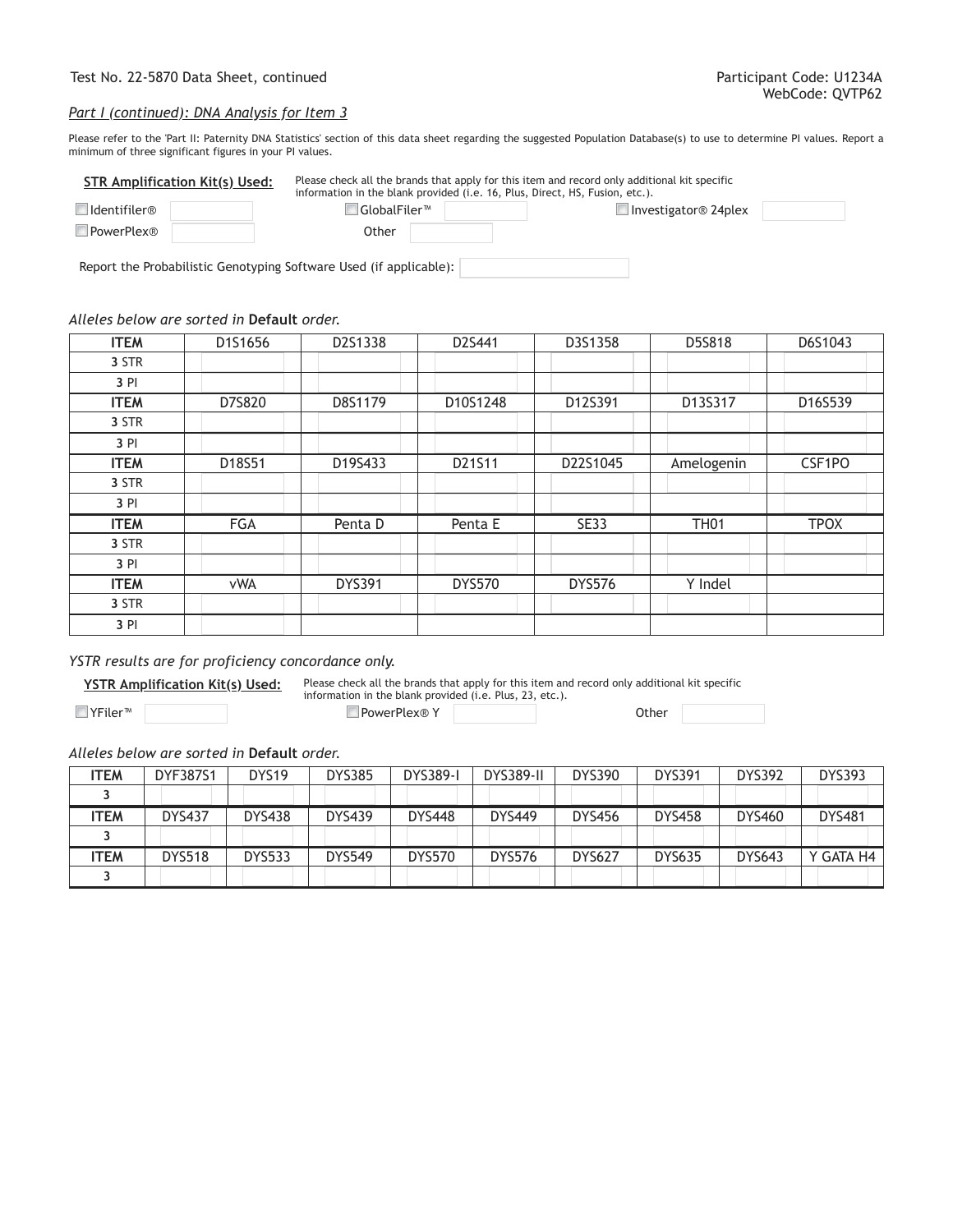#### *Part I (continued): DNA Analysis for Item 4*

Please refer to the 'Part II: Paternity DNA Statistics' section of this data sheet regarding the suggested Population Database(s) to use to determine PI values. Report a minimum of three significant figures in your PI values.

| <b>STR Amplification Kit(s) Used:</b> |  |                  | Please check all the brands that apply for this item and record only additional kit specific<br>information in the blank provided (i.e. 16, Plus, Direct, HS, Fusion, etc.). |                             |  |  |
|---------------------------------------|--|------------------|------------------------------------------------------------------------------------------------------------------------------------------------------------------------------|-----------------------------|--|--|
| Identifiler®                          |  | $ $ GlobalFiler™ |                                                                                                                                                                              | $\Box$ Investigator® 24plex |  |  |
| PowerPlex®                            |  | Other            |                                                                                                                                                                              |                             |  |  |

Report the Probabilistic Genotyping Software Used (if applicable):

#### *Alleles below are sorted in* **Default** *order.*

| <b>ITEM</b> | D1S1656    | D2S1338       | D2S441        | D3S1358       | D5S818      | D6S1043     |
|-------------|------------|---------------|---------------|---------------|-------------|-------------|
| 4 STR       |            |               |               |               |             |             |
| 4 PI        |            |               |               |               |             |             |
| <b>ITEM</b> | D7S820     | D8S1179       | D10S1248      | D12S391       | D13S317     | D16S539     |
| 4 STR       |            |               |               |               |             |             |
| 4 PI        |            |               |               |               |             |             |
| <b>ITEM</b> | D18S51     | D19S433       | D21S11        | D22S1045      | Amelogenin  | CSF1PO      |
| 4 STR       |            |               |               |               |             |             |
| 4 PI        |            |               |               |               |             |             |
| <b>ITEM</b> | FGA        | Penta D       | Penta E       | <b>SE33</b>   | <b>TH01</b> | <b>TPOX</b> |
| 4 STR       |            |               |               |               |             |             |
| 4 PI        |            |               |               |               |             |             |
| <b>ITEM</b> | <b>vWA</b> | <b>DYS391</b> | <b>DYS570</b> | <b>DYS576</b> | Y Indel     |             |
| 4 STR       |            |               |               |               |             |             |
| 4 PI        |            |               |               |               |             |             |

## *YSTR results are for proficiency concordance only.*

**YSTR Amplification Kit(s) Used:** Please check all the brands that apply for this item and record only additional kit specific information in the blank provided (i.e. Plus, 23, etc.).

YFiler™ PowerPlex® Y Other

## *Alleles below are sorted in* **Default** *order.*

| <b>ITEM</b> | <b>DYF387S1</b> | DYS <sub>19</sub> | <b>DYS385</b> | <b>DYS389-I</b> | <b>DYS389-II</b> | <b>DYS390</b> | <b>DYS391</b> | <b>DYS392</b> | <b>DYS393</b> |
|-------------|-----------------|-------------------|---------------|-----------------|------------------|---------------|---------------|---------------|---------------|
|             |                 |                   |               |                 |                  |               |               |               |               |
| <b>ITEM</b> | <b>DYS437</b>   | <b>DYS438</b>     | <b>DYS439</b> | <b>DYS448</b>   | <b>DYS449</b>    | <b>DYS456</b> | <b>DYS458</b> | <b>DYS460</b> | <b>DYS481</b> |
|             |                 |                   |               |                 |                  |               |               |               |               |
| <b>ITEM</b> | <b>DYS518</b>   | <b>DYS533</b>     | <b>DYS549</b> | <b>DYS570</b>   | <b>DYS576</b>    | <b>DYS627</b> | <b>DYS635</b> | <b>DYS643</b> | Y GATA H4     |
|             |                 |                   |               |                 |                  |               |               |               |               |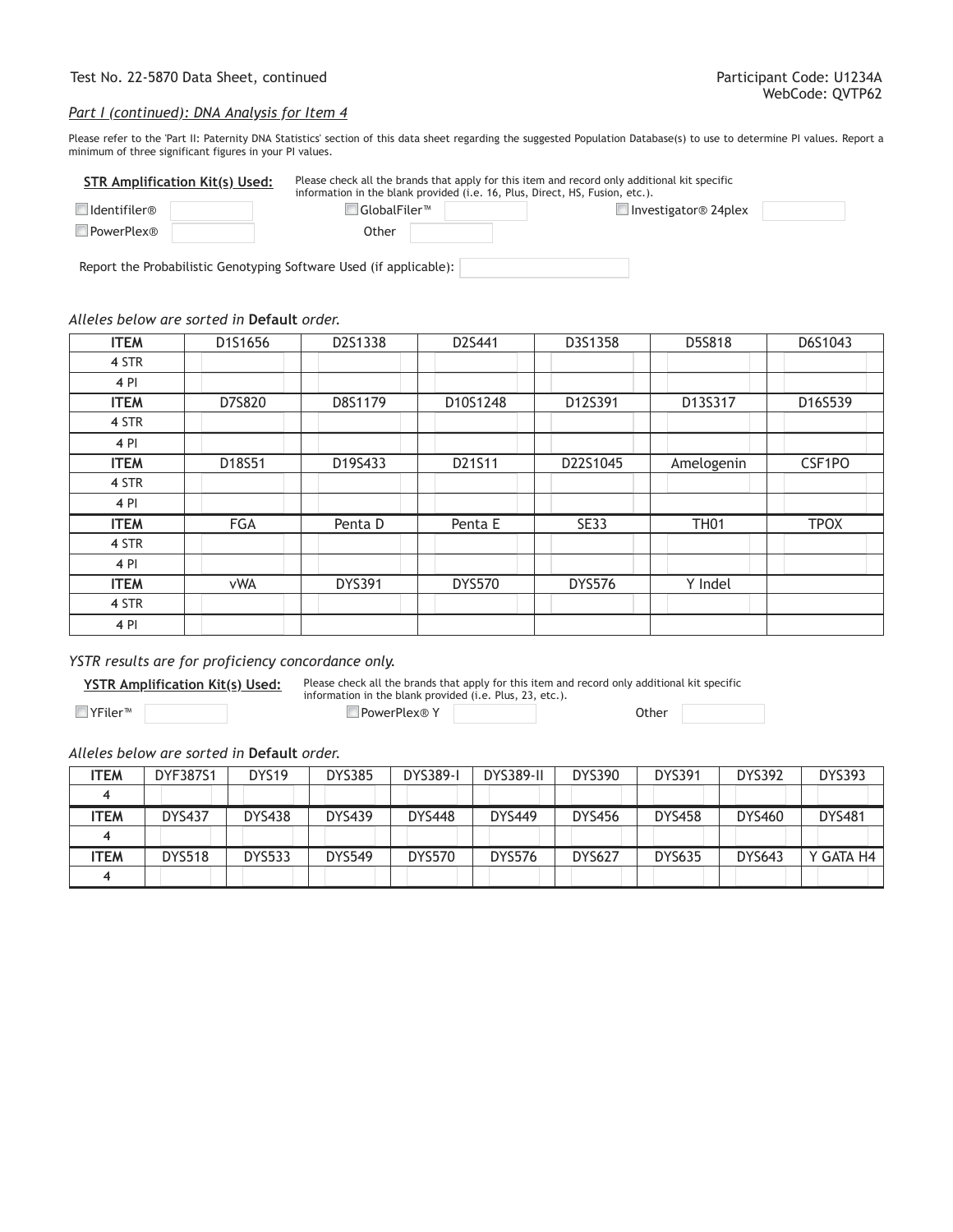# *Part I (continued): DNA Analysis - Additional DNA*

- Use this section to report results for loci not currently listed in other sections of the data sheet.
- Report alleles in numerical order, separated by a comma.
- Click "Add Row" to show another row of boxes for entry.

| Locus | Item 1 | Item 2 | Item 3 Alleles | Item 3 PI | Item 4 Alleles | Item 4 PI |
|-------|--------|--------|----------------|-----------|----------------|-----------|
|       |        |        |                |           |                |           |
|       |        |        |                |           |                |           |
|       |        |        |                |           |                |           |
|       |        |        |                |           |                |           |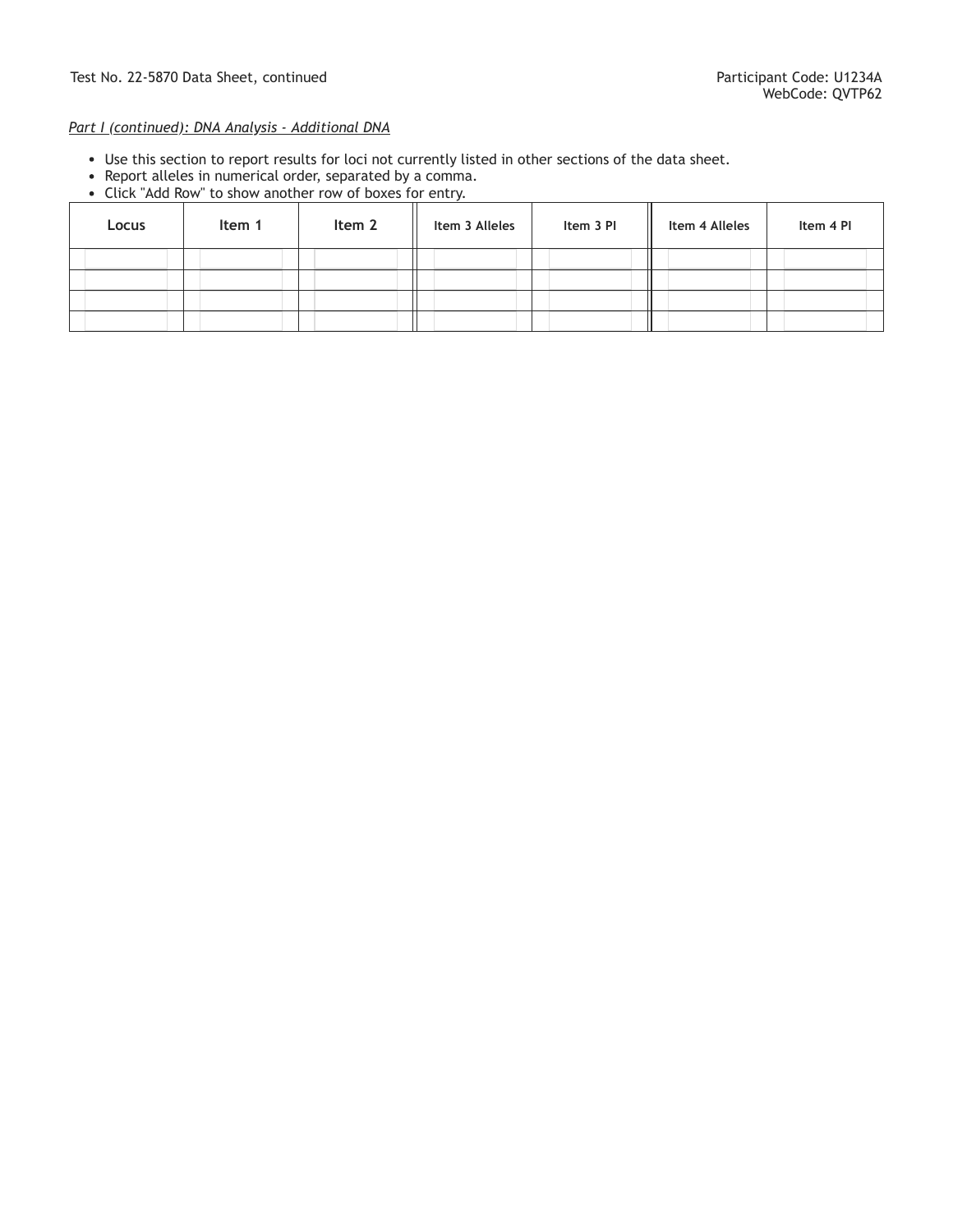Test No. 22-5870 Data Sheet, continued Participant Code: U1234A

### *Part II: PATERNITY DNA STATISTICS*

Select which of the alleged fathers below cannot be excluded as the biological parent of the child (Item 2) and answer the remaining questions based on your selection.

○ Item 3 - Alleged Father A Item 4 - Alleged Father B

For the selected alleged parent, please utilize your own lab protocols regarding ethnicity and choose one of the following population databases for all statistical calculations in this test:

1. **FBI Popstats**: If FBI Popstats is already available in your laboratory then you may select that option, otherwise use the population database below.

2. **NIST-STRBASE** is a publicly available U.S. population dataset at STRBASE on the following NIST web site: <http://www.cstl.nist.gov/strbase/NISTpop.htm#Autosomal>

a. On the NIST web site, access the population database by selecting the hyperlink labeled "Allele frequencies from autosomal STRs as Excel file" under the title "NIST 1036 U.S. Population Dataset".

3. If you are unable to use one of the suggested population databases, report the population database used in the blank provided next to the 'Other Pop. Database' option. Due to the tendency for allele frequencies to vary amongst different databases, no consensus value will be determined for this option. When reporting a population database name, please refrain from using terms that would allude to a laboratory specific name or location; general terms such as 'local/state database' or 'laboratory specific database' are preferred.

4. If you did not calculate paternity statistics, please provide an explanation in your additional comments.

|  |  |  | 1. Choose a Population Database: |  |
|--|--|--|----------------------------------|--|
|--|--|--|----------------------------------|--|

| FBI Popstats Pop. Database:                   | NIST STRBASE Pop. Database: |
|-----------------------------------------------|-----------------------------|
| Other Pop. Database:                          |                             |
|                                               |                             |
| 2. Record the Combined Paternity Index value: |                             |
|                                               |                             |
| 3. Record the Probability of Paternity:       |                             |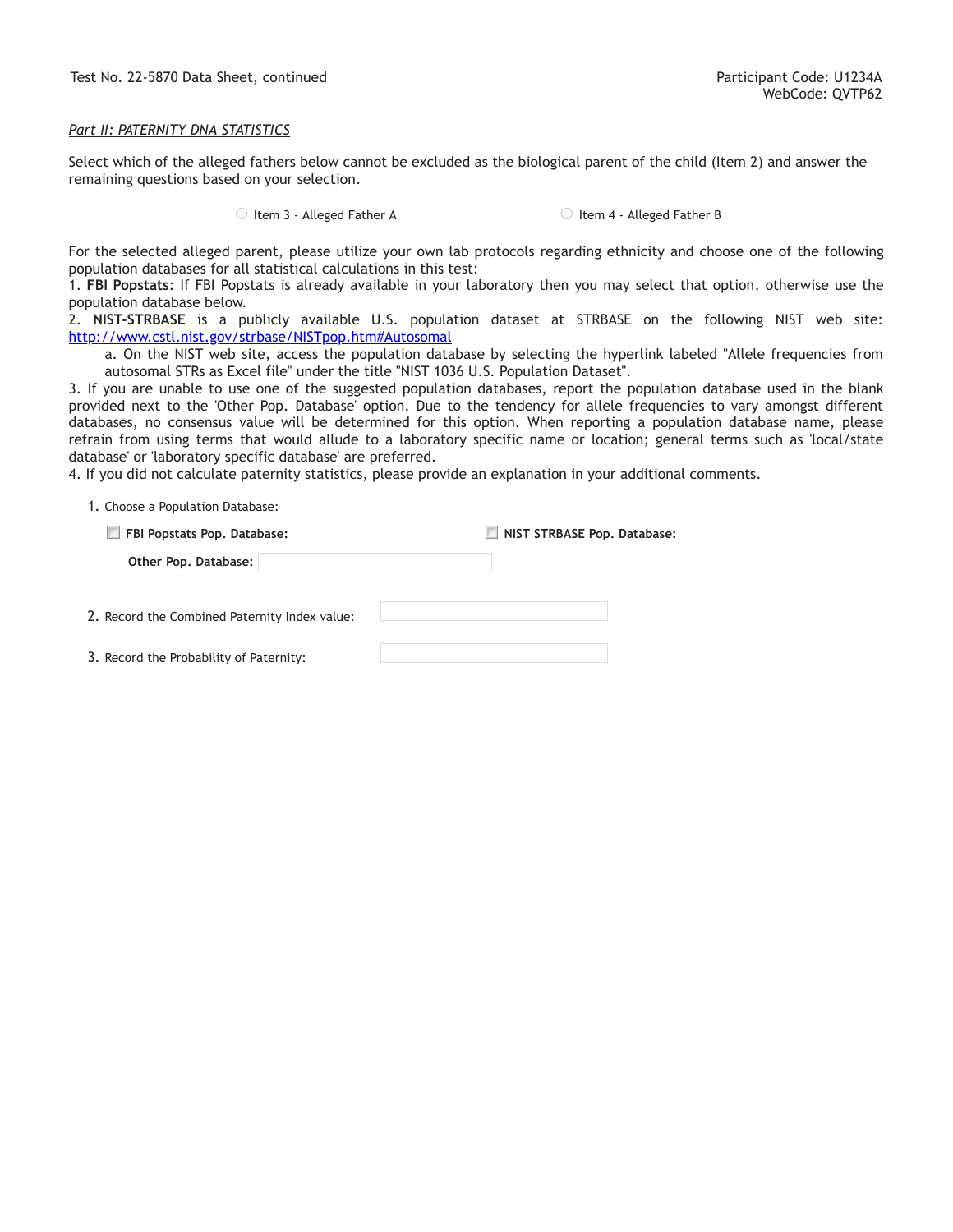# *Part III: KINSHIP DNA STATISTICS*

Complete the following Kinship DNA Statistics section, **if applicable to your laboratory**, using the instructions below.

- Use the provided scenario for context.
- Use the supplied allele frequencies for calculations (adopted from the NIST STRBASE database).
- Only test the relationship in question (eg. half siblings versus unrelated).
- Complete the entire table including the formula used in the calculation and the allele legend.
- Report a minimum of four significant figures in your likelihood ratio values.

**Example:** Questioned Half Sibling Relationship

| Locus      | Profile A | Profile B | <b>Allele Frequencies</b> |            | <b>Formula Used</b> | <b>Allele Legend</b> | Likelihood<br>Ratio |
|------------|-----------|-----------|---------------------------|------------|---------------------|----------------------|---------------------|
| FGA        | 18, 26    | 18, 26    | 18: 0.0249                | 26: 0.0263 | $(p+q+4pq) / 8pq$   | $p = 18$<br>$q = 26$ | 10.27               |
|            |           |           |                           |            |                     |                      |                     |
| <b>vWA</b> | 14, 15    | 14, 17    | 14: 0.0928                | 15: 0.1053 | $(1+4p)/8p$         | $p = 14$             | 1.847               |
|            |           |           | 17: 0.1053                |            |                     |                      |                     |

# **Scenario:**

The two DNA profiles below are presented as a potential African American full sibling relationship. Using the allele frequencies shown for the tested loci, calculate the likelihood ratio for support of the proposed relationship versus being unrelated.

| Locus   | $\mathsf C$ | D      | <b>Allele Frequencies</b> |            | Formula Used | Allele<br>Legend | Likelihood<br>Ratio |
|---------|-------------|--------|---------------------------|------------|--------------|------------------|---------------------|
| D1S1656 | 14, 15      | 14, 15 | 14: 0.2573                | 15: 0.1579 |              |                  |                     |
|         |             |        |                           |            |              |                  |                     |
| D2S1338 | 16, 17      | 16,22  | 16: 0.0556                | 17: 0.1009 |              |                  |                     |
|         |             |        | 22: 0.1374                |            |              |                  |                     |
| D2S441  | 12,14       | 11, 12 | 11: 0.3626                | 12: 0.1652 |              |                  |                     |
|         |             |        | 14: 0.2675                |            |              |                  |                     |
| D3S1358 | 16,16       | 16, 16 | 16: 0.3187                |            |              |                  |                     |
|         |             |        |                           |            |              |                  |                     |
| D5S818  | 11,11       | 11,11  | 11: 0.2339                |            |              |                  |                     |
|         |             |        |                           |            |              |                  |                     |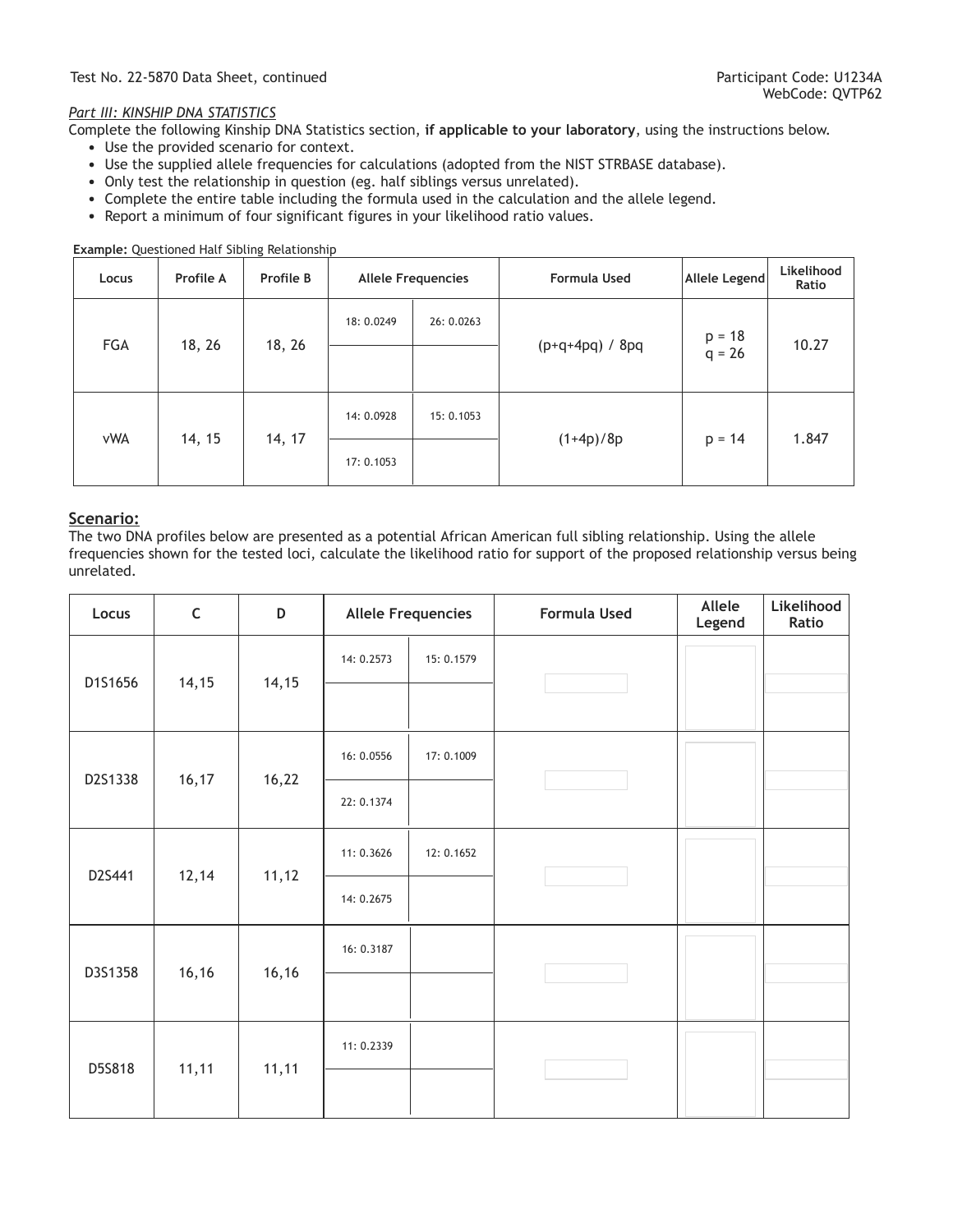| Locus              | $\mathsf C$ | D      | <b>Allele Frequencies</b> |            | Formula Used | Allele<br>Legend | Likelihood<br>Ratio |
|--------------------|-------------|--------|---------------------------|------------|--------------|------------------|---------------------|
| D7S820             |             | 10,11  | 10: 0.3363                | 11: 0.2032 |              |                  |                     |
|                    | 10, 10      |        |                           |            |              |                  |                     |
| 12,14<br>D8S1179   |             | 12,14  | 12: 0.1301                | 14: 0.2939 |              |                  |                     |
|                    |             |        |                           |            |              |                  |                     |
| 12, 13<br>D10S1248 |             | 12,15  | 12: 0.1301                | 13: 0.2339 |              |                  |                     |
|                    |             |        | 15:0.1974                 |            |              |                  |                     |
| D12S391            | 16, 18      | 18,20  | 16: 0.0673                | 18: 0.2529 |              |                  |                     |
|                    |             |        | 20: 0.1038                |            |              |                  |                     |
| 11, 12<br>D13S317  |             | 12, 12 | 11: 0.3099                | 12: 0.4181 |              |                  |                     |
|                    |             |        |                           |            |              |                  |                     |
| D16S539            | 11,11       | 11,11  | 11: 0.3143                |            |              |                  |                     |
|                    |             |        |                           |            |              |                  |                     |
| D18S51             | 12,20       | 12,21  | 12: 0.0760                | 20: 0.0629 |              |                  |                     |
|                    |             |        | 21: 0.0102                |            |              |                  |                     |
| D19S433            | 11,14       | 11, 13 | 11: 0.0629                | 13: 0.2456 |              |                  |                     |
|                    |             |        | 14: 0.2105                |            |              |                  |                     |
| D21S11             | 29,30       | 29,30  | 29: 0.2047                | 30: 0.1696 |              |                  |                     |
|                    |             |        |                           |            |              |                  |                     |
| D22S1045           | 11,17       |        | 11: 0.1447                | 17: 0.2091 |              |                  |                     |
|                    |             | 11,11  |                           |            |              |                  |                     |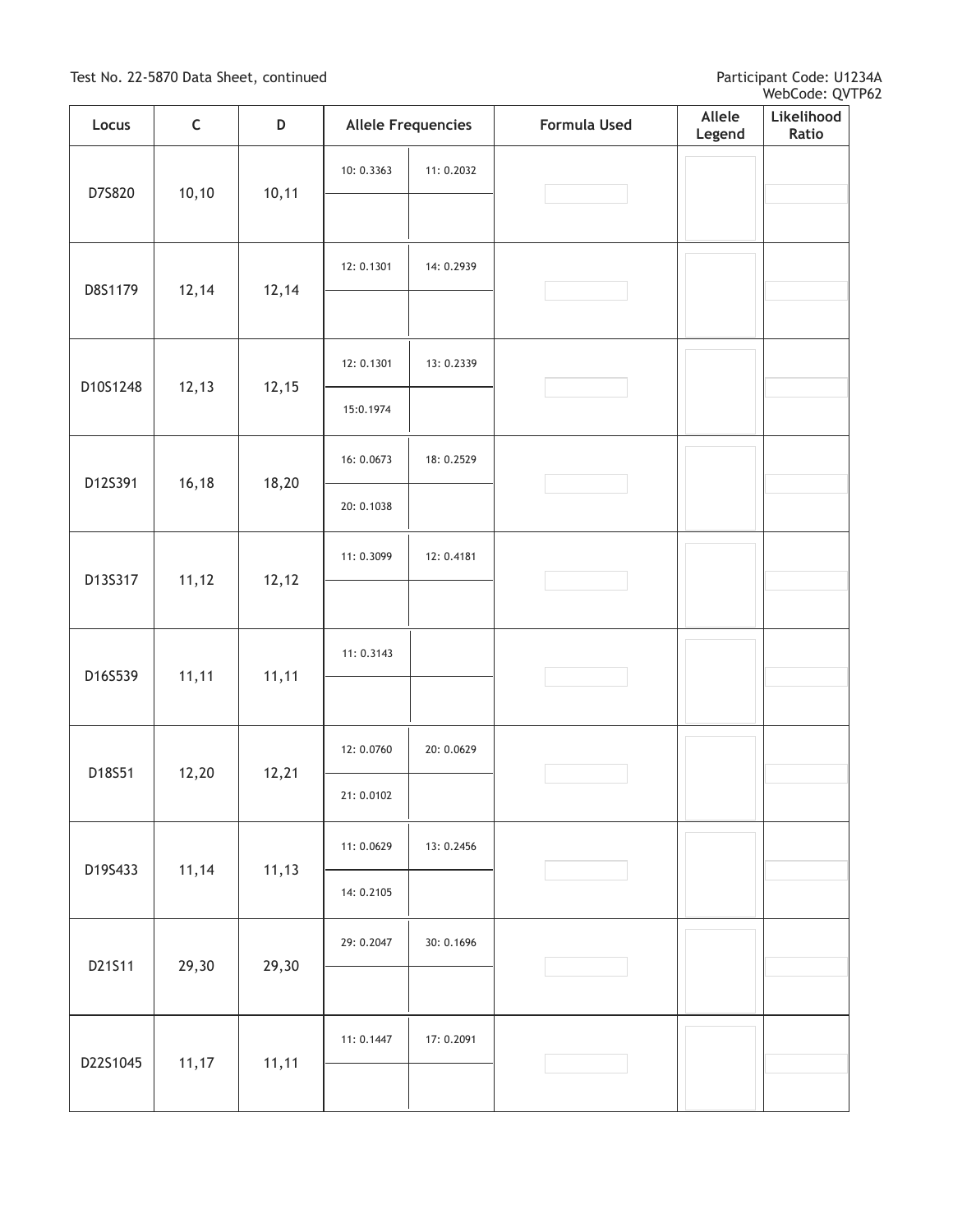| Locus            | $\mathsf C$ | D         | <b>Allele Frequencies</b> |              | Formula Used | Allele<br>Legend | Likelihood<br>Ratio |
|------------------|-------------|-----------|---------------------------|--------------|--------------|------------------|---------------------|
| CSF1PO           |             | 8,12      | 8:0.0556                  | 12: 0.2953   |              |                  |                     |
|                  | 12, 12      |           |                           |              |              |                  |                     |
| FGA<br>24,26     |             |           | 24: 0.1330                | 26: 0.0702   |              |                  |                     |
|                  |             | 24,26     |                           |              |              |                  |                     |
| 9,10<br>PentaD   |             |           | 9:0.1681                  | 10: 0.0994   |              |                  |                     |
|                  | 9,13        | 13:0.0833 |                           |              |              |                  |                     |
| 14, 14<br>PentaE |             | 14,14     | 14: 0.0687                |              |              |                  |                     |
|                  |             |           |                           |              |              |                  |                     |
| <b>SE33</b>      | 25.2,26.2   | 25.2,27.2 | 25.2: 0.0307              | 26.2: 0.0629 |              |                  |                     |
|                  |             |           | 27.2: 0.0424              |              |              |                  |                     |
| <b>TH01</b>      | 8,9         | 8,9.3     | 8: 0.1959                 | 9: 0.1594    |              |                  |                     |
|                  |             |           | 9.3: 0.0965               |              |              |                  |                     |
| <b>TPOX</b>      | 6,11        | 9,10      | 6: 0.0894                 | 9: 0.1950    |              |                  |                     |
|                  |             |           | 10: 0.0865                | 11: 0.2155   |              |                  |                     |
| vWA              | 17,17       | 17,17     | 17: 0.2354                |              |              |                  |                     |
|                  |             |           |                           |              |              |                  |                     |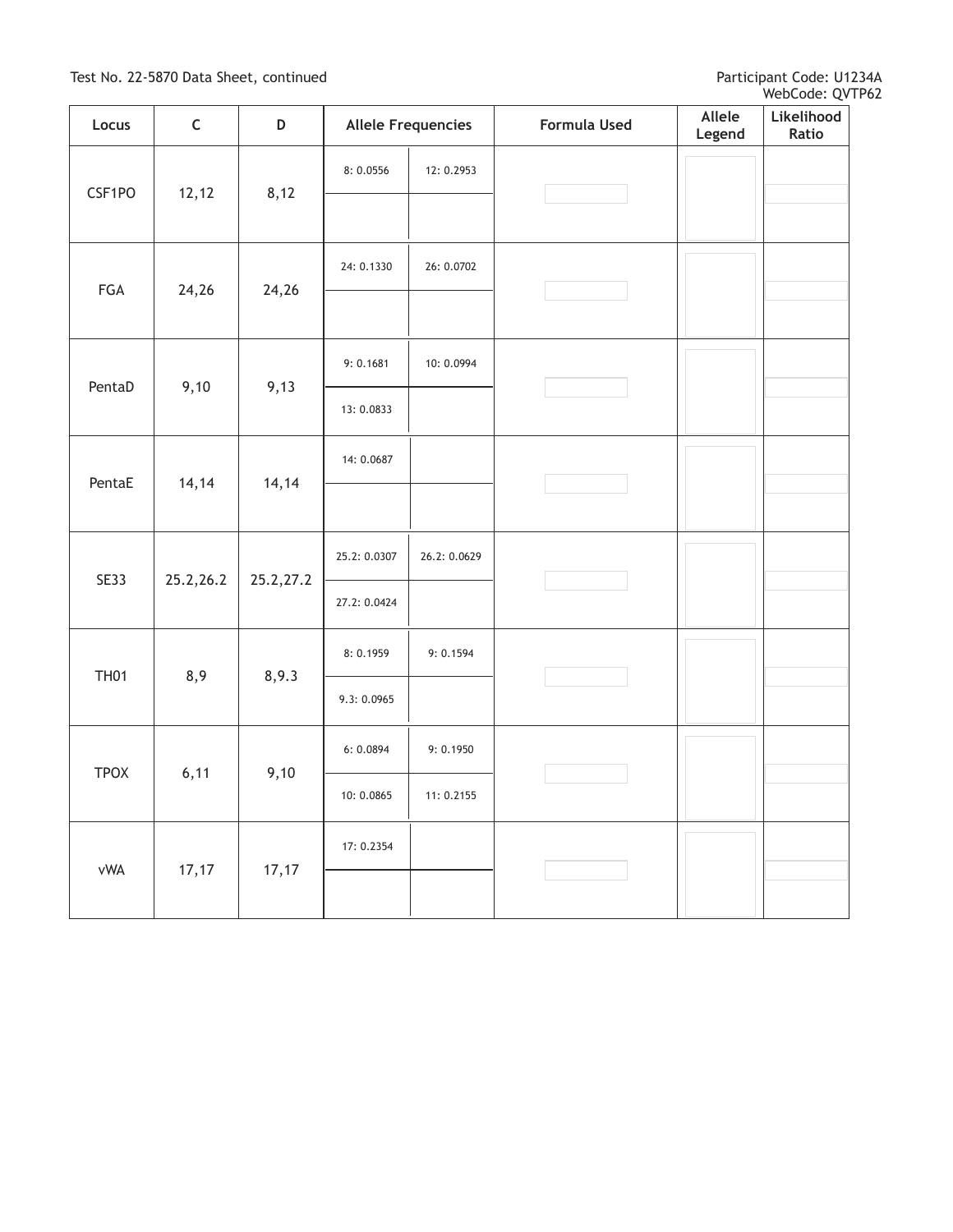1. Evaluate the profiles above and record the kinship index.

2. Is the relationship of Full Siblings supported by the genetic evidence?

3. Use the space provided to document any additional statistical results and relationship conclusions.

**Please note:** Any additional formatting applied in the free form space below will not transfer to the Summary Report and may cause your<br>information to be illegible. This includes additional spacing and returns that presen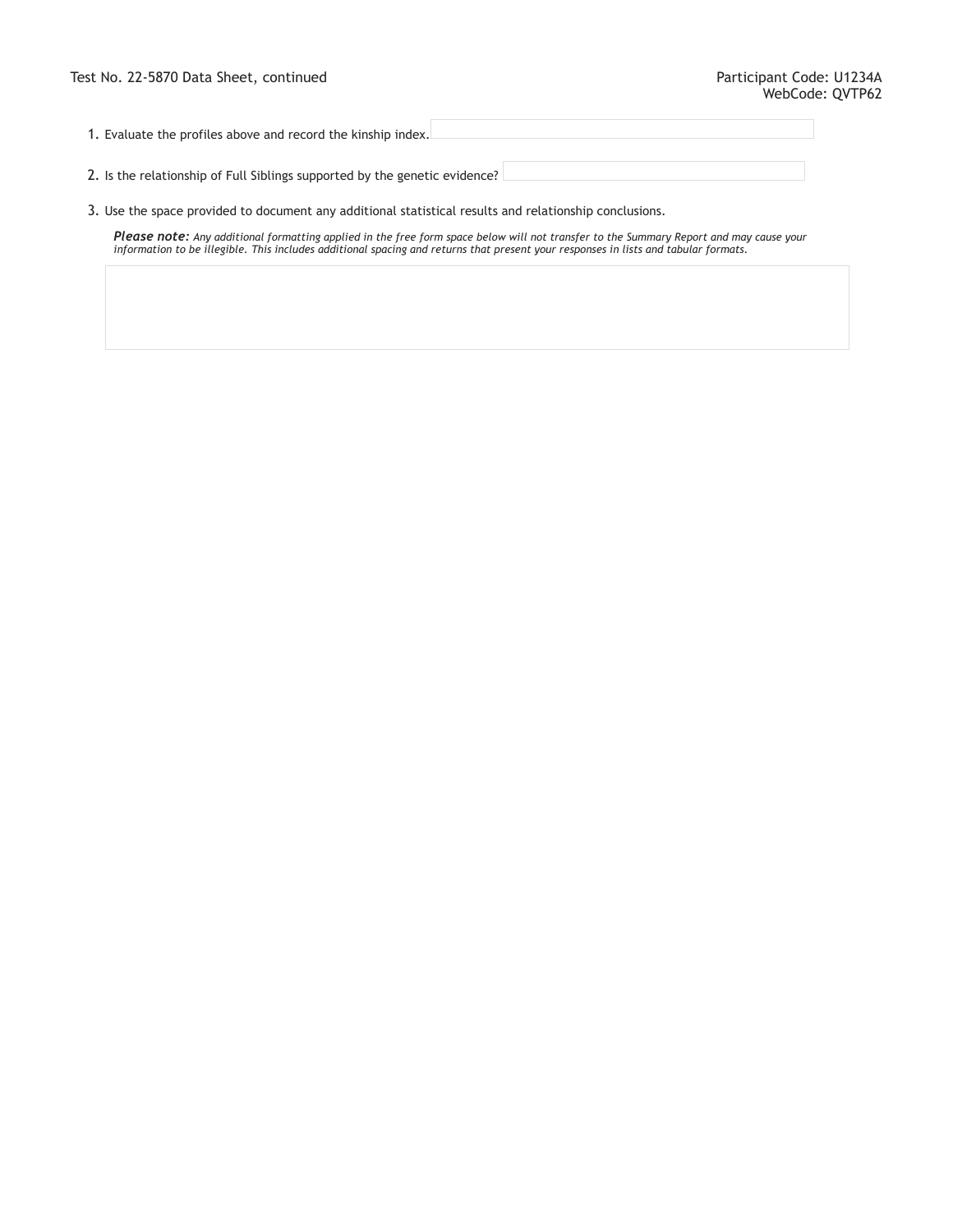#### *Part IV: ADDITIONAL COMMENTS* Comments regarding any part of this Test.

**Please note:** Any additional formatting applied in the free form space below will not transfer to the Summary Report and may cause your information to be<br>illegible. This includes additional spacing and returns that presen